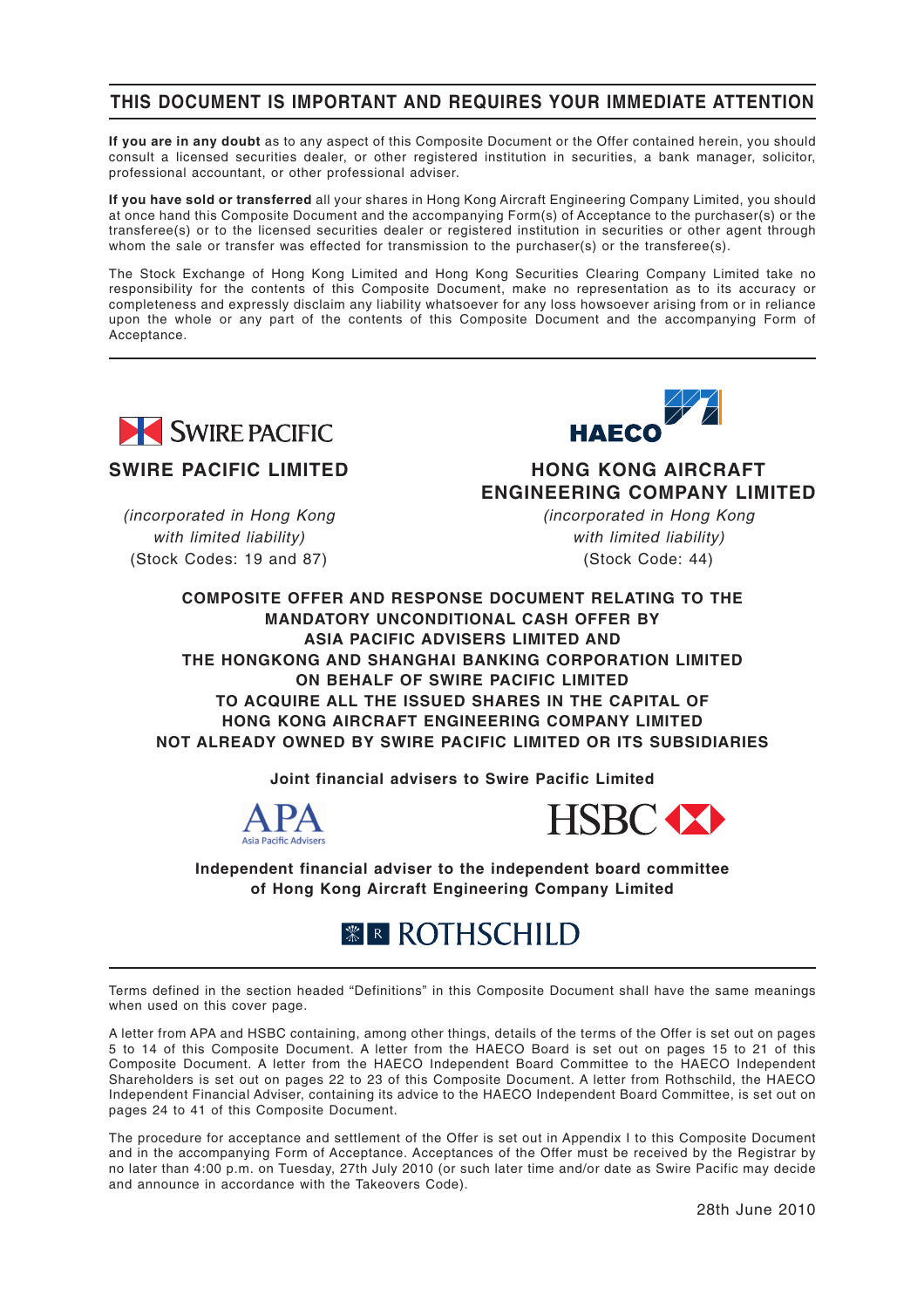# **CONTENTS**

# *Page*

| LETTER FROM THE HAECO INDEPENDENT BOARD COMMITTEE  22              |  |
|--------------------------------------------------------------------|--|
|                                                                    |  |
|                                                                    |  |
| APPENDIX II - FINANCIAL INFORMATION RELATING TO THE HAECO GROUP 49 |  |
|                                                                    |  |
|                                                                    |  |
| <b>ACCOMPANYING DOCUMENT - FORM OF ACCEPTANCE</b>                  |  |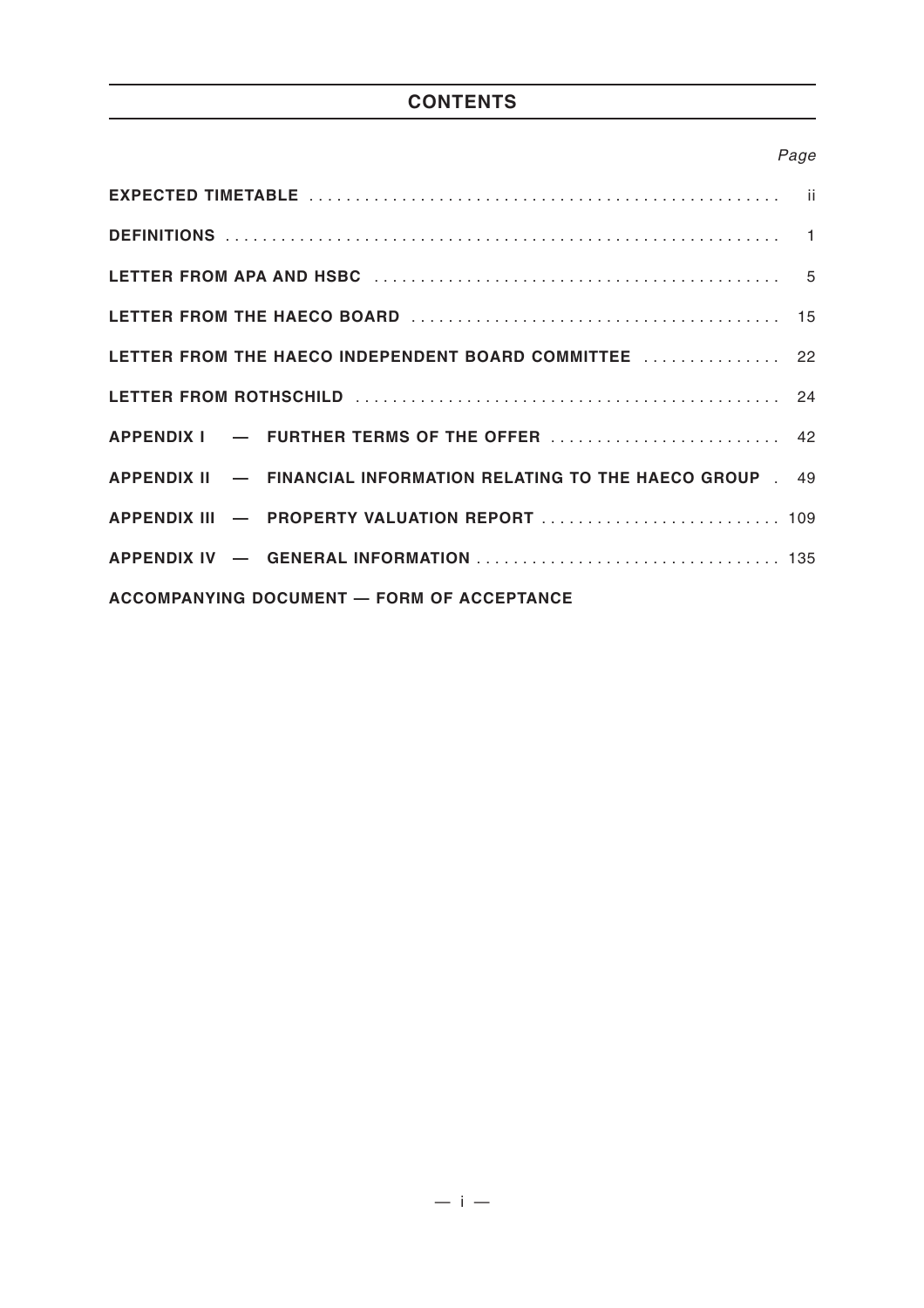### **EXPECTED TIMETABLE**

| Despatch Date and the commencement                                                                                                                                                                      |
|---------------------------------------------------------------------------------------------------------------------------------------------------------------------------------------------------------|
| Latest time and date for acceptance<br>of the Offer <sup>(2), (3)</sup> 4:00 p.m. on Tuesday, 27th July 2010                                                                                            |
| Closing Date of the Offer <sup>(2)</sup> Tuesday, 27th July 2010                                                                                                                                        |
| Announcement of the results of the Offer,<br>or as to whether the Offer has been<br>revised or extended, on the website of<br>the Stock Exchange <sup>(2)</sup> By 7:00 p.m. on Tuesday, 27th July 2010 |
| Latest date for posting of remittances for the<br>amounts due under the Offer in respect of<br>valid acceptances received under the Offer <sup>(4)</sup> Friday, 6th August 2010                        |

*Notes:*

- 1. The Offer is made on Monday, 28th June 2010, being the date of posting of this Composite Document, and is capable of acceptance on and from that date until the Closing Date.
- 2. The Offer, which is unconditional, will close on Tuesday, 27th July 2010 unless Swire Pacific revises or extends the Offer in accordance with the Takeovers Code and applicable laws. Swire Pacific reserves the right to extend the Offer until such date as it may determine pursuant to the Takeovers Code and applicable laws. An announcement will be posted on the website of the Stock Exchange by 7:00 p.m. on Tuesday, 27th July 2010 stating whether the Offer has been revised or extended or has expired. In the event that Swire Pacific decides to extend the Offer, notice in writing of at least 14 days will be given before the Offer is closed to those HAECO Shareholders who have not accepted the Offer. If in the course of the Offer Swire Pacific revises its terms, all the HAECO Shareholders, whether or not they have already accepted the Offer, will be entitled to the revised terms. A revised Offer must be kept open for at least 14 days or, if longer and to the extent required by applicable U.S. regulations (including where there is a change in the Offer Price), at least 10 U.S. Business Days following the date on which the revised Offer document is posted, and shall not be closed earlier than 27th July 2010.
- 3. Acceptance of the Offer shall be irrevocable and not capable of being withdrawn, except as permitted under the Takeovers Code. Please refer to paragraph 5 headed "Right of Withdrawal" in Appendix I to this Composite Document for further information on the circumstances where acceptances may be withdrawn.
- 4. Pursuant to the Takeovers Code, remittances in respect of the consideration payable for the Offer Shares tendered under the Offer will be sent by ordinary post to the HAECO Shareholders accepting the Offer at their respective addresses as they appear on the register of members of HAECO or, in the case of joint HAECO Shareholders, to the HAECO Shareholder whose name stands first in the register of members of HAECO at the HAECO Shareholder's own risk as soon as possible, but in any event within 10 days from the date of the receipt by the Registrar of the duly completed Form of Acceptance and all requisite documents from the relevant HAECO Shareholder accepting the Offer. Please refer to the paragraph headed "Settlement of the Offer" in the "Letter from APA and HSBC" in this Composite Document for further information in relation to the settlement of the Offer.

**Unless otherwise expressly stated, references in this Composite Document to time are to Hong Kong time. The expected timetable above is indicative only and further announcement(s) will be made in the event of any changes to the timetable.**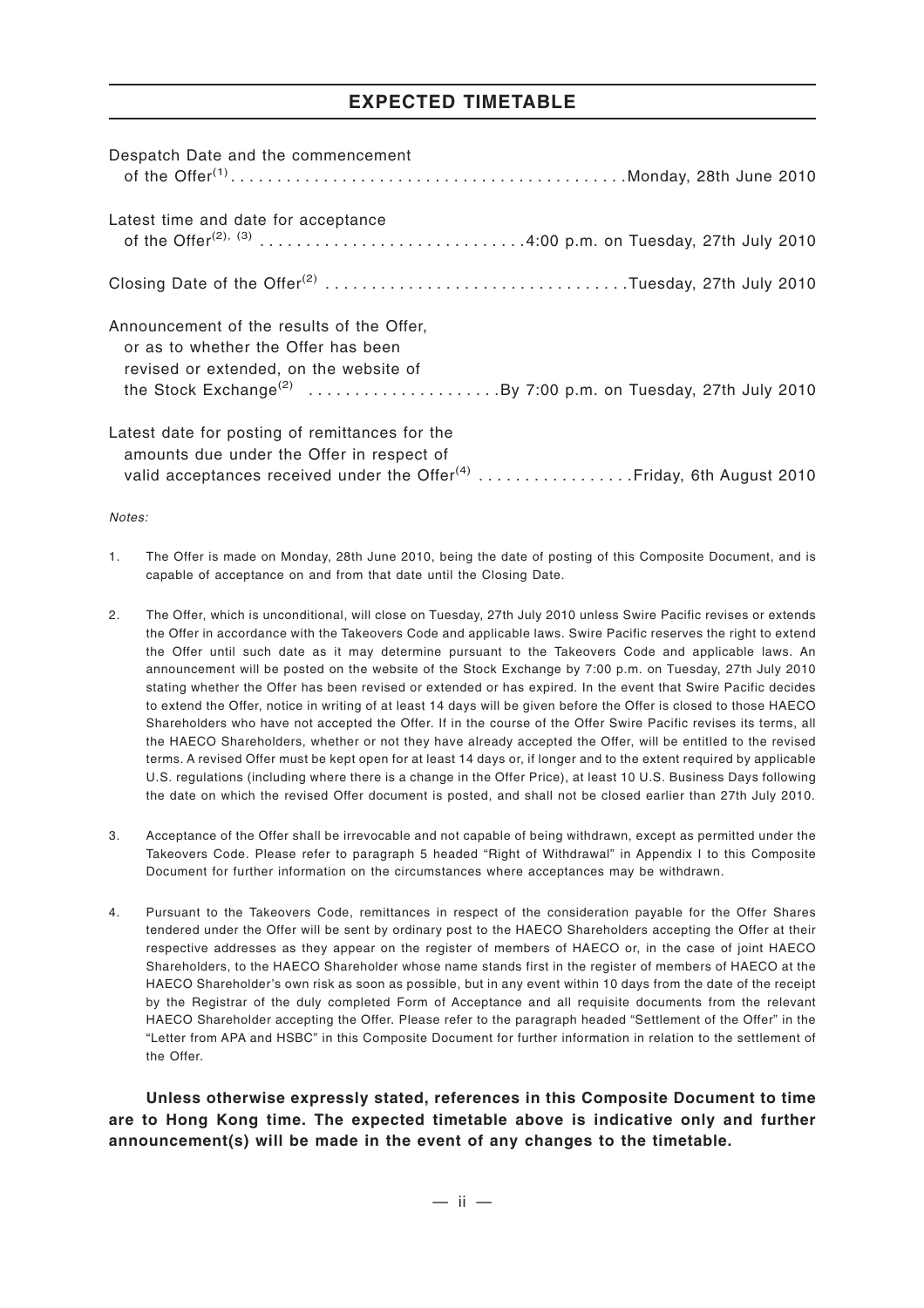*In this Composite Document, the following expressions have the meanings set out below, unless the context requires otherwise:*

| acting in concert           | has the meaning given to it in the Takeovers Code                                                                                                                                                                                               |
|-----------------------------|-------------------------------------------------------------------------------------------------------------------------------------------------------------------------------------------------------------------------------------------------|
| <b>APA</b>                  | Asia Pacific Advisers Limited, a licensed corporation<br>under the SFO to conduct Type 6 (advising on corporate<br>finance) regulated activity                                                                                                  |
| <b>Cathay Pacific</b>       | Cathay Pacific Airways Limited, a company incorporated<br>in Hong Kong and listed on the Stock Exchange, the<br>principal activity of which is the operation of scheduled<br>airline services                                                   |
| <b>CCASS</b>                | the Central Clearing and Settlement System established<br>and operated by HKSCC                                                                                                                                                                 |
| <b>Closing Date</b>         | 27th July 2010 or any subsequent closing date of the<br>Offer if it is extended or revised in accordance with the<br>Takeovers Code and applicable laws                                                                                         |
| <b>Companies Ordinance</b>  | the Companies Ordinance (Chapter 32 of the Laws of<br>Hong Kong)                                                                                                                                                                                |
| <b>Composite Document</b>   | this composite offer and response document jointly<br>issued by Swire Pacific and HAECO to the HAECO<br>Shareholders dated 28th June 2010                                                                                                       |
| <b>Concert Parties</b>      | in relation to Swire Pacific, persons acting in concert with<br><b>Swire Pacific</b>                                                                                                                                                            |
| <b>Despatch Date</b>        | 28th June 2010, being the date of posting of this<br><b>Composite Document</b>                                                                                                                                                                  |
| <b>Disinterested Shares</b> | all HAECO Shares other than those held by Swire Pacific<br>and its Concert Parties                                                                                                                                                              |
| <b>DTZ</b>                  | DTZ Debenham Tie Leung Limited                                                                                                                                                                                                                  |
| <b>Executive</b>            | the Executive Director of the Corporate Finance Division<br>of the SFC or any delegate of the Executive Director                                                                                                                                |
| <b>Form of Acceptance</b>   | the form of acceptance and transfer of HAECO Shares in<br>respect of the Offer                                                                                                                                                                  |
| <b>HAECO</b>                | Hong Kong Aircraft Engineering Company Limited, a<br>company incorporated in Hong Kong and listed on the<br>Stock Exchange, the principal activity of which is the<br>provision of overhaul and maintenance services for<br>commercial aircraft |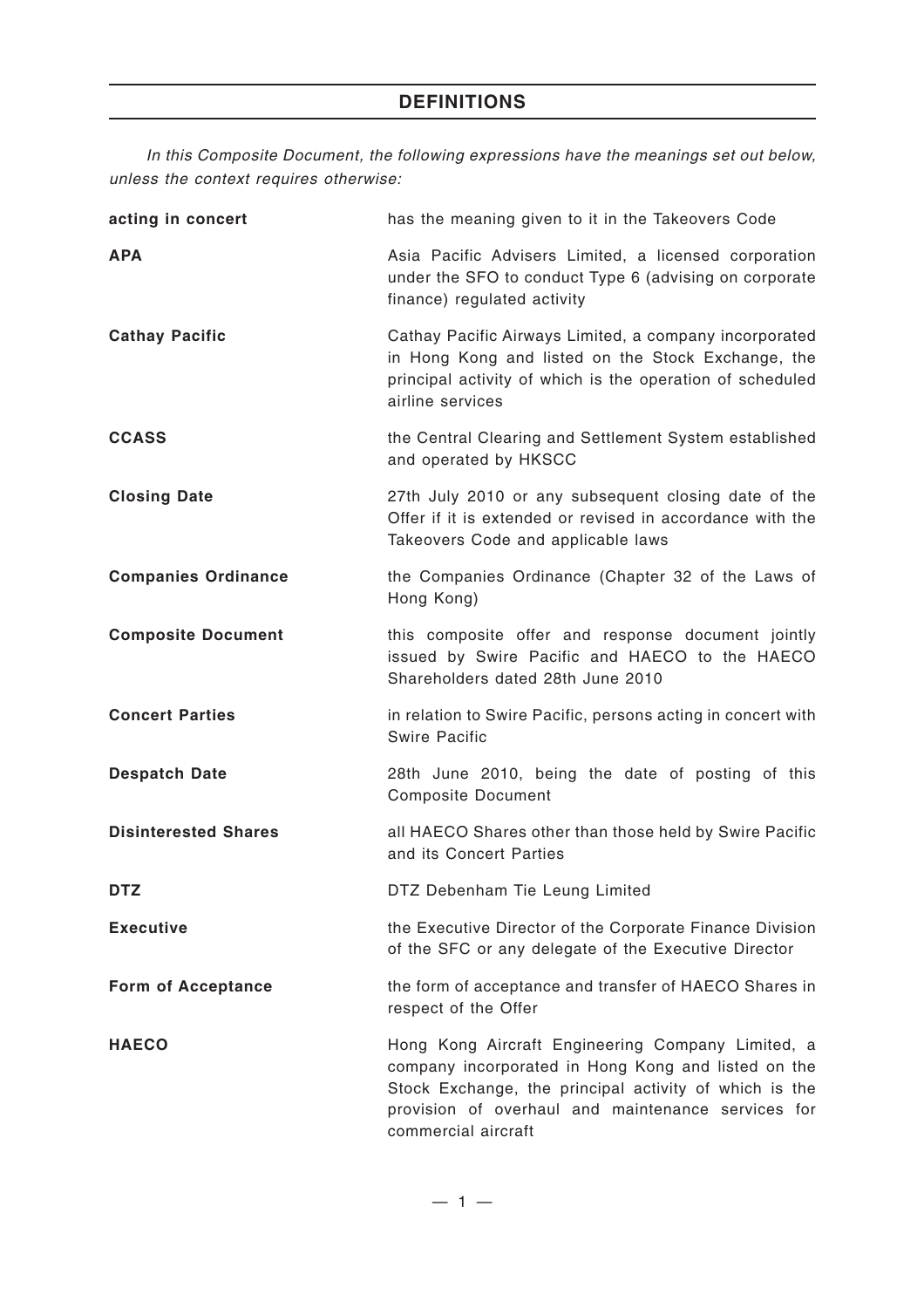# **DEFINITIONS**

| <b>HAECO ADSS</b>                                                            | the American depositary shares evidencing the American<br>depositary receipts issued under the deposit agreement<br>entered into in 1994 by and among HAECO, The Bank of<br>New York Mellon (formerly, The Bank of New York), as<br>depositary, and owners and holders of such American<br>depositary receipts                                                                                                                      |
|------------------------------------------------------------------------------|-------------------------------------------------------------------------------------------------------------------------------------------------------------------------------------------------------------------------------------------------------------------------------------------------------------------------------------------------------------------------------------------------------------------------------------|
| <b>HAECO Board</b>                                                           | the board of directors of HAECO                                                                                                                                                                                                                                                                                                                                                                                                     |
| <b>HAECO Director(s)</b>                                                     | the director(s) of HAECO as at the date of this Composite<br>Document                                                                                                                                                                                                                                                                                                                                                               |
| <b>HAECO Group</b>                                                           | HAECO and its subsidiaries                                                                                                                                                                                                                                                                                                                                                                                                          |
| <b>HAECO Independent</b><br><b>Board Committee</b>                           | an independent board committee of the directors of<br>HAECO comprising R.E. Adams, C.P. Gibbs, L.K.K.<br>Leong and D.C.L. Tong                                                                                                                                                                                                                                                                                                      |
| <b>HAECO</b> Independent<br><b>Financial Adviser or</b><br><b>Rothschild</b> | N M Rothschild & Sons (Hong Kong) Limited, a licensed<br>corporation under the SFO to conduct Type 1 (dealing in<br>securities), Type 4 (advising on securities) and Type 6<br>(advising on corporate finance) regulated activities,<br>being the independent financial adviser to the HAECO<br>Independent Board Committee in respect of the Offer                                                                                 |
| <b>HAECO Independent</b><br><b>Shareholders</b>                              | HAECO Shareholders apart from Swire Pacific and its<br><b>Concert Parties</b>                                                                                                                                                                                                                                                                                                                                                       |
| <b>HAECO Overseas</b><br><b>Shareholders</b>                                 | HAECO Shareholders who are located outside of Hong<br>Kong                                                                                                                                                                                                                                                                                                                                                                          |
| <b>HAECO Shareholders</b>                                                    | holders of HAECO Shares                                                                                                                                                                                                                                                                                                                                                                                                             |
| <b>HAECO Shares</b>                                                          | ordinary shares of HK\$1.00 each in the share capital of<br><b>HAECO</b>                                                                                                                                                                                                                                                                                                                                                            |
| <b>HKSCC</b>                                                                 | Hong Kong Securities Clearing Company Limited                                                                                                                                                                                                                                                                                                                                                                                       |
| HK\$                                                                         | Hong Kong dollars, the lawful currency of Hong Kong                                                                                                                                                                                                                                                                                                                                                                                 |
| <b>Hong Kong</b>                                                             | the Hong Kong Special Administrative Region of the<br>People's Republic of China                                                                                                                                                                                                                                                                                                                                                    |
| <b>HSBC</b>                                                                  | The Hongkong and Shanghai Banking Corporation<br>Limited, a registered institution under the SFO to conduct<br>Type 1 (dealing in securities), Type 2 (dealing in futures<br>contracts), Type 4 (advising on securities), Type 5<br>(advising on futures contracts) and Type 6 (advising on<br>corporate finance) regulated activities and a licensed<br>bank under the Banking Ordinance (Chapter 155 of the<br>Laws of Hong Kong) |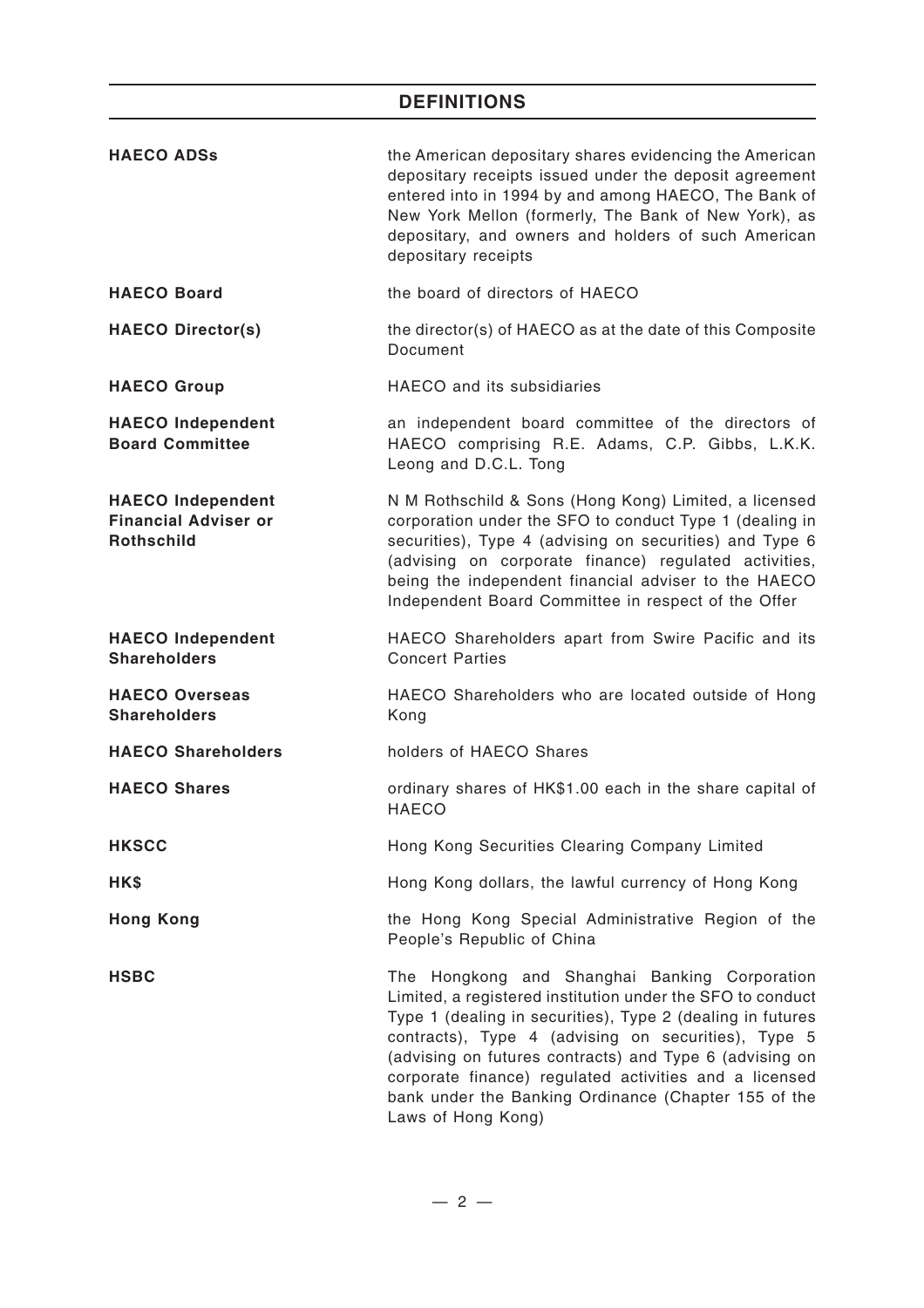# **DEFINITIONS**

| <b>HSBC Entities</b>                         | HSBC and persons controlling, controlled by or under the<br>same control as HSBC, other than persons holding the<br>status of exempt fund manager                                                                                                                                                                                        |
|----------------------------------------------|------------------------------------------------------------------------------------------------------------------------------------------------------------------------------------------------------------------------------------------------------------------------------------------------------------------------------------------|
| <b>Joint Announcement</b>                    | the joint announcement issued by Swire Pacific, Cathay<br>Pacific and HAECO dated 7th June 2010 in relation to the<br>Transaction and the Offer                                                                                                                                                                                          |
| <b>Last Trading Date</b>                     | 4th June 2010, being the last day on which HAECO<br>Shares were traded on the Stock Exchange prior to the<br>publication of the Joint Announcement                                                                                                                                                                                       |
| <b>Latest Practicable Date</b>               | 25th June 2010, being the latest practicable date prior to<br>the date of this Composite Document for the purpose of<br>ascertaining certain information contained in this<br><b>Composite Document</b>                                                                                                                                  |
| <b>Listing Rules</b>                         | The Rules Governing the Listing of Securities on The<br>Stock Exchange of Hong Kong Limited                                                                                                                                                                                                                                              |
| <b>Offer</b>                                 | the mandatory unconditional cash offer made by APA and<br>HSBC on behalf of Swire Pacific to acquire all the Offer<br><b>Shares</b>                                                                                                                                                                                                      |
| <b>Offer Period</b>                          | the period from the date of the Joint Announcement until<br>4:00 p.m. on the Closing Date                                                                                                                                                                                                                                                |
| <b>Offer Price</b>                           | the price per HAECO Share payable in cash by Swire<br>Pacific on the terms of the Offer                                                                                                                                                                                                                                                  |
| <b>Offer Shares</b>                          | 64,926,947 HAECO Shares not already owned by Swire<br>Pacific or its subsidiaries                                                                                                                                                                                                                                                        |
| Registrar                                    | Computershare Hong Kong Investor Services Limited at<br>Shops 1712-1716, 17th Floor, Hopewell Centre, 183<br>Queen's Road East, Wanchai, Hong Kong, being the<br>share registrar of HAECO in Hong Kong for receiving and<br>processing acceptances of the Offer in respect of the<br>Offer Shares which are listed on the Stock Exchange |
| <b>Relevant Period</b>                       | the period commencing on 7th December 2009, being the<br>date falling six months prior to date of the Joint<br>Announcement and ending on the Latest Practicable<br>Date                                                                                                                                                                 |
| <b>Sale and Purchase</b><br><b>Agreement</b> | the sale and purchase agreement dated 7th June 2010<br>between Swire Pacific and Cathay Pacific in relation to<br>the sale by Cathay Pacific and purchase by Swire Pacific<br>of the Sale Shares                                                                                                                                         |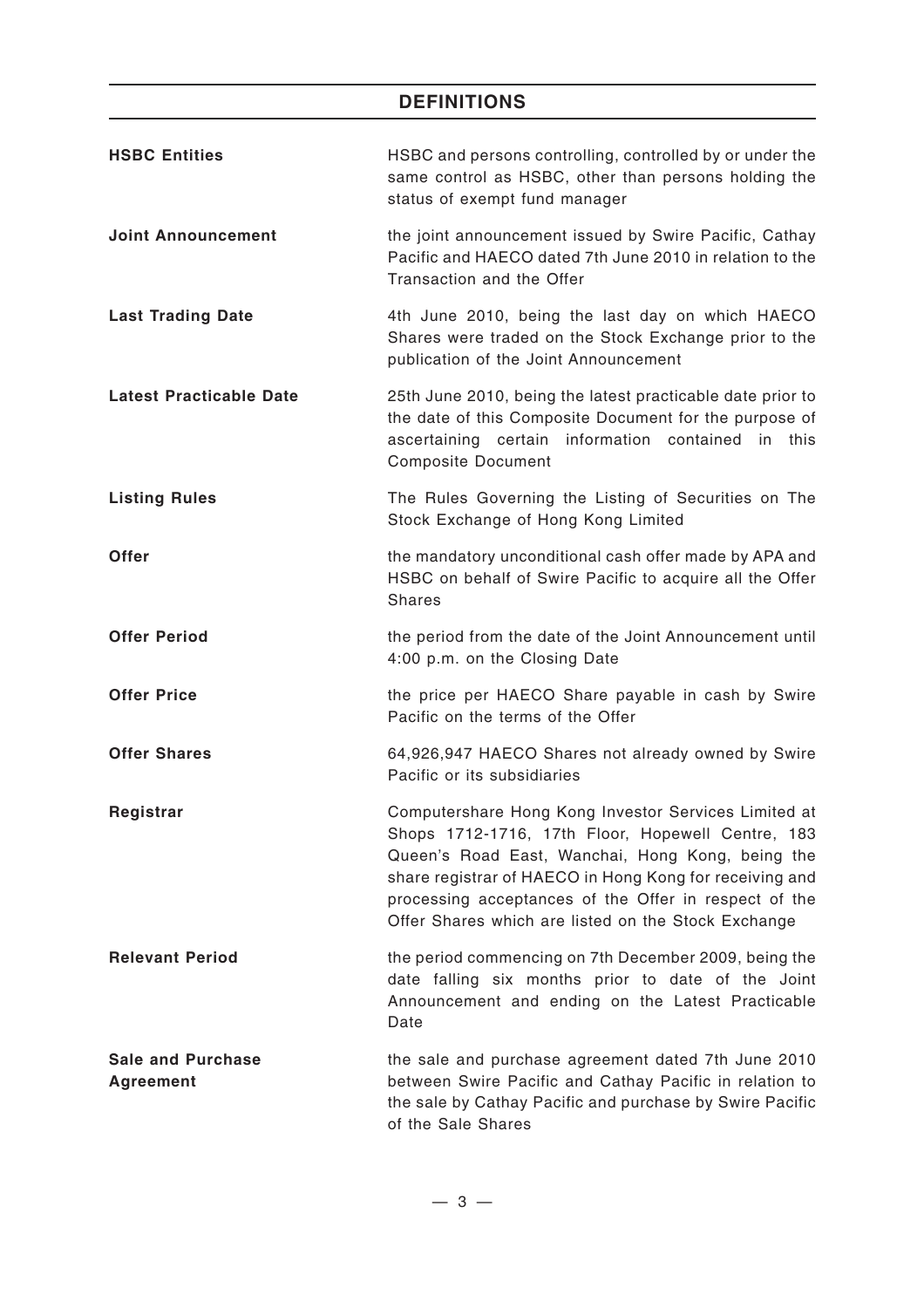# **DEFINITIONS**

| <b>Sale Shares</b>                | 24,948,728 HAECO Shares, representing approximately<br>15.00% of the issued share capital of HAECO                                                       |
|-----------------------------------|----------------------------------------------------------------------------------------------------------------------------------------------------------|
| <b>SFC</b>                        | Securities and Futures Commission of Hong Kong                                                                                                           |
| <b>SFO</b>                        | the Securities and Futures Ordinance (Chapter 571 of the<br>Laws of Hong Kong)                                                                           |
| <b>Stock Exchange</b>             | The Stock Exchange of Hong Kong Limited                                                                                                                  |
| <b>Swire Pacific</b>              | Swire Pacific Limited, a company incorporated in Hong<br>Kong and listed on the Stock Exchange, the principal<br>activity of which is investment holding |
| <b>Swire Pacific 'A' Shares</b>   | 'A' shares with a par value of HK\$0.60 each in the share<br>capital of Swire Pacific                                                                    |
| <b>Swire Pacific 'B' Shares</b>   | 'B' shares with a par value of HK\$0.12 each in the share<br>capital of Swire Pacific                                                                    |
| <b>Swire Pacific Director(s)</b>  | the director(s) of Swire Pacific as at the date of this<br><b>Composite Document</b>                                                                     |
| <b>Swire Pacific Shareholders</b> | holders of Swire Pacific Shares                                                                                                                          |
| <b>Swire Pacific Shares</b>       | Swire Pacific 'A' Shares and Swire Pacific 'B' Shares                                                                                                    |
| <b>Takeovers Code</b>             | the Hong Kong Code on Takeovers and Mergers                                                                                                              |
| <b>Transaction</b>                | the sale and purchase of the Sale Shares pursuant to the<br>terms of the Sale and Purchase Agreement                                                     |
| <b>U.S. or United States</b>      | the United States of America, its territories and<br>possessions, any State of the United States, and the<br>District of Columbia                        |
| <b>U.S. Business Day</b>          | any day, other than Saturday, Sunday or a U.S. federal<br>holiday, and consisting of the time period from 12:01 a.m.<br>to 12:00 midnight Eastern time   |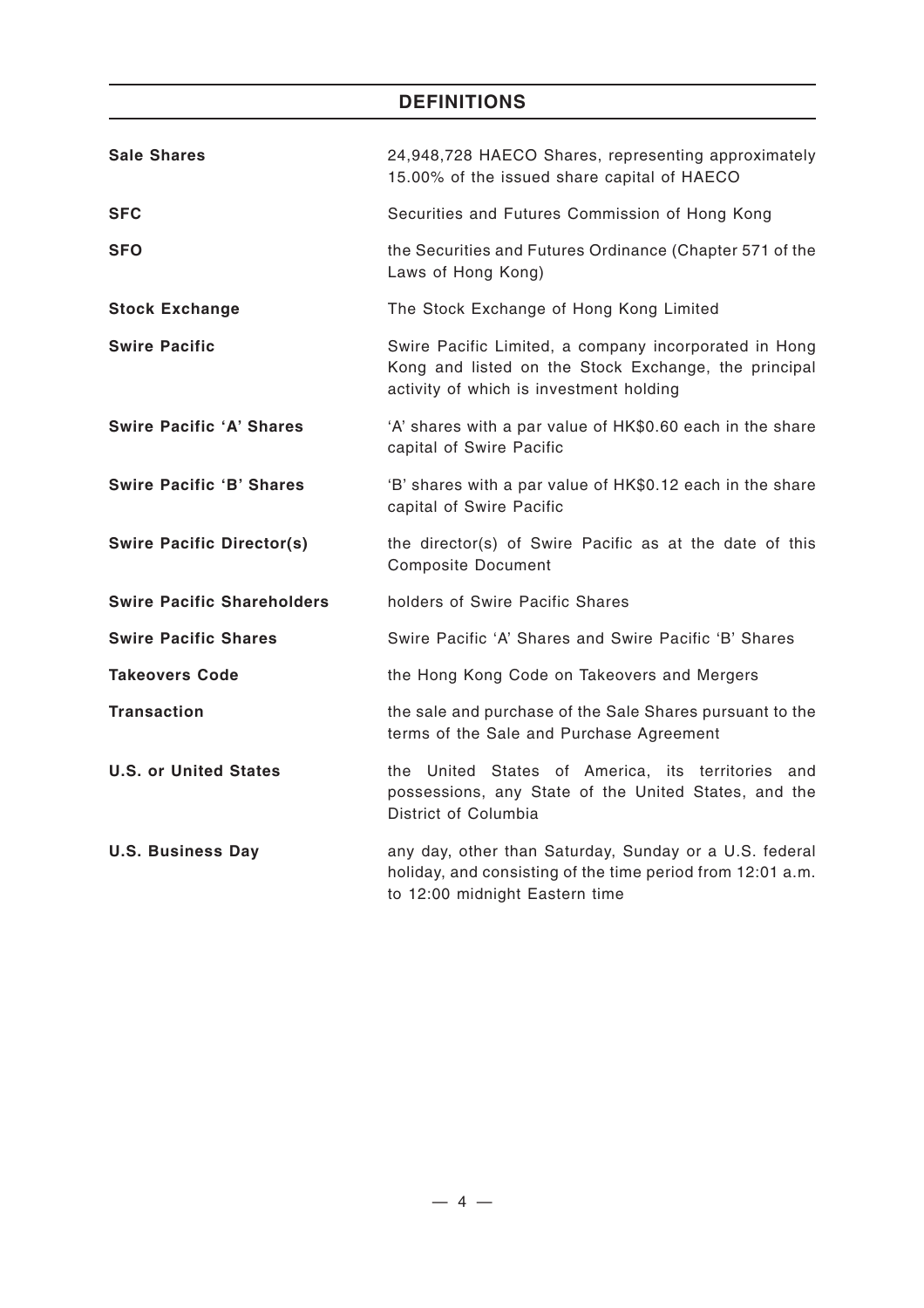**Joint financial advisers to Swire Pacific Limited**





28th June 2010

*To the HAECO Shareholders*

Dear Sir or Madam,

#### **MANDATORY UNCONDITIONAL CASH OFFER BY ASIA PACIFIC ADVISERS LIMITED AND THE HONGKONG AND SHANGHAI BANKING CORPORATION LIMITED ON BEHALF OF SWIRE PACIFIC LIMITED TO ACQUIRE ALL THE ISSUED SHARES IN THE CAPITAL OF HONG KONG AIRCRAFT ENGINEERING COMPANY LIMITED NOT ALREADY OWNED BY SWIRE PACIFIC LIMITED OR ITS SUBSIDIARIES**

#### **INTRODUCTION**

On 7th June 2010, Swire Pacific, Cathay Pacific and HAECO jointly announced that on 7th June 2010, Swire Pacific and Cathay Pacific entered into the Sale and Purchase Agreement, pursuant to which Swire Pacific purchased and Cathay Pacific sold 24,948,728 HAECO Shares (representing approximately 15.00% of the issued share capital of HAECO) for a consideration of approximately HK\$2,620 million (equivalent to HK\$105 per HAECO Share).

Upon completion of the Transaction, which took place on 14th June 2010, Swire Pacific owned 101,397,903 HAECO Shares representing approximately 60.96% of the issued share capital of HAECO. In accordance with Rule 26.1 of the Takeovers Code, Swire Pacific is required to make a mandatory unconditional general offer in cash for all the issued HAECO Shares other than those HAECO Shares already owned by or agreed to be acquired by Swire Pacific or its subsidiaries upon completion of the Transaction.

Unless the context requires otherwise, terms defined in the Composite Document of which this letter forms part shall have the same meanings when used herein.

#### **UNCONDITIONAL OFFER**

The Offer is unconditional in all respects and is therefore not conditional upon any minimum level of acceptances being received or subject to any other condition.

> Asia Pacific Advisers Limited Suite 610, One Pacific Place 88 Queensway Hong Kong

The Hongkong and Shanghai Banking Corporation Limited 1 Queen's Road Central Hong Kong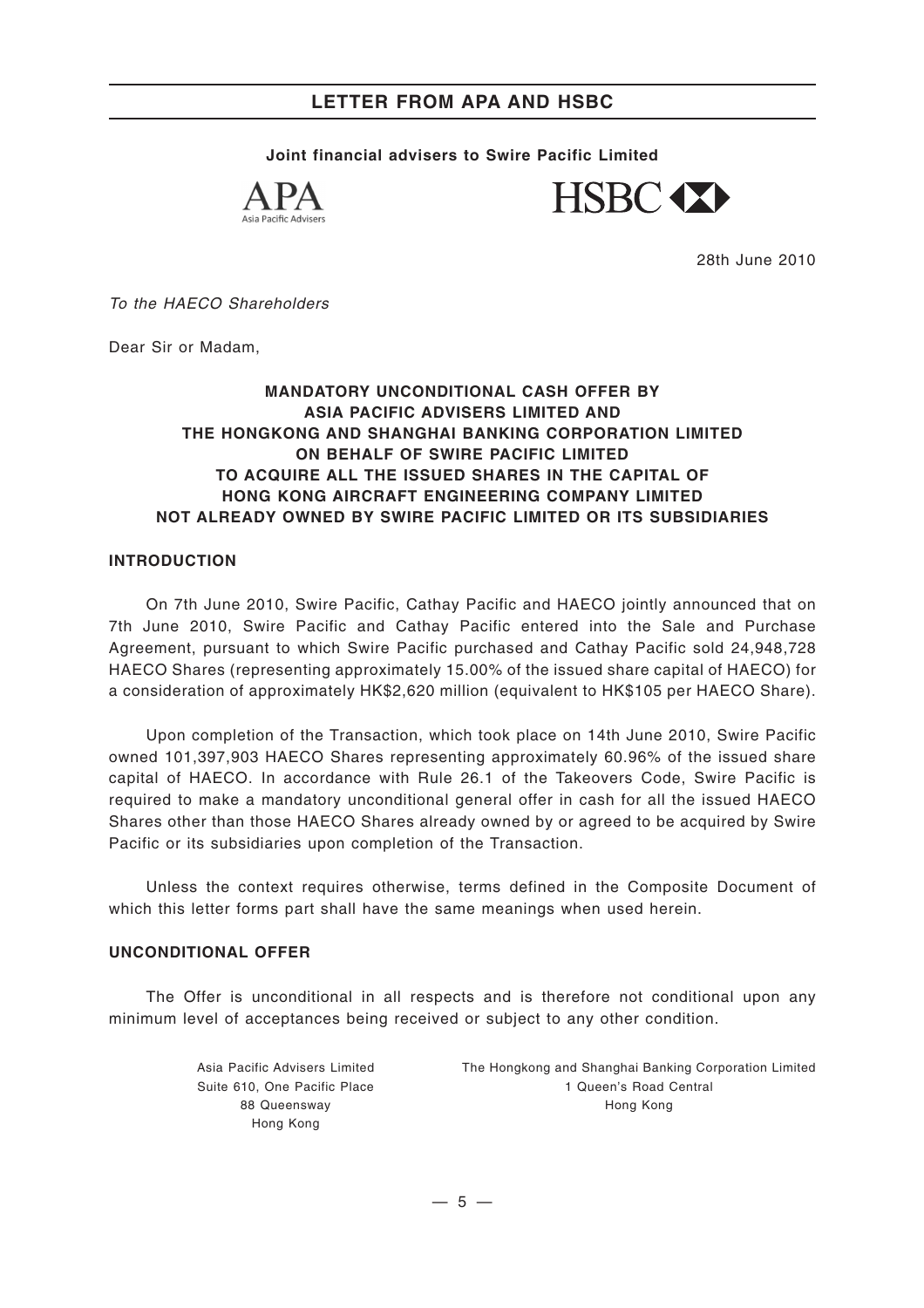#### **THE OFFER**

On behalf of Swire Pacific, we hereby unconditionally make the Offer to acquire all the HAECO Shares not already owned or agreed to be acquired by Swire Pacific or its subsidiaries on the following basis:

#### **Offer Price**

#### **For each HAECO Share** ..........................................**HK\$105 in cash**

The Offer Price is equal to the price paid by Swire Pacific for each Sale Share under the Sale and Purchase Agreement. This letter, Appendix I to the Composite Document and the accompanying Form of Acceptance together set out the terms and conditions of the Offer and certain related information.

#### **Comparisons of Value**

The Offer Price represents:

- (a) a premium of 25.0% over the closing price of HK\$84.00 per HAECO Share as quoted on the Stock Exchange on the Last Trading Date;
- (b) a premium of 25.4% over the average closing price of HK\$83.72 per HAECO Share as quoted on the Stock Exchange for the last five trading days up to and including the Last Trading Date;
- (c) a premium of 15.7% over the average closing price of HK\$90.72 per HAECO Share as quoted on the Stock Exchange for the last 30 trading days up to and including the Last Trading Date;
- (d) a premium of 9.9% over the average closing price of HK\$95.51 per HAECO Share as quoted on the Stock Exchange for the last 60 trading days up to and including the Last Trading Date;
- (e) a premium of 8.0% over the average closing price of HK\$97.23 per HAECO Share as quoted on the Stock Exchange for the last 90 trading days up to and including the Last Trading Date;
- (f) a premium of 7.7% over the average closing price of HK\$97.53 per HAECO Share as quoted on the Stock Exchange for the last 180 trading days up to and including the Last Trading Date;
- (g) a discount of 0.1% to the closing price of HK\$105.10 per HAECO Share as quoted on the Stock Exchange on the Latest Practicable Date;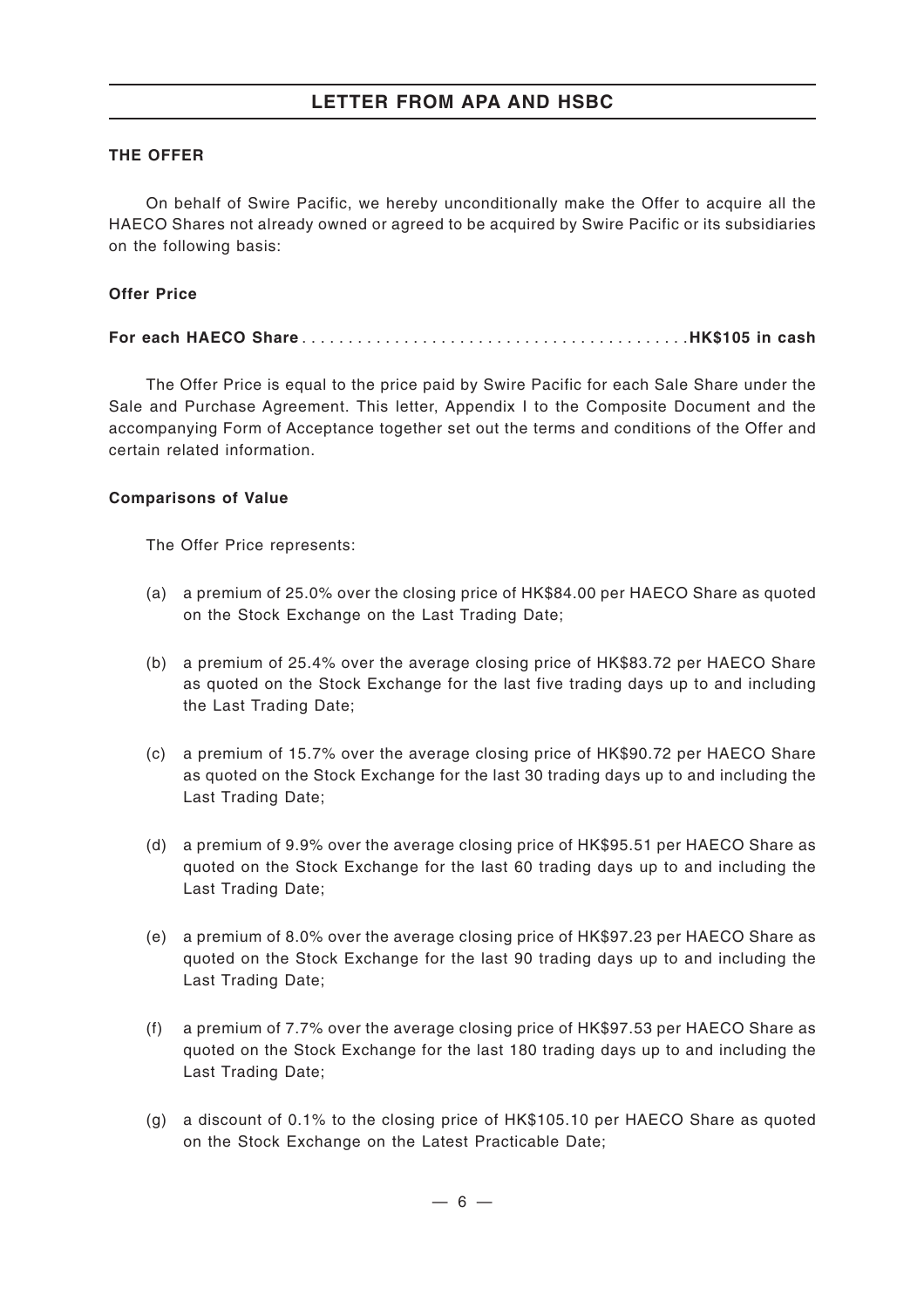- (h) a discount of 0.2% to the average closing price of HK\$105.16 per HAECO Share as quoted on the Stock Exchange for the last five trading days up to and including the Latest Practicable Date;
- (i) a premium of 11.5% over the average closing price of HK\$94.14 per HAECO Share as quoted on the Stock Exchange for the last 30 trading days up to and including the Latest Practicable Date;
- (j) a premium of 9.0% over the average closing price of HK\$96.33 per HAECO Share as quoted on the Stock Exchange for the last 60 trading days up to and including the Latest Practicable Date;
- (k) a premium of 7.3% over the average closing price of HK\$97.82 per HAECO Share as quoted on the Stock Exchange for the last 90 trading days up to and including the Latest Practicable Date;
- (l) a premium of 6.7% over the average closing price of HK\$98.40 per HAECO Share as quoted on the Stock Exchange for the last 180 trading days up to and including the Latest Practicable Date; and
- (m) a premium of 237.3% over the audited consolidated net asset value (after deducting minority interests) attributable to HAECO Shareholders per HAECO Share of HK\$31.13 as at 31st December 2009.

Please refer to the section headed "Market Prices" in Appendix IV to the Composite Document for further information on the market prices of the HAECO Shares.

#### **Highest and lowest prices**

During the Relevant Period, the highest closing price of HAECO Shares as quoted on the Stock Exchange was HK\$106.70 per HAECO Share on 5th January 2010 and the lowest closing price of HAECO Shares as quoted on the Stock Exchange was HK\$80.00 on 25th May 2010.

#### **Acceptance**

The Offer is capable of acceptance on and from Monday, 28th June 2010 and will remain open for acceptance until Tuesday, 27th July 2010, unless extended or revised in accordance with the Takeovers Code and applicable laws. Swire Pacific reserves the right to revise or extend the Offer in accordance with the Takeovers Code and applicable laws.

Acceptances of the Offer must be received by no later than 4:00 p.m. on Tuesday, 27th July 2010.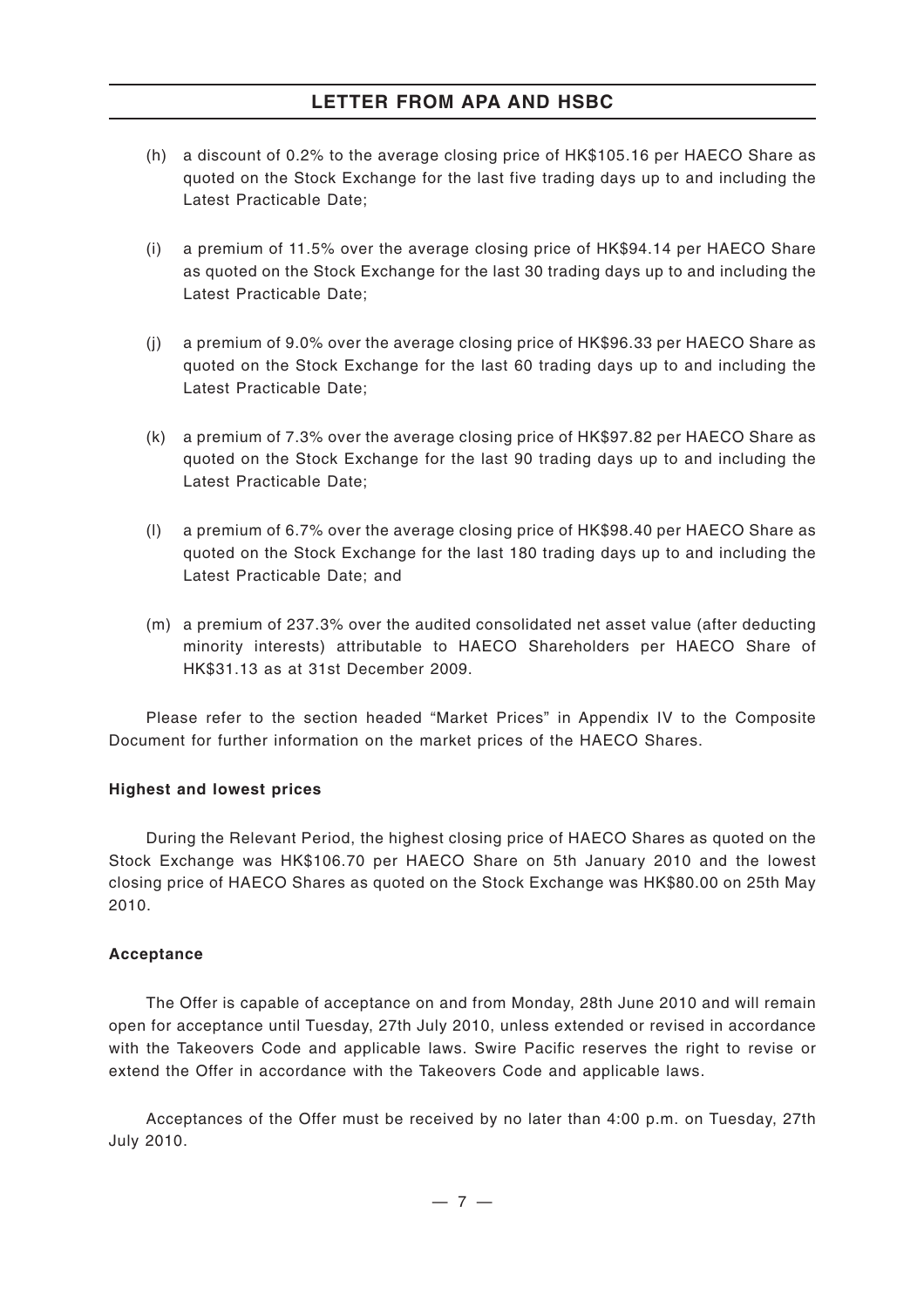Acceptance of the Offer by any person or persons will be deemed to constitute a warranty by such person or persons to Swire Pacific that the HAECO Shares acquired under the Offer are sold by any such person or persons free from all liens, charges, encumbrances, rights of pre-emption and any other third party rights of any nature and together with all rights attaching to them as at 7th June 2010 or subsequently becoming attached to them, including the right to receive all dividends and distributions, if any, declared, made or paid on the HAECO Shares on or after 7th June 2010.

Acceptance of the Offer shall be unconditional and irrevocable and shall not be capable of being withdrawn, except as permitted under the Takeovers Code.

Please also refer to Appendix I to the Composite Document of which this letter forms part for further terms of the Offer.

#### **CONFIRMATION OF FINANCIAL RESOURCES FOR THE OFFER**

On the basis of the Offer Price of HK\$105 per HAECO Share and 166,324,850 HAECO Shares in issue as at the Latest Practicable Date, the entire issued share capital of HAECO is valued at approximately HK\$17,464 million.

Based on a total of 64,926,947 Offer Shares and the cash consideration of HK\$105 per HAECO Share, assuming full acceptance of the Offer, the maximum cash amount to be paid to HAECO Shareholders in respect of acceptances under the Offer is approximately HK\$6,817 million.

The Offer is unconditional in all respects. The cash consideration will be funded by a facility provided by HSBC. There is no arrangement in relation to such facility under which the payment of interest on, repayment of or security for any liability, contingent or otherwise, will depend, to any significant extent, on the business of HAECO. APA and HSBC are satisfied that sufficient financial resources are available to Swire Pacific to meet full acceptance of the Offer as described above.

#### **INFORMATION ON SWIRE PACIFIC**

Swire Pacific was incorporated on 12th March 1940 as a company with limited liability under the Companies Ordinance and is listed on the Stock Exchange. Its principal activity is investment holding.

For the twelve months ended 31st December 2009, the audited consolidated revenue and profit attributable to shareholders of Swire Pacific were HK\$24,909 million and HK\$19,917 million respectively. The earnings per share for Swire Pacific 'A' Shares and Swire Pacific 'B' Shares were HK\$13.24 and HK\$2.65 respectively.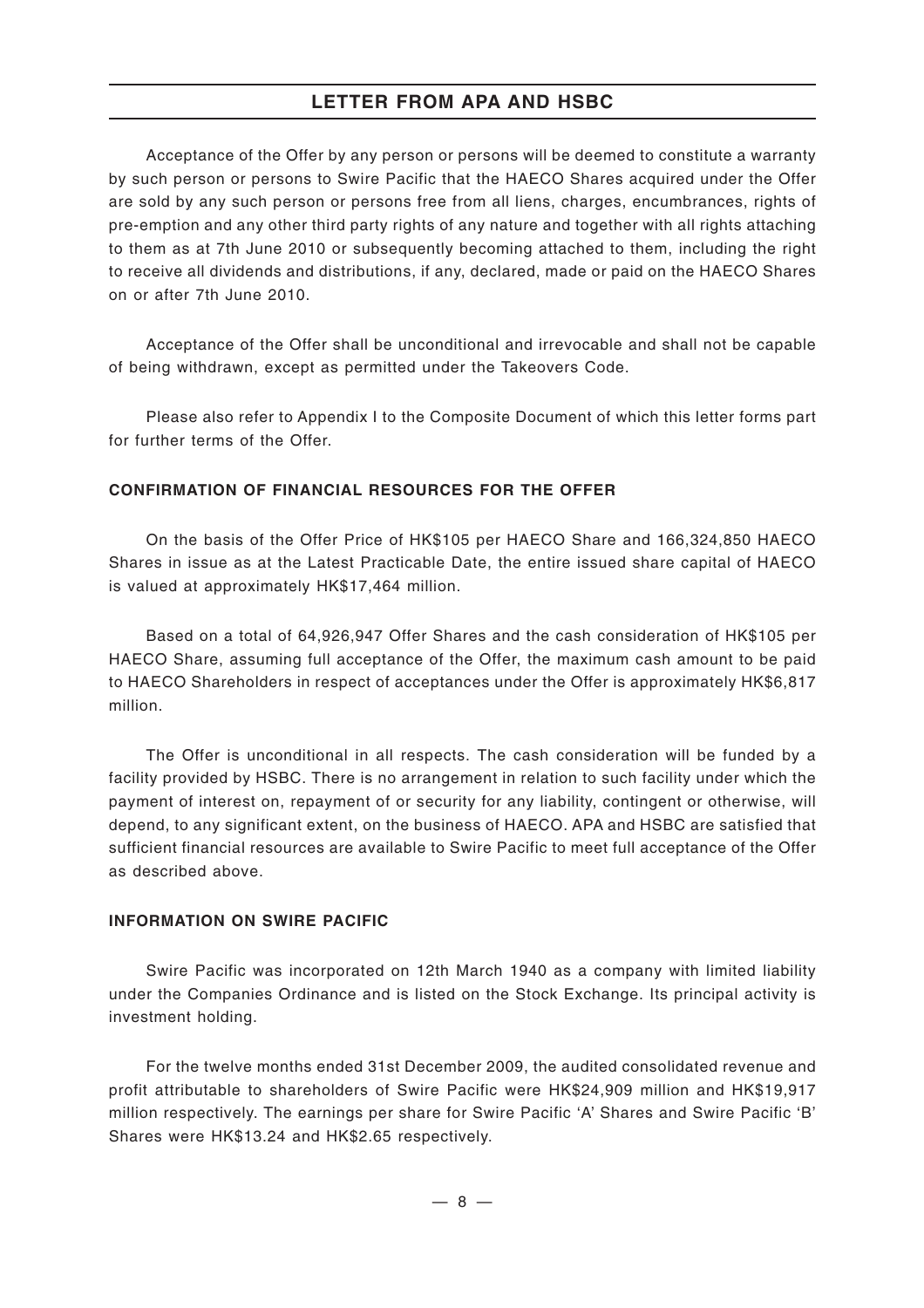The executive directors of Swire Pacific are Christopher D. Pratt (Chairman), Philip N.L. Chen, Martin Cubbon, Peter A. Kilgour, John R. Slosar and Antony N. Tyler; the non-executive directors of Swire Pacific are Baroness Dunn, James W.J. Hughes-Hallett, Peter A. Johansen and Merlin B. Swire; and the independent non-executive directors of Swire Pacific are Timothy G. Freshwater, Clement K.M. Kwok, Chien Lee, Margaret Leung, Michael C.C. Sze and Marjorie M.T. Yang.

#### **Controlling shareholder of Swire Pacific**

John Swire & Sons Limited was as at the Latest Practicable Date the beneficial owner of 194,881,158 Swire Pacific 'A' Shares and 2,038,165,765 Swire Pacific 'B' Shares, representing in aggregate approximately 40.04% of the issued share capital of, and approximately 57.25% of the voting rights in, Swire Pacific, and is therefore a controlling shareholder of Swire Pacific.

The directors of John Swire & Sons Limited are James W.J. Hughes-Hallett (Chairman), Baroness Dunn, N. Adam H. Fenwick, Barnaby N. Swire, John S. Swire, Merlin B. Swire, William J. Wemyss and Robert B. Woods.

#### **SWIRE PACIFIC'S INTENTIONS IN RELATION TO HAECO**

#### **Reasons for the Offer**

It has been the consistent intention of Swire Pacific to acquire additional shares of HAECO as and when the opportunity arises. Swire Pacific knows HAECO and its management team well, views HAECO as a core long-term strategic business for the Swire Pacific group, and is confident in the long-term prospects of HAECO. The Transaction allows Swire Pacific to acquire majority control of HAECO, and thereby consolidate HAECO's financials and cashflows, on terms which it regards as appropriate. Swire Pacific has carefully considered the potential impact of the Transaction and the Offer on its financial position and, taking into account the current investment plans of the Swire Pacific group, remains confident in Swire Pacific's long-term financial strength.

#### **Business**

It is the intention of Swire Pacific that HAECO will continue to carry on its current business, which principally comprises the provision of overhaul and maintenance services for commercial aircraft in Hong Kong and elsewhere. Swire Pacific does not intend to introduce any significant changes to the operations and management of HAECO (including any redeployment of fixed assets of HAECO).

#### **Employment**

Swire Pacific does not intend to make any significant changes to the continued employment of the employees of the HAECO Group.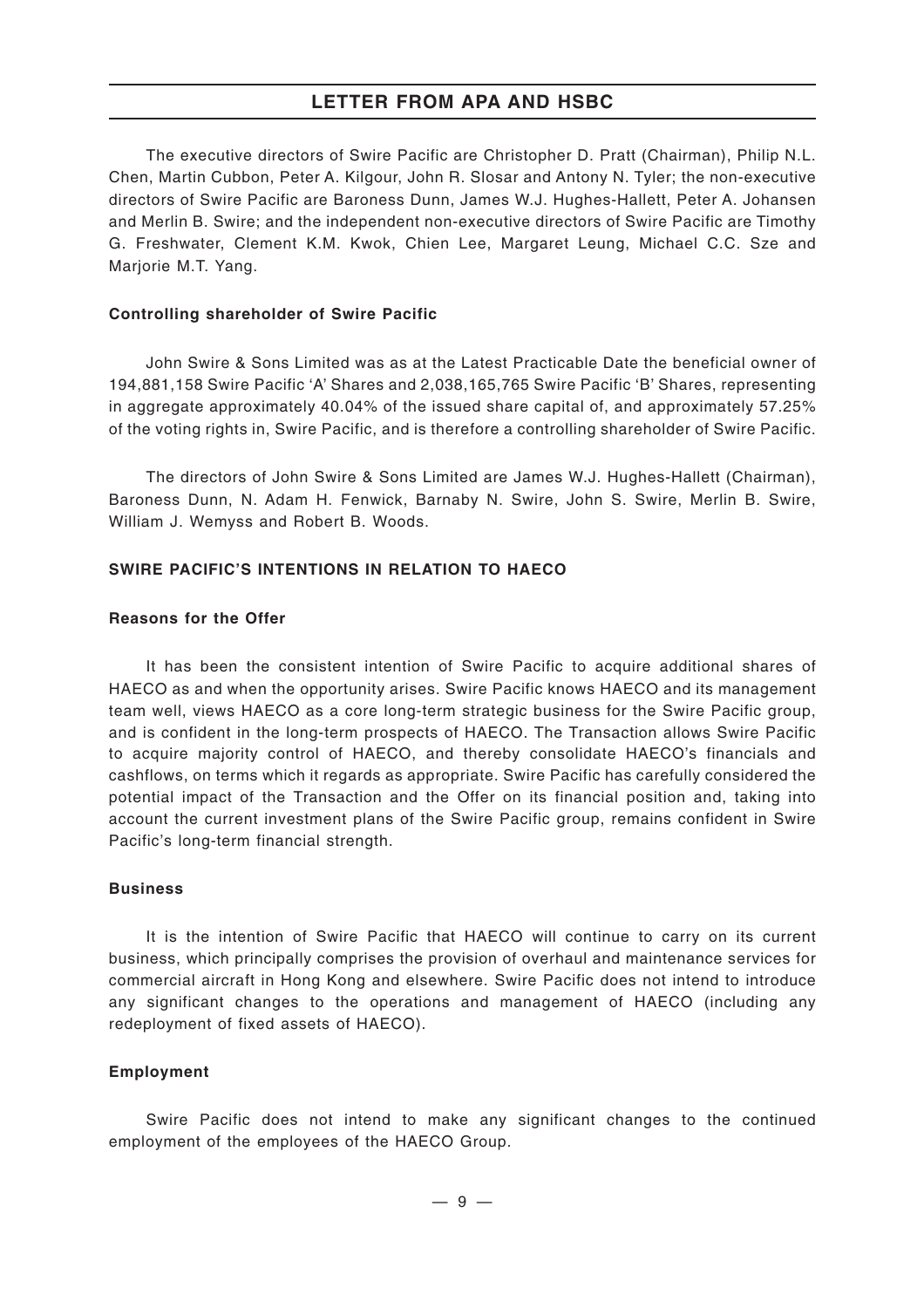#### **COMPULSORY ACQUISITION AND WITHDRAWAL OF LISTING**

Swire Pacific is satisfied with HAECO's status as a listed company and delisting HAECO is not a goal in itself. However, Swire Pacific intends to exercise the right under section 168 of the Companies Ordinance and pursuant to Rule 2.11 of the Takeovers Code compulsorily to acquire all those HAECO Shares not acquired by Swire Pacific under the Offer if Swire Pacific acquires not less than 90% of the Disinterested Shares within four months of the posting of the Composite Document. On completion of the compulsory acquisition process (if the compulsory acquisition right is exercised), HAECO will become a wholly-owned subsidiary of Swire Pacific and an application will be made for the withdrawal of the listing of HAECO Shares from the Stock Exchange pursuant to Rule 6.15 of the Listing Rules and, in addition, the deposit agreement governing the HAECO ADSs will be terminated pursuant to the terms thereof.

Pursuant to Rule 15.6 of the Takeovers Code, where Swire Pacific has stated in the Composite Document its intention to avail itself of its powers of compulsory acquisition, the Offer may not remain open for acceptance for more than four months from the Despatch Date, unless Swire Pacific has, by that time, become entitled to exercise such powers of compulsory acquisition, in which event it must do so without delay.

Pursuant to Rule 2.11 of the Takeovers Code, except with the consent of the Executive, where Swire Pacific seeks to acquire or privatise HAECO by means of the Offer and the use of its compulsory acquisition rights, such rights may only be exercised if, in addition to satisfying any requirements imposed by the Companies Ordinance, the level of acceptances of the Offer and purchases (in each case of the Disinterested Shares) made by Swire Pacific and parties acting in concert with it during the period of four months after the Despatch Date reaches 90% of the Disinterested Shares.

**Furthermore, if the level of acceptances reaches 90% of the Disinterested Shares, Rule 2.11 of the Takeovers Code permits Swire Pacific to exercise such compulsory acquisition rights. If Swire Pacific proceeds with the privatisation of HAECO and withdrawal of listing of the HAECO Shares from the Stock Exchange pursuant to Rule 6.15 of the Listing Rules, HAECO will apply for a suspension of dealings in the HAECO Shares from the closing of the Offer up to the withdrawal of listing of the HAECO Shares from the main board of the Stock Exchange and, in addition, the deposit agreement governing the HAECO ADSs will be terminated pursuant to the terms thereof.**

#### **MAINTAINING THE LISTING**

If Swire Pacific does not effect the compulsory acquisition set out above (whether by reason of not acquiring 90% of the Disinterested Shares or otherwise), Swire Pacific will, following the closing of the Offer, take appropriate steps to ensure that not less than 25% of the HAECO Shares will be held by the public in compliance with the Listing Rules, which may include Swire Pacific selling some of its HAECO Shares.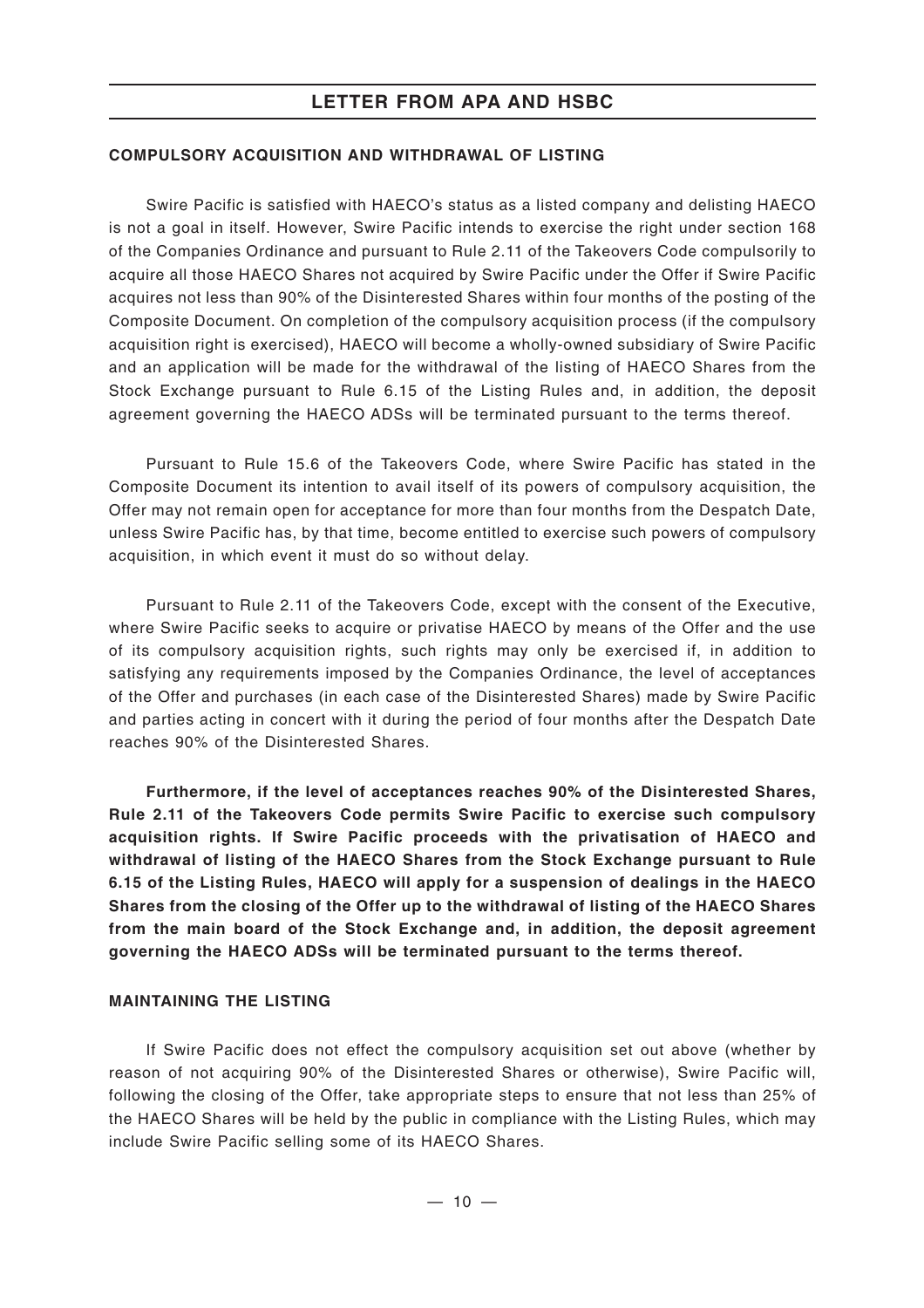The Stock Exchange has stated that if, at the close of the Offer, less than the minimum prescribed percentage applicable to HAECO, being 25% of the issued HAECO Shares, is held by the public, or if the Stock Exchange believes that (i) a false market exists or may exist in the trading of HAECO Shares or (ii) there are insufficient HAECO Shares in public hands to maintain an orderly market, then it will consider exercising its discretion to suspend trading in HAECO Shares.

In this connection, it should be noted that, upon the closing of the Offer, there may be insufficient public float for the HAECO Shares and therefore trading in the HAECO Shares may be suspended until a prescribed level of public float is attained.

#### **TAKEOVERS CODE**

As disclosed in the joint announcement by Swire Pacific and Cathay Pacific dated 16th September 2009, Swire Pacific undertook to the Executive that, except with the prior written consent of the Executive, Swire Pacific would not, for a period of two years following completion of the acquisition of approximately 12.45% of the issued HAECO Shares on 22nd October 2009, make any further acquisition of HAECO Shares which would increase its percentage of the votes exercisable at general meetings of HAECO. The Executive has given its written consent for Swire Pacific to proceed with the Transaction and the Offer.

#### **OVERSEAS SHAREHOLDERS**

The Offer is in respect of securities of a company incorporated in Hong Kong and admitted to listing in Hong Kong and is subject to the procedure and disclosure requirements of Hong Kong which may be different from other jurisdictions. HAECO Overseas Shareholders are advised to pay particular attention to the section headed "Taxation Advice" in this letter. The ability for HAECO Overseas Shareholders to participate in the Offer is subject to, and may be limited by, the laws and regulations of their respective jurisdictions. It is the responsibility of each HAECO Overseas Shareholder who wishes to accept the Offer to be satisfied as to the full observance of all the applicable legal and regulatory requirements of the relevant jurisdiction in connection therewith, including the obtaining of any governmental, exchange control or other consent which may be required, complying with any other necessary formalities or legal requirements and paying any transfer or other taxes due by the HAECO Overseas Shareholder in respect of such jurisdiction.

Acceptance of the Offer by any HAECO Overseas Shareholder will constitute a warranty by such HAECO Overseas Shareholder that such HAECO Overseas Shareholder (i) is permitted under all applicable laws to receive and accept the Offer, and any revision thereof, (ii) has observed all the applicable laws and regulations of the relevant jurisdiction in connection with such acceptance, including obtaining any government or other consent which may be required and (iii) has complied with any other necessary formality and has paid any issue, transfer or other taxes due in such jurisdiction and that such acceptance shall be valid and binding in accordance with all applicable laws. HAECO Overseas Shareholders are recommended to seek professional advice on whether to accept the Offer.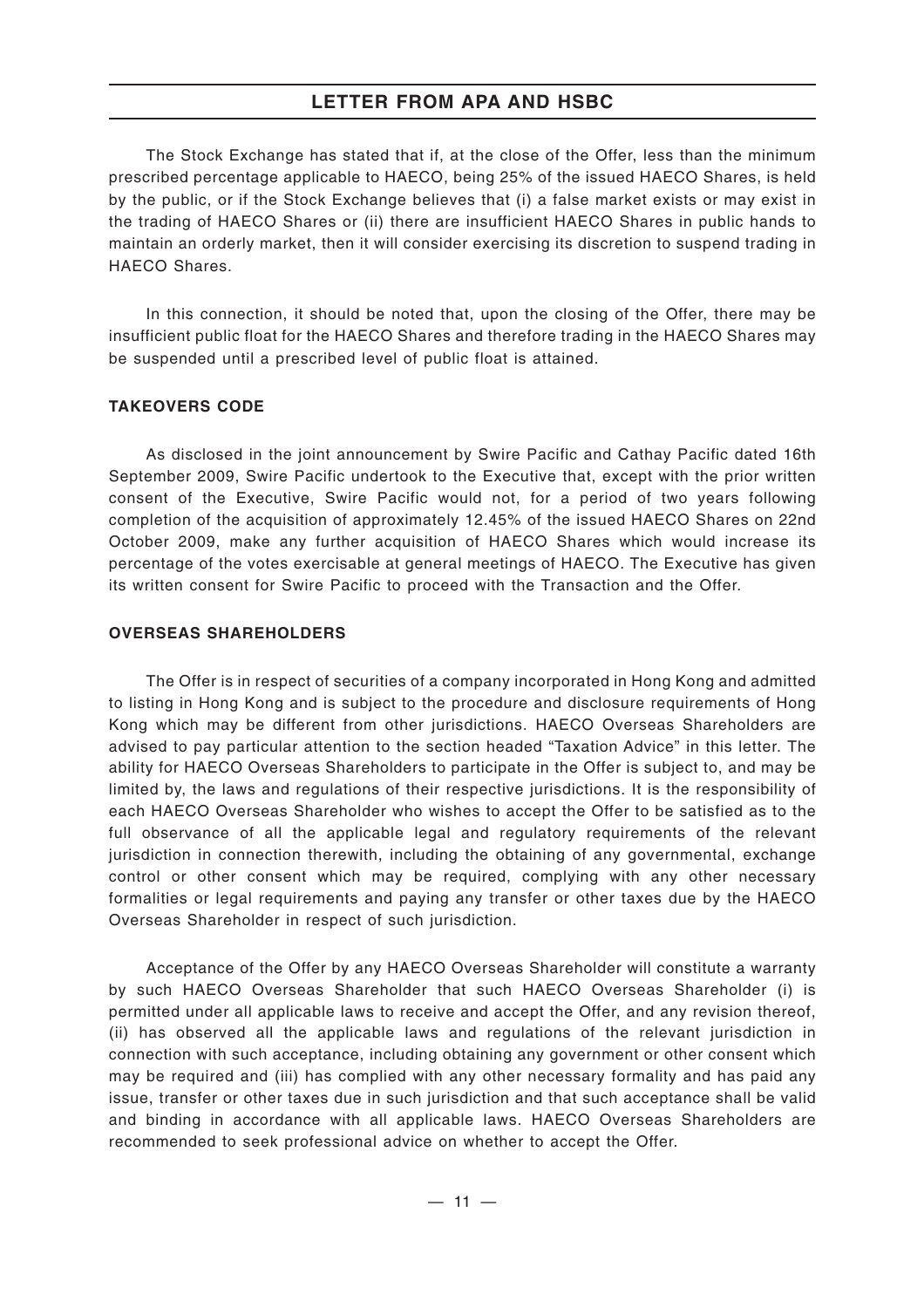The attention of HAECO Overseas Shareholders and any person (including, without limitation, any nominee, custodian and trustee) who may have an obligation to forward the Composite Document of which this letter forms part and the accompanying Form of Acceptance outside of Hong Kong is drawn to paragraphs (b) and (c) in the section headed "Procedures for acceptance of the Offer" in Appendix I to the Composite Document.

#### **PROCEDURES FOR ACCEPTANCE AND SETTLEMENT**

#### **Procedures for Acceptance of the Offer**

To accept the Offer, you must complete and sign the accompanying Form of Acceptance in accordance with the instructions printed thereon, which form part of the terms of the Offer.

The completed Form of Acceptance should then be forwarded, together with the relevant HAECO Share certificate(s) and/or transfer receipt(s) and/or any other document(s) of title (and/or any satisfactory indemnity or indemnities required in respect thereof) for the whole of your holding of the HAECO Shares or, if applicable, for not less than the number of HAECO Shares in respect of which you intend to accept the Offer, by post or by hand to the Registrar at Shops 1712-1716, 17th Floor, Hopewell Centre, 183 Queen's Road East, Wanchai, Hong Kong, marked "**Swire Pacific Offer**" on the envelope, so as to reach the Registrar by no later than 4:00 p.m. on Tuesday, 27th July 2010 (or such later time and/or date as Swire Pacific may decide and announce with the consent of the Executive in accordance with the Takeovers Code). No acknowledgement of receipt of any Form(s) of Acceptance, HAECO Share certificate(s), transfer receipt(s) or other document(s) of title (and/or any indemnity or indemnities required in respect thereof) will be given.

Your attention is also drawn to the section headed "Terms of the Offer" as set out in paragraph 1 of Appendix I to the Composite Document of which this letter forms part and the accompanying Form of Acceptance.

#### **Settlement of the Offer**

Provided that a valid Form of Acceptance and the relevant documents required to tender the relevant acceptance under the Offer are complete and in good order in all respects and have been received by the Registrar no later than 4:00 p.m. on Tuesday, 27th July 2010, being the latest time for acceptance of the Offer unless the Offer is extended by Swire Pacific in accordance with the Takeovers Code and applicable laws, a cheque for the amount due to the relevant accepting HAECO Shareholder less seller's *ad valorem* stamp duty payable by the relevant accepting HAECO Shareholder will be despatched to the relevant accepting HAECO Shareholder at the HAECO Shareholder's address as it appears on the register of members of HAECO or, in the case of joint HAECO Shareholders, at the address of the HAECO Shareholder whose name stands first in the register of members of HAECO by ordinary post at the HAECO Shareholder's own risk as soon as possible, but in any event within 10 days from the date on which all relevant documents are received by the Registrar to render such acceptance complete and valid.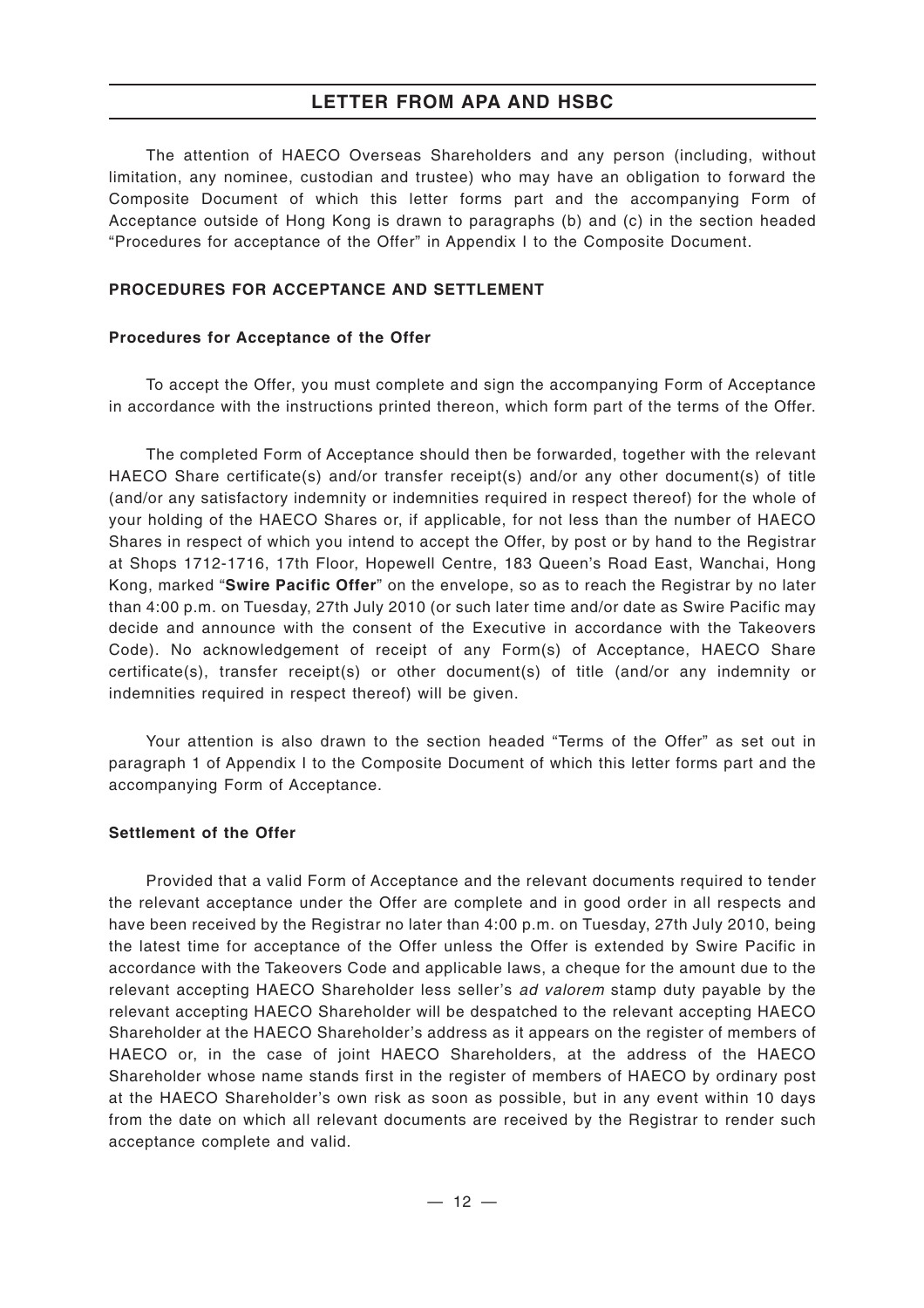No fractions of a cent will be payable and the amount of the consideration payable to a HAECO Shareholder who accepts the Offer will be rounded up to the nearest cent.

#### **Stamp Duty**

Sellers' *ad valorem* stamp duty for HAECO Shares registered on the Hong Kong register arising in connection with acceptance of the Offer will be payable by each HAECO Shareholder at the rate of 0.1% of the amount of the consideration payable by Swire Pacific for such person's HAECO Shares or, if higher, the value of the HAECO Shares as determined by the Collector of Stamp Revenue under the Stamp Duty Ordinance (Chapter 117 of the Laws of Hong Kong) and will be deducted from the cash amount due to such person under the Offer. Swire Pacific will pay the buyer's *ad valorem* stamp duty on its own behalf and the sellers' *ad valorem* stamp duty on behalf of the accepting HAECO Shareholders, having deducted it as referred to above, in respect of the HAECO Shares for which the Offer is accepted.

#### **Nominee Registration**

In order for the beneficial owners of HAECO Shares whose investments are registered in nominees' names to accept the Offer, it is essential that they provide instructions to their nominee agents of their intentions with regard to the Offer. To ensure equality of treatment of all HAECO Shareholders, those registered HAECO Shareholders who hold HAECO Shares as nominees for more than one beneficial owner should, as far as practicable, treat the holding of each beneficial owner separately.

#### **TAXATION ADVICE**

HAECO Shareholders are recommended to consult their own professional advisers if they are in any doubt as to the taxation implications of accepting or rejecting the Offer. It is emphasised that none of Swire Pacific, HAECO, APA and HSBC or any of their respective directors, officers or associates or any other person involved in the Offer accepts responsibility for any taxation effects on, or liabilities of, any persons as a result of their acceptance or rejection of the Offer.

The Composite Document of which this letter forms part does not include any information in respect of overseas taxation. HAECO Shareholders who may be subject to overseas taxes are recommended to consult their tax advisers regarding the implications in the relevant jurisdictions of owning and of disposing of HAECO Shares.

#### **FURTHER TERMS OF THE OFFER**

Further terms of the Offer (including the procedures for acceptance, the acceptance period and the stamp duty payable by the HAECO Shareholders who accept the Offer) are set out in Appendix I to the Composite Document of which this letter forms part and the accompanying Form of Acceptance.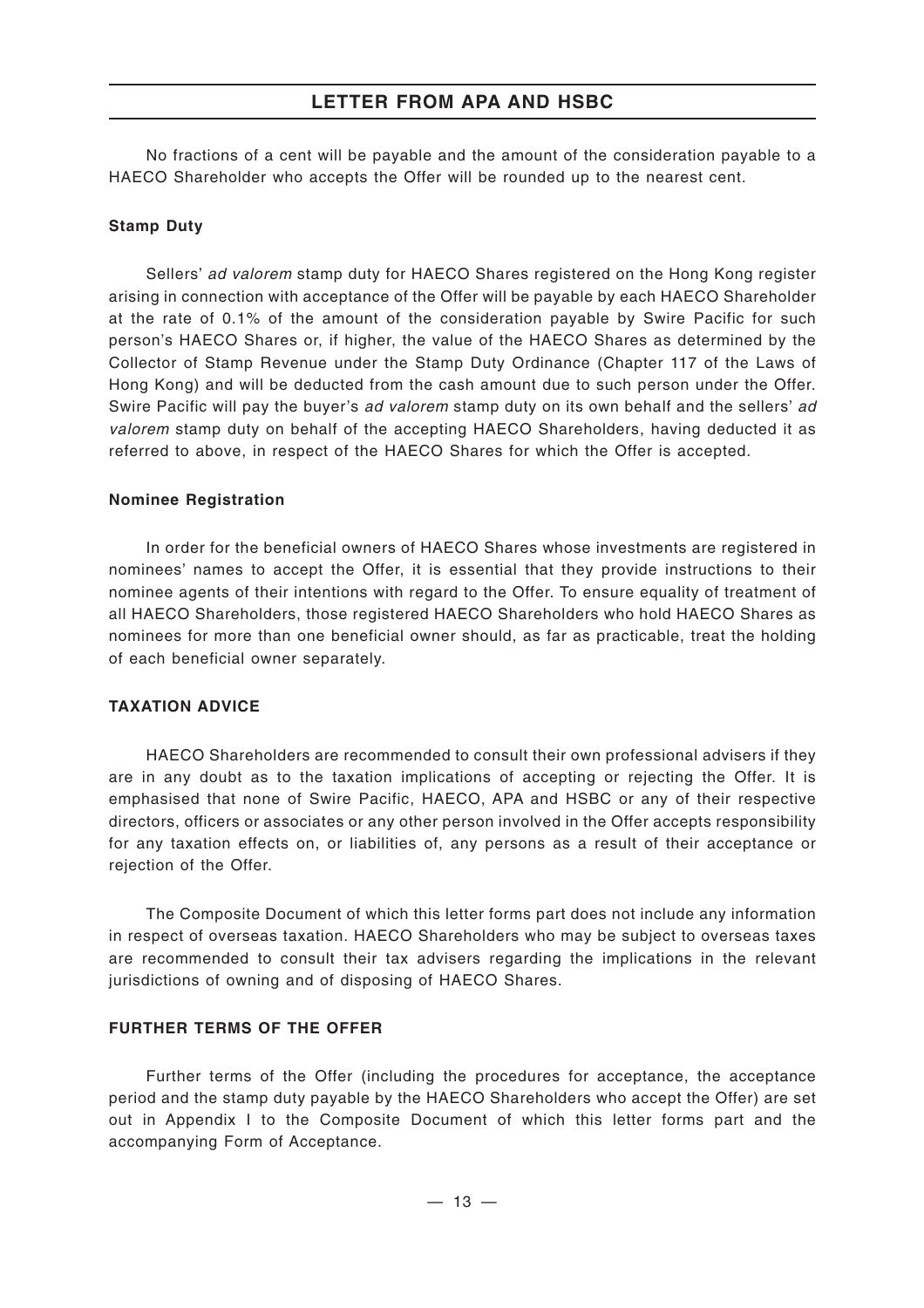#### **RECOMMENDATION AND ADDITIONAL INFORMATION**

Your attention is drawn to the "Letter from the HAECO Board" on pages 15 to 21, the "Letter from the HAECO Independent Board Committee" on pages 22 to 23 and the "Letter from Rothschild" on pages 24 to 41 of the Composite Document of which this letter forms part in relation to their recommendations and/or advice regarding the Offer.

Your attention is also drawn to the additional information set out in the appendices to the Composite Document of which this letter forms part.

Yours faithfully,

For and on behalf of **Asia Pacific Advisers Limited** Richard Orders *Managing Director*

For and on behalf of **The Hongkong and Shanghai Banking Corporation Limited** Stephen J. Clark *Managing Director, Advisory Global Banking*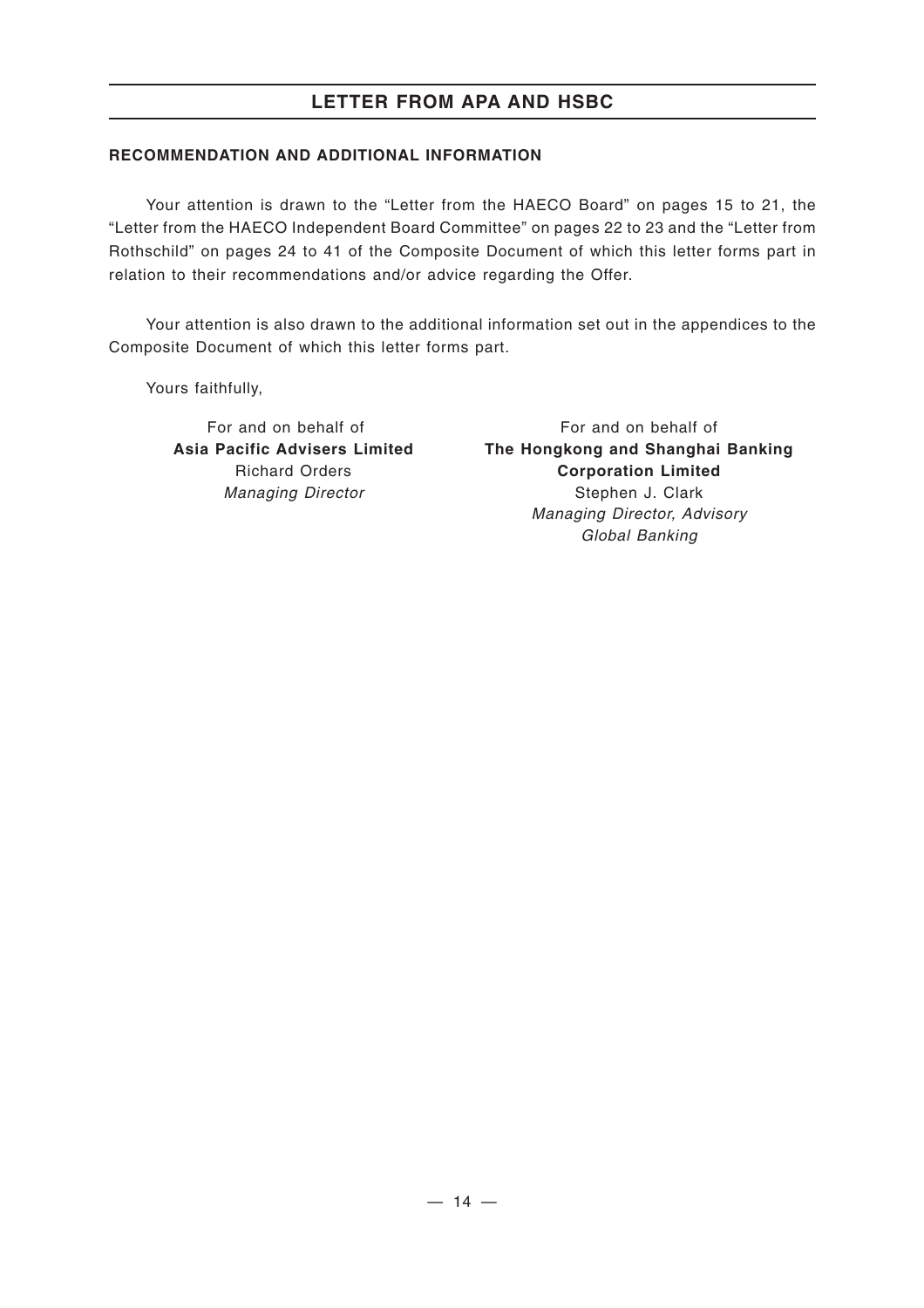

### **HONG KONG AIRCRAFT ENGINEERING COMPANY LIMITED**

*(incorporated in Hong Kong with limited liability)* (Stock Code: 44)

*Executive Directors:* PRATT, Christopher Dale TANG, Kin Wing Augustus HAYMAN, Mark LOW, Mei Shuen Michelle

*Non-Executive Directors:* GIBBS, Christopher Patrick JOHANSEN, Peter André SWIRE, Merlin Bingham

*Independent Non-Executive Directors:* ADAMS, Robert Ernest LEONG, Kwok Kuen Lincoln TONG, Chi Leung David

*Registered office:* 35th Floor, Two Pacific Place 88 Queensway Hong Kong

*Principal office and place of business in Hong Kong:* 80 South Perimeter Road Hong Kong International Airport Lantau Hong Kong

28th June 2010

*To the HAECO Shareholders*

Dear Sir or Madam,

### **MANDATORY UNCONDITIONAL CASH OFFER BY ASIA PACIFIC ADVISERS LIMITED AND THE HONGKONG AND SHANGHAI BANKING CORPORATION LIMITED ON BEHALF OF SWIRE PACIFIC LIMITED TO ACQUIRE ALL THE ISSUED SHARES IN THE CAPITAL OF HONG KONG AIRCRAFT ENGINEERING COMPANY LIMITED NOT ALREADY OWNED BY SWIRE PACIFIC LIMITED OR ITS SUBSIDIARIES**

#### **INTRODUCTION**

Reference is made to the Joint Announcement in which Swire Pacific, Cathay Pacific and HAECO jointly announced that on 7th June 2010, Swire Pacific entered into the Sale and Purchase Agreement with Cathay Pacific, pursuant to which Swire Pacific purchased and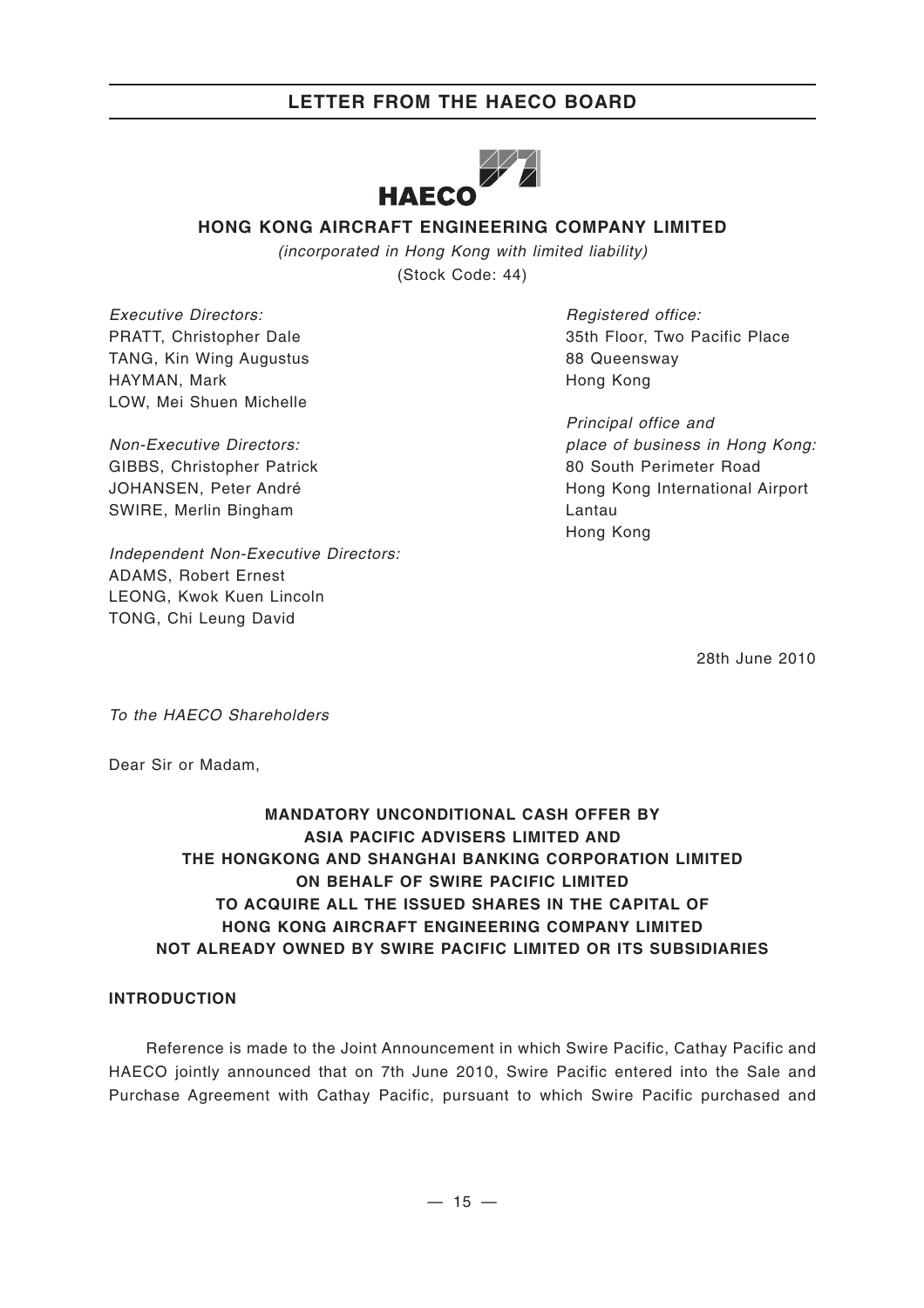Cathay Pacific sold 24,948,728 HAECO Shares (representing approximately 15.00% of the issued share capital of HAECO) for a consideration of approximately HK\$2,620 million (equivalent to HK\$105 per HAECO Share).

Upon completion of the Transaction, which took place on 14th June 2010, Swire Pacific owned 101,397,903 HAECO Shares representing approximately 60.96% of the issued share capital of HAECO. In accordance with Rule 26.1 of the Takeovers Code, Swire Pacific is required to make a mandatory unconditional general offer in cash for all the issued HAECO Shares other than those HAECO Shares already owned by or agreed to be acquired by Swire Pacific or its subsidiaries upon completion of the Transaction.

The purpose of the Composite Document of which this letter forms part is to provide you with, among other things, information relating to the HAECO Group, Swire Pacific and the Offer as well as to set out the letter from the HAECO Independent Board Committee containing its recommendation and advice to the HAECO Independent Shareholders in respect of the Offer and the letter from Rothschild, the HAECO Independent Financial Adviser, containing its advice to the HAECO Independent Board Committee as to whether the terms of the Offer are fair and reasonable so far as the HAECO Independent Shareholders are concerned and as to acceptance in respect of the Offer.

Unless the context otherwise requires, terms defined in the Composite Document shall have the same meanings when used in this letter.

#### **HAECO INDEPENDENT BOARD COMMITTEE**

In accordance with Rule 2.1 and Rule 2.8 of the Takeovers Code, an independent board committee of the HAECO Directors comprising R.E. Adams, C.P. Gibbs, L.K.K. Leong and D.C.L. Tong has been constituted to advise the HAECO Independent Shareholders in respect of the Offer.

P.A. Johansen and M.B. Swire, who are non-executive directors of HAECO, are not members of the HAECO Independent Board Committee as they are also directors of Swire Pacific. The other non-executive HAECO Directors (being the members of the HAECO Independent Board Committee) are independent of and have no direct or indirect interest in the Offer other than, in the case of D.C.L. Tong, as a holder of 20,000 Offer Shares. HAECO, with the approval of the HAECO Independent Board Committee, has appointed Rothschild as the independent financial adviser to advise the HAECO Independent Board Committee as to whether the terms of the Offer are fair and reasonable so far as the HAECO Independent Shareholders are concerned and as to acceptance in respect of the Offer.

Rothschild has advised the HAECO Independent Board Committee that it is of the view that the terms of the Offer are fair and reasonable so far as the HAECO Independent Shareholders are concerned. Accordingly, Rothschild has recommended the HAECO Independent Board Committee to advise the HAECO Independent Shareholders to accept the Offer.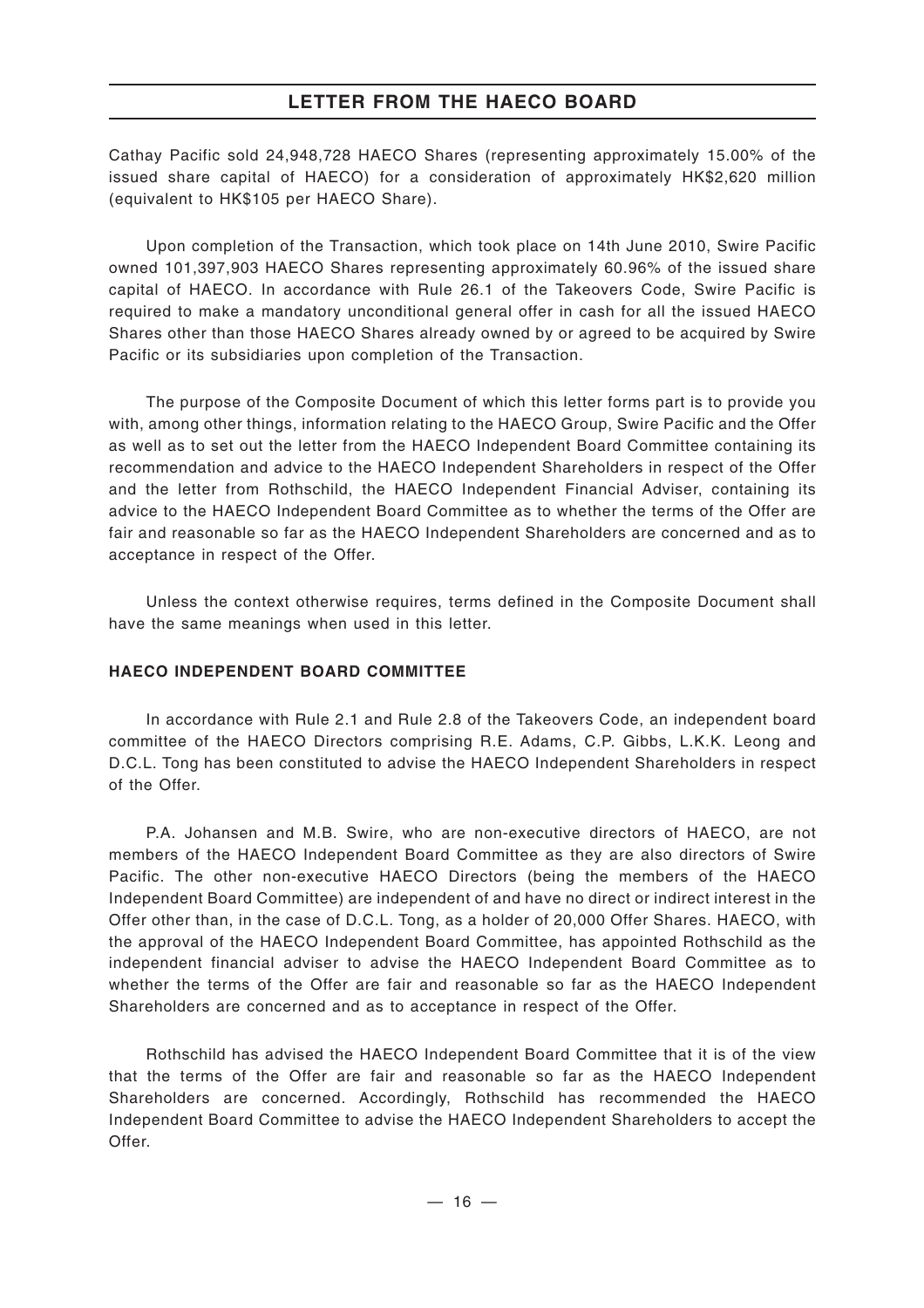The full text of the letter of advice from the HAECO Independent Financial Adviser addressed to the HAECO Independent Board Committee is set out in the Composite Document. HAECO Shareholders are advised to read the "Letter from Rothschild" addressed to the HAECO Independent Board Committee and the additional information contained in the appendices to the Composite Document carefully before taking any action in respect of the Offer.

#### **THE OFFER**

On behalf of Swire Pacific, APA and HSBC unconditionally make the Offer to acquire all the HAECO Shares not already owned or agreed to be acquired by Swire Pacific or its subsidiaries on the following basis:

#### **Offer Price**

#### **For each HAECO Share** ..........................................**HK\$105 in cash**

The Offer Price is equal to the price paid by Swire Pacific for each Sale Share under the Sale and Purchase Agreement. The "Letter from APA and HSBC" set out in the Composite Document, Appendix I to the Composite Document and the accompanying Form of Acceptance together set out the terms and conditions of the Offer and certain related information.

#### **Comparisons of Value**

The Offer Price represents:

- (a) a premium of 25.0% over the closing price of HK\$84.00 per HAECO Share as quoted on the Stock Exchange on the Last Trading Date;
- (b) a premium of 25.4% over the average closing price of HK\$83.72 per HAECO Share as quoted on the Stock Exchange for the last five trading days up to and including the Last Trading Date;
- (c) a premium of 15.7% over the average closing price of HK\$90.72 per HAECO Share as quoted on the Stock Exchange for the last 30 trading days up to and including the Last Trading Date;
- (d) a premium of 9.9% over the average closing price of HK\$95.51 per HAECO Share as quoted on the Stock Exchange for the last 60 trading days up to and including the Last Trading Date;
- (e) a premium of 8.0% over the average closing price of HK\$97.23 per HAECO Share as quoted on the Stock Exchange for the last 90 trading days up to and including the Last Trading Date;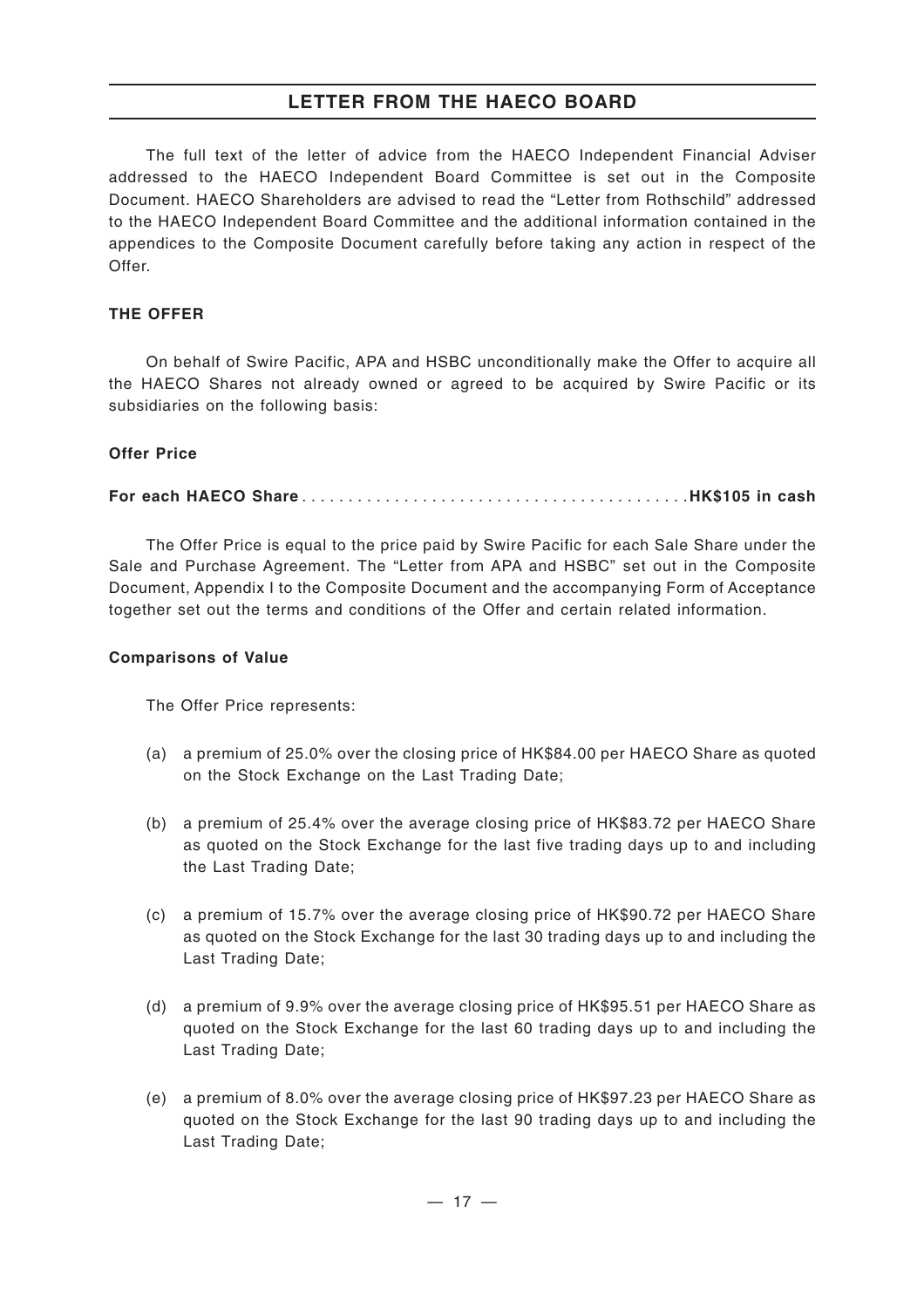- (f) a premium of 7.7% over the average closing price of HK\$97.53 per HAECO Share as quoted on the Stock Exchange for the last 180 trading days up to and including the Last Trading Date;
- (g) a discount of 0.1% to the closing price of HK\$105.10 per HAECO Share as quoted on the Stock Exchange on the Latest Practicable Date;
- (h) a discount of 0.2% to the average closing price of HK\$105.16 per HAECO Share as quoted on the Stock Exchange for the last five trading days up to and including the Latest Practicable Date;
- (i) a premium of 11.5% over the average closing price of HK\$94.14 per HAECO Share as quoted on the Stock Exchange for the last 30 trading days up to and including the Latest Practicable Date;
- (j) a premium of 9.0% over the average closing price of HK\$96.33 per HAECO Share as quoted on the Stock Exchange for the last 60 trading days up to and including the Latest Practicable Date;
- (k) a premium of 7.3% over the average closing price of HK\$97.82 per HAECO Share as quoted on the Stock Exchange for the last 90 trading days up to and including the Latest Practicable Date;
- (l) a premium of 6.7% over the average closing price of HK\$98.40 per HAECO Share as quoted on the Stock Exchange for the last 180 trading days up to and including the Latest Practicable Date; and
- (m) a premium of 237.3% over the audited consolidated net asset value (after deducting minority interests) attributable to HAECO Shareholders per HAECO Share of HK\$31.13 as at 31st December 2009.

Please refer to the section headed "Market Prices" in Appendix IV to the Composite Document for further information on the market prices of the HAECO Shares.

#### **Highest and lowest prices**

During the Relevant Period, the highest closing price of HAECO Shares as quoted on the Stock Exchange was HK\$106.70 per HAECO Share on 5th January 2010 and the lowest closing price of HAECO Shares as quoted on the Stock Exchange was HK\$80.00 on 25th May 2010.

Further details of the Offer are set out in the "Letter from APA and HSBC" in the Composite Document, Appendix I to the Composite Document and the accompanying Form of Acceptance.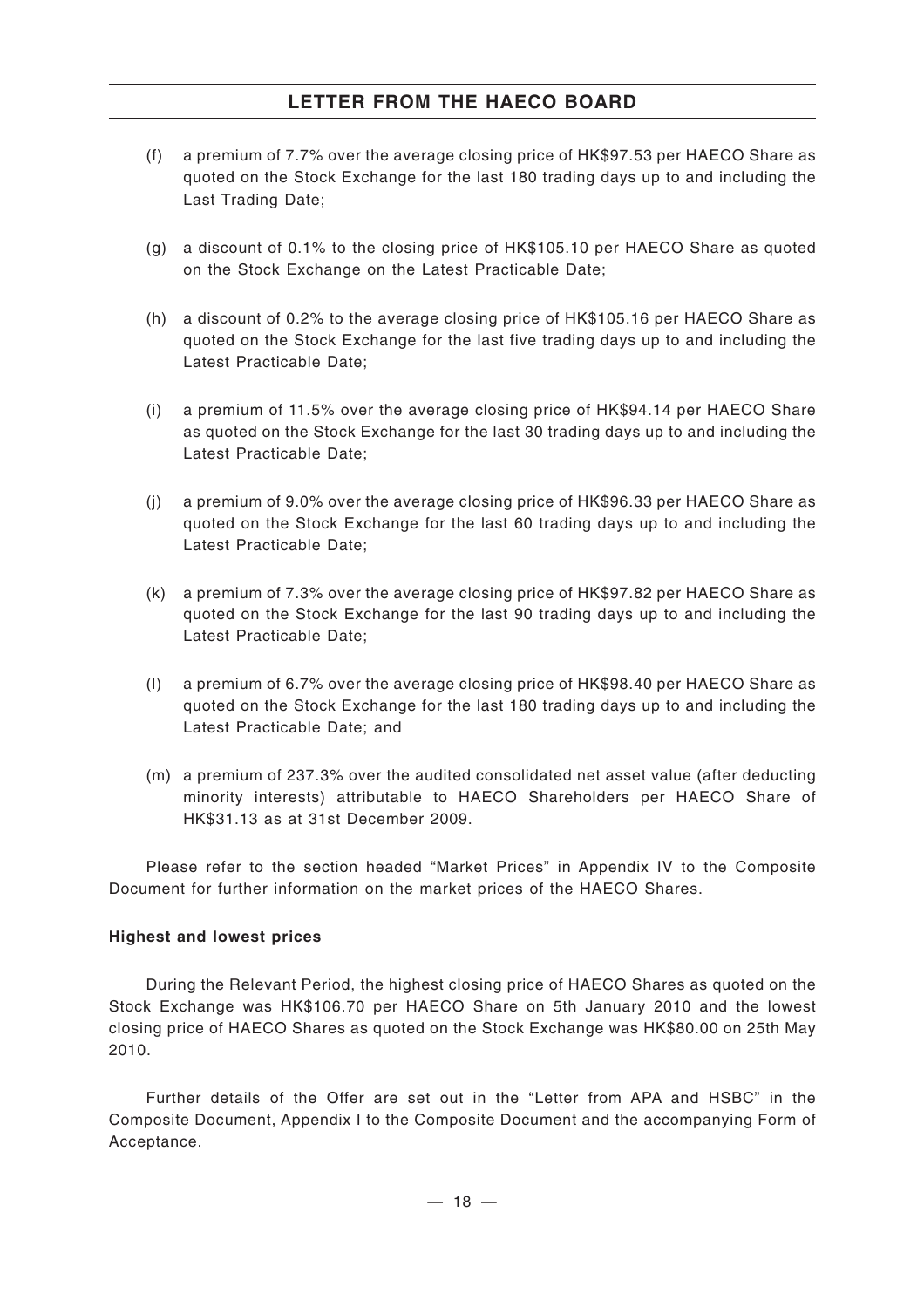#### **GENERAL**

#### **Information on Swire Pacific**

Swire Pacific was incorporated on 12th March 1940 as a company with limited liability under the Companies Ordinance and is listed on the Stock Exchange. Its principal activity is investment holding. For the twelve months ended 31st December 2009, the audited consolidated revenue and profit attributable to shareholders of Swire Pacific were HK\$24,909 million and HK\$19,917 million respectively. The earnings per share for Swire Pacific 'A' Shares and Swire Pacific 'B' Shares were HK\$13.24 and HK\$2.65 respectively. Swire Pacific is the immediate holding company of HAECO. Christopher D. Pratt, Peter A. Johansen and Merlin B. Swire are directors of both Swire Pacific and HAECO.

#### **Information on HAECO and the HAECO Group**

HAECO was incorporated on 23rd November 1950 as a company with limited liability under the Companies Ordinance and has been a member of the Swire group since its establishment. Its principal activity is the provision of overhaul and maintenance services for commercial aircraft. In 1965, HAECO became listed in Hong Kong. HAECO is a leading aeronautical engineering group with a diverse line of business servicing the aeronautical industry.

As at 31st December 2009, HAECO's net asset value was approximately HK\$6,141 million. For the year ended 31st December 2009, HAECO's audited net profits before and after taxation and extraordinary items were approximately HK\$800 million and approximately HK\$760 million, respectively. For the year ended 31st December 2008, HAECO's audited net profits before and after taxation and extraordinary items were approximately HK\$1,479 million and approximately HK\$1,350 million, respectively.

Since 31st December 2009, demand for HAECO's maintenance work has improved in Hong Kong. However, HAECO's performance in Mainland China has been adversely affected by weak demand for passenger to freighter conversions of Boeing aircraft and for heavy airframe maintenance, the results of HAECO's engine overhaul joint venture in Hong Kong have been affected by less work being done per engine and HAECO's new joint ventures in Mainland China are sustaining start up losses. This trading pattern is likely to continue for the rest of 2010 and overall, 2010 is expected to be a challenging year.

As at the Latest Practicable Date, there was no intention for the HAECO Group to dispose of any of its existing businesses. The HAECO Group's existing businesses would continue to be and its activities would remain the same. As at the Latest Practicable Date, no new business was contemplated to be carried out by the HAECO Group as a result of the Offer.

As at the Latest Practicable Date, HAECO had 166,324,850 HAECO Shares in issue and there were no outstanding options, warrants or convertibles which might confer any rights to the holder(s) thereof to subscribe for, convert or exchange into HAECO Shares or any derivatives issued by HAECO.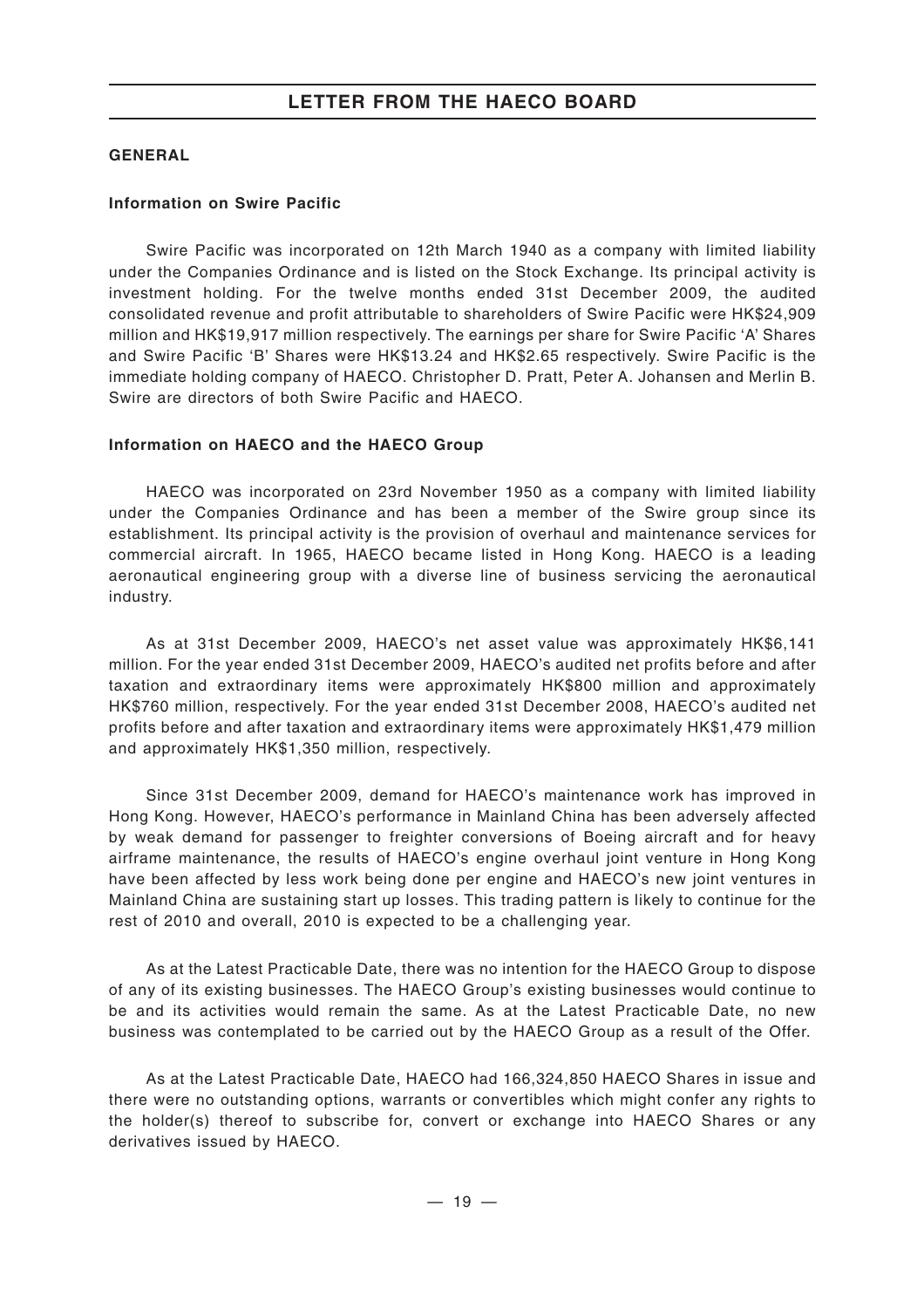#### **INFORMATION ON SWIRE PACIFIC AND ITS INTENTIONS IN RELATION TO HAECO**

Your attention is drawn to the paragraphs headed "Information on Swire Pacific" and "Swire Pacific's intentions in relation to HAECO" in the "Letter from APA and HSBC" in the Composite Document.

The HAECO Board has noted the intentions of Swire Pacific in respect of HAECO and the employees of the HAECO Group, as disclosed in the "Letter from APA and HSBC" in the Composite Document.

#### **COMPULSORY ACQUISITION AND WITHDRAWAL OF LISTING**

Swire Pacific has stated that it is satisfied with HAECO's status as a listed company and delisting HAECO is not a goal in itself. However, Swire Pacific has also stated that it intends to exercise the right under section 168 of the Companies Ordinance and pursuant to Rule 2.11 of the Takeovers Code compulsorily to acquire all those HAECO Shares not acquired by Swire Pacific under the Offer if Swire Pacific acquires not less than 90% of the Disinterested Shares within four months of the posting of the Composite Document. On completion of the compulsory acquisition process (if the compulsory acquisition right is exercised), HAECO will become a wholly-owned subsidiary of Swire Pacific and Swire Pacific has stated that an application will be made for the withdrawal of the listing of HAECO Shares from the Stock Exchange pursuant to Rule 6.15 of the Listing Rules and, in addition, the deposit agreement governing the HAECO ADSs will be terminated pursuant to the terms thereof.

Pursuant to Rule 15.6 of the Takeovers Code, where Swire Pacific has stated in the Composite Document its intention to avail itself of its powers of compulsory acquisition, the Offer may not remain open for acceptance for more than four months from the Despatch Date, unless Swire Pacific has, by that time, become entitled to exercise such powers of compulsory acquisition, in which even it must do so without delay.

Pursuant to Rule 2.11 of the Takeovers Code, except with the consent of the Executive, where Swire Pacific seeks to acquire or privatise HAECO by means of the Offer and the use of its compulsory acquisition rights, such rights may only be exercised if, in addition to satisfying any requirements imposed by the Companies Ordinance, the level of acceptances of the Offer and purchases (in each case of the Disinterested Shares) made by Swire Pacific and parties acting in concert with it during the period of four months after the Despatch Date reaches 90% of the Disinterested Shares.

**Furthermore, if the level of acceptances reaches 90% of the Disinterested Shares, Rule 2.11 of the Takeovers Code permits Swire Pacific to exercise such compulsory acquisition rights. If Swire Pacific proceeds with the privatisation of HAECO and withdrawal of listing of the HAECO Shares from the Stock Exchange pursuant to Rule 6.15 of the Listing Rules, HAECO will apply for a suspension of dealings in the HAECO Shares from the closing of the Offer up to the withdrawal of listing of the HAECO Shares from the main board of the Stock Exchange and, in addition, the deposit agreement governing the HAECO ADSs will be terminated pursuant to the terms thereof.**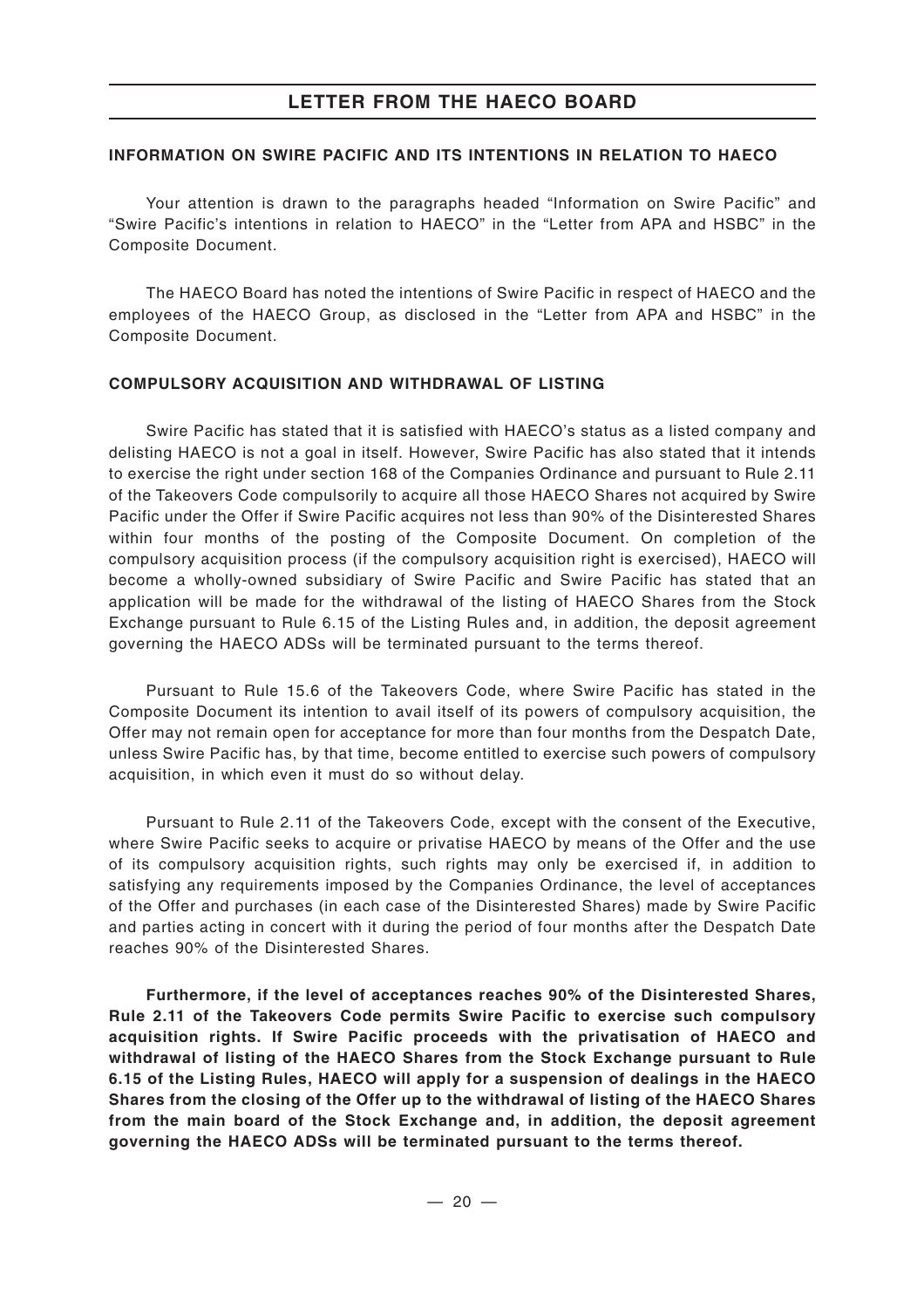#### **MAINTAINING THE LISTING**

Swire Pacific has stated that if it does not effect the compulsory acquisition set out above (whether by reason of not acquiring 90% of the Disinterested Shares or otherwise), it will, following the closing of the Offer, take appropriate steps to ensure that not less than 25% of the HAECO Shares will be held by the public in compliance with the Listing Rules, which may include Swire Pacific selling some of its HAECO Shares.

The Stock Exchange has stated that if, at the close of the Offer, less than the minimum prescribed percentage applicable to HAECO, being 25% of the issued HAECO Shares, is held by the public, or if the Stock Exchange believes that (i) a false market exists or may exist in the trading of HAECO Shares; or (ii) there are insufficient HAECO Shares in public hands to maintain an orderly market, then it will consider exercising its discretion to suspend trading in HAECO Shares.

In this connection, it should be noted that, upon the closing of the Offer, there may be insufficient public float for the HAECO Shares and therefore trading in the HAECO Shares may be suspended until a prescribed level of public float is attained.

#### **FURTHER INFORMATION**

Please refer to the "Letter from APA and HSBC" set out in the Composite Document, Appendix I to the Composite Document and the accompanying Form of Acceptance for information relating to the Offer, the acceptance and settlement procedures of the Offer, the making of the Offer to HAECO Overseas Shareholders and taxation.

#### **RECOMMENDATION**

Your attention is drawn to the "Letter from the HAECO Independent Board Committee" set out in the Composite Document, which contains its recommendation to the HAECO Independent Shareholders in respect of the Offer, and the "Letter from Rothschild" set out in the Composite Document, which contains its advice to the HAECO Independent Board Committee in respect of the fairness and reasonableness of the terms of the Offer (so far as the HAECO Independent Shareholders are concerned) and the principal factors and reasons it has considered before arriving at its advice to the HAECO Independent Board Committee. You are also advised to read the Composite Document and the accompanying Form of Acceptance in respect of the acceptance and settlement procedures of the Offer.

> By order of the board of **Hong Kong Aircraft Engineering Company Limited** Christopher Pratt *Chairman*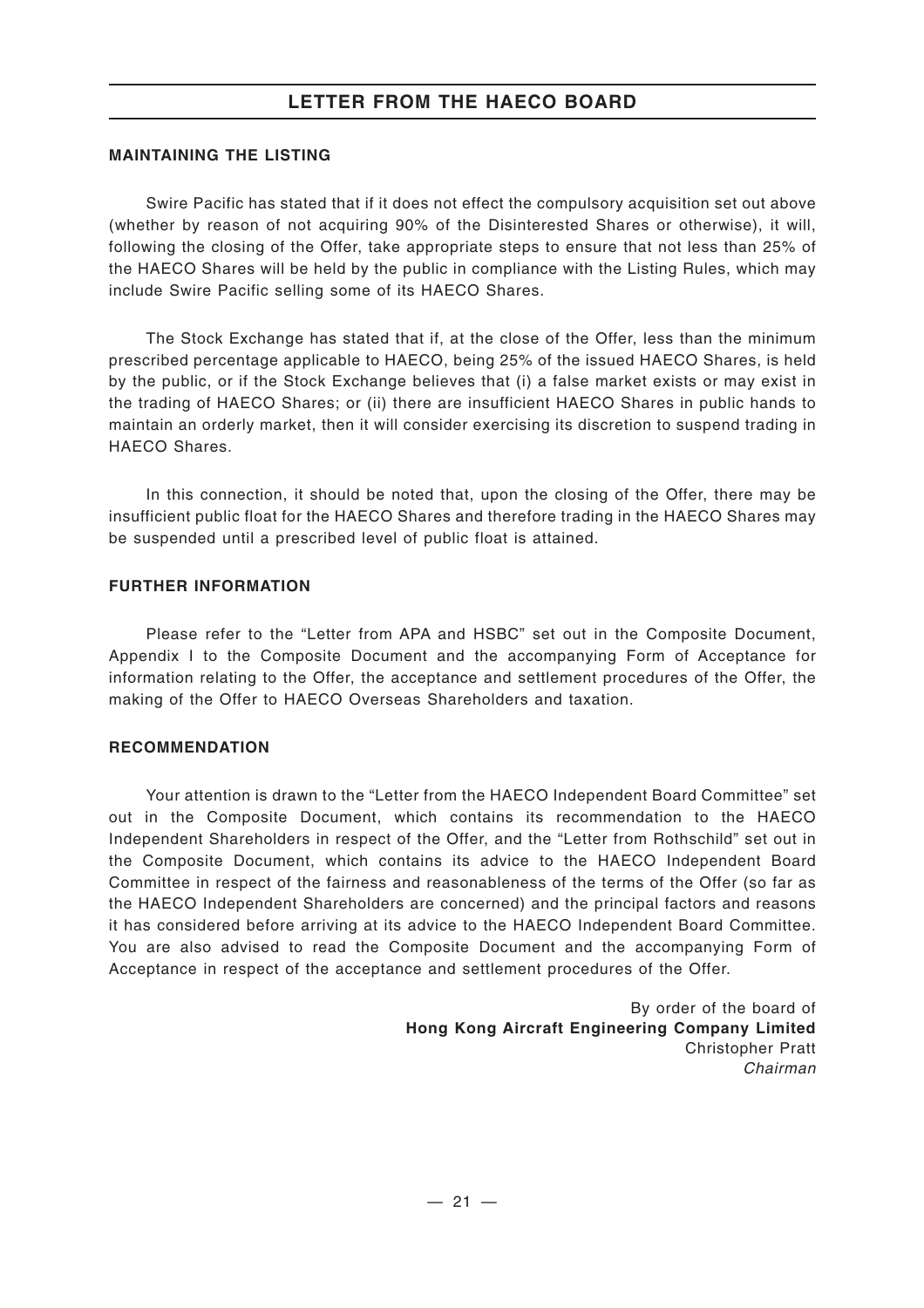# **LETTER FROM THE HAECO INDEPENDENT BOARD COMMITTEE**



# **HONG KONG AIRCRAFT ENGINEERING COMPANY LIMITED**

*(incorporated in Hong Kong with limited liability)* (Stock Code: 44)

28th June 2010

*To the HAECO Independent Shareholders*

Dear Sir or Madam,

#### **MANDATORY UNCONDITIONAL CASH OFFER BY ASIA PACIFIC ADVISERS LIMITED AND THE HONGKONG AND SHANGHAI BANKING CORPORATION LIMITED ON BEHALF OF SWIRE PACIFIC LIMITED TO ACQUIRE ALL THE ISSUED SHARES IN THE CAPITAL OF HONG KONG AIRCRAFT ENGINEERING COMPANY LIMITED NOT ALREADY OWNED BY SWIRE PACIFIC LIMITED OR ITS SUBSIDIARIES**

We refer to the composite offer and response document issued jointly by Swire Pacific and HAECO to the HAECO Shareholders dated 28th June 2010 (the "**Composite Document**") of which this letter forms part. Unless the context otherwise requires, terms defined in the Composite Document shall have the same meanings when used in this letter.

We have been appointed by the HAECO Board to form the HAECO Independent Board Committee to consider and to advise the HAECO Independent Shareholders as to whether or not the terms of the Offer are fair and reasonable so far as the HAECO Independent Shareholders are concerned and to make a recommendation as to acceptance in respect of the Offer.

Rothschild has been appointed as the independent financial adviser to advise us as to whether or not the terms of the Offer are fair and reasonable so far as the HAECO Independent Shareholders are concerned and as to acceptance in respect of the Offer.

We draw your attention to the "Letter from the HAECO Board" and the "Letter from Rothschild" set out in the Composite Document.

Having considered the principal factors and reasons considered by, and the advice of, Rothschild as set out in its letter, we concur with the view of Rothschild and consider that the terms of the Offer are fair and reasonable so far as the HAECO Independent Shareholders are concerned.

Accordingly, we concur with the recommendation of Rothschild and would recommend the HAECO Independent Shareholders to accept the Offer.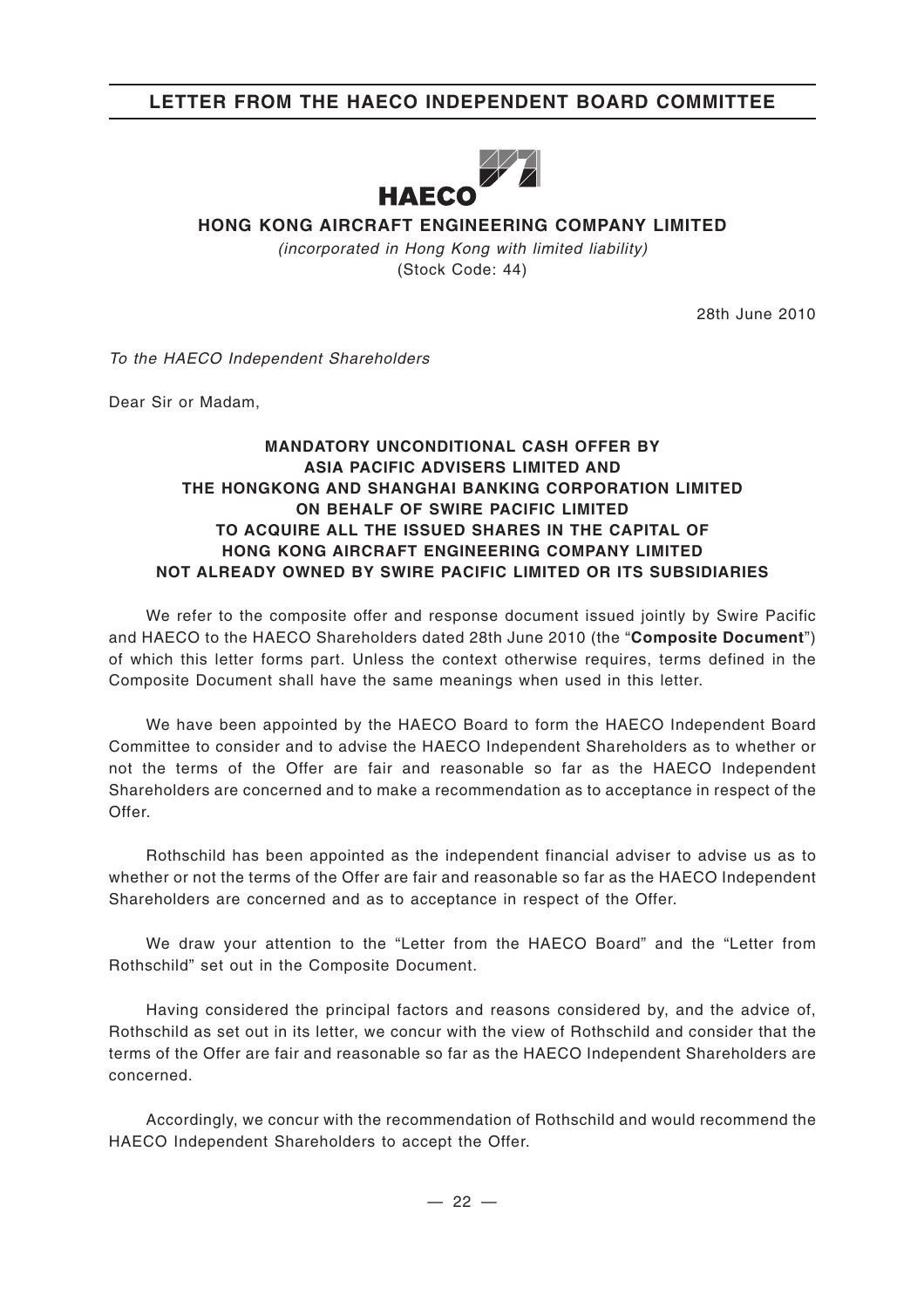# **LETTER FROM THE HAECO INDEPENDENT BOARD COMMITTEE**

We concur with Rothschild's advice that in the event that the market price of the HAECO Shares exceeds the Offer Price during the period while the Offer is open and the sales proceeds (net of transaction costs) exceed the amount receivable under the Offer, HAECO Independent Shareholders should consider not accepting the Offer and consider seeking to sell their HAECO Shares in the market if they are able to do so.

HAECO Independent Shareholders are advised that their decision to realise or to hold their investment in the HAECO Shares depends on their own individual circumstances and investment objectives. We concur with Rothschild's advice that those HAECO Independent Shareholders who may not be able to realise a higher return from selling their HAECO Shares in the open market are recommended to accept the Offer, which provides a reasonable alternative exit so as to realise all or part of their investment in the HAECO Shares. We also concur with Rothschild's advice that those HAECO Independent Shareholders who, after considering the information on Swire Pacific and its intentions regarding HAECO, are attracted by the future prospects of the HAECO Group following the Offer should consider retaining some or all of their HAECO Shares.

HAECO Independent Shareholders are recommended to consult their own professional advisers if they are in any doubt as to the taxation implications of accepting or rejecting the Offer.

The HAECO Independent Shareholders are advised to read the "Letter from Rothschild" set out in the Composite Document and the additional information contained in the appendices to the Composite Document carefully before taking any action in respect of the Offer.

#### Yours faithfully, **THE HAECO INDEPENDENT BOARD COMMITTEE**

**ADAMS, Robert Ernest** *Independent Non-Executive Director*

**LEONG, Kwok Kuen Lincoln** *Independent Non-Executive Director* **GIBBS, Christopher Patrick** *Non-Executive Director*

**TONG, Chi Leung David** *Independent Non-Executive Director*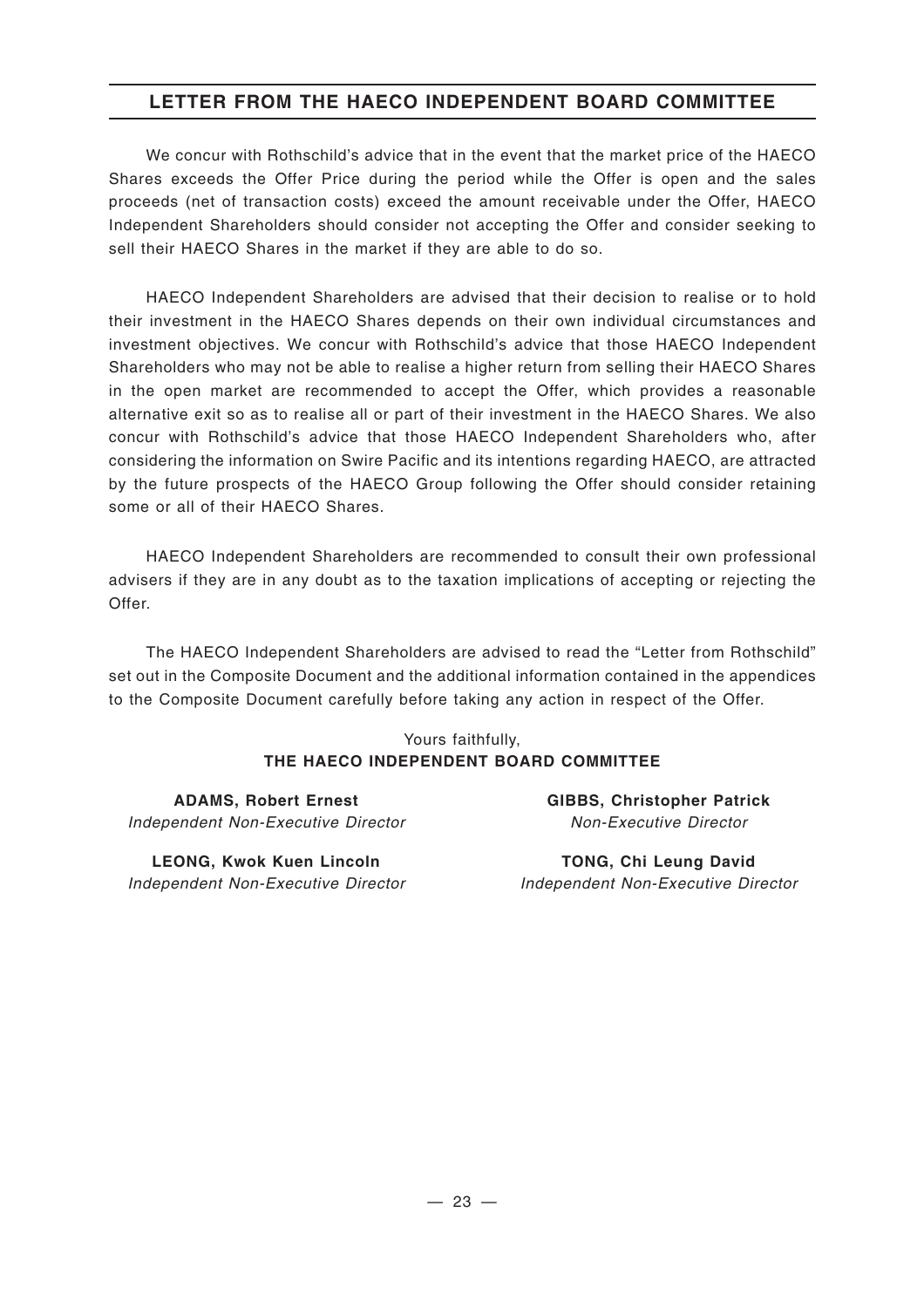*The following is the text of the letter from Rothschild, the independent financial adviser appointed to advise the HAECO Independent Board Committee, which has been prepared for the purpose of incorporation into the Composite Document, setting out its advice to the HAECO Independent Board Committee in connection with the Offer.*

# *<b>ER ROTHSCHILD*

28th June 2010

*To the HAECO Independent Board Committee of Hong Kong Aircraft Engineering Company Limited*

Dear Sirs,

# **MANDATORY UNCONDITIONAL CASH OFFER BY ASIA PACIFIC ADVISERS LIMITED AND THE HONGKONG AND SHANGHAI BANKING CORPORATION LIMITED ON BEHALF OF SWIRE PACIFIC LIMITED TO ACQUIRE ALL THE ISSUED SHARES IN THE CAPITAL OF HONG KONG AIRCRAFT ENGINEERING COMPANY LIMITED NOT ALREADY OWNED BY SWIRE PACIFIC LIMITED OR ITS SUBSIDIARIES**

We refer to our engagement to advise the HAECO Independent Board Committee with respect to the Offer, details of which are contained in the composite offer and response document jointly issued by Swire Pacific and HAECO dated 28th June 2010 (the "Composite Document") of which this letter forms a part. Rothschild has been appointed (which appointment was approved by the HAECO Independent Board Committee) as the independent financial adviser to advise the HAECO Independent Board Committee as to whether or not the terms of the Offer are fair and reasonable so far as the HAECO Independent Shareholders are concerned and to make a recommendation as to acceptance in respect of the Offer.

The terms used in this letter shall have the same meanings as defined in the Composite Document unless the context otherwise requires.

In accordance with Rule 2.1 and Rule 2.8 of the Takeovers Code, the HAECO Board has established the HAECO Independent Board Committee comprising a non-executive director, namely C.P. Gibbs, and all of the independent non-executive directors, namely R.E. Adams, L.K.K. Leong and D.C.L. Tong, for the purpose of advising the HAECO Independent Shareholders in respect of the Offer. P.A. Johansen and M.B. Swire, who are non-executive directors of HAECO, are not members of the HAECO Independent Board Committee as they

N M Rothschild & Sons (Hong Kong) Limited 16th Floor, Alexandra House, 18 Chater Road, Central Fax: +852 2868 1728 Hong Kong SAR Tel: +852 2525 5333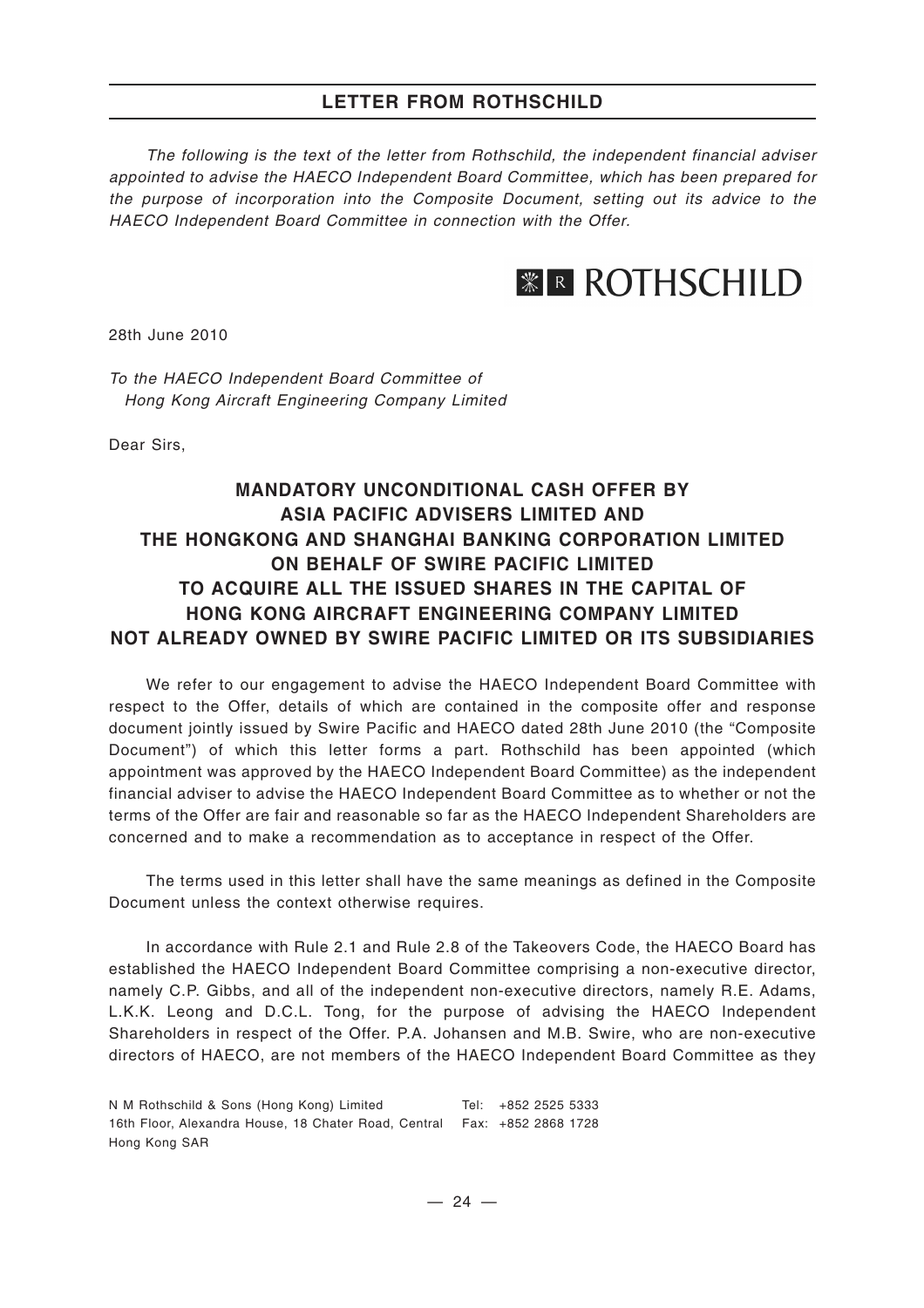# $|\mathcal{K}|$  R

are also directors of Swire Pacific. The other non-executive HAECO Directors (being the members of the HAECO Independent Board Committee) are independent of and have no direct or indirect interest in the Offer other than, in the case of D.C.L. Tong, as a holder of 20,000 Offer Shares.

In formulating our recommendation, we have relied on the information and facts supplied to us by HAECO and have assumed that any information and representations made to us are true, accurate and complete in all respects as at the date hereof and that they may be relied upon. We have also assumed that all information, representations and opinions contained or referred to in the Composite Document are accurate and complete in all respects, fair and reasonable and, accordingly, we have relied on them.

We have been advised by the HAECO Directors that no material facts have been omitted and we are not aware of any facts or circumstances which would render the information provided and the representations made to us untrue, inaccurate or misleading. We have no reason to doubt the truth, accuracy and completeness of the information and representations provided to us by the HAECO Directors. The HAECO Directors (in respect of the information on the HAECO Group and opinions expressed by the HAECO Group only) and the Swire Pacific Directors (in respect of information other than that in relation to the HAECO Group and opinions other than those expressed by the HAECO Group) have all declared in a responsibility statement set out in the "General Information" section in Appendix IV to the Composite Document that they jointly and severally accept full responsibility for the accuracy of the information contained in the Composite Document and confirm, having made all reasonable enquiries, that, to the best of their knowledge, opinions expressed in the Composite Document have been arrived at after due and careful consideration and there are no other facts not contained in the Composite Document the omission of which would make any statement in the Composite Document misleading. We believe that we have reviewed sufficient information to reach an informed view in order to provide a reasonable basis for our advice. We have not, however, conducted any independent in-depth investigation into the business and affairs of the HAECO Group.

We have not considered the tax consequences for the HAECO Independent Shareholders of their acceptance or non-acceptance of the Offer since these are particular to their own individual circumstances. In particular, holders of HAECO Shares who are residents outside of Hong Kong, or subject to overseas taxes or Hong Kong taxation on securities dealing should consider their own tax position with regard to the Offer and, if in any doubt, should consult their own professional advisers.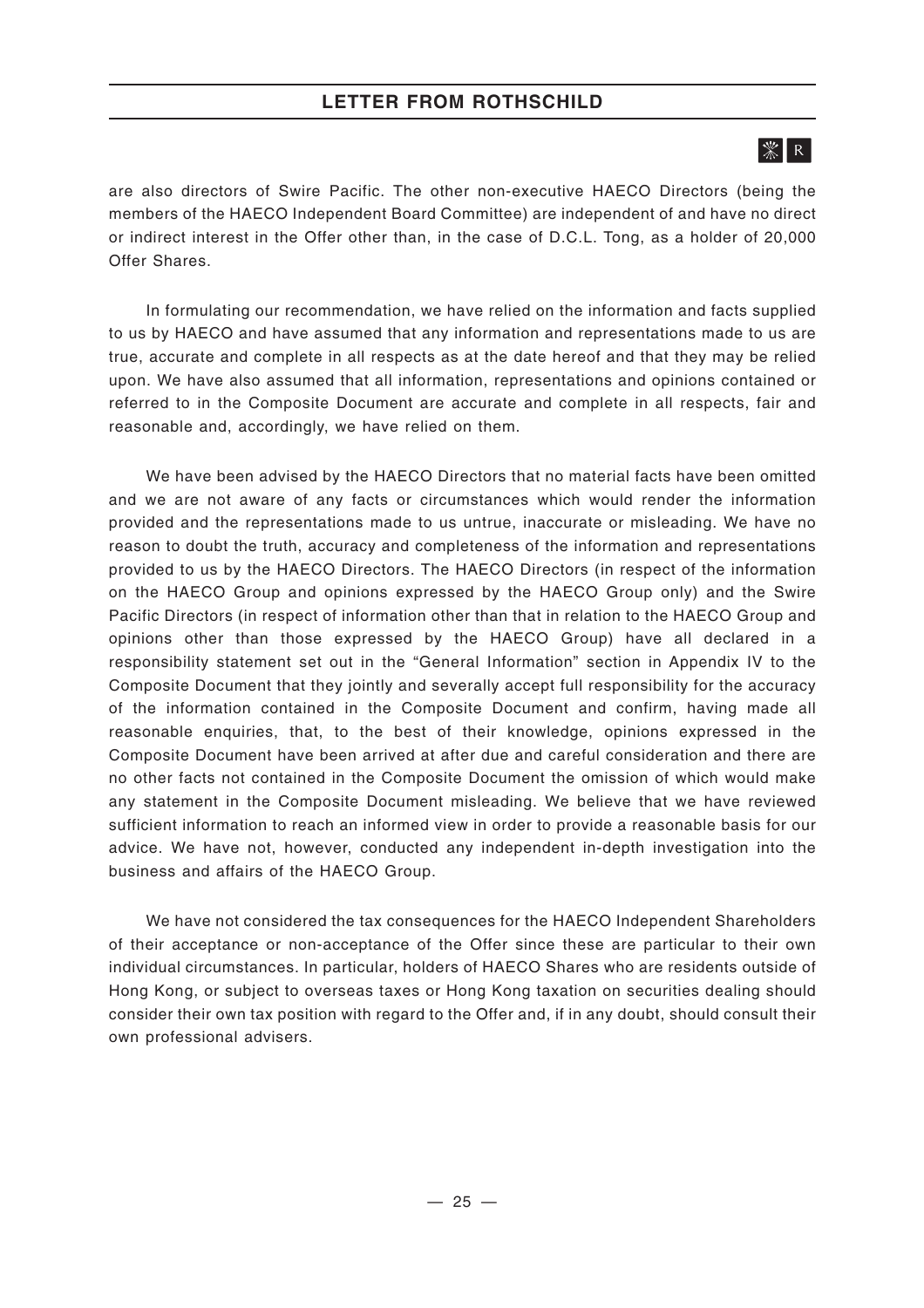# $\mathbb{R}$   $\overline{\mathbb{R}}$

#### **TERMS OF THE OFFER**

For details of the terms of the Offer, your attention is drawn to the "Letter from APA and HSBC" in the Composite Document, Appendix I to the Composite Document and the accompanying Form of Acceptance. The Offer is made by APA and HSBC on behalf of Swire Pacific on the following basis:

#### **For each HAECO Share** .................................. **HK\$105.00 in cash**

The Offer Price is equal to the price per HAECO Shares paid by Swire Pacific for each Sale Share under the Sale and Purchase Agreement, which completed on 14th June 2010.

On the basis of the Offer Price of HK\$105.00 per HAECO Share and 166,324,850 HAECO Shares in issue as at the Latest Practicable Date, the entire issued share capital of HAECO is valued at approximately HK\$17,464 million.

Based on a total of 64,926,947 Offer Shares and the Offer Price of HK\$105.00 per HAECO Share, assuming full acceptance of the Offer, the maximum cash amount to be paid to HAECO Shareholders in respect of acceptances under the Offer is approximately HK\$6,817 million.

The Offer is unconditional in all respects. The cash consideration will be funded by a facility provided by HSBC. There is no arrangement in relation to such facility under which the payment of interest on, repayment of or security for any liability, contingent or otherwise, will depend, to any significant extent, on the business of HAECO. APA and HSBC are satisfied that sufficient financial resources are available to Swire Pacific to meet full acceptance of the Offer as described above.

#### **PRINCIPAL FACTORS AND REASONS**

In arriving at our opinion, we have taken into consideration the following principal factors and reasons:

#### 1. **Reasons for the Offer**

HAECO was incorporated on 23rd November 1950 as a company with limited liability under the Companies Ordinance and has been a member of the Swire group since its establishment. Its principal activity is the provision of overhaul and maintenance services for commercial aircraft. In 1965, HAECO became listed in Hong Kong. HAECO is a leading aeronautical engineering group with a diverse line of businesses servicing the aeronautical industry.

On 7th June 2010, Swire Pacific, Cathay Pacific and HAECO jointly announced that Swire Pacific and Cathay Pacific had entered into the Sale and Purchase Agreement, pursuant to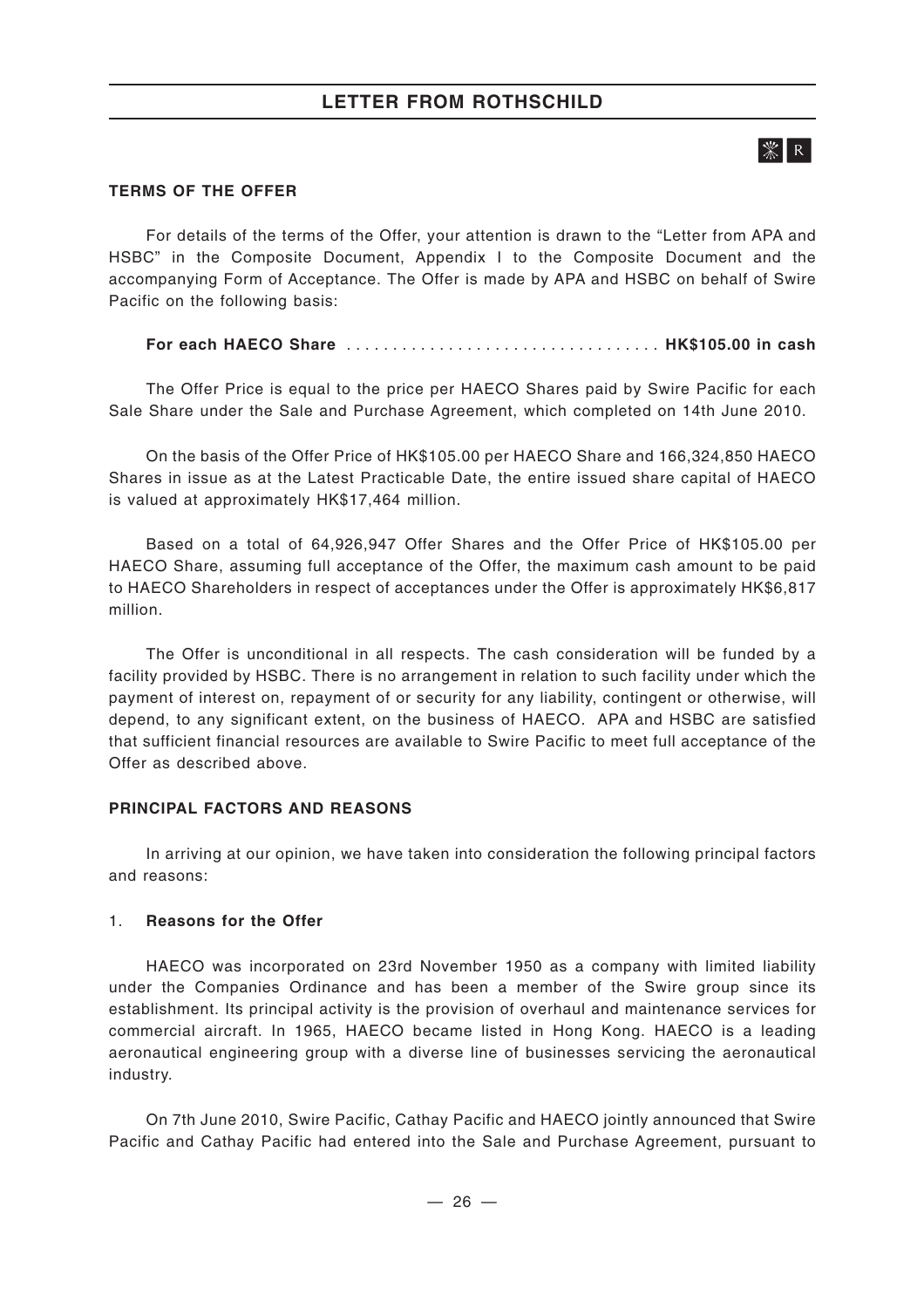# | ※ | R |

which Swire Pacific purchased and Cathay Pacific sold 24,948,728 HAECO Shares (representing approximately 15.00% of the entire issued share capital of HAECO) for a consideration of approximately HK\$2,620 million (equivalent to HK\$105.00 per HAECO Share). Swire Pacific's shareholding in HAECO increased from approximately 45.96% as at 7th June 2010 to approximately 60.96% as a result of completion of the Transaction on 14th June 2010. Accordingly, Swire Pacific is required to make the Offer pursuant to Rule 26.1 of the Takeovers Code.

As stated in the paragraph headed "Swire Pacific's intentions in relation to HAECO — Reasons for the Offer" in the "Letter from APA and HSBC" in the Composite Document, it has been the consistent intention of Swire Pacific to acquire additional HAECO Shares as and when the opportunity arises. Since HAECO has been a member of the Swire group since its establishment in 1950, Swire Pacific knows HAECO and its management team well, views HAECO as a core long-term strategic business for the Swire Pacific group, and is confident in the long-term prospects of HAECO. Following completion of the Transaction, HAECO has become a subsidiary of Swire Pacific and its financials will be consolidated with the financial statements of Swire Pacific.

#### 2. **Financial performance of HAECO**

The HAECO Group is engaged in commercial aircraft overhaul, modification and maintenance mainly in Hong Kong and Mainland China.

#### **Historical financial performance**

The following is a summary of the consolidated income statements of the HAECO Group for each of the three years ended 31st December 2007, 2008 and 2009.

#### **Table 1 — Summary of consolidated income statement**

|                             | For the year ended<br><b>31st December</b> |                |                |
|-----------------------------|--------------------------------------------|----------------|----------------|
|                             | 2007                                       | 2008           | 2009           |
|                             | (HK\$ million)                             | (HK\$ million) | (HK\$ million) |
| Turnover                    | 4,619                                      | 4,901          | 4,045          |
| Growth rate                 | 20.2%                                      | 6.1%           | (17.5%)        |
| Operating expenses          | (3,671)                                    | (3,983)        | (3,700)        |
| Other net gains             | 31                                         | 92             | 40             |
| Net finance (charge)/income | 21                                         |                | (5)            |
| Net operating profit        | 1,000                                      | 1,017          | 380            |
| Growth rate                 | 28.4%                                      | 1.7%           | (62.6%)        |
| Margin                      | 21.6%                                      | 20.8%          | 9.4%           |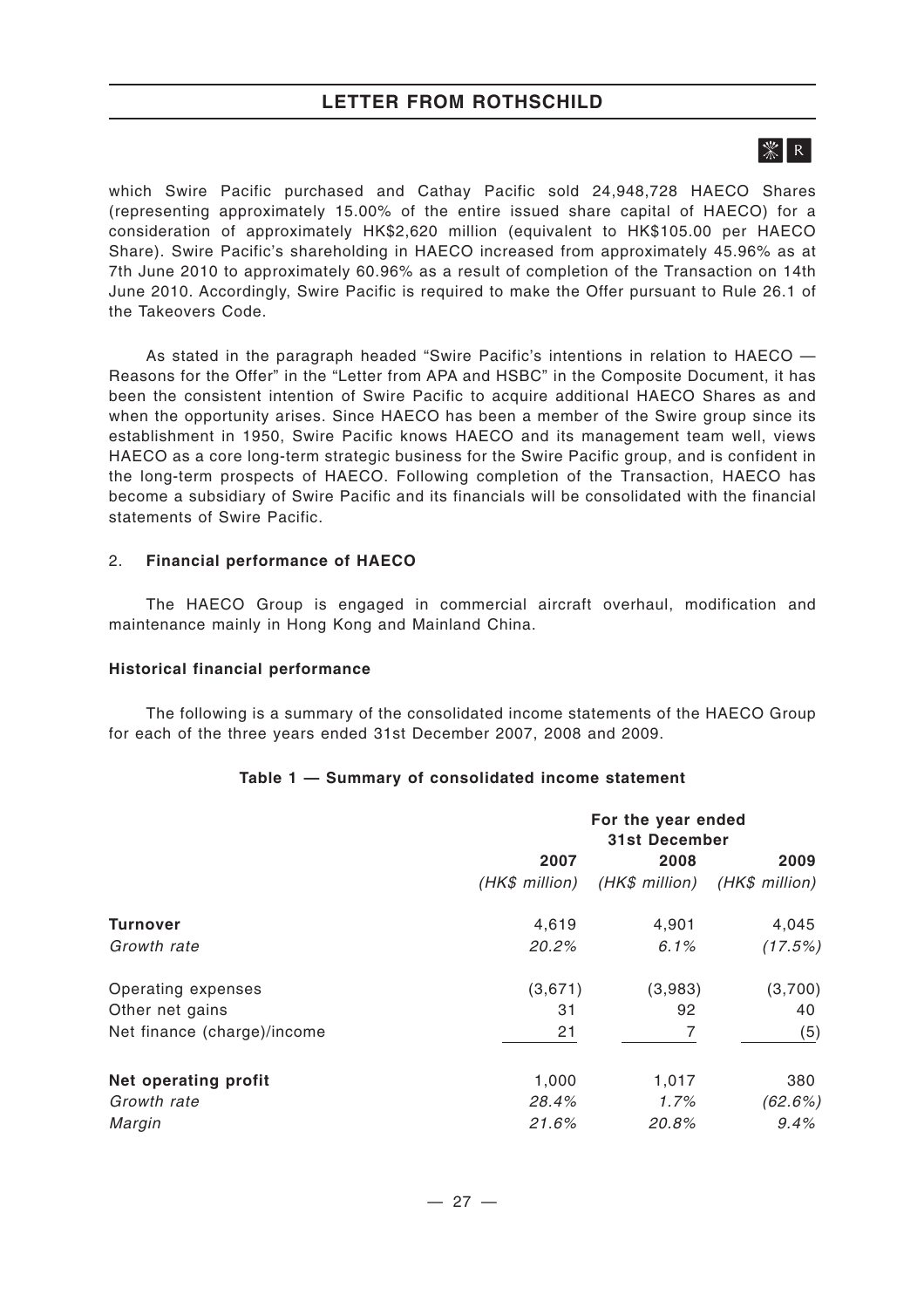# $|\mathcal{K}|$  R

|                                  |                | For the year ended<br><b>31st December</b> |                |  |
|----------------------------------|----------------|--------------------------------------------|----------------|--|
|                                  | 2007           | 2008                                       | 2009           |  |
|                                  | (HK\$ million) | (HK\$ million)                             | (HK\$ million) |  |
| Share of after-tax results of    |                |                                            |                |  |
| jointly controlled companies     | 399            | 462                                        | 420            |  |
| <b>Profit before taxation</b>    | 1,399          | 1,479                                      | 800            |  |
| Taxation                         | (84)           | (129)                                      | (40)           |  |
| Profit for the year              | 1,315          | 1,350                                      | 760            |  |
| Growth rate                      | 27.9%          | 2.7%                                       | (43.7%)        |  |
| Margin                           | 28.5%          | 27.5%                                      | 18.8%          |  |
| Profit attributable to:          |                |                                            |                |  |
| The HAECO Shareholders           | 1,073          | 1,138                                      | 688            |  |
| Minority interests               | 242            | 212                                        | 72             |  |
|                                  | 1,315          | 1,350                                      | 760            |  |
| <b>Earnings per HAECO Share</b>  |                |                                            |                |  |
| Basic and diluted (HK\$)         | 6.45           | 6.84                                       | 4.14           |  |
| Dividends per HAECO Share (HK\$) | 3.08           | 3.18                                       | 2.00           |  |

*Source: Annual reports of HAECO for the three years ended 31st December 2007, 2008 and 2009.*

#### **Revenue and net operating profit**

Revenue of the HAECO Group increased from approximately HK\$4,619 million for the year ended 31st December 2007 to approximately HK\$4,901 million for the year ended 31st December 2008, and then decreased to approximately HK\$4,045 million for the year ended 31st December 2009. The performance of the HAECO Group was affected by the deterioration in aviation market conditions as airlines reduced maintenance expenditure and air traffic in response to reduced air travel demand resulting from the global economic downturn. The heavy airframe maintenance facilities in both Hong Kong and Xiamen were at near capacity for much of 2008 although there were signs of demand softening in the second half of 2008. This downward trend continued in 2009 and the HAECO Group's airframe heavy maintenance facilities had substantial unsold capacity during this period.

Through the global financial crisis, the HAECO Group has continued to invest in projects designed to expand its facilities and the range of aviation maintenance and repair services it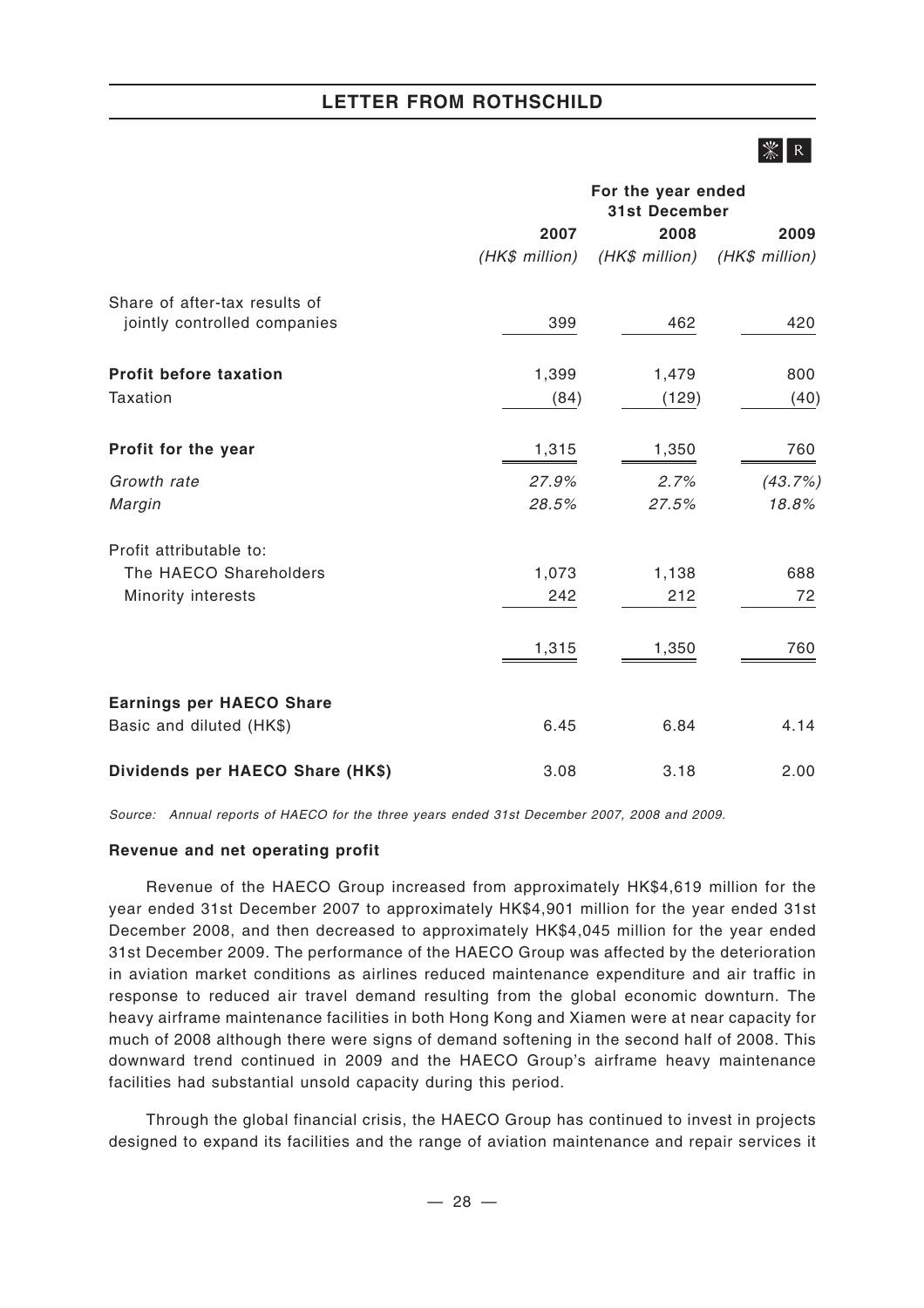# | ※ | R |

can offer to customers. These projects are intended to facilitate HAECO's business over the long-term. HAECO opened its third hangar in Hong Kong in September 2009. HAECO made a significant investment in Taikoo Engine Services (Xiamen) Company Limited, a new engine overhaul facility in Xiamen. In addition, Taikoo (Xiamen) Aircraft Engineering Company Limited is expected to open its sixth hangar in the first half of 2011. Hong Kong Aero Engine Services Limited is also constructing a component repair extension which is planned to be operational in the first quarter of 2011. Whilst in the near-term these investments require funding and may have an adverse effect on net profit through depreciation charges, the management of HAECO expects these investments to facilitate growth in the longer-term.

However, it should be emphasised that these investments are long-term in nature and the management of HAECO does not expect these new businesses to begin to make significant contributions in the near-term. The nature of HAECO's business is to make long-term capital intensive investments, on which the timing of returns is uncertain.

Net operating profit of the HAECO Group increased from approximately HK\$1,000 million for the year ended 31st December 2007 to approximately HK\$1,017 million for the year ended 31st December 2008, and then decreased to approximately HK\$380 million for the year ended 31st December 2009. The decrease was in part due to lower revenue and lower margins achieved from its operations, particularly in Xiamen, as a result of the global downturn in the aviation industry, and in part due to taking depreciation charges related to new investments where revenue potential had yet to be realised. Man-hours sold in Hong Kong decreased by approximately 9.8% in 2009 when compared to 2008 whilst the man-hours sold in Xiamen decreased by approximately 26.8% in 2009.

#### **Profit for the year and margin**

HAECO recorded a profit attributable to shareholders of approximately HK\$1,073 million for the year ended 31st December 2007. HAECO's profit attributable to shareholders decreased by approximately 39.5% from approximately HK\$1,138 million for the year ended 31st December 2008 to approximately HK\$688 million for the year ended 31st December 2009. The decrease was mainly due to less aircraft movements and reduced airframe heavy maintenance work in Hong Kong, substantially lower airframe heavy maintenance work in Xiamen and less engine overhaul work. Profit margins were approximately 28.5%, 27.5% and 18.8% for the years ended 31st December 2007, 2008 and 2009, respectively. It is noted that a significant portion of profit attributable to shareholders comes from jointly controlled companies, whereby a contribution to profits attributable to shareholders is recognised, but revenue from these companies is not consolidated.

#### **Future prospects of HAECO**

Regarding the future intentions of Swire Pacific in relation to HAECO, we note that Swire Pacific intends that HAECO will continue to carry on its current business, which principally comprises the provision of overhaul and maintenance services for commercial aircraft in Hong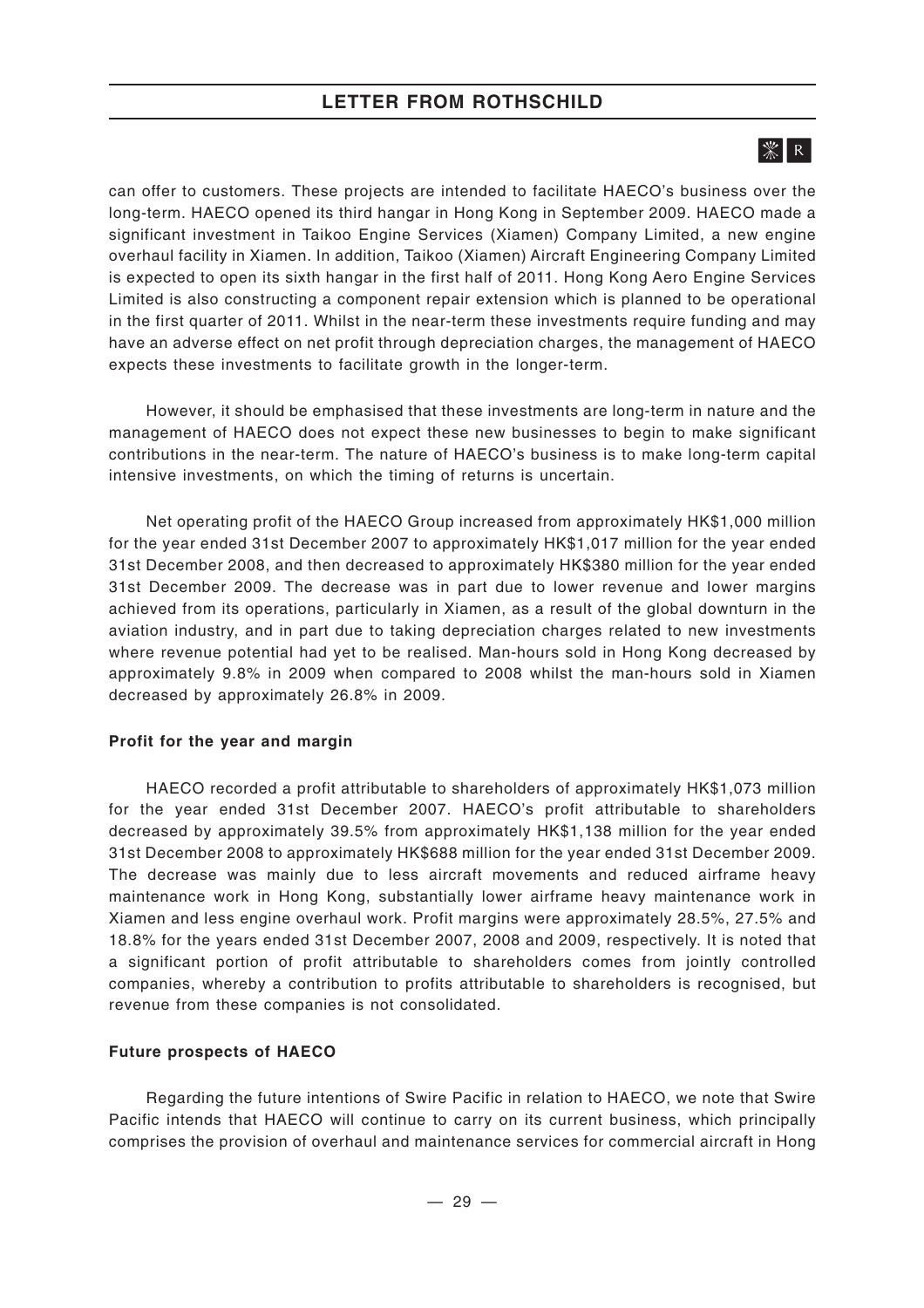# $|\mathcal{K}|$  R

Kong and elsewhere. Swire Pacific does not intend to introduce any significant changes to the operations and management of HAECO (including any redeployment of fixed assets of HAECO). Furthermore, Swire Pacific does not intend to make any significant changes to the continued employment of the employees of the HAECO Group.

For each of the years ended 31st December 2007, 2008 and 2009, approximately 39.6% (or HK\$1,831 million), 42.2% (or HK\$2,069 million) and 46.8% (or HK\$1,891 million) of revenue respectively was generated from the HAECO Group's largest customer, Cathay Pacific and its subsidiaries (the "Cathay Pacific Group"). Based on our discussion with the management of HAECO, we understand that they are of view that the provision of services by the HAECO Group to the Cathay Pacific Group will continue according to normal business practice and will not be affected by reason of the Transaction. The current transactions with the Cathay Pacific Group, which are on an arm's length basis, are expected to be unchanged.

On the basis of our discussions with the management of HAECO, we understand that there has been some recovery in HAECO's Hong Kong business in recent months as Asian and world economies recovered, but that business conditions remain difficult in Mainland China, with weak demand for passenger to freighter conversions and heavy airframe maintenance and start up losses at new joint ventures. HAECO acknowledges this in its statement set out in the "Letter from the HAECO Board" in the Composite Document which HAECO Independent Shareholders should note: "Since 31st December 2009, demand for HAECO's maintenance work has improved in Hong Kong. However, HAECO's performance in Mainland China has been adversely affected by weak demand for passenger to freighter conversions of Boeing aircraft and for heavy airframe maintenance, the results of HAECO's engine overhaul joint venture in Hong Kong have been affected by less work being done per engine and HAECO's new joint ventures in Mainland China are sustaining start up losses. This trading pattern is likely to continue for the rest of 2010 and overall, 2010 is expected to be a challenging year.". The management of HAECO has also indicated that they expect the investments which they have made and continue to make will put HAECO in a strong position to benefit from long-term growth and recovery in the aviation industry, though the timing of obtaining such benefits is uncertain.

#### 3. **Valuation considerations**

We have analysed the Offer Price by reviewing (i) the historical price performance of the HAECO Shares, (ii) the trading multiples of companies comparable to HAECO, and (iii) the historical trading volume of the HAECO Shares.

#### (i) *Public trading analysis*

The Offer Price of HK\$105.00 per HAECO Share is equal to the price per HAECO Share paid by Swire Pacific for each Sale Share under the Sale and Purchase Agreement, the completion of which took place on 14th June 2010, and represents: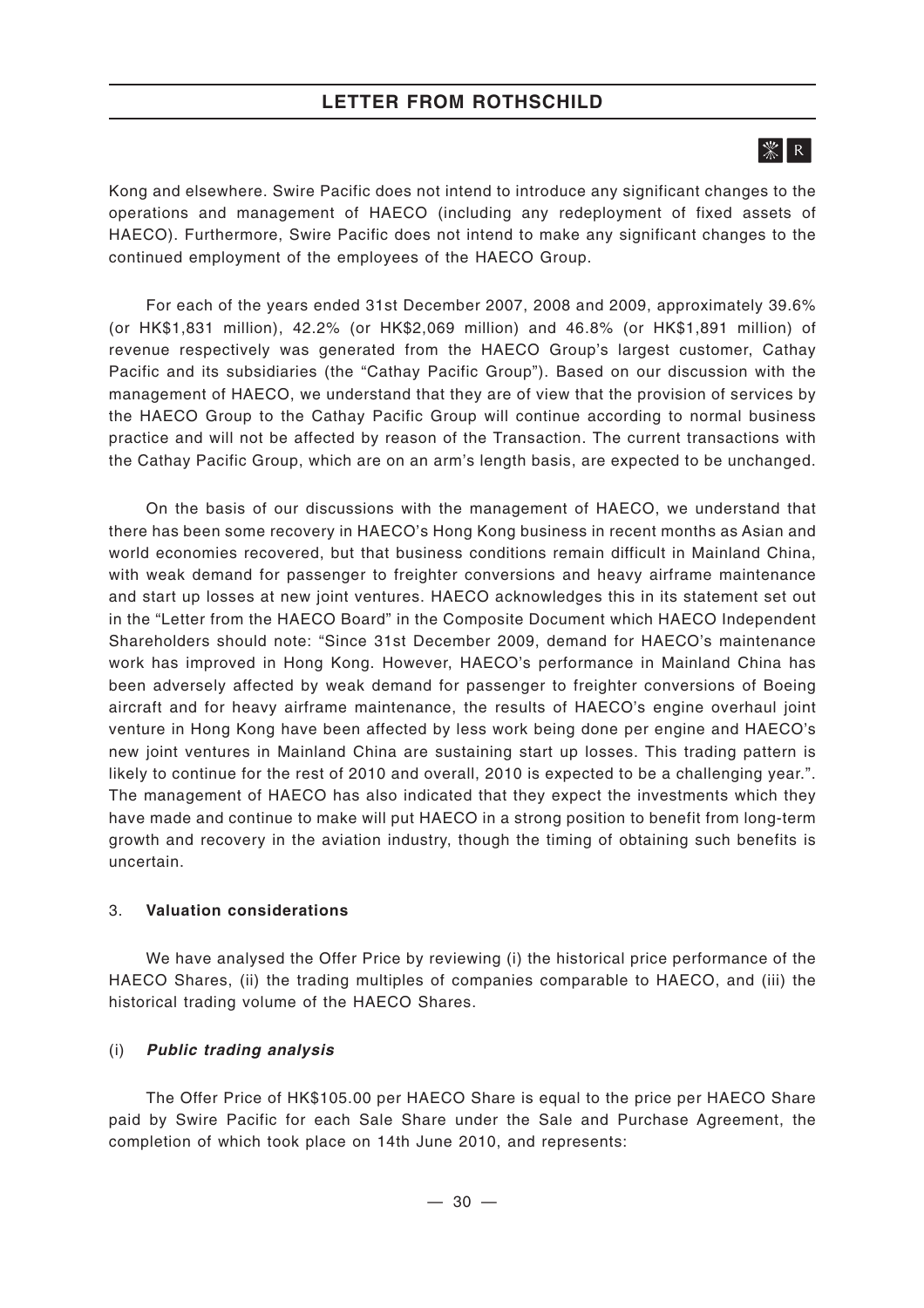# ЖI R I

- (a) a premium of 25.0% over the closing price of HK\$84.00 per HAECO Share as quoted on the Stock Exchange on the Last Trading Date;
- (b) a premium of approximately 25.4% over the average closing price of approximately HK\$83.72 per HAECO Share as quoted on the Stock Exchange for the last five trading days up to and including the Last Trading Date;
- (c) a premium of approximately 15.7% over the average closing price of approximately HK\$90.72 per HAECO Share as quoted on the Stock Exchange for the last 30 trading days up to and including the Last Trading Date;
- (d) a premium of approximately 9.9% over the average closing price of approximately HK\$95.51 per HAECO Share as quoted on the Stock Exchange for the last 60 trading days up to and including the Last Trading Date;
- (e) a premium of approximately 8.0% over the average closing price of approximately HK\$97.23 per HAECO Share as quoted on the Stock Exchange for the last 90 trading days up to and including the Last Trading Date;
- (f) a premium of approximately 7.7% over the average closing price of approximately HK\$97.53 per HAECO Share as quoted on the Stock Exchange for the last 180 trading days up to and including the Last Trading Date;
- (g) a discount of approximately 0.1% to the closing price of HK\$105.10 per HAECO Share as quoted on the Stock Exchange on the Latest Practicable Date;
- (h) a discount of approximately 0.2% to the average closing price of approximately HK\$105.16 per HAECO Share as quoted on the Stock Exchange for the last five trading days up to and including the Latest Practicable Date;
- (i) a premium of approximately 11.5% over the average closing price of approximately HK\$94.14 per HAECO Share as quoted on the Stock Exchange for the last 30 trading days up to and including the Latest Practicable Date;
- (j) a premium of approximately 9.0% over the average closing price of approximately HK\$96.33 per HAECO Share as quoted on the Stock Exchange for the last 60 trading days up to and including the Latest Practicable Date;
- (k) a premium of approximately 7.3% over the average closing price of approximately HK\$97.82 per HAECO Share as quoted on the Stock Exchange for the last 90 trading days up to and including the Latest Practicable Date;
- (l) a premium of approximately 6.7% over the average closing price of approximately HK\$98.40 per HAECO Share as quoted on the Stock Exchange for the last 180 trading days up to and including the Latest Practicable Date; and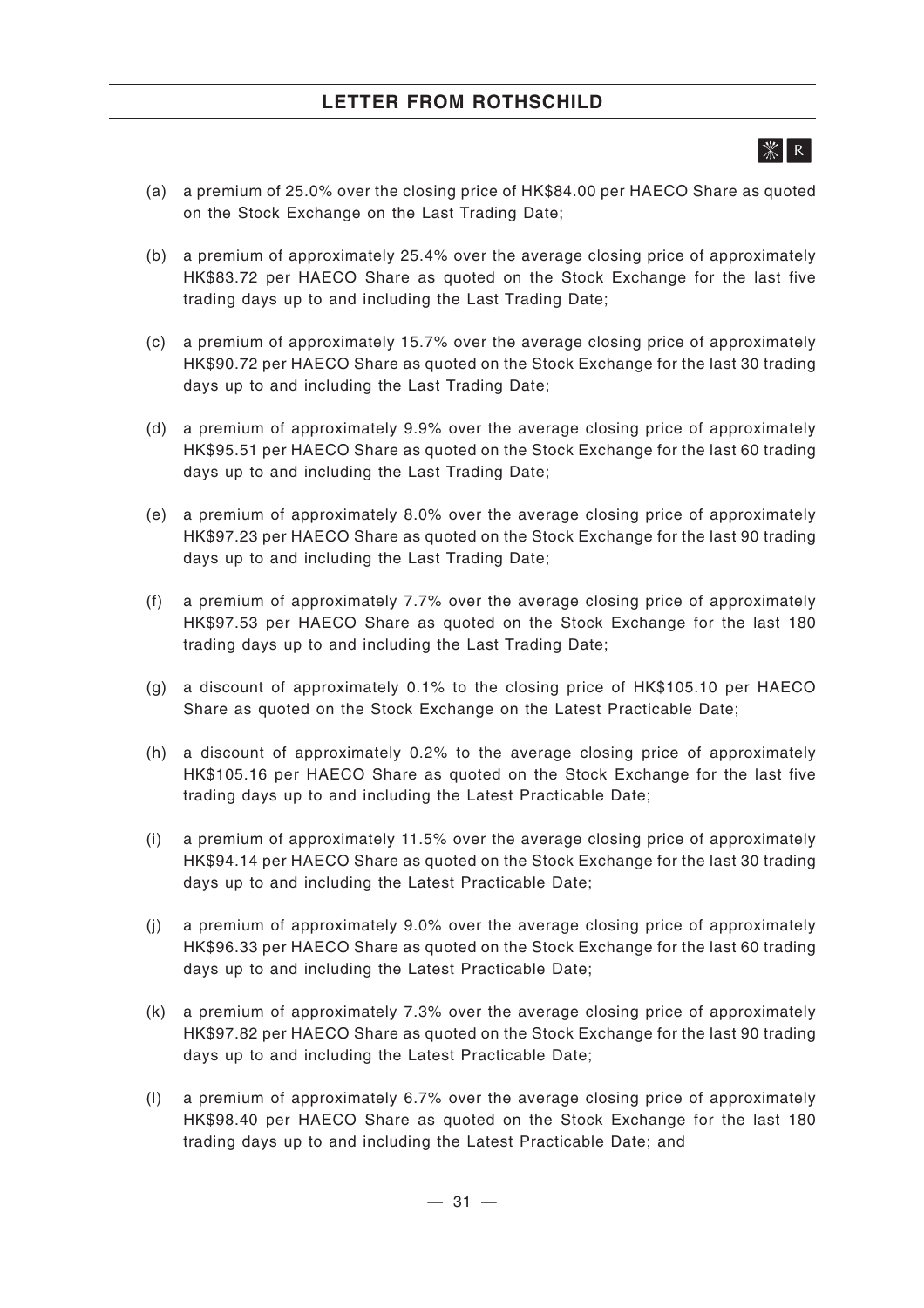# Ж∎в

(m) a premium of approximately 237.3% over the audited consolidated net asset value (after deducting minority interests) attributable to HAECO Shareholders per HAECO Share of approximately HK\$31.13 as at 31st December 2009.

#### *Analysis over the One-Year Period*

Chart 2 below illustrates the daily closing prices of the HAECO Shares for the period from 5th June 2009 up to and including the Last Trading Date ("One-Year Period"), and up to and including the Latest Practicable Date.





*Source: Bloomberg*

As illustrated in Chart 2 above, the trading of HAECO Shares was fairly volatile over the period analysed. The HAECO Shares traded within a broad range with a low of HK\$80.00, a high of HK\$111.00 and an average price of approximately HK\$96.70 for each HAECO Share during the One-Year Period. The HAECO Shares reached a peak closing price for the One-Year Period of HK\$111.00 on 4th August 2009, being the date HAECO released its interim financial reports for the first six months of 2009 and announced interim dividends of HK\$0.50 for each HAECO Share. The HAECO Share price dropped sharply after the 2009 interim results announcement and traded at a range of HK\$90.00 to HK\$95.00 and remained at that range until early November 2009. The HAECO Share price started to rebound at the end of November 2009 and closed at around HK\$100.00 on several days during the following months until the significant decline in May 2010, which occurred broadly in line with the overall stock market declines triggered by the Eurozone crisis and concerns over the recovery of the global economy. The HAECO Share price reached the lowest closing price for the One-Year Period of HK\$80.00 on 25th May 2010, before recovering slightly to HK\$84.00 on the Last Trading Date. The closing price of the HAECO Shares rose to HK\$104.20 on 8th June 2010, being the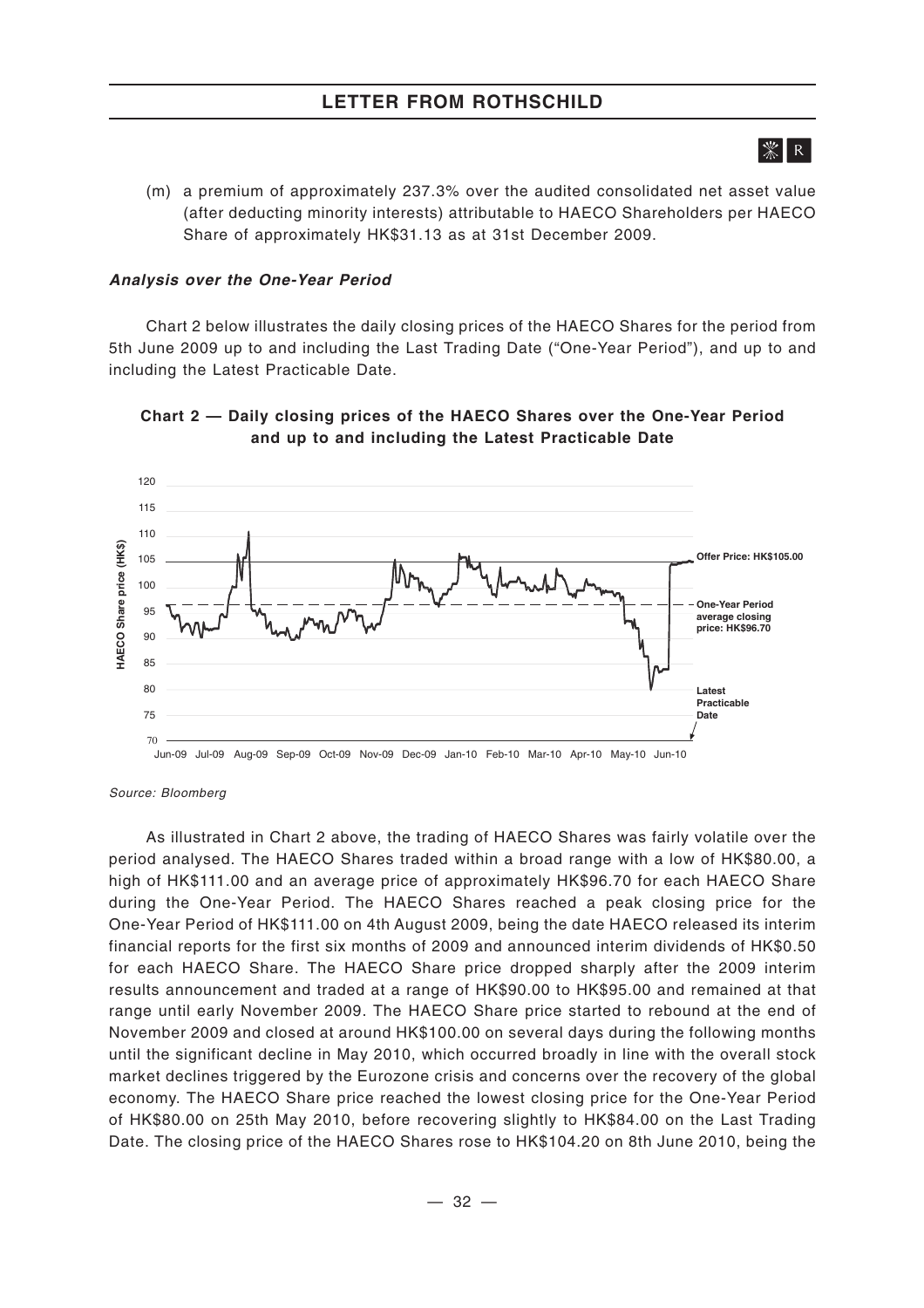# $|\mathcal{K}|$  R

first day of resumption in the trading of the HAECO Shares immediately after the publication of the Joint Announcement. In our opinion, this increase in the HAECO Share price was mainly due to the Offer. The HAECO Share price since resumption in the trading has traded at around the level of the Offer Price up to the Latest Practicable Date.

#### *Analysis over the Three-Year Period*

Chart 3 below illustrates the daily closing prices of the HAECO Shares for the period from 5th June 2007 up to and including the Last Trading Date ("Three-Year Period"), and up to and including the Latest Practicable Date.



#### **Chart 3 — Daily closing prices of the HAECO Shares over the Three-Year Period and up to and including the Latest Practicable Date**

*Source: Bloomberg*

The Hong Kong stock market reached a historical high in the second half of 2007. Affected by the global economic downturn, the market went down to a trough level at the end of 2008 and then gradually recovered. Sharing the broad direction of global stock markets, the HAECO Shares fell considerably from their broad trading range in 2007 as the global economic downturn took effect. The price of the HAECO Shares during the Three-Year Period averaged at approximately HK\$113.74. The HAECO Share price increased in the second half of 2007, and reached the highest closing price over the Three-Year Period of HK\$241.60 on 30th November 2007. Since then, the financial turmoil has spread from the US to the whole world and impacted the global economy. The HAECO Share price started to fall in December 2007 and kept decreasing with the market until it reached the lowest closing price during the Three-Year Period of HK\$49.80 on 27th October 2008. Since then, the HAECO Share price improved gradually to close at HK\$84.00 each on the Last Trading Date. The HAECO Share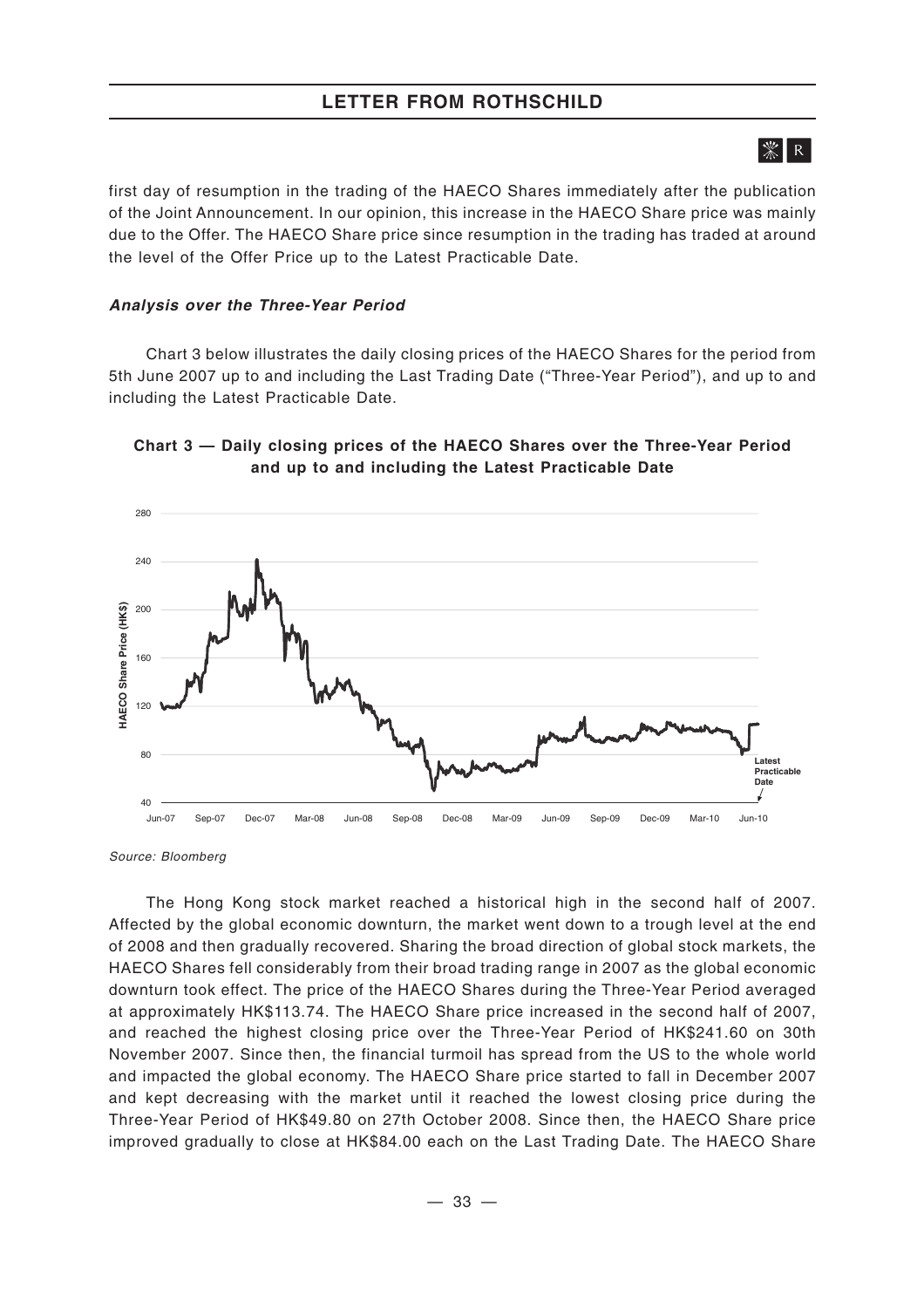## **LETTER FROM ROTHSCHILD**

# 

price performance also reflects its business and financial performance during the period under review. In light of this, we are of the view that the One-Year Period is a better benchmark compared with the Three-Year Period, as it excludes the extremely volatile period of the market but reflects HAECO's current business and financial performance and outlook.

The table set out below is a summary of the highest, lowest and average closing prices of the HAECO Shares and the number of trading days on which the closing price of the HAECO Share was above the Offer Price during the One-Year Period and the Three-Year Period.

|                                                                                 | One-Year      |                    | <b>Three-Year</b> |                       |
|---------------------------------------------------------------------------------|---------------|--------------------|-------------------|-----------------------|
|                                                                                 | <b>Period</b> | As at              | <b>Period</b>     | As at                 |
| Highest closing price                                                           | HK\$111.00    | 4th August<br>2009 | HK\$241.60        | 30th November<br>2007 |
| Lowest closing price                                                            | HK\$80.00     | 25th May<br>2010   | HK\$49.80         | 27th October<br>2008  |
| Average closing price                                                           | HK\$96.70     |                    | HK\$113.74        |                       |
| Number of trading days in<br>the period on which the<br>closing price was above |               |                    |                   |                       |
| the Offer Price                                                                 | 11 davs       |                    | 296 days          |                       |

## **Table 4 — Trading performance**

#### *Source: Bloomberg*

As illustrated in Chart 2 and Table 4 above, the HAECO Shares have consistently closed below the Offer Price except for 11 trading days during the One-Year Period. The Offer Price of HK\$105.00 per HAECO Share is approximately 5.4% lower than the highest closing price of HK\$111.00 per HAECO Share over the One-Year Period and approximately 7.7% lower than the average closing price of approximately HK\$113.74 per HAECO Share over the Three-Year Period.

## *Relative price performances*

In addition, we have compared the HAECO Share price performance against SIA Engineering Company Limited ("SIA Engineering" or the "Comparable Company") which has been considered and identified as the company most comparable to HAECO (please refer to the paragraph headed "(ii) Comparable Company analysis" below for more information), the Hang Seng Composite Index<sup>1</sup> ("HSCI") and the Straits Times Index over the One-Year Period and up to and including the Latest Practicable Date, as set out in Chart 5 below.

<sup>1</sup> HAECO is a constituent member of the HSCI.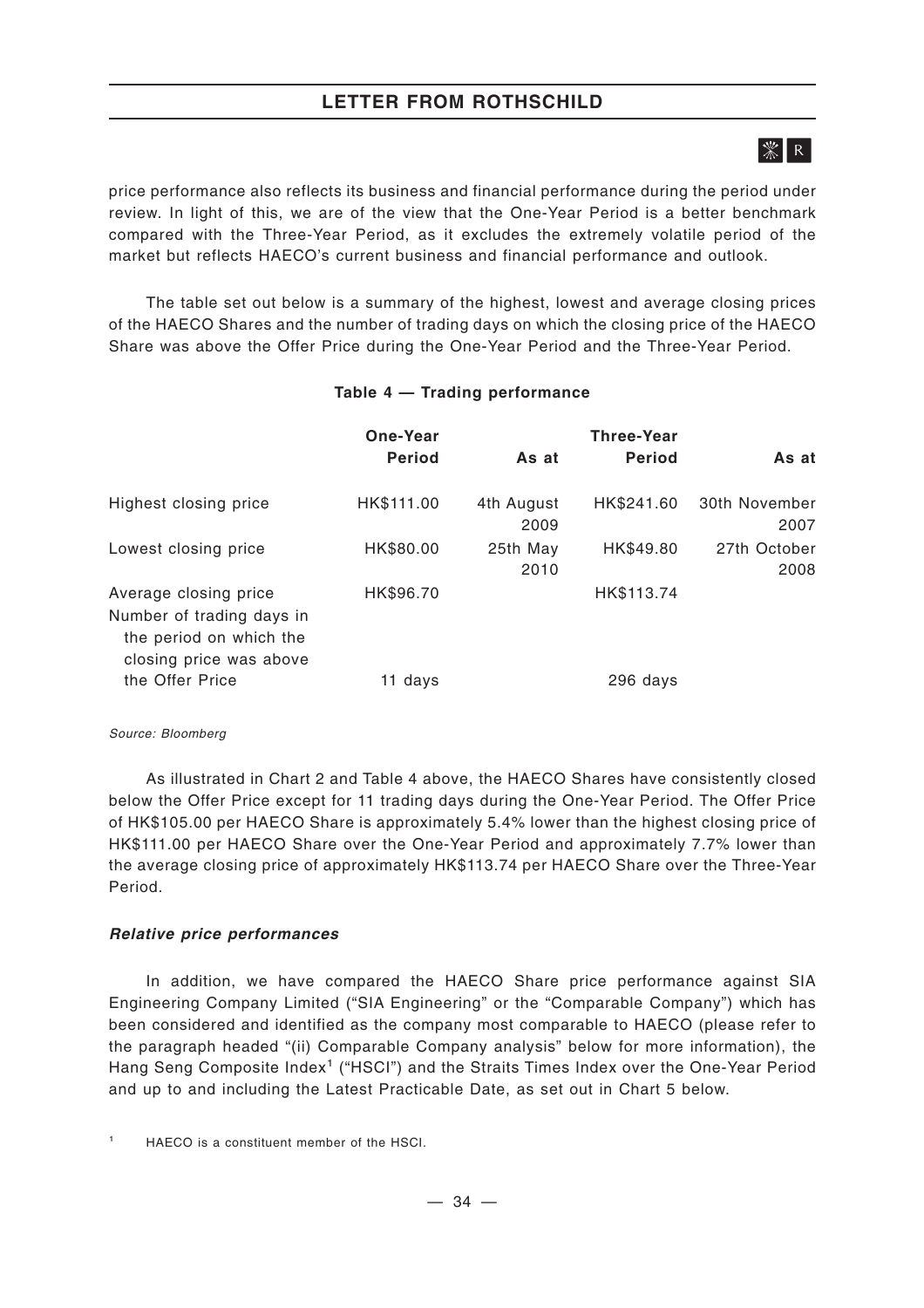$|\mathcal{K}|$  R

**Chart 5 — Performance of the HAECO Shares relative to the Comparable Company, the HSCI and the Straits Times Index over the One-Year Period and up to and including the Latest Practicable Date**



*Source: Bloomberg*

As shown in Chart 5 above, the HAECO Shares have underperformed the HSCI since August 2009. The increase in the HAECO Share price immediately after the Joint Announcement, mainly due to the Offer, pushed the HAECO Share price performance back to the HSCI level. The HAECO Share price has underperformed SIA Engineering over the past 12 months. Whilst we cannot be certain of the reasons for this, we would hypothesize that this underperformance in part reflects three factors. Firstly, the Singapore stock market outperformed the Hong Kong stock market over the One-Year Period. Secondly, whilst also affected by the economic downturn, SIA Engineering's financial performance relative to the previous financial year was stronger than that of HAECO's, specifically in terms of a smaller decline in revenues and profits as compared to HAECO on a year-on-year basis. Thirdly, as the price-earnings multiple of SIA Engineering was frequently lower than that of HAECO, a directly comparable company, there is a reason for the relative share price performance of SIA Engineering to be stronger than that of HAECO. This is discussed later in this letter.

Although HAECO and SIA Engineering are listed on two different markets, we are of the view that the Singapore stock market could serve as a benchmark to the Hong Kong stock market given both are well developed and regulated stock markets and operate in an Asia investment climate with broadly the same institutional investors, although some different retail investors. Therefore, we believe SIA Engineering's share price performance could be benchmarked against HAECO Share price performance as a reference.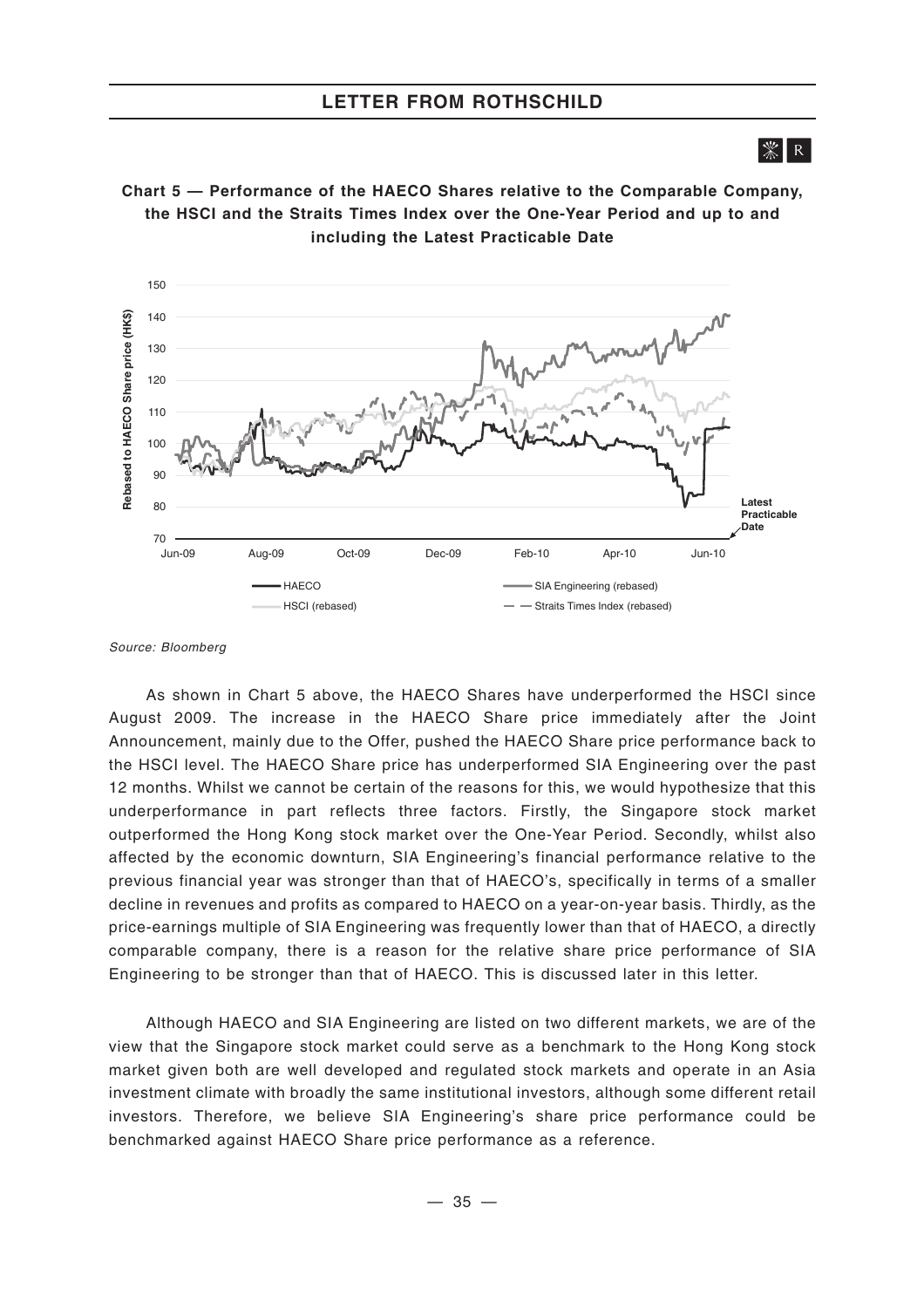# $|\mathcal{K}|$  R

### *Price-earnings ratio ("PER") analysis*

Chart 6 below illustrates the last 12 months PER of the HAECO Shares for the One-Year Period and up to and including the Latest Practicable Date.

## **Chart 6 — Last 12 months PER of the HAECO Shares over the One-Year Period and up to and including the Latest Practicable Date**



*Source: Bloomberg*

*Note:*

1. Last 12 months PER calculated by rolling last 12 months net profit as per the latest available published annual and interim financial statement of HAECO.

As shown in Chart 6, the PER implied by the Offer Price is approximately 25.4 times the net profit attributable to HAECO Shareholders for the year ended 31st December 2009 and is at a premium of approximately 43.5% over the One-Year Period average closing price PER of HAECO. In summary, the Offer is priced at a period high PER.

### (ii) *Comparable Company analysis*

Since the HAECO Group is mainly engaged in the provision of aeronautical engineering services, the Comparable Company we have chosen is a quoted, Asian, aircraft maintenance, repair and overhaul ("MRO") service provider, with a majority of its total revenue generated from MRO business (over 50% for the purpose of this analysis).

Based on the above criteria, we have identified and considered SIA Engineering, a company listed on Singapore Exchange Limited, to be most comparable to HAECO. The reason is that both HAECO and SIA Engineering have very similar business models (both mainly operate aircraft MRO business) and are operating in similar business climates in Asia (HAECO primarily operates in Hong Kong and Mainland China while SIA Engineering primarily operates in Singapore). We have been able to identify other aircraft MRO service providers,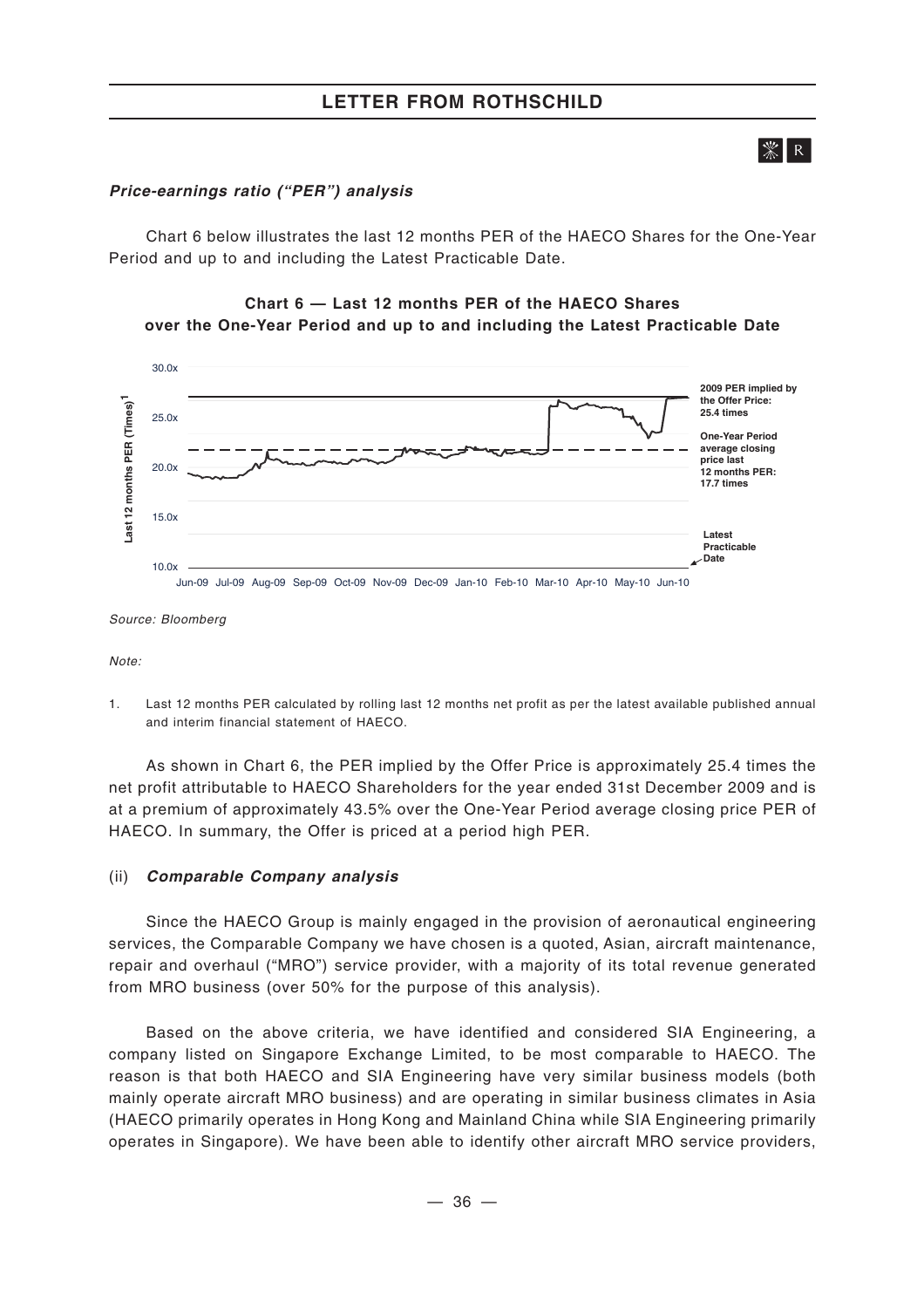## **LETTER FROM ROTHSCHILD**

# 

but many of them are either the unlisted arms of their listed aviation parents (such as Lufthansa Technik AG), other aircraft MRO service providers with a less major proportion of total revenue generated from aircraft MRO services (such as Singapore Technologies Engineering Limited) or other global aircraft MRO service providers which primarily operate outside of Asia (such as MTU Aero Engines AG). To the best of our knowledge, SIA Engineering is a fair representation of a company comparable to HAECO.

We have compared the PER implied by the Offer Price with the PER of SIA Engineering for the year ended 31st March 2010 based on its closing share price as at the Last Trading Date and the Latest Practicable Date. PER is used in our comparison as it is the most commonly used multiples in evaluating the aeronautical engineering sector. Our analysis is set forth in the following table.

| Company                                            | Listing   | <b>Market</b><br>capitalisation<br>as at the<br><b>Last Trading</b><br>Date<br>(HK\$ million) | on share<br>price as at<br>the Last<br><b>Trading Date</b><br>(Times) | <b>Market</b><br>PER based capitalisation<br>as at the<br>Latest<br><b>Practicable</b><br><b>Date</b><br>(HK\$ million) | <b>PER based</b><br>on share<br>price as at<br>the Latest<br><b>Practicable</b><br><b>Date</b><br>(Times) |
|----------------------------------------------------|-----------|-----------------------------------------------------------------------------------------------|-----------------------------------------------------------------------|-------------------------------------------------------------------------------------------------------------------------|-----------------------------------------------------------------------------------------------------------|
| <b>SIA Engineering</b>                             | Singapore | 22,900                                                                                        | 17.4                                                                  | 23,864                                                                                                                  | 18.1                                                                                                      |
| <b>HAECO</b> based<br>on the Offer<br><b>Price</b> |           |                                                                                               | 25.4                                                                  |                                                                                                                         | 25.4                                                                                                      |

## **Table 7 — PER of the Comparable Company**

*Sources: Bloomberg and the latest published financial statements of the respective companies*

*Note:*

1. Exchange rate of HK\$5.5724 into one Singapore dollar as at the Latest Practicable Date was used.

As illustrated in Table 7 above, the PER implied by the Offer Price of approximately 25.4 times the net profit attributable to the HAECO Shareholders for the year ended 31st December 2009 is at a premium of approximately 46.0% over the PER of SIA Engineering as at the Last Trading Date and approximately 40.3% over the PER of SIA Engineering as at the Latest Practicable Date.

### (iii) *Historical trading volume analysis*

The table below sets out the highest, lowest and last closing price of the HAECO Shares per month, the open market trading volume of the HAECO Shares per month, the open market monthly trading volume as a percentage of the issued share capital of HAECO and the open market monthly trading volume as a percentage of the total number of Offer Shares for the period from 1st June 2009 to the Latest Practicable Date.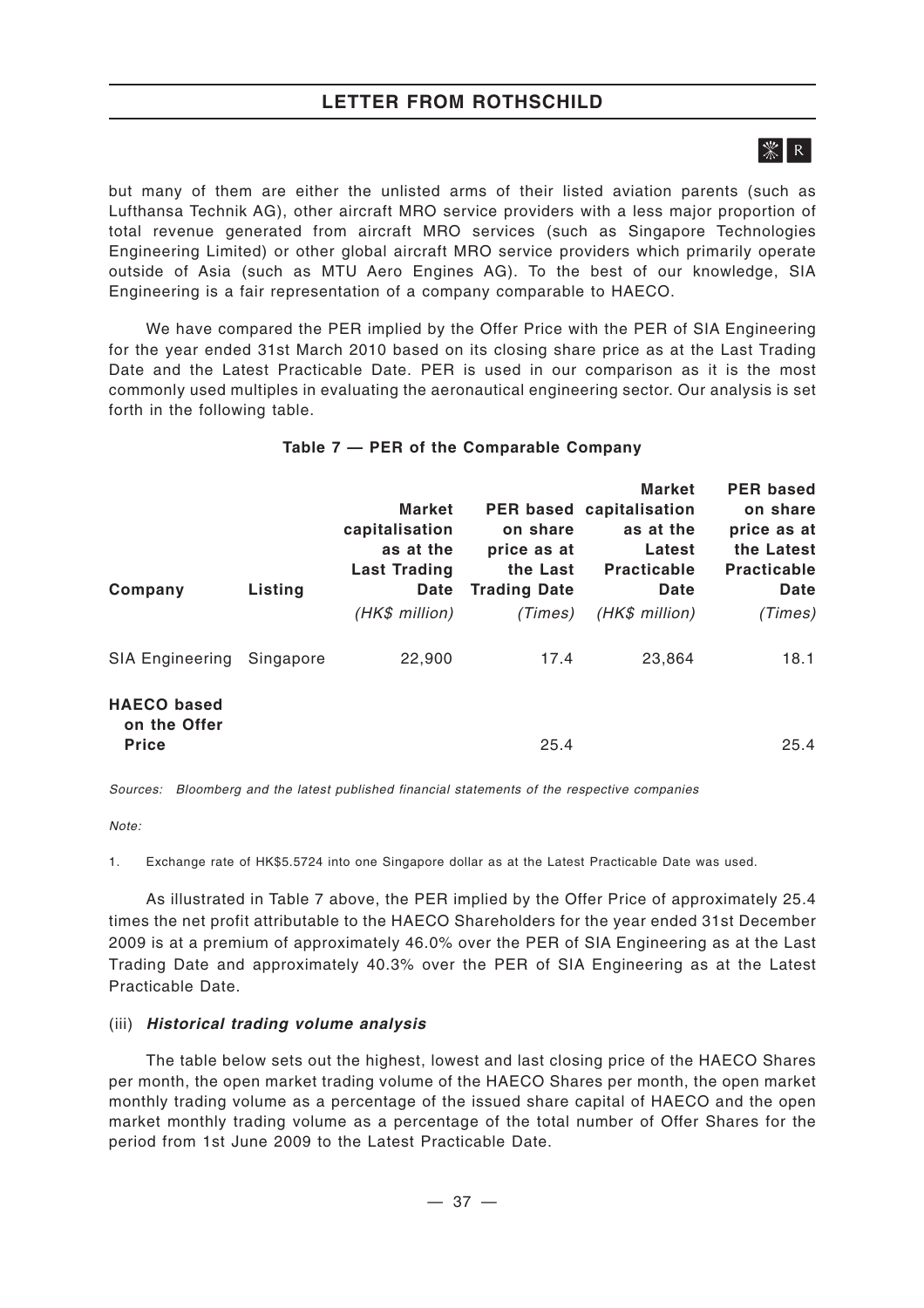## **LETTER FROM ROTHSCHILD**

# **※ R**

## **Table 8 — Analysis of the HAECO Shares**

|                                                                    | <b>Highest</b><br>closing<br>price | Lowest<br>closing<br>price | Last<br>closing<br>price | <b>Monthly</b><br>trading<br>volume of<br>the HAECO<br><b>Shares</b><br>(million | <b>Monthly</b><br>trading<br>volume of<br>the HAECO<br>Shares as a<br>percentage<br>of the<br><b>issued</b><br>share<br>capital of<br>HAECO <sup>1</sup> | <b>Monthly</b><br>trading<br>volume of<br>the HAECO<br>Shares as a<br>percentage<br>of the total<br>number<br>of Offer<br>Shares <sup>2</sup> |
|--------------------------------------------------------------------|------------------------------------|----------------------------|--------------------------|----------------------------------------------------------------------------------|----------------------------------------------------------------------------------------------------------------------------------------------------------|-----------------------------------------------------------------------------------------------------------------------------------------------|
|                                                                    | $(HK\$                             | $(HK\$                     | $(HK\$                   | shares)                                                                          | (%)                                                                                                                                                      | (%)                                                                                                                                           |
| 2009                                                               |                                    |                            |                          |                                                                                  |                                                                                                                                                          |                                                                                                                                               |
| June                                                               | 98.20                              | 90.30                      | 90.30                    | 2.7                                                                              | 1.6%                                                                                                                                                     | 4.1%                                                                                                                                          |
| July                                                               | 106.60                             | 91.65                      | 105.90                   | 2.3                                                                              | 1.4%                                                                                                                                                     | 3.6%                                                                                                                                          |
| August                                                             | 111.00                             | 90.60                      | 90.70                    | 5.0                                                                              | 3.0%                                                                                                                                                     | 7.8%                                                                                                                                          |
| September                                                          | 94.15                              | 89.85                      | 92.60                    | 3.2                                                                              | 1.9%                                                                                                                                                     | 4.9%                                                                                                                                          |
| October                                                            | 95.65                              | 91.15                      | 92.30                    | 2.3                                                                              | 1.4%                                                                                                                                                     | 3.5%                                                                                                                                          |
| November                                                           | 105.50                             | 91.80                      | 102.90                   | 3.0                                                                              | 1.8%                                                                                                                                                     | 4.6%                                                                                                                                          |
| December                                                           | 102.40                             | 96.35                      | 100.80                   | 1.5                                                                              | 0.9%                                                                                                                                                     | 2.3%                                                                                                                                          |
| 2010                                                               |                                    |                            |                          |                                                                                  |                                                                                                                                                          |                                                                                                                                               |
| January                                                            | 106.70                             | 98.70                      | 98.70                    | 1.6                                                                              | 1.0%                                                                                                                                                     | 2.4%                                                                                                                                          |
| February                                                           | 104.00                             | 98.20                      | 99.45                    | 1.1                                                                              | 0.7%                                                                                                                                                     | 1.7%                                                                                                                                          |
| March                                                              | 103.80                             | 98.25                      | 98.85                    | 2.7                                                                              | 1.6%                                                                                                                                                     | 4.2%                                                                                                                                          |
| April                                                              | 101.70                             | 98.35                      | 98.95                    | 2.8                                                                              | 1.7%                                                                                                                                                     | 4.3%                                                                                                                                          |
| May                                                                | 98.30                              | 80.00                      | 83.40                    | 8.3                                                                              | 5.0%                                                                                                                                                     | 12.7%                                                                                                                                         |
| June (up to the<br>Latest<br>Practicable<br>Date)                  | 105.30                             | 83.60                      | 105.10                   | 13.2                                                                             | 8.0%                                                                                                                                                     | 20.4%                                                                                                                                         |
| Average monthly<br>trading volume<br>(1st June 2009<br>to 31st May |                                    |                            |                          |                                                                                  |                                                                                                                                                          |                                                                                                                                               |
| 2010)                                                              |                                    |                            |                          | 3.0                                                                              | 1.8%                                                                                                                                                     | 4.7%                                                                                                                                          |
| Source: Bloomberg                                                  |                                    |                            |                          |                                                                                  |                                                                                                                                                          |                                                                                                                                               |

*Notes:*

*1. Based on 166,324,850 HAECO Shares in issue as at the Latest Practicable Date.*

*2. Based on 64,926,947 Offer Shares.*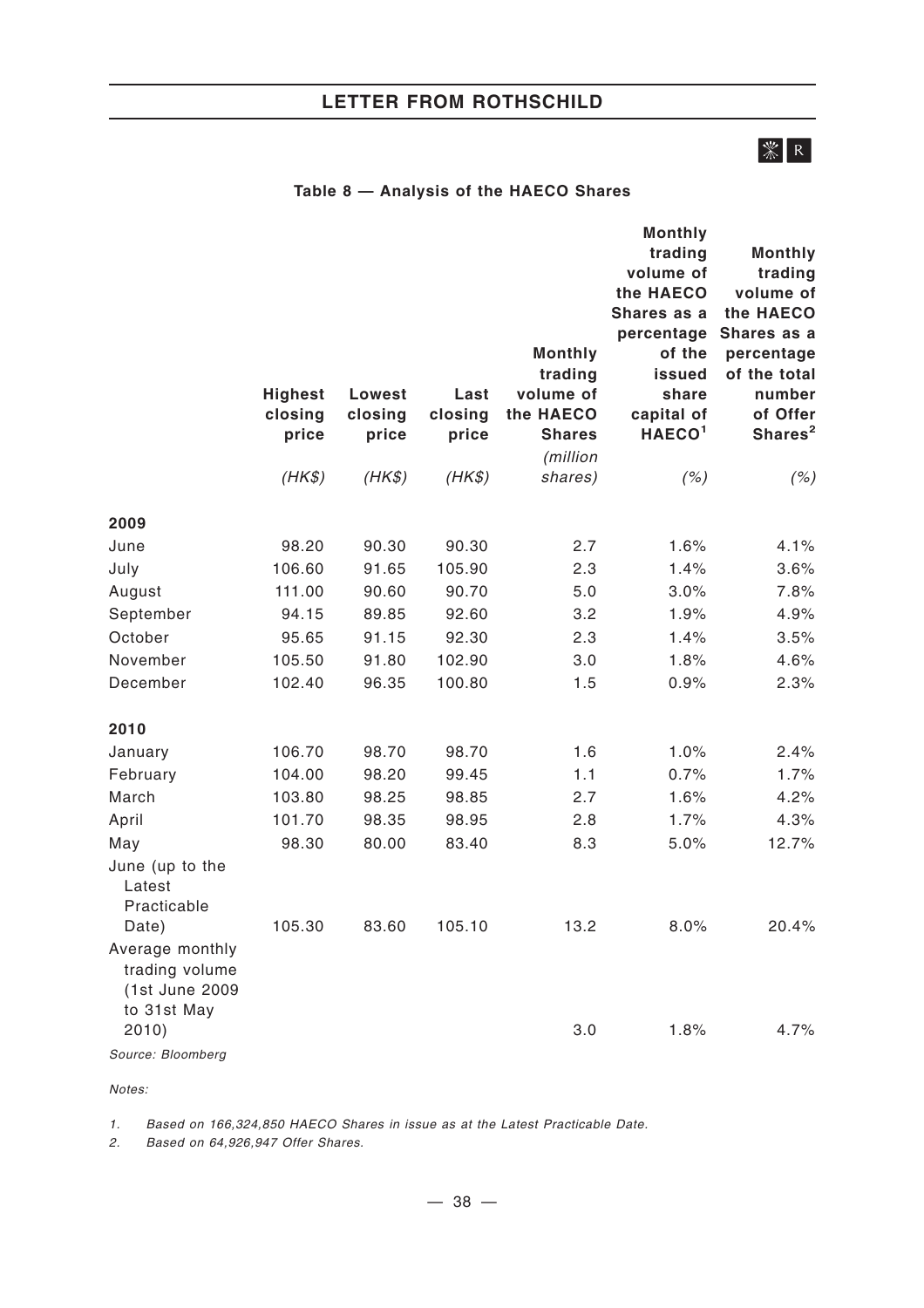# $|\mathcal{K}|$  R  $|$

As illustrated in Table 8 above, we note that the open market monthly trading volume of the HAECO Shares ranged from approximately 1.1 million HAECO Shares to approximately 8.3 million HAECO Shares for the period from 1st June 2009 to 31st May 2010. The significant drop in share price in August 2009 and May 2010 corresponded with high trading volume in those months.

In light of the various analyses of the Offer Price set out above, we consider the Offer Price represents a reasonable premium in comparison with the historical trading prices and the Comparable Company. Given the relatively thin average monthly trading liquidity of the HAECO Shares of approximately 1.8% of issued share capital of HAECO and approximately 4.7% of the total number of Offer Shares for the period between 1st June 2009 and 31st May 2010, the Offer can be viewed as an opportunity for the HAECO Independent Shareholders to realise their investment in HAECO at the Offer Price.

We have reviewed mandatory general offer transactions in Hong Kong since 2009 and concluded that these transactions are not directly comparable to the Offer, given their own commercial and financial merits and specific factors such as prevailing market conditions, financial and business performance of the offerors and general economic and business risks. As such, we have not included comparable transaction analysis in this letter.

## 4. **Other considerations**

### (i) *Risks pertaining to price movement*

Swire Pacific has stated that it is satisfied with HAECO's status as a listed company and delisting HAECO is not a goal in itself. However, Swire Pacific has also stated that it intends to exercise the right under section 168 of the Companies Ordinance and pursuant to Rule 2.11 of the Takeovers Code compulsorily to acquire all those HAECO Shares not acquired by Swire Pacific under the Offer if Swire Pacific acquires not less than 90% of the Disinterested Shares within four months of the posting of the Composite Document. On completion of the compulsory acquisition process (if the compulsory acquisition right is exercised), HAECO will become a wholly-owned subsidiary of Swire Pacific and Swire Pacific has stated that an application will be made for the withdrawal of the listing of the HAECO Shares from the Stock Exchange pursuant to Rule 6.15 of the Listing Rules and, in addition, the deposit agreement governing the HAECO ADSs will be terminated pursuant to the terms thereof.

Swire Pacific has stated that if Swire Pacific does not effect the compulsory acquisition set out above (whether by reason of not acquiring 90% of the Disinterested Shares or otherwise), it will, following the closing of the Offer, take appropriate steps to ensure that not less than 25% of the HAECO Shares will be held by the public in compliance with the Listing Rules, which may include Swire Pacific selling some of its HAECO Shares.

HAECO Independent Shareholders should note that upon the closing of the Offer, there may be insufficient public float for the HAECO Shares and therefore trading in the HAECO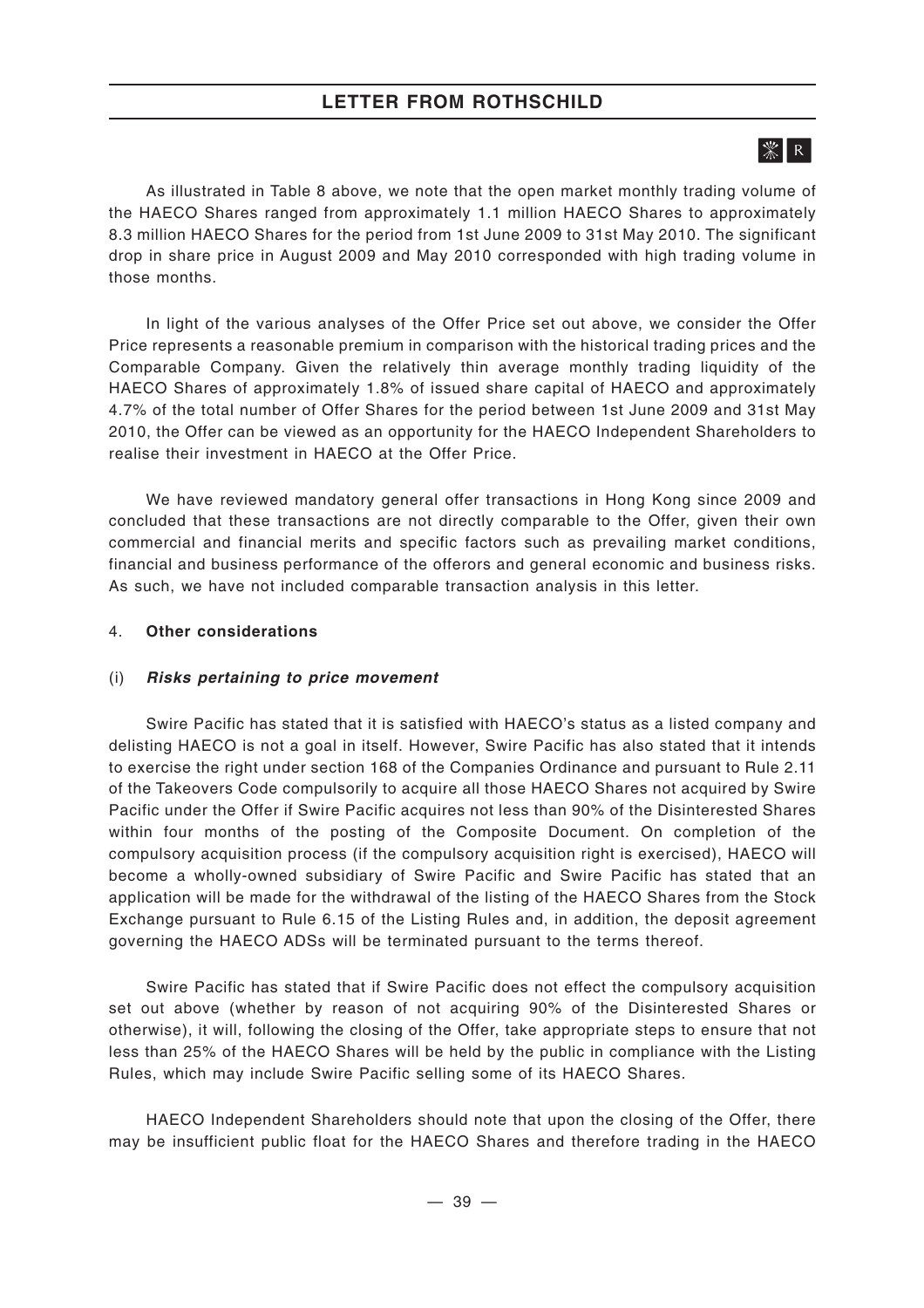## **LETTER FROM ROTHSCHILD**

# $|\mathcal{K}|$  R  $|$

Shares may be suspended until a prescribed level of public float is attained, or, if withdrawal of the listing of the HAECO Shares on the Stock Exchange is applied for, until the listing is withdrawn. Independent HAECO Shareholders who are considering rejecting the Offer and who are not intending to sell their HAECO Shares in the open market prior to the close of the Offer should therefore bear in mind that they may suffer from reduced liquidity in the HAECO Shares in the event that compulsory acquisition is not effected and dealings in HAECO Shares are suspended. Independent HAECO Shareholders should also note that there is a potential risk of reduced liquidity if some of the HAECO Shares are tendered but not all, and the public float is reduced towards the 25% minimum level.

## (ii) *Stamp duty*

Sellers' *ad valorem* stamp duty for HAECO Shares registered on the Hong Kong register arising in connection with acceptance of the Offer will be payable by each HAECO Shareholder at the rate of 0.1% of the amount of the consideration payable by Swire Pacific for such person's HAECO Shares or, if higher, the value of the HAECO Shares as determined by the Collector of Stamp Revenue under the Stamp Duty Ordinance (Chapter 117 of the Laws of Hong Kong) and will be deducted from the cash amount due to such person under the Offer. Swire Pacific will pay the buyer's *ad valorem* stamp duty on its own behalf and the sellers' *ad valorem* stamp duty on behalf of the accepting HAECO Shareholders, having deducted it as referred to above, in respect of the HAECO Shares for which the Offer is accepted.

## **SUMMARY**

Having considered the above principal factors and reasons, we draw your attention to the following in arriving at our recommendation:

- (a) The Offer Price is the same as the price per HAECO Share paid by Swire Pacific under the Transaction and represents a premium of 25.0% over the closing price of HK\$84.00 per HAECO Share on the Last Trading Date and a premium of approximately 15.7% and 8.6% over the average closing prices of the HAECO Shares for the last 30 trading days up to and including the Last Trading Date, and the One-Year Period, respectively. However, the Offer Price is at a discount of approximately 7.7% to the average closing prices of the HAECO Shares for the Three-Year Period.
- (b) The Offer Price implied PER of 25.4 times the net profit attributable to the HAECO Shareholders for the year ended 31st December 2009 is at a premium of (i) approximately 43.5% over the One-Year Period average PER of approximately 17.7 times, and (ii) approximately 46.0% and 40.3% over the PER of the Comparable Company as at the Last Trading Date and the Latest Practicable Date, respectively.
- (c) The Offer is triggered as a result of the Transaction which has not resulted in a change in controlling shareholder of HAECO. Hence, the Offer can be viewed as an opportunity for the HAECO Independent Shareholders to realise their investment in HAECO at the Offer Price.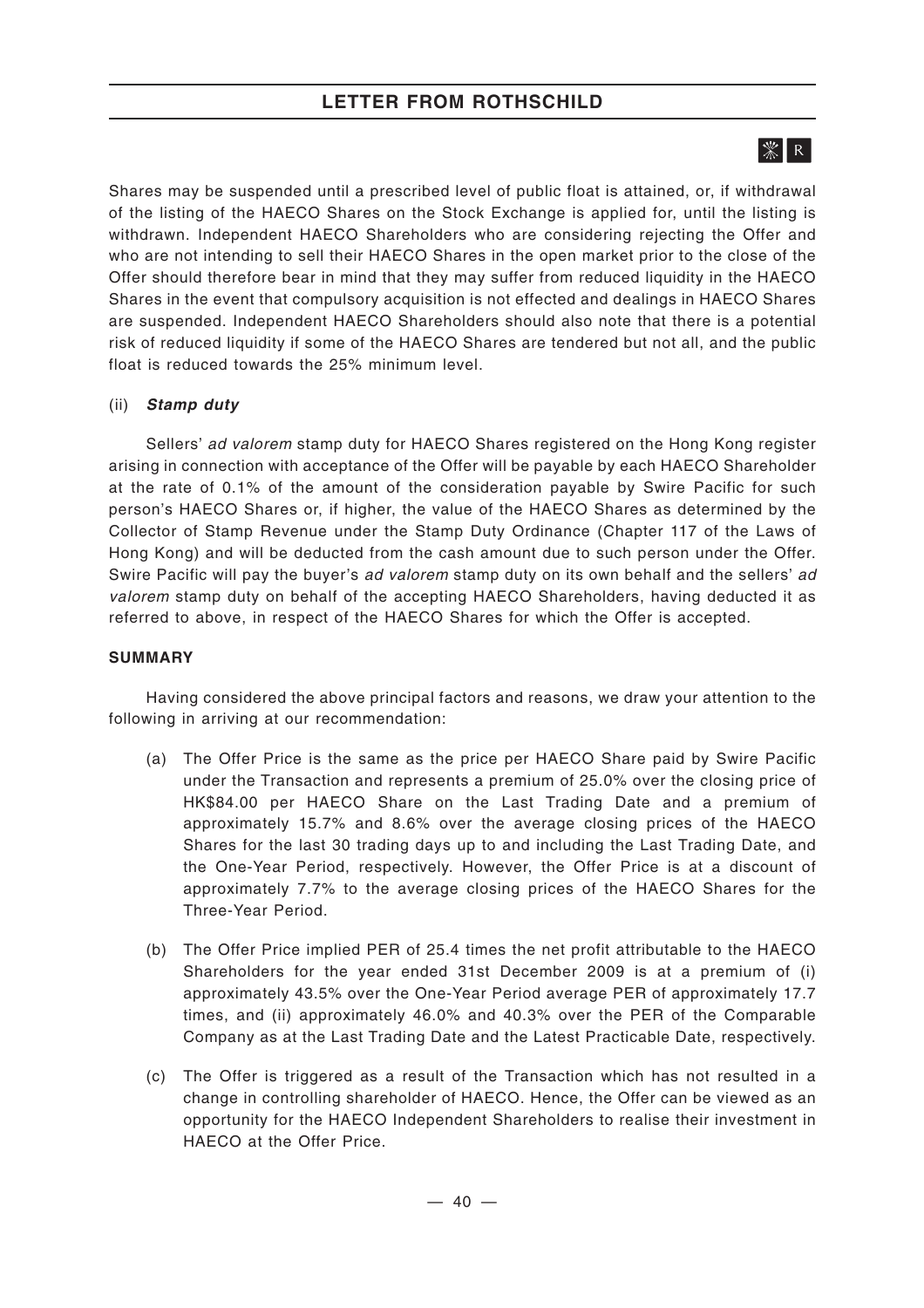# 

(d) The financial performance of HAECO is dependent to a significant extent on the aviation market conditions. HAECO reported a drop in revenue in the year ended 31st December 2009, primarily due to the reduction in demand for airframe maintenance services as a result of deterioration in aviation market conditions as airlines reduced maintenance expenditure, reduced aircraft traffic and cut down on cargo conversions in response to the global economic downturn. Profitability also fell on the back of the decline in revenue in 2009 as well as significant investments in long-term businesses. The management of HAECO expects 2010 to be another challenging year, with a strong Hong Kong business performance being offset by tougher conditions in China and slow build-up of start up business revenues. However, the management of HAECO has also indicated that they expect the investments which they have made and continue to make will put HAECO in a strong position to benefit from long-term growth and recovery in the aviation industry, though the timing of obtaining such benefits is uncertain.

## **OPINION AND RECOMMENDATION**

Having considered the above principal factors and reasons, we consider the terms of the Offer to be fair and reasonable so far as the HAECO Independent Shareholders are concerned. Accordingly, we advise the HAECO Independent Board Committee to recommend the HAECO Independent Shareholders to accept the Offer.

In the event that the market price of the HAECO Shares exceeds the Offer Price during the period while the Offer is open and the sales proceeds (net of transaction costs) exceed the amount receivable under the Offer, HAECO Independent Shareholders should consider not accepting the Offer and consider seeking to sell their HAECO Shares in the market if they are able to do so.

HAECO Independent Shareholders are advised that their decision to realise or to hold their investment in the HAECO Shares depends on their own individual circumstances and investment objectives. Those HAECO Independent Shareholders who may not be able to realise a higher return from selling their HAECO Shares in the open market are recommended to accept the Offer, which provides a reasonable alternative exit so as to realise all or part of their investment in the HAECO Shares. Those HAECO Independent Shareholders who, after considering the information on Swire Pacific and its intentions regarding HAECO, are attracted by the future prospects of the HAECO Group following the Offer, should consider retaining some or all of their HAECO Shares.

HAECO Independent Shareholders are recommended to consult their own professional advisers if they are in any doubt as to the taxation implications of accepting or rejecting the Offer.

Yours very truly, For and on behalf of **N M Rothschild & Sons (Hong Kong) Limited Catherine Yien** *Director*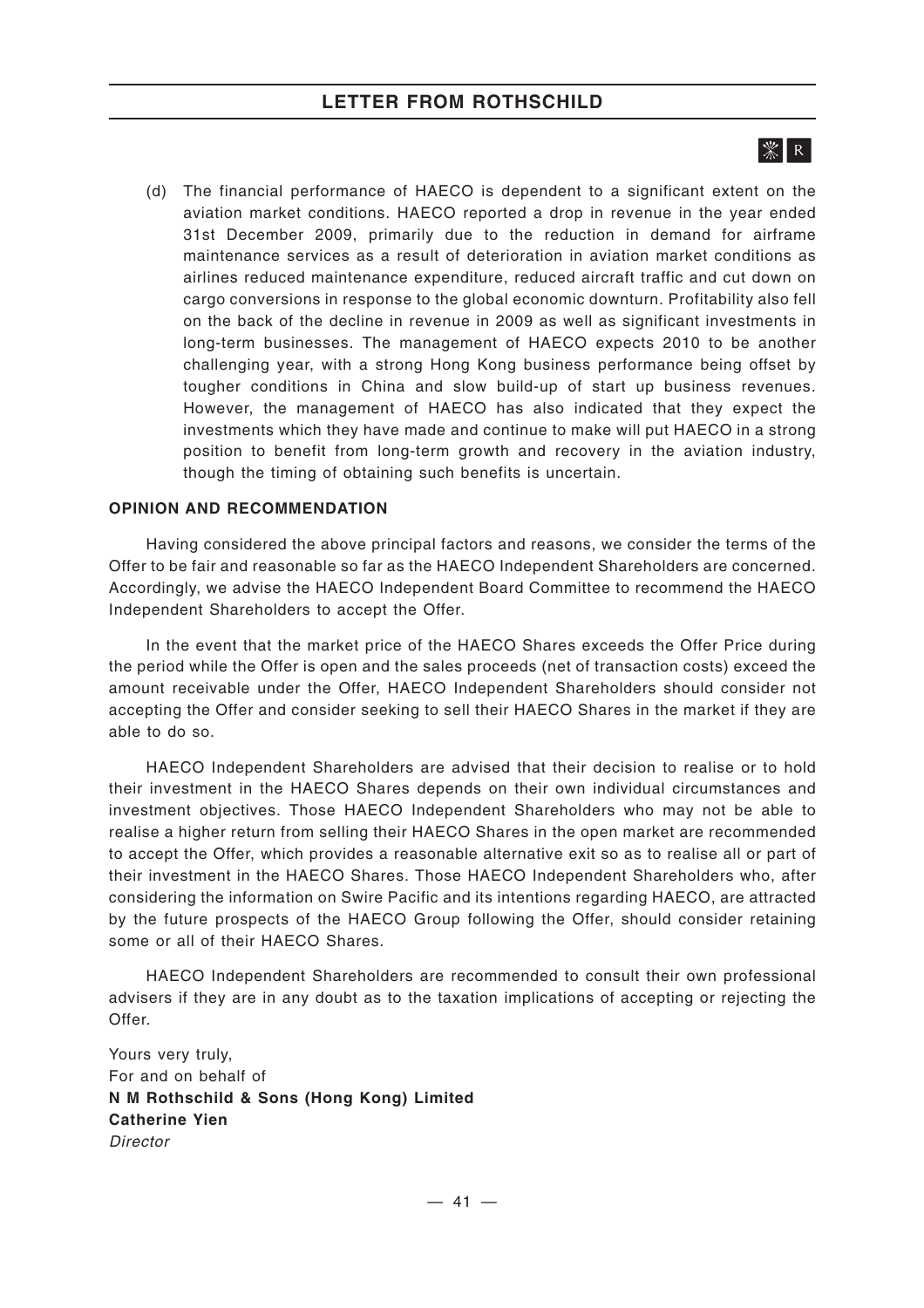## **1. TERMS OF THE OFFER**

## **Procedures for acceptance of the Offer**

- (a) If the HAECO Share certificate(s) and/or transfer receipt(s) and/or any other document(s) of title (and/or any satisfactory indemnity or indemnities required in respect thereof) in respect of your HAECO Shares is/are in your name, and you wish to accept the Offer, you must send the accompanying Form of Acceptance duly completed together with the relevant HAECO Share certificate(s) and/or transfer receipt(s) and/or other document(s) of title (and/or any satisfactory indemnity or indemnities required in respect thereof) to the Registrar by 4:00 p.m. on the Closing Date.
- (b) If the HAECO Share certificate(s) and/or transfer receipt(s) and/or any other document(s) of title (and/or any satisfactory indemnity or indemnities required in respect thereof) in respect of your HAECO Shares is/are in the name of a nominee company or some names other than your own, and you wish to accept the Offer, you must either:
	- (i) lodge your HAECO Share certificate(s) and/or transfer receipt(s) and/or any other document(s) of title (and/or any satisfactory indemnity or indemnities required in respect thereof) with the nominee company, or other nominee, with instructions authorising it to accept the Offer on your behalf and requesting it to deliver the accompanying Form of Acceptance duly completed together with the relevant HAECO Share certificate(s) and/or transfer receipt(s) and/or other document(s) of title (and/or any satisfactory indemnity or indemnities required in respect thereof) to the Registrar; or
	- (ii) arrange for the HAECO Shares to be registered in your name by HAECO through the Registrar and send the accompanying Form of Acceptance duly completed together with the relevant HAECO Share certificate(s) and/or transfer receipt(s) and/or any other document(s) of title (and/or any satisfactory indemnity or indemnities required in respect thereof) to the Registrar; or
	- (iii) if your HAECO Shares have been lodged with your licensed securities dealer (or other registered dealer in securities)/custodian bank through CCASS, instruct your licensed securities dealer (or other registered dealer in securities)/custodian bank to authorise HKSCC Nominees Limited to accept the Offer on your behalf on or before the deadline set out by HKSCC Nominees Limited. In order to meet the deadline set by HKSCC Nominees Limited, you should check with your licensed securities dealer (or other registered dealer in securities)/custodian bank for the timing on the processing of your instruction, and submit your instruction to your licensed securities dealer/custodian bank as required by them; or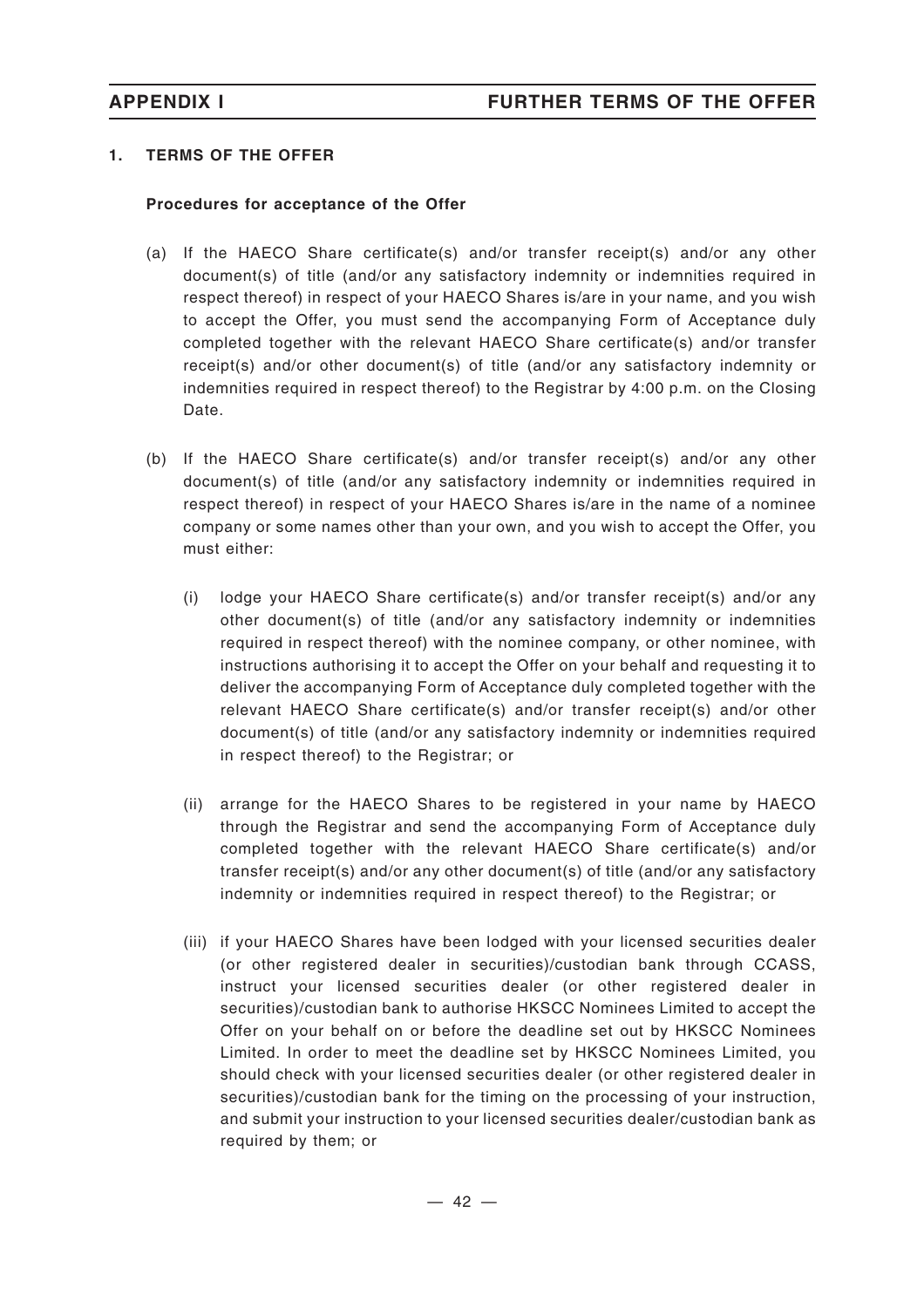- (iv) if your HAECO Shares have been lodged with your Investor Participant Account with CCASS, authorise your instruction via the CCASS Phone System or CCASS Internet System on or before the deadline set out by HKSCC Nominees Limited.
- (c) If you are a holder of HAECO ADSs, to accept the Offer, you must participate directly in the Offer as a holder of HAECO Shares by cancelling your HAECO ADSs and withdrawing the HAECO Shares underlying those HAECO ADSs pursuant to the deposit agreement governing the HAECO ADSs. You will need to surrender the HAECO ADSs representing HAECO Shares that you wish to tender to The Bank of New York Mellon, as depositary, pay any fees to the depositary for the withdrawal of those HAECO Shares, pay any taxes or governmental charges payable in connection with such withdrawal, and otherwise comply with the terms and conditions of the deposit agreement governing the HAECO ADSs. You must allow sufficient time for the cancellation of your HAECO ADSs and withdrawal of the underlying HAECO Shares so that you can complete the procedures for acceptance of the Offer as a holder of HAECO Shares by 4:00 p.m. on the Closing Date. Please refer to the other provisions of this section "Procedures for acceptance of the Offer". In order to cancel your HAECO ADSs and withdraw the underlying HAECO Shares, you may contact the depositary at +1-212-815-2231.
- (d) If you have lodged a transfer(s) of any of your HAECO Shares for registration in your name and have not yet received your HAECO Share certificate(s) and you wish to accept the Offer in respect of your HAECO Shares, you should nevertheless complete the accompanying Form of Acceptance and deliver it to the Registrar together with the transfer receipt(s) duly signed by yourself. Such action will be deemed to be an irrevocable authority to each of Swire Pacific and/or APA and/or HSBC and/or their respective agent(s) to collect from HAECO or the Registrar, on your behalf, the relevant HAECO Share certificate(s) when issued and to deliver such certificate(s) to the Registrar and to authorise and instruct the Registrar to hold such HAECO Share certificate(s) on and subject to the terms of the Offer, as if it was/they were delivered to the Registrar with the accompanying Form of Acceptance.
- (e) If the HAECO Share certificate(s) and/or transfer receipt(s) and/or any other document(s) of title (and/or any satisfactory indemnity or indemnities required in respect thereof) in respect of your HAECO Shares is/are not readily available and/or is/are lost and you wish to accept the Offer in respect of your HAECO Shares, the accompanying Form of Acceptance should nevertheless be duly completed and delivered to the Registrar together with a letter stating that you have lost one or more of your HAECO Share certificate(s) and/or transfer receipts and/or other document(s) of title (and/or any satisfactory indemnity or indemnities required in respect thereof) or that it/they is/are not readily available. If you find such document(s) or if it/they become(s) available, the relevant HAECO Share certificate(s) and/or transfer receipt(s) and/or any other document(s) of title (and/or any indemnity or indemnities required in respect thereof) should be forwarded to the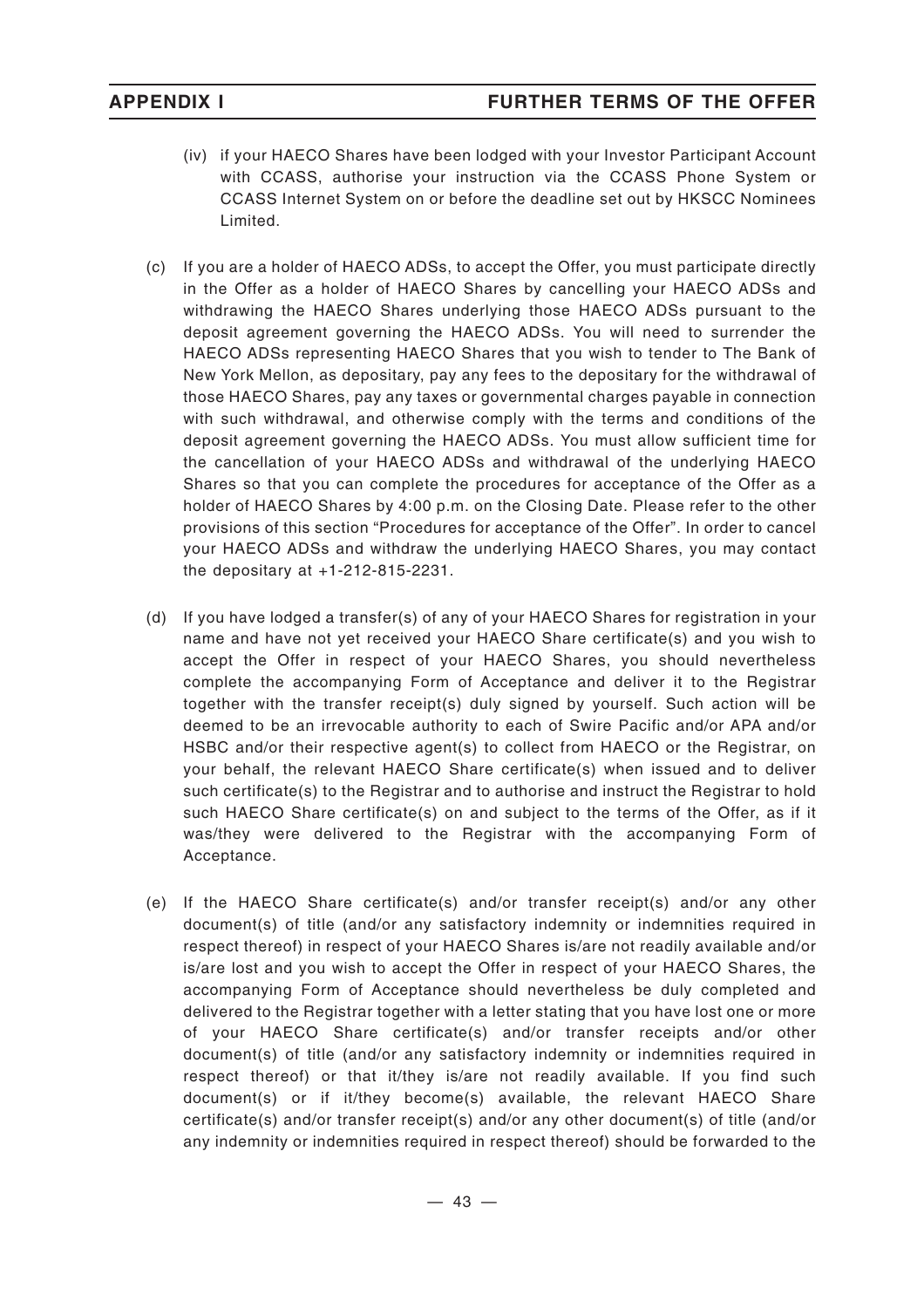Registrar as soon as possible thereafter. If you have lost your HAECO Share certificate(s), you should also write to the Registrar for a form of letter of indemnity which, when completed in accordance with the instructions given therein, should be returned to the Registrar.

- (f) Acceptance of the Offer will be treated as valid only if the completed Form of Acceptance is received by the Registrar by not later than 4:00 p.m. on Tuesday, 27th July 2010 or such later time and/or date as Swire Pacific may determine and announce in compliance with the requirements of the Takeovers Code, and is:
	- (i) accompanied by the relevant HAECO Share certificate(s) and/or transfer receipt(s) and/or other document(s) of title (and/or any satisfactory indemnity or indemnities required in respect thereof) and, if that/those HAECO Share certificate(s) is/are not in your name, such other documents in order to establish your right to become the registered holder of the relevant HAECO Shares; or
	- (ii) from a registered HAECO Shareholder or his personal representative (but only up to the amount of the registered holding and only to the extent that the acceptance relates to HAECO Shares which are not taken into account under another sub-paragraph of this paragraph (f)); or
	- (iii) certified by the Registrar or the Stock Exchange.

If the Form of Acceptance is executed by a person other than the registered HAECO Shareholder, appropriate documentary evidence of authority to the satisfaction of the Registrar must be produced.

- (g) No acknowledgement of receipt for any Form(s) of Acceptance, HAECO Share certificate(s), transfer receipt(s) and/or any other document(s) of title (and/or any indemnity or indemnities required in respect thereof) will be given.
- (h) The address of the Registrar is Shops 1712-1716, 17th Floor, Hopewell Centre, 183 Queen's Road East, Wanchai, Hong Kong.

## **2. ACCEPTANCE PERIOD AND REVISIONS**

The Offer is made on Monday, 28th June 2010, being the Despatch Date, and is capable of acceptance on and from that date and will remain open for acceptance until Tuesday, 27th July 2010, unless extended or revised in accordance with the Takeovers Code and applicable laws. Swire Pacific reserves the right to revise or extend the Offer in accordance with the Takeovers Code and applicable laws.

Acceptances of the Offer must be received by no later than 4:00 p.m. on Tuesday, 27th July 2010.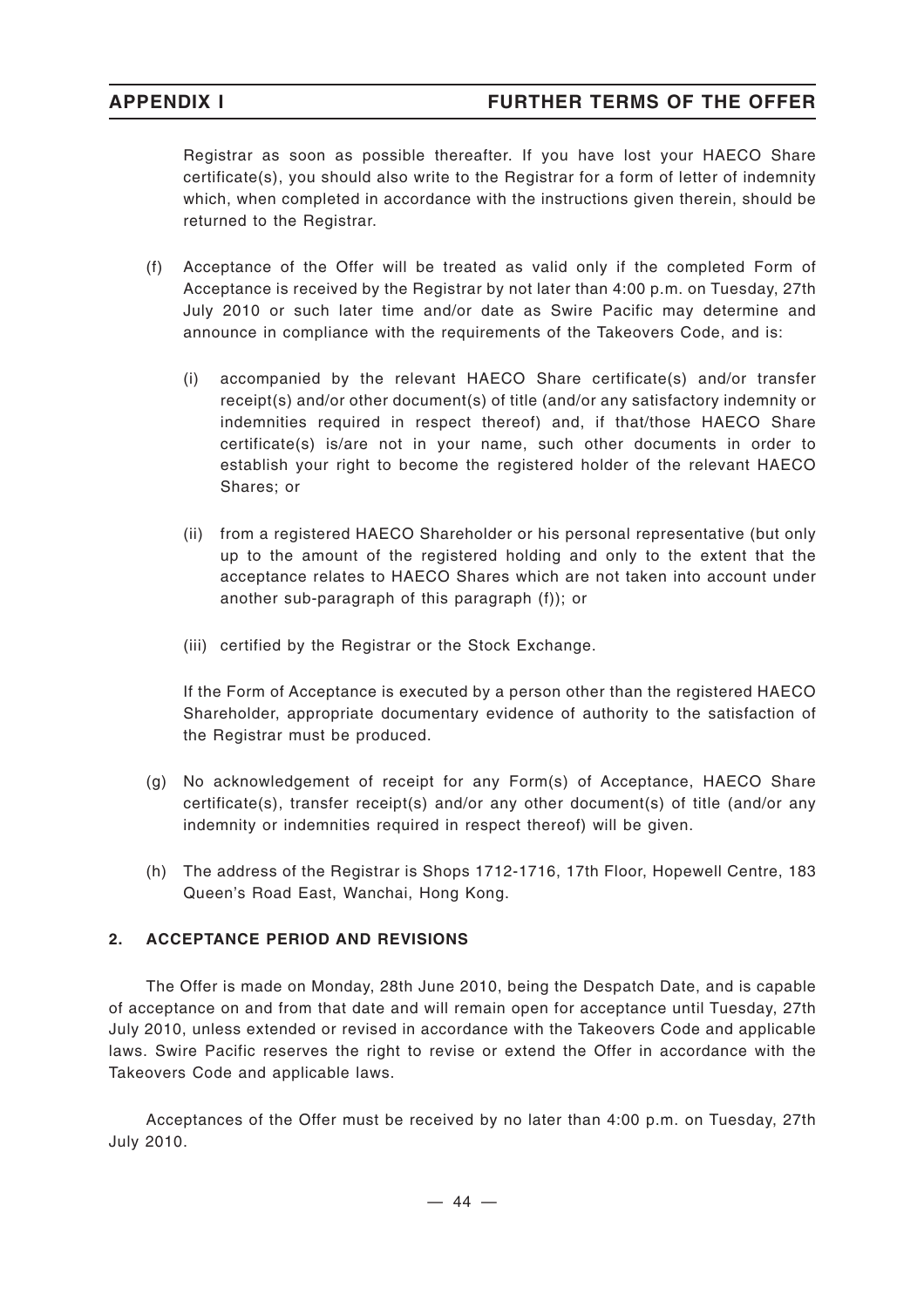The Offer may be revised at any time up to the Closing Date. If the Offer is revised, such revised Offer will remain open for acceptance for a period of at least 14 days or, if longer and to the extent required by applicable U.S. regulations (including where there is a change in the Offer Price), at least 10 U.S. Business Days, following the date on which the revised Offer document is posted, and shall not be closed earlier than 27th July 2010. In any case where the Offer is revised, and the consideration offered under the revised Offer does not represent on such date a reduction in the value of the Offer in its original or any previously revised form(s), the benefit of such revised Offer will be made available as set out herein to acceptors of the Offer in its original or any previously revised form(s) (hereinafter called "previous acceptor(s)"). The execution by, or on behalf of, a previous acceptor of any Form of Acceptance shall be deemed to constitute acceptance of the Offer as so revised.

## **3. SETTLEMENT OF THE OFFER**

Provided that a Form of Acceptance and the relevant documents required to tender the relevant acceptance under the Offer are complete and in good order in all respects and have been received by the Registrar by no later than 4:00 p.m. on Tuesday, 27th July 2010, being the latest time for acceptance of the Offer unless the Offer is extended by Swire Pacific in accordance with the Takeovers Code and applicable laws, a cheque for the amount due to the relevant accepting HAECO Shareholder less seller's *ad valorem* stamp duty payable by the relevant accepting HAECO Shareholder will be despatched to the relevant accepting HAECO Shareholder at the HAECO Shareholder's address as it appears on the register of members of HAECO or, in the case of joint HAECO Shareholders, at the address of the HAECO Shareholder whose name stands first in the register of members of HAECO, by ordinary post at the HAECO Shareholder's own risk as soon as possible, but in any event within 10 days from the date on which all relevant documents are received by the Registrar to render such acceptance complete and valid.

No fraction of a cent will be payable and the amount of the consideration payable to a HAECO Shareholder who accepts the Offer will be rounded up to the nearest cent.

### **4. ANNOUNCEMENTS**

As required under Rule 19 of the Takeovers Code, by 6:00 p.m. on Tuesday, 27th July 2010, or such later time and/or date as the Executive may in exceptional circumstances permit, Swire Pacific shall inform the Executive and the Stock Exchange of its decision in relation to the revision or the extension or expiry of the Offer. Swire Pacific shall publish an announcement through the website of the Stock Exchange by 7:00 p.m. on Tuesday, 27th July 2010 (or such later time and/or date as the Executive may agree), stating whether the Offer has been revised, extended or has expired. The announcement shall state the total number of HAECO Shares and rights over HAECO Shares:

- (a) for which acceptances of the Offer have been received;
- (b) held, controlled or directed by Swire Pacific or parties acting in concert with it before the Offer Period; and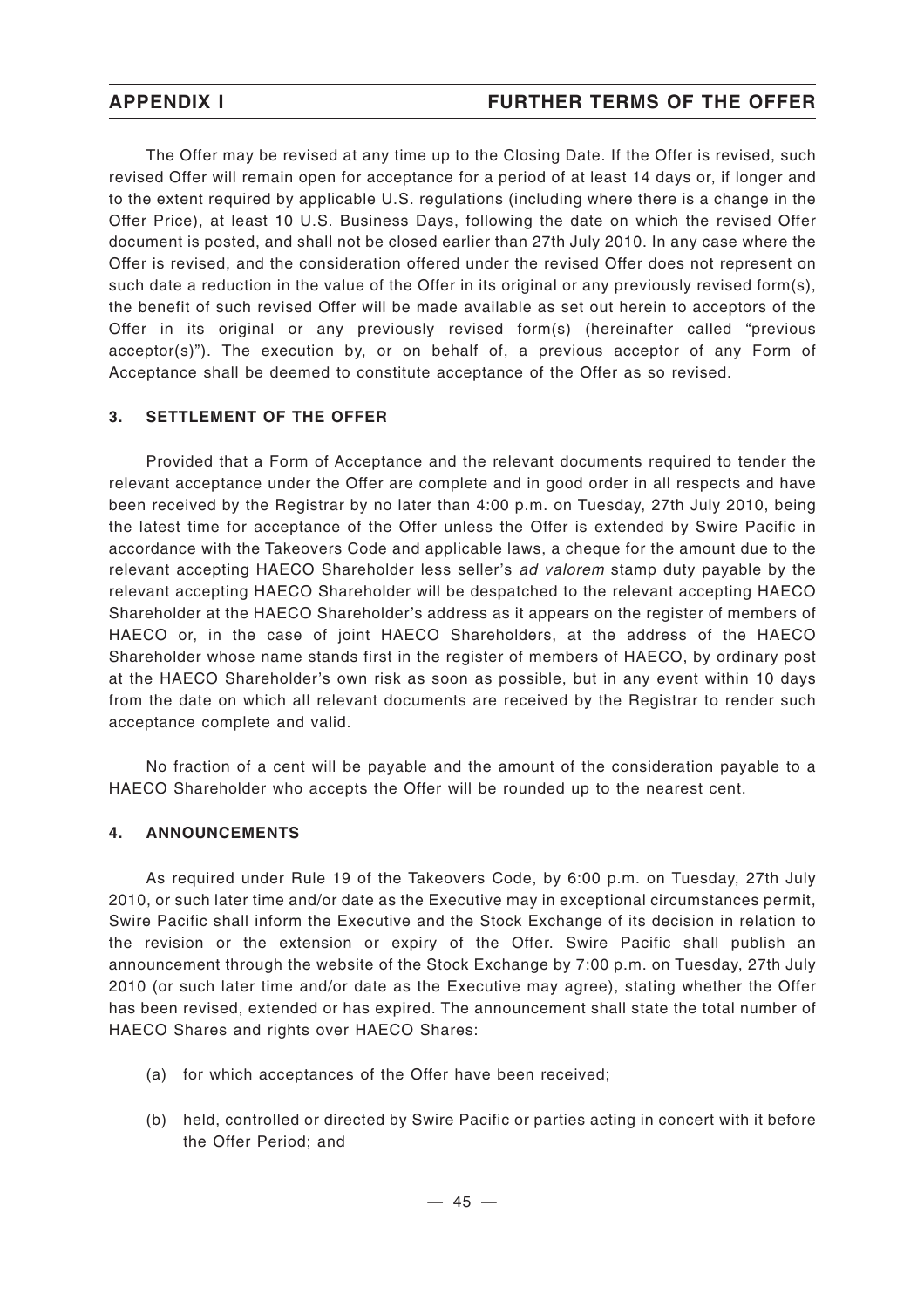(c) acquired or agreed to be acquired during the Offer Period by Swire Pacific or any parties acting in concert with it.

The announcement shall also (i) specify the percentages of the issued share capital of HAECO and the percentages of voting rights represented by these numbers of HAECO Shares; and (ii) include details of any relevant securities in HAECO which Swire Pacific or any persons acting in concert with it has borrowed or lent, save for any borrowed HAECO Shares which have been either on-lent or sold.

As required under the Takeovers Code and the Listing Rules, all announcements in relation to the Offer in respect of which the Executive and the Stock Exchange have confirmed that they have no further comments thereon must be published on the website of the Stock Exchange and made in accordance with the requirements of the Listing Rules.

## **5. RIGHT OF WITHDRAWAL**

- (a) As the Offer is unconditional in all respects, acceptances of the Offer tendered by the HAECO Shareholders shall be irrevocable and cannot be withdrawn, except as permitted under the Takeovers Code and in the circumstances set out in (b) below.
- (b) If Swire Pacific is unable to comply with the requirements set out in paragraph 4 of this Appendix I, under Rule 19.2 of the Takeovers Code, the Executive may require that the HAECO Shareholders who tendered acceptances of the Offer be granted a right of withdrawal on terms acceptable to the Executive until the requirements set out in that paragraph are met.

## **6. HAECO OVERSEAS SHAREHOLDERS**

The Offer is in respect of securities of a company incorporated in Hong Kong and admitted to listing in Hong Kong and is subject to the procedure and disclosure requirements of Hong Kong which may be different from other jurisdictions. HAECO Overseas Shareholders are advised to pay particular attention to the section headed "Taxation Advice" in the "Letter from APA and HSBC" in this Composite Document. The ability for HAECO Overseas Shareholders to participate in the Offer is subject to, and may be limited by, the laws and regulations of their respective jurisdictions. It is the responsibility of each HAECO Overseas Shareholder who wishes to accept the Offer to be satisfied as to the full observance of all the applicable legal and regulatory requirements of the relevant jurisdiction in connection therewith, including the obtaining of any governmental, exchange control or other consent which may be required, complying with any other necessary formalities or legal requirements and paying any transfer or other taxes due by the HAECO Overseas Shareholder in respect of such jurisdiction. Acceptance of the Offer by any HAECO Overseas Shareholder will constitute a warranty by such HAECO Overseas Shareholder that such HAECO Overseas Shareholder (i) is permitted under all applicable laws to receive and accept the Offer, and any revision thereof, (ii) has observed all the applicable laws and regulations of the relevant jurisdiction in connection with such acceptance, including obtaining any government or other consent which may be required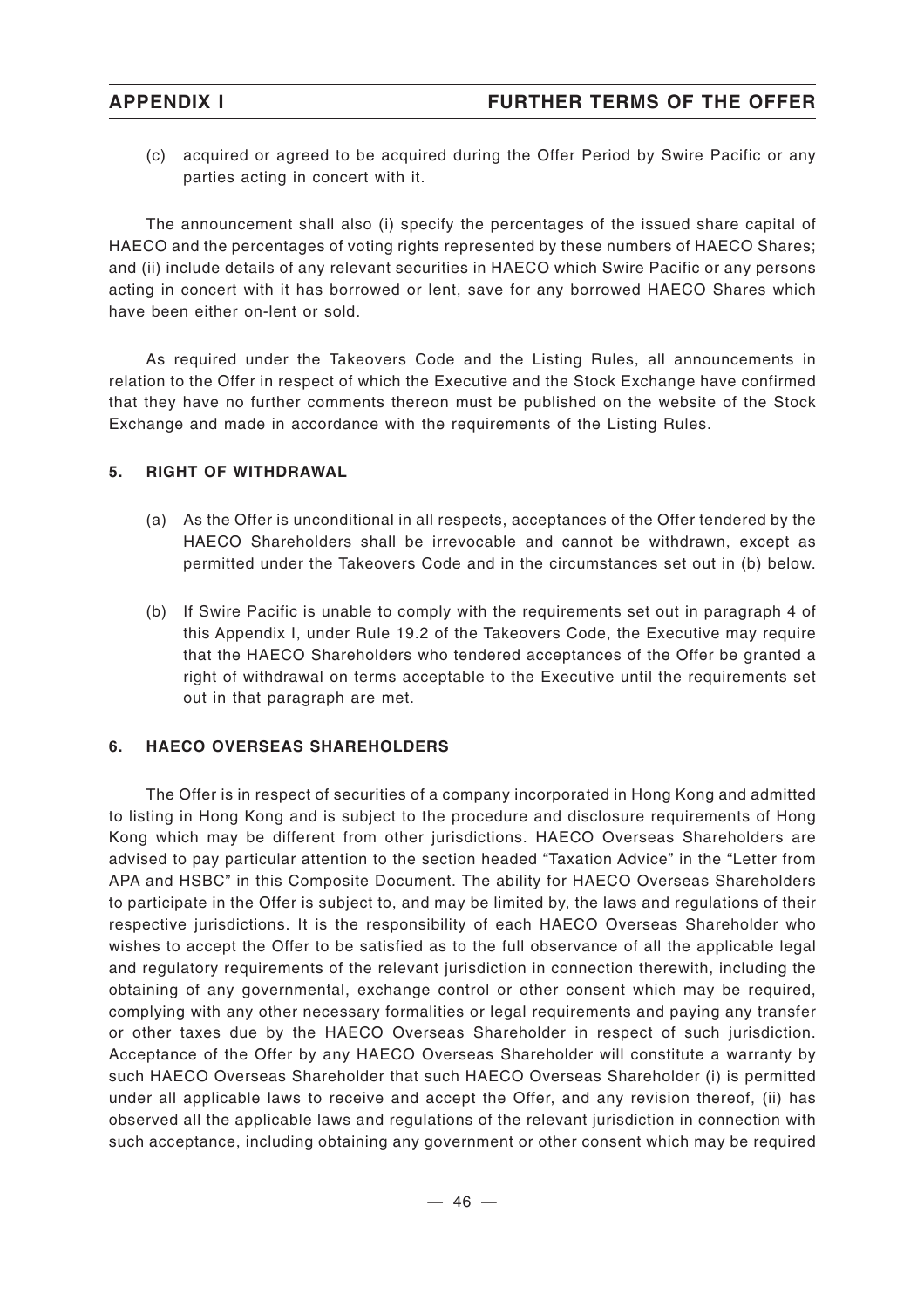and (iii) has complied with any other necessary formality and has paid any issue, transfer or other taxes due in such jurisdiction and that such acceptance shall be valid and binding in accordance with all applicable laws. HAECO Overseas Shareholders are recommended to seek professional advice on whether to accept the Offer.

## **7. PURCHASES OUTSIDE OF THE OFFER**

In accordance with applicable law, Swire Pacific hereby discloses that it or its affiliates may from time to time purchase, or make arrangements to purchase, HAECO Shares outside of the Offer, such as in open market transactions or privately negotiated purchases, provided that (i) any such purchase or arrangement complies with applicable law and is made outside of the United States, and (ii) the Offer Price is increased to match any consideration paid in any such purchase or arrangement that is greater. To the extent necessary under applicable law, information about such purchases or arrangements will be published on the website of the SFC at www.sfc.hk/sfc/html/EN/cfd/mergers/transactions/transactions.html and the website of Swire Pacific at www.swirepacific.com/eng/ir/announcements.htm.

## **8. GENERAL**

- (a) All communications, notices, Forms of Acceptance, HAECO Share certificates, transfer receipts, other documents of title (and/or any satisfactory indemnity or indemnities required in respect thereof) and remittances to be delivered by or sent to or from the HAECO Shareholders will be delivered by or sent to or from them, or their designated agents, at their own risk, and neither HAECO, Swire Pacific, APA, HSBC nor any of their respective agents nor the Registrar accepts any liability for any loss in postage or any other liabilities that may arise as a result.
- (b) The provisions set out in the accompanying Form of Acceptance form part of the terms of the Offer.
- (c) The accidental omission to despatch this Composite Document and/or the Form of Acceptance to any person to whom the Offer is made will not invalidate the Offer in any way.
- (d) The Offer is, and all acceptances of the Offer will be, governed by and construed in accordance with the laws of Hong Kong. Execution of a Form of Acceptance by or on behalf of a HAECO Shareholder will constitute such HAECO Shareholder's agreement that the courts of Hong Kong shall have exclusive jurisdiction to settle any dispute which may arise in connection with the Offer.
- (e) Due execution of the Form of Acceptance will constitute an authority to any Swire Pacific Director, APA, HSBC or such person or persons as any of them may direct to complete and execute any document on behalf of the person accepting the Offer and to do any other act that may be necessary or expedient for the purposes of vesting in Swire Pacific or such person or persons as it may direct the HAECO Shares in respect of which such person has accepted the Offer.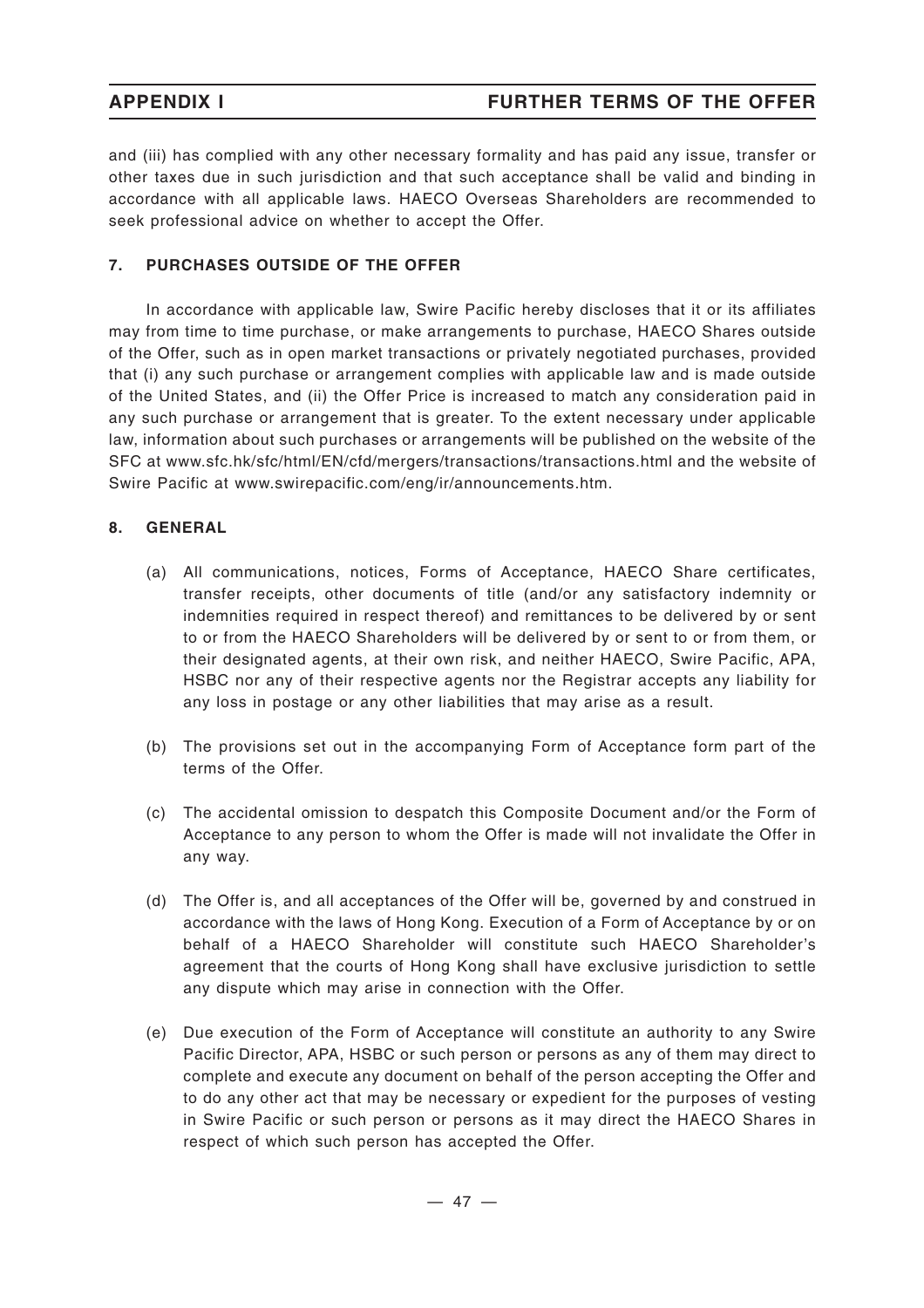- (f) Acceptance of the Offer by any person or persons will be deemed to constitute a warranty by such person or persons to Swire Pacific that the HAECO Shares acquired under the Offer are sold by any such person or persons free from all liens, charges, encumbrances, rights of pre-emption and any other third party rights of any nature and together with all rights attaching to them as at 7th June 2010 or subsequently becoming attached to them, including the right to receive all dividends and distributions, if any, declared, made or paid on the HAECO Shares on or after 7th June 2010.
- (g) The settlement of the consideration to which any HAECO Shareholder is entitled under the Offer will be implemented in full in accordance with the terms of the Offer without regard to any lien, right of set-off, counterclaim or other analogous right to which Swire Pacific may otherwise be, or claim to be, entitled against such HAECO Shareholder.
- (h) Sellers' *ad valorem* stamp duty for HAECO Shares registered on the Hong Kong register arising in connection with acceptance of the Offer will be payable by each HAECO Shareholder at the rate of 0.1% of the amount of the consideration payable by Swire Pacific for such person's HAECO Shares or, if higher, the value of the HAECO Shares as determined by the Collector of Stamp Revenue under the Stamp Duty Ordinance (Chapter 117 of the Laws of Hong Kong) and will be deducted from the cash amount due to such person under the Offer. Swire Pacific will pay the buyer's *ad valorem* stamp duty on its own behalf and the sellers' *ad valorem* stamp duty on behalf of the accepting HAECO Shareholders, having deducted it as referred to above, in respect of the HAECO Shares for which the Offer is accepted.
- (i) References to the Offer in this Composite Document and in the accompanying Form of Acceptance shall include any extension and/or revision thereof.
- (j) The English texts of this Composite Document and the accompanying Form of Acceptance shall prevail over their respective Chinese texts for the purpose of interpretation.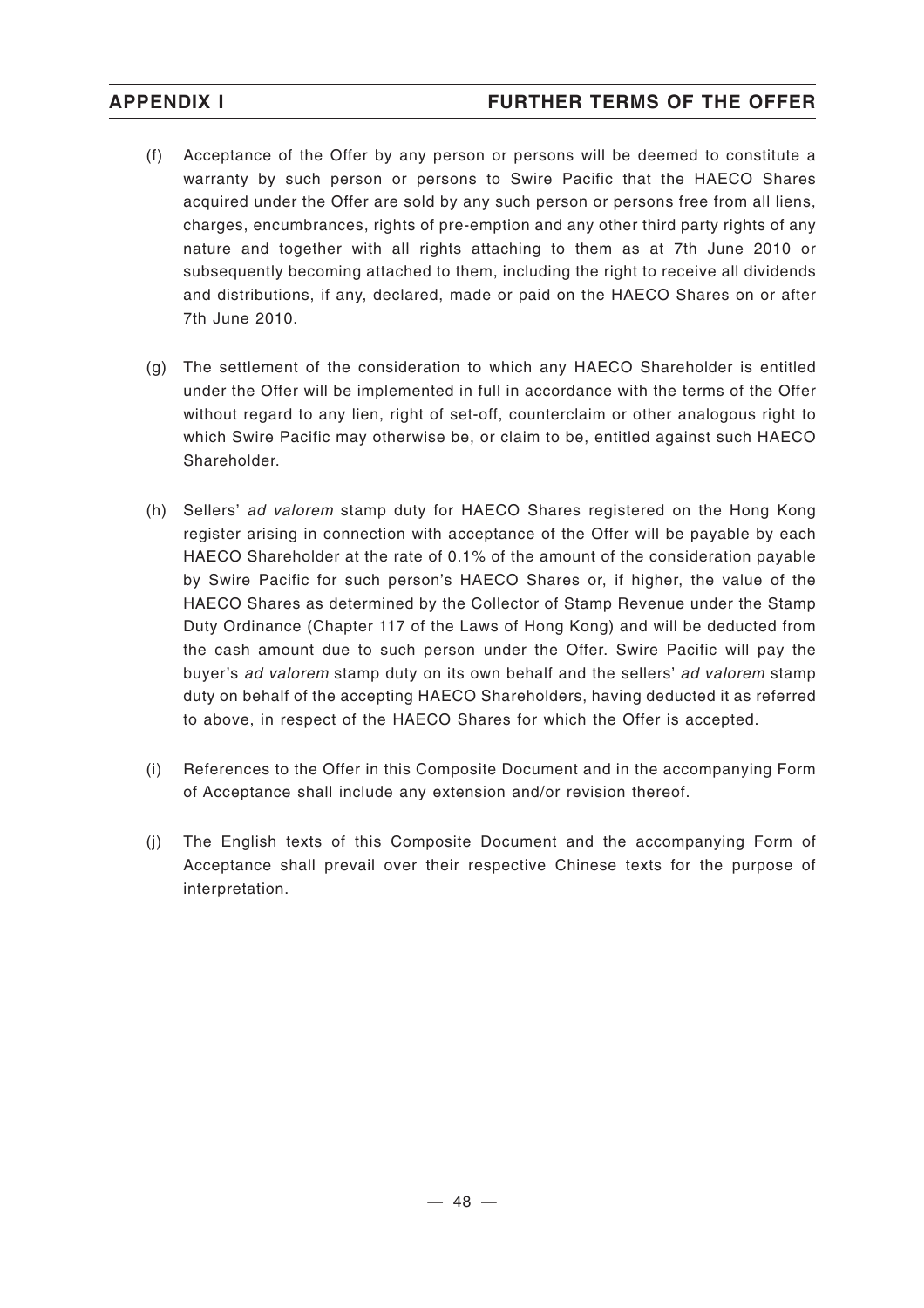### **I. THREE-YEAR FINANCIAL SUMMARY**

Set out below is a summary of the audited consolidated financial information of the HAECO Group for each of the three years ended 31st December 2007, 2008 and 2009. The figures for the years ended 31st December 2008 and 2009 are extracted from the 2009 annual report of HAECO while the figures for the year ended 31st December 2007 are extracted from the 2008 annual report of HAECO. The auditor's reports prepared by PricewaterhouseCoopers in respect of the HAECO Group's financial statements for each of the three years ended 31st December 2007, 31st December 2008, and 31st December 2009 did not contain any qualification.

For the three years ended 31st December 2007, 2008 and 2009, total dividends of HK\$3.08 per HAECO Share, HK\$3.18 per HAECO Share and HK\$2.00 per HAECO Share, respectively, were paid.

|                                                                                        | For the year ended<br><b>31st December</b> |          |       |  |
|----------------------------------------------------------------------------------------|--------------------------------------------|----------|-------|--|
|                                                                                        | 2009<br>2008<br>2007                       |          |       |  |
|                                                                                        | (in HK\$ Million)                          |          |       |  |
| <b>Turnover</b>                                                                        | 4,045                                      | 4,901    | 4,619 |  |
| Profit before taxation                                                                 | 800                                        | 1,479    | 1,399 |  |
| <b>Taxation</b>                                                                        | (40)                                       | (129)    | (84)  |  |
| Profit for the year                                                                    | 760                                        | 1,350    | 1,315 |  |
| Profit attributable to:                                                                |                                            |          |       |  |
| <b>HAECO Shareholders</b>                                                              | 688                                        | 1,138    | 1,073 |  |
| Minority interests                                                                     | 72                                         | 212      | 242   |  |
|                                                                                        | 760                                        | 1,350    | 1,315 |  |
| <b>Dividends</b>                                                                       | 332                                        | 529      | 512   |  |
|                                                                                        |                                            | (in HKS) |       |  |
| Dividends per HAECO Share                                                              | 2.00                                       | 3.18     | 3.08  |  |
| Earnings per HAECO Share attributable to the<br>HAECO Shareholders (basic and diluted) | 4.14                                       | 6.84     | 6.45  |  |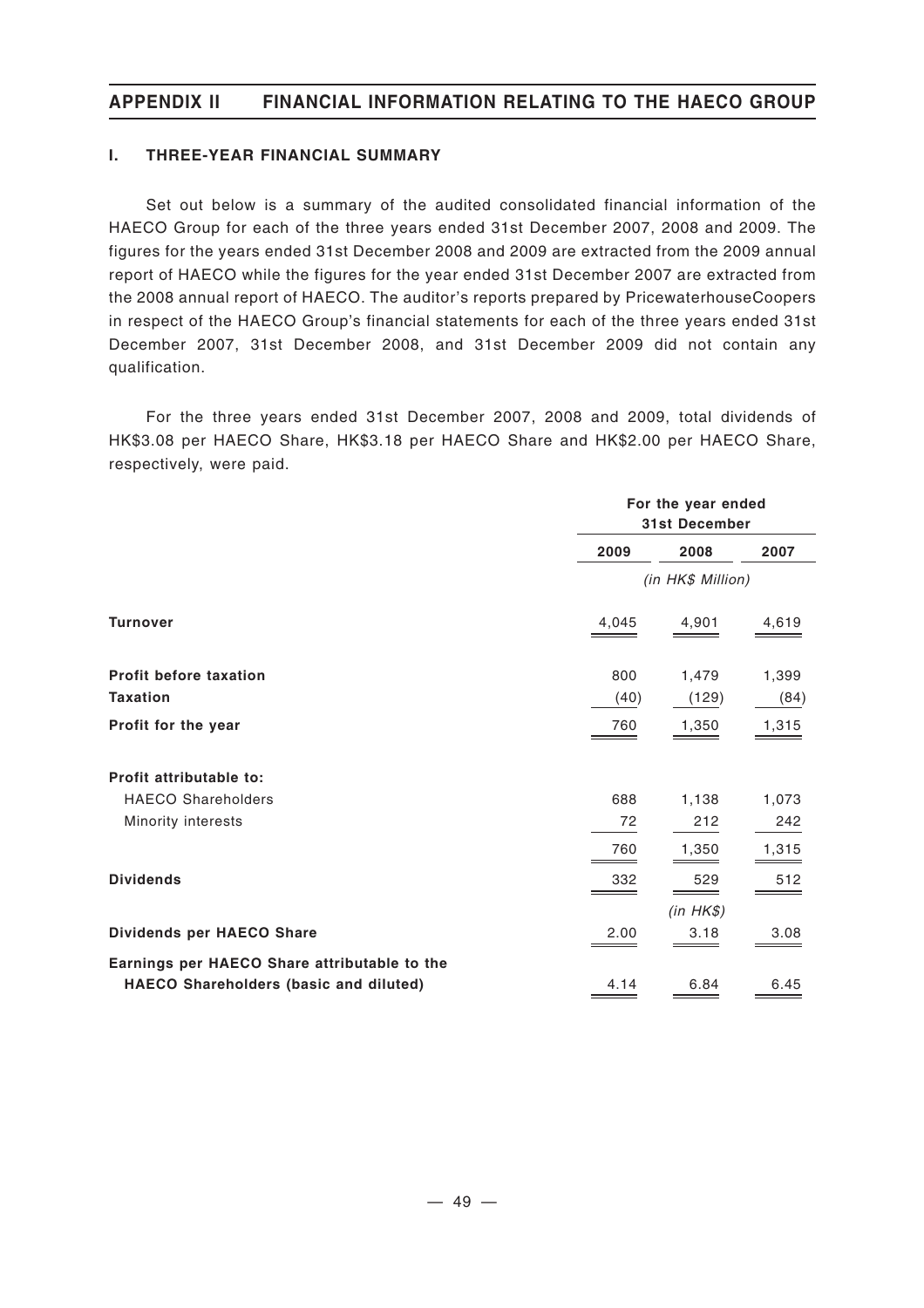### **II. AUDITED CONSOLIDATED FINANCIAL STATEMENTS OF THE HAECO GROUP**

The following are the audited financial statements of the HAECO Group for the year ended 31st December 2009 as derived from the annual report of HAECO for the year ended 31st December 2009.

## **CONSOLIDATED INCOME STATEMENT**

*for the year ended 31st December 2009*

|                                                                              | Note           | 2009              | 2008     |
|------------------------------------------------------------------------------|----------------|-------------------|----------|
|                                                                              |                | (in HK\$ Million) |          |
| <b>Turnover</b>                                                              | $\overline{4}$ | 4,045             | 4,901    |
| <b>Operating expenses:</b>                                                   |                |                   |          |
| Staff remuneration and benefits                                              | 5              | (1,980)           | (1, 965) |
| Cost of direct material and job expenses                                     |                | (921)             | (1,208)  |
| Depreciation, amortisation and impairment                                    | 13             | (358)             | (305)    |
| Insurance and utilities                                                      |                | (103)             | (101)    |
| Operating lease rentals - land and buildings                                 |                | (129)             | (116)    |
| Repairs and maintenance                                                      |                | (121)             | (154)    |
| Other operating expenses                                                     |                | (88)              | (134)    |
|                                                                              |                | (3,700)           | (3,983)  |
| Other net gains                                                              | 7              | 40                | 92       |
| <b>Operating profit</b>                                                      |                | 385               | 1,010    |
| Net finance (charge)/income                                                  | 8              | (5)               | 7        |
| Net operating profit                                                         |                | 380               | 1,017    |
| Share of after-tax results of jointly controlled companies                   | 15             | 420               | 462      |
| <b>Profit before taxation</b>                                                |                | 800               | 1,479    |
| <b>Taxation</b>                                                              | 9              | (40)              | (129)    |
| Profit for the year                                                          |                | 760               | 1,350    |
| Profit attributable to:                                                      |                |                   |          |
| <b>HAECO Shareholders</b>                                                    | 10             | 688               | 1,138    |
| Minority interests                                                           |                | 72                | 212      |
|                                                                              |                | 760               | 1,350    |
| <b>Dividends</b>                                                             |                |                   |          |
| Interim - paid                                                               |                | 83                | 155      |
| Final - proposed/paid                                                        |                | 249               | 374      |
|                                                                              | 11             | 332               | 529      |
|                                                                              |                |                   |          |
|                                                                              |                | (in HKS)          |          |
| Earnings per share attributable to HAECO Shareholders<br>(basic and diluted) | 12             | 4.14              | 6.84     |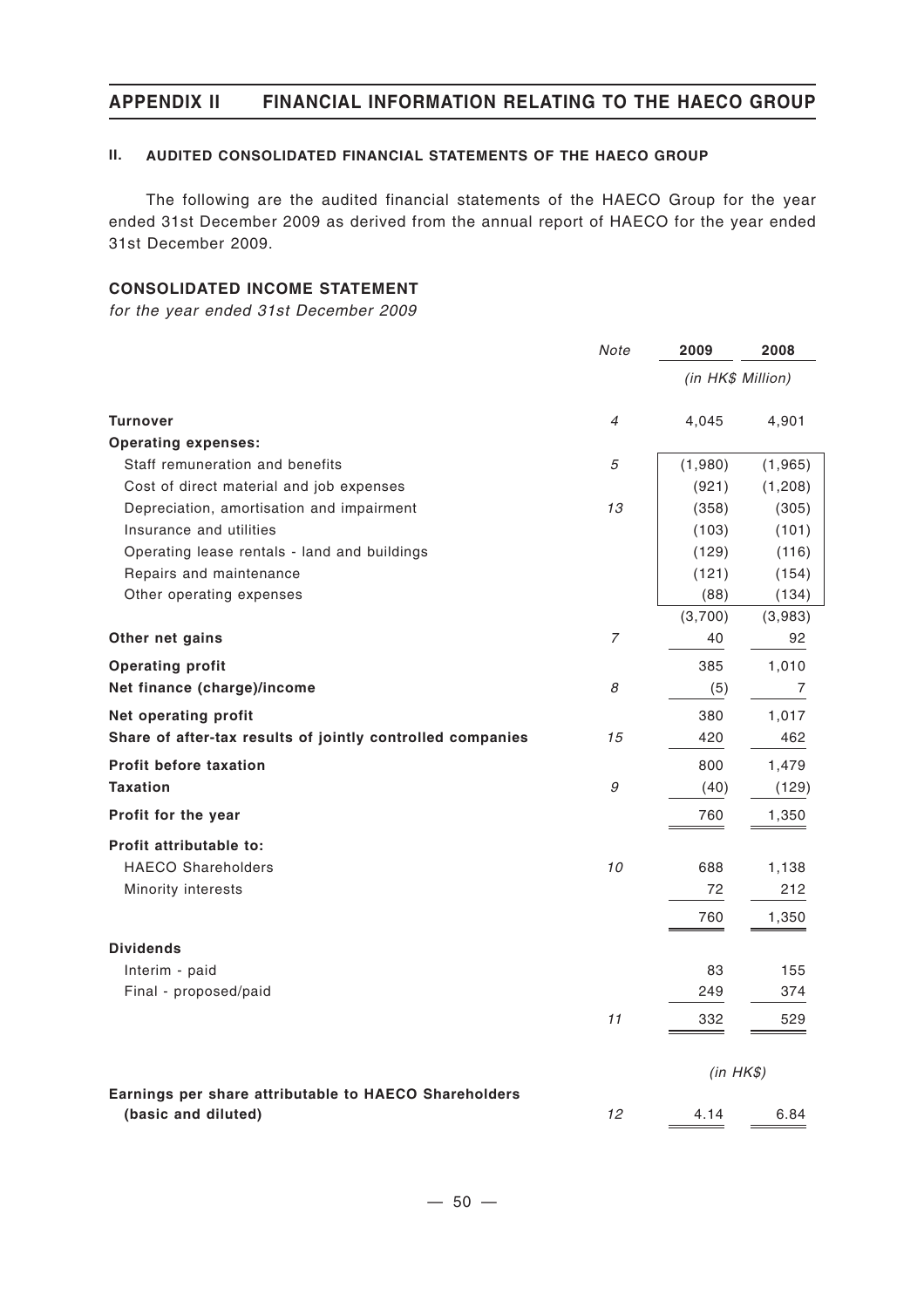## **CONSOLIDATED STATEMENT OF COMPREHENSIVE INCOME**

*for the year ended 31st December 2009*

|                                                        | 2009              | 2008  |
|--------------------------------------------------------|-------------------|-------|
|                                                        | (in HK\$ Million) |       |
| Profit for the year                                    | 760               | 1,350 |
| Other comprehensive income/(loss):                     |                   |       |
| Changes in cash flow hedges                            |                   |       |
| - recognised during the year                           | 11                | (68)  |
| - deferred tax recognised                              | 7                 | 5     |
| - transferred to other net gains                       | (47)              | (51)  |
| Exchange translation differences on foreign operations |                   | (4)   |
| Other comprehensive loss for the year, net of tax      | (28)              | (118) |
| Total comprehensive income for the year                | 732               | 1,232 |
| Total comprehensive income attributable to:            |                   |       |
| <b>HAECO Shareholders</b>                              | 673               | 1,073 |
| Minority interests                                     | 59                | 159   |
|                                                        | 732               | 1,232 |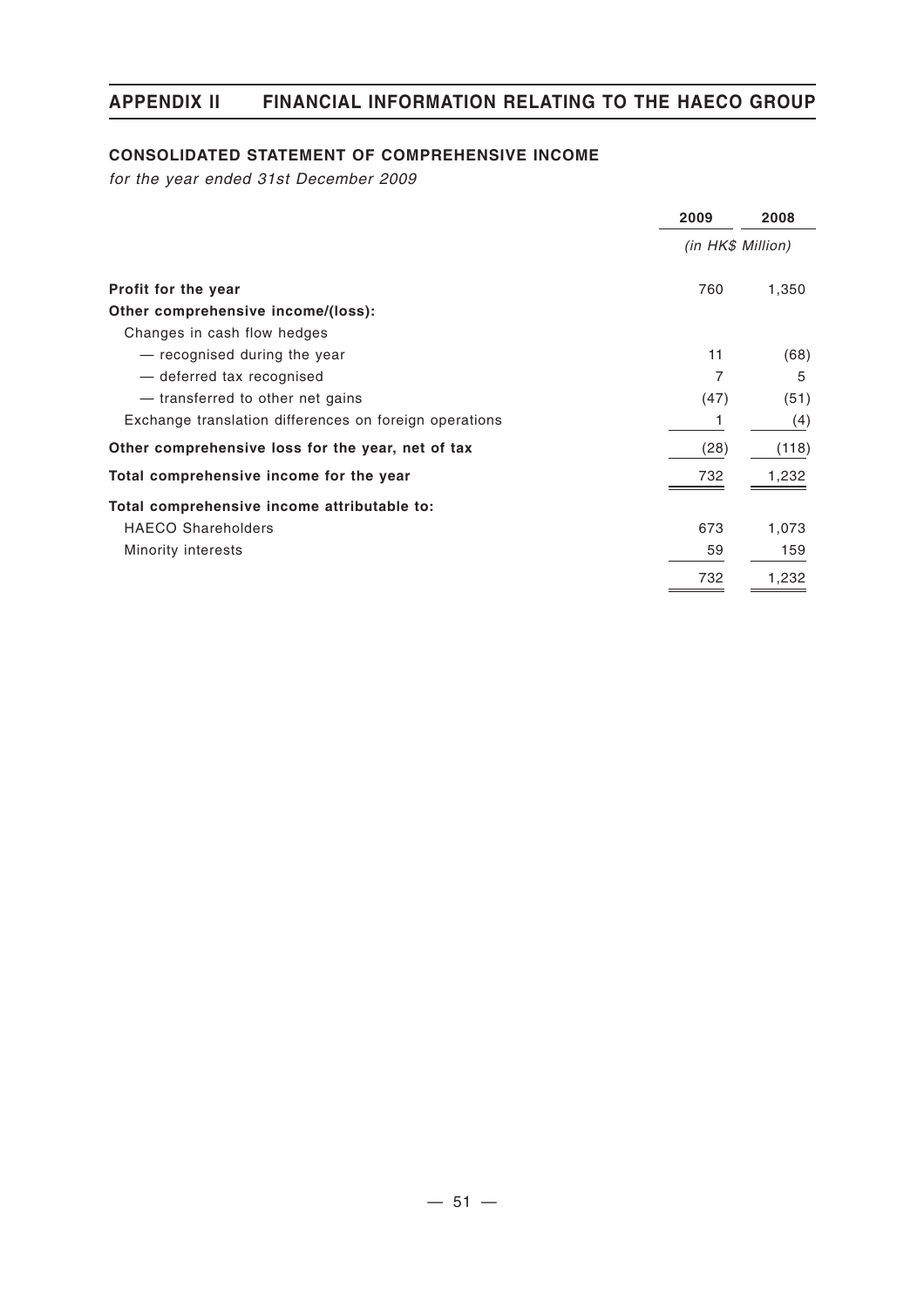### **CONSOLIDATED STATEMENT OF FINANCIAL POSITION**

*at 31st December 2009*

|                                                  | Note  | 2009              | 2008  |
|--------------------------------------------------|-------|-------------------|-------|
|                                                  |       | (in HK\$ Million) |       |
| <b>ASSETS AND LIABILITIES</b>                    |       |                   |       |
| <b>Non-current assets</b>                        |       |                   |       |
| Property, plant and equipment                    | 13    | 4,618             | 4,197 |
| Leasehold land and land use rights               | 13    | 317               | 326   |
| Intangible assets                                | 13    | 551               | 545   |
| Jointly controlled companies                     | 15    | 988               | 907   |
| Derivative financial instruments                 | 19    | 4                 | 9     |
| Deferred tax assets                              | 18    | 39                | 32    |
| Retirement benefit assets                        | 17    | 272               | 211   |
|                                                  |       | 6,789             | 6,227 |
| <b>Current assets</b>                            |       |                   |       |
| Stocks of aircraft parts                         | 21    | 221               | 130   |
| Work in progress                                 | 21    | 111               | 195   |
| Trade and other receivables                      | 22    | 536               | 628   |
| Taxation recoverable                             |       | 8                 |       |
| Derivative financial instruments                 | 19    | 13                | 49    |
| Cash and cash equivalents                        | 29(b) | 844               | 881   |
| Short-term deposits                              | 29(b) | 139               | 11    |
|                                                  |       |                   |       |
|                                                  |       | 1,872             | 1,894 |
| <b>Current liabilities</b>                       |       |                   |       |
| Trade and other payables                         | 23    | 989               | 1,112 |
| Taxation payable                                 |       |                   | 45    |
| Derivative financial instruments                 | 19    | 15                | 7     |
| Short-term loans                                 | 24    | 425               | 289   |
| Long-term loans due within one year              | 24    | 106               |       |
|                                                  |       | 1,535             | 1,453 |
| Net current assets                               |       | 337               | 441   |
| <b>Total assets less current liabilities</b>     |       | 7,126             | 6,668 |
|                                                  |       |                   |       |
| <b>Non-current liabilities</b>                   |       |                   |       |
| Long-term loans                                  | 24    | 595               | 388   |
| Receipt in advance                               | 28    | 79                | 90    |
| Derivative financial instruments                 | 19    |                   | 18    |
| Deferred tax liabilities                         | 18    | 311               | 272   |
|                                                  |       | 985               | 768   |
| <b>NET ASSETS</b>                                |       | 6,141             | 5,900 |
|                                                  |       |                   |       |
| <b>EQUITY</b>                                    |       |                   |       |
| Share capital                                    | 25    | 166               | 166   |
| Reserves                                         | 26    | 5,011             | 4,795 |
| <b>Equity attributable to HAECO Shareholders</b> |       | 5,177             | 4,961 |
| <b>Minority interests</b>                        | 27    | 964               | 939   |
| <b>TOTAL EQUITY</b>                              |       | 6,141             | 5,900 |
|                                                  |       |                   |       |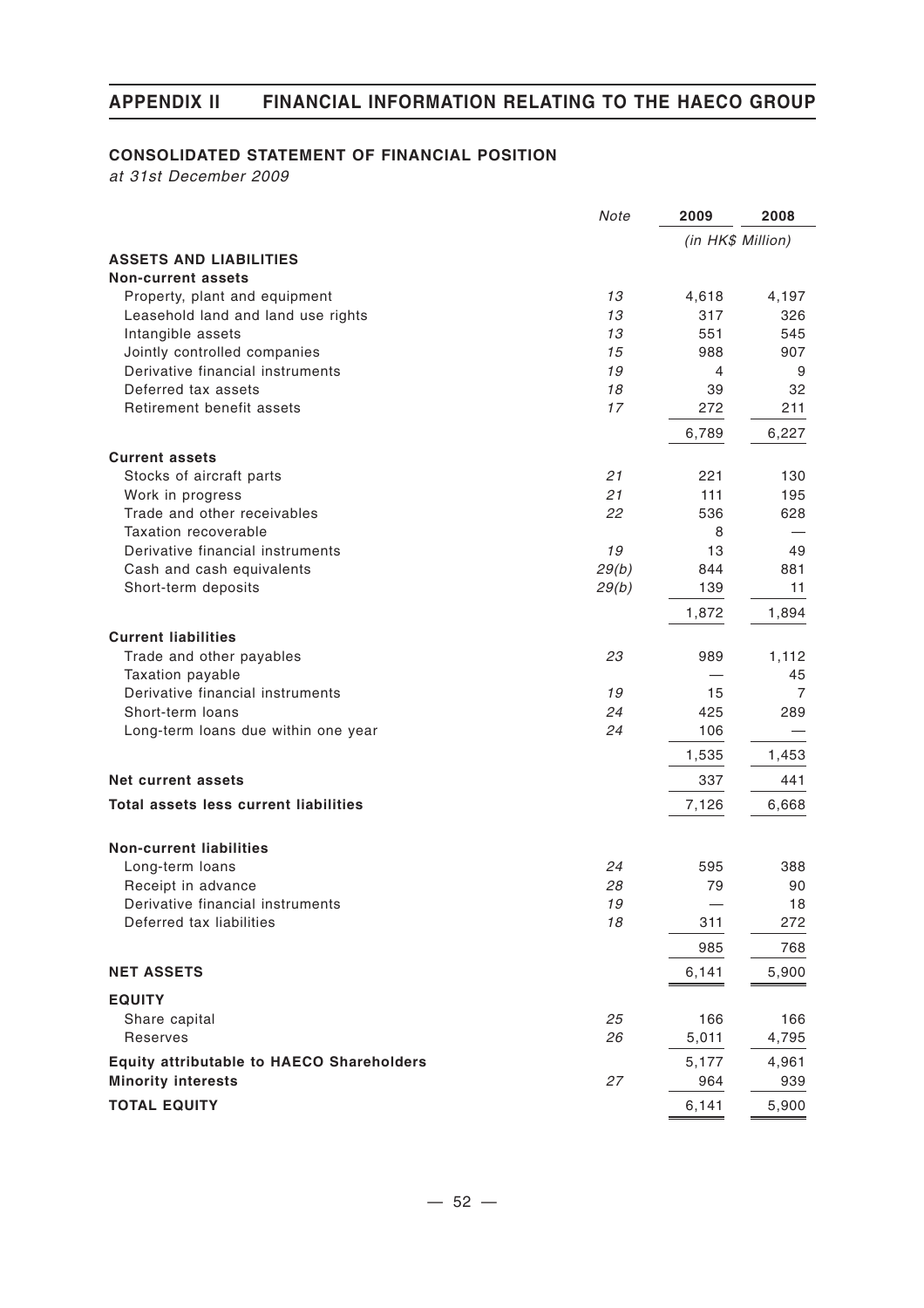## **COMPANY STATEMENT OF FINANCIAL POSITION**

*at 31st December 2009*

|                                                  | Note | 2009              | 2008  |
|--------------------------------------------------|------|-------------------|-------|
|                                                  |      | (in HK\$ Million) |       |
| <b>ASSETS AND LIABILITIES</b>                    |      |                   |       |
| <b>Non-current assets</b>                        |      |                   |       |
| Property, plant and equipment                    | 13   | 2,572             | 2,339 |
| Leasehold land                                   | 13   | 16                | 16    |
| Intangible assets                                | 13   |                   | 1     |
| Subsidiary companies                             | 14   | 738               | 738   |
| Jointly controlled companies                     | 15   | 135               | 92    |
| Loan to a subsidiary company                     | 14   | 11                |       |
| Retirement benefit assets                        | 17   | 272               | 211   |
|                                                  |      | 3,744             | 3,397 |
| <b>Current assets</b>                            |      |                   |       |
| Stocks of aircraft parts                         | 21   | 156               | 69    |
| Work in progress                                 | 21   | 79                | 99    |
| Trade and other receivables                      | 22   | 418               | 561   |
| Taxation recoverable                             |      | 2                 |       |
| Dividend receivable                              |      | 44                | 88    |
| Cash and cash equivalents                        |      | 393               | 307   |
|                                                  |      | 1,092             | 1,124 |
| <b>Current liabilities</b>                       |      |                   |       |
| Trade and other payables                         | 23   | 605               | 693   |
| Taxation payable                                 |      |                   | 18    |
| Short-term loans                                 | 24   | 200               |       |
|                                                  |      | 805               | 711   |
| <b>Net current assets</b>                        |      | 287               | 413   |
| Total assets less current liabilities            |      | 4,031             | 3,810 |
|                                                  |      |                   |       |
| <b>Non-current liabilities</b>                   |      |                   |       |
| Receipt in advance                               | 28   | 79                | 90    |
| Deferred tax liabilities                         | 18   | 256               | 215   |
|                                                  |      | 335               | 305   |
| <b>NET ASSETS</b>                                |      | 3,696             | 3,505 |
| <b>EQUITY</b>                                    |      |                   |       |
| <b>Equity attributable to HAECO Shareholders</b> |      |                   |       |
| Share capital                                    | 25   | 166               | 166   |
| Reserves                                         | 26   | 3,530             | 3,339 |
| <b>TOTAL EQUITY</b>                              |      | 3,696             | 3,505 |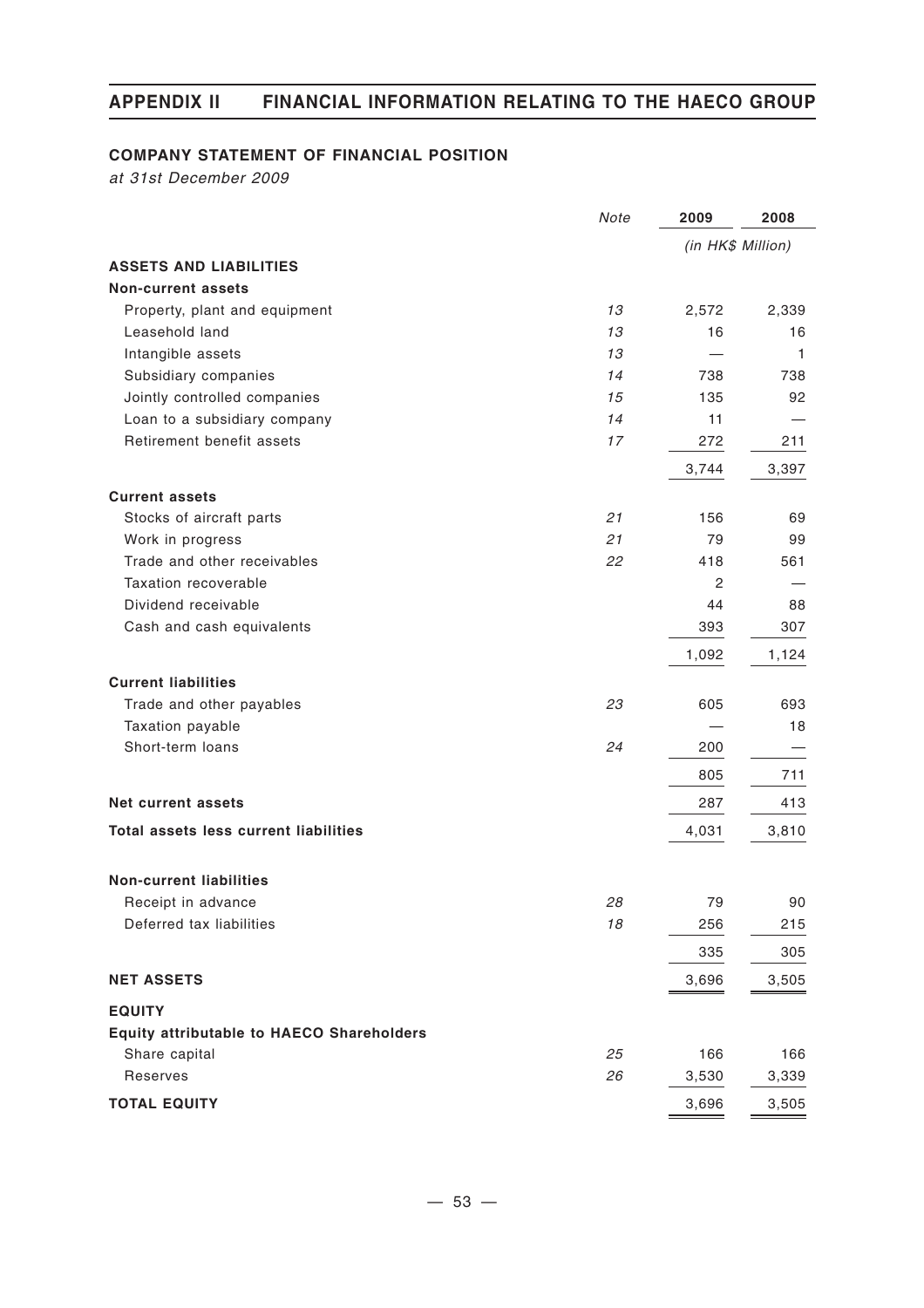## **CONSOLIDATED STATEMENT OF CASH FLOWS**

*for the year ended 31st December 2009*

|                                                           | Note  | 2009              | 2008    |
|-----------------------------------------------------------|-------|-------------------|---------|
|                                                           |       | (in HK\$ Million) |         |
| <b>Operating activities</b>                               |       |                   |         |
| Cash generated from operations                            | 29(a) | 790               | 1,193   |
| Interest paid                                             |       | (13)              | (11)    |
| Interest received                                         |       | 6                 | 19      |
| Profits tax paid                                          |       | (54)              | (137)   |
| Net cash generated from operating activities              |       | 729               | 1,064   |
| <b>Investing activities</b>                               |       |                   |         |
| Purchase of property, plant and equipment                 |       | (897)             | (713)   |
| Purchase of intangible assets                             |       | (8)               | (515)   |
| Sale of property, plant and equipment                     |       | 6                 | 41      |
| Proceeds from disposals of shareholdings in jointly       |       |                   |         |
| controlled companies                                      |       |                   | 86      |
| Acquisition of a subsidiary company                       |       |                   | (218)   |
| Purchase of shareholdings in jointly controlled companies |       | (42)              | (67)    |
| Loans advanced to a jointly controlled company            |       | (19)              |         |
| Loans repaid by a jointly controlled company              |       | 6                 |         |
| Loans advanced to a third party                           |       |                   | (13)    |
| Loans repaid by a third party                             |       |                   | 2       |
| Dividends received from jointly controlled companies      |       | 392               | 381     |
| Net (increase)/decrease in short-term deposits other      |       |                   |         |
| than cash and cash equivalents                            |       | (128)             | 6       |
| Net cash used in investing activities                     |       | (690)             | (1,010) |
| Net cash inflow before financing activities               |       | 39                | 54      |
| <b>Financing activities</b>                               |       |                   |         |
| Capital contribution from minority interests              |       |                   | 35      |
| Proceeds from loans                                       |       | 893               | 577     |
| Repayment of loans                                        |       | (444)             | (90)    |
| Dividends paid to the HAECO Shareholders                  |       | (457)             | (521)   |
| Dividends paid to the minority interests                  |       | (67)              | (33)    |
| Net cash used in financing activities                     |       | (75)              | (32)    |
| Net (decrease)/increase in cash and cash equivalents      |       | (36)              | 22      |
| Cash and cash equivalents at 1st January                  |       | 881               | 859     |
| Translation adjustment                                    |       | (1)               |         |
| Cash and cash equivalents at 31st December                | 29(b) | 844               | 881     |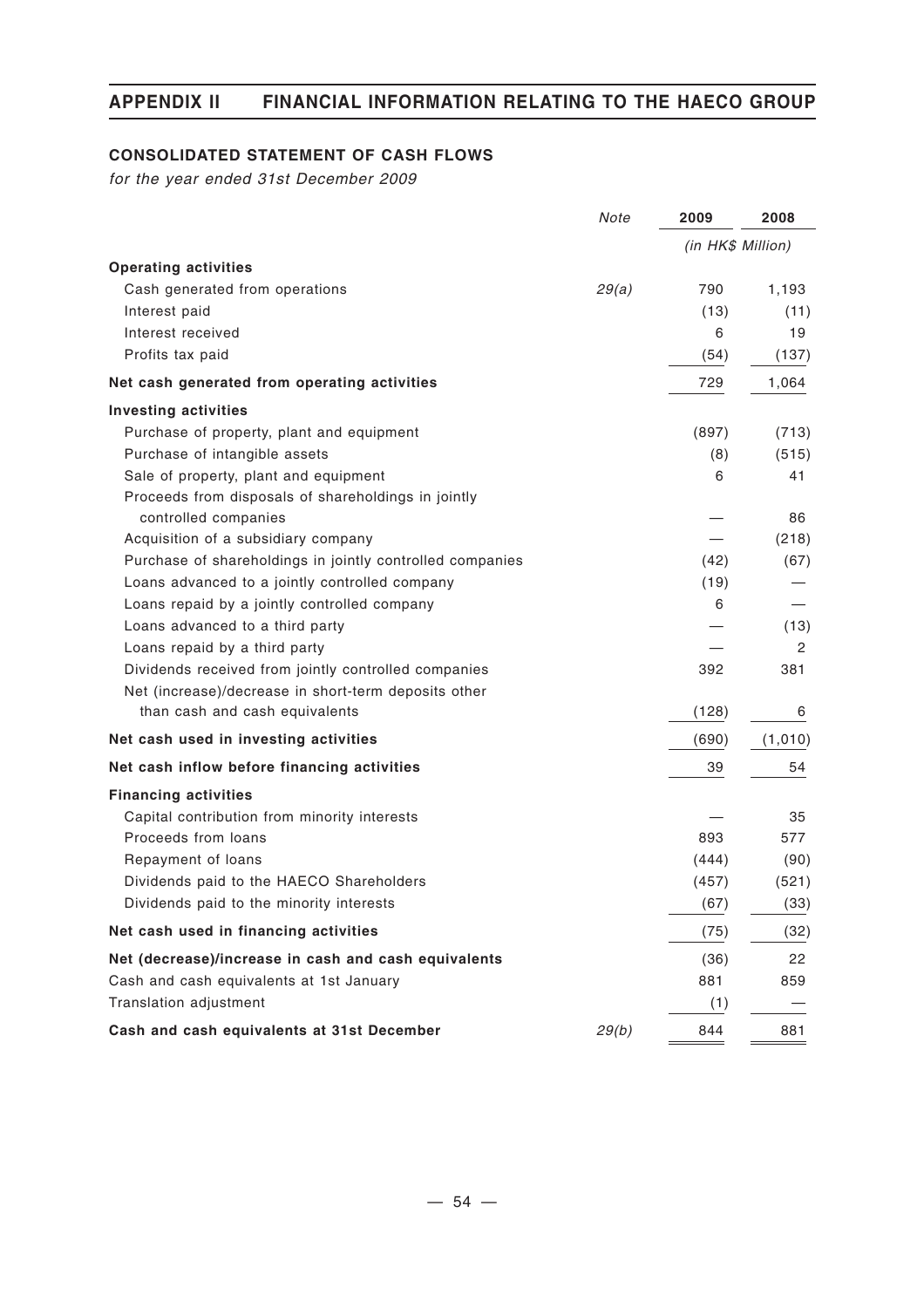## **CONSOLIDATED STATEMENT OF CHANGES IN EQUITY**

*for the year ended 31st December 2009*

|                                   |      | <b>Attributable to HAECO Shareholders</b> |                    |                   |       |                              |                 |
|-----------------------------------|------|-------------------------------------------|--------------------|-------------------|-------|------------------------------|-----------------|
|                                   | Note | <b>Share</b><br>capital                   | Revenue<br>reserve | Other<br>reserves | Total | <b>Minority</b><br>interests | Total<br>equity |
|                                   |      |                                           |                    | (in HK\$ Million) |       |                              |                 |
| At 1st January 2009               |      | 166                                       | 4.749              | 46                | 4,961 | 939                          | 5,900           |
| Profit for the year               |      |                                           | 688                |                   | 688   | 72                           | 760             |
| Other comprehensive loss          |      |                                           |                    | (15)              | (15)  | (13)                         | (28)            |
| Total comprehensive income/(loss) |      |                                           |                    |                   |       |                              |                 |
| for the year                      |      |                                           | 688                | (15)              | 673   | 59                           | 732             |
| Dividends paid and payable        |      |                                           | (457)              |                   | (457) | (34)                         | (491)           |
| At 31st December 2009             |      | 166                                       | 4,980              | 31                | 5,177 | 964                          | 6,141           |

|                                                   | Attributable to HAECO Shareholders |                         |                    |                   |       |                                     |                 |
|---------------------------------------------------|------------------------------------|-------------------------|--------------------|-------------------|-------|-------------------------------------|-----------------|
|                                                   | Note                               | <b>Share</b><br>capital | Revenue<br>reserve | Other<br>reserves | Total | <b>Minority</b><br><i>interests</i> | Total<br>equity |
|                                                   |                                    |                         |                    | (in HK\$ Million) |       |                                     |                 |
| At 1st January 2008                               |                                    | 166                     | 4,132              | 111               | 4,409 | 485                                 | 4,894           |
| Profit for the year                               |                                    |                         | 1,138              |                   | 1,138 | 212                                 | 1,350           |
| Other comprehensive loss                          |                                    |                         |                    | (65)              | (65)  | (53)                                | (118)           |
| Total comprehensive income/(loss)<br>for the year |                                    |                         | 1,138              | (65)              | 1,073 | 159                                 | 1,232           |
| Change in composition of the                      |                                    |                         |                    |                   |       |                                     |                 |
| <b>HAECO Group</b>                                | 27                                 |                         |                    |                   |       | 71                                  | 71              |
| Dividends (paid and payable)/<br>cancellation     |                                    |                         | (521)              |                   | (521) | 224                                 | (297)           |
| At 31st December 2008                             |                                    | 166                     | 4,749              | 46                | 4,961 | 939                                 | 5,900           |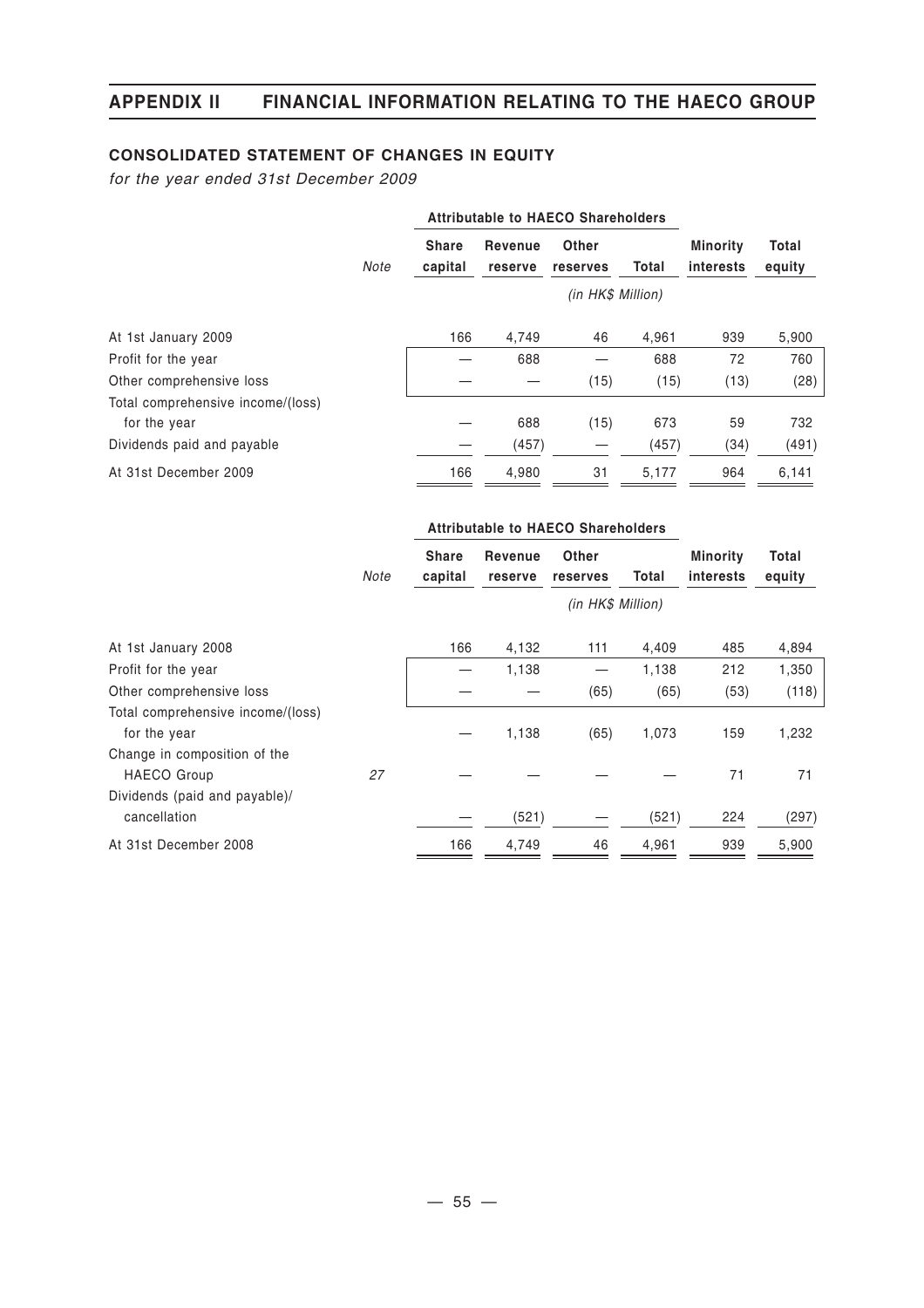#### **NOTES TO THE ACCOUNTS**

#### **1. Principal activities**

The HAECO Group is engaged in commercial aircraft overhaul, modification and maintenance mainly in Hong Kong and Mainland China. Segment information is provided in note 4.

The principal activities of the HAECO Group's subsidiary and jointly controlled companies are set out in note 34. Financial summaries of the jointly controlled companies are provided in note 15.

#### **2. Financial risk management**

#### *(a) Financial risk factors*

The HAECO Group's activities are exposed to a variety of financial risks including foreign exchange risk, interest rate risk, credit risk and liquidity risk. The HAECO Group's overall risk management programme focuses on the unpredictability of financial markets and seeks to minimise potential adverse effects on the HAECO Group's financial performance. The HAECO Group uses derivative financial instruments to hedge certain risk exposures, principally foreign exchange risk, using forward contracts. It is the HAECO Group's policy not to enter into derivative transactions for speculative purposes.

#### *(i) Foreign exchange risk*

The HAECO Group is exposed to foreign exchange risk arising from various currency exposures, primarily with respect to the US dollar and Renminbi. Foreign exchange risk arises from future commercial transactions, recognised assets and liabilities and net investments in foreign operations that are denominated in a currency that is not the entity's functional currency.

The HAECO Group Treasury's risk management policy is to hedge not more than 100% of anticipated foreign currency cash flows (largely represented by operating and capital expenditure) in each major foreign currency for the subsequent 36 months, provided that the cost of the foreign exchange forward or derivative contract is not prohibitively expensive in comparison to the underlying exposure.

At 31st December 2009, if the HK dollar had weakened/strengthened by 5% against the Renminbi with all other variables held constant, total equity would have been HK\$3 million (2008: HK\$15 million) higher/lower, arising mainly from the movement in the cash flow hedge reserve caused by fair value changes on the derivative financial instruments.

#### *(ii) Interest rate risk*

As the HAECO Group has no significant interest-bearing assets and liabilities, the HAECO Group's income and operating cash flows are substantially independent of changes in market interest rates.

The HAECO Group's interest rate risk arises from borrowings. Borrowings issued at variable rates expose the HAECO Group to cash flow interest rate risk. Borrowings issued at fixed rates expose the HAECO Group to fair value interest rate risk. During 2008 and 2009, the HAECO Group's borrowings were at variable rates and were primarily denominated in HK dollar and US dollar.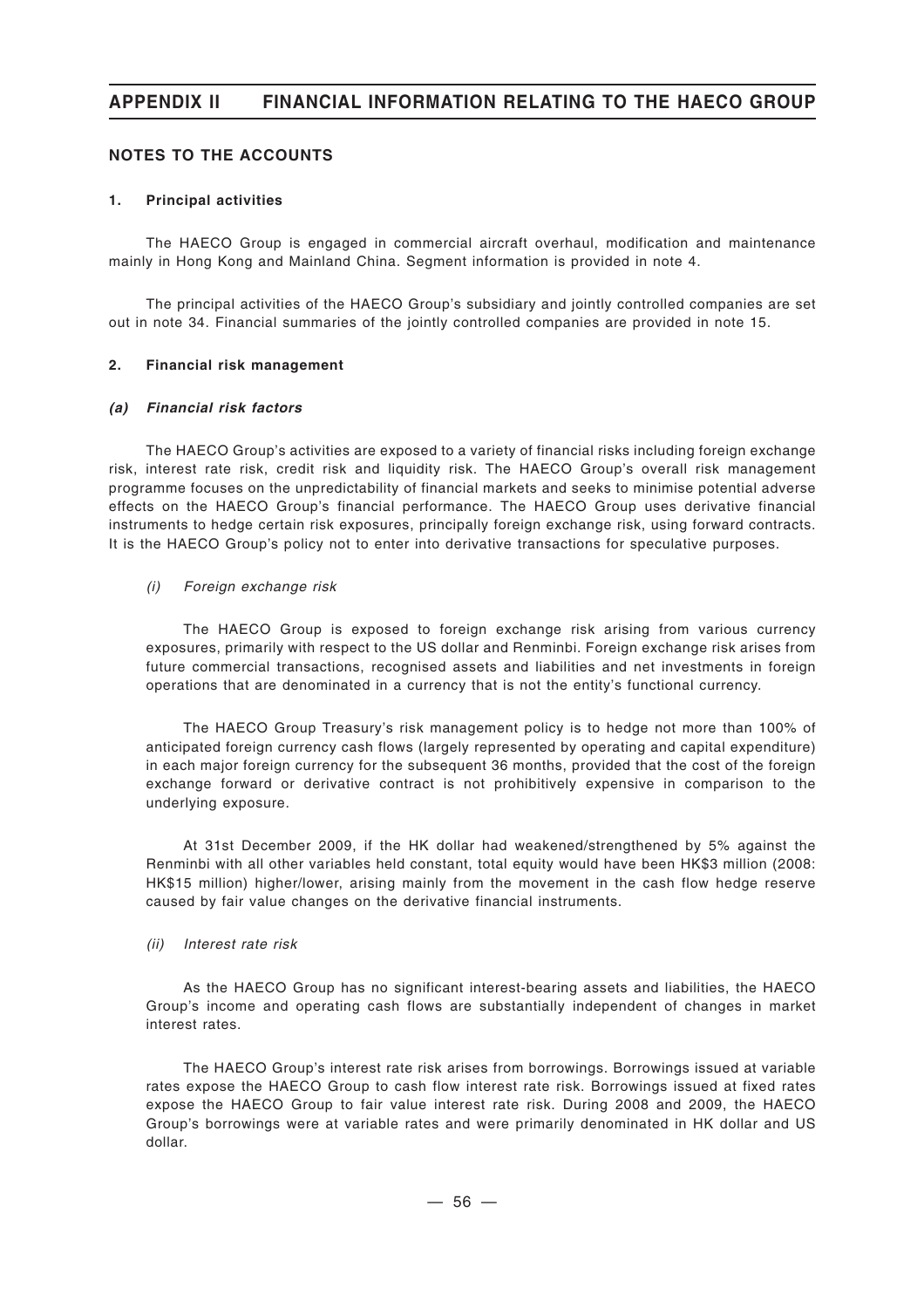#### **2. Financial risk management** (continued)

- *(a) Financial risk factors* (continued)
	- *(iii) Credit risk*

Credit risk is managed on a group basis. Credit risk arises from cash and cash equivalents, derivative financial instruments and deposits with banks and financial institutions, as well as credit exposures to customers, including outstanding receivables and committed transactions. For banks and financial institutions, generally only independently rated parties with a rating not lower than "A" are accepted. The HAECO Group has policies in place to evaluate credit risk when accepting new business and limit its credit exposure to any individual customer.

The maximum exposure to credit risk relating to financial guarantees is outlined as follows:

| <b>HAECO</b>      |
|-------------------|
| 2009<br>2008      |
| (in HK\$ Million) |
| 316<br>448        |

#### *(iv) Liquidity risk*

The HAECO Group maintains sufficient cash and adequate undrawn committed revolving credit facilities to reduce liquidity risk and to allow for flexibility in meeting funding requirements.

Management monitors rolling forecasts of the HAECO Group's liquidity reserves (comprising undrawn borrowing facilities and cash and cash equivalents) on the basis of expected cash flow. The undiscounted payment profile of financial liabilities based on the remaining period at the reporting date to the contractual maturity date is outlined as follows:

|                                     |                                                   |                                     | 2009                              |                                                             |                      |
|-------------------------------------|---------------------------------------------------|-------------------------------------|-----------------------------------|-------------------------------------------------------------|----------------------|
|                                     | Total<br>contractual<br>undiscounted<br>cash flow | Within<br>1 year<br>or on<br>demand | More than<br>less than<br>2 years | More than<br>1 year but 2 years but<br>less than<br>5 years | More than<br>5 years |
|                                     |                                                   |                                     | (in HK\$ Million)                 |                                                             |                      |
| <b>HAECO Group</b>                  |                                                   |                                     |                                   |                                                             |                      |
| Bank loans (including interest      |                                                   |                                     |                                   |                                                             |                      |
| obligations)                        | 1,138                                             | 538                                 | 441                               | 159                                                         |                      |
| Trade and other payables            | 989                                               | 989                                 |                                   |                                                             |                      |
| Derivative financial liabilities at |                                                   |                                     |                                   |                                                             |                      |
| notional value                      | 318                                               | 318                                 |                                   |                                                             |                      |
|                                     | 2,445                                             | 1,845                               | 441                               | 159                                                         |                      |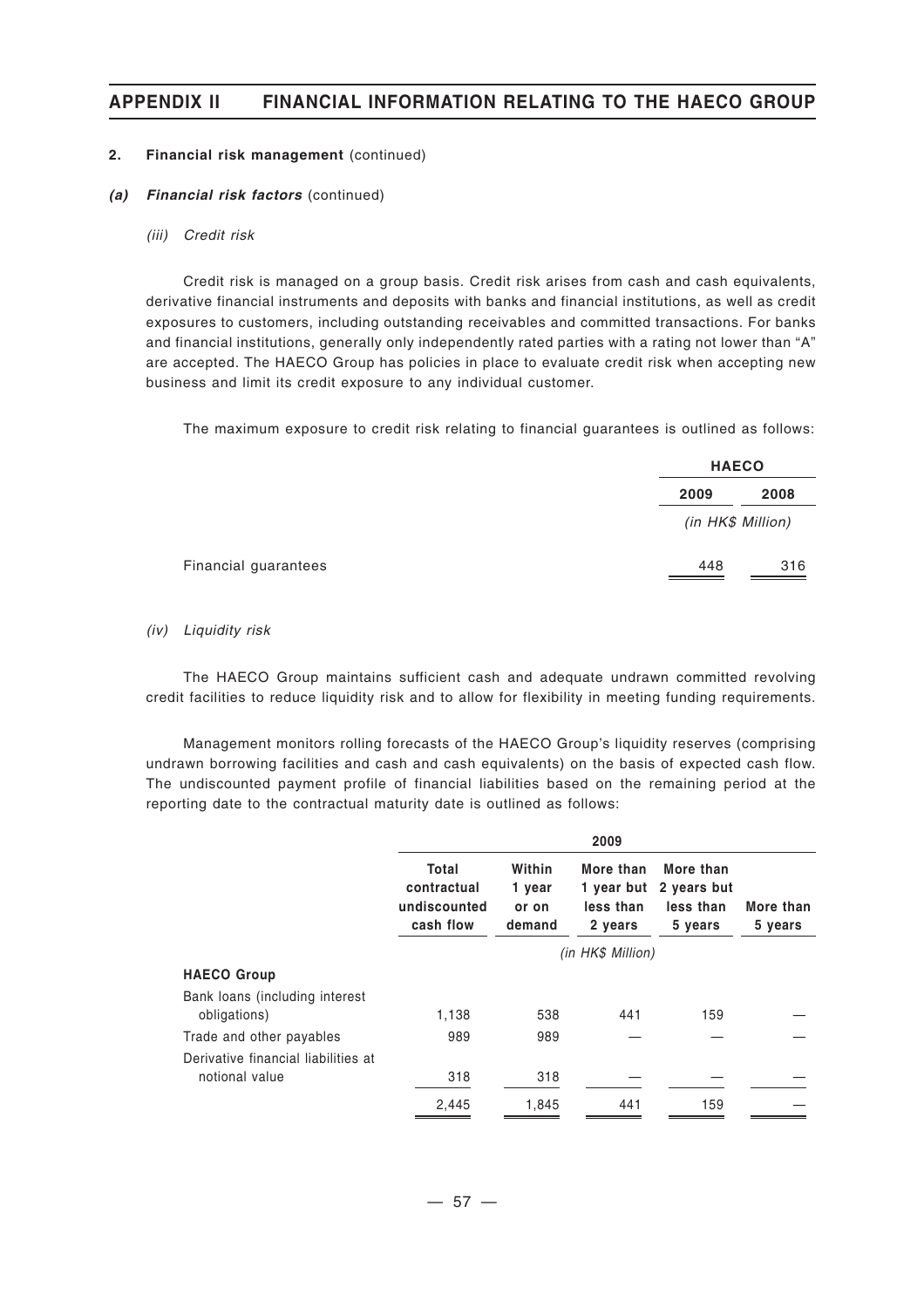#### **2. Financial risk management** (continued)

#### *(a) Financial risk factors* (continued)

*(iv) Liquidity risk* (continued)

|                                                                      |                                                          |                                     | 2008                                            |                                                  |                      |
|----------------------------------------------------------------------|----------------------------------------------------------|-------------------------------------|-------------------------------------------------|--------------------------------------------------|----------------------|
|                                                                      | <b>Total</b><br>contractual<br>undiscounted<br>cash flow | Within<br>1 year<br>or on<br>demand | More than<br>1 year but<br>less than<br>2 years | More than<br>2 years but<br>less than<br>5 years | More than<br>5 years |
|                                                                      |                                                          |                                     | (in HK\$ Million)                               |                                                  |                      |
| <b>HAECO Group</b><br>Bank loans (including interest<br>obligations) | 703                                                      | 300                                 | 10                                              | 393                                              |                      |
| Trade and other payables                                             | 1,112                                                    | 1,112                               |                                                 |                                                  |                      |
| Derivative financial liabilities at                                  |                                                          |                                     |                                                 |                                                  |                      |
| notional value                                                       | 515                                                      | 197                                 | 318                                             |                                                  |                      |
|                                                                      | 2,330                                                    | 1,609                               | 328                                             | 393                                              |                      |
|                                                                      |                                                          |                                     | 2009                                            |                                                  |                      |
|                                                                      | <b>Total</b>                                             | Within                              | More than                                       | More than                                        |                      |
|                                                                      | contractual<br>undiscounted                              | 1 year                              | 1 year but<br>less than                         | 2 years but<br>less than                         | More than            |
|                                                                      | cash flow                                                | or on<br>demand                     | 2 years                                         | 5 years                                          | 5 years              |
|                                                                      |                                                          |                                     | (in HK\$ Million)                               |                                                  |                      |
| <b>HAECO</b>                                                         |                                                          |                                     |                                                 |                                                  |                      |
| Bank loans (including interest                                       |                                                          |                                     |                                                 |                                                  |                      |
| obligations)                                                         | 200                                                      | 200                                 |                                                 |                                                  |                      |
| Trade and other payables<br>Financial guarantees                     | 605<br>448                                               | 605<br>41                           | 320                                             | 87                                               |                      |
|                                                                      | 1,253                                                    | 846                                 | 320                                             | 87                                               |                      |
|                                                                      |                                                          |                                     |                                                 |                                                  |                      |
|                                                                      |                                                          |                                     | 2008                                            |                                                  |                      |
|                                                                      | Total                                                    | Within                              | More than                                       | More than                                        |                      |
|                                                                      | contractual                                              | 1 year                              | 1 year but                                      | 2 years but                                      |                      |
|                                                                      | undiscounted                                             | or on                               | less than                                       | less than                                        | More than            |
|                                                                      | cash flow                                                | demand                              | 2 years                                         | 5 years                                          | 5 years              |
| <b>HAECO</b>                                                         |                                                          |                                     | (in HK\$ Million)                               |                                                  |                      |
| Trade and other payables                                             | 693                                                      | 693                                 |                                                 |                                                  |                      |

*Note: Forward foreign exchange contracts are included in the derivative financial liabilities to reduce the HAECO Group's exposure to changes in exchange rates.*

1,009 718 — 291 —

Financial guarantees 316 25 - 291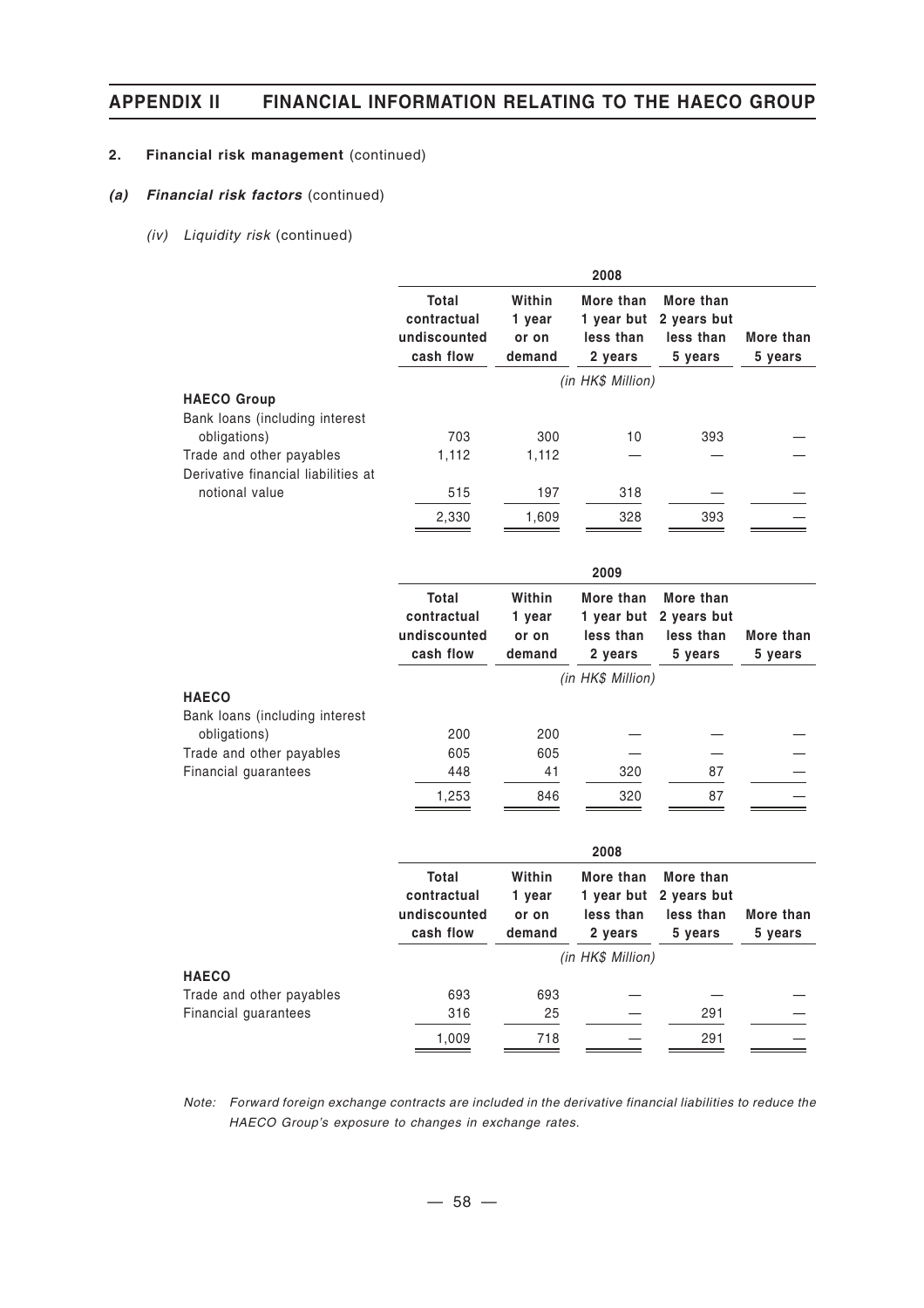#### **2. Financial risk management** (continued)

#### *(b) Capital risk management*

The HAECO Group's objectives when managing capital are to safeguard the HAECO Group's ability to continue as a going concern in order to provide returns for shareholders, benefits for other stakeholders and to maintain an optimal capital structure to reduce the cost of capital.

The HAECO Group monitors capital on the basis of the gearing ratio. This ratio is calculated as net borrowings divided by total equity. Net borrowings are calculated as total borrowings (including "current and non-current borrowings" as shown in the consolidated statement of financial position) less deposits and bank balances. Total equity is calculated as "equity attributable to HAECO Shareholders" plus "minority interests" as shown in the consolidated statement of financial position. The gearing ratio at 31st December 2009 is 2.3% (2008: no net borrowings). HAECO has entered into financial covenants in respective of maintenance of minimum consolidated net worth to secure funding. To date, none of the covenants has been breached.

#### *(c) Fair value estimation*

Effective 1st January 2009, the HAECO Group adopted the amendment to HKFRS 7 for financial instruments that are measured in the statement of financial position at fair value, this requires disclosure of fair value measurements by level based on the following fair value measurement hierarchy:

- Quoted prices (unadjusted) in active markets for identical assets or liabilities (level 1).
- Inputs other than quoted prices included within level 1 that are observable for the asset or liability, either directly (that is, as prices) or indirectly (that is, derived from prices) (level 2).
- Inputs for the asset or liability that are not based on observable market data (that is, unobservable inputs) (level 3).

The HAECO Group's only financial instruments impacted by such valuation methods are derivatives used for hedging. The fair value of derivatives used for hedging is based on inputs other than quoted prices included within level 1 that are observable for the instruments therefore are all categorised as level 2. The fair value of these derivatives used for hedging are assets of HK\$17 million and liabilities of HK\$15 million.

The fair value of financial instruments that are not traded in an active market (for example, over-the-counter derivatives) is determined by using valuation techniques. The HAECO Group uses a variety of methods and makes assumptions that are based on market conditions existing at each financial reporting date. Other techniques, such as estimated discounted cash flows, are used to determine fair value for the remaining financial instruments. The fair value of forward foreign exchange contracts is determined using quoted forward exchange rates in the market at the reporting date.

The carrying value less estimated credit adjustments of trade receivables and payables are assumed to approximate their fair values. The fair value of financial liabilities for disclosure purposes is estimated by discounting the future contractual cash flows at the current market interest rate that is available to the HAECO Group for similar financial instruments.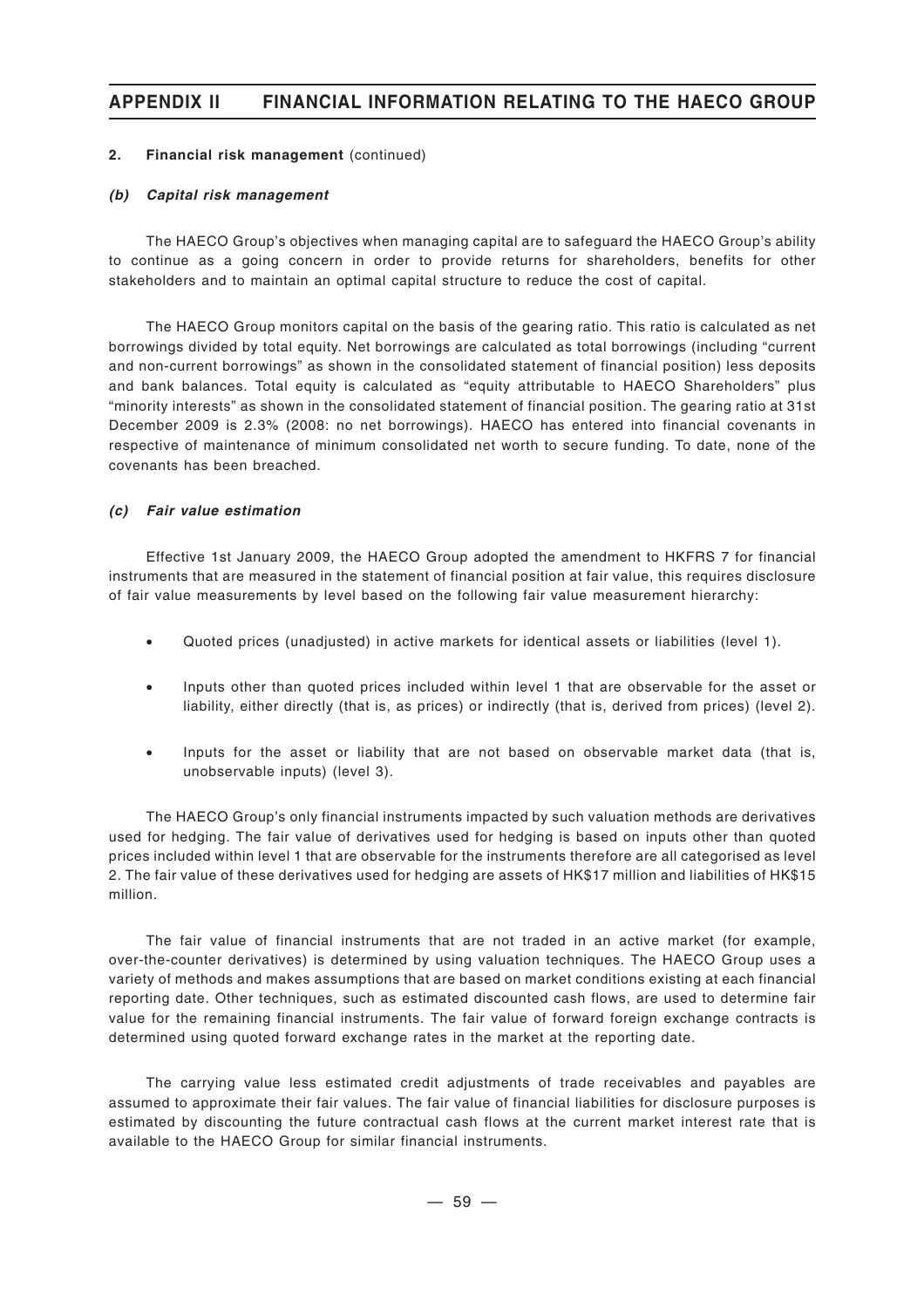#### **3. Critical accounting estimates and judgements**

The HAECO Group makes estimates and assumptions as appropriate in the preparation of the accounts. These estimates are based on historical experience and other factors, including expectations of future events that are believed to be reasonable under the circumstances and will, by definition, seldom equal the related actual results. The estimates and assumptions that have a significant effect on the carrying amounts of assets and liabilities are discussed below:

#### *(a) Impairment of assets*

The HAECO Group tests at least annually whether goodwill and other assets that have indefinite useful lives have suffered any impairment. Other assets are reviewed for impairment whenever events or changes in circumstances indicate that the carrying amount of the asset exceeds its recoverable amount. The recoverable amount of an asset or a cash-generating unit has been determined based on value-in-use calculations. These calculations require the use of estimates.

#### *(b) Income taxes*

The HAECO Group is subject to income taxes in various jurisdictions. Judgement is required in determining the provision for income taxes. There are many transactions and calculations for which the ultimate tax determination is uncertain during the ordinary course of business. Where the final tax outcome is different from the amounts that were initially recorded, such differences will impact the income tax and deferred tax provisions in the period in which such determination is made.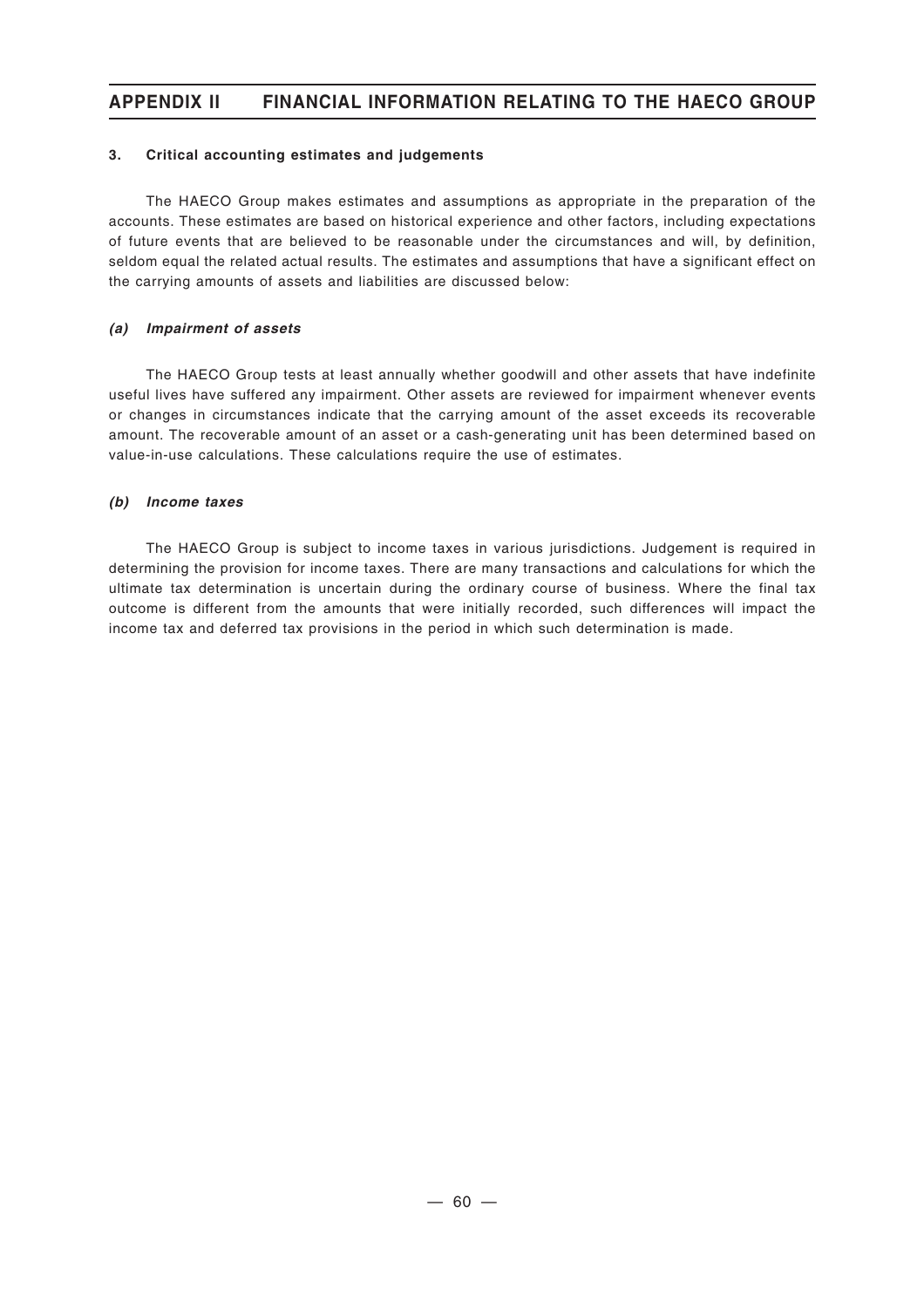#### **4. Segment information**

The HAECO Group is engaged in commercial aircraft overhaul, modification and maintenance mainly in Hong Kong and Mainland China. Management has determined the operating segments based on the reports used by HAECO Board to assess performance and allocate resources. HAECO Board considers the business primarily from an entity perspective.

The segment information provided to HAECO Board for the reportable segments for the year ended is as follows:

|                                                               |              |                           |                         |            | <b>HAESL<sup>a</sup></b>                                             |                                               |                                                                 |                |
|---------------------------------------------------------------|--------------|---------------------------|-------------------------|------------|----------------------------------------------------------------------|-----------------------------------------------|-----------------------------------------------------------------|----------------|
|                                                               | <b>HAECO</b> | <b>TAECO</b> <sup>b</sup> | <b>TEXL<sup>c</sup></b> | At<br>100% | Adjustments<br>to reflect<br><b>HAECO</b><br>Group's<br>equity share | Other<br>segments-<br>subsidiary<br>companies | Inter-<br>segment<br>elimination/<br>unallocated<br>adjustments | Total          |
|                                                               |              |                           |                         |            | (in HK\$ Million)                                                    |                                               |                                                                 |                |
| Year ended 31st December<br>2009                              |              |                           |                         |            |                                                                      |                                               |                                                                 |                |
| External turnover                                             | 2,708        | 1,260                     |                         | 7,033      | (7,033)                                                              | 36                                            |                                                                 | 4,004          |
| Inter-segment turnover                                        | 116          | 5                         |                         | 2          | (2)                                                                  | 9                                             | (89)                                                            | 41             |
| <b>Total turnover</b>                                         | 2,824        | 1,265                     |                         | 7,035      | (7,035)                                                              | 45                                            | (89)                                                            | 4,045          |
| Operating profit/(loss)                                       | 264          | 209                       | (43)                    | 832        | (832)                                                                | (45)                                          |                                                                 | 385            |
| Finance income                                                | 1            | 5                         | 1                       |            |                                                                      |                                               |                                                                 | $\overline{7}$ |
| Finance charge                                                | (4)          | (2)                       | (2)                     | (1)        | $\mathbf{1}$                                                         | (4)                                           |                                                                 | (12)           |
| Share of after-tax results of<br>jointly controlled companies |              |                           |                         | 104        | 259                                                                  |                                               | 57                                                              | 420            |
| Profit/(loss) before taxation                                 | 261          | 212                       | (44)                    | 935        | (572)                                                                | (49)                                          | 57                                                              | 800            |
| Taxation (charge)/credit                                      | (33)         | (20)                      | $\overline{c}$          | (129)      | 129                                                                  | 13                                            | (2)                                                             | (40)           |
| Profit/(loss) for the year                                    | 228          | 192                       | (42)                    | 806        | (443)                                                                | (36)                                          | 55                                                              | 760            |
| Depreciation and amortisation                                 | 156          | 126                       | 26                      | 59         | (59)                                                                 | 26                                            |                                                                 | 334            |
| Provision for impairment of<br>stock and rotable spares       | 26           | 5                         |                         | 8          | (8)                                                                  |                                               |                                                                 | 31             |
| Auditors' remuneration -<br>statutory audit fees              | 1            |                           |                         |            |                                                                      |                                               |                                                                 | 2              |

#### *Notes:*

*a. "HAESL" means "Hong Kong Aero Engine Services Limited".*

*b. "TAECO" means "Taikoo (Xiamen) Aircraft Engineering Company Limited".*

*c. "TEXL" means "Taikoo Engine Services (Xiamen) Company Limited".*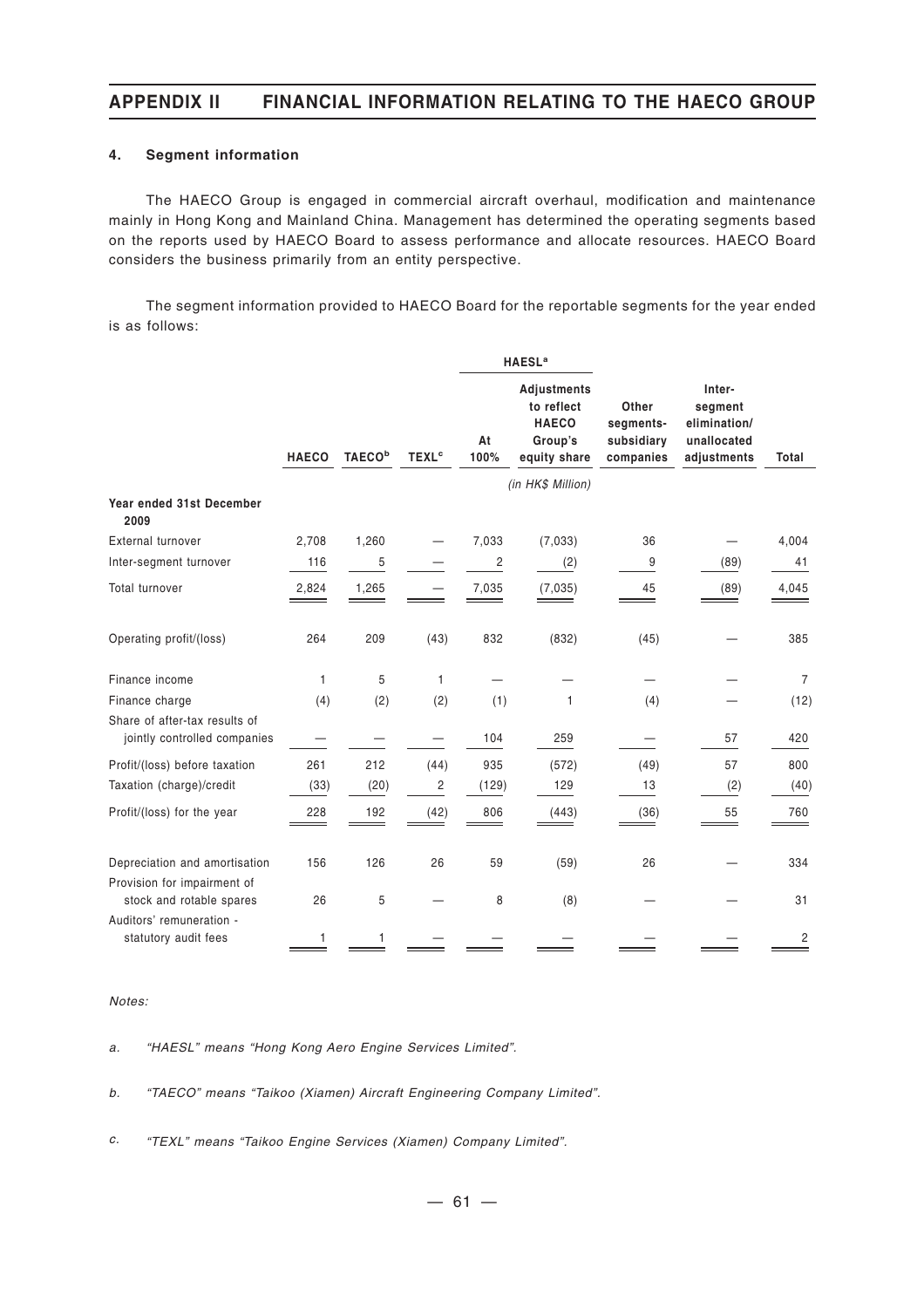## **4. Segment information** (continued)

|                                                               |              |              |             |            | <b>HAESL</b>                                                                |                                               |                                                                 |       |
|---------------------------------------------------------------|--------------|--------------|-------------|------------|-----------------------------------------------------------------------------|-----------------------------------------------|-----------------------------------------------------------------|-------|
|                                                               | <b>HAECO</b> | <b>TAECO</b> | <b>TEXL</b> | At<br>100% | <b>Adjustments</b><br>to reflect<br><b>HAECO</b><br>Group's<br>equity share | Other<br>segments-<br>subsidiary<br>companies | Inter-<br>segment<br>elimination/<br>unallocated<br>adjustments | Total |
|                                                               |              |              |             |            | (in HK\$ Million)                                                           |                                               |                                                                 |       |
| Year ended 31st December<br>2008                              |              |              |             |            |                                                                             |                                               |                                                                 |       |
| <b>External turnover</b>                                      | 3,029        | 1,758        |             | 7,424      | (7, 424)                                                                    | 26                                            |                                                                 | 4,813 |
| Inter-segment turnover                                        | 173          | 6            |             | 3          | (3)                                                                         |                                               | (91)                                                            | 88    |
| Total turnover                                                | 3,202        | 1,764        |             | 7,427      | (7, 427)                                                                    | 26                                            | (91)                                                            | 4,901 |
| Operating profit/(loss)                                       | 466          | 576          | (26)        | 943        | (943)                                                                       | (44)                                          | 38                                                              | 1,010 |
| Finance income                                                | 11           | 4            | 2           | 3          | (3)                                                                         | 1                                             |                                                                 | 18    |
| Finance charge                                                | (2)          | (4)          |             | (5)        | 5                                                                           | (5)                                           |                                                                 | (11)  |
| Share of after-tax results of<br>jointly controlled companies |              |              |             | 101        | 296                                                                         |                                               | 65                                                              | 462   |
| Profit/(loss) before taxation                                 | 475          | 576          | (24)        | 1,042      | (645)                                                                       | (48)                                          | 103                                                             | 1,479 |
| Taxation (charge)/credit                                      | (55)         | (77)         | 1           | (160)      | 160                                                                         | 4                                             | (2)                                                             | (129) |
| Profit/(loss) for the year                                    | 420          | 499          | (23)        | 882        | (485)                                                                       | (44)                                          | 101                                                             | 1,350 |
| Depreciation and amortisation                                 | 149          | 118          | 12          | 59         | (59)                                                                        | 12                                            |                                                                 | 291   |
| Provision for impairment of<br>stock and rotable spares       | 18           |              |             |            |                                                                             |                                               |                                                                 | 18    |
| Auditors' remuneration -<br>statutory audit fees              | 1            |              |             |            |                                                                             |                                               |                                                                 | 2     |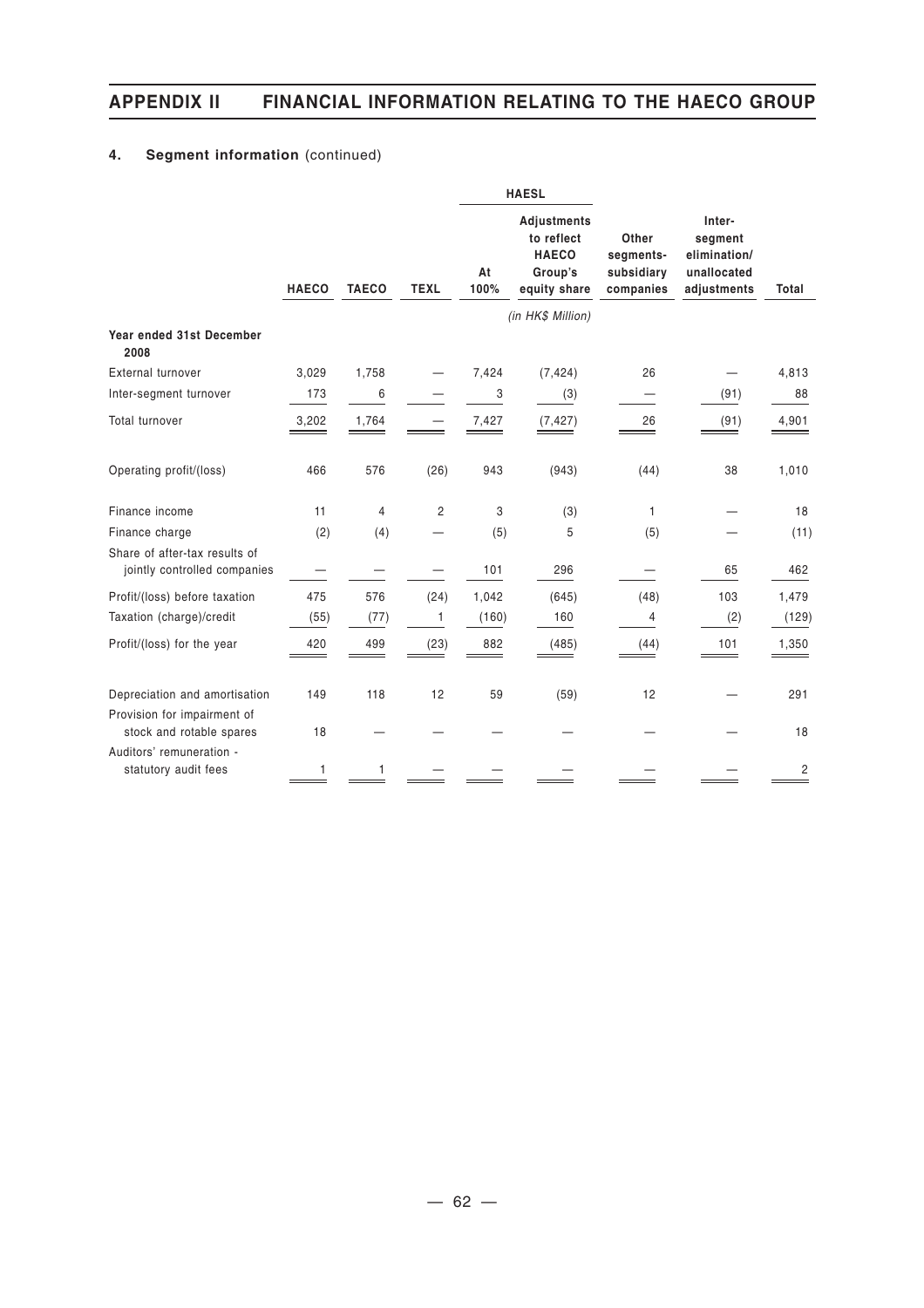## **4. Segment information** (continued)

|                                                                                                                                        |              |              |             |            | <b>HAESL</b>                                                         |                                               |                                                                 |       |
|----------------------------------------------------------------------------------------------------------------------------------------|--------------|--------------|-------------|------------|----------------------------------------------------------------------|-----------------------------------------------|-----------------------------------------------------------------|-------|
|                                                                                                                                        | <b>HAECO</b> | <b>TAECO</b> | <b>TEXL</b> | At<br>100% | Adjustments<br>to reflect<br><b>HAECO</b><br>Group's<br>equity share | Other<br>segments-<br>subsidiary<br>companies | Inter-<br>segment<br>elimination/<br>unallocated<br>adjustments | Total |
|                                                                                                                                        |              |              |             |            | (in HK\$ Million)                                                    |                                               |                                                                 |       |
| At 31st December 2009                                                                                                                  |              |              |             |            |                                                                      |                                               |                                                                 |       |
| Total segment assets                                                                                                                   | 3,963        | 2,388        | 1,073       | 2,238      | (2, 238)                                                             | 411                                           | (192)                                                           | 7,643 |
| Total segment assets include:<br>Additions to non-current<br>assets (other than<br>financial instruments.<br>retirement benefit assets |              |              |             |            |                                                                      |                                               |                                                                 |       |
| and deferred tax assets)                                                                                                               | 426          | 199          | 167         | 157        | (157)                                                                | 2                                             |                                                                 | 794   |
| Total segment liabilities                                                                                                              | 1,140        | 539          | 659         | 916        | (916)                                                                | 369                                           | (187)                                                           | 2,520 |

|                                                                                                                                        |              |              |      |            | <b>HAESL</b>                                                         |                                               |                                                                 |       |
|----------------------------------------------------------------------------------------------------------------------------------------|--------------|--------------|------|------------|----------------------------------------------------------------------|-----------------------------------------------|-----------------------------------------------------------------|-------|
|                                                                                                                                        | <b>HAECO</b> | <b>TAECO</b> | TEXL | At<br>100% | Adjustments<br>to reflect<br><b>HAECO</b><br>Group's<br>equity share | Other<br>segments-<br>subsidiary<br>companies | Inter-<br>segment<br>elimination/<br>unallocated<br>adjustments | Total |
|                                                                                                                                        |              |              |      |            | (in HK\$ Million)                                                    |                                               |                                                                 |       |
| At 31st December 2008                                                                                                                  |              |              |      |            |                                                                      |                                               |                                                                 |       |
| Total segment assets                                                                                                                   | 3,691        | 2,384        | 932  | 2,423      | (2, 423)                                                             | 391                                           | (213)                                                           | 7,185 |
| Total segment assets include:<br>Additions to non-current<br>assets (other than<br>financial instruments,<br>retirement benefit assets |              |              |      |            |                                                                      |                                               |                                                                 |       |
| and deferred tax assets)                                                                                                               | 484          | 170          | 6    | 61         | (61)                                                                 | 209                                           |                                                                 | 869   |
| Total segment liabilities                                                                                                              | 1,016        | 628          | 476  | 1,141      | (1, 141)                                                             | 300                                           | (199)                                                           | 2,221 |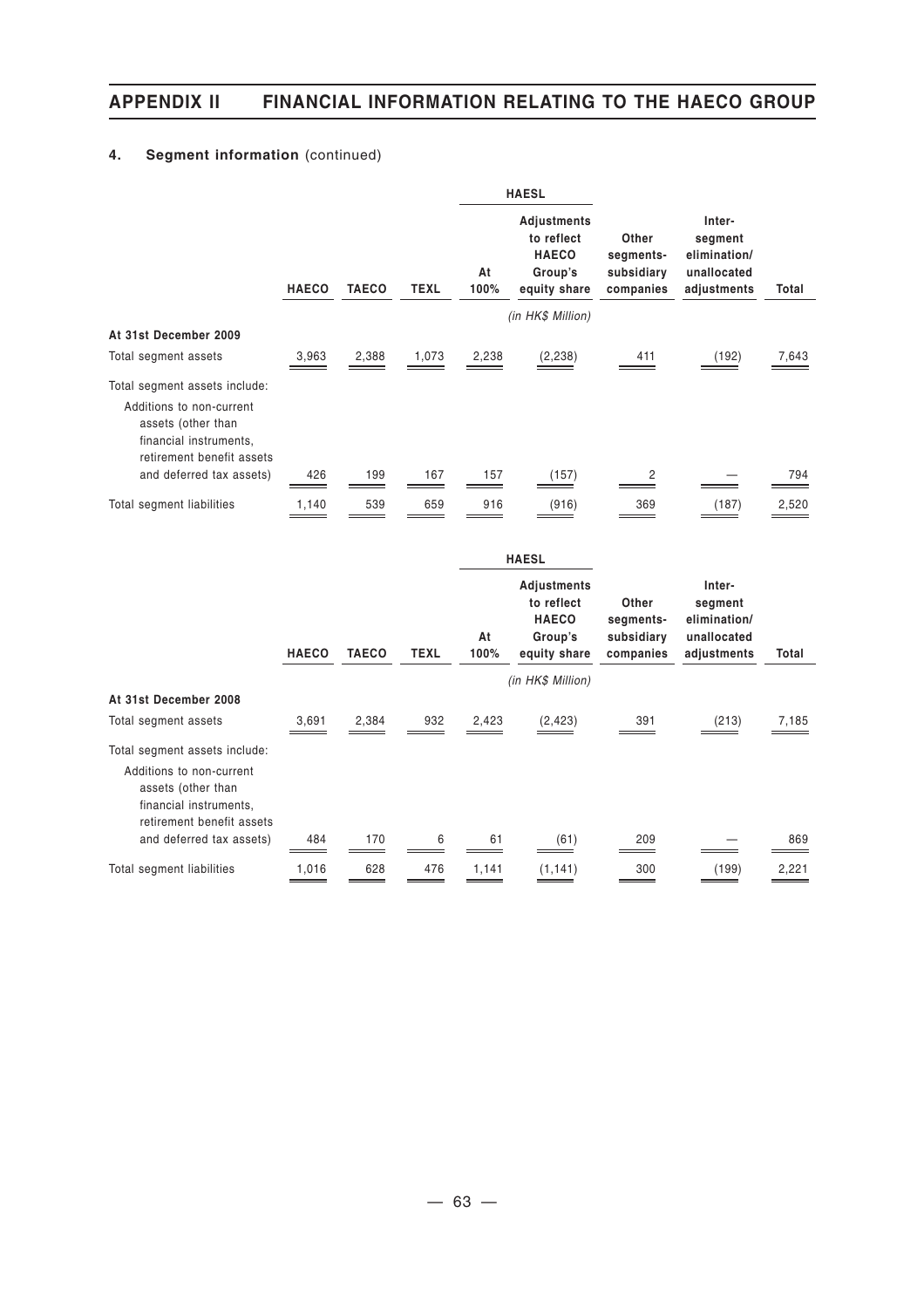#### **4. Segment information** (continued)

Reportable segments' assets are reconciled to total assets as follows:

|                                                                                                      | 2009      | 2008              |
|------------------------------------------------------------------------------------------------------|-----------|-------------------|
|                                                                                                      |           | (in HK\$ Million) |
| Total segment assets                                                                                 | 7.643     | 7,185             |
| Unallocated: investment in jointly controlled companies<br>Unallocated: intangible assets - goodwill | 988<br>30 | 907<br>29         |
| Total assets                                                                                         | 8,661     | 8,121<br>___      |

The HAECO Group's jointly controlled companies, except for Singapore Aero Engine Services Pte. Limited, are held by HAECO and TAECO.

Reportable segments' liabilities are equal to total liabilities.

Turnover between segments are carried out at an arm's length. The turnover from external parties reported to HAECO Board is measured in a manner consistent with that in the income statement.

HAESL has been determined as a segment, although it is a jointly controlled company. HAECO Board reviews the full income statement and net assets of this entity as part of its performance review and resource allocation decisions. Full information on turnover, profit, assets and liabilities has been included in the above, although these amounts do not appear in the HAECO Group's income statement and statement of financial position on a line by line basis. Adjustments are also presented in the above to reflect the HAECO Group's equity share of HAESL in the income statement and statement of financial position.

|                                                                                                                  | 2009  | 2008              |
|------------------------------------------------------------------------------------------------------------------|-------|-------------------|
|                                                                                                                  |       | (in HK\$ Million) |
| HAECO Group's turnover derived from external customers:                                                          |       |                   |
| In Hong Kong                                                                                                     | 1,957 | 2,285             |
| From other countries                                                                                             | 2,088 | 2,616             |
|                                                                                                                  | 4,045 | 4,901             |
| Total non-current assets other than financial instruments,<br>deferred tax assets and retirement benefit assets: |       |                   |
| In Hong Kong                                                                                                     | 2,594 | 2,364             |
| In other countries (mainly in Mainland China)                                                                    | 2,892 | 2,704             |
|                                                                                                                  | 5,486 | 5,068             |
| Turnover in HAECO and TAECO derived from                                                                         |       |                   |
| a single external customer                                                                                       | 1,891 | 2.069             |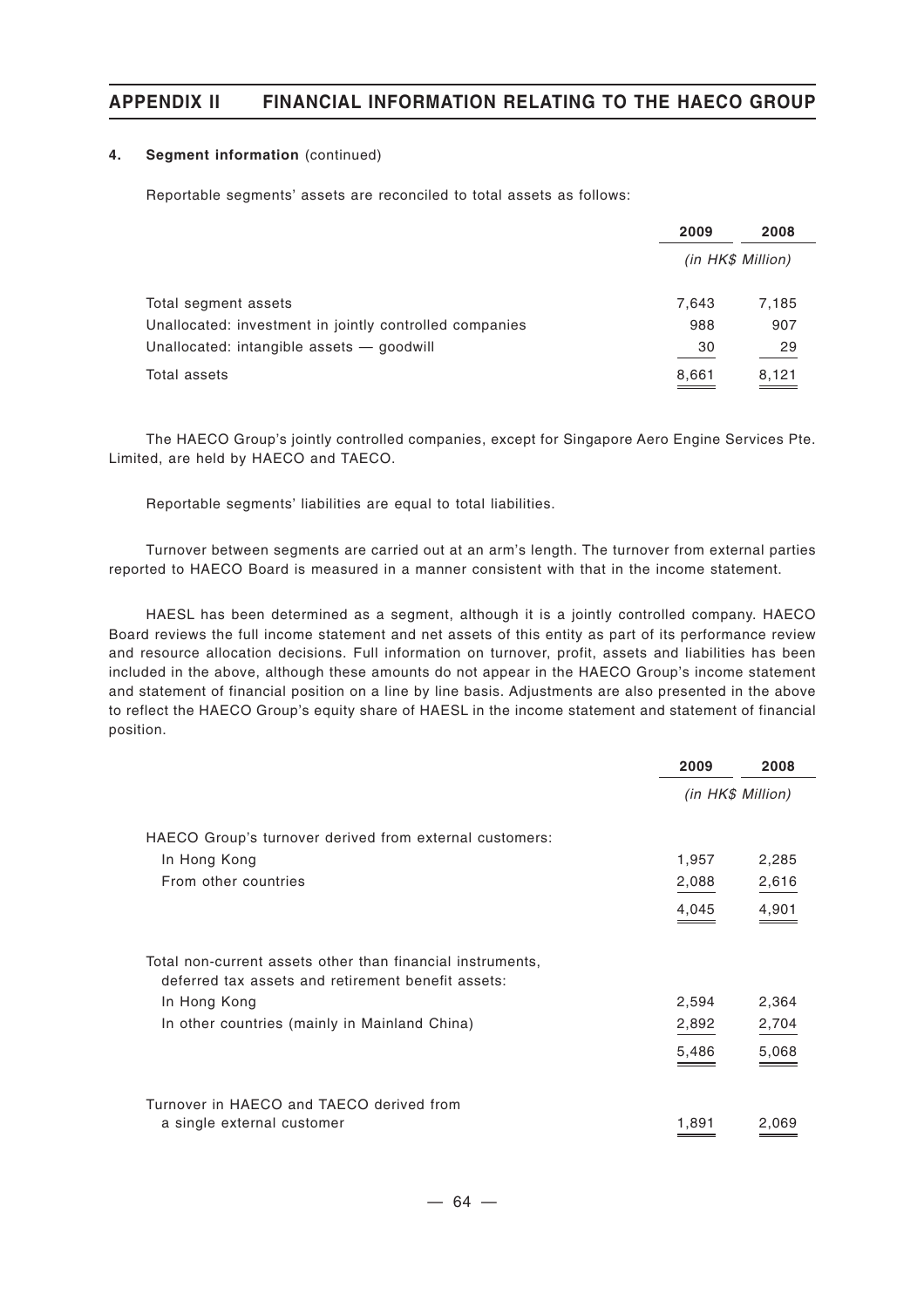#### **5. Staff remuneration and benefits**

Total staff remuneration and benefits including pension scheme contributions, salaries, allowances, benefits in kind and staff benefit administration costs for 2009 amounted to HK\$1,980 million (2008: HK\$1,965 million). Of the five highest paid employees, three (2008: four) were Directors and two (2008: one) were Executive Officers. Remuneration details are given in note 6.

#### **6. Directors' and executive officers' remuneration**

Total number of Directors who served during the year was sixteen (2008: seventeen) and total number of Executive Officers who served during the year was four (2008: three). Their remuneration was as follows:

|                                          | <b>HAECO Group</b>                                         |                           |                                               |                                        |                                                   |                                |        |        |
|------------------------------------------|------------------------------------------------------------|---------------------------|-----------------------------------------------|----------------------------------------|---------------------------------------------------|--------------------------------|--------|--------|
|                                          |                                                            | Cash                      |                                               |                                        | Non Cash                                          | Total                          |        |        |
|                                          | <b>Basic</b><br>salary/<br>Directors'<br>fees <sup>a</sup> | <b>Bonus</b> <sup>b</sup> | Allowances,<br>gratuities,<br>and<br>benefits | Retirement<br>schemes<br>contributions | <b>Bonus</b><br>paid to<br>retirement<br>benefits | Housing<br>& other<br>benefits | 2009   | 2008   |
|                                          |                                                            |                           |                                               | (in HK\$ Thousand)                     |                                                   |                                |        |        |
| <b>Executive Directors:</b>              |                                                            |                           |                                               |                                        |                                                   |                                |        |        |
| Christopher Pratt                        | 529                                                        |                           | 26                                            | 673                                    |                                                   | 315                            | 1,543  | 1,729  |
| Chan Ping Kit                            | 3,666                                                      | 3,993                     | 1,140                                         | 12                                     |                                                   | 4,598                          | 13,409 | 11,205 |
| Augustus Tang                            | 2,844                                                      | 478                       | 632                                           | $\overline{\phantom{0}}$               |                                                   | 425                            | 4,379  | 833    |
| Charles Bremridge<br>(to 1st April 2009) | 375                                                        | 988                       | 145                                           | 474                                    | 753                                               | 504                            | 3,239  | 6,448  |
| J Robert Gibson<br>(to 6th March 2007)   |                                                            |                           | $\overline{\phantom{0}}$                      |                                        |                                                   |                                |        | 235    |
| Mark Hayman                              | 1,859                                                      | 1,108                     | 898                                           |                                        |                                                   | 16                             | 3,881  | 3,953  |
| Michelle Low                             | 1,680                                                      | 975                       | 570                                           |                                        |                                                   | 249                            | 3,474  | 2,883  |
| Ashokumar Sathianathan                   |                                                            |                           |                                               |                                        |                                                   |                                |        |        |
| (to 31st January 2009)                   | 254                                                        | 984                       | 485                                           | 1                                      |                                                   | $\overline{c}$                 | 1,726  | 3,246  |
|                                          | 11,207                                                     | 8,526                     | 3,896                                         | 1,160                                  | 753                                               | 6,109                          | 31,651 | 30,532 |
| <b>Non-Executive Directors:</b>          |                                                            |                           |                                               |                                        |                                                   |                                |        |        |
| Martin Cubbon                            |                                                            |                           |                                               |                                        |                                                   |                                |        |        |
| (to 13th May 2009)                       |                                                            |                           |                                               |                                        |                                                   |                                |        |        |
| Christopher Gibbs                        |                                                            |                           |                                               |                                        |                                                   |                                |        |        |
| Davy Ho                                  |                                                            |                           |                                               |                                        |                                                   |                                |        |        |
| Peter Johansen                           | 415                                                        |                           |                                               |                                        |                                                   |                                | 415    |        |
| Merlin Swire<br>(from 1st January 2009)  |                                                            |                           |                                               |                                        |                                                   |                                |        |        |
| Tony Tyler                               |                                                            |                           |                                               |                                        |                                                   |                                |        |        |
| (to 30th September 2008)                 |                                                            |                           |                                               |                                        |                                                   |                                |        |        |
|                                          | 415                                                        |                           |                                               |                                        |                                                   |                                | 415    |        |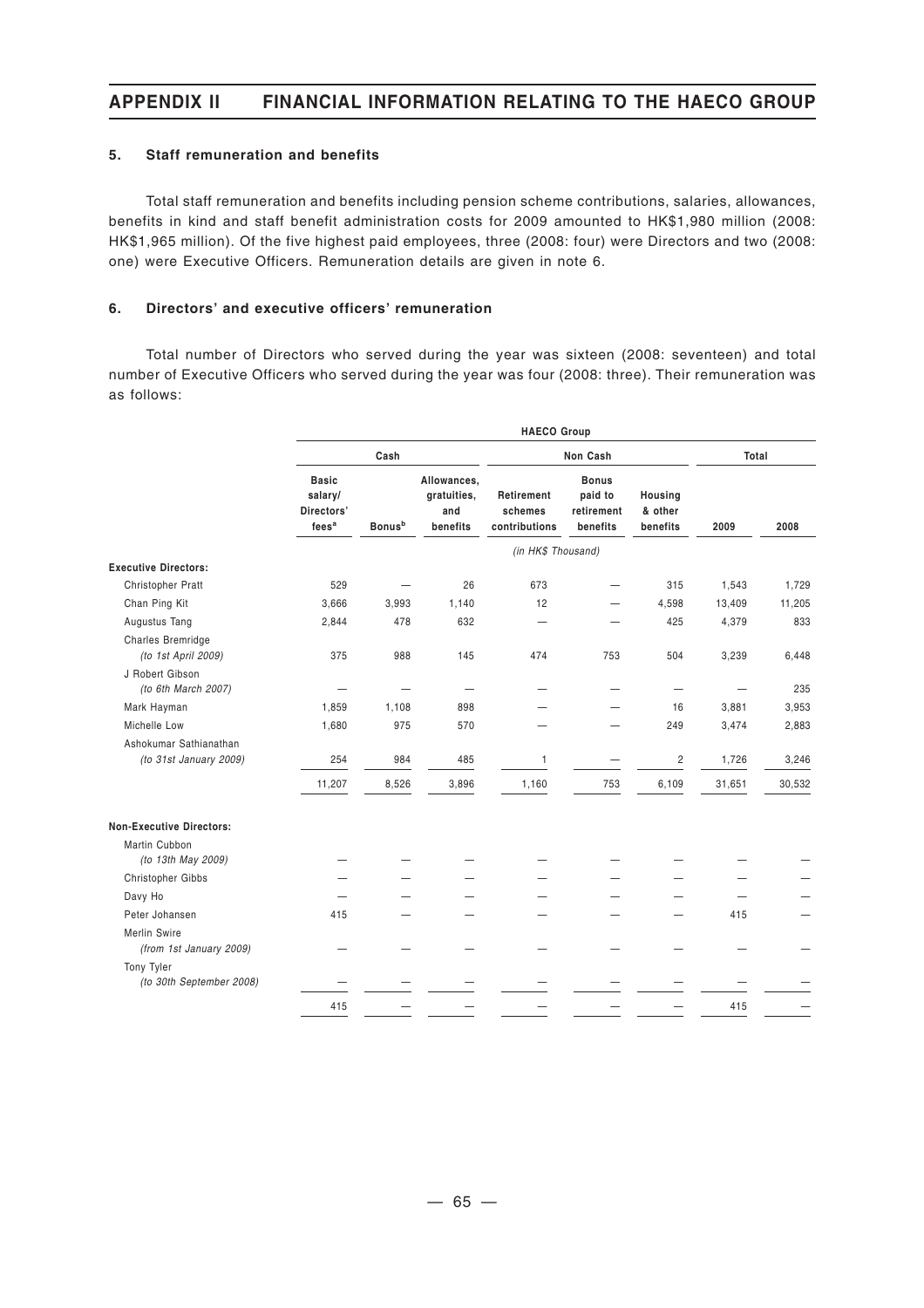#### **6. Directors' and executive officers' remuneration** (continued)

|                                     | <b>HAECO Group</b>                                         |                           |                                               |                                        |                                                   |                                |        |        |
|-------------------------------------|------------------------------------------------------------|---------------------------|-----------------------------------------------|----------------------------------------|---------------------------------------------------|--------------------------------|--------|--------|
|                                     |                                                            | Cash                      |                                               |                                        | Non Cash                                          |                                | Total  |        |
|                                     | <b>Basic</b><br>salary/<br>Directors'<br>fees <sup>a</sup> | <b>Bonus</b> <sup>b</sup> | Allowances,<br>gratuities,<br>and<br>benefits | Retirement<br>schemes<br>contributions | <b>Bonus</b><br>paid to<br>retirement<br>benefits | Housing<br>& other<br>benefits | 2009   | 2008   |
|                                     |                                                            |                           |                                               | (in HK\$ Thousand)                     |                                                   |                                |        |        |
| <b>Independent Non-Executive</b>    |                                                            |                           |                                               |                                        |                                                   |                                |        |        |
| Directors:                          |                                                            |                           |                                               |                                        |                                                   |                                |        |        |
| <b>Robert Adams</b>                 | 405                                                        |                           |                                               |                                        |                                                   |                                | 405    | 369    |
| Dinty Dickson Leach                 |                                                            |                           |                                               |                                        |                                                   |                                |        | 149    |
| (to 6th May 2008)                   |                                                            |                           |                                               |                                        |                                                   |                                |        |        |
| Albert Lam                          | 300                                                        |                           |                                               |                                        |                                                   |                                | 300    | 300    |
| Lincoln Leong                       | 430                                                        |                           |                                               |                                        |                                                   |                                | 430    | 421    |
| David Tong                          | 300                                                        |                           |                                               |                                        |                                                   |                                | 300    | 300    |
|                                     | 1,435                                                      |                           |                                               | —                                      |                                                   |                                | 1,435  | 1,539  |
| 2009 total                          | 13,057                                                     | 8,526                     | 3,896                                         | 1,160                                  | 753                                               | 6,109                          | 33,501 |        |
| 2008 total                          | 12,943                                                     | 8,755                     | 6,151                                         | 884<br>—                               | 963                                               | 2,375                          |        | 32,071 |
| <b>Executive Officers:</b>          |                                                            |                           |                                               |                                        |                                                   |                                |        |        |
| Summit Chan                         |                                                            |                           |                                               |                                        |                                                   |                                |        |        |
| (from 1st February 2009)            | 1,166                                                      | —                         | 400                                           |                                        |                                                   | 171                            | 1,737  |        |
| John Chi                            | 1,815                                                      | 933                       | 385                                           | 8                                      |                                                   | 1,223                          | 4,364  | 5,321  |
| Patrick Healy                       | 1,380                                                      | 386                       | 705                                           | 1,755                                  | 290                                               | 2,554                          | 7,070  | 1,786  |
| Merlin Swire<br>(to 30th June 2008) |                                                            | 313                       |                                               |                                        |                                                   |                                | 313    | 1,670  |
| Kenny Tang                          |                                                            |                           |                                               |                                        |                                                   |                                |        |        |
| (from 7th September 2009)           | 597                                                        |                           | 223                                           |                                        |                                                   |                                | 820    |        |
|                                     | 4,958                                                      | 1,632                     | 1,713                                         | 1,763                                  | 290                                               | 3,948                          | 14,304 | 8,777  |
| 2009 total                          | 4,958                                                      | 1,632                     | 1,713                                         | 1,763                                  | 290                                               | 3,948                          | 14,304 |        |
| 2008 total                          | 2,792                                                      | 1,253                     | 1,258                                         | 434                                    | 327                                               | 2,713                          |        | 8,777  |

*Notes:*

*a. Annual Directors' fees are determined by HAECO Board and for 2009 comprised director's fee of HK\$300,000 (2008: HK\$300,000), fee for members serving on Audit Committee of HK\$75,000 (2008: HK\$75,000) and fee for members serving on Remuneration Committee of HK\$30,000 (2008: HK\$30,000) respectively. The fee for Chairman of Audit Committee is HK\$100,000 (2008: HK\$100,000) and fee for Chairman of Remuneration Committee is HK\$40,000 (2008: HK\$40,000).*

*b. Bonuses paid to the Executive Directors and Executive Officers are based on previous years' results.*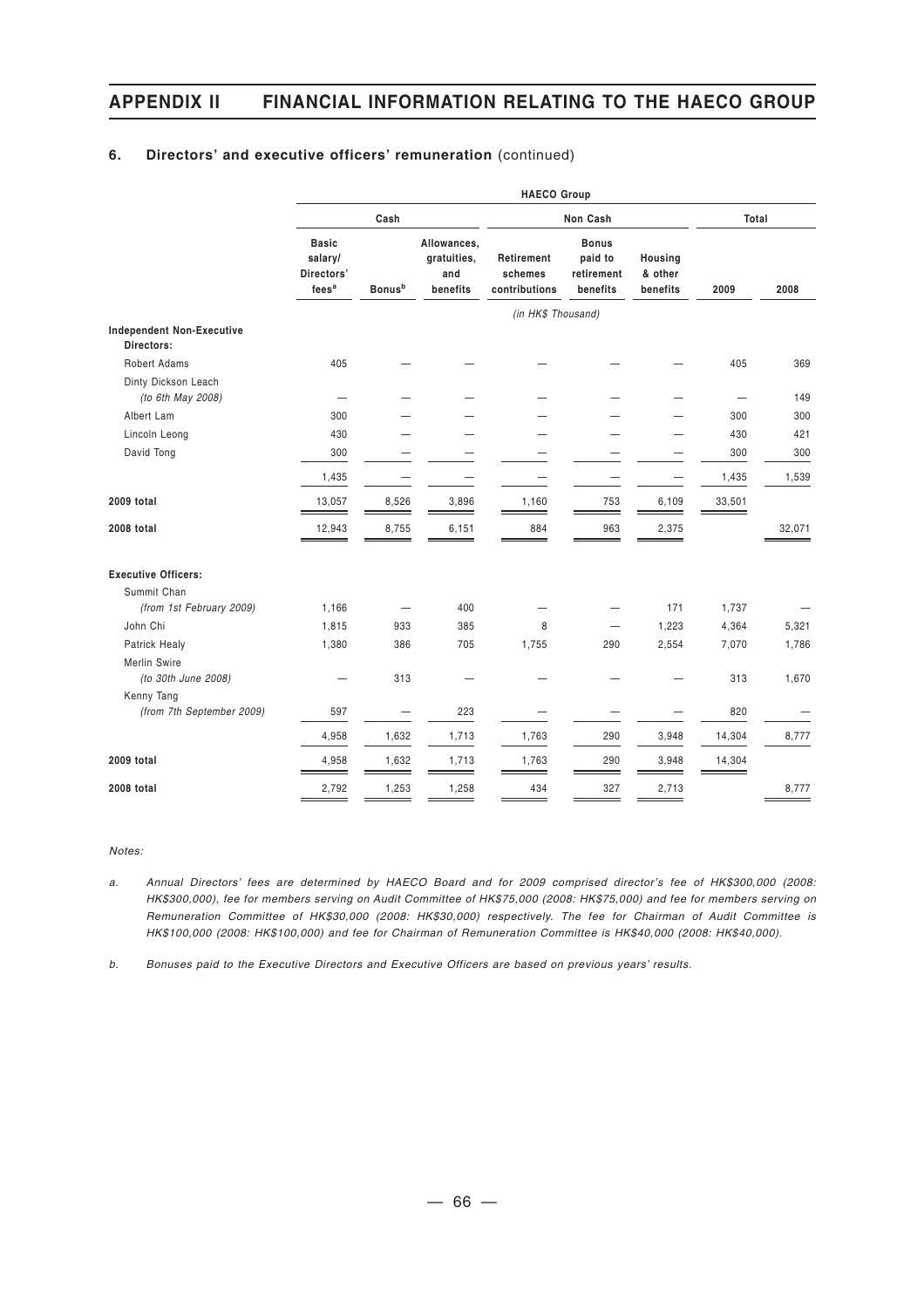#### **7. Other net gains**

|                                                        | <b>HAECO Group</b> |      |
|--------------------------------------------------------|--------------------|------|
|                                                        | 2009               | 2008 |
|                                                        | (in HK\$ Million)  |      |
| Net foreign exchange gains                             | 40                 | 58   |
| Fair value losses on derivative financial instruments: |                    |      |
| Forward foreign exchange contracts not qualifying      |                    |      |
| for hedge accounting                                   |                    | (4)  |
| Profit on sale of jointly controlled companies         |                    | 38   |
|                                                        | 40                 | 92   |

#### **8. Net finance (charge)/income**

|                                       |      | <b>HAECO Group</b><br>2008<br>2009<br>(in HK\$ Million)<br>18<br>7 |  |  |
|---------------------------------------|------|--------------------------------------------------------------------|--|--|
|                                       |      |                                                                    |  |  |
|                                       |      |                                                                    |  |  |
| Finance income:                       |      |                                                                    |  |  |
| Short-term deposits and bank balances |      |                                                                    |  |  |
| Finance charge:                       |      |                                                                    |  |  |
| <b>Bank loans</b>                     | (12) | (11)                                                               |  |  |
|                                       | (5)  |                                                                    |  |  |

#### **9. Taxation**

|                                      | <b>HAECO Group</b> |      |  |
|--------------------------------------|--------------------|------|--|
|                                      | 2009               | 2008 |  |
|                                      | (in HK\$ Million)  |      |  |
| Current taxation:                    |                    |      |  |
| Hong Kong profits tax                | (8)                | 53   |  |
| Overseas taxation                    | 9                  | 86   |  |
|                                      | 1                  | 139  |  |
| Deferred taxation (note 18):         |                    |      |  |
| Increase in deferred tax assets      |                    | (24) |  |
| Increase in deferred tax liabilities | 39                 | 14   |  |
|                                      | 40                 | 129  |  |

Hong Kong profits tax is calculated at 16.5% (2008: 16.5%) on the estimated assessable profits for the year. Overseas tax is calculated at tax rates applicable in jurisdictions in which the HAECO Group is assessable for tax.

The HAECO Group's share of jointly controlled companies' tax charge of HK\$70 million (2008: HK\$83 million) is included in the share of after-tax results of jointly controlled companies shown in the consolidated income statement.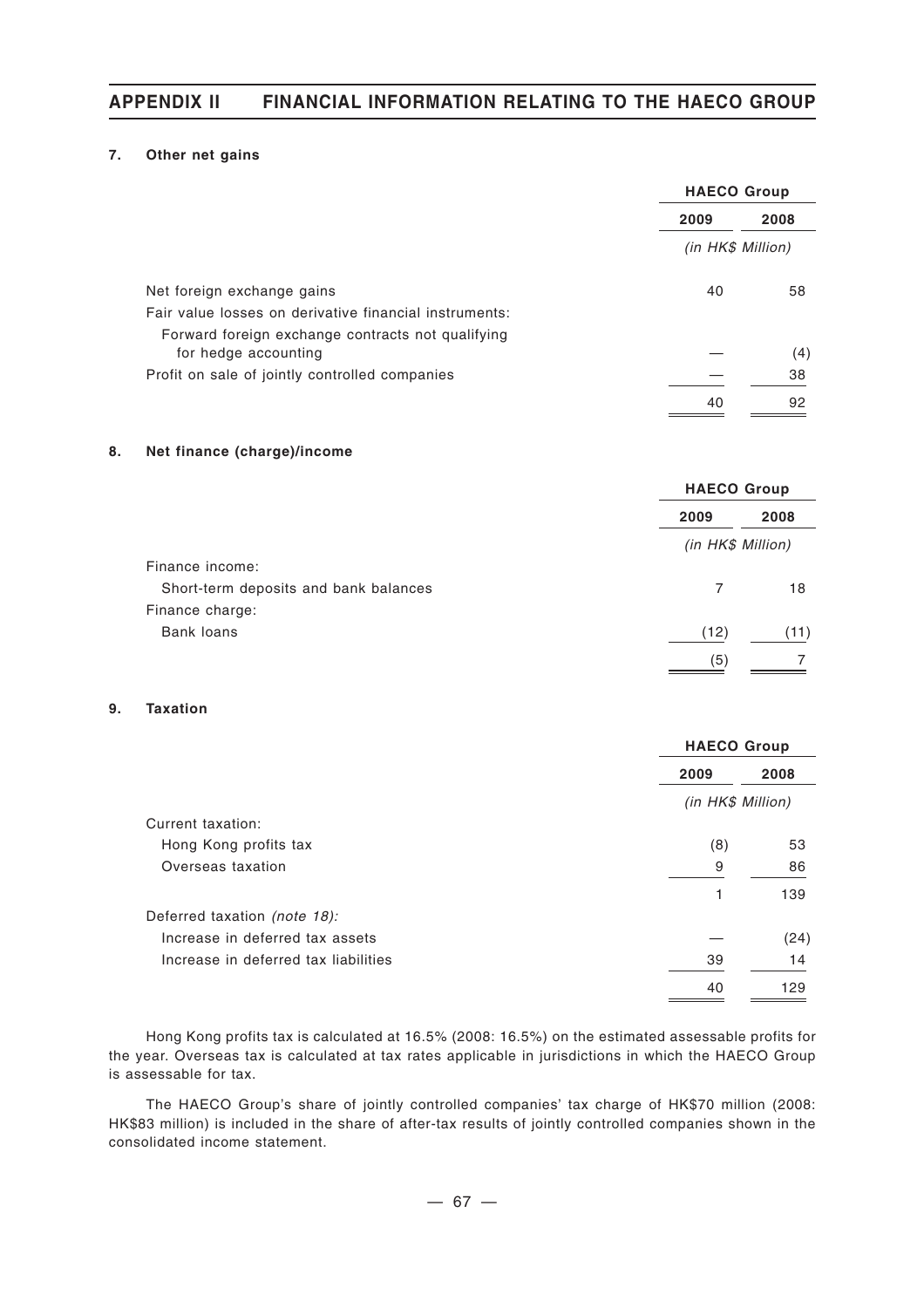#### **9. Taxation** (continued)

The tax charge on the HAECO Group's profit before taxation differs from the theoretical amount that would arise using the Hong Kong profits tax rate of HAECO as follows:

|                                                            | <b>HAECO Group</b> |       |  |
|------------------------------------------------------------|--------------------|-------|--|
|                                                            | 2009               | 2008  |  |
|                                                            | (in HK\$ Million)  |       |  |
| Profit before taxation                                     | 800                | 1,479 |  |
| Calculated at a tax rate of 16.5% (2008: 16.5%)            | 132                | 244   |  |
| Share of after-tax results of jointly controlled companies | (69)               | (76)  |  |
| Effect of different tax rates in other countries           | (9)                | 8     |  |
| Income not subject to tax                                  | (9)                | (24)  |  |
| Unused tax losses not recognised                           | 10                 | 7     |  |
| Over-provisions in prior years                             |                    | (2)   |  |
| Effect of changes in tax rates                             | (17)               | (20)  |  |
| Others                                                     | 2                  | (8)   |  |
| Total charge                                               | 40                 | 129   |  |

#### **10. Profit attributable to HAECO Shareholders**

Of the profit attributable to HAECO Shareholders, HK\$648 million (2008: HK\$550 million) is dealt with in the financial statements of HAECO.

#### **11. Dividends**

|                                                                                                    | <b>HAECO</b> |                   |  |  |
|----------------------------------------------------------------------------------------------------|--------------|-------------------|--|--|
|                                                                                                    | 2009         | 2008              |  |  |
|                                                                                                    |              | (in HK\$ Million) |  |  |
| Interim dividend, paid on 22nd September 2009,<br>of HK\$0.50 per share (2008: HK\$0.93 per share) | 83           | 155               |  |  |
| Final dividend, proposed, of HK\$1.50 per share<br>(2008 actual dividend paid: HK\$2.25 per share) | 249          | 374               |  |  |
|                                                                                                    | 332          | 529               |  |  |

The proposed final dividend is not accounted for until it has been approved at the Annual General Meeting. The actual amount will be accounted for as an appropriation of the revenue reserve in the year ending 31st December 2010.

#### **12. Earnings per share (basic and diluted)**

Earnings per share are calculated by dividing the profit attributable to HAECO Shareholders of HK\$688 million (2008: HK\$1,138 million) by the weighted average number of 166,324,850 ordinary shares in issue during the year (2008: 166,324,850).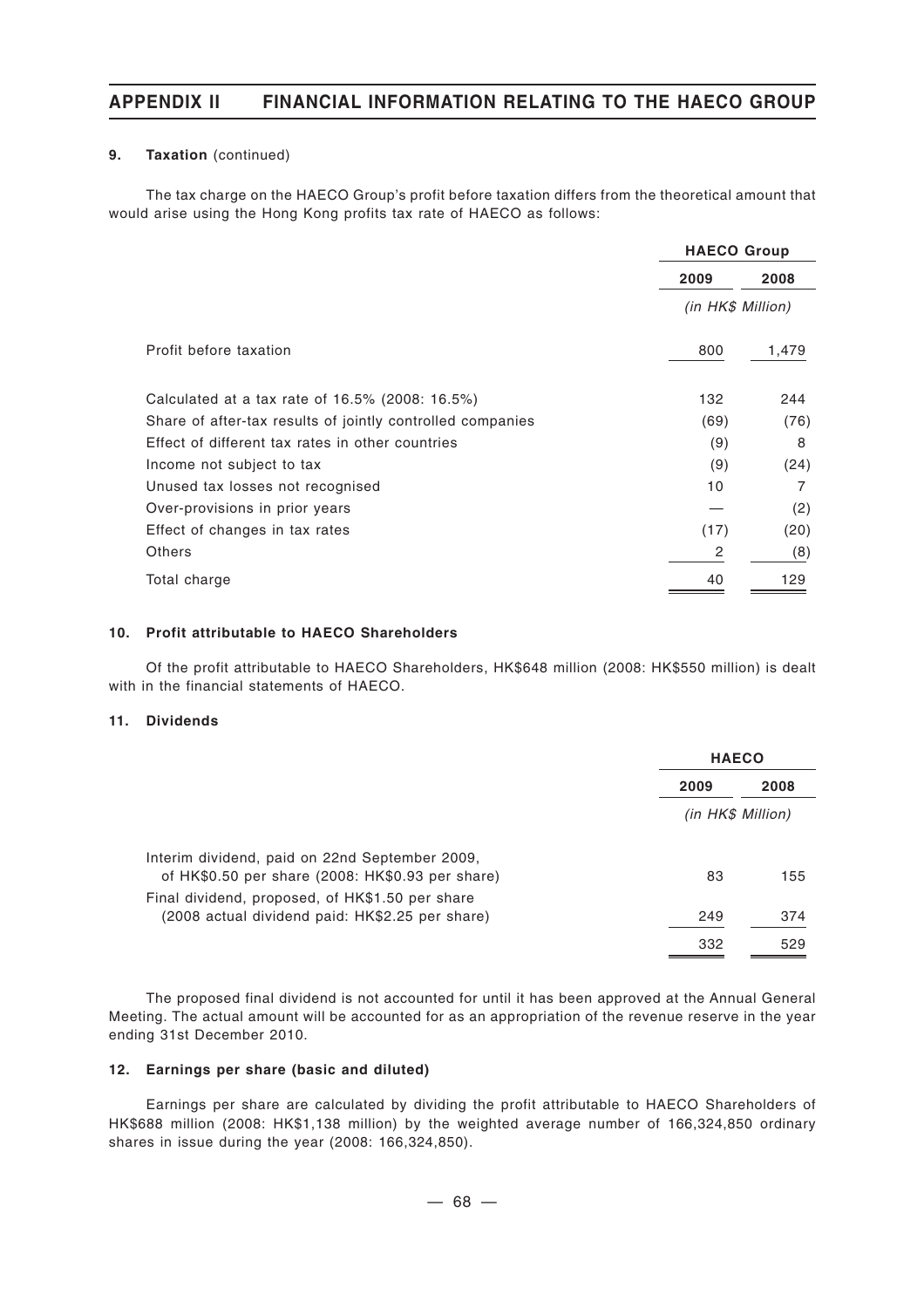## **13. Property, plant and equipment, leasehold land and land use rights and intangible assets**

|                                                             | <b>HAECO Group</b>                                |                                     |                                            |                          |                                 |                     |                                             |                                                       |
|-------------------------------------------------------------|---------------------------------------------------|-------------------------------------|--------------------------------------------|--------------------------|---------------------------------|---------------------|---------------------------------------------|-------------------------------------------------------|
|                                                             | Property, plant and equipment                     |                                     |                                            |                          |                                 |                     | Intangible<br>assets -<br>computer          |                                                       |
|                                                             | <b>Buildings</b><br>and<br>building<br>facilities | Plant,<br>machinery<br>and<br>tools | Vehicles,<br>equipment<br>and<br>furniture | Rotable<br>spares        | Assets<br>under<br>construction | Total               | Leasehold<br>land and<br>land use<br>rights | software,<br>goodwill<br>and<br>technical<br>licences |
|                                                             |                                                   |                                     |                                            |                          | (in HK\$ Million)               |                     |                                             |                                                       |
| Cost                                                        |                                                   |                                     |                                            |                          |                                 |                     |                                             |                                                       |
| At 1st January 2008                                         | 3,388                                             | 993                                 | 195                                        | 255                      | 408                             | 5,239               | 284                                         | 10                                                    |
| <b>Translation differences</b>                              | (8)                                               | (3)                                 |                                            |                          | (2)                             | (13)                | (2)                                         | (1)                                                   |
| Acquisition of a subsidiary<br>company                      | 234                                               | 118                                 | 1                                          | $\qquad \qquad -$        | $\qquad \qquad \longleftarrow$  | 353                 | 81                                          | 537                                                   |
| <b>Additions and transfers</b>                              | 326                                               | 299                                 | 30                                         | 16                       | 170                             | 841                 | 20                                          | 8                                                     |
| Disposals                                                   | (5)                                               | (21)                                | (12)                                       | (9)                      | —                               | (47)                | $\overline{\phantom{0}}$                    | $\overline{\phantom{0}}$                              |
| At 31st December 2008                                       | 3,935                                             | 1,386                               | 214                                        | 262                      | 576                             | 6,373               | 383                                         | 554                                                   |
| <b>Translation differences</b>                              | 1                                                 |                                     | $\overline{\phantom{0}}$                   | $\overline{\phantom{0}}$ |                                 | 1                   | 1                                           | —                                                     |
| Additions and transfers                                     | 854                                               | 186                                 | (6)                                        | 3                        | (250)                           | 787                 |                                             | 7                                                     |
| Disposals                                                   | (3)                                               | (27)                                | (12)                                       | (15)                     |                                 | (57)                |                                             |                                                       |
| At 31st December 2009                                       | 4,787                                             | 1,545                               | 196                                        | 250                      | 326                             | 7,104               | 384                                         | 561                                                   |
| Accumulated depreciation,<br>amortisation and<br>impairment |                                                   |                                     |                                            |                          |                                 |                     |                                             |                                                       |
| At 1st January 2008                                         | 1,014                                             | 620                                 | 167                                        | 41                       |                                 | 1,842               | 46                                          | 8                                                     |
| <b>Translation differences</b>                              | (3)                                               | (2)                                 | (1)                                        |                          |                                 | (6)                 |                                             |                                                       |
| Acquisition of a subsidiary<br>company                      | 27                                                | 46                                  |                                            |                          |                                 | 73                  | 4                                           |                                                       |
| Depreciation and<br>amortisation charge for<br>the year     | 145                                               | 108                                 | 9                                          | 21                       |                                 | 283                 | $\overline{7}$                              | 1                                                     |
| Impairment charge for the<br>year                           |                                                   |                                     | —                                          | 14                       |                                 | 14                  |                                             |                                                       |
| Disposals                                                   |                                                   | (16)                                | (12)                                       | (2)                      |                                 | (30)                |                                             |                                                       |
| At 31st December 2008<br>Depreciation and                   | 1,183                                             | 756                                 | 163                                        | 74                       |                                 | 2,176               | 57                                          | 9                                                     |
| amortisation charge/<br>(transfer) for the year             | 164                                               | 143                                 | (3)                                        | 19                       |                                 | 323                 | 10                                          | 1                                                     |
| Impairment charge for the<br>year                           |                                                   | $\qquad \qquad -$                   |                                            | 24                       |                                 | 24                  |                                             |                                                       |
| Disposals                                                   | (1)                                               | (22)                                | (11)                                       | (3)                      |                                 | (37)                |                                             |                                                       |
| At 31st December 2009                                       | 1,346                                             | 877                                 | 149                                        | 114                      |                                 | 2,486               | 67                                          | 10                                                    |
|                                                             |                                                   | $=$                                 | $\hspace{0.05cm} =$                        | $=$                      |                                 | $\hspace{0.05cm} =$ |                                             |                                                       |
| Net book value<br>At 31st December 2009                     | 3,441                                             | 668                                 | 47                                         | 136                      | 326                             | 4,618               | 317                                         | 551                                                   |
| At 31st December 2008                                       | 2,752                                             | 630                                 | 51                                         | 188                      | 576                             | 4,197               | 326                                         | 545                                                   |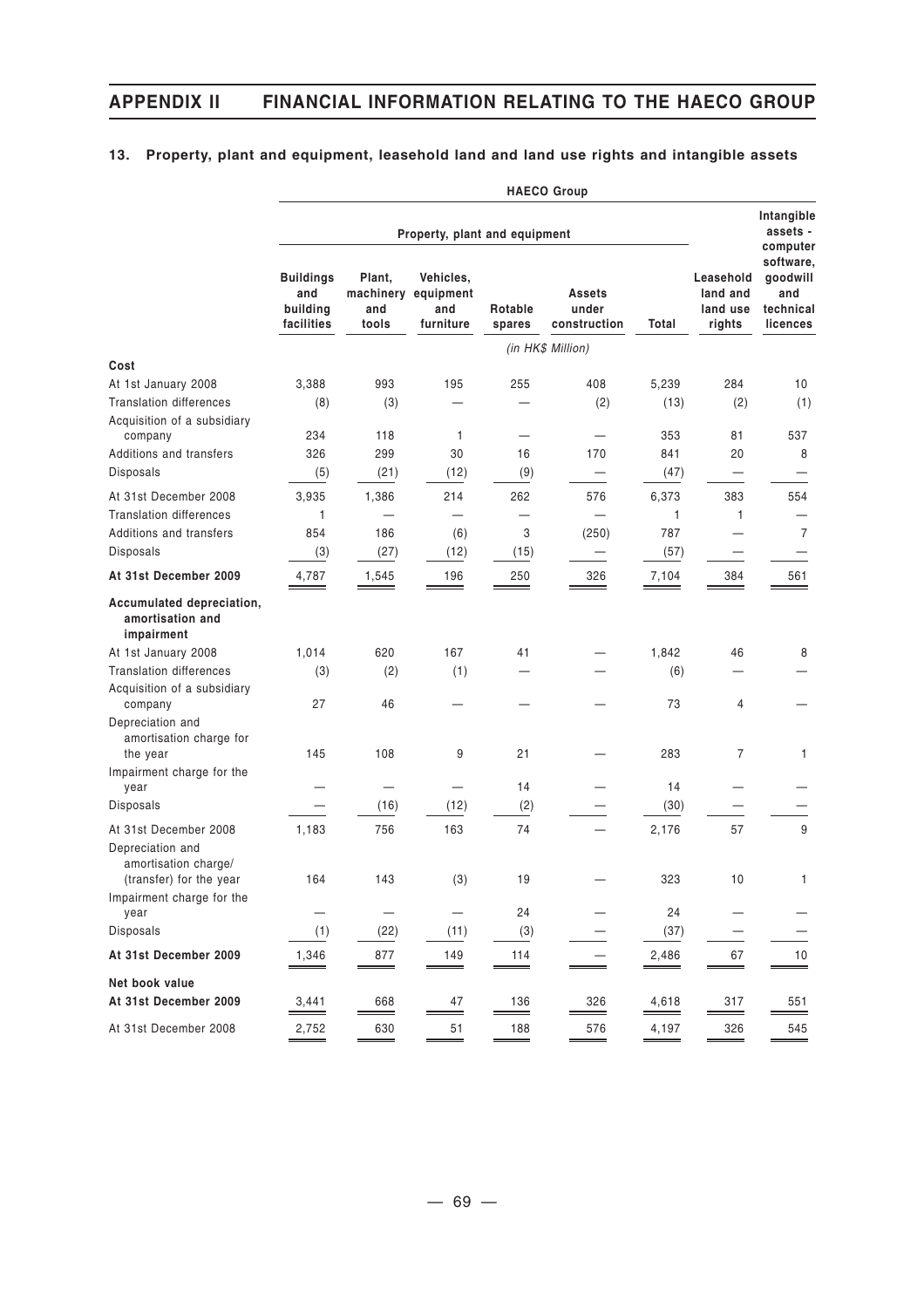### **13. Property, plant and equipment, leasehold land and land use rights and intangible assets** (continued)

|                                                                    |                                                   |                        |                                                      |                   | <b>HAECO</b>                           |                      |                   |                                                |
|--------------------------------------------------------------------|---------------------------------------------------|------------------------|------------------------------------------------------|-------------------|----------------------------------------|----------------------|-------------------|------------------------------------------------|
|                                                                    |                                                   |                        | Property, plant and equipment                        |                   |                                        |                      |                   |                                                |
|                                                                    | <b>Buildings</b><br>and<br>building<br>facilities | Plant,<br>and<br>tools | Vehicles,<br>machinery equipment<br>and<br>furniture | Rotable<br>spares | <b>Assets</b><br>under<br>construction | Total                | Leasehold<br>land | Intangible<br>assets -<br>computer<br>software |
|                                                                    |                                                   |                        |                                                      |                   | (in HK\$ Million)                      |                      |                   |                                                |
| Cost<br>At 1st January 2008<br>Additions and transfers             | 2,167<br>15                                       | 487<br>56              | 151<br>17                                            | 255<br>16         | 115<br>380                             | 3,175<br>484         | 21                | 10                                             |
| Disposals                                                          | (5)                                               | (4)                    | (9)                                                  | (9)               |                                        | (27)                 |                   |                                                |
| At 31st December 2008<br>Additions and transfers<br>Disposals      | 2.177<br>848<br>$\overline{\phantom{0}}$          | 539<br>61<br>(9)       | 159<br>(12)<br>(10)                                  | 262<br>3<br>(15)  | 495<br>(474)                           | 3,632<br>426<br>(34) | 21                | 10                                             |
| At 31st December 2009                                              | 3,025                                             | 591                    | 137                                                  | 250               | 21                                     | 4,024                | 21                | 10                                             |
| Accumulated depreciation,<br>amortisation and<br>impairment        |                                                   |                        |                                                      |                   |                                        |                      |                   | -                                              |
| At 1st January 2008<br>Depreciation and<br>amortisation charge for | 633                                               | 342                    | 131                                                  | 41                |                                        | 1,147                | 4                 | 8                                              |
| the year<br>Impairment charge for the                              | 77                                                | 40                     | 9                                                    | 21                |                                        | 147                  | $\mathbf{1}$      | 1                                              |
| year<br>Disposals                                                  |                                                   | (4)                    | (9)                                                  | 14<br>(2)         |                                        | 14<br>(15)           |                   |                                                |
| At 31st December 2008<br>Depreciation and<br>amortisation charge/  | 710                                               | 378                    | 131                                                  | 74                |                                        | 1,293                | 5                 | 9                                              |
| (transfer) for the year<br>Impairment charge for the               | 86                                                | 59                     | (10)                                                 | 19                |                                        | 154                  |                   | 1                                              |
| year                                                               |                                                   |                        | $\overline{\phantom{0}}$                             | 24                |                                        | 24                   |                   |                                                |
| Disposals                                                          |                                                   | (7)                    | (9)                                                  | (3)               |                                        | (19)                 |                   |                                                |
| At 31st December 2009                                              | 796                                               | 430                    | 112                                                  | 114               |                                        | 1,452                | 5                 | 10                                             |
| Net book value<br>At 31st December 2009                            | 2,229                                             | 161                    | 25                                                   | 136               | 21                                     | 2,572                | 16                |                                                |
| At 31st December 2008                                              | 1,467                                             | 161                    | 28                                                   | 188               | 495                                    | 2,339                | 16                | 1                                              |

Assets under construction mainly relate to the construction of a sixth hangar by TAECO and engine overhaul facilities by TEXL at Xiamen, Mainland China.

Of the leasehold land and land use rights of HK\$317 million (2008: HK\$326 million), HK\$16 million (2008: HK\$16 million) relates to the net book value of leasehold land held in Hong Kong by HAECO and HK\$301 million (2008: HK\$310 million) relates to the net book value of land use rights held in Mainland China by TAECO, Taikoo (Xiamen) Landing Gear Services Company Limited and TEXL. Both leasehold land and land use rights are held on medium-term leases.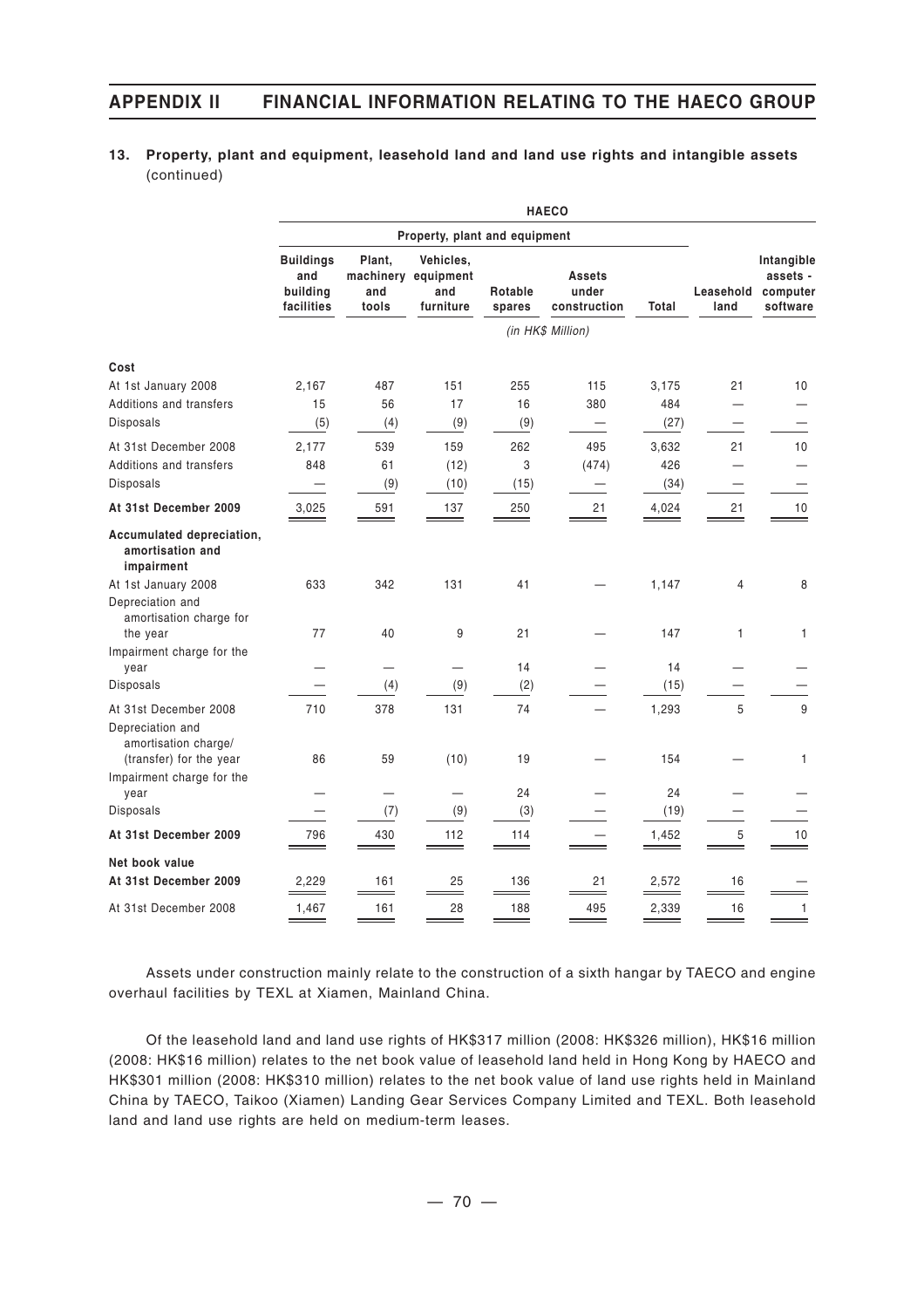### **13. Property, plant and equipment, leasehold land and land use rights and intangible assets** (continued)

Of the intangible assets of HK\$551 million (2008: HK\$545 million), HK\$517 million (2008: HK\$511 million) relates to the carrying amount of technical licences with a remaining amortisation period of 21 years (2008: 22 years).

#### **Impairment test of goodwill**

Goodwill is allocated to the HAECO Group's cash-generating unit ("CGU") identified by operating segment.

|             | 2009              | 2008 |
|-------------|-------------------|------|
|             | (in HK\$ Million) |      |
| <b>TEXL</b> | 30                | 29   |

The recoverable amount attributable to this CGU is determined based on a value in use calculation. This calculation uses the financial budget and plan covering a period of ten years. Cash flows beyond this period are extrapolated at the same level as in the tenth year. The discount rate used at 31st December 2009 was 5.6%. The discount rate is pre-tax and reflects the specific risks relating to the CGU.

#### **14. Subsidiary companies**

| 2008 |
|------|
|      |
| 738  |

The principal subsidiary companies are set out in note 34.

A loan due from a subsidiary company of HK\$11 million (2008: HK\$12 million included in trade and other receivables) is unsecured and interest free (2008: unsecured and interest free). The loan terms have been revised to extend the loan repayment from 2009 to 2012.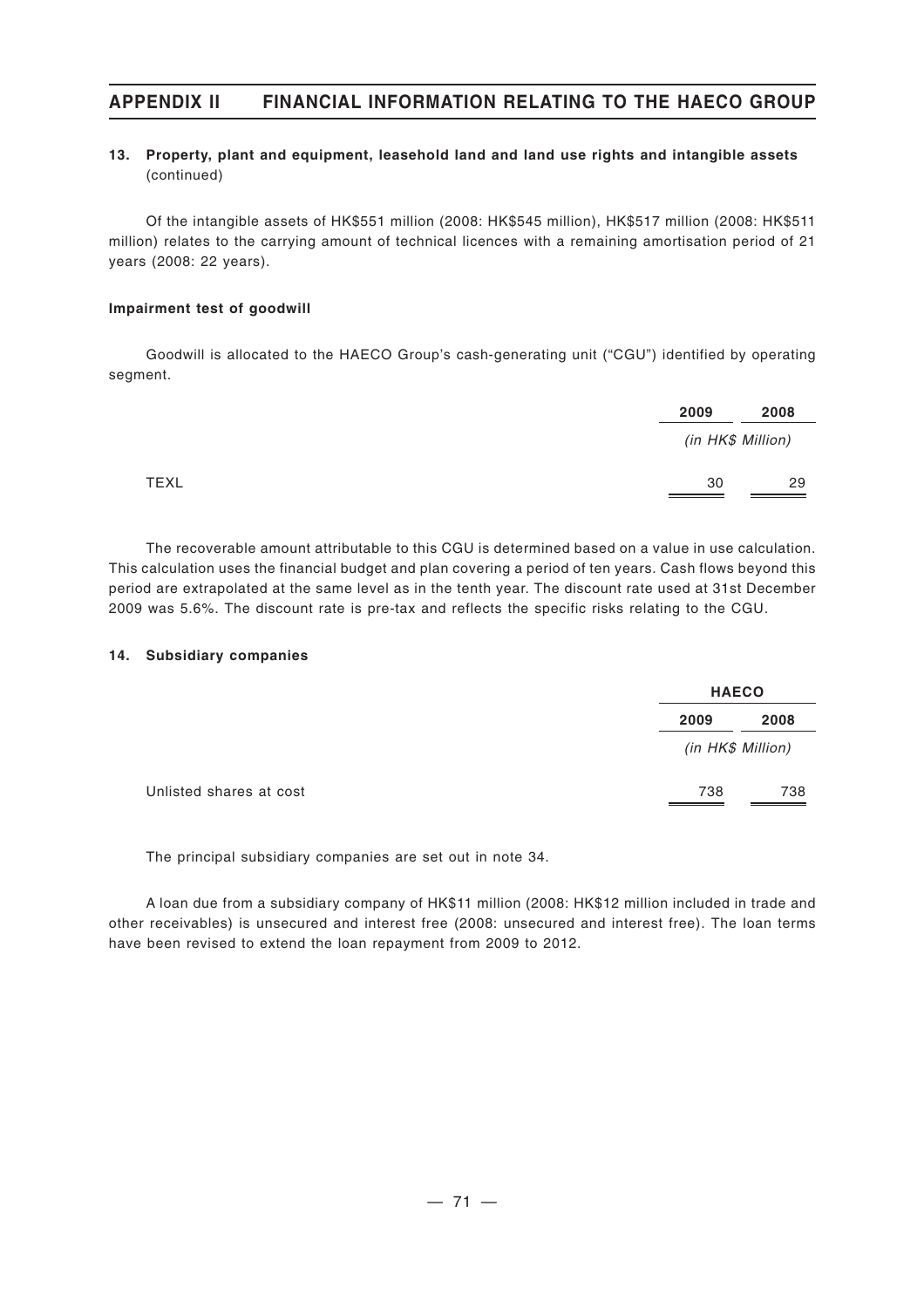#### **15. Jointly controlled companies**

|                                                | <b>HAECO Group</b> |      | <b>HAECO</b> |      |  |
|------------------------------------------------|--------------------|------|--------------|------|--|
|                                                | 2009               | 2008 | 2009         | 2008 |  |
|                                                | (in HK\$ Million)  |      |              |      |  |
| Unlisted shares at cost                        | 183                | 130  | 135          | 92   |  |
| Attributable post-acquisition reserves         | 805                | 777  |              |      |  |
|                                                | 988                | 907  | 135          | 92   |  |
| Dividends received and receivable from jointly |                    |      |              |      |  |
| controlled companies during the year           | 392                | 381  | 376          | 362  |  |

The principal jointly controlled companies are set out in note 34.

Included in trade and other receivables are loans due from a jointly controlled company to the HAECO Group of HK\$19 million (2008: HAECO Group: HK\$3 million; HAECO: HK\$2 million) which are unsecured and carry interest at 3.6% per annum (2008: HAECO Group: LIBOR plus 0.6% per annum; HAECO: LIBOR plus 0.6% per annum). The loans are repayable at various dates in 2010.

The HAECO Group's share of the results, assets and liabilities of the jointly controlled companies for the year ended and at 31st December are as follows:

|                                                                     | <b>HAESL</b>           |                        | <b>Others</b>     |              | <b>Total</b>           |                        |
|---------------------------------------------------------------------|------------------------|------------------------|-------------------|--------------|------------------------|------------------------|
|                                                                     | 2009                   | 2008                   | 2009              | 2008         | 2009                   | 2008                   |
|                                                                     |                        |                        | (in HK\$ Million) |              |                        |                        |
| Turnover<br>Operating expenses                                      | 3,166<br>(2,791)       | 3,342<br>(2,918)       | 329<br>(260)      | 360<br>(283) | 3,495<br>(3,051)       | 3,702<br>(3, 201)      |
| Operating profit<br>Net finance charge                              | 375<br>(1)             | 424                    | 69                | 77<br>(1)    | 444<br>(1)             | 501<br>(1)             |
| Share of after-tax results<br>of jointly controlled<br>companies    | 47                     | 45                     |                   |              | 47                     | 45                     |
| Profit before taxation<br>Taxation                                  | 421<br>(58)            | 469<br>(72)            | 69<br>(12)        | 76<br>(11)   | 490<br>(70)            | 545<br>(83)            |
| Profit for the year                                                 | 363                    | 397                    | 57                | 65           | 420                    | 462                    |
| Dividends paid                                                      | 350                    | 343                    | 42                | 38           | 392                    | 381                    |
| Net assets employed:<br>Non-current assets<br><b>Current assets</b> | 468<br>628             | 423<br>761             | 301<br>174        | 189<br>164   | 769<br>802             | 612<br>925             |
| <b>Current liabilities</b><br>Non-current liabilities               | 1,096<br>(313)<br>(99) | 1,184<br>(484)<br>(29) | 475<br>(171)      | 353<br>(117) | 1,571<br>(484)<br>(99) | 1,537<br>(601)<br>(29) |
|                                                                     | 684                    | 671                    | 304               | 236          | 988                    | 907                    |
| Financed by:<br>Shareholders' equity                                | 684                    | 671                    | 304               | 236          | 988                    | 907                    |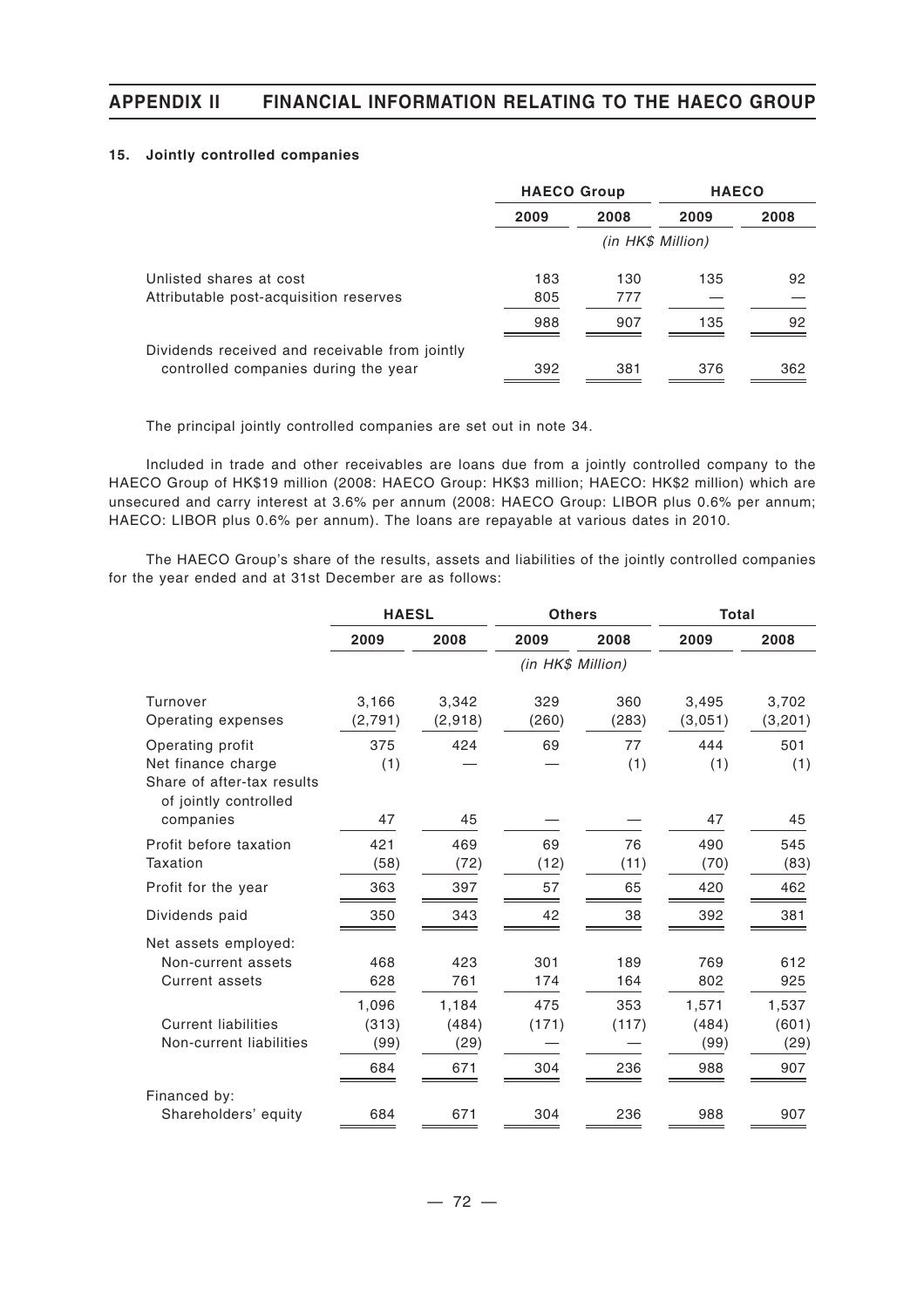### **16. Financial instruments by category**

The accounting policies for financial instruments have been applied to the line items below:

|                                  | <b>HAECO Group</b>              | <b>HAECO</b>       |       |                          |
|----------------------------------|---------------------------------|--------------------|-------|--------------------------|
|                                  | Loans and<br><b>receivables</b> | <b>Derivatives</b> | Total | Loans and<br>receivables |
|                                  |                                 | (in HK\$ Million)  |       |                          |
| At 31st December 2009            |                                 |                    |       |                          |
| <b>Assets</b>                    |                                 |                    |       |                          |
| Derivative financial instruments |                                 | 17                 | 17    |                          |
| Trade and other receivables      | 538                             |                    | 538   | 420                      |
| Loan to a subsidiary company     |                                 |                    |       | 11                       |
| Dividend receivable              |                                 |                    |       | 44                       |
| Bank balances and short-term     |                                 |                    |       |                          |
| deposits                         | 983                             |                    | 983   | 393                      |
| Total                            | 1,521                           | 17                 | 1,538 | 868                      |

|                                  | <b>Derivatives</b> | <b>Other</b><br>financial<br>liabilities |       |     |
|----------------------------------|--------------------|------------------------------------------|-------|-----|
|                                  |                    | <b>liabilities</b>                       | Total |     |
|                                  |                    | (in HK\$ Million)                        |       |     |
| At 31st December 2009            |                    |                                          |       |     |
| <b>Liabilities</b>               |                    |                                          |       |     |
| Derivative financial instruments | 15                 |                                          | 15    |     |
| Trade and other payables         |                    | 989                                      | 989   | 605 |
| <b>Borrowings</b>                |                    | 1,126                                    | 1,126 | 200 |
| <b>Total</b>                     | 15                 | 2,115                                    | 2,130 | 805 |

|                                  | <b>HAECO Group</b>       |                    | <b>HAECO</b> |                                 |
|----------------------------------|--------------------------|--------------------|--------------|---------------------------------|
|                                  | Loans and<br>receivables | <b>Derivatives</b> | <b>Total</b> | Loans and<br><b>receivables</b> |
|                                  |                          | (in HK\$ Million)  |              |                                 |
| At 31st December 2008            |                          |                    |              |                                 |
| <b>Assets</b>                    |                          |                    |              |                                 |
| Derivative financial instruments |                          | 58                 | 58           |                                 |
| Trade and other receivables      | 648                      |                    | 648          | 580                             |
| Dividend receivable              |                          |                    |              | 88                              |
| Bank balances and short-term     |                          |                    |              |                                 |
| deposits                         | 892                      |                    | 892          | 307                             |
| <b>Total</b>                     | 1,540                    | 58                 | 1,598        | 975                             |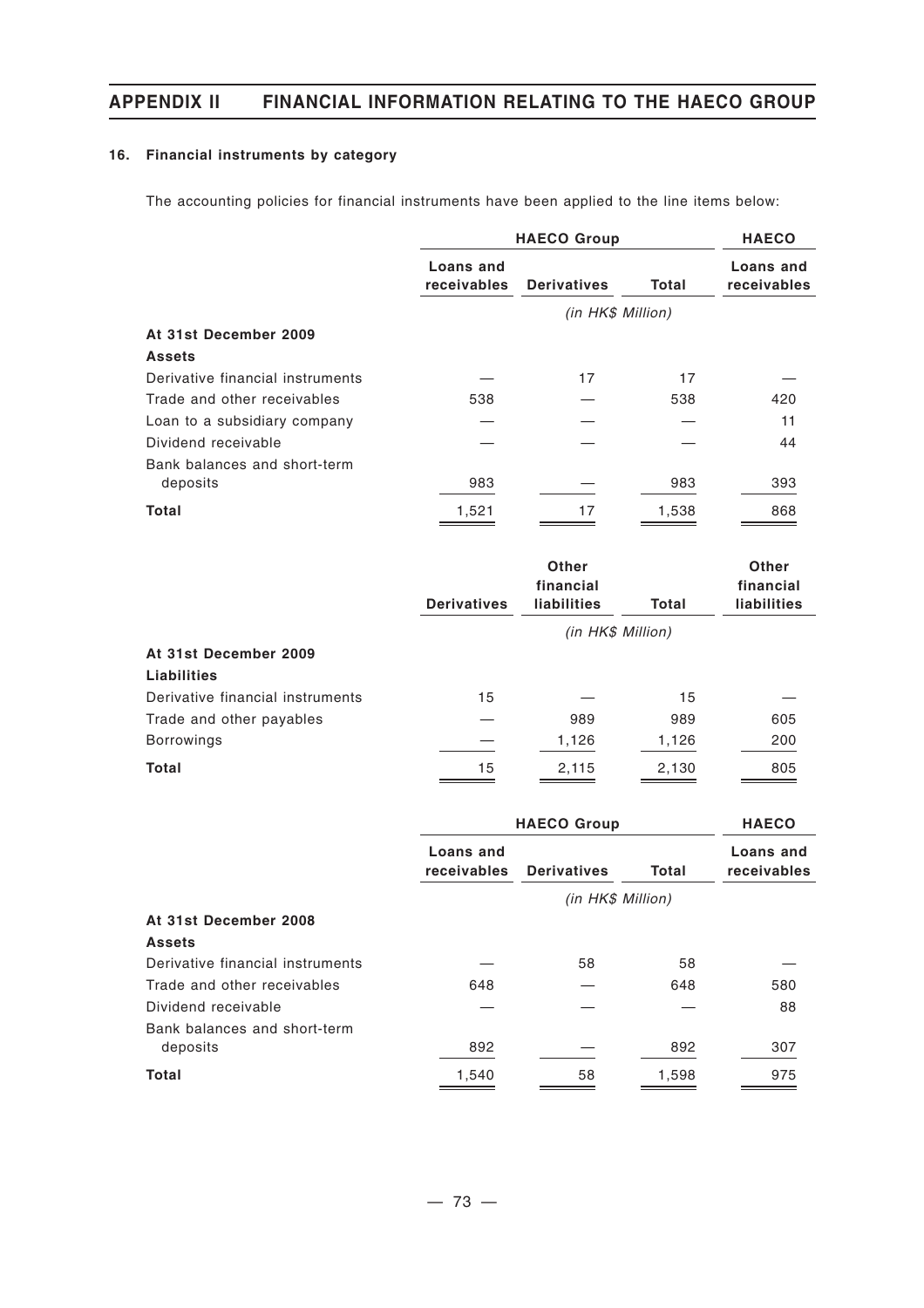|                                  | <b>HAECO Group</b> | <b>HAECO</b>                      |              |                                                 |
|----------------------------------|--------------------|-----------------------------------|--------------|-------------------------------------------------|
|                                  | <b>Derivatives</b> | Other<br>financial<br>liabilities | <b>Total</b> | <b>Other</b><br>financial<br><b>liabilities</b> |
|                                  |                    |                                   |              |                                                 |
| At 31st December 2008            |                    |                                   |              |                                                 |
| Liabilities                      |                    |                                   |              |                                                 |
| Derivative financial instruments | 25                 |                                   | 25           |                                                 |
| Trade and other payables         |                    | 1,112                             | 1,112        | 693                                             |
| <b>Borrowings</b>                |                    | 677                               | 677          |                                                 |
| <b>Total</b>                     | 25                 | 1,789                             | 1,814        | 693                                             |

#### **16. Financial instruments by category** (continued)

*Note: No derivatives are recognised at fair value through profit and loss (2008: assets of HK\$2 million; liabilities of HK\$6 million).*

The derivative financial instruments, the deposits and bank balances are placed with banks which have credit ratings not lower than "A" in compliance with HAECO's financial risk management policy. The trade receivables are transacted with those customers whose ratings, in the opinion of the directors of HAECO, are reasonable and acceptable. Based on historical experience, the unrecoverable rate is less than 0.5% of turnover.

#### **17. Retirement benefits**

#### *(a) Overall*

Staff employed by HAECO before 1st December 2000 were offered a choice between Hong Kong's Mandatory Provident Fund ("MPF") and the defined benefits retirement schemes as described below. Since 1st December 2000, all new staff employed, unless specially approved by HAECO, have been enrolled in the MPF scheme. This scheme requires both HAECO and staff to contribute 5% of the staff's relevant income (capped at HK\$1,000 per month).

The Hong Kong Aircraft Engineering Company Local Staff Retirement Benefits Scheme ("Local Scheme") provides resignation and retirement benefits to its members upon their cessation of service with HAECO. HAECO meets the full cost of all benefits due by the Scheme to members, who are not required to contribute to the Scheme.

Similarly, the Hong Kong Aircraft Engineering Company Staff Retirement Benefits Scheme ("Expatriate Scheme") is for staff employed on expatriate terms. Both members and HAECO contribute to the Scheme.

TAECO's local staff are covered by a statutory scheme and a defined contribution scheme in Mainland China. Local staff of other subsidiary companies operating in Mainland China are covered by a statutory scheme. Local staff employed by Singapore HAECO Pte. Limited and HAECO Bahrain Aircraft Services Company Limited are covered by the Central Provident Fund in Singapore and the Social Insurance Fund in Bahrain respectively.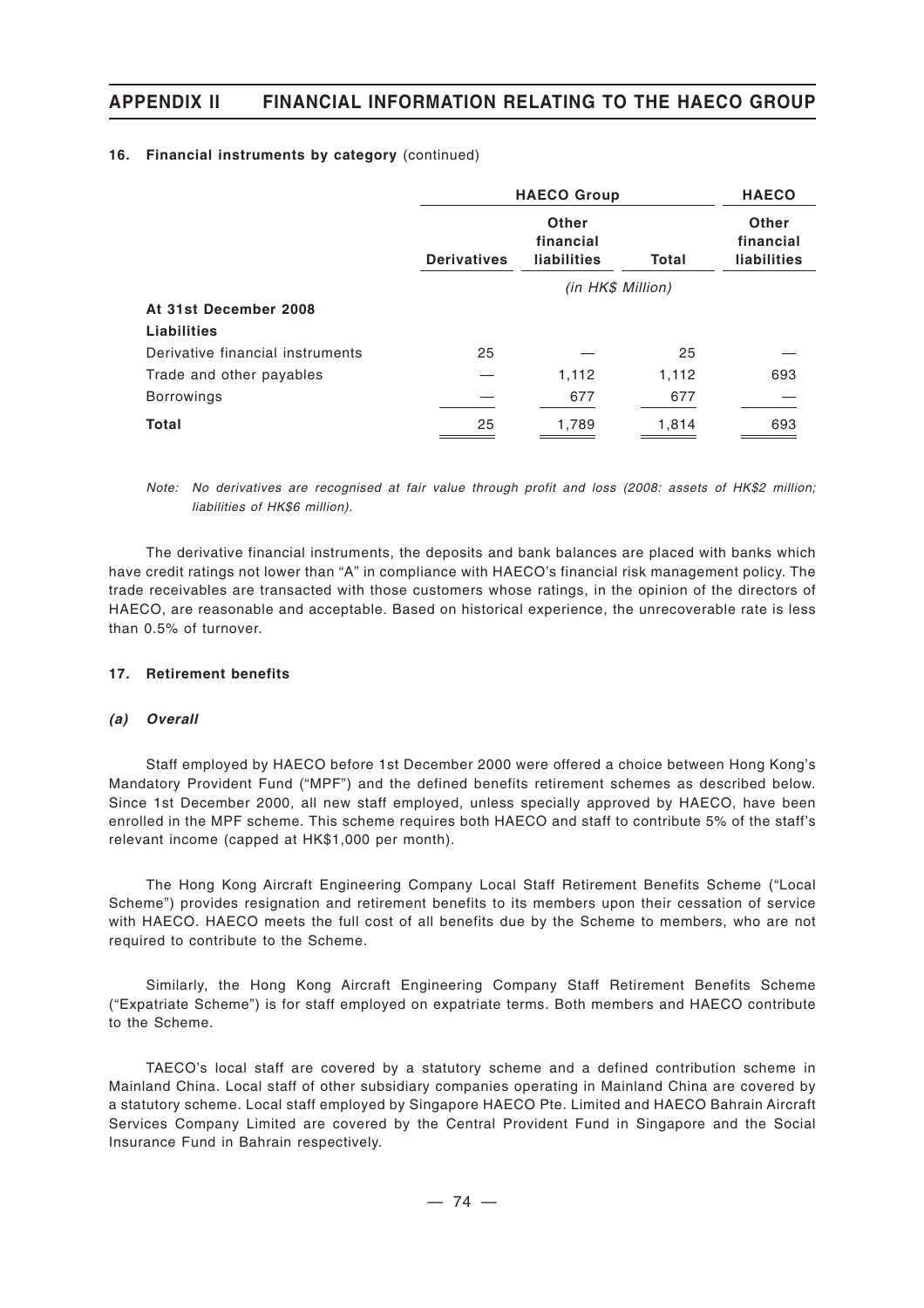### **17. Retirement benefits** (continued)

### *(a) Overall* (continued)

The retirement benefit expense/(income) was recognised in the income statement as described in note 23 under principal accounting policies and was as follows:

|                                                       | <b>HAECO Group</b> |      |
|-------------------------------------------------------|--------------------|------|
|                                                       | 2009               | 2008 |
|                                                       | (in HK\$ Million)  |      |
| Local Scheme                                          | 57                 | (32) |
| <b>Expatriate Scheme</b>                              | 3                  | (11) |
| MPF, statutory and other defined contribution schemes | 60                 | 54   |
|                                                       | 120                |      |

### *(b) Defined benefits retirement schemes*

The amount recognised in the consolidated income statement was as follows:

|                                | <b>HAECO Group</b>  |       |                                    |      |              |         |  |
|--------------------------------|---------------------|-------|------------------------------------|------|--------------|---------|--|
|                                | <b>Local Scheme</b> |       | <b>Expatriate</b><br><b>Scheme</b> |      | <b>Total</b> |         |  |
|                                | 2009                | 2008  | 2009                               | 2008 | 2009         | 2008    |  |
|                                | (in HK\$ Million)   |       |                                    |      |              |         |  |
| Current service cost           | 82                  | 101   | 4                                  | 5    | 86           | 106     |  |
| Interest cost                  | 93                  | 76    | 6                                  | 4    | 99           | 80      |  |
| Expected return on plan assets | (121)               | (193) | (9)                                | (15) | (130)        | (208)   |  |
| Net actuarial losses/(gains)   | 3                   | (16)  | 2                                  | (5)  | 5            | (21)    |  |
| Total                          | 57                  | (32)  | 3                                  | (11) | 60           | (43)    |  |
| Actual return on plan assets   | 581                 | (962) | 48                                 | (81) | 629          | (1,043) |  |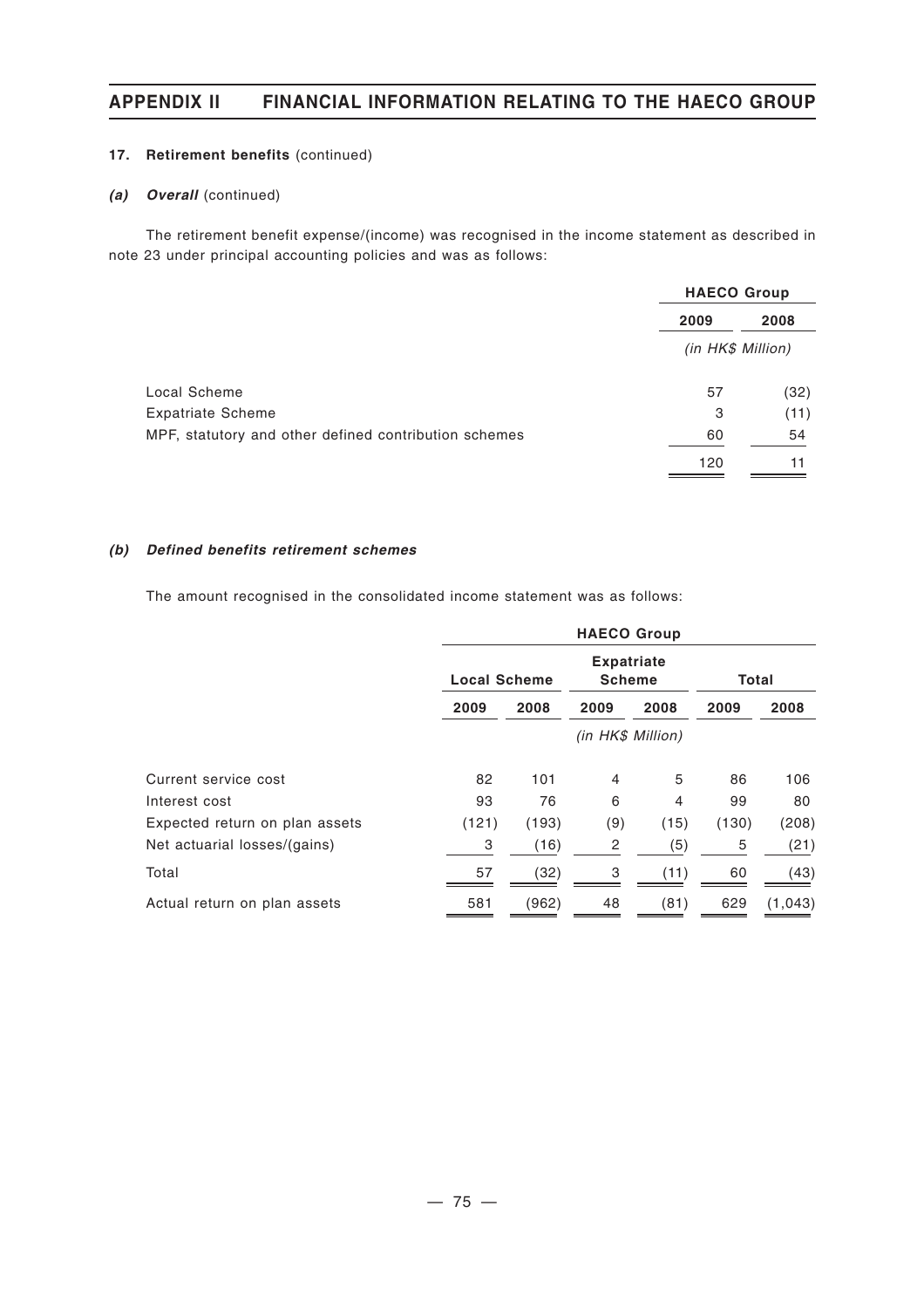### **17. Retirement benefits** (continued)

### *(b) Defined benefits retirement schemes* (continued)

The amount recognised in the statement of financial position was determined as follows:

|                                                                                | <b>HAECO Group and HAECO</b> |         |                                    |       |         |         |  |
|--------------------------------------------------------------------------------|------------------------------|---------|------------------------------------|-------|---------|---------|--|
|                                                                                | <b>Local Scheme</b>          |         | <b>Expatriate</b><br><b>Scheme</b> |       | Total   |         |  |
|                                                                                | 2009                         | 2008    | 2009                               | 2008  | 2009    | 2008    |  |
|                                                                                |                              |         | (in HK\$ Million)                  |       |         |         |  |
| At 31st December:                                                              |                              |         |                                    |       |         |         |  |
| Fair value of plan assets                                                      | 2,312                        | 1,735   | 166                                | 142   | 2,478   | 1,877   |  |
| Present value of obligations                                                   | (1, 924)                     | (1,790) | (107)                              | (115) | (2,031) | (1,905) |  |
| Net assets/(liabilities)                                                       | 388                          | (55)    | 59                                 | 27    | 447     | (28)    |  |
| Net unrecognised actuarial (gains)/<br>losses                                  | (167)                        | 212     | (8)                                | 27    | (175)   | 239     |  |
| Retirement benefit assets recognised in<br>the statement of financial position | 221                          | 157     | 51                                 | 54    | 272     | 211     |  |

Movement in the retirement benefit assets recognised in the statement of financial position:

|                                           | <b>HAECO Group and HAECO</b> |      |                                    |      |       |      |
|-------------------------------------------|------------------------------|------|------------------------------------|------|-------|------|
|                                           | <b>Local Scheme</b>          |      | <b>Expatriate</b><br><b>Scheme</b> |      | Total |      |
|                                           | 2009                         | 2008 | 2009                               | 2008 | 2009  | 2008 |
|                                           | (in HK\$ Million)            |      |                                    |      |       |      |
| Assets at 1st January<br>Increase due to: | 157                          | 125  | 54                                 | 43   | 211   | 168  |
| Total expense - as shown above            | (57)                         | 32   | (3)                                | 11   | (60)  | 43   |
| Contributions paid                        | 121                          |      |                                    |      | 121   |      |
| Assets at 31st December                   | 221                          | 157  | 51                                 | 54   | 272   | 211  |

HK\$67 million of the contributions paid represent supplementary lump-sum funding contributions.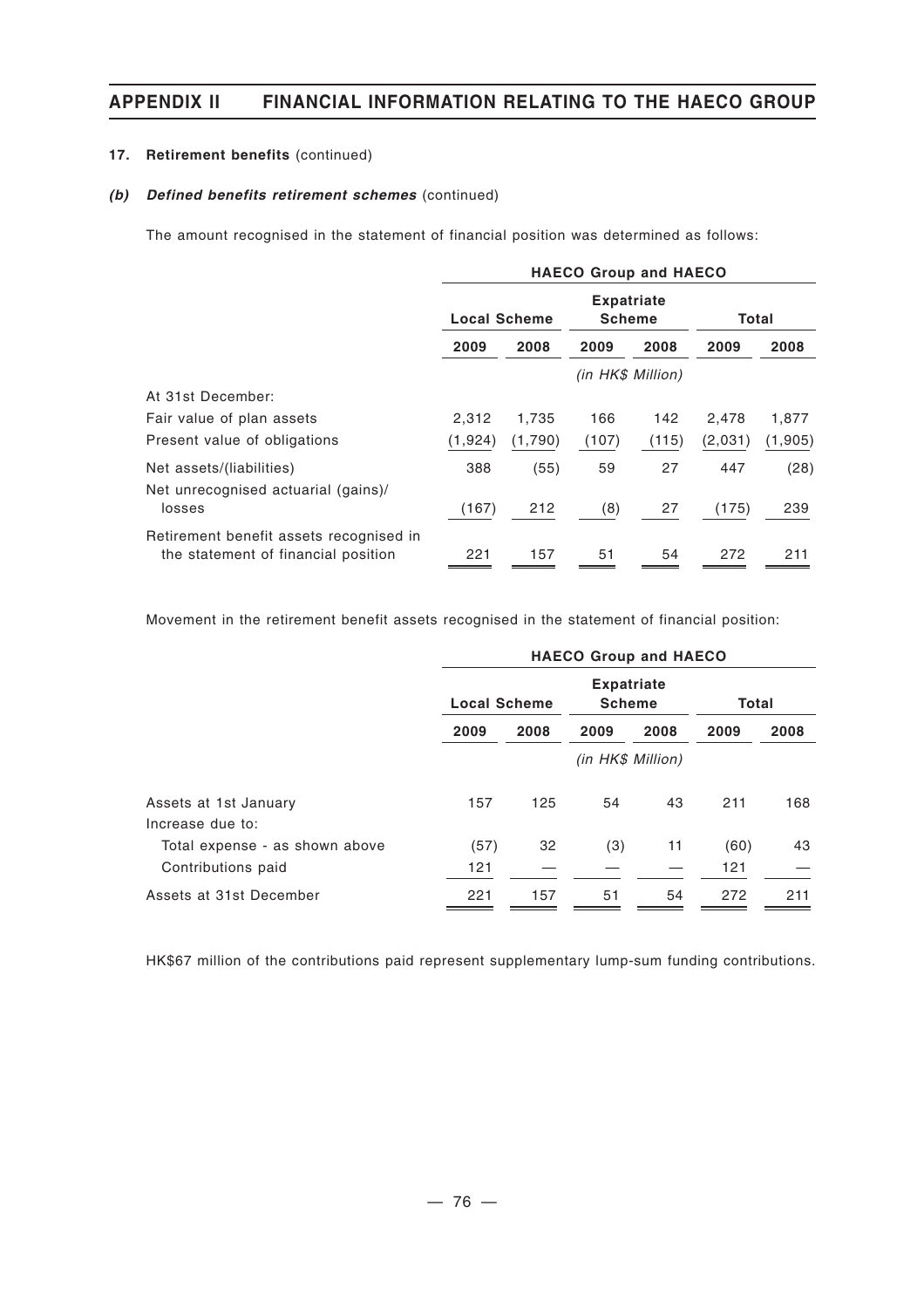### **17. Retirement benefits** (continued)

### *(b) Defined benefits retirement schemes* (continued)

Principal actuarial assumptions for the year:

|                                          | <b>HAECO Group and HAECO</b> |          |                                    |          |  |  |
|------------------------------------------|------------------------------|----------|------------------------------------|----------|--|--|
|                                          | <b>Local Scheme</b>          |          | <b>Expatriate</b><br><b>Scheme</b> |          |  |  |
|                                          | 2009                         | 2008     | 2009                               | 2008     |  |  |
| Discount rate                            | 4.75%                        | $5.30\%$ | 4.75%                              | $5.30\%$ |  |  |
| Expected rate of return on plan assets   | $8.00\%$                     | 7.00%    | $8.00\%$                           | 7.00%    |  |  |
| Expected rate of future salary increases | $4.00\%$                     | $3.61\%$ | 4.00%                              | $3.01\%$ |  |  |

The expected return on plan assets reflects the portfolio mix of assets, which itself is determined by the HAECO Group's current investment policy. Expected returns on equities and bonds reflect long-term real rates of return in the respective markets.

The movement in the fair value of plan assets of the year is as follows:

|                                | <b>HAECO Group and HAECO</b> |          |                                    |      |                |         |
|--------------------------------|------------------------------|----------|------------------------------------|------|----------------|---------|
|                                | <b>Local Scheme</b>          |          | <b>Expatriate</b><br><b>Scheme</b> |      | Total          |         |
|                                | 2009                         | 2008     | 2009                               | 2008 | 2009           | 2008    |
|                                | (in HK\$ Million)            |          |                                    |      |                |         |
| At 1st January                 | 1,735                        | 2,808    | 142                                | 231  | 1,877          | 3,039   |
| Employer contributions         | 121                          |          |                                    |      | 121            |         |
| Employee contributions         |                              |          | $\overline{c}$                     | 3    | $\overline{c}$ | 3       |
| Expected return on plan assets | 121                          | 193      | 9                                  | 15   | 130            | 208     |
| Benefits paid                  | (125)                        | (111)    | (26)                               | (11) | (151)          | (122)   |
| Actuarial gains/(losses)       | 460                          | (1, 155) | 39                                 | (96) | 499            | (1,251) |
| At 31st December               | 2,312                        | 1,735    | 166                                | 142  | 2,478          | 1,877   |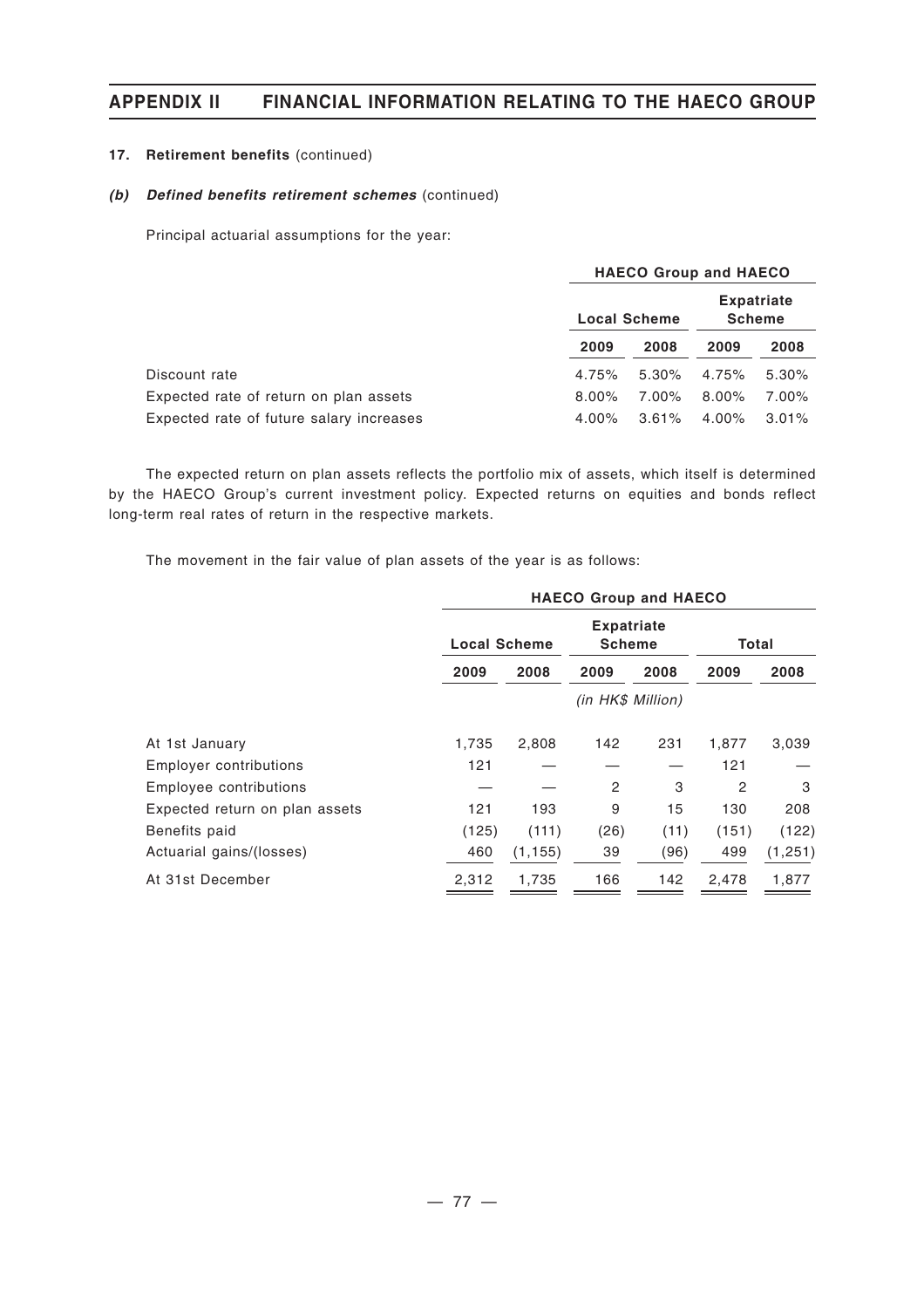### **17. Retirement benefits** (continued)

#### *(b) Defined benefits retirement schemes* (continued)

The movement in the present value of defined benefit obligation of the year is as follows:

|                          | <b>HAECO Group and HAECO</b> |       |                                    |                |       |       |
|--------------------------|------------------------------|-------|------------------------------------|----------------|-------|-------|
|                          | <b>Local Scheme</b>          |       | <b>Expatriate</b><br><b>Scheme</b> |                | Total |       |
|                          | 2009                         | 2008  | 2009                               | 2008           | 2009  | 2008  |
|                          | (in HK\$ Million)            |       |                                    |                |       |       |
| At 1st January           | 1.790                        | 2,202 | 115                                | 131            | 1,905 | 2,333 |
| Current service cost     | 82                           | 101   | 6                                  | 8              | 88    | 109   |
| Interest cost            | 93                           | 76    | 6                                  | $\overline{4}$ | 99    | 80    |
| Actual benefits paid     | (125)                        | (111) | (26)                               | (11)           | (151) | (122) |
| Actuarial losses/(gains) | 84                           | (478) | 6                                  | (17)           | 90    | (495) |
| At 31st December         | 1,924                        | 1,790 | 107                                | 115            | 2,031 | 1,905 |

The major categories of plan assets are as follows:

|                 | <b>HAECO Group and HAECO</b> |                   |       |                          |      |      |      |       |  |
|-----------------|------------------------------|-------------------|-------|--------------------------|------|------|------|-------|--|
|                 | <b>Local Scheme</b>          |                   |       | <b>Expatriate Scheme</b> |      |      |      |       |  |
|                 | 2009                         | 2009              | 2008  | 2008                     | 2009 | 2009 | 2008 | 2008  |  |
|                 |                              | (in HK\$ Million) |       |                          |      |      |      |       |  |
| Equities        | 1,678                        | 73%               | 1,157 | 67%                      | 115  | 69%  | 95   | 67%   |  |
| <b>Bonds</b>    | 634                          | 27%               | 560   | 32%                      | 51   | 31%  | 45   | 32%   |  |
| Cash and others |                              |                   | 18    | $1\%$                    |      |      | 2    | $1\%$ |  |
| Total           | 2.312                        | 100%              | 1,735 | 100%                     | 166  | 100% | 142  | 100%  |  |

Allowing for current market condition, a range of potential returns may be expected for the Schemes' invested assets. Based on the Schemes' benchmark asset allocation of 70% in equities and 30% in bonds and cash, and allowing for administration fees and other expense charged to the Schemes, HAECO has decided to adopt a long-term return of 8.0% per annum.

Expected employer contributions for the year ending 31st December 2010 are HK\$50 million for Local Scheme and nil for Expatriate Scheme.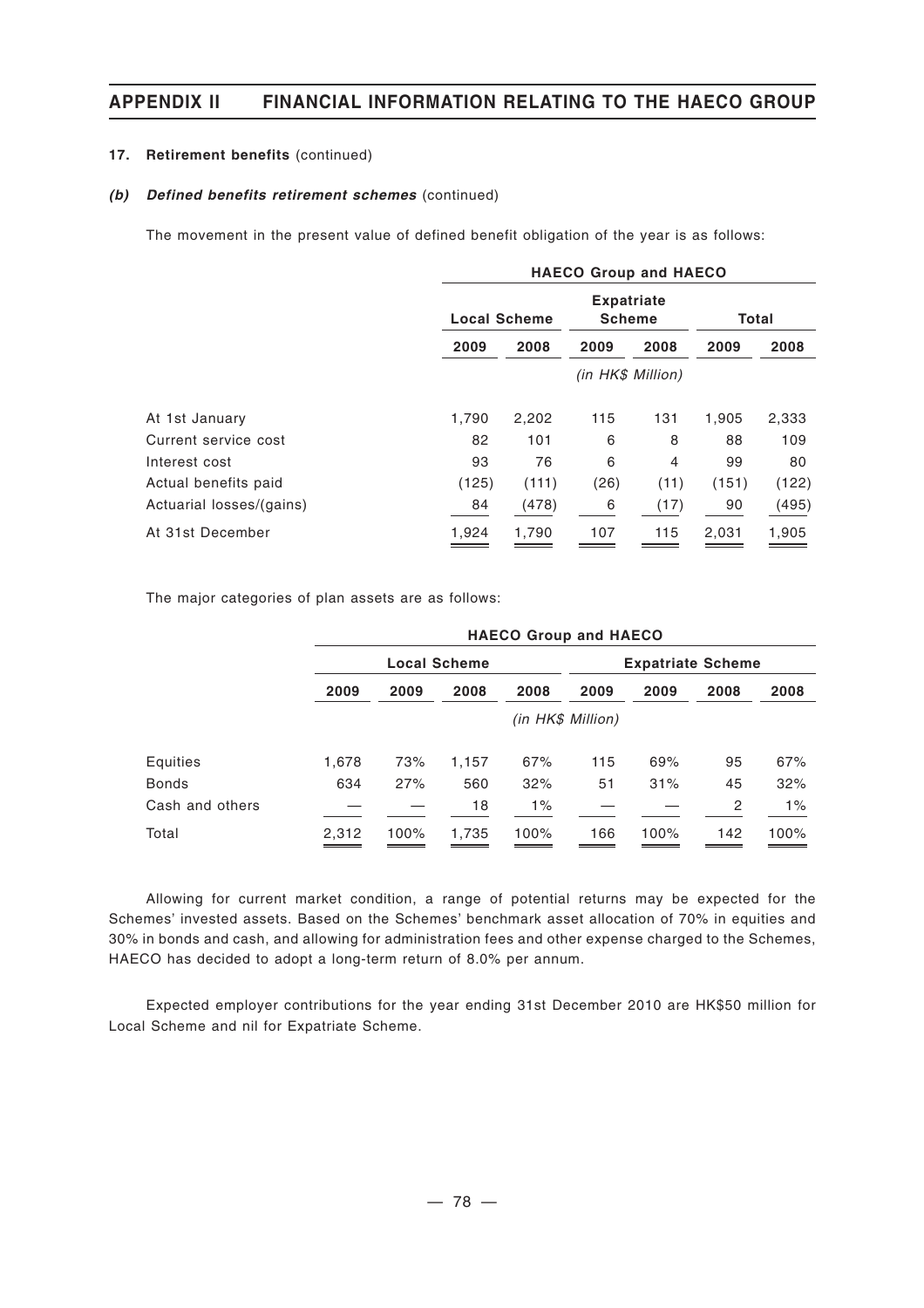### **17. Retirement benefits** (continued)

### *(b) Defined benefits retirement schemes* (continued)

Other disclosures are as follows:

|                                                           | <b>HAECO Group and HAECO</b> |                  |                   |                   |                  |  |  |
|-----------------------------------------------------------|------------------------------|------------------|-------------------|-------------------|------------------|--|--|
|                                                           | Total                        |                  |                   |                   |                  |  |  |
|                                                           | 2009                         | 2008             | 2007              | 2006              | 2005             |  |  |
|                                                           | (in HK\$ Million)            |                  |                   |                   |                  |  |  |
| Fair value of plan assets<br>Present value of obligations | 2,478<br>(2,031)             | 1,877<br>(1,905) | 3,039<br>(2, 334) | 2,676<br>(2, 155) | 2,315<br>(2,052) |  |  |
| Surplus/(deficit)                                         | 447                          | (28)             | 705               | 521               | 263              |  |  |
| Experience (losses)/gains on scheme liabilities           | (26)                         | 11               | (11)              | 87                | Note             |  |  |
| Experience gains/(losses) on scheme assets                | 499                          | (1, 251)         | 288               | 276               | 76               |  |  |

*Note: This information is not reported as it is not readily available and is not required by the Accounting Standards.*

### **18. Deferred taxation**

The movements on deferred income tax assets and liabilities during the year, without taking into consideration the offsetting balances within the same tax jurisdiction, are as follows:

|                                        | <b>HAECO Group</b> |
|----------------------------------------|--------------------|
|                                        | <b>Provisions</b>  |
|                                        | (in HK\$ Million)  |
| Deferred tax assets                    |                    |
| At 1st January 2008                    | 8                  |
| Credited to income statement           | 24                 |
| At 31st December 2008                  | 32                 |
| Credited to other comprehensive income | 7                  |
| At 31st December 2009                  | 39                 |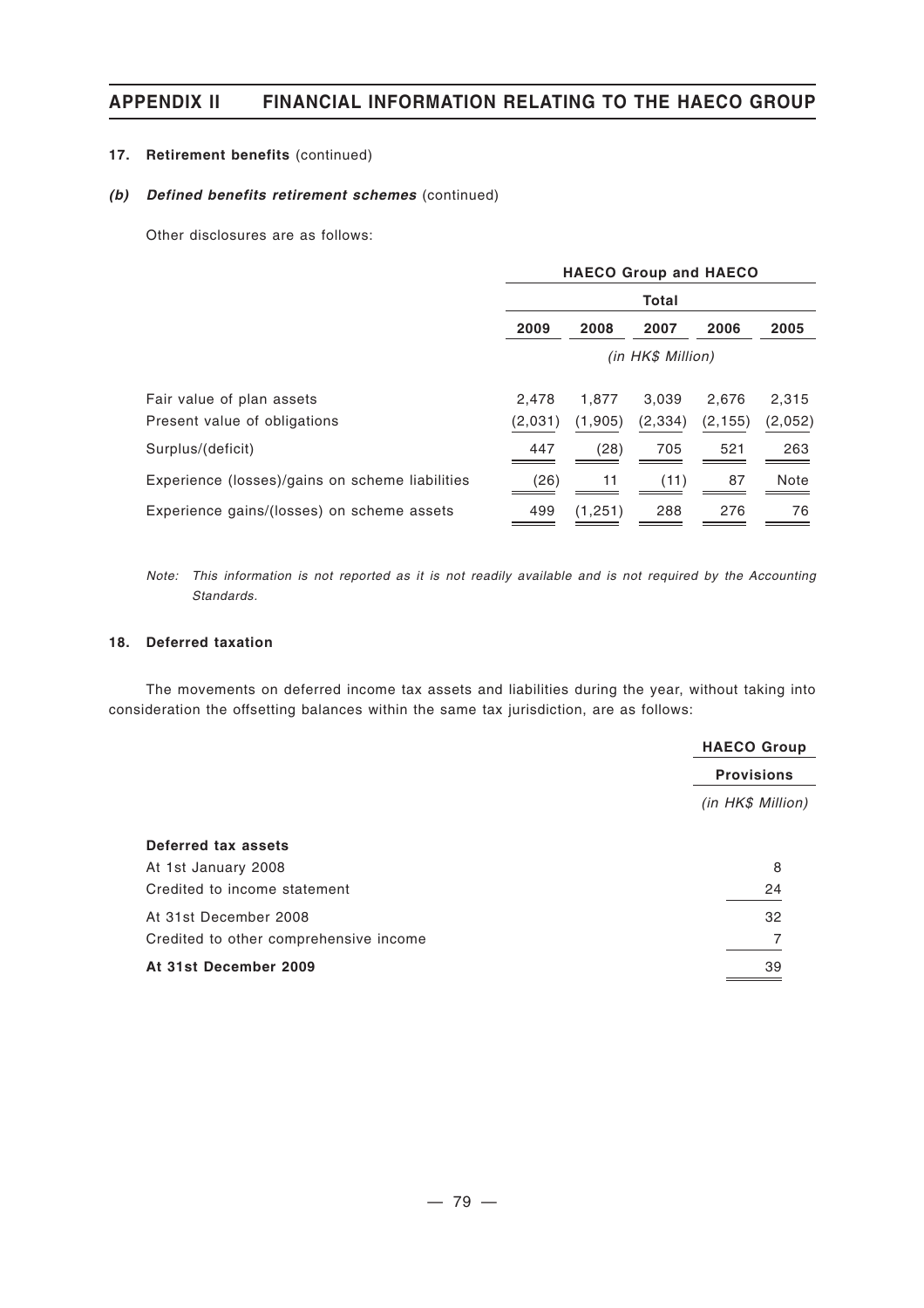### 18. Deferred taxation (continued)

|                                        | <b>HAECO Group</b>                                   |                   |               |       |  |  |  |  |
|----------------------------------------|------------------------------------------------------|-------------------|---------------|-------|--|--|--|--|
|                                        | <b>Accelerated Retirement</b><br>tax<br>depreciation | benefit<br>assets | <b>Others</b> | Total |  |  |  |  |
|                                        | (in HK\$ Million)                                    |                   |               |       |  |  |  |  |
| Deferred tax liabilities               |                                                      |                   |               |       |  |  |  |  |
| At 1st January 2008                    | 217                                                  | 10                | (1)           | 226   |  |  |  |  |
| Acquisition of a subsidiary company    |                                                      |                   | 37            | 37    |  |  |  |  |
| Charged to income statement            | 2                                                    |                   | 12            | 14    |  |  |  |  |
| Credited to other comprehensive income |                                                      |                   | (5)           | (5)   |  |  |  |  |
| At 31st December 2008                  | 219                                                  | 10                | 43            | 272   |  |  |  |  |
| Charged to income statement            | 30                                                   |                   | 9             | 39    |  |  |  |  |
| At 31st December 2009                  | 249                                                  | 10                | 52            | 311   |  |  |  |  |

|                             | <b>HAECO</b>                                         |                   |               |                |  |  |  |
|-----------------------------|------------------------------------------------------|-------------------|---------------|----------------|--|--|--|
|                             | <b>Accelerated Retirement</b><br>tax<br>depreciation | benefit<br>assets | <b>Others</b> | Total          |  |  |  |
|                             | (in HK\$ Million)                                    |                   |               |                |  |  |  |
| Deferred tax liabilities    |                                                      |                   |               |                |  |  |  |
| At 1st January 2008         | 217                                                  | 10                | (14)          | 213            |  |  |  |
| Charged to income statement | 2                                                    |                   |               | $\overline{2}$ |  |  |  |
| At 31st December 2008       | 219                                                  | 10                | (14)          | 215            |  |  |  |
| Charged to income statement | 30                                                   |                   | 11            | 41             |  |  |  |
| At 31st December 2009       | 249                                                  | 10                | (3)           | 256            |  |  |  |

Deferred tax is calculated in full on temporary differences under the liability method. The tax rate used in respect of Hong Kong deferred tax is 16.5% (2008: 16.5%). Overseas deferred tax is calculated using tax rates prevailing in the respective jurisdictions.

Deferred tax assets are recognised for tax losses carried forward to the extent that realisation of the related tax benefits through future taxable profits is probable. The HAECO Group has unrecognised tax losses of HK\$96 million (2008: HK\$47 million) to carry forward against future taxable income. Tax losses of HK\$23 million will expire in 2013, HK\$46 million will expire in 2014 and HK\$27 million have no expiry date (2008: HK\$24 million in 2013; HK\$2 million in 2028; HK\$21 million no expiry date).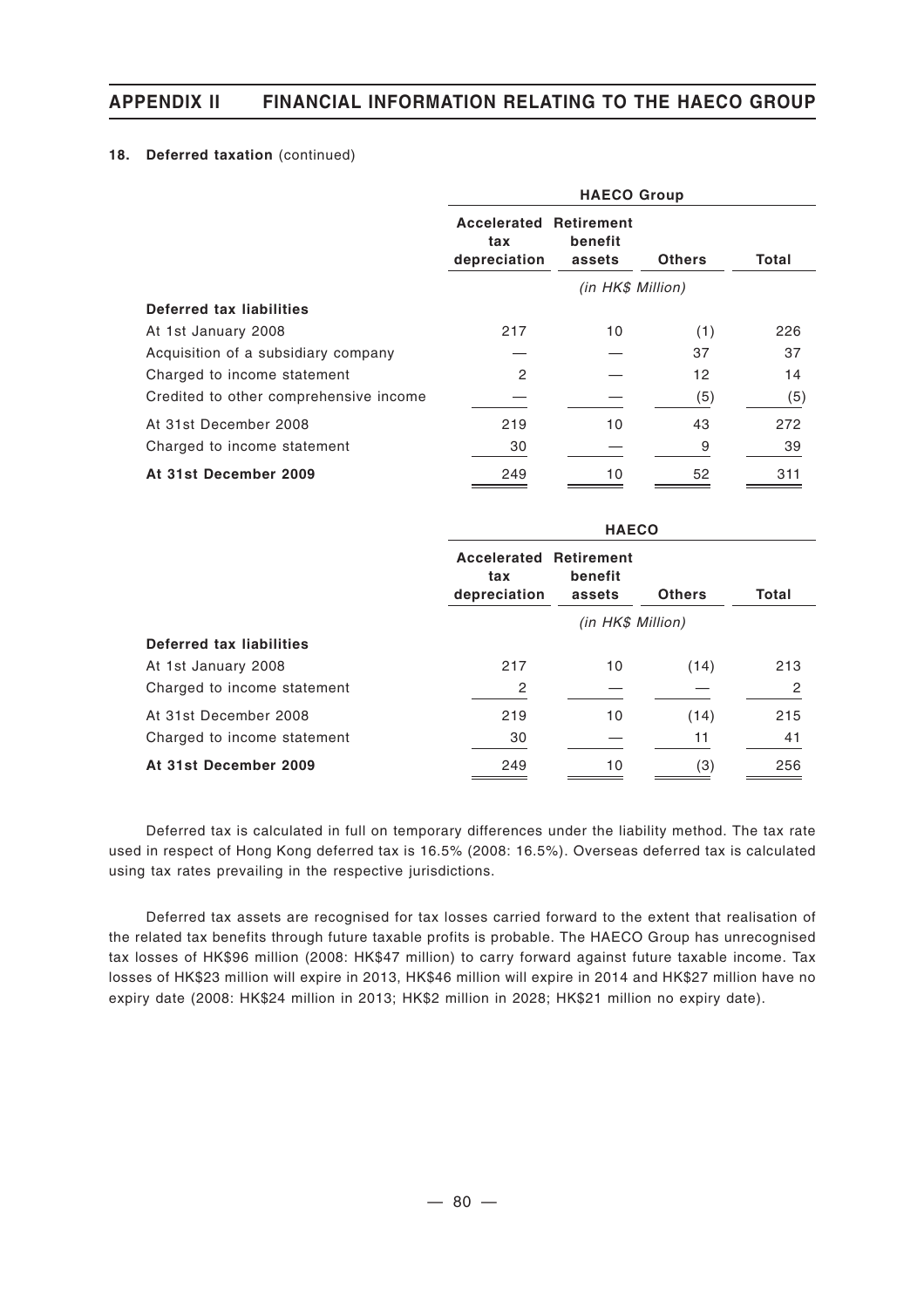### 18. Deferred taxation (continued)

The following amounts are shown separately on the statement of financial position.

|                                           | <b>HAECO Group</b> |      |  |
|-------------------------------------------|--------------------|------|--|
|                                           | 2009               | 2008 |  |
|                                           | (in HK\$ Million)  |      |  |
| Deferred tax assets:                      |                    |      |  |
| To be recovered after more than 12 months | 38                 | 26   |  |
| To be recovered within 12 months          | 1                  | 6    |  |
|                                           | 39                 | 32   |  |
|                                           | <b>HAECO Group</b> |      |  |
|                                           | 2009               | 2008 |  |
|                                           | (in HK\$ Million)  |      |  |
| Deferred tax liabilities:                 |                    |      |  |
| To be settled after more than 12 months   | 299                | 249  |  |
| To be settled within 12 months            | 12                 | 23   |  |
|                                           | 311                | 272  |  |
|                                           | <b>HAECO</b>       |      |  |
|                                           | 2009               | 2008 |  |
|                                           | (in HK\$ Million)  |      |  |
| Deferred tax liabilities:                 |                    |      |  |
| To be settled after more than 12 months   | 247                | 201  |  |
| To be settled within 12 months            | 9                  | 14   |  |
|                                           | 256                | 215  |  |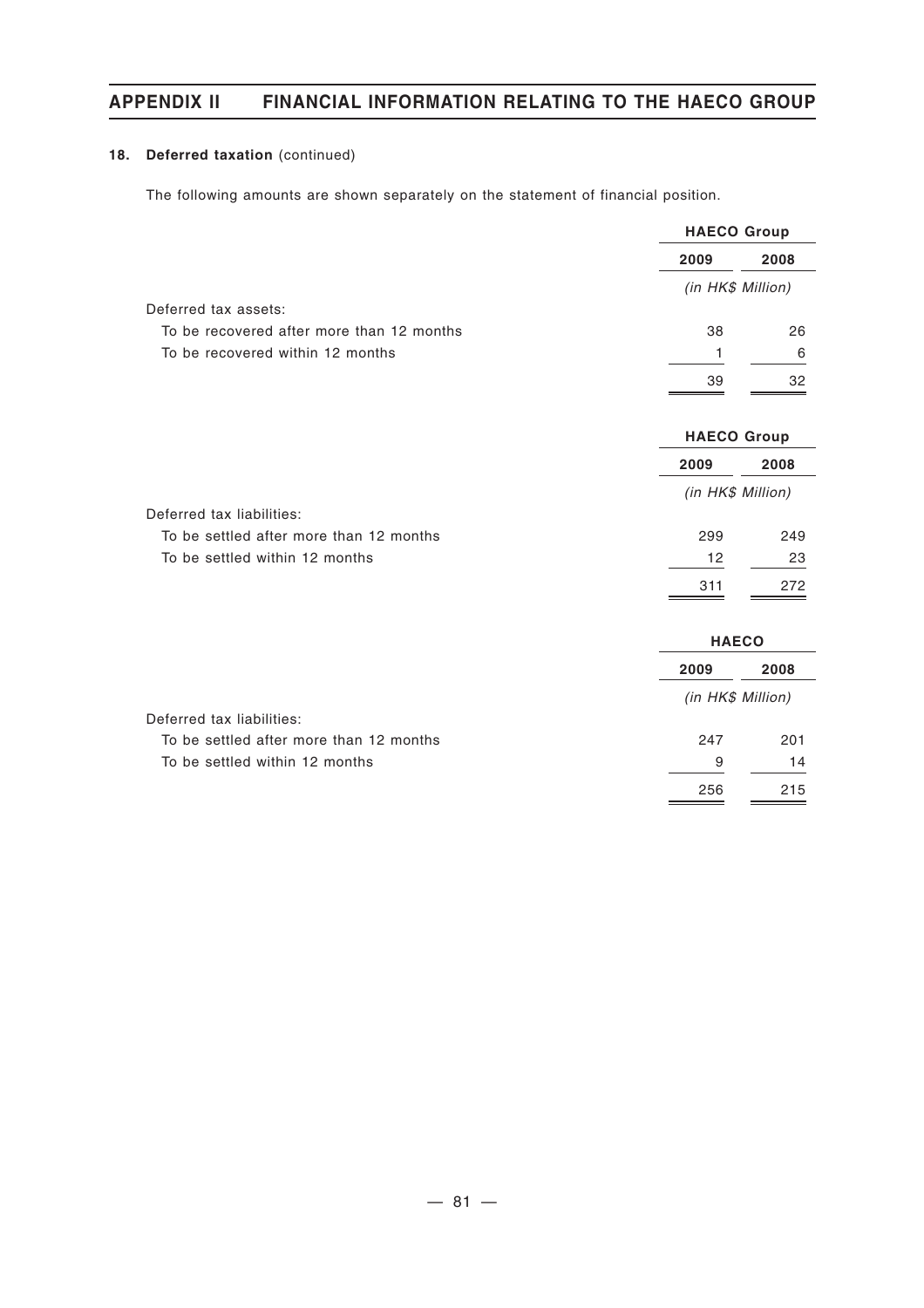### **19. Derivative financial instruments**

|                                     | <b>HAECO Group</b> |                   |                    |      |  |  |
|-------------------------------------|--------------------|-------------------|--------------------|------|--|--|
|                                     | <b>Assets</b>      |                   | <b>Liabilities</b> |      |  |  |
|                                     | 2009               | 2008              | 2009               | 2008 |  |  |
|                                     |                    | (in HK\$ Million) |                    |      |  |  |
| Forward foreign exchange contracts: |                    |                   |                    |      |  |  |
| Cash flow hedges                    | 17                 | 56                | 15                 | 19   |  |  |
| Not qualifying for hedge accounting |                    | 2                 |                    | 6    |  |  |
| Total                               | 17                 | 58                | 15                 | 25   |  |  |
| Less non-current portion            |                    |                   |                    |      |  |  |
| Forward foreign exchange contracts: |                    |                   |                    |      |  |  |
| Cash flow hedges                    | 4                  | 9                 |                    | 18   |  |  |
| Current portion                     | 13                 | 49                | 15                 | 7    |  |  |

The full fair value of a hedging derivative is classified as a non-current asset or liability if the remaining maturity of the hedged item is more than 12 months and, as a current asset or liability, if the maturity of the hedged item is not more than 12 months.

### Forward foreign exchange contracts

The notional principal amounts of the outstanding forward foreign exchange contracts at 31st December 2009 were HK\$726 million (2008: HK\$1,363 million).

The hedged highly probable forecast transactions denominated in foreign currency are expected to occur at various dates during the next 36 months. Gains and losses recognised in the cash flow hedge reserve in equity (note 26) on forward foreign exchange contracts as of 31st December 2009 are recognised in the income statement in the period or periods during which the hedged forecast transaction affects the consolidated income statement. This is generally within 3 years from the reporting date unless the gain or loss is included in the initial amount recognised for the purchase of fixed assets, in which case recognition is over the lifetime of the assets.

The maximum exposure to credit risk at the reporting date is the fair value of the derivative assets in the statement of financial position.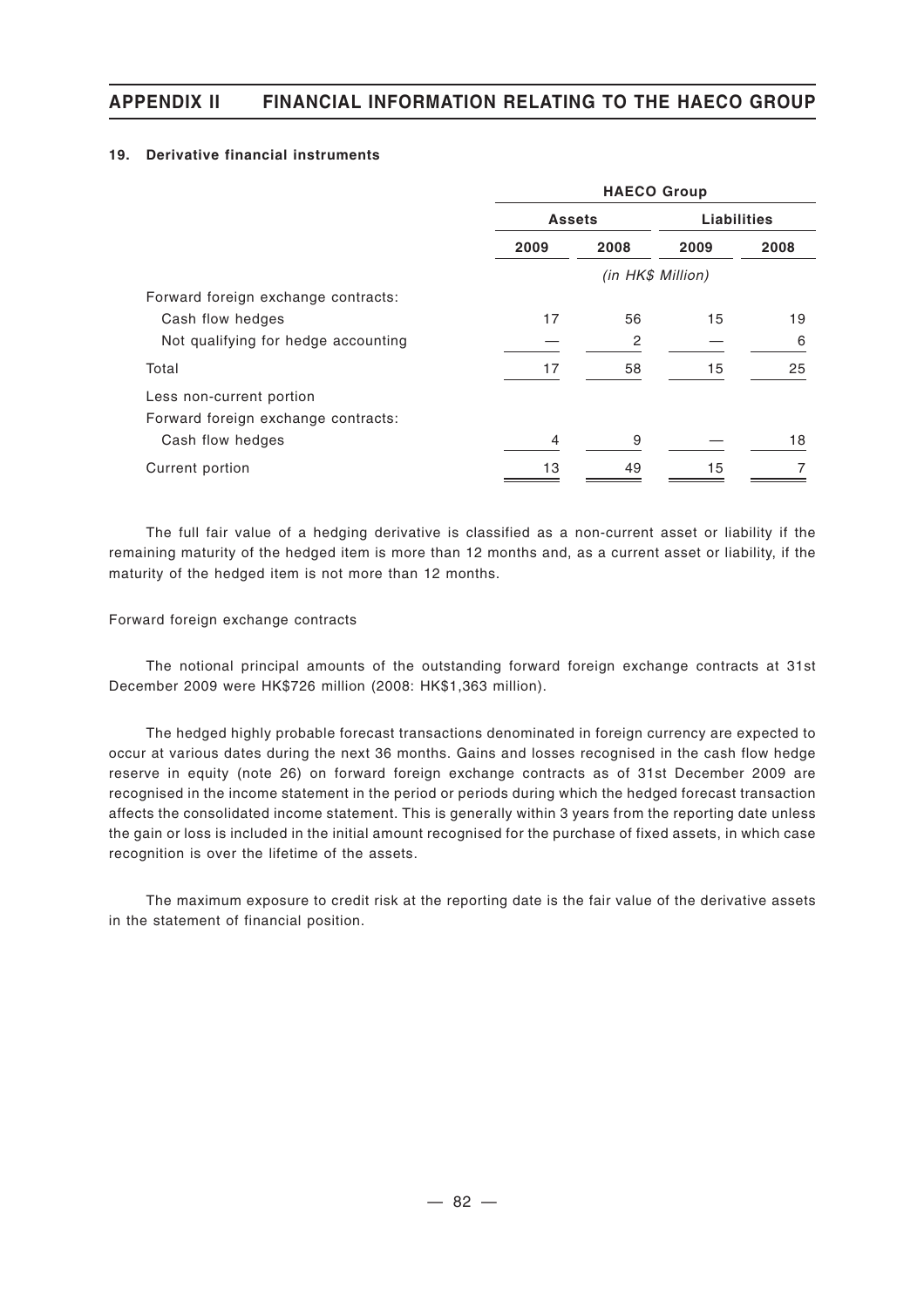### **20. Financial guarantees**

HAECO has guaranteed the drawn components of bank loans of a subsidiary company. Under the terms of the financial guarantee contracts, HAECO will make payments to reimburse the lenders upon failure of the guaranteed entity to make payments when due.

The liabilities guaranteed will mature at various dates from 2010 to 2012. Their face values are as follows:

|      | <b>HAECO</b>      |  |  |
|------|-------------------|--|--|
| 2009 | 2008              |  |  |
|      |                   |  |  |
| 448  | 316               |  |  |
|      | (in HK\$ Million) |  |  |

#### **21. Stocks and work in progress**

Stocks and work in progress are stated at the lower of cost, calculated on a weighted average basis, and net realisable value.

|                                           | <b>HAECO Group</b> |      | <b>HAECO</b>      |      |
|-------------------------------------------|--------------------|------|-------------------|------|
|                                           | 2009               | 2008 | 2009              | 2008 |
|                                           |                    |      | (in HK\$ Million) |      |
| Carrying amounts at net realisable value: |                    |      |                   |      |
| <b>Stocks</b>                             | 192                | 91   | 154               | 63   |

The remaining balances are carried at cost.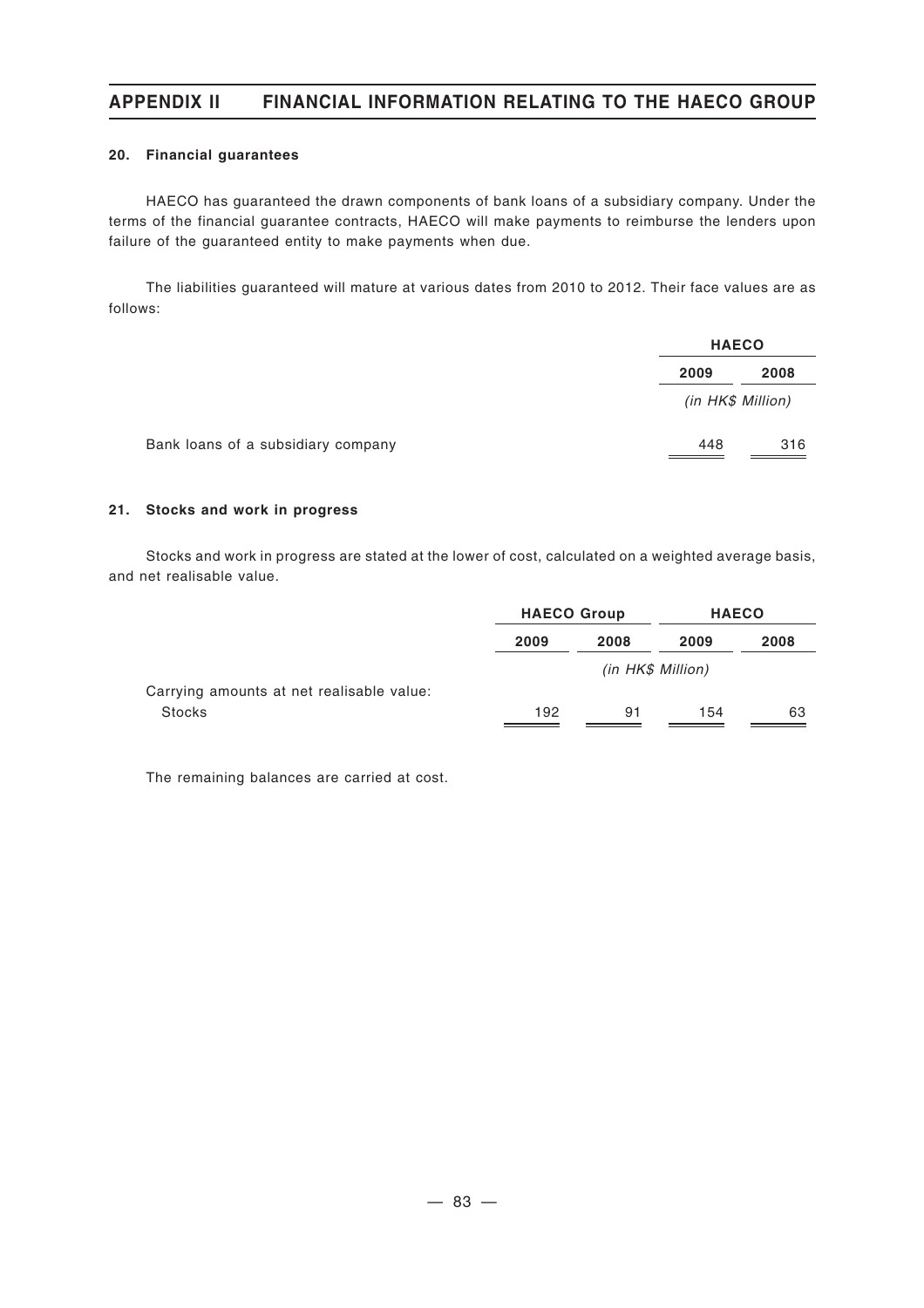#### **22. Trade and other receivables**

The credit terms given to customers vary and are generally based on their individual financial strength. Credit evaluations of trade receivables are performed periodically to minimise credit risk associated with receivables.

|                                               | <b>HAECO Group</b> |                   | <b>HAECO</b> |      |  |
|-----------------------------------------------|--------------------|-------------------|--------------|------|--|
|                                               | 2009               | 2008              | 2009         | 2008 |  |
|                                               |                    | (in HK\$ Million) |              |      |  |
| Trade receivables $-$                         |                    |                   |              |      |  |
| in HK dollars                                 | 97                 | 102               | 97           | 102  |  |
| in US dollars                                 | 204                | 209               | 131          | 99   |  |
| in other currencies                           | 29                 | 12                |              |      |  |
|                                               | 330                | 323               | 228          | 201  |  |
| Less: provision for impairment of receivables | (2)                | (20)              | (2)          | (19) |  |
|                                               | 328                | 303               | 226          | 182  |  |
| Amounts due from subsidiary companies         |                    |                   | 78           | 111  |  |
| Amounts due from jointly controlled companies | 33                 | 15                | 10           | 9    |  |
| Amounts due from related parties              | 49                 | 152               | 22           | 136  |  |
| Other receivables and prepayments             | 126                | 158               | 82           | 123  |  |
|                                               | 536                | 628               | 418          | 561  |  |

The fair values of trade receivables and other receivables are not materially different from their book values. The amounts due from subsidiary companies, jointly controlled companies and related parties are unsecured, interest free and on normal trade credit terms.

The ageing analysis of these trade receivables is as follows:

|                        | <b>HAECO Group</b> |                   | <b>HAECO</b> |      |  |
|------------------------|--------------------|-------------------|--------------|------|--|
|                        | 2009               | 2008              | 2009         | 2008 |  |
|                        |                    | (in HK\$ Million) |              |      |  |
| Current                | 177                | 137               | 116          | 83   |  |
| Up to 3 months overdue | 78                 | 105               | 50           | 39   |  |
| 3 to 6 months overdue  | 5                  | 3                 |              | 2    |  |
| Over 6 months overdue  | 70                 | 78                | 61           | 77   |  |
|                        | 330                | 323               | 228          | 201  |  |

The above ageing analysis includes the receivables due from OASIS Hong Kong Airlines Limited arising from various services performed by the HAECO Group. OASIS Hong Kong Airlines Limited and OASIS Growth and Income Investments Limited entered into liquidation on 11th June 2008. In accordance to a consent summons filed jointly together with the provisional liquidator, which was granted by the court in early May 2008, an amount of HK\$78 million from the net proceeds of aircraft sales had been deposited into a separate bank account pending determination of the HAECO Group's claim by the court.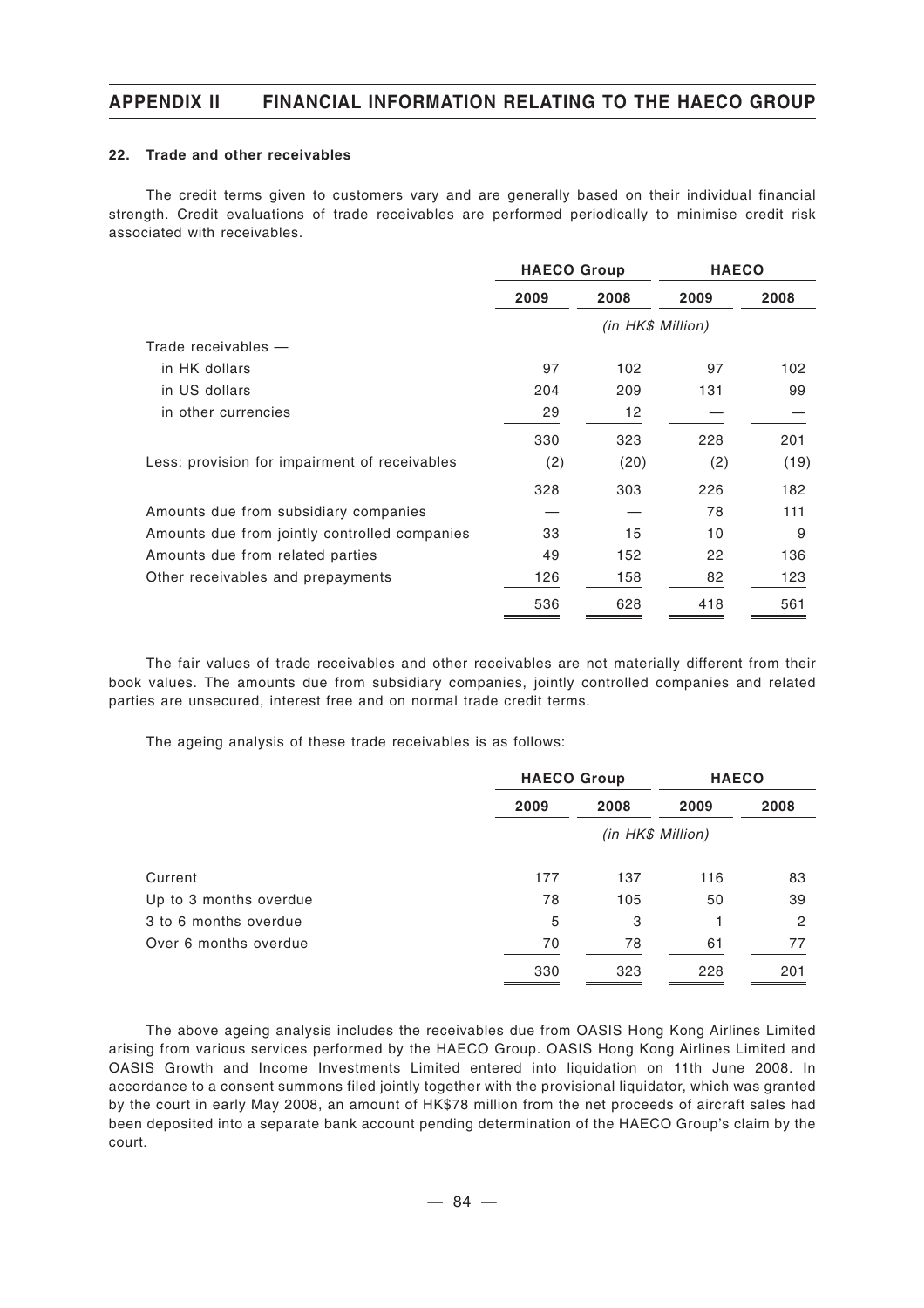#### **22. Trade and other receivables** (continued)

At 31st December 2009, trade receivables of the HAECO Group of HK\$2 million (2008: HK\$20 million) and of HAECO of HK\$2 million (2008: HK\$19 million) were considered impaired and provided for. The impaired trade receivables relate to customers which are in unexpectedly difficult financial situations. The ageing of these receivables is as follows:

|                        | <b>HAECO Group</b> |                   | <b>HAECO</b> |      |
|------------------------|--------------------|-------------------|--------------|------|
|                        | 2009               | 2008              | 2009         | 2008 |
|                        |                    | (in HK\$ Million) |              |      |
| Up to 3 months overdue | 2                  |                   | 2            |      |
| 3 to 6 months overdue  |                    |                   |              |      |
| Over 6 months overdue  |                    | 20                |              | 19   |
|                        | 2                  | 20                | 2            | 19   |

Movements on the HAECO Group's provision for impairment of trade receivables are as follows:

|                                         | <b>HAECO Group</b> |                   | <b>HAECO</b> |      |  |
|-----------------------------------------|--------------------|-------------------|--------------|------|--|
|                                         | 2009               | 2008              | 2009         | 2008 |  |
|                                         |                    | (in HK\$ Million) |              |      |  |
| At 1st January                          | 20                 | 22                | 19           | 19   |  |
| Provision for impairment of receivables | 2                  |                   | 2            |      |  |
| Utilised during the year                | (20)               |                   | (19)         |      |  |
| Unused amounts reversed                 |                    | (3)               |              |      |  |
| At 31st December                        | 2                  | 20                | 2            | 19   |  |

The creation and release of the provision for impaired receivables has been included in cost of direct material and job expenses in the income statement. Amounts charged to the allowance account are generally written off when there is no expectation of recovering additional settlement.

The maximum exposure to credit risk at the reporting date is the fair value of each class of receivable mentioned above. The HAECO Group does not hold any collateral as security.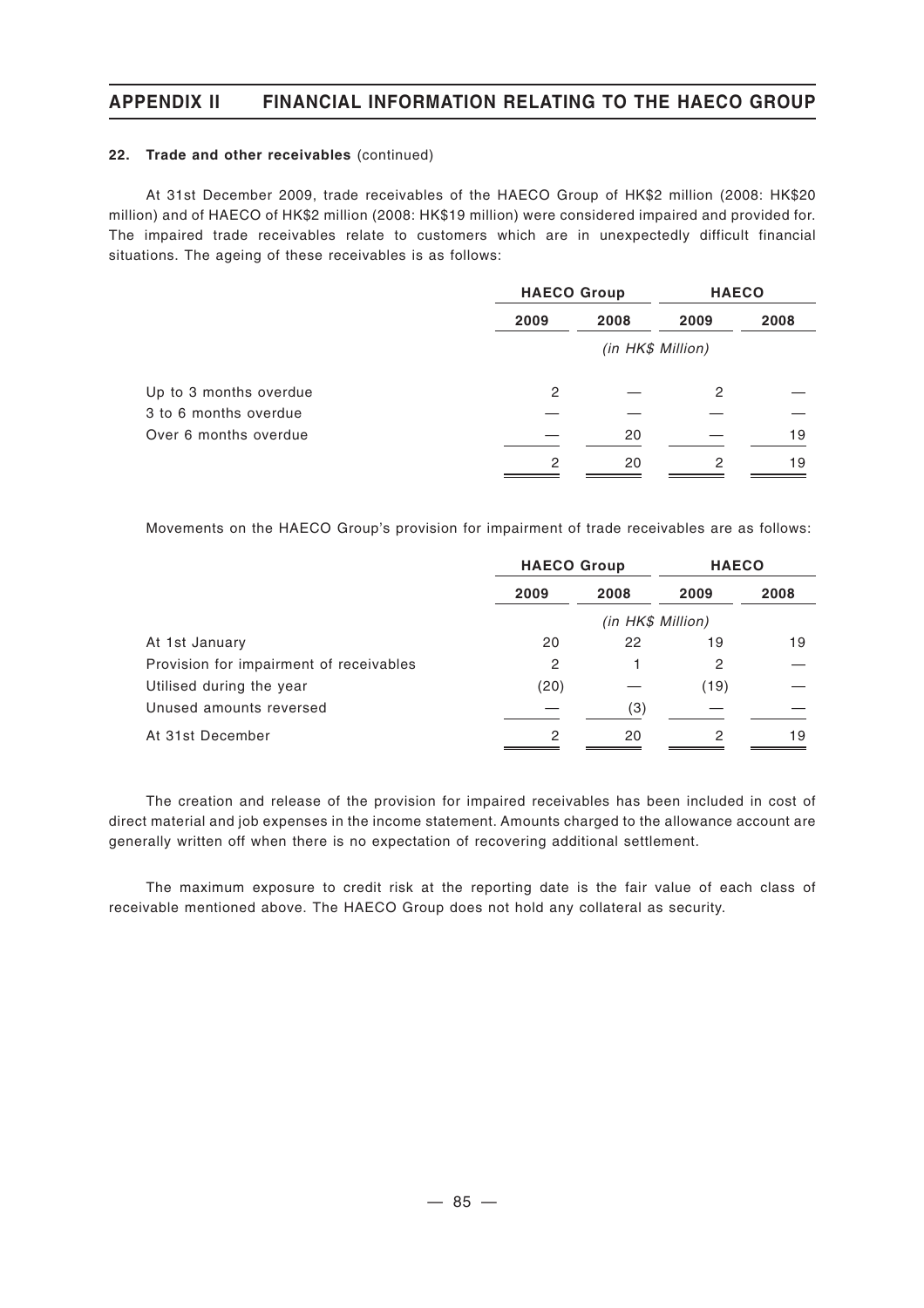### **23. Trade and other payables**

|                                             | <b>HAECO Group</b> |       | <b>HAECO</b>      |      |  |
|---------------------------------------------|--------------------|-------|-------------------|------|--|
|                                             | 2009               | 2008  | 2009              | 2008 |  |
|                                             |                    |       | (in HK\$ Million) |      |  |
| Trade payables                              | 77                 | 133   | 32                | 14   |  |
| Amounts due to subsidiary companies         |                    |       | 34                | 4    |  |
| Amounts due to jointly controlled companies | 2                  |       | $\overline{c}$    |      |  |
| Amount due to related parties               | 21                 | 26    | 10                | 24   |  |
| Other payables and accruals                 | 889                | 953   | 527               | 651  |  |
|                                             | 989                | 1,112 | 605               | 693  |  |

The ageing analysis of trade payables is as follows:

|                        | <b>HAECO Group</b> |                   | <b>HAECO</b> |      |  |  |
|------------------------|--------------------|-------------------|--------------|------|--|--|
|                        | 2009               | 2008              | 2009         | 2008 |  |  |
|                        |                    | (in HK\$ Million) |              |      |  |  |
| Current                | 70                 | 124               | 30           | 6    |  |  |
| Up to 3 months overdue | 7                  | 9                 | 2            | 8    |  |  |
|                        | 77                 | 133               | 32           | 14   |  |  |

The fair values of trade payables and other payables are not materially different from their book values. The amounts due to subsidiary companies, jointly controlled companies and related parties are unsecured, interest free and on normal trade credit terms.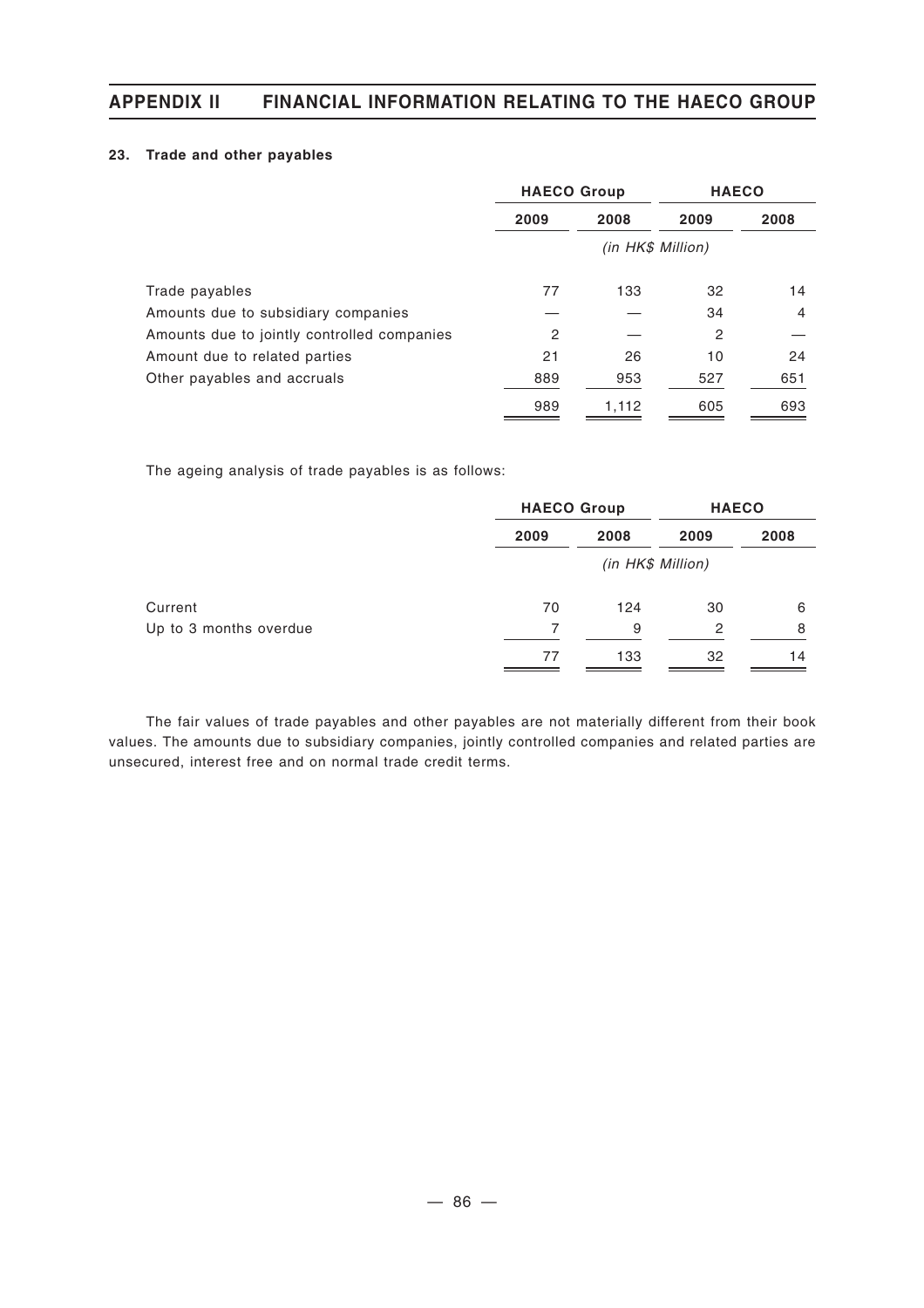### **24. Borrowings**

For accounting purposes, the loans at 31st December are classified as follows:

|                                                                         | <b>HAECO Group</b> |                   | <b>HAECO</b> |      |
|-------------------------------------------------------------------------|--------------------|-------------------|--------------|------|
|                                                                         | 2009               | 2008              | 2009         | 2008 |
|                                                                         |                    | (in HK\$ Million) |              |      |
| Short-term loans                                                        |                    |                   |              |      |
| - in HK dollars                                                         | 267                | 57                | 200          |      |
| - in US dollars                                                         | 158                | 230               |              |      |
| - in other currencies                                                   |                    | 2                 |              |      |
|                                                                         | 425                | 289               | 200          |      |
| Long-term loans at amortised cost                                       |                    |                   |              |      |
| - in HK dollars                                                         | 30                 |                   |              |      |
| - in US dollars                                                         | 671                | 388               |              |      |
|                                                                         | 701                | 388               |              |      |
| Less: amount due within one year included<br>under current liabililties |                    |                   |              |      |
| - in US dollars                                                         | 106                |                   |              |      |
|                                                                         | 595                | 388               |              |      |

All the loans are unsecured. The carrying amounts approximate their fair values.

The maturity of long-term loans at 31st December is as follows:

|                                 |                   | <b>HAECO Group</b> |  |  |
|---------------------------------|-------------------|--------------------|--|--|
|                                 | 2009              | 2008               |  |  |
|                                 | (in HK\$ Million) |                    |  |  |
| Bank loans:                     |                   |                    |  |  |
| Repayable within 1 year         | 106               |                    |  |  |
| Repayable between 1 and 2 years | 437               |                    |  |  |
| Repayable between 2 and 5 years | 158               | 388                |  |  |
|                                 | 701               | 388                |  |  |

The exposure of borrowings to interest rate changes and the contractual repricing dates at 31st December is as follows:

|       | <b>HAECO Group</b> |      | <b>HAECO</b> |  |
|-------|--------------------|------|--------------|--|
| 2009  | 2008               | 2009 | 2008         |  |
|       | (in HK\$ Million)  |      |              |  |
| 1,126 | 677                | 200  |              |  |

The HAECO Group's and HAECO's weighted average effective interest rates per annum at 31st December 2009 are 0.95% (2008: 2.68%) and 0.62% (2008: no bank loans) respectively.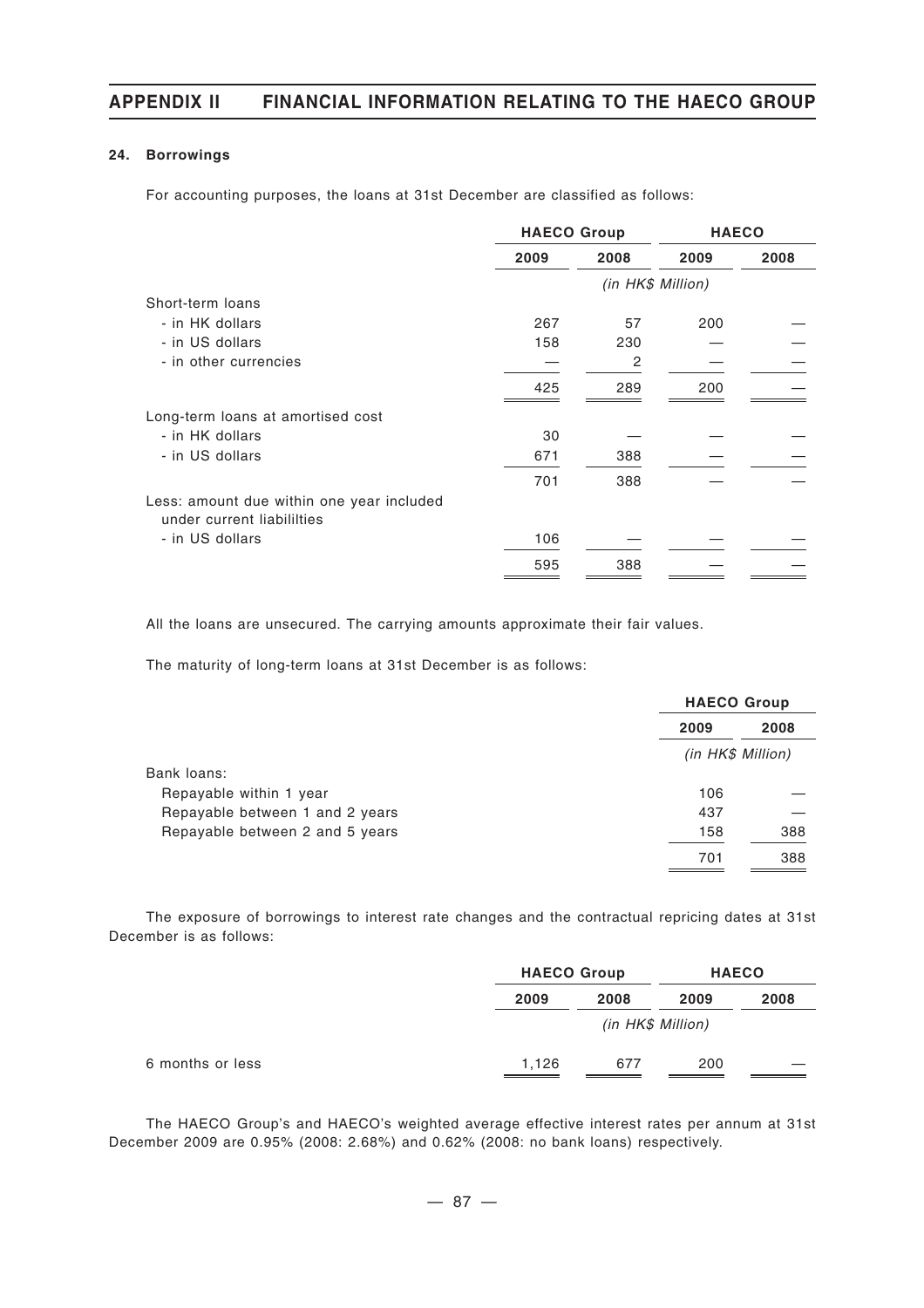### **25. Share capital**

|                                  | <b>HAECO</b>        |                    |                     |                    |  |  |  |
|----------------------------------|---------------------|--------------------|---------------------|--------------------|--|--|--|
|                                  | 2009                |                    | 2008                |                    |  |  |  |
|                                  | Number<br>of shares | In HK\$<br>Million | Number<br>of shares | In HK\$<br>Million |  |  |  |
| Authorised:                      |                     |                    |                     |                    |  |  |  |
| Ordinary shares of HK\$1.00 each |                     |                    |                     |                    |  |  |  |
| At 31st December                 | 210,000,000         | 210                | 210,000,000         | 210                |  |  |  |
| Issued and fully paid:           |                     |                    |                     |                    |  |  |  |
| Ordinary shares of HK\$1.00 each |                     |                    |                     |                    |  |  |  |
| At 31st December                 | 166,324,850         | 166                | 166,324,850         | 166                |  |  |  |

During the year, no purchase, sale or redemption of HAECO Shares has been effected on the Hong Kong Stock Exchange by HAECO or its subsidiary companies.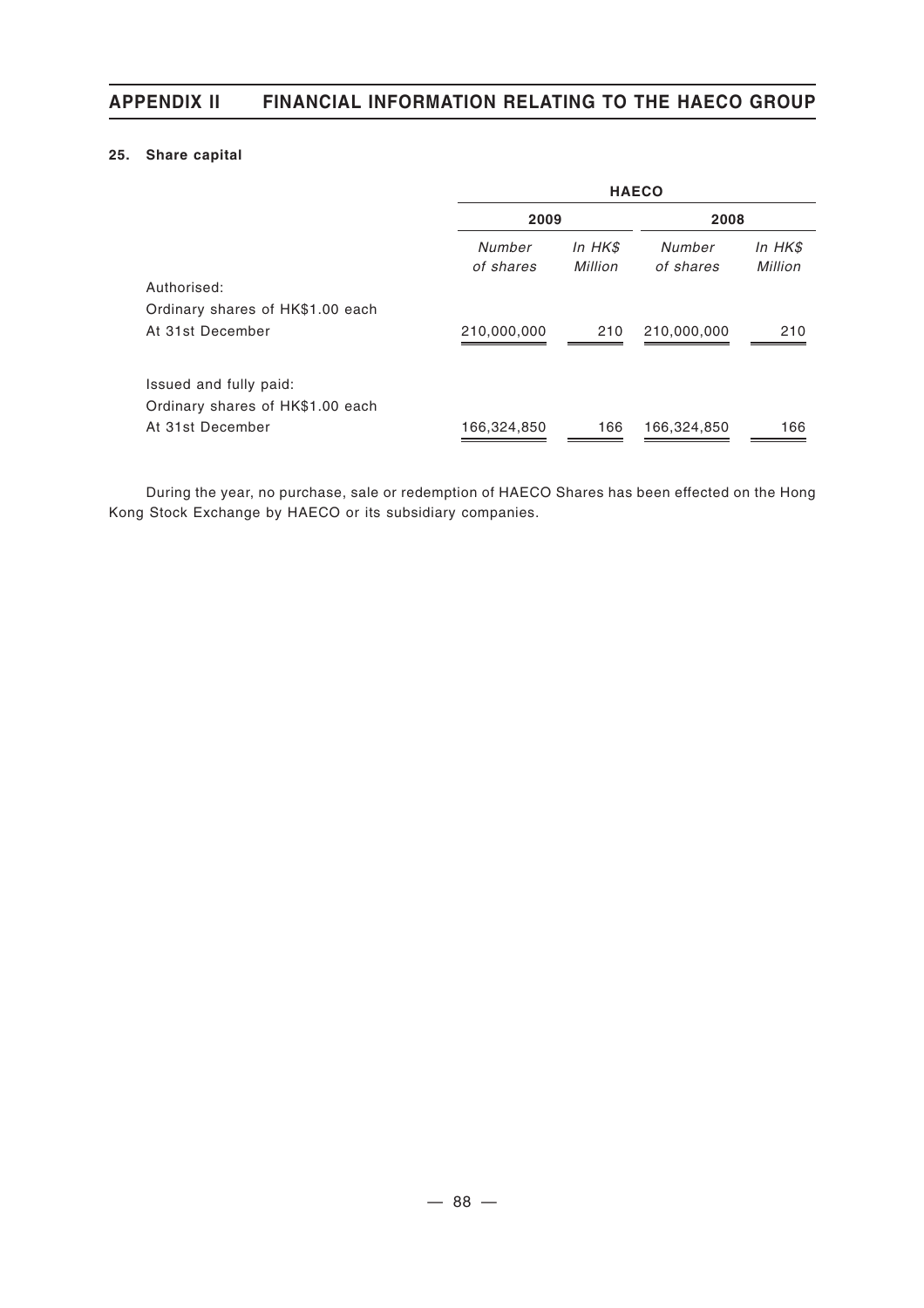### **26. Reserves**

|                                                           | Revenue<br>reserve |       | Capital<br>redemption<br>reserve |      | <b>Exchange</b><br>translation<br>reserve |      | Cash flow<br>hedge reserve |      | Total |       |
|-----------------------------------------------------------|--------------------|-------|----------------------------------|------|-------------------------------------------|------|----------------------------|------|-------|-------|
|                                                           | 2009               | 2008  | 2009                             | 2008 | 2009                                      | 2008 | 2009                       | 2008 | 2009  | 2008  |
|                                                           |                    |       |                                  |      | (in HK\$ Million)                         |      |                            |      |       |       |
| <b>HAECO Group</b>                                        |                    |       |                                  |      |                                           |      |                            |      |       |       |
| At 1st January                                            | 4,749              | 4,132 | 19                               | 19   | 10                                        | 11   | 17                         | 81   | 4,795 | 4,243 |
| Profit for the year                                       | 688                | 1,138 |                                  |      |                                           |      |                            |      | 688   | 1,138 |
| Other comprehensive income                                |                    |       |                                  |      |                                           |      |                            |      |       |       |
| Cash flow hedges                                          |                    |       |                                  |      |                                           |      |                            |      |       |       |
| - recognised during the year                              |                    |       |                                  |      |                                           |      | 6                          | (38) | 6     | (38)  |
| - deferred tax recognised                                 |                    |       |                                  |      |                                           |      | $\overline{4}$             | 3    | 4     | 3     |
| - transferred to other net<br>gains                       |                    |       |                                  |      |                                           |      | (26)                       | (29) | (26)  | (29)  |
| Exchange translation differences<br>on foreign operations |                    |       |                                  |      | 1                                         | (1)  |                            |      | 1     | (1)   |
| Total comprehensive income/(loss)                         |                    |       |                                  |      |                                           |      |                            |      |       |       |
| for the year                                              | 688                | 1,138 |                                  |      | 1                                         | (1)  | (16)                       | (64) | 673   | 1,073 |
| Previous year's final dividend paid                       | (374)              | (366) |                                  |      |                                           |      |                            |      | (374) | (366) |
| Current year's interim dividend paid                      | (83)               | (155) |                                  |      |                                           |      |                            | —    | (83)  | (155) |
| At 31st December                                          | 4,980              | 4,749 | 19                               | 19   | 11                                        | 10   | 1                          | 17   | 5,011 | 4,795 |
| <b>HAECO</b>                                              |                    |       |                                  |      |                                           |      |                            |      |       |       |
| At 1st January                                            | 3,320              | 3,291 | 19                               | 19   |                                           |      |                            |      | 3,339 | 3,310 |
| Total comprehensive income for the<br>year                | 648                | 550   |                                  |      |                                           |      |                            |      | 648   | 550   |
| Previous year's final dividend paid                       | (374)              | (366) |                                  |      |                                           |      |                            |      | (374) | (366) |
| Current year's interim dividend paid                      | (83)               | (155) |                                  |      |                                           |      |                            |      | (83)  | (155) |
| At 31st December                                          | 3,511              | 3,320 | 19                               | 19   |                                           |      |                            |      | 3,530 | 3,339 |

The HAECO Group and HAECO revenue reserves include HK\$249 million (2008: HK\$374 million) representing the proposed final dividend for the year (note 11).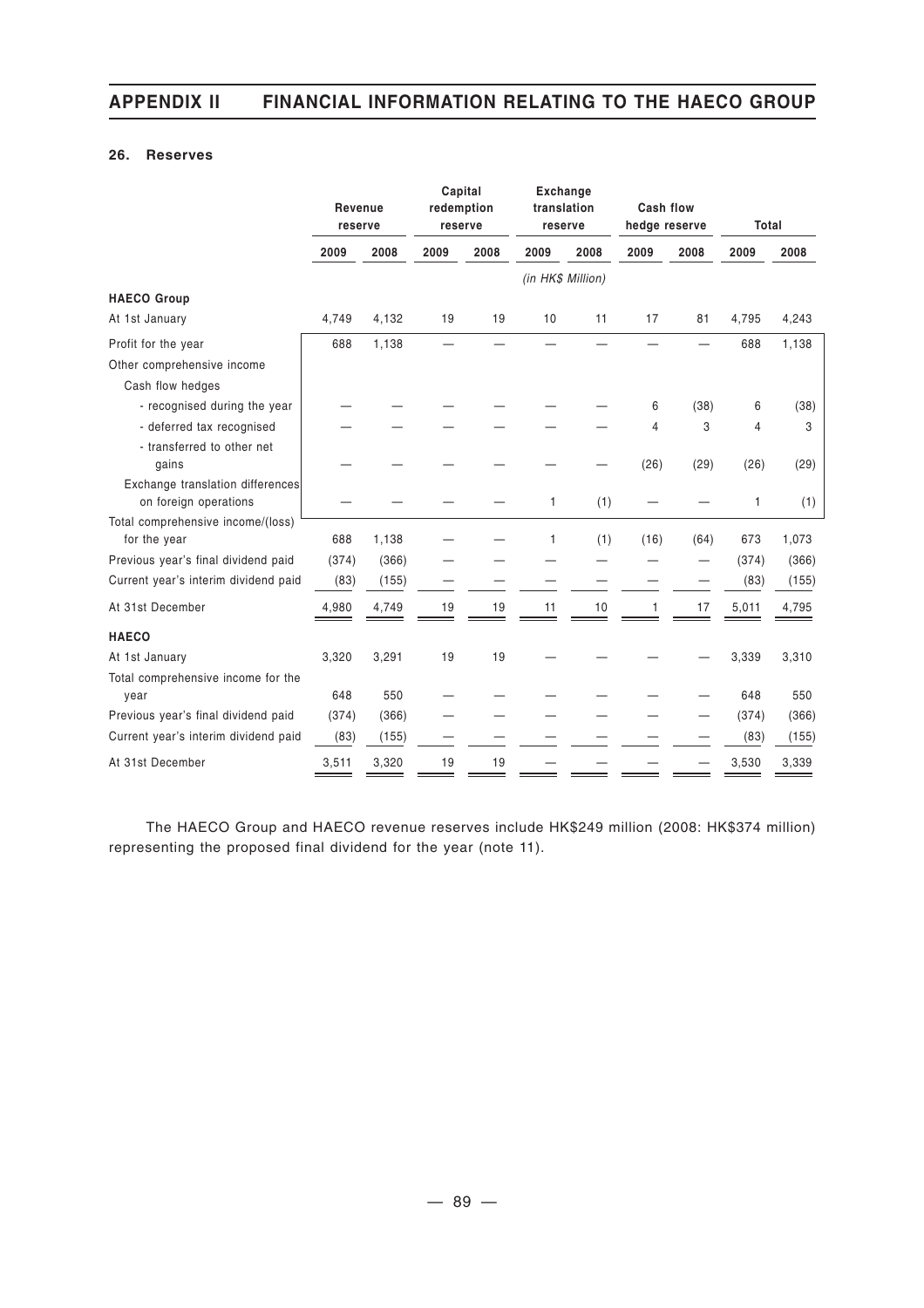### **27. Minority interests**

|                                                                 | <b>HAECO Group</b> |      |  |
|-----------------------------------------------------------------|--------------------|------|--|
|                                                                 | 2009               | 2008 |  |
|                                                                 | (in HK\$ Million)  |      |  |
| At 1st January                                                  | 939                | 485  |  |
| Share of profits for the year                                   | 72                 | 212  |  |
| Share of cash flow hedge reserve                                | (13)               | (50) |  |
| Share of exchange translation differences on foreign operations |                    | (3)  |  |
| Share of total comprehensive income for the year                | 59                 | 159  |  |
| Minority interests in a new subsidiary company                  |                    | 36   |  |
| Capital contribution from minority interests                    |                    | 35   |  |
| Dividends (paid and payable)/cancellation                       | (34)               | 224  |  |
| At 31st December                                                | 964                | 939  |  |

#### **28. Receipt in advance**

An advanced payment was received from Cathay Pacific Airways Limited in 2005 for storage services charges up to June 2018. At 31st December 2009, the current portion included in other payables under current liabilities is HK\$11 million (2008: HK\$11 million) while the non-current portion is HK\$79 million (2008: HK\$90 million).

### **29. Notes to the consolidated statement of cash flows**

(a) Reconciliation of operating profit to cash generated from operations

|                                                            | <b>HAECO Group</b> |       |  |
|------------------------------------------------------------|--------------------|-------|--|
|                                                            | 2009               | 2008  |  |
|                                                            | (in HK\$ Million)  |       |  |
| Operating profit                                           | 385                | 1,010 |  |
| Depreciation, amortisation and impairment provision        | 358                | 305   |  |
| Other net gains                                            | (4)                | (34)  |  |
| Loss/(profit) on disposal of property, plant and equipment | 14                 | (6)   |  |
| Operating profit before working capital changes            | 753                | 1,275 |  |
| Increase in retirement benefit assets                      | (61)               | (43)  |  |
| Increase in stocks and work in progress                    | (7)                | (32)  |  |
| Decrease in trade and other receivables                    | 96                 | 33    |  |
| Increase/(decrease) in trade and other payables            | 20                 | (29)  |  |
| Decrease in receipt in advance                             | (11)               | (11)  |  |
| Cash generated from operations                             | 790                | 1,193 |  |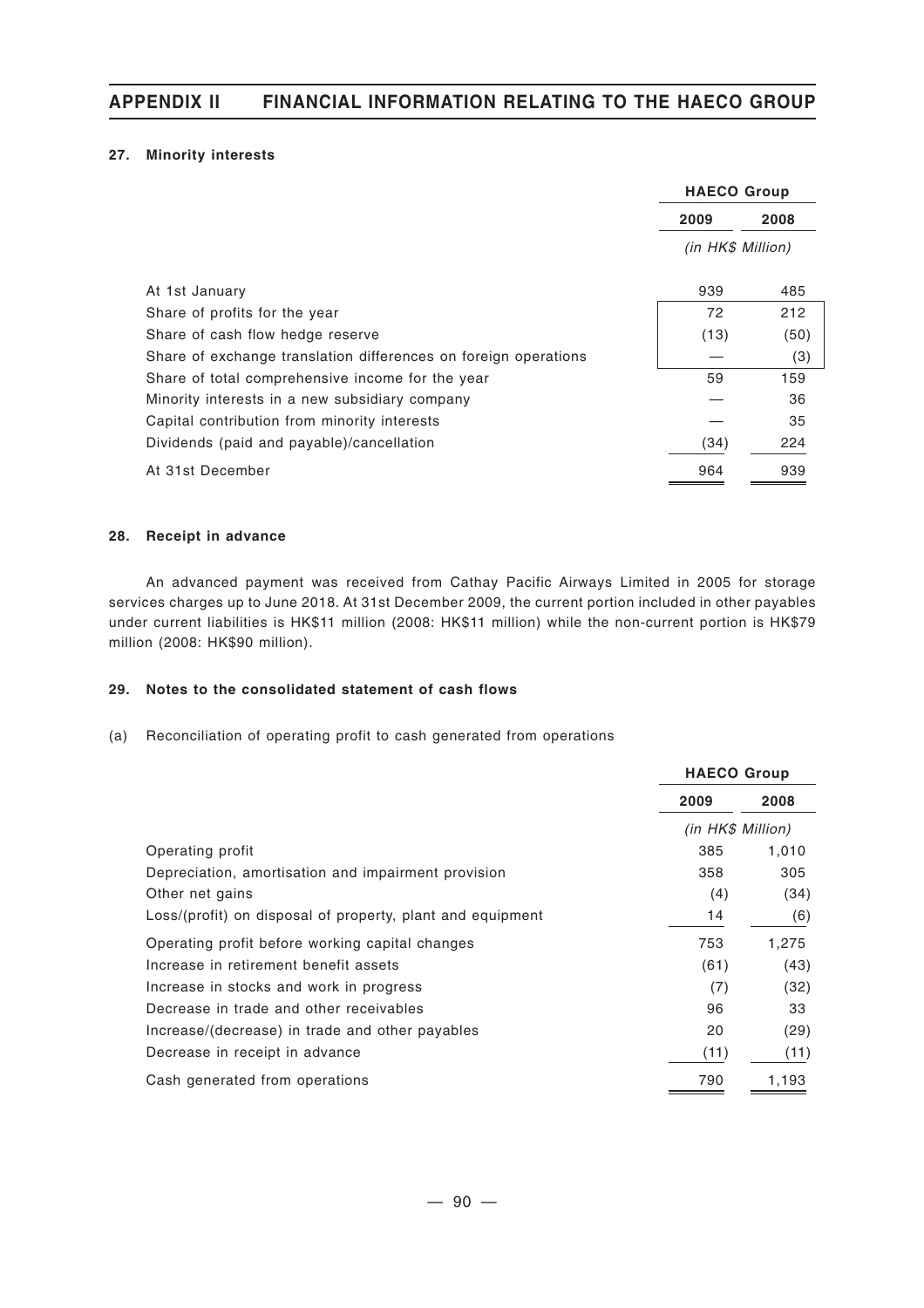### **29. Notes to the consolidated statement of cash flows** (continued)

#### (b) Analysis of deposits and bank balances at 31st December

|                                      |                   | <b>HAECO Group</b> |  |  |
|--------------------------------------|-------------------|--------------------|--|--|
|                                      | 2009              | 2008               |  |  |
|                                      | (in HK\$ Million) |                    |  |  |
| Cash and cash equivalents            | 844               | 881                |  |  |
| Deposits maturing after three months | 139               | 11                 |  |  |
|                                      | 983               | 892                |  |  |

The HAECO Group's and HAECO's weighted average effective interest rates per annum on these deposits at 31st December 2009 were 0.73% (2008: 0.91%) and 0.05% (2008: 0.31%) respectively. These deposits had an average maturity of 59 days (2008: 25 days) for the HAECO Group and 28 days (2008: 25 days) for HAECO.

#### **30. Capital commitments**

|                                                                                                      | <b>HAECO Group</b> |                   | <b>HAECO</b> |      |
|------------------------------------------------------------------------------------------------------|--------------------|-------------------|--------------|------|
|                                                                                                      | 2009<br>2008       |                   | 2009         | 2008 |
|                                                                                                      |                    | (in HK\$ Million) |              |      |
| Contracted but not provided for in the financial<br>statements                                       | 201                | 459               | 12           | 407  |
| Authorised by Directors but not contracted for                                                       | 1,182              | 1,786             | 124          | 121  |
|                                                                                                      | 1,383              | 2,245             | 136          | 528  |
| HAECO Group's share of capital commitments of<br>jointly controlled companies not included<br>above: |                    |                   |              |      |
| Contracted but not provided for in the<br>financial statements                                       | 149                | 136               |              |      |
| Authorised by Directors but not<br>contracted for                                                    | 80                 | 138               |              |      |

Capital commitments mainly relate to the construction of a sixth hangar by TAECO and engine overhaul facilities by TEXL at Xiamen, Mainland China.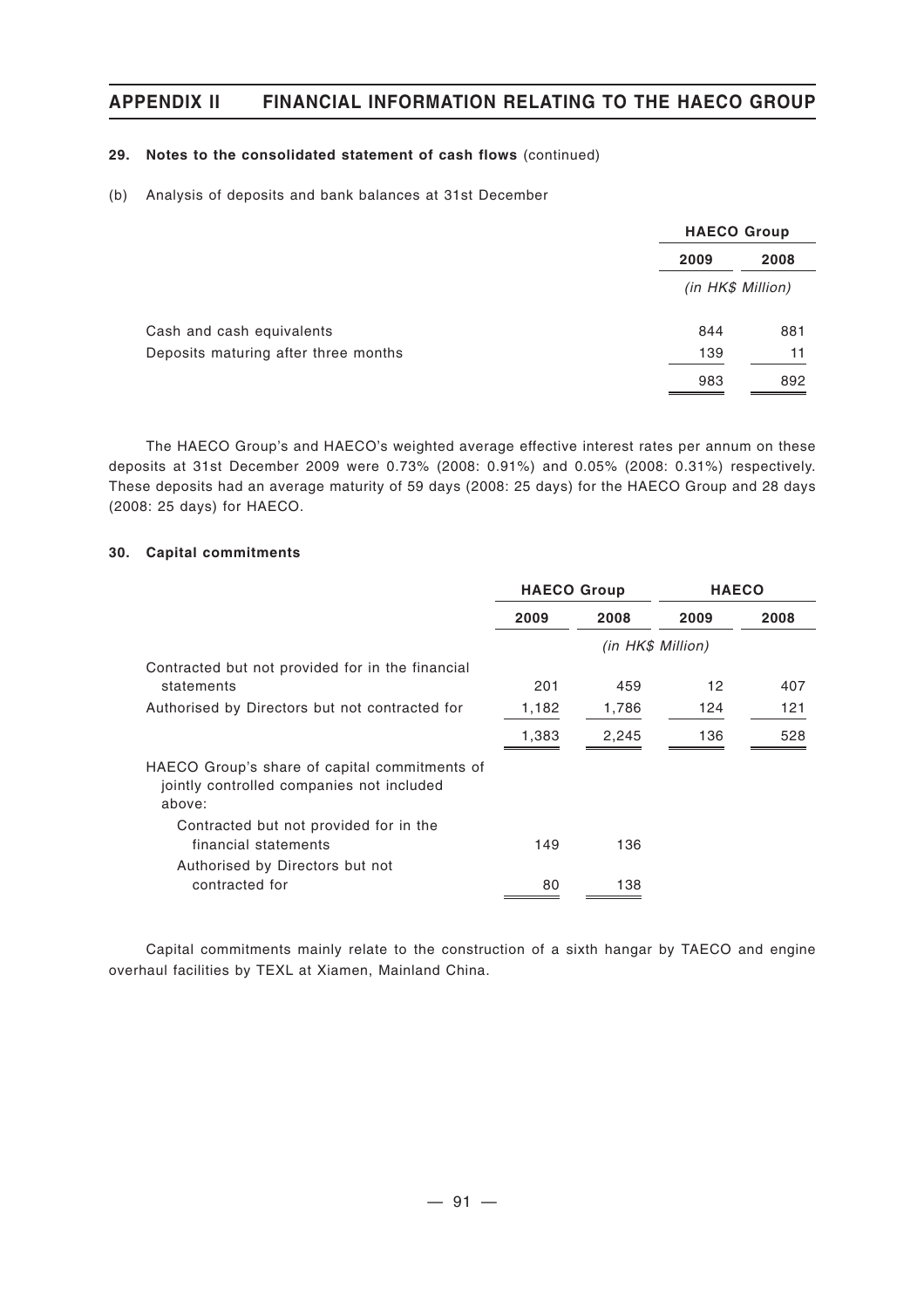#### **31. Lease commitments**

At 31st December 2009, the future aggregate minimum lease payments under non-cancellable operating leases were as follows:

|                                              | <b>HAECO Group</b> |       | <b>HAECO</b> |       |
|----------------------------------------------|--------------------|-------|--------------|-------|
|                                              | 2009               | 2008  | 2009         | 2008  |
|                                              | (in HK\$ Million)  |       |              |       |
| Land and buildings:                          |                    |       |              |       |
| Not later than 1 year                        | 106                | 99    | 105          | 98    |
| Later than 1 year but not later than 5 years | 408                | 391   | 407          | 390   |
| Later than 5 years                           | 2,362              | 2,340 | 2,362        | 2,340 |
|                                              | 2,876              | 2,830 | 2,874        | 2,828 |

#### **32. Business combinations**

On 26th June 2008, HAECO and TAECO acquired 75.01% and 10% interests respectively in TEXL, a company that provides overhaul, maintenance and test services for aircraft engines. The HAECO Group's effective shareholding is 80.67%. As part of the transaction the HAECO Group also entered into a Branded Service Agreement for TEXL to acquire a GE-Branded Service Agreement with the right to maintain GE90 engines for a period of 22 years. The HAECO Group's share of total consideration for the acquisition of TEXL and the GE-Branded Service Agreement was HK\$636 million.

No revenue and a loss of HK\$23 million were contributed to the HAECO Group for the year from TEXL to 31st December 2008. If the acquisition had occurred on 1st January 2008, the HAECO Group's consolidated turnover and consolidated profit for the year would have been increased by HK\$18 million and decreased by HK\$11 million respectively.

(a) Details of goodwill and net assets acquired are given below.

|                                                              | (in HK\$ Million) |
|--------------------------------------------------------------|-------------------|
| HAECO Group's share of purchase consideration is as follows: |                   |
| Cash paid                                                    | 227               |
| Deferred consideration                                       | 409               |
|                                                              | 636               |
| Fair value of net identifiable assets acquired               | (606)             |
| Goodwill                                                     | 30                |

The goodwill is attributable to TEXL's strong position and profitability in its market and the significant synergies expected to arise after its acquisition by the HAECO Group.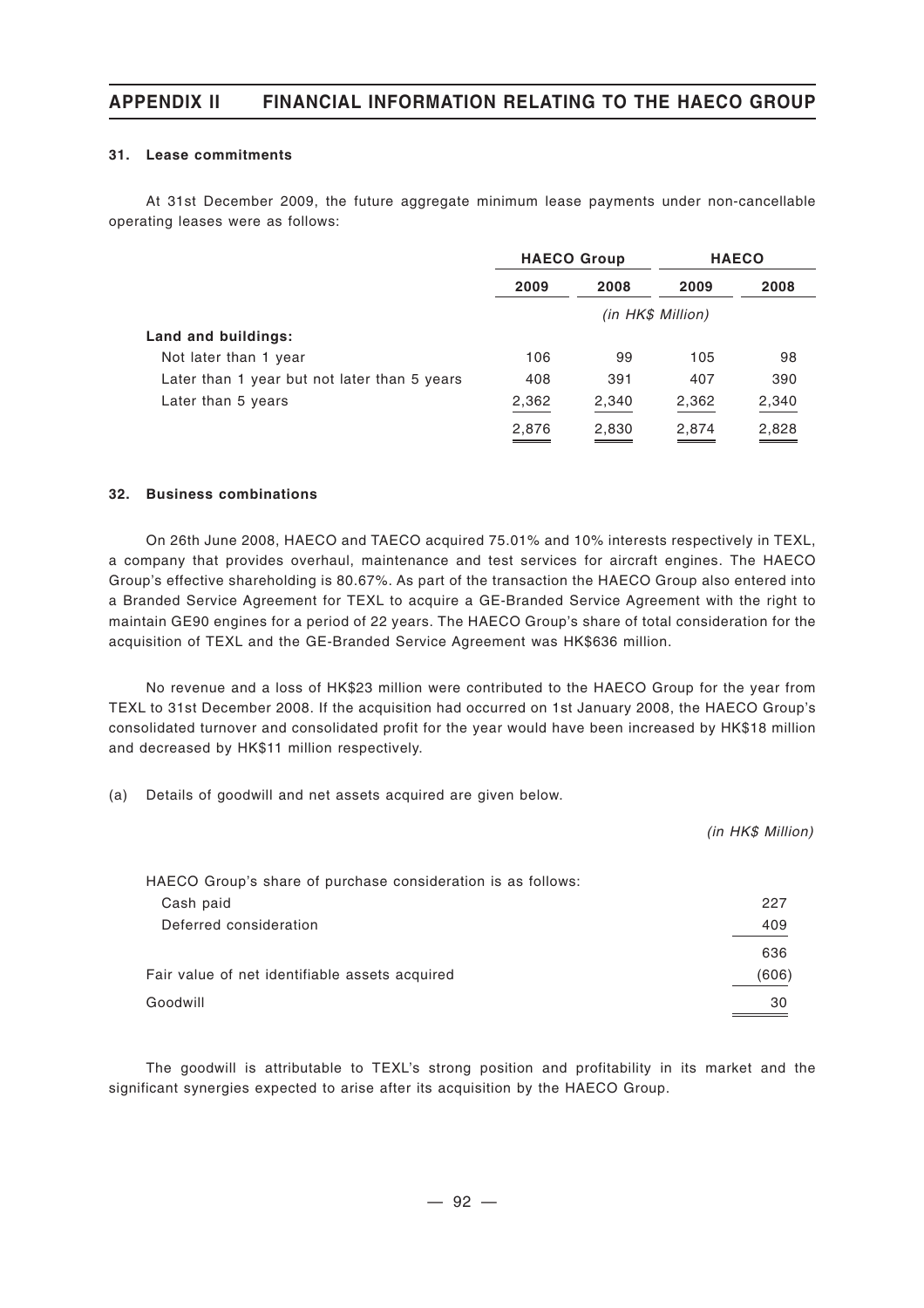### **32. Business combinations** (continued)

The assets and liabilities arising from the acquisition are as follows:

|     |                                                        | Acquiree's<br>carrying<br>amount | <b>Fair value</b> |
|-----|--------------------------------------------------------|----------------------------------|-------------------|
|     |                                                        | (in HK\$ Million)                |                   |
|     | Cash and cash equivalents                              | 21                               | 21                |
|     | Land use rights                                        | 18                               | 77                |
|     | Property, plant and equipment                          | 192                              | 280               |
|     | Payables                                               | (97)                             | (97)              |
|     | Deferred tax liabilities                               |                                  | (37)              |
|     | Net assets acquired                                    | 134                              | 244               |
|     | Intangible assets acquired                             | 507                              | 507               |
|     |                                                        | 641                              | 751               |
|     | Minority interests                                     |                                  | (145)             |
|     | HAECO Group's share of total net assets acquired       |                                  | 606               |
| (b) | Details of cash outflow on acquisition are as follows: |                                  |                   |
|     |                                                        |                                  | (in HK\$ Million) |
|     | Outflow of cash to acquire TEXL, net of cash acquired: |                                  |                   |
|     | HAECO Group's share of cash consideration              |                                  | 227               |
|     | The minority's share of cash consideration             |                                  | 12                |
|     | Total cash consideration                               |                                  | 239               |
|     | Cash and cash equivalents in TEXL                      |                                  | (21)              |

Cash outflow on acquisition 218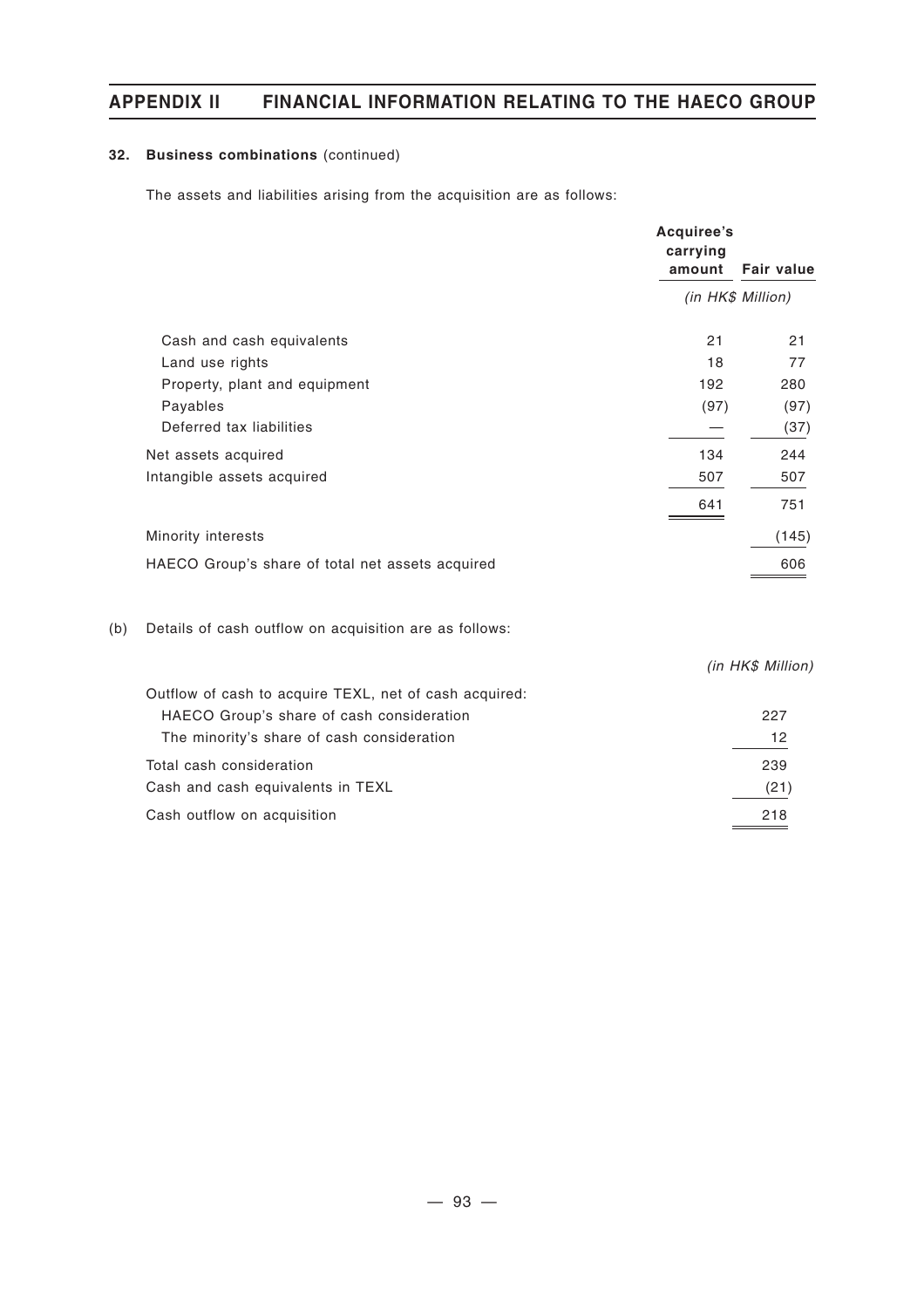#### **33. Related party and continuing connected transactions**

The HAECO Group has a number of transactions with its related parties and connected persons. Details of the remuneration of key management are set out in note 6. All trading transactions are conducted in the normal course of business at prices and on terms similar to those charged to/by and contracted with other third party customers/suppliers of the HAECO Group. The aggregated transactions and balances which are material to the HAECO Group and which have not been disclosed elsewhere in the annual report are summarised below:

|                                                                                                                    |      | Jointly controlled<br>companies |      | Other related<br>parties |       | Total |       |
|--------------------------------------------------------------------------------------------------------------------|------|---------------------------------|------|--------------------------|-------|-------|-------|
|                                                                                                                    | Note | 2009                            | 2008 | 2009                     | 2008  | 2009  | 2008  |
|                                                                                                                    |      |                                 |      | (in HK\$ Million)        |       |       |       |
| Revenue from provision of services:                                                                                |      |                                 |      |                          |       |       |       |
| Cathay Pacific Airways Limited Group                                                                               | a    |                                 |      | 1,891                    | 2,069 | 1,891 | 2,069 |
| Other revenue                                                                                                      | b    | 49                              | 99   |                          |       | 49    | 99    |
|                                                                                                                    |      | 49                              | 99   | 1,891                    | 2,069 | 1,940 | 2,168 |
| Purchases:                                                                                                         |      |                                 |      |                          |       |       |       |
| Costs payable to John Swire & Sons (H.K.)<br>Limited under services agreement                                      |      |                                 |      |                          |       |       |       |
| - Service fees payable during the year                                                                             | a    |                                 |      | 20                       | 35    | 20    | 35    |
| - Expenses reimbursed at cost                                                                                      | a    |                                 |      | 36                       | 28    | 36    | 28    |
| Subtotal                                                                                                           | a    |                                 |      | 56                       | 63    | 56    | 63    |
| - Share of administrative services                                                                                 |      |                                 |      | 4                        | 3     | 4     | 3     |
| Total                                                                                                              |      |                                 |      | 60                       | 66    | 60    | 66    |
| Property insurance placed through SPACIOM,<br>a captive insurance company wholly owned<br>by Swire Pacific Limited |      |                                 |      | 4                        | 4     | 4     | 4     |
| Spares purchases from Cathay Pacific Airways                                                                       |      |                                 |      |                          |       |       |       |
| Limited                                                                                                            |      |                                 |      | 16                       | 61    | 16    | 61    |
| Other purchases                                                                                                    | С    | 3                               | 8    | 9                        | 12    | 12    | 20    |
|                                                                                                                    |      | 3                               | 8    | 89                       | 143   | 92    | 151   |

#### *Notes:*

- *a. These transactions fall under the definition of "continuing connected transactions" in Chapter 14A of the Listing Rules as detailed in note e. The other transactions are not connected transactions or continuing connected transactions which give rise to any disclosure or other obligations under Chapter 14A of the Listing Rules.*
- *b. Other revenue from jointly controlled companies mainly came from the provision to HAESL of engine component repairs and facilities rental on a commercial arm's length basis and of certain administrative services charged at cost.*
- *c. Purchases from jointly controlled companies comprised mainly aircraft component overhaul charges by HAESL.*
- *d. Amounts due from and due to jointly controlled companies and other related parties at 31st December 2009 are disclosed in notes 22 and 23 to the accounts.*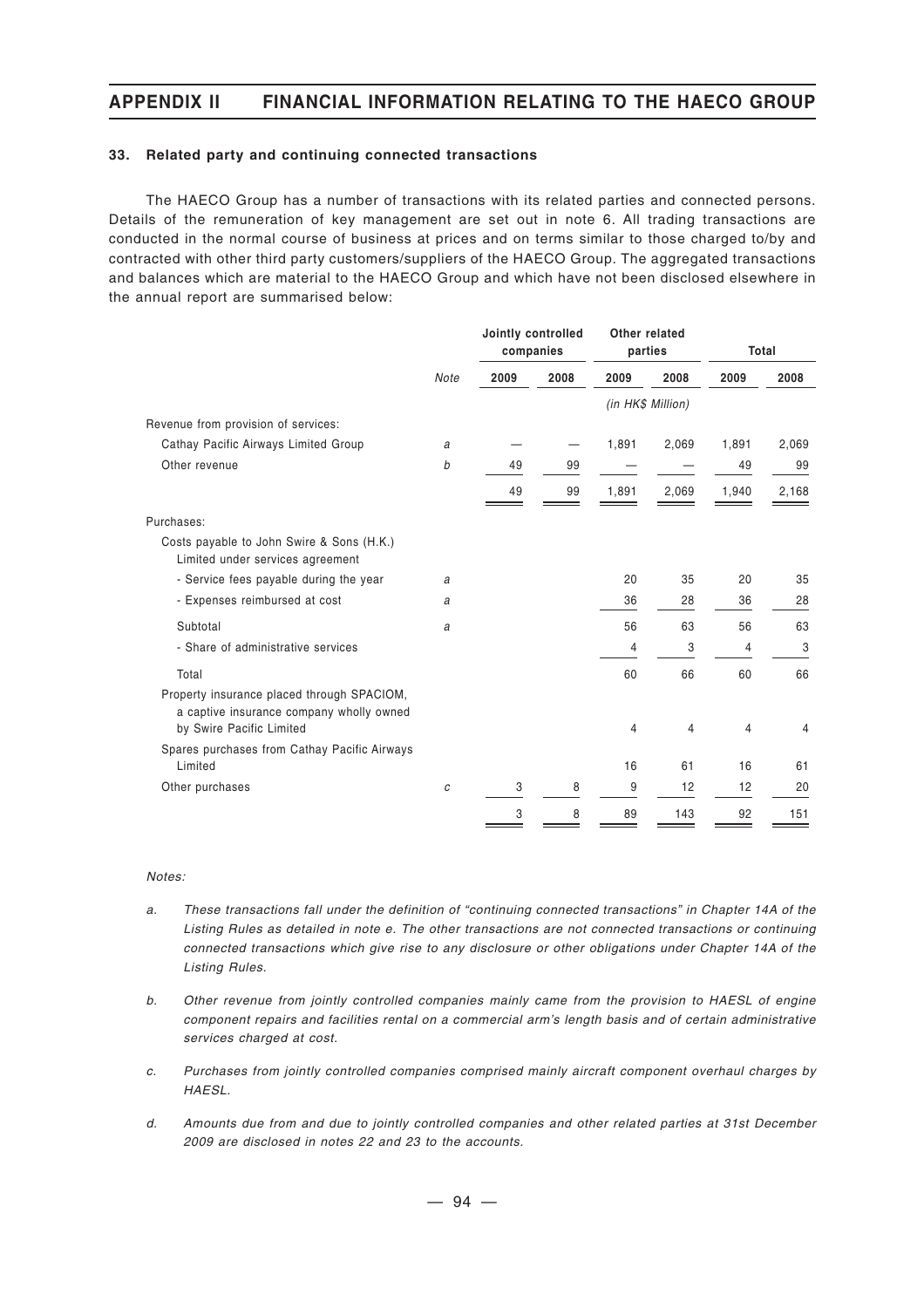#### **33. Related party and continuing connected transactions** (continued)

*Notes:* (continued)

*e. Continuing connected transactions during 2009:*

*The HAECO Group had the following continuing connected transactions, details of which are set out below:*

*(a) Cathay Pacific Airways Limited ("CX")*

*HAECO entered into a framework agreement ("Framework Agreement") with CX on 21st May 2007 for the provision of services by HAECO and its subsidiaries (the "HAECO Group") to the aircraft fleets of CX and its subsidiaries ("CX Group"). The services comprise line maintenance, base maintenance, comprehensive stores and logistics support, component and avionics overhaul, material supply, engineering services and ancillary services at Hong Kong International Airport, Xiamen or other airports. Payment is made in cash by CX Group to the HAECO Group within 30 days upon receipt of the invoice. The term of the Framework Agreement is for 10 years ending on 31st December 2016.*

*CX is a substantial shareholder and therefore a connected person of HAECO under the Listing Rules. The transactions under the Framework Agreement are continuing connected transactions in respect of which an announcement dated 21st May 2007 was published and a circular dated 5th June 2007 was sent to shareholders.*

*For the year ended 31st December 2009, the fees payable by CX Group to the HAECO Group under the Framework Agreement totalled HK\$1,891 million.*

*(b) John Swire & Sons (H.K.) Limited ("JSSHK")*

*Pursuant to an agreement dated 1st December 2004, as amended and restated on 18th September 2008, ("JSSHK Services Agreement") with JSSHK, JSSHK provides services to HAECO and its subsidiaries. The services comprise full or part time services of members of the staff of the John Swire & Sons Limited ("Swire") group, other administrative and similar services and such other services as may be agreed from time to time. They also include advice and expertise of the directors and senior officers of the Swire group including (but not limited to) assistance in negotiating with regulatory and other governmental or official bodies, and in procuring for HAECO and its subsidiary, jointly controlled and associated companies the use of relevant trademarks owned by Swire. No fee is payable in consideration of such procuration obligation or such use.*

*In return for these services, JSSHK receives annual service fees calculated as 2.5% of HAECO's consolidated profit before taxation and minority interests after certain adjustments. The fees for each year are payable in cash in arrears in two instalments, an interim payment by the end of October and a final payment by the end of April of the following year, adjusted to take account of the interim payment. HAECO also reimburses the Swire group at cost for all the expenses incurred in the provision of the services.*

*The current term of the JSSHK Services Agreement is from 1st January 2008 to 31st December 2010 and is renewable for successive periods of three years thereafter unless either party to it gives to the other notice of termination of not less than three months expiring on any 31st December.*

*Swire is the ultimate holding company of Swire Pacific Limited which owns approximately 45.96% (2008: 33.52%) of the issued capital of HAECO and JSSHK, a wholly owned subsidiary of Swire, is therefore a connected person of HAECO under the Listing Rules. The transactions under the JSSHK Services Agreement are continuing connected transactions in respect of which announcements dated 1st December 2004, 7th March 2006 and 1st October 2007 were published.*

*For the year ended 31st December 2009, the fees payable by HAECO to JSSHK under the JSSHK Services Agreement totalled HK\$20 million and expenses of HK\$36 million were reimbursed at cost.*

 $-95 -$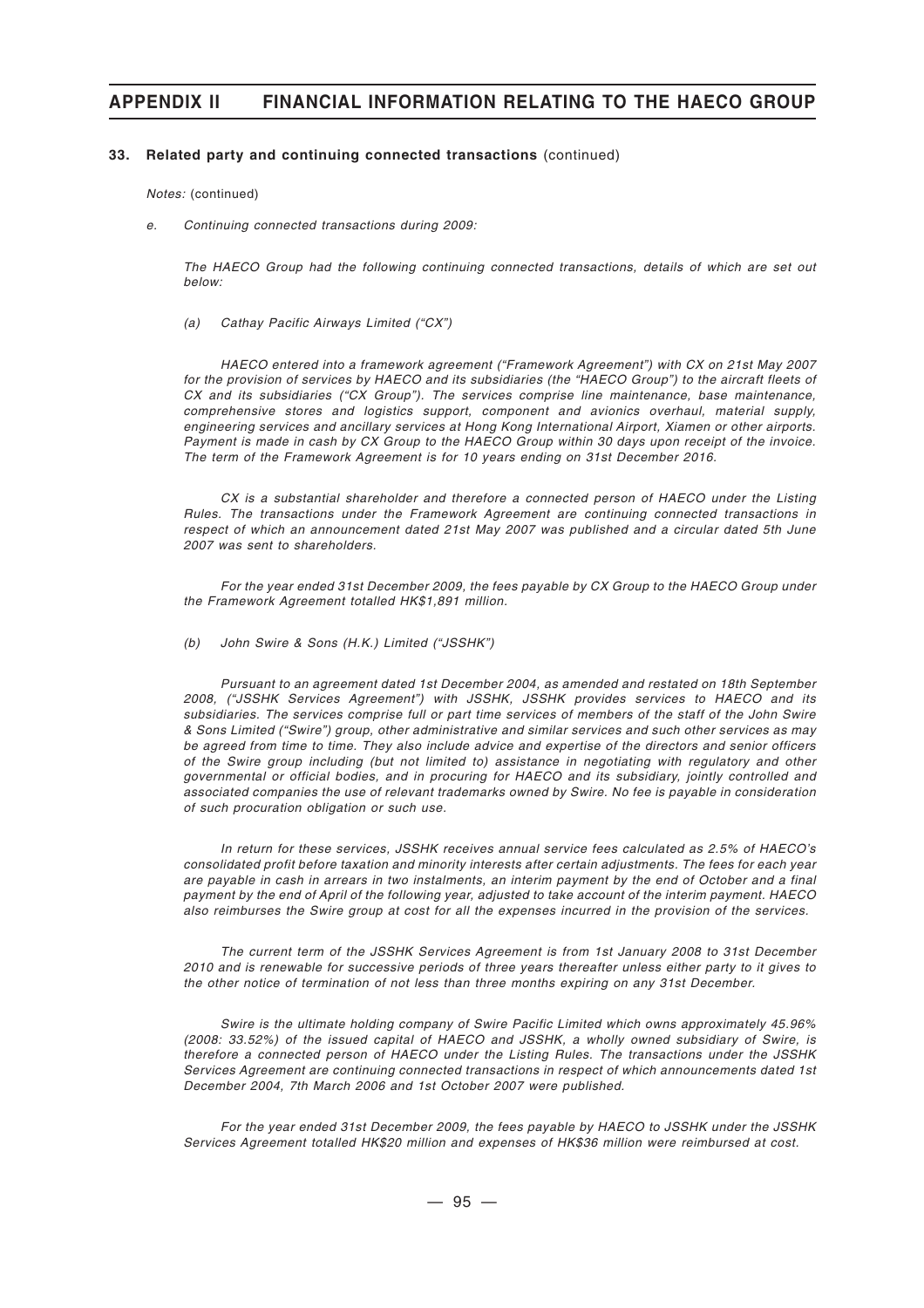### **34. Principal subsidiary and jointly controlled companies at 31st December 2009**

|                                                                    | Place of<br>incorporation<br>and operation | <b>Principal activities</b>                                                                 | <b>Issued share capital</b>             | Owned<br>directly | Owned by<br>subsidiary<br>and jointly<br>controlled<br>companies | Attributable<br>to the<br><b>HAECO</b><br>Group |
|--------------------------------------------------------------------|--------------------------------------------|---------------------------------------------------------------------------------------------|-----------------------------------------|-------------------|------------------------------------------------------------------|-------------------------------------------------|
| Subsidiary companies:                                              |                                            |                                                                                             |                                         |                   |                                                                  |                                                 |
| <b>HAECO ATE Component Service Limited</b>                         | Hong Kong                                  | Aircraft component repair services                                                          | Share capital of<br>HK\$2,000,000       | 100%              |                                                                  | 100%                                            |
| Singapore HAECO Pte. Limited                                       | Singapore                                  | Line maintenance                                                                            | Share capital of SGD1                   | 100%              | —                                                                | 100%                                            |
| Taikoo (Xiamen) Aircraft Engineering<br>Company Limited*           | Xiamen                                     | Aircraft overhaul and maintenance                                                           | Registered capital of<br>US\$41,500,000 | 56.55%            |                                                                  | 56.55%                                          |
| Taikoo Engine Services (Xiamen) Company Xiamen<br>Limited*         |                                            | Commercial aero engine overhaul<br>services                                                 | Registered capital of<br>US\$63,000,000 | 75.01%            | 10%                                                              | 80.67%                                          |
| Taikoo (Xiamen) Landing Gear Services<br>Company Limited*          | Xiamen                                     | Landing gear repair and overhaul                                                            | Registered capital of<br>US\$13,890,000 | 50%               | 10%                                                              | 55.66%                                          |
| Jointly controlled companies:                                      |                                            |                                                                                             |                                         |                   |                                                                  |                                                 |
| Dunlop Taikoo (Jinjiang) Aircraft Tyres<br>Company Limited*        | Jinjiang                                   | Tyre services for commercial<br>aircraft                                                    | Registered capital of<br>US\$5,000,000  | 28%               | 9%                                                               | 33.09%                                          |
| Goodrich Asia-Pacific Limited                                      | Hong Kong                                  | Carbon brake machining and<br>wheel hub overhaul                                            | Share capital of<br>HK\$9,200,000       | 49%               |                                                                  | 49%                                             |
| Goodrich TAECO Aeronautical Systems<br>(Xiamen) Company Limited*#  | Xiamen                                     | Aircraft fuel control, flight control<br>and electrical component repairs                   | Registered capital of<br>US\$5,000,000  |                   | 35%                                                              | 19.79%                                          |
| Honeywell TAECO Aerospace (Xiamen)<br>Company Limited*             | Xiamen                                     | Aircraft hydraulic, pneumatic,<br>avionic component and other<br>aviation equipment repairs | Registered capital of<br>US\$5,000,000  | 25%               | 10%                                                              | 30.66%                                          |
| Hong Kong Aero Engine Services Limited <sup>#</sup>                | Hong Kong                                  | Commercial aero engine overhaul<br>services                                                 | Share capital of<br>HK\$200             | 45%               |                                                                  | 45%                                             |
| Singapore Aero Engine Services Pte.<br>Limited <sup>#</sup>        | Singapore                                  | Commercial aero engine overhaul<br>services                                                 | Share capital of<br>US\$54,000,000      |                   | 20%                                                              | 9%                                              |
| Taikoo (Shandong) Aircraft Engineering<br>Company Limited*#        | Jinan                                      | Heavy maintenance services for<br>narrow-body aircraft                                      | Registered capital of<br>RMB200,000,000 | 30%               | 10%                                                              | 35.66%                                          |
| Taikoo Sichuan Aircraft Engineering<br>Services Company Limited*#  | Chengdu                                    | Line maintenance and aircraft<br>maintenance                                                | Registered capital of<br>RMB60,000,000  | 40%               | 9%                                                               | 45.09%                                          |
| Taikoo Spirit AeroSystems (Jinjiang)<br>Composite Company Limited* | Jinjiang                                   | Composite material aeronautic<br>parts/systems repair,<br>manufacturing and sales           | Registered capital of<br>US\$11,663,163 | 41.8%             | 10.76%                                                           | 47.88%                                          |

Principal subsidiary and jointly controlled companies are those which, in the opinion of the directors of HAECO, materially affect the results or assets of the HAECO Group.

\* *Equity joint venture incorporated in Mainland China.*

*# Companies not audited by PricewaterhouseCoopers.*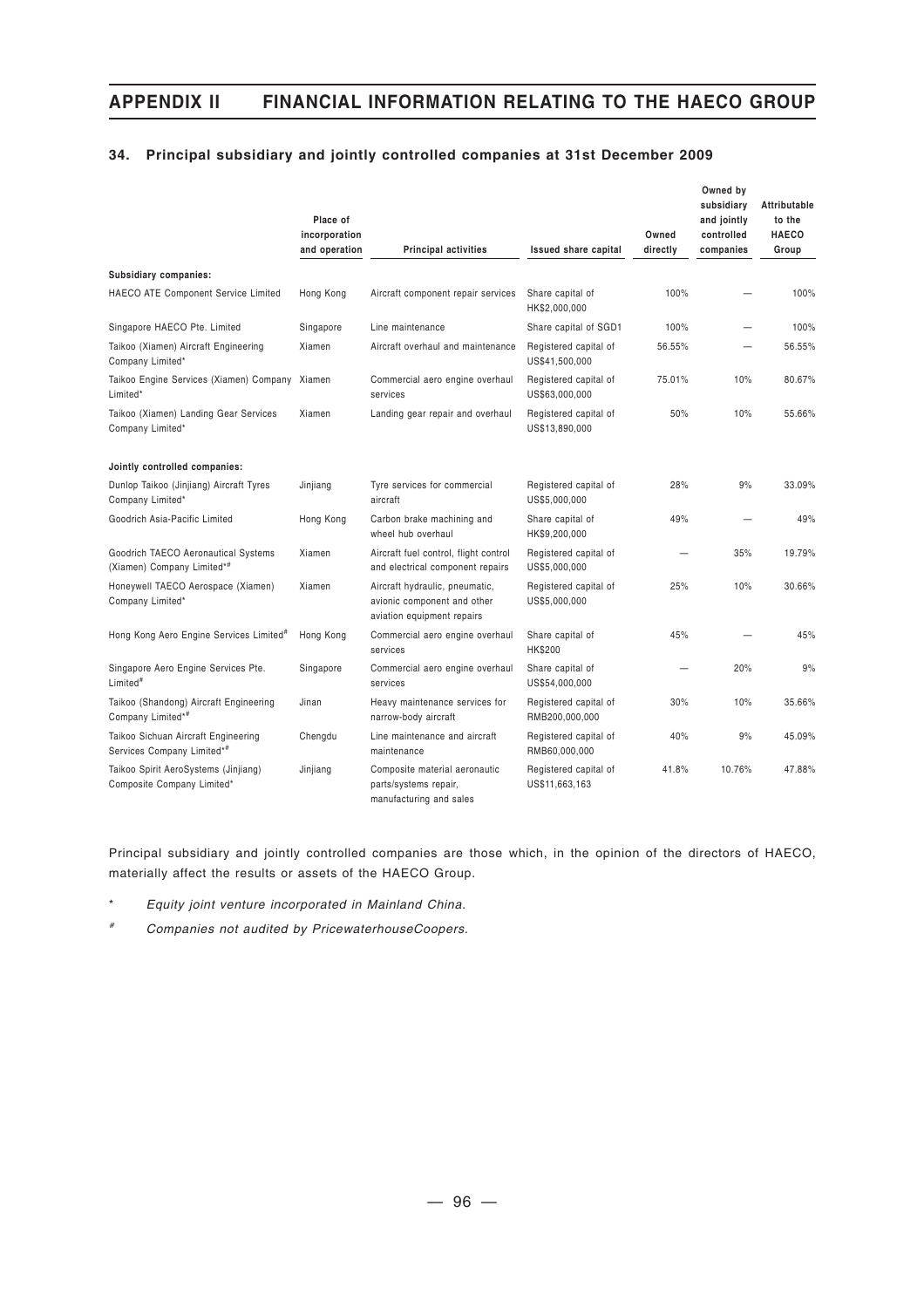### **PRINCIPAL ACCOUNTING POLICIES**

### **1. Basis of preparation**

The financial statements have been prepared in accordance with Hong Kong Financial Reporting Standards ("HKFRS") and under the historical cost convention as modified by the revaluation of financial assets (including derivative instruments) at fair value through profit or loss.

The preparation of financial statements in conformity with HKFRS requires the use of certain critical accounting estimates. It also requires management to exercise its judgement in the process of applying the HAECO Group's accounting policies. The areas involving a higher degree of judgement or complexity, or areas where assumptions and estimates are significant to the financial statements, are disclosed in note 3 to the financial statements.

In 2009, the HAECO Group adopted the following new or revised standards and interpretations of HKFRS below, which are relevant to its operations. Where applicable, the 2008 comparatives have been amended as required.

| HKAS 1 (Revised)                     | <b>Presentation of Financial Statements</b>                                                                                          |  |  |
|--------------------------------------|--------------------------------------------------------------------------------------------------------------------------------------|--|--|
| HKAS 23 (Revised)                    | <b>Borrowing Costs</b>                                                                                                               |  |  |
| Amendments to HKFRS 1 and<br>HKAS 27 | Consolidated and Separate Financial Statements – Cost of an<br>Investment in a Subsidiary, Jointly Controlled Entity or<br>Associate |  |  |
| HKFRS 7 (Amendment)                  | Improving Disclosures about Financial Instruments - Fair Value<br>Measurements and Liquidity Risk of Financial Instruments           |  |  |
| <b>HKFRS 8</b>                       | <b>Operating Segments</b>                                                                                                            |  |  |
|                                      |                                                                                                                                      |  |  |

Annual improvements to HKFRSs issued by the Hong Kong Institute of Certified Public Accountants in October 2008

The adoption of such standards or interpretations does not result in substantial changes to the HAECO Group's accounting policies and has no significant effect on the results. However, as a result of the adoption of HKAS 1 (revised) "Presentation of Financial Statements", changes in equity arising from transactions with shareholders in their capacity as shareholders are presented separately from all other income and expenses in a revised statement of changes in equity. All such items of income and expenses as a result of non-owner changes in equity are presented in the statement of comprehensive income.

HKFRS 8 "Operating Segments" replaces HKAS 14 "Segment Reporting". It requires a "management approach" under which information is presented on the same basis as that used for internal reporting purposes. This has resulted in an increase in the number of reportable segments presented.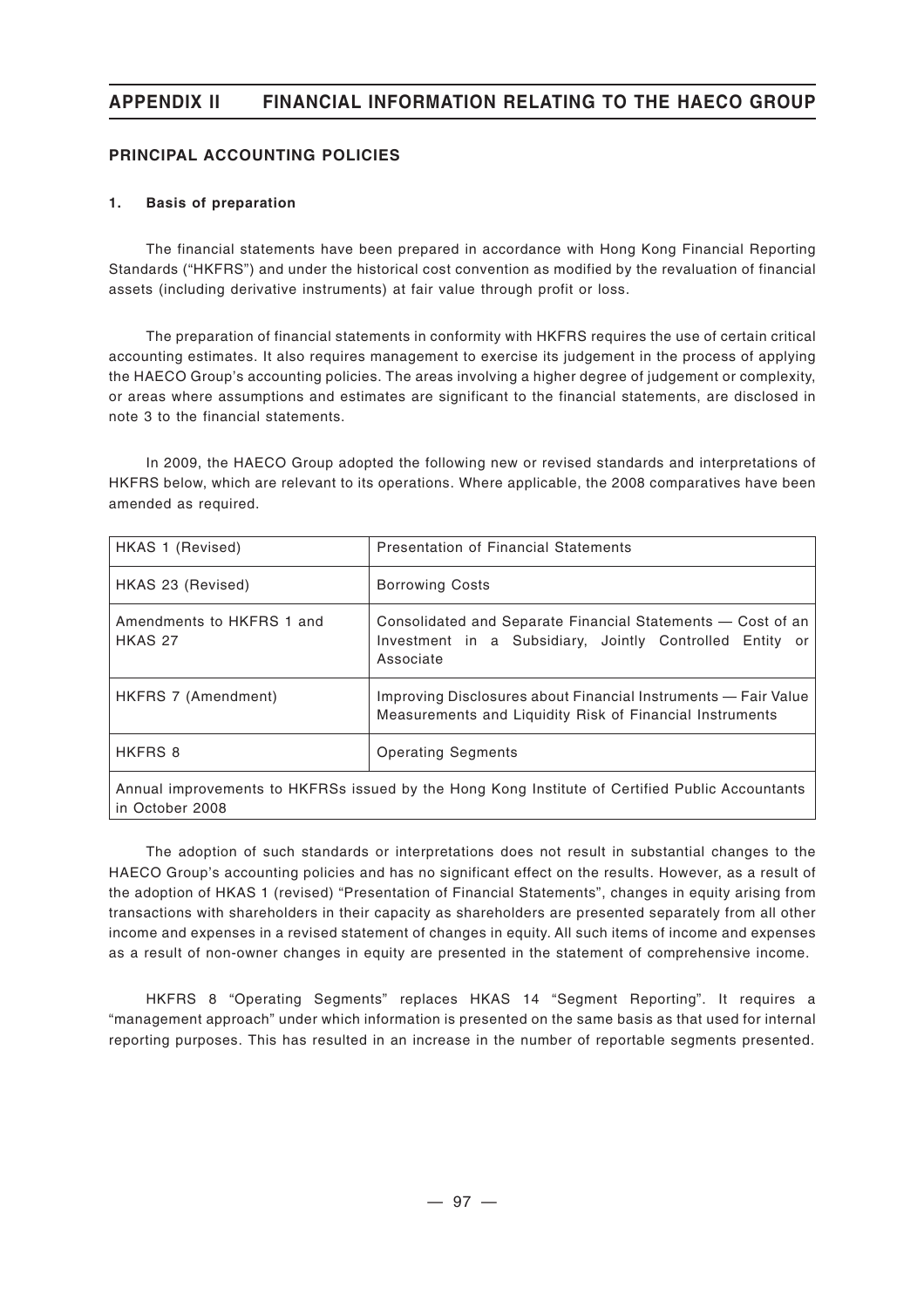### **1. Basis of preparation** (continued)

The HAECO Group has not early adopted the following new standards or interpretations that have been issued but are not yet effective. The adoption of such standards or interpretations would not result in substantial changes to the HAECO Group's accounting policies.

|                                                |                                                          | Effective for accounting<br>periods beginning on or after |
|------------------------------------------------|----------------------------------------------------------|-----------------------------------------------------------|
| $HK(IFRIC)$ — Int 17                           | Distribution of Non-cash Assets to<br>Owner              | 1st July 2009                                             |
| HKAS 24 (Revised)                              | <b>Related Party Disclosures</b>                         | 1st January 2011                                          |
| HKAS 27 (Revised)                              | Consolidated and Separate<br><b>Financial Statements</b> | 1st July 2009                                             |
| HKAS 39 (Amendment)                            | Financial Instruments:<br>Recognition and Measurement    | 1st July 2009                                             |
| HKFRS 3 (Revised)                              | <b>Business Combinations</b>                             | 1st July 2009                                             |
| HKFRS 9                                        | <b>Financial Instruments</b>                             | 1st January 2013                                          |
| Second Improvements to HKFRSs - Amendments to: |                                                          |                                                           |
| HKAS 7                                         | <b>Cash Flow Statement</b>                               | 1st January 2010                                          |
| HKAS 17                                        | Leases                                                   | 1st January 2010                                          |
| HKAS 36                                        | Impairment of Assets                                     | 1st January 2010                                          |
| HKAS 38                                        | Intangible Assets                                        | 1st January 2010                                          |
| HKAS 39                                        | Financial Instruments:<br>Recognition and Measurement    | 1st July 2009                                             |
| HKFRS 8                                        | <b>Operating Segments</b>                                | 1st January 2010                                          |

#### **2. Basis of consolidation**

The consolidated financial statements incorporate the financial statements of HAECO and its subsidiary companies made up to 31st December.

Subsidiary companies are fully consolidated from the date on which control is transferred to the HAECO Group. They are de-consolidated from the date that control ceases.

The purchase method of accounting is used to account for the acquisition of subsidiary companies by the HAECO Group. The cost of an acquisition is measured as the fair value of the assets given, equity instruments issued and liabilities incurred or assumed at the date of exchange, plus costs directly attributable to the acquisition. Identifiable assets acquired and liabilities and contingent liabilities assumed in a business combination are measured initially at their fair values at the acquisition date, irrespective of the extent of any minority interests. The excess of the cost of acquisition over the fair value of the HAECO Group's share of the identifiable net assets acquired is recorded as goodwill. If the cost of acquisition is less than the fair value of the net assets of the subsidiary company acquired, the difference is recognised directly in the income statement.

Intercompany transactions, balances and unrealised gains on transactions between companies of the HAECO Group are eliminated upon consolidation. Unrealised losses are also eliminated unless the transaction provides evidence of an impairment of the asset transferred. Accounting policies of subsidiary and jointly controlled companies have been changed where necessary to ensure consistency with the policies adopted by the HAECO Group.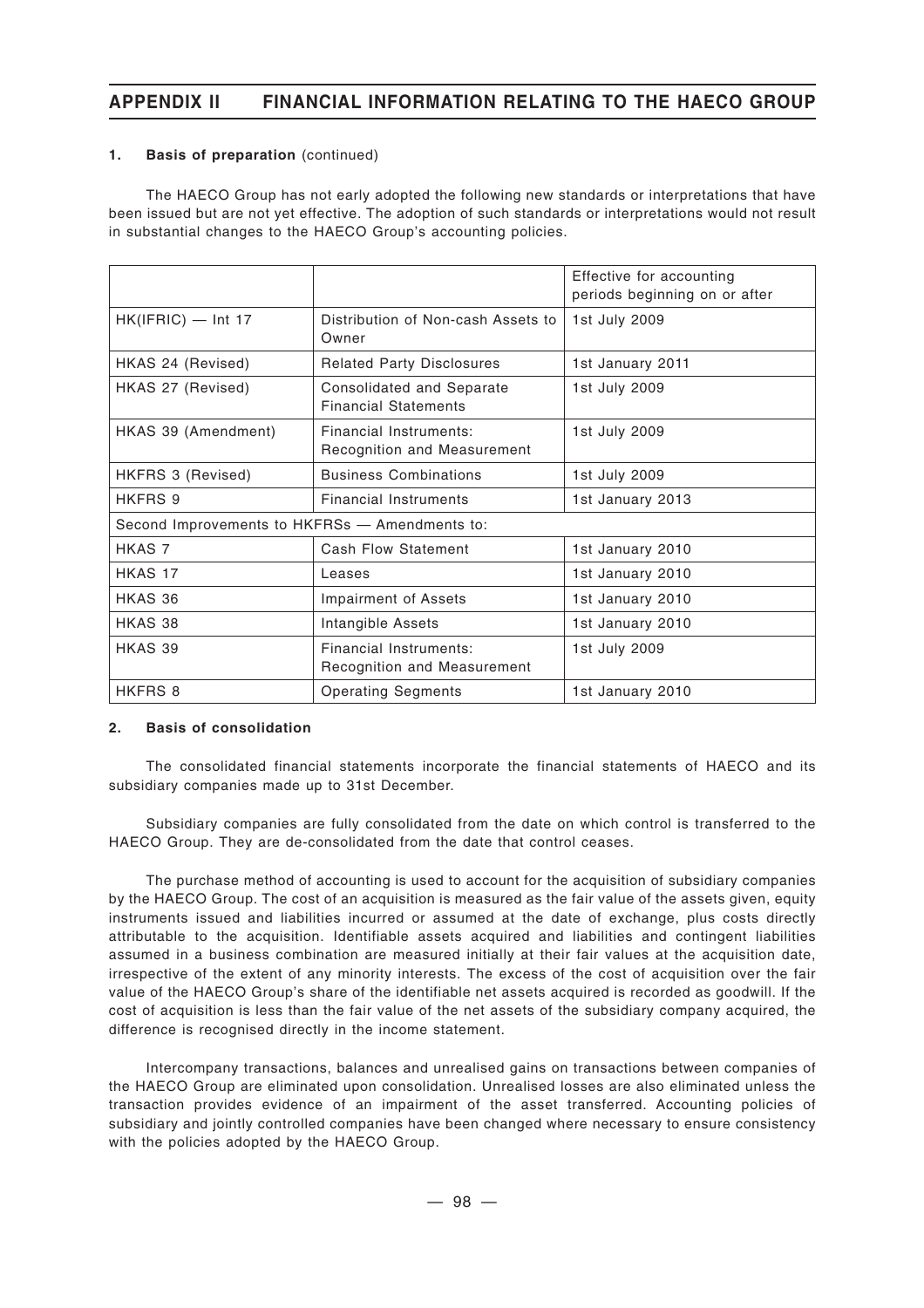#### **2. Basis of consolidation** (continued)

Minority interests in the statement of financial position, comprise the proportion of the net assets of subsidiary companies attributable to shareholders external to the HAECO Group. The HAECO Group applies a policy of treating transactions with minority interests as transactions with parties external to the HAECO Group. Disposals to minority interests result in gains and losses for the HAECO Group that are recorded in the income statement. Purchases from minority interests result in goodwill, being the difference between any consideration paid and the relevant share acquired of the carrying value of net assets of the subsidiary company.

### **3. Subsidiary companies**

Subsidiary companies are those companies in which the HAECO Group, directly or indirectly, has an interest of more than half the voting powers or otherwise has the power to govern the financial and operating policies.

In HAECO's statement of financial position, investments in subsidiary companies are stated at cost less provision for any impairment losses. The results of subsidiary companies are accounted for by HAECO on the basis of dividends received and receivable.

### **4. Jointly controlled companies**

A joint control represents contractual arrangement whereby the HAECO Group and other parties undertake an economic activity which is subject to shared control and none of the participating parties has unilateral control over the economic activity of the entity.

Investments in jointly controlled companies are accounted for using the equity method of accounting and are initially recognised at cost. The excess of the cost of investment in jointly controlled companies over the fair value of the HAECO Group's share of the identifiable net assets acquired represents goodwill. The HAECO Group's investments in jointly controlled companies include goodwill (net of any accumulated impairment losses) arising on acquisitions.

The consolidated income statement includes the HAECO Group's share of results of jointly controlled companies. In the consolidated statement of financial position, the investment in jointly controlled companies represents the HAECO Group's share of net assets. When the HAECO Group's share of losses in a jointly controlled company equals or exceeds its interest in the jointly controlled company, including any other unsecured receivables, the HAECO Group does not recognise further losses, unless it has incurred obligations or made payments on behalf of the jointly controlled company. Results reported by jointly controlled companies are changed where necessary to ensure no material inconsistency with the accounting policies adopted by the HAECO Group.

In HAECO's statement of financial position, investments in jointly controlled companies are stated at cost less provision for any impairment losses. The results of jointly controlled companies are accounted for by HAECO on the basis of dividends received and receivable.

### **5. Segment reporting**

Operating segments are reported in a manner consistent with the internal reporting provided to the chief operating decision-maker. The chief operating decision-maker, who is responsible for allocating resources and assessing performance of the operating segments, has been identified as HAECO Board.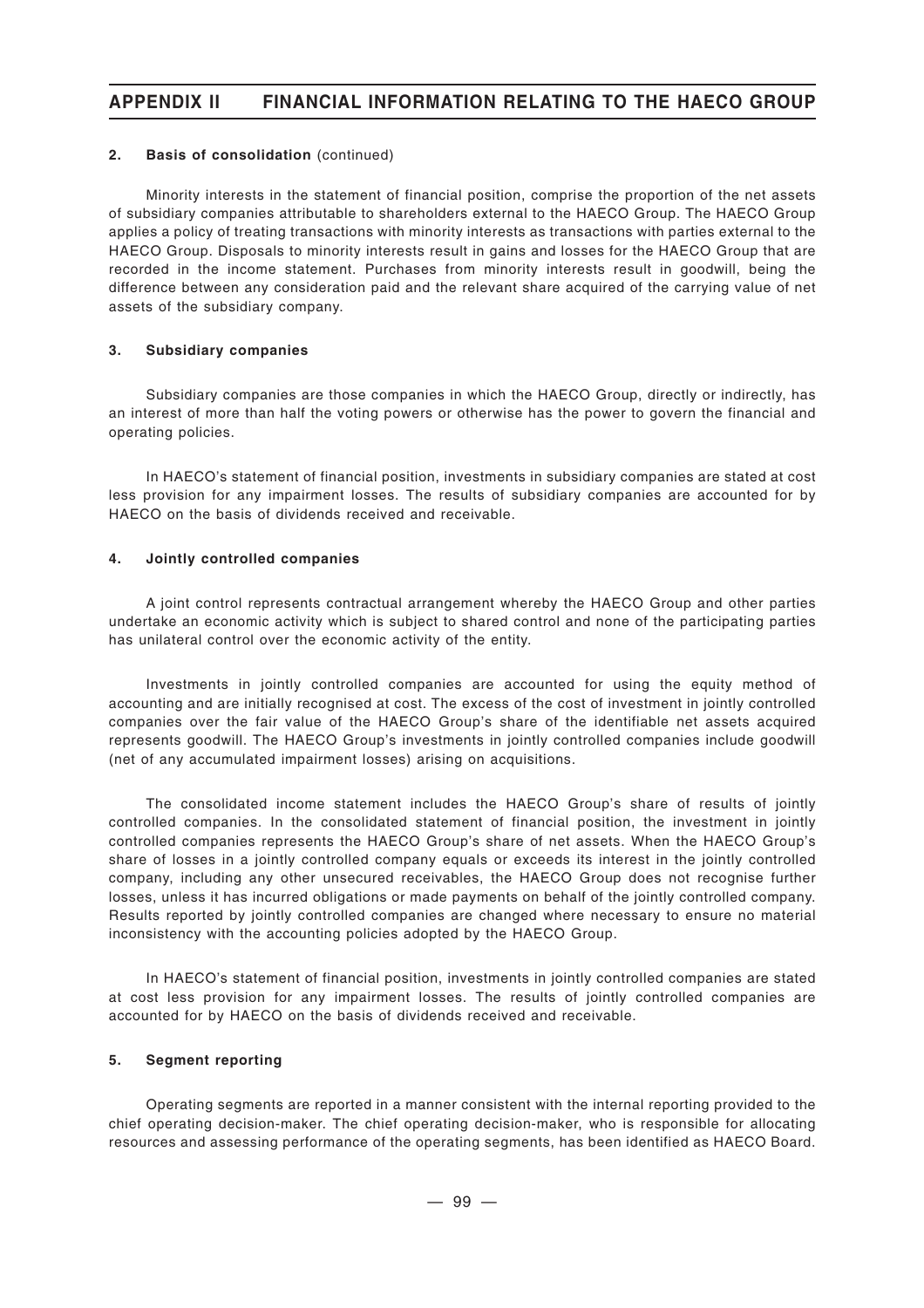#### **6. Foreign currency translation**

Items included in financial statements of each of the HAECO Group's entities are measured using the currency of the primary economic environment in which the entity operates ("the functional currency"). The consolidated financial statements are presented in Hong Kong dollars, which is HAECO's functional and presentation currency.

Foreign currency denominated monetary assets and liabilities and the statements of financial position are translated into Hong Kong dollars, the HAECO Group's presentation currency, at the rates of exchange ruling at the statement of financial position date. Foreign currency transactions during the year are translated at the market exchange rates ruling at the transaction dates. Exchange differences are reflected in the income statement except for unrealised differences on net investments in foreign subsidiary and jointly controlled companies which are taken directly to reserves.

The statements of financial position of foreign subsidiary and jointly controlled companies denominated in foreign currencies are translated at the rates of exchange ruling at the statement of financial position date whilst the income statements are translated at the weighted average exchange rates during the year. When foreign subsidiary or jointly controlled companies are sold, such exchange differences are recognised in the income statement as part of the gain or loss on sale.

Goodwill and fair value adjustments arising on the acquisition of a foreign entity are treated as assets and liabilities of the foreign entity and translated at the closing rate.

#### **7. Assets under operating leases**

Leases where substantially all the rewards and risks of ownership of assets remain with the leasing company are accounted for as operating leases.

Payments made and due under operating lease agreements are aggregated and charged to operating profit evenly over the periods of the respective leases.

#### **8. Property, plant and equipment**

Property, plant and equipment are carried at cost less accumulated depreciation and accumulated impairment losses. Cost includes expenditure that is directly attributable to the acquisition of the items.

Subsequent costs are included in the asset's carrying amount or recognised as a separate asset, as appropriate, only when it is probable that future economic benefits associated with the item will flow to the HAECO Group and the cost of the item can be measured reliably. All other repairs and maintenance are expensed in the income statement during the financial period in which they are incurred.

Rates of depreciation are calculated using the straight line method to allocate the cost of property, plant and equipment to their residual values over their estimated useful lives. Depreciation rates in use for property, plant and equipment are as follows:

| 2.5% to 10% |
|-------------|
| 7.3% to 33% |
| 18% to 20%  |
| 7%          |
| Nil         |
|             |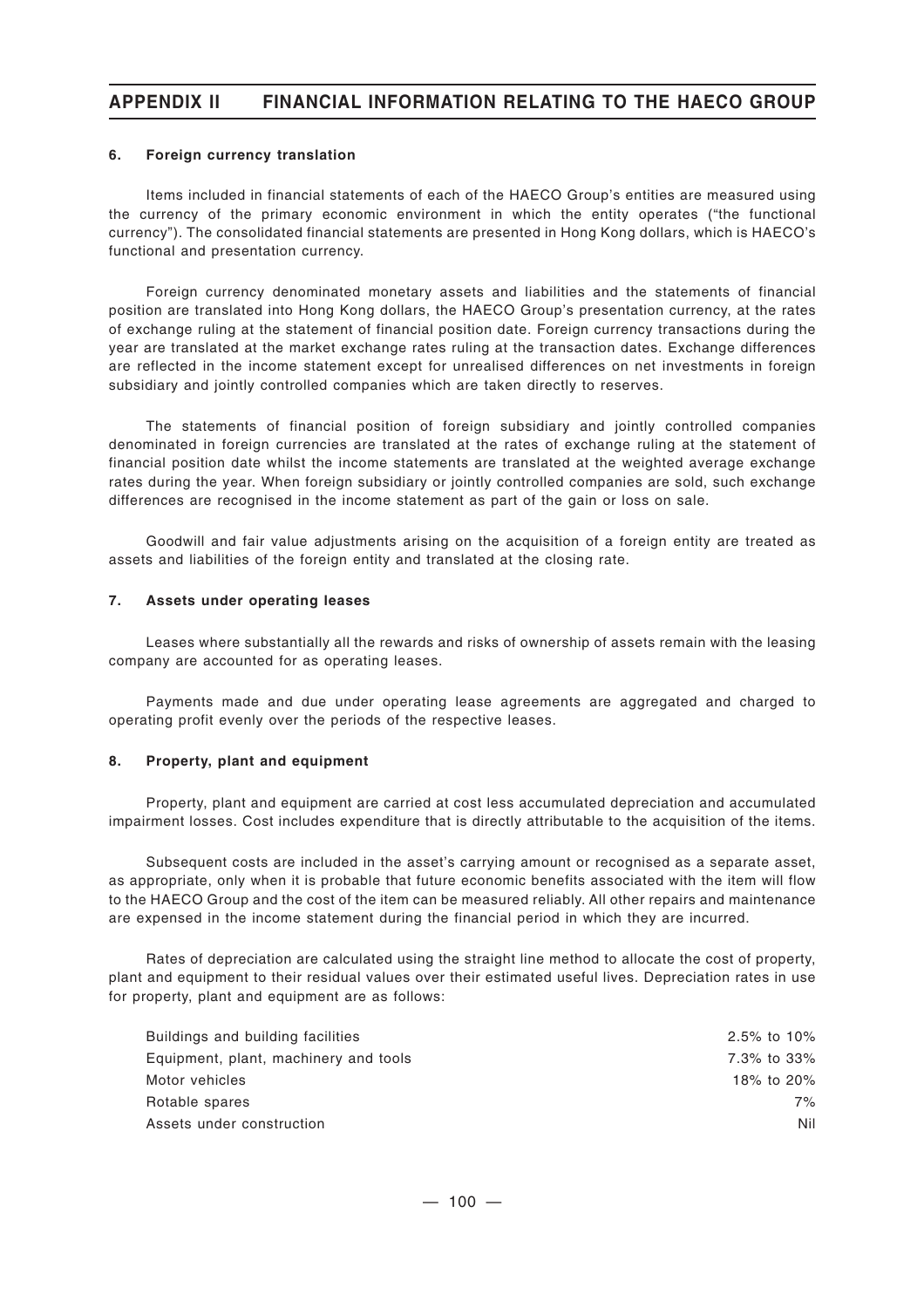#### **8. Property, plant and equipment** (continued)

The assets' residual values and useful lives are reviewed, and adjusted if appropriate, at each statement of financial position date.

Where the carrying amount of an asset is greater than its estimated recoverable amount, an impairment loss is recognised to reduce the asset to its recoverable amount.

The gain or loss on disposal of property, plant and equipment represents the difference between the net sales proceeds and the carrying amount of the asset, and is recognised in the income statement.

#### **9. Intangible assets**

#### (i) Goodwill

Goodwill arising on consolidation represents the excess of cost of acquisition of subsidiary and jointly controlled companies over the HAECO Group's share of the fair value ascribed to the separable net assets at the date of acquisition. Goodwill on acquisitions of subsidiary companies is included in intangible assets. Goodwill on acquisitions of jointly controlled companies is included in investments in jointly controlled companies. Goodwill is tested annually for impairment and carried at cost less accumulated impairment losses. Any impairment arising on goodwill is recognised in the income statement immediately. Gains and losses on the disposal of an entity include the carrying amount of goodwill relating to the entity sold.

Goodwill is allocated to a cash generating unit for the purpose of impairment testing.

(ii) Computer software

Costs associated with developing or maintaining computer software programmes are recognised as an expense as incurred. Costs that are directly associated with the acquisition of identifiable and unique software products controlled by the HAECO Group, and that will probably generate economic benefits exceeding costs beyond one year, are recognised as intangible assets.

Computer software costs are amortised over their estimated useful life of five years.

(iii) Technical licences

Separately acquired technical licences are shown at historical cost. Technical licences acquired in a business combination are recognised at fair value at the acquisition date. Technical licences have a finite useful life and are carried at cost less accumulated amortisation. Amortisation is calculated using the straight-line method to allocate the cost of technical licences over their estimated useful life of twenty two years.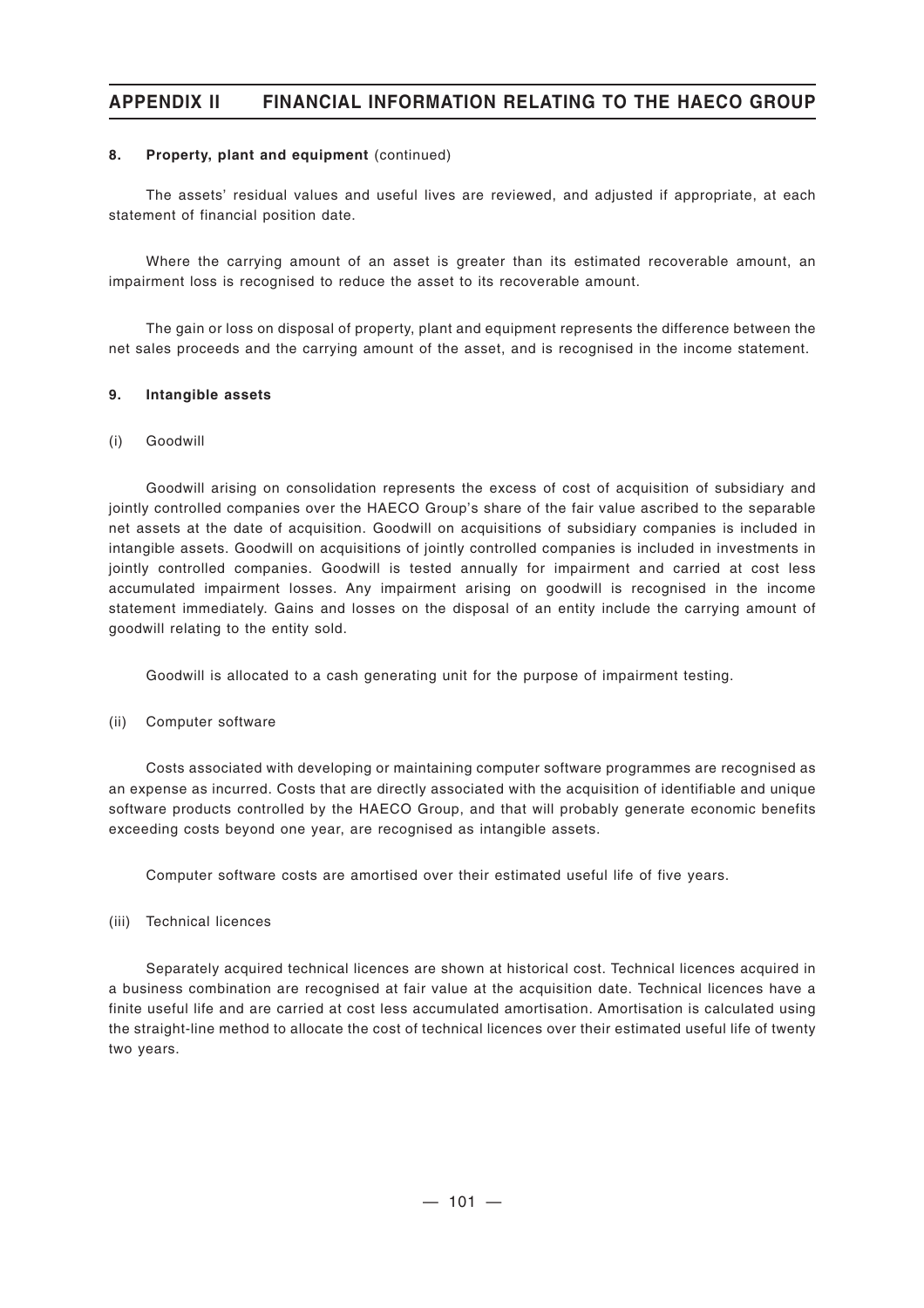#### **10. Impairment of assets**

Assets that have an indefinite useful life are not subject to amortisation, but are tested at least annually for impairment and are reviewed for impairment whenever events or changes in circumstances indicate that the carrying amount may not be recoverable. Assets that are subject to amortisation are reviewed for impairment whenever events or changes in circumstances indicate that the carrying amount may not be recoverable. An impairment loss is recognised for the amount by which the asset's carrying amount exceeds its recoverable amount. The recoverable amount is the higher of an asset's fair value less costs to sell and value in use. For the purposes of assessing impairment, assets are grouped at the lowest levels for which there are separately identifiable cash flows.

#### **11. Financial assets**

The HAECO Group classifies its financial assets in the following categories: at fair value through profit or loss, loans and receivables, and available-for-sale. The classification depends on the purpose for which the financial assets were acquired. Management determines the classification of its financial assets at initial recognition.

(i) Financial assets at fair value through profit or loss

Financial assets at fair value through profit or loss are financial assets held for trading. A financial asset is classified in this category if acquired principally for the purpose of selling in the short-term. Derivatives are also categorised as held for trading unless they are designated as hedges. Assets in this category are classified as current assets.

(ii) Loans and receivables

Loans and receivables are non-derivative financial assets with fixed or determinable payments that are not quoted in an active market. They are included in current assets, except for maturities greater than 12 months after the statement of financial position date. These are classified as non-current assets. The HAECO Group's loans and receivables comprise "trade and other receivables" and cash and cash equivalents in the statement of financial position.

(iii) Available-for-sale financial assets

Available-for-sale financial assets are non-derivatives that are either designated in this category or not classified in any of the other categories. They are included in non-current assets unless management intends to dispose of the investment within 12 months of the statement of financial position date.

Regular purchases and sales of financial assets are recognised on the tradedate — the date on which the HAECO Group commits to purchase or sell the asset. Investments are initially recognised at fair value plus transaction costs for all financial assets not carried at fair value through profit or loss. Financial assets carried at fair value through profit or loss are initially recognised at fair value and transaction costs are expensed in the income statement. Financial assets are derecognised when the rights to receive cash flows from the investments have expired or have been transferred and the HAECO Group has transferred substantially all risks and rewards of ownership. Available-for-sale financial assets and financial assets at fair value through profit or loss are subsequently carried at fair value. Loans and receivables are carried at amortised cost using the effective interest method.

Gains or losses arising from changes in the fair value of the "financial assets at fair value through profit or loss" category are presented in the income statement within "other net gains" in the period in which they arise.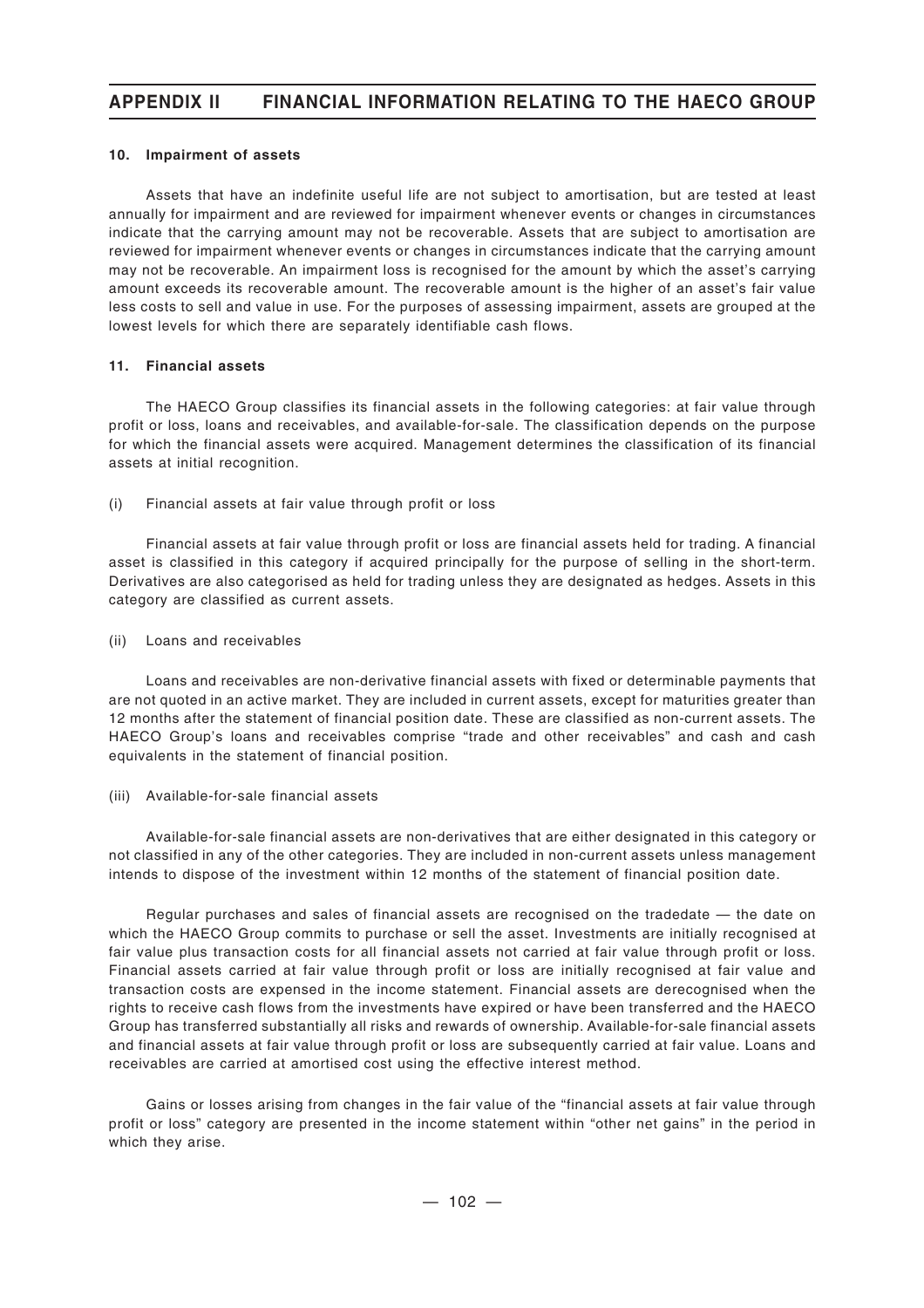#### **11. Financial assets** (continued)

#### (iii) Available-for-sale financial assets (continued)

The fair value of forward foreign exchange contracts is determined using forward exchange market rates at the statement of financial position date.

The HAECO Group assesses at each statement of financial position date whether there is objective evidence that a financial asset or a group of financial assets is impaired. Impairment testing of trade receivables is described in principal accounting policy 15.

#### **12. Derivative financial instruments and hedging activities**

Derivatives are initially recognised at fair value on the date to the derivative contract is entered into and are subsequently remeasured at their fair value. The method of recognising the resulting gain or loss depends on whether the derivative is designated as a hedging instrument, and if so, the nature of the item being hedged. The HAECO Group designates certain derivatives as either: (1) hedges of the fair value of recognised assets or liabilities or a firm commitment (fair value hedge); (2) hedges of highly probable forecast transactions (cash flow hedge); or (3) hedges of net investments in foreign operations.

The HAECO Group documents at the inception of the transaction the relationship between hedging instruments and hedged items, as well as its risk management objective and strategy for undertaking various hedge transactions. The HAECO Group also documents its assessment, both at hedge inception and on an ongoing basis, of whether the derivatives that are used in hedging transactions are highly effective in offsetting changes in fair values or cash flows of hedged items.

#### (i) Fair value hedge

Changes in the fair value of derivatives that are designated and qualify as fair value hedges are recorded in the income statement, together with any changes in the fair value of the hedged asset or liability that are attributable to the hedged risk.

#### (ii) Cash flow hedge

The effective portion of changes in the fair value of derivatives that are designated and qualify as cash flow hedges are recognised in other comprehensive income. The gain or loss relating to the ineffective portion is recognised immediately in the income statement.

Amounts accumulated in equity are recycled in the income statement in the periods when the hedged item will affect the surplus/deficit (for instance when the forecast sale that is hedged takes place). However, when the forecast transaction that is hedged results in the recognition of a non-financial asset (for example, inventory or property, plant and equipment) or a liability, the gains and losses previously deferred in equity are transferred from equity and included in the initial measurement of the cost of the asset or liability.

When a hedging instrument expires or is sold, or when a hedge no longer meets the criteria for hedge accounting, any cumulative gain or loss existing in equity at that time remains in equity and is recognised when the forecast transaction is ultimately recognised in the income statement. When a forecast transaction is no longer expected to occur, the cumulative gain or loss that was reported in equity is immediately transferred to income statement.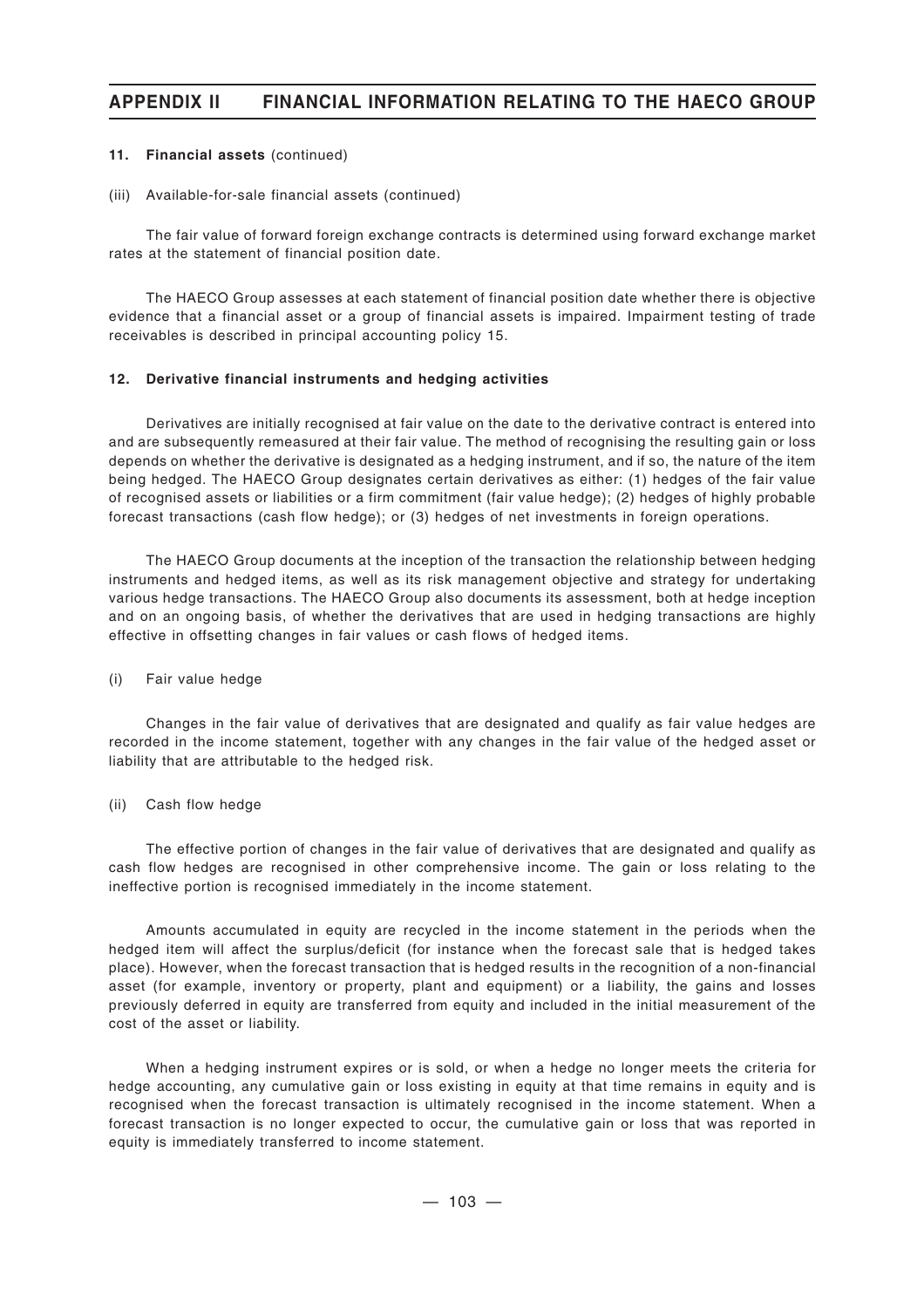#### **12. Derivative financial instruments and hedging activities** (continued)

#### (iii) Net investment hedge

Hedges of net investments in foreign operations are accounted for similarly to cash flow hedges. Any gain or loss on the hedging instrument relating to the effective portion of the hedge is recognised in other comprehensive income; the gain or loss relating to the ineffective portion is recognised immediately in the income statement.

Gains and losses accumulated in equity are included in the income statement when the foreign operation is disposed of.

#### (iv) Derivatives that do not qualify for hedge accounting

Certain derivative instruments do not qualify for hedge accounting. Changes in the fair value of any derivative instruments that do not qualify for hedge accounting are recognised immediately in the income statement.

#### **13. Financial guarantees**

Financial guarantee contracts are contracts that require the issuer to make specified payments to reimburse the holder for a loss it incurs because a specified debtor fails to make payments when due, in accordance with the terms of a debt instrument. Such financial guarantees are given to banks, financial institutions and other bodies on behalf of subsidiary or jointly controlled companies to secure loans, overdrafts and other banking facilities. Financial guarantees are recorded in the financial statements at fair value.

#### **14. Stocks and work in progress**

Stocks are stated at the lower of cost, calculated on a weighted average basis, and net realisable value. Net realisable value is determined on the basis of anticipated sales proceeds less estimated selling expenses. Work in progress represents the gross amount due from customers for all contract work in progress for which costs incurred plus recognised profits (less recognised losses) exceeds progress billings. Progress billings not yet paid by customers are included within "trade receivables".

#### **15. Trade receivables**

Trade receivables are recognised initially at fair value and subsequently measured at amortised cost using the effective interest method, less provision for impairment. A provision for impairment of trade receivables is established when there is objective evidence that the HAECO Group will not be able to collect all amounts due according to the original terms of the receivables. Significant financial difficulties of the debtors, probability that the debtor will enter bankruptcy or financial reorganisation, and default or delinquency in payments (more than 3 months overdue) are considered indicators that the trade receivable is impaired. The amount of the provision is the difference between the assets' carrying amount and the present value of estimated future cash flows, discounted at the original effective interest rate. The carrying amount of the asset is reduced through the use of an allowance account, and the amount of the loss is recognised in the income statement. When a trade receivable is uncollectible, it is written off against the allowance account for trade receivables. Subsequent recoveries of amounts previously written off are credited in the income statement.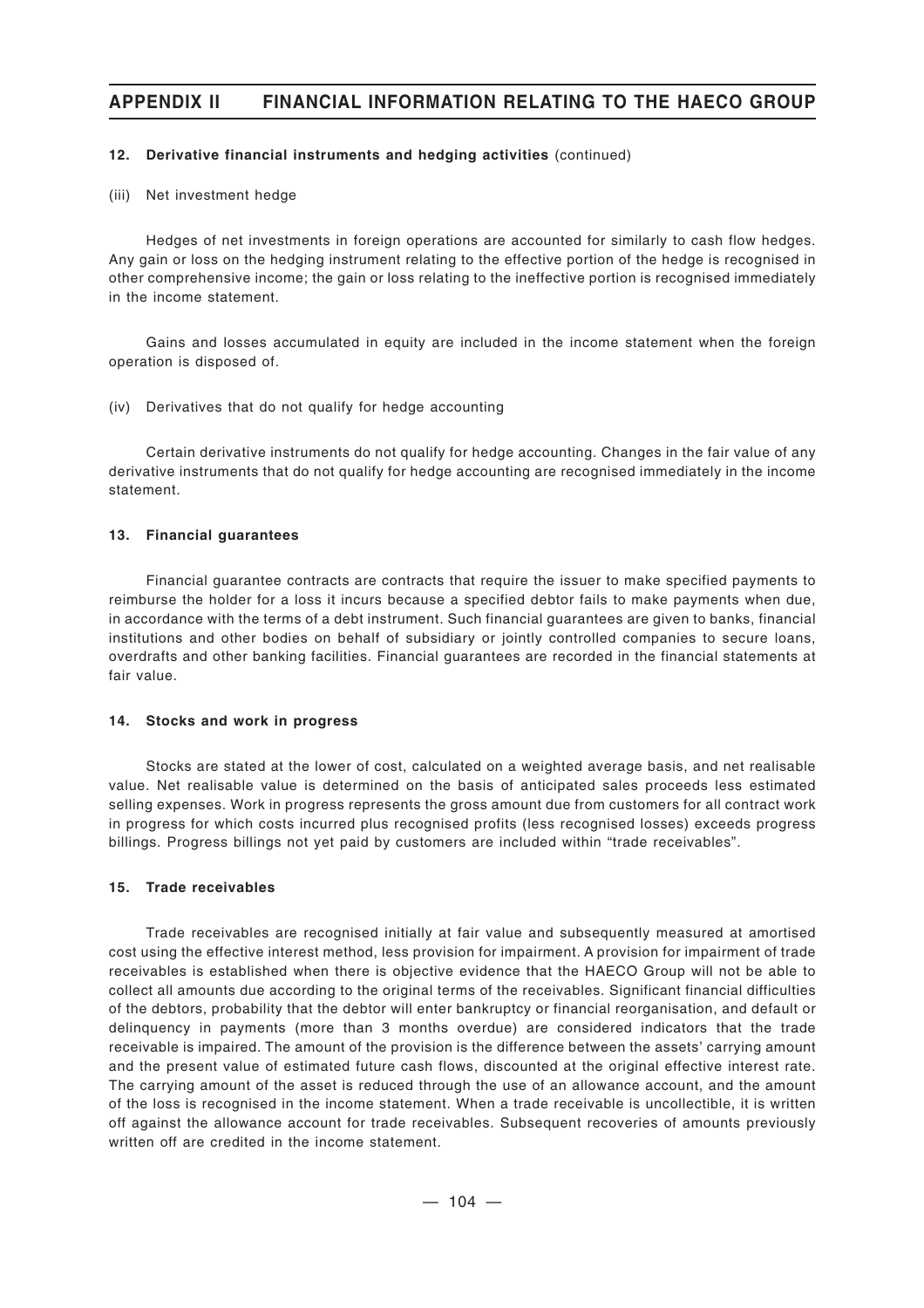#### **16. Cash and cash equivalents**

Cash and cash equivalents comprise cash in hand, amounts repayable on demand from banks and financial institutions and short-term liquid investments which were within three months of maturity when acquired, less bank overdrafts.

#### **17. Share capital**

Ordinary shares are classified as equity. Incremental costs directly attributable to the issue of new shares are shown in equity as a deduction, net of tax, from the proceeds.

Where any company of the HAECO Group purchases HAECO's equity share capital, the consideration paid, including any directly attributable incremental costs (net of income taxes) is deducted from equity attributable to HAECO's equity holders until the shares are cancelled.

#### **18. Trade payables**

Trade payables are recognised initially at fair value and subsequently measured at amortised cost using the effective interest method.

#### **19. Borrowings**

Borrowings are recognised initially at fair value, net of transaction costs incurred. Transaction costs are incremental costs that are directly attributable to the financial liability, including fees and commissions paid to agents, advisers, brokers and dealers, levies by regulatory agencies and securities exchanges, and transfer taxes and duties. Borrowings are subsequently stated at amortised costs; any difference between the proceeds (net of transaction costs) and the redemption value is recognised in the income statement over the period of the borrowings using the effective interest method.

Borrowings are classified as current liabilities unless the HAECO Group has an unconditional right to defer settlement of the liability for at least twelve months after the statement of financial position date.

#### **20. Deferred taxation**

Deferred taxation is provided in full, using the liability method, on temporary differences arising between the tax bases of assets and liabilities and their carrying amounts in the financial statements. However, if the deferred income tax arises from initial recognition of an asset or liability in a transaction other than a business combination that at the time of the transaction affects neither accounting nor taxable profit or loss, it is not accounted for. Taxation rates enacted or substantively enacted by the statement of financial position date and are expected to apply when the related deferred income tax asset is realised or the deferred income tax liability is settled are used to determine deferred taxation.

Deferred tax assets are recognised to the extent that it is probable that future taxable profit will be available against which the temporary differences can be utilised.

Deferred taxation is provided on temporary differences arising on investments in subsidiary and jointly controlled companies, except where the timing of the reversal of the temporary difference can be controlled and it is probable that the temporary difference will not reverse in the foreseeable future.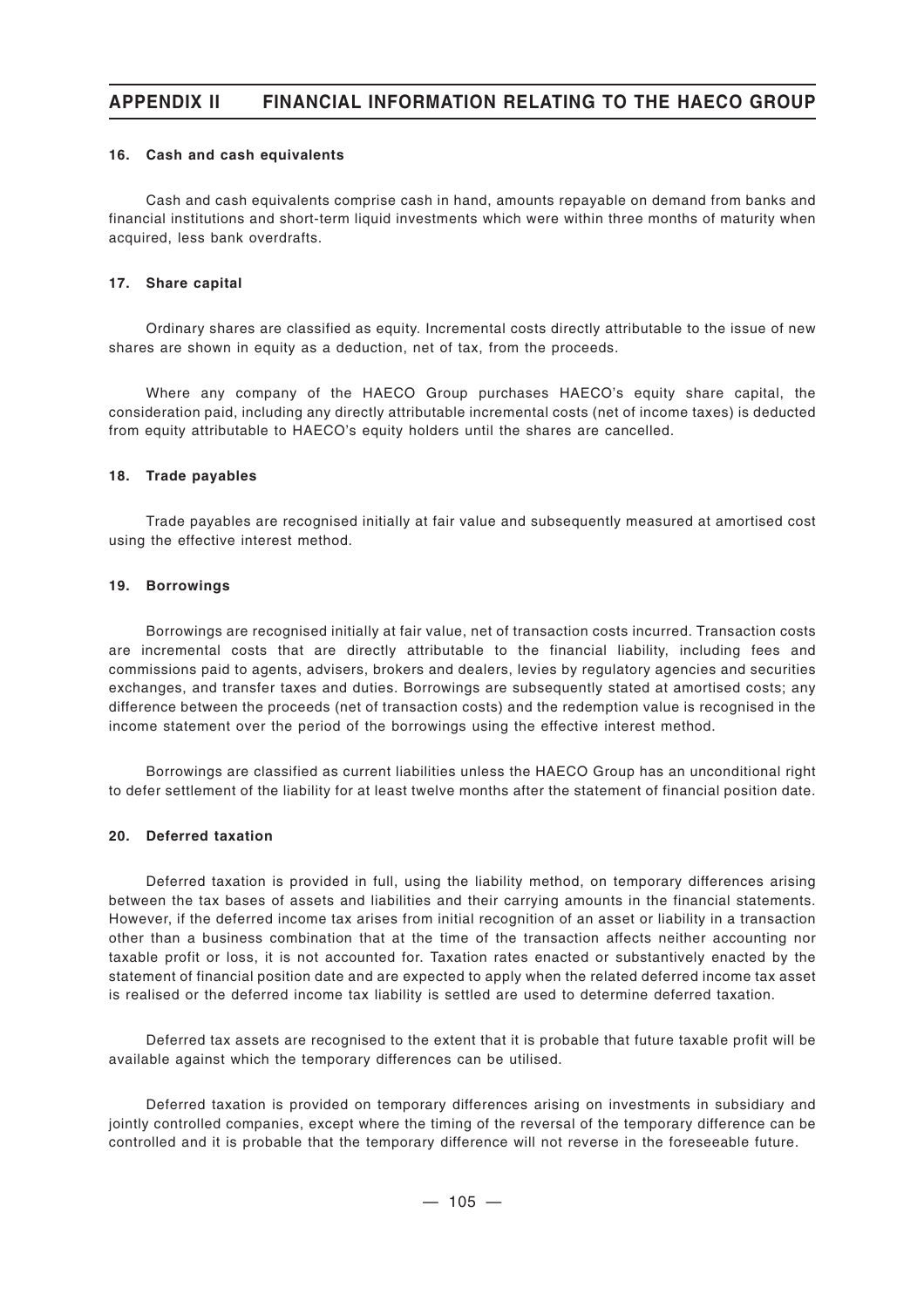# **APPENDIX II FINANCIAL INFORMATION RELATING TO THE HAECO GROUP**

### **21. Provisions**

Provisions are recognised when the HAECO Group has a present legal or constructive obligation as a result of past events; it is probable that an outflow of resources will be required to settle the obligation; and the amount has been reliably estimated.

Where there are a number of similar obligations, the likelihood that an outflow will be required in settlement is determined by considering the class of obligations as a whole. A provision is recognised even if the likelihood of an outflow with respect to any one item included in the same class of obligations may be small.

### **22. Turnover and revenue recognition**

Turnover represents the aggregated amounts invoiced to customers and changes in work in progress. Invoices are raised either on completion or on stage completion depending on the terms of individual contracts. Incomplete contract work is recognised based on a "percentage of completion method" to determine the appropriate amount. The stage of completion is measured by reference to the costs incurred up to the end of the reporting period as a percentage of total estimated costs for each contract. Total revenue recognised for the completed contracts is equal to the aggregated amounts invoiced for the contract.

Finance income is recognised on an accrual basis.

Dividend income is recognised when the right to receive payment is established.

### **23. Staff benefits**

### (i) Retirement benefits

HAECO offers either Mandatory Provident Fund ("MPF") or one of two defined benefit retirement schemes to staff. The latter schemes are held under trust arrangements and actuarially valued as required on a regular basis using a prospective actuarial valuation method. They are funded in accordance with the actuarial recommendation.

HAECO's contributions to the MPF are charged to the income statement as incurred. For the two defined benefit schemes, retirement benefit costs, which are assessed using the projected unit credit method, are charged to the income statement. Under this method, plan assets are measured at fair value; retirement benefit obligations are measured as the present value of the estimated future cash flows. Actuarial gains and losses to the extent of the amount in excess of 10% of the greater of the present value of the plan obligations and the fair value of plan assets are recognised in the consolidated income statement over the expected average remaining service lives of the participating employees.

The above calculations are performed annually by an actuary or the administration manager of the schemes.

TAECO, Taikoo (Xiamen) Landing Gear Services Company Limited and TEXL pay contributions to the required statutory retirement scheme for their local employees. The scheme is operated by the Mainland China government. In addition, TAECO also operates a defined contribution scheme for employees who have worked for more than five years. Both the employers and the employees are required to contribute to the scheme. Contributions to the schemes are charged to the income statement in the period to which the contributions relate.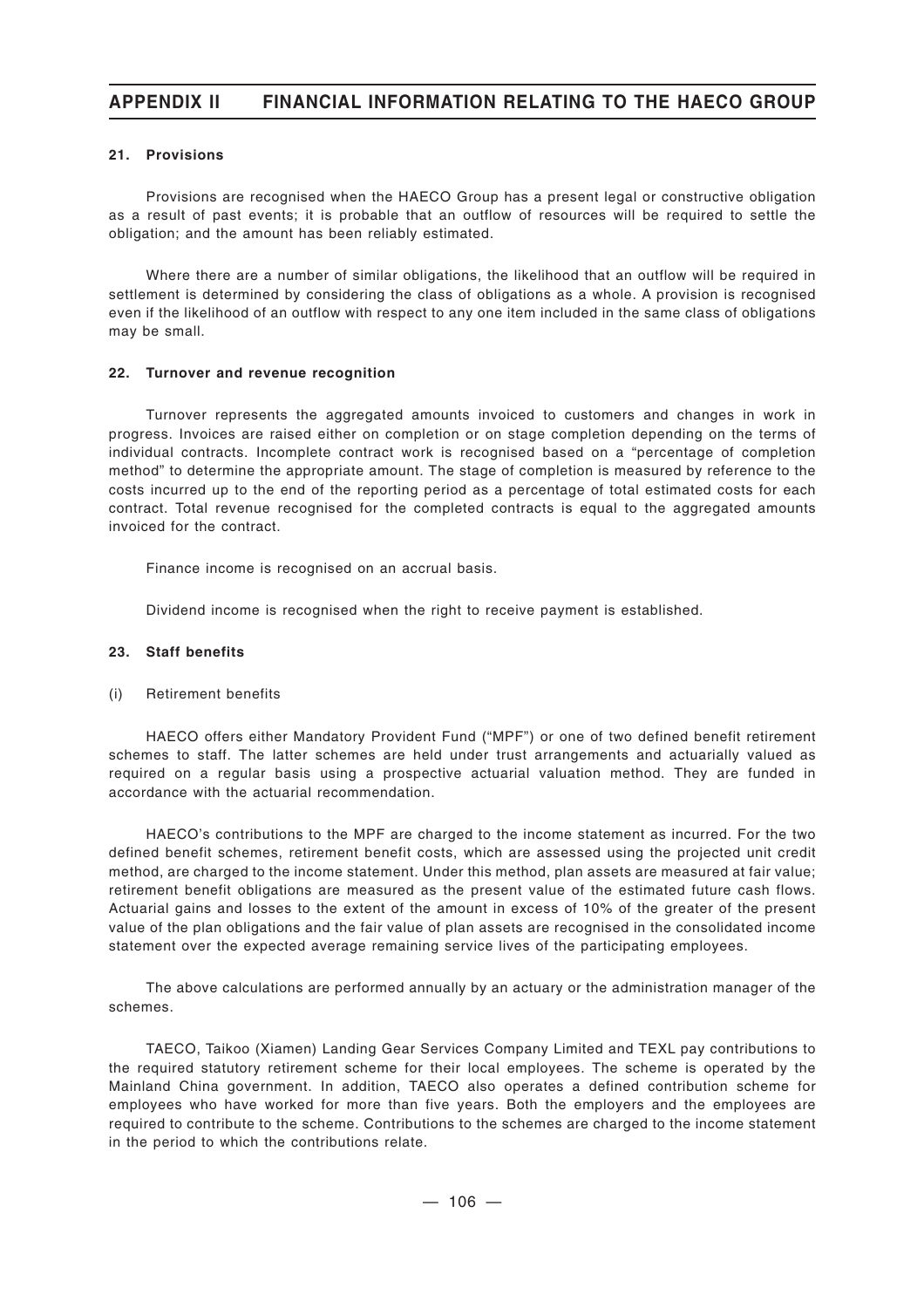# **APPENDIX II FINANCIAL INFORMATION RELATING TO THE HAECO GROUP**

### **23. Staff benefits** (continued)

### (i) Retirement benefits (continued)

Singapore HAECO Pte. Limited pays contributions to the required statutory retirement scheme, Central Provident Fund, for its local employees. The scheme is operated by the Singapore government and contributions to the scheme are charged to the income statement in the period to which the contributions relate.

HAECO Bahrain Aircraft Services Company Limited pays contributions to the required statutory retirement scheme for its local employees. The scheme is operated by the General Organization for Social Insurance in Bahrain and contributions to the scheme are charged to the income statement in the period to which the contributions relate.

### (ii) Staff leave entitlements

Costs related to staff annual leave are recognised as the leave accrues to staff.

## **24. Dividend distribution**

Final dividends are recognised as a liability on approval by HAECO Shareholders. Interim dividends are recognised as a liability on approval by HAECO's Board.

### **25. Related parties**

Related parties are individuals and companies, including subsidiary and jointly controlled companies, where the individual, company or group has the ability, directly or indirectly, to control the other party or exercise significant influence over the party in making financial and operating decisions.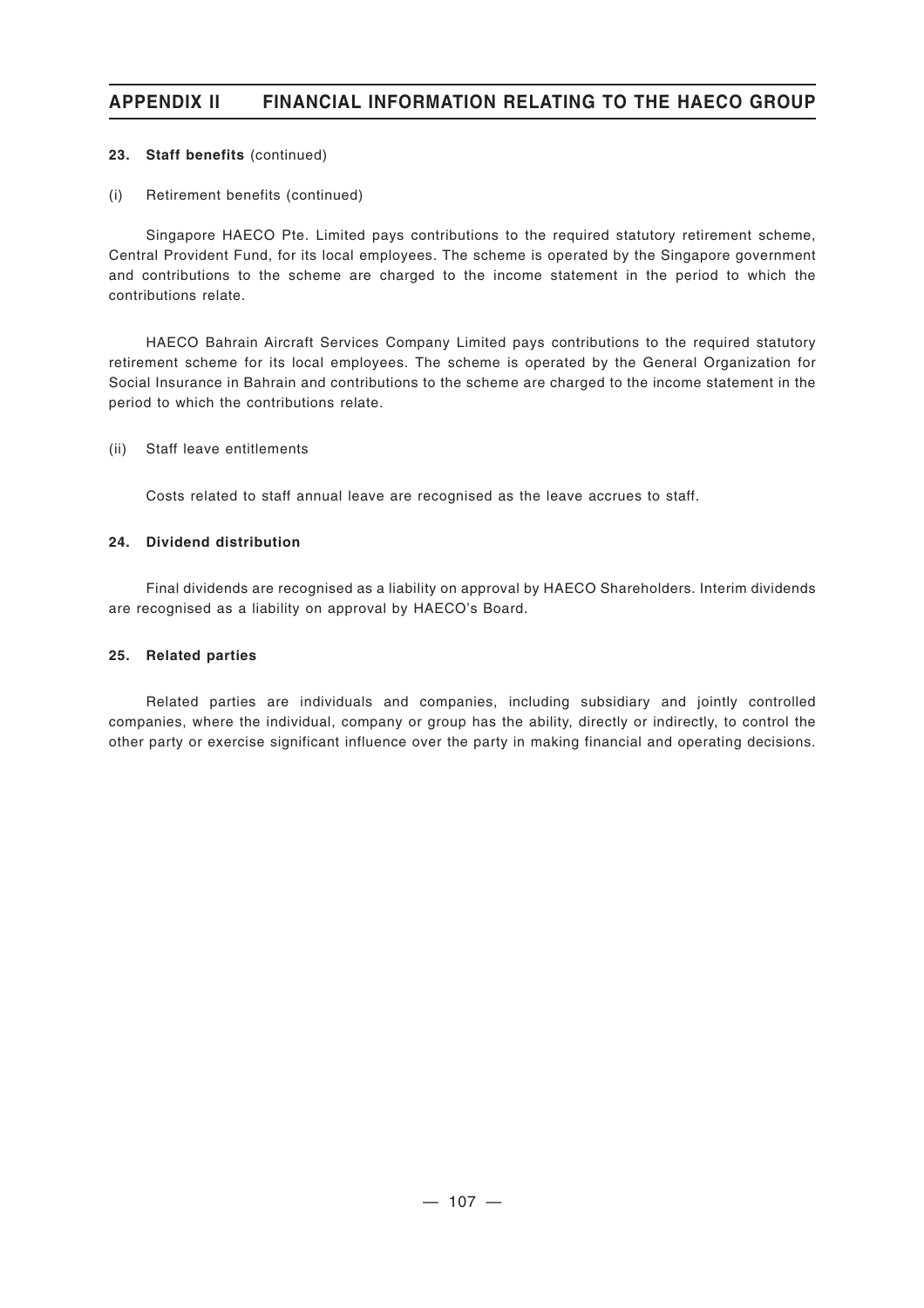# **APPENDIX II FINANCIAL INFORMATION RELATING TO THE HAECO GROUP**

## **III. INDEBTEDNESS**

## **a) Borrowings**

As at the close of business on 31st May 2010, being the latest practicable date prior to the date of this Composite Document for the purpose of this indebtedness statement, the HAECO Group had total outstanding borrowings of approximately HK\$1,324 million, comprising short term unsecured bank loans of HK\$468 million and long term unsecured bank loans of HK\$856 million.

## **b) Guarantees**

As at 31st May 2010, HAECO has guaranteed the drawn components of bank loans of a subsidiary company (which are included in the outstanding borrowings referred to in a) above). Under the terms of the financial guarantee contracts, HAECO will make payments to reimburse the lenders upon failure of the guaranteed entity to make payments when due. The face values of liabilities under this guarantee amounted to HK\$538 million.

Save as aforesaid or otherwise mentioned in this Composite Document and apart from intra-group liabilities and normal trade payables, the HAECO Group had no other bank overdrafts or loans, or other similar indebtedness, mortgages, charges, or guarantees or other material contingent liabilities as at the close of business on 31st May 2010.

# **IV. MATERIAL CHANGE**

The HAECO Directors confirm that, save as disclosed in the third paragraph under "Information on HAECO and the HAECO Group" in the "Letter from the HAECO Board" in this Composite Document, as at the Latest Practicable Date, there has been no material change in the financial or trading position or outlook of HAECO since 31st December 2009, the date to which the latest audited consolidated financial statements of HAECO were made up.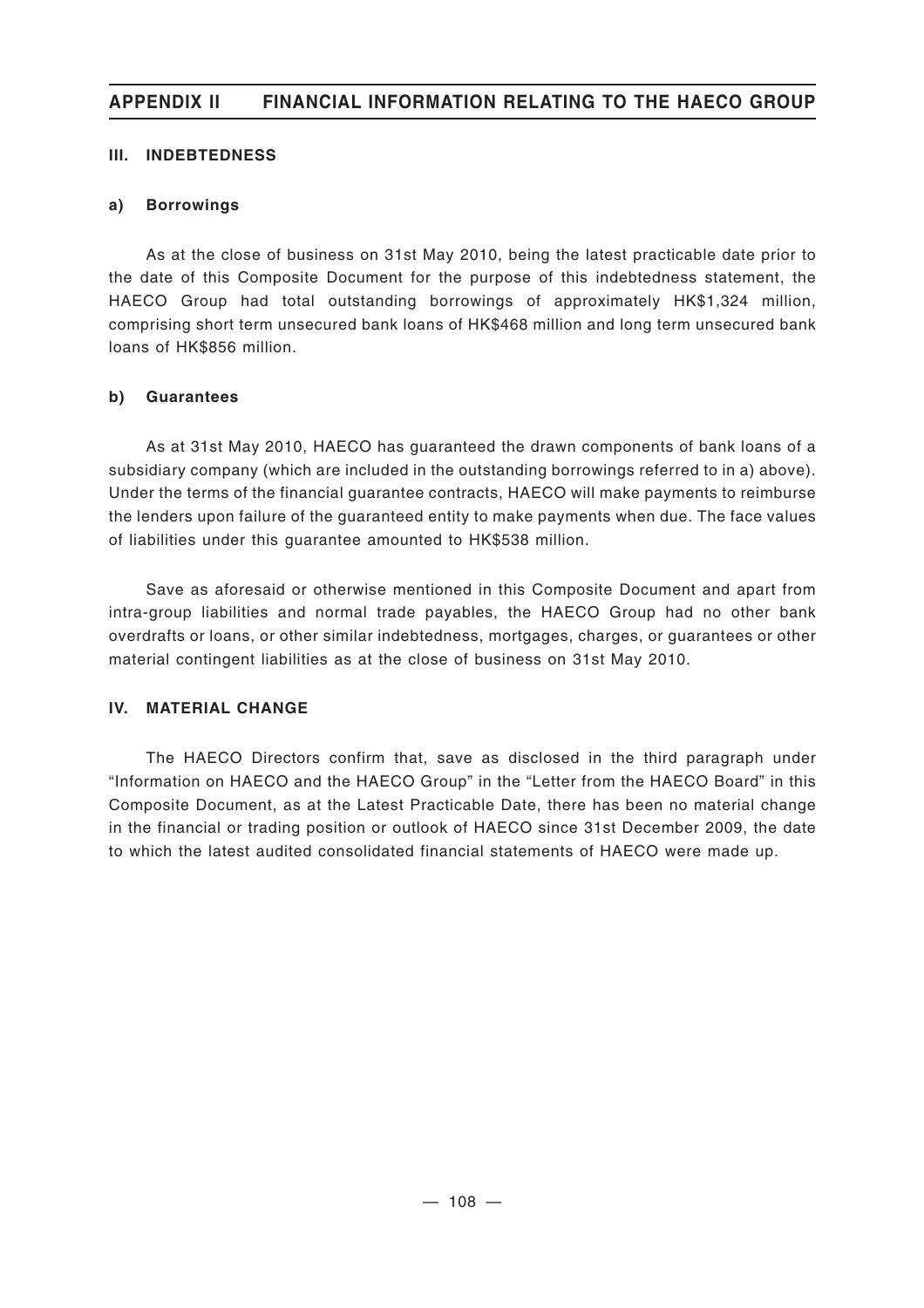*The following is the text of a letter, summary of valuations and valuation certificates prepared for the purpose of incorporation in this Composite Document received from DTZ Debenham Tie Leung Limited, an independent property valuer, in connection with their opinion on the values of the property interests of the HAECO Group as at 31st May 2010.*



16th Floor Jardine House 1 Connaught Place Central Hong Kong

28th June 2010

The Directors Hong Kong Aircraft Engineering Company Limited 80 South Perimeter Road Hong Kong International Airport Lantau Hong Kong

Dear Sirs,

# **Instructions, Purpose and Date of Valuation**

In accordance with your instructions for us to value the properties in which Hong Kong Aircraft Engineering Company Limited (the "Company" or "HAECO") or its subsidiaries (hereinafter together referred to as the "Group") have interests in Hong Kong and the People's Republic of China (the "PRC"), we confirm that we have carried out inspections, made relevant enquiries and obtained such further information as we consider necessary for the purpose of providing you with our opinion on the values of the properties as at 31st May 2010 (the "date of valuation").

## **Definition of Market Value**

Our valuation of each of the properties represents its market value which in accordance with the HKIS Valuation Standards on Properties (First Edition 2005) published by the Hong Kong Institute of Surveyors is defined as "the estimated amount for which a property should exchange on the date of valuation between a willing buyer and a willing seller in an arm's-length transaction after proper marketing wherein the parties had each acted knowledgeably, prudently and without compulsion".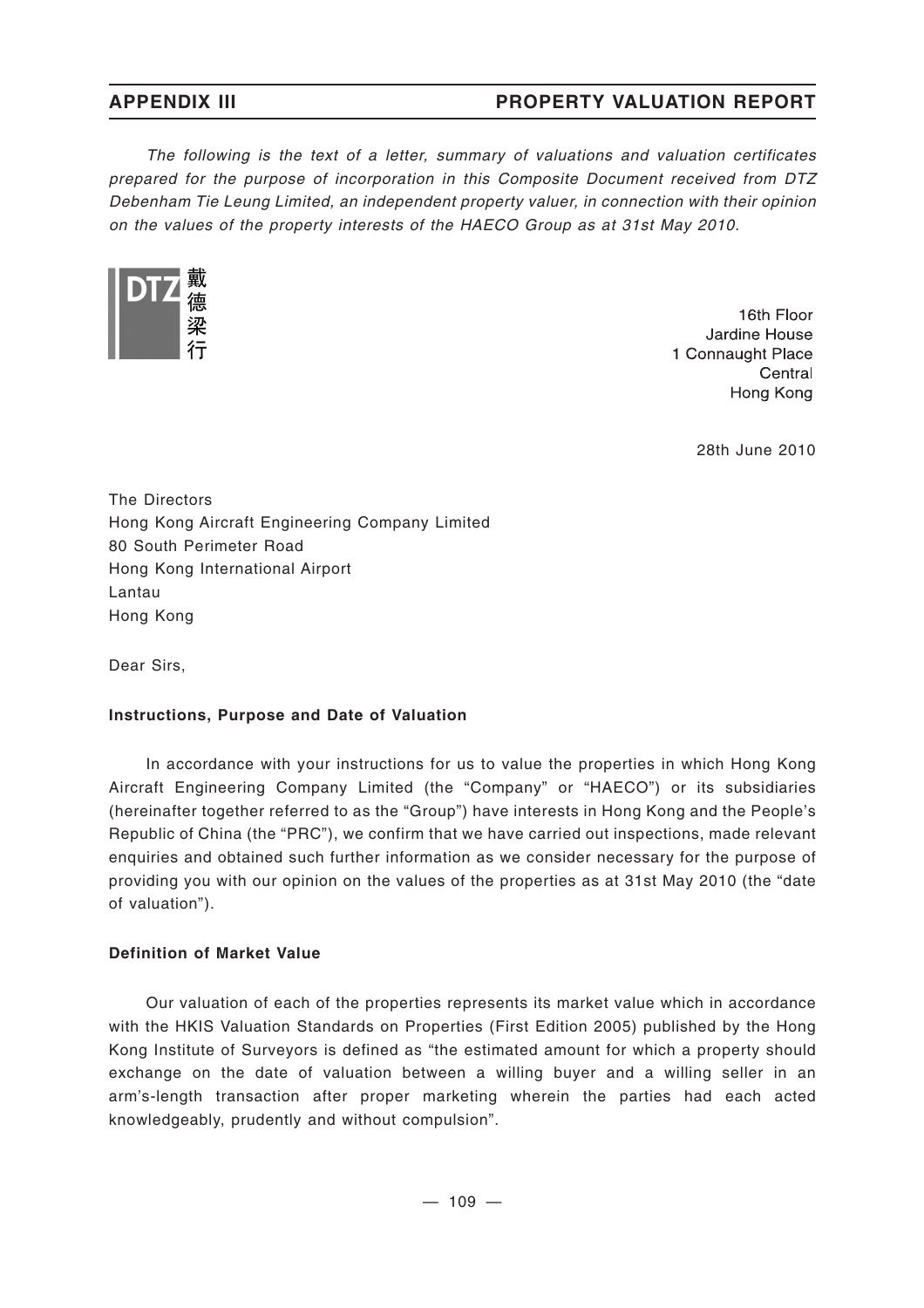## **Valuation Basis and Assumption**

Our valuations exclude an estimated price inflated or deflated by special terms or circumstances such as atypical financing, sale and leaseback arrangements, special considerations or concessions granted by anyone associated with the sale, or any element of special value which will affect the values.

No allowance has been made in our valuations for any charges, mortgages or amounts owing on the properties nor for any expenses or taxation which may be incurred in effecting a sale. Unless otherwise stated, it is assumed that the properties are free from encumbrances, restrictions and outgoings of any onerous nature which could affect their values.

In valuing the properties, we have complied with the requirements set out in Practice Note 12 of the Rules Governing the Listing of Securities on The Stock Exchange of Hong Kong Limited, the Codes on Takeovers and Mergers and Share Repurchases of the Securities and Futures Commission and the HKIS Valuation Standards on Properties (First Edition 2005) published by the Hong Kong Institute of Surveyors.

In the course of our valuation of the properties in the PRC, we have assumed that transferable land use rights in respect of the properties for their respective specific terms at nominal annual land use fees have been granted and that any land grant premiums payable have been fully paid. We have relied on the information and advice given by the Group regarding the title to the properties and the interests of the Group in the properties. In valuing the properties, we have assumed that the Group has enforceable titles to the properties and has free and uninterrupted right to use, occupy or assign the properties for the whole of the respective unexpired terms as granted.

In respect of the properties situated in the PRC, the status of titles and grant of major certificates, approvals and licences, in accordance with the information provided by the Group and the advice provided by the Group's PRC legal adviser, Jingtian and Gongcheng, are set out in the notes to the respective valuation certificates.

## **Method of Valuation**

Due to the specific nature of the properties and lack of market comparables available, we have valued the properties in Groups I and II by the Depreciated Replacement Cost ("DRC") Approach. The DRC Approach is based on an estimate of the market value for the existing use of the land, plus the current cost of replacement of the improvements less deductions for physical deterioration and all relevant forms of obsolescence and optimization. For the land portion, we have made reference to comparable sales evidence as available in the relevant market. The DRC is subject to adequate potential profitability of the business of the Group.

We have assumed that the design and construction of the buildings are in compliance with the local planning regulations and have been approved by the relevant authorities. We have also taken into account the construction cost expended up to the date of valuation.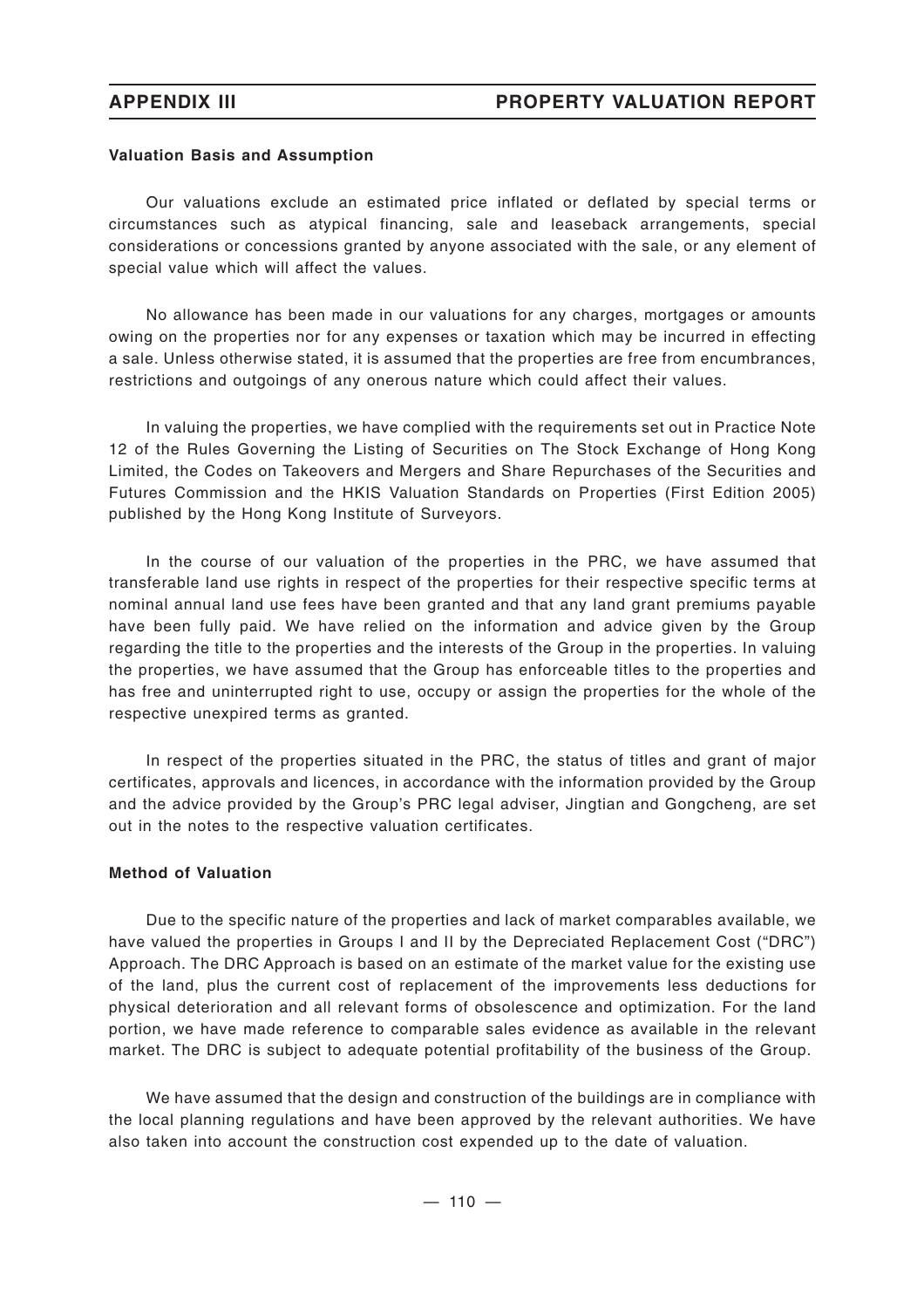The properties in Group III are leased/licensed to the Group in Hong Kong and are considered to have no commercial value due to the restrictions against assignment or otherwise due to the lack of substantial profit rents.

## **Land Tenure**

In valuing the properties in Hong Kong the Government Leases of which expired before 30th June 1997, we have taken into account the provisions contained in Annex III of the Joint Declaration of the Government of the United Kingdom and the Government of People's Republic of China on the Question of Hong Kong as well as in the New Territories Leases (Extension) Ordinance, under which such leases have been extended without premium until 30th June 2047 and rents of 3% of the rateable value are charged per annum from the date of extension.

In respect of the properties in Hong Kong, we have been provided with copies of the title documents relating to the properties and have caused searches to be made at the Land Registry. In respect of the properties in the PRC, we have been provided by the Group with copies of extracts from the relevant documents. However, we have not inspected the original documents to verify ownership or to ascertain any amendments which may not appear on the copies handed to us. All documents and leases have been used for reference only and all dimensions, measurements and areas are approximate. No on-site measurement has been taken.

In the course of our valuation, we have relied to a considerable extent on the information given by the Group and its legal adviser, Jingtian and Gongcheng, in respect of the title to the properties in the PRC.

### **Source of Information**

In the course of our valuation, we have relied to a considerable extent on the information given by the Group and have accepted advice given to us on such matters as planning approvals or statutory notices, easements, identification of land and buildings, tenures, particulars of occupancy, development schemes, construction costs, site and floor areas, site and floor plans, construction schedules and costs, interests attributable to the Group and all other relevant matters.

Dimensions, measurements and areas included in the valuation certificates are based on the information provided to us and are therefore only approximations. We have no reason to doubt the truth and accuracy of the information provided to us by the Group which is material to the valuations. We were also advised by the Group that no material facts have been omitted from the information provided.

### **Site Inspection**

We have inspected the exterior and, wherever possible, the interior of the properties. However, we have not carried out investigations on site to determine the suitability of soil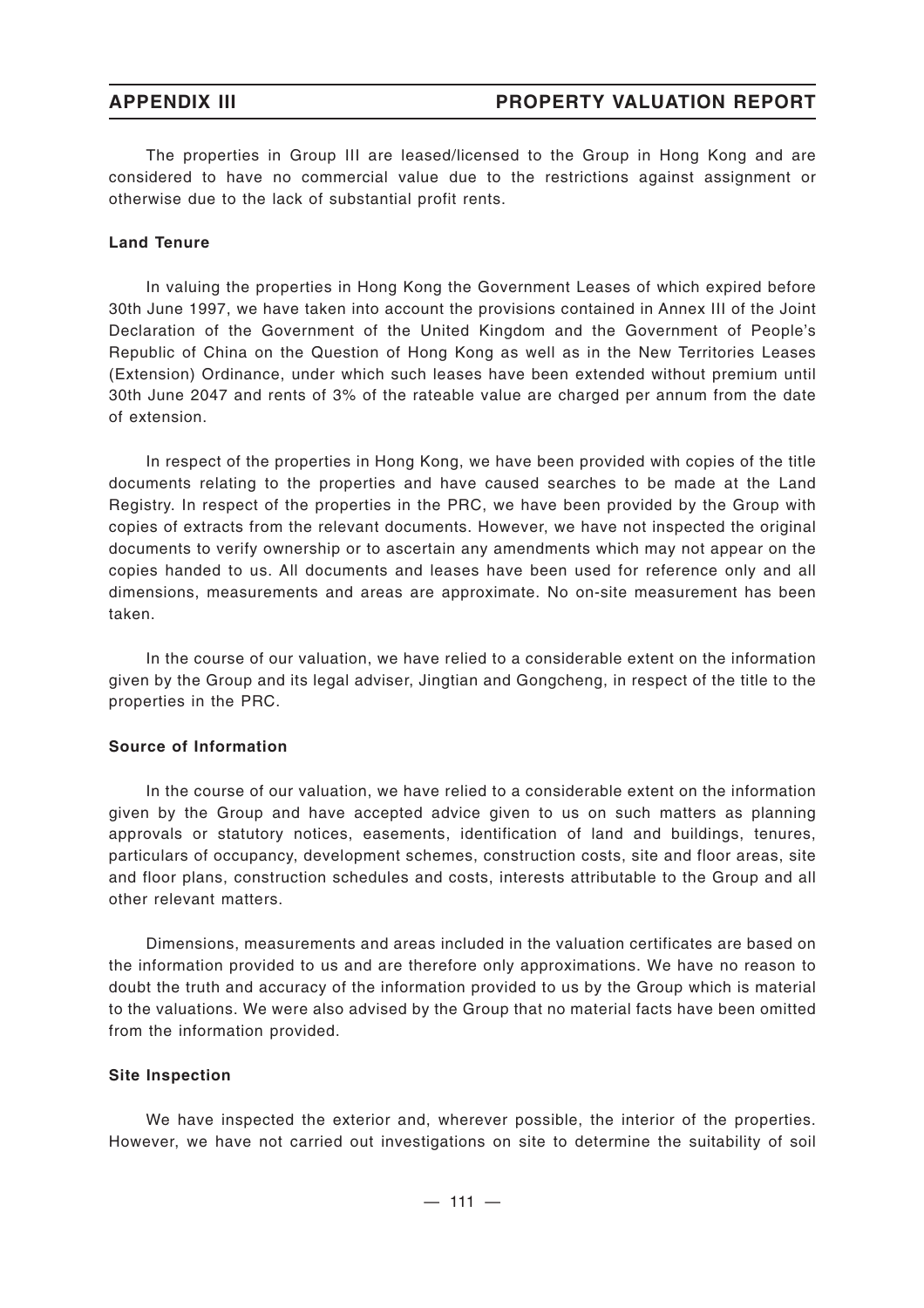conditions and services etc. for any development. Where necessary, our valuation is prepared on the assumption that these aspects are satisfactory and that no extraordinary costs or delays will be incurred for development of the properties. Moreover, no structural survey of the existing buildings has been made, but in the course of our inspection, we did not note any serious defect. We are not, however, able to report that the properties are free of rot, infestation or any other structural defect. No test was carried out on any of the services. Unless otherwise stated, we have not been able to carry out detailed on-site measurements to verify the site and gross floor areas of the properties and we have assumed that the areas shown on the documents handed to us are correct.

# **Currency**

Unless otherwise stated, all sums stated in our valuations are in Hong Kong Dollars (HK\$) for the properties in Hong Kong and in Renminbi (RMB) for the properties in the PRC.

# **Remarks**

As advised by the Group, the potential tax liabilities which would arise on the disposal of the property interests held by the Group mainly include profits tax (16.5%) for Hong Kong properties; business tax (5% on sales revenue), land appreciation tax (ranging from 30% to 60% of the net appreciation amount) and corporate income tax (ranging from 15% to 25%) for the PRC properties. There is little likelihood that the potential tax liabilities will crystallize as the properties are held for business operations and the Group has no intention to sell them.

We enclose herewith a summary of valuations and our valuation certificates.

Yours faithfully, for and on behalf of **DTZ Debenham Tie Leung Limited Andrew K. F. Chan** *Registered Professional Surveyor (GP) China Real Estate Appraiser MSc., M.H.K.I.S., M.R.I.C.S Director*

*Note:* Mr. Andrew K. F. Chan is a Registered Professional Surveyor who has over 22 years' experience in the valuation of properties in Hong Kong and the PRC.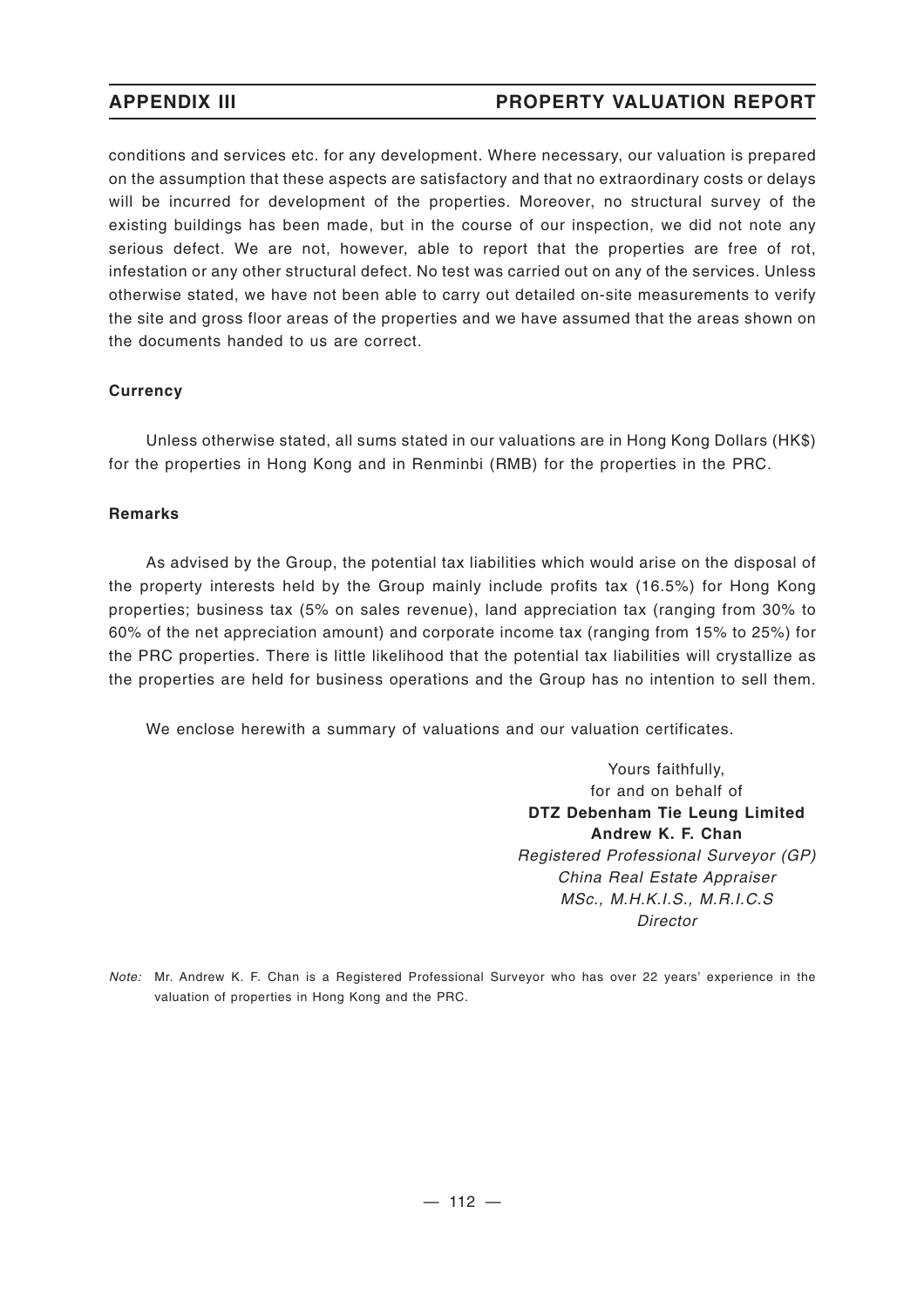# **SUMMARY OF VALUATIONS**

|    | <b>Property</b>                                                                                                                                                   | Capital value in<br>existing state as<br>at 31st May 2010<br>$H K$ \$ | Attributable<br>interest to<br>the Group<br>% | Capital value in<br>existing state as<br>at 31st May 2010<br>attributable to<br>the Group<br>HK\$ |  |  |  |  |
|----|-------------------------------------------------------------------------------------------------------------------------------------------------------------------|-----------------------------------------------------------------------|-----------------------------------------------|---------------------------------------------------------------------------------------------------|--|--|--|--|
|    | Group I - Properties held and occupied by the Group in Hong Kong                                                                                                  |                                                                       |                                               |                                                                                                   |  |  |  |  |
| 1. | <b>HAECO Aircraft Base</b><br>Maintenance Facilities,<br>80 South Perimeter Road,<br>Hong Kong International<br>Airport, Lantau Island,<br><b>New Territories</b> | 2,125,000,000                                                         | 100                                           | 2,125,000,000                                                                                     |  |  |  |  |
| 2. | Line Maintenance Facility on<br>Cargo Apron,<br>Hong Kong International<br>Airport, Lantau Island,<br><b>New Territories</b>                                      | 11,000,000                                                            | 100                                           | 11,000,000                                                                                        |  |  |  |  |
| 3. | 80 Chun Choi Street,<br>Tseung Kwan O Industrial<br>Estate, Tseung Kwan O,<br>Sai Kung,<br><b>New Territories</b>                                                 | 251,000,000                                                           | 100                                           | 251,000,000                                                                                       |  |  |  |  |
|    |                                                                                                                                                                   |                                                                       | <b>Total of Group I:</b>                      | 2,387,000,000                                                                                     |  |  |  |  |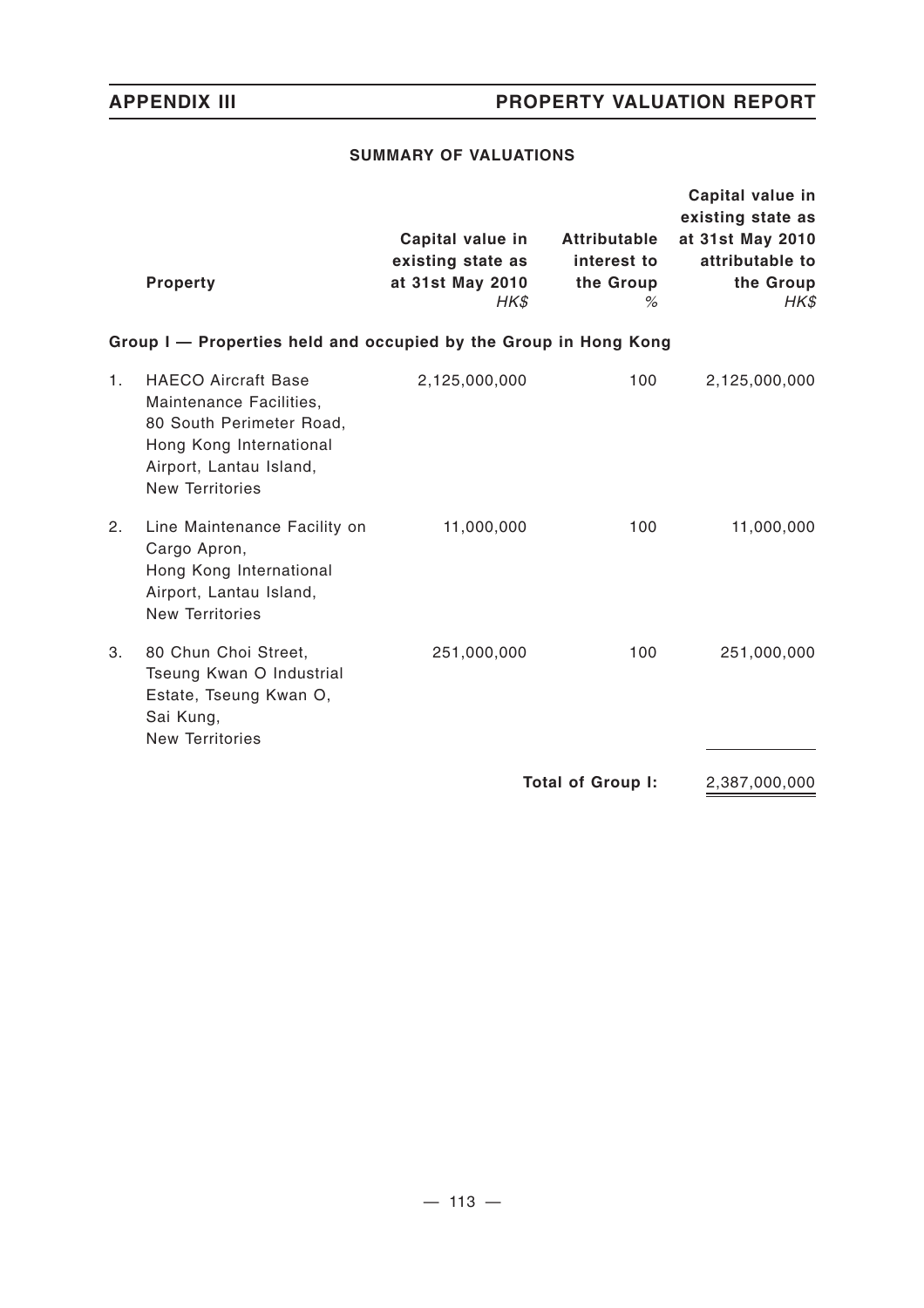| <b>Property</b>                                                                                                                                                                                            | Capital value in<br>existing state as<br>at 31st May 2010<br>RMB | <b>Attributable</b><br>interest to<br>the Group<br>% | Capital value in<br>existing state as<br>at 31st May 2010<br>attributable to<br>the Group<br><b>RMB</b> |
|------------------------------------------------------------------------------------------------------------------------------------------------------------------------------------------------------------|------------------------------------------------------------------|------------------------------------------------------|---------------------------------------------------------------------------------------------------------|
| Group II - Properties held and occupied by the Group in the PRC                                                                                                                                            |                                                                  |                                                      |                                                                                                         |
| Hangars, the overhauling<br>4.<br>and maintenance facilities<br>for commercial aircraft,<br>the living zone and<br>the training base at<br>20 Dailiao Road,<br>Xiamen City,<br>Fujian Province,<br>the PRC | 1,865,100,000                                                    | 56.55                                                | 1,054,714,050                                                                                           |
| 5.<br>The landing gear services<br>workshops and facilities in<br>the aero industrial zone,<br>Huli District,<br>Xiamen City,<br>Fujian Province,<br>the PRC                                               | 12,600,000                                                       | 55.66                                                | 7,013,160                                                                                               |
| The engine repair and<br>6.<br>overhaul workshop and<br>facilities at<br>5 Gaoqi South<br>Third Road,<br>Xiamen City,<br>Fujian Province,<br>the PRC                                                       | 190,000,000                                                      | 80.67                                                | 153,273,000                                                                                             |
|                                                                                                                                                                                                            |                                                                  | <b>Total of Group II:</b>                            | 1,215,000,210                                                                                           |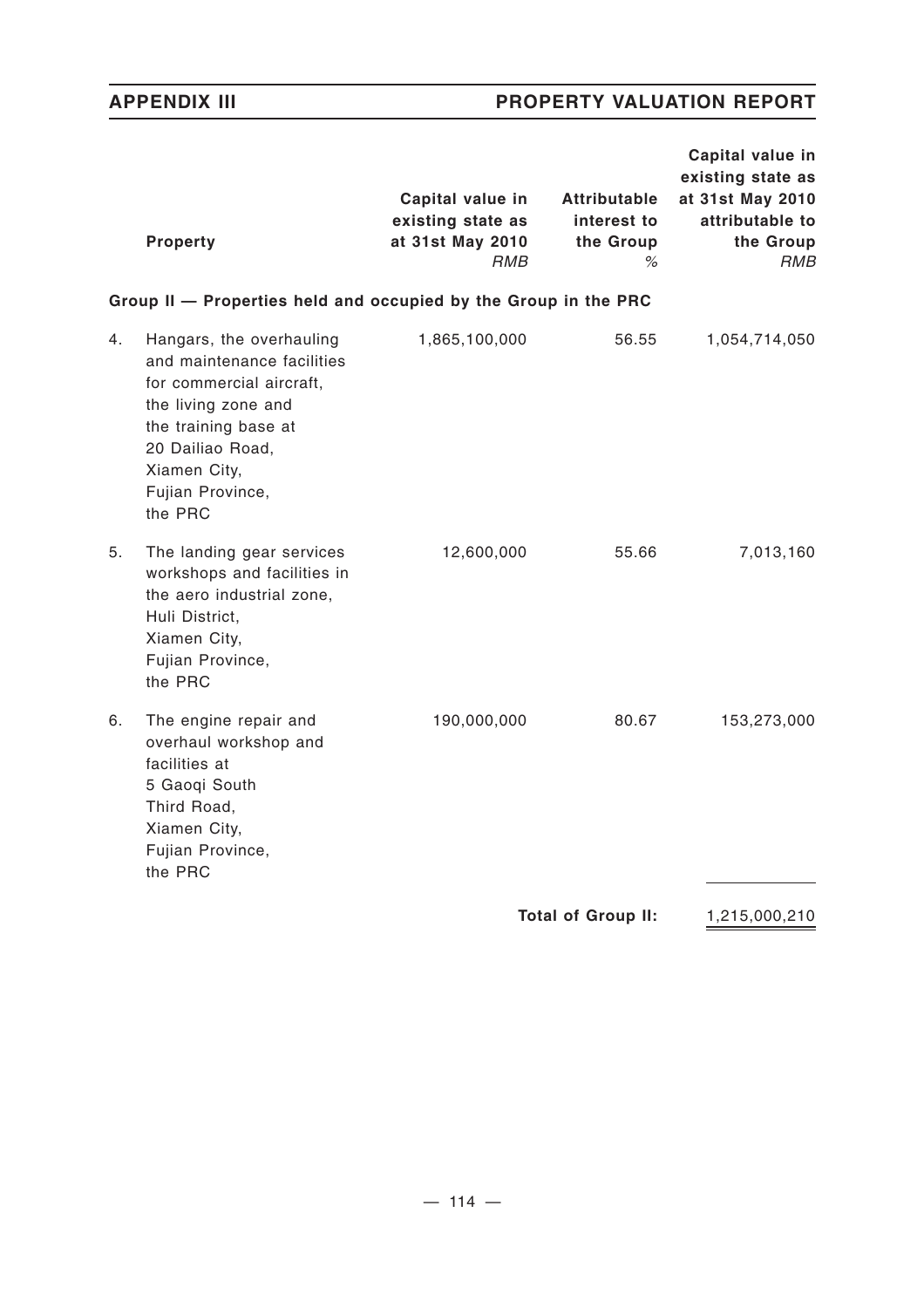$\frac{1}{2} \left( \frac{1}{2} \right) \left( \frac{1}{2} \right) \left( \frac{1}{2} \right) \left( \frac{1}{2} \right) \left( \frac{1}{2} \right) \left( \frac{1}{2} \right) \left( \frac{1}{2} \right) \left( \frac{1}{2} \right) \left( \frac{1}{2} \right) \left( \frac{1}{2} \right) \left( \frac{1}{2} \right) \left( \frac{1}{2} \right) \left( \frac{1}{2} \right) \left( \frac{1}{2} \right) \left( \frac{1}{2} \right) \left( \frac{1}{2} \right) \left( \frac$ 

|     | <b>Property</b>                                                                                                                                                   | Capital value in<br>existing state as<br>at 31st May 2010<br>HK\$ | <b>Attributable</b><br>interest to<br>the Group<br>% | Capital value in<br>existing state as<br>at 31st May 2010<br>attributable to<br>the Group<br>HK\$ |
|-----|-------------------------------------------------------------------------------------------------------------------------------------------------------------------|-------------------------------------------------------------------|------------------------------------------------------|---------------------------------------------------------------------------------------------------|
|     | Group III - Properties leased/licensed to the Group in Hong Kong                                                                                                  |                                                                   |                                                      |                                                                                                   |
| 7.  | Portions of Level 4,<br>Passenger Terminal Building,<br>8 Chun Yue Road,<br>Hong Kong International<br>Airport,<br>Lantau Island,<br><b>New Territories</b>       | No commercial<br>value                                            | 100                                                  | No commercial<br>value                                                                            |
| 8.  | Unit No. 4Y520 on Level 4,<br>Passenger Terminal Building,<br>8 Chun Yue Road,<br>Hong Kong International<br>Airport,<br>Lantau Island,<br><b>New Territories</b> | No commercial<br>value                                            | 100                                                  | No commercial<br>value                                                                            |
| 9.  | Unit No. 4Z550 on Level 4,<br>Passenger Terminal Building,<br>8 Chun Yue Road,<br>Hong Kong International<br>Airport,<br>Lantau Island,<br><b>New Territories</b> | No commercial<br>value                                            | 100                                                  | No commercial<br>value                                                                            |
| 10. | Site south to Airside Petrol<br>Filling Station 3 at the Cargo<br>Apron,<br>Hong Kong International<br>Airport,<br>Lantau Island,<br><b>New Territories</b>       | No commercial<br>value                                            | 100                                                  | No commercial<br>value                                                                            |
|     |                                                                                                                                                                   |                                                                   | <b>Total of Group III:</b>                           | No commercial<br>value                                                                            |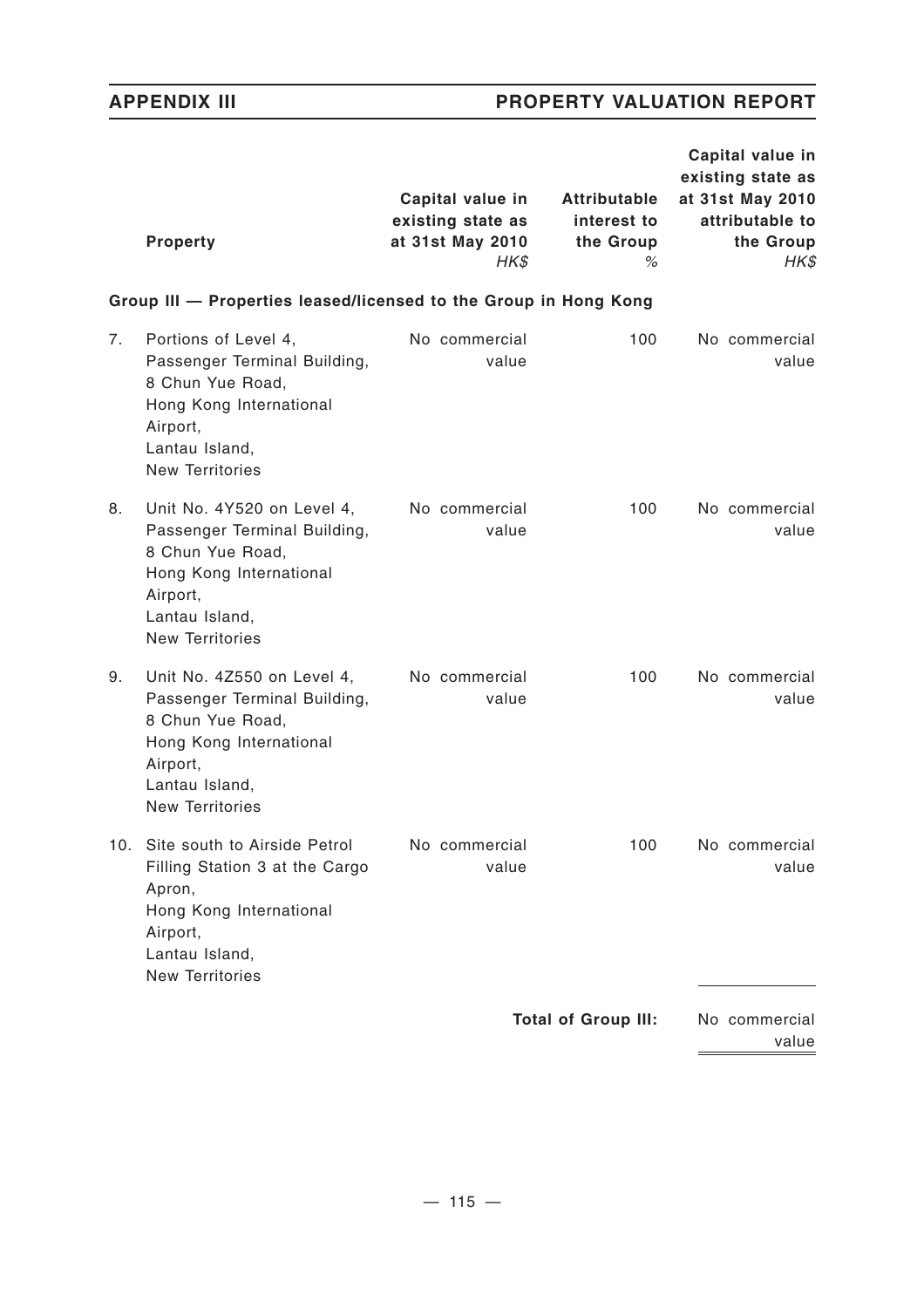## **VALUATION CERTIFICATE**

### **Group I — Properties held and occupied by the Group in Hong Kong**

|    | Property                                                                                                                                                                                                                                                                                           | <b>Description and tenure</b>                                                                                                                                                                                                                                                                                                                                                                                                                                                                                                                                                                                                                                                                                                                                                                                                                                                                                                                                                                     | <b>Particulars of</b><br>occupancy                                                                                                                                                                                                                                                                                                                                       | Capital value in<br>existing state as at<br>31st May 2010 |
|----|----------------------------------------------------------------------------------------------------------------------------------------------------------------------------------------------------------------------------------------------------------------------------------------------------|---------------------------------------------------------------------------------------------------------------------------------------------------------------------------------------------------------------------------------------------------------------------------------------------------------------------------------------------------------------------------------------------------------------------------------------------------------------------------------------------------------------------------------------------------------------------------------------------------------------------------------------------------------------------------------------------------------------------------------------------------------------------------------------------------------------------------------------------------------------------------------------------------------------------------------------------------------------------------------------------------|--------------------------------------------------------------------------------------------------------------------------------------------------------------------------------------------------------------------------------------------------------------------------------------------------------------------------------------------------------------------------|-----------------------------------------------------------|
| 1. | <b>HAECO Aircraft</b><br><b>Base</b><br>Maintenance<br>Facilities, 80<br>South Perimeter<br>Road,<br>Hong Kong<br>International<br>Airport,<br>Lantau Island,<br><b>New Territories</b><br>Part of The<br>Remaining<br>Portion of Chek<br>Lap Kok Lot No.<br>1 and The<br><b>Extension Thereto</b> | The property comprises various aircraft base<br>maintenance facilities situated in the aircraft<br>maintenance area on the western side of<br>Hong Kong International Airport. (Please see<br>note (3) for the details of the facilities).<br>The property has a total site area of<br>approximately 80,488.00 sq.m. (866,373<br>sq.ft.). In addition, it also comprises a vacant<br>site to be leased by the Group namely Phase<br>Two Third Hangar Base Maintenance Land.<br>(see note (2))<br>The property has a total gross floor area of<br>approximately 104,134 sq.m. (1,120,898<br>$sq.fit.$ ).<br>The land portion of the property is leased by<br>Hong Kong Aircraft Engineering Company<br>Limited from Airport Authority Hong Kong<br>(the "Airport Authority") for a term from 30th<br>October 1996 to 4th August 2036. The<br>current Government rent payable on the<br>property is an amount equal to 3% of the<br>rateable value for the time being of the<br>property per annum. | Regarding the<br>completed<br>portions of the<br>property,<br>except a<br>portion of the<br>property as<br>described in<br>note $(4)$ , the<br>property is<br>currently<br>occupied by<br>the Group for<br>the operation<br>plant of<br>aircraft<br>maintenance,<br>office and<br>storage uses.<br>The land<br>mentioned in<br>note (2) below<br>is currently<br>vacant. | HK\$2,125,000,000                                         |

### *Notes:-*

(1) The property is situated on land being a portion of The Remaining Portion of Chek Lap Kok Lot No. 1 and The Extension Thereto. According to a Lease dated 30th October 1996 vide Memorial No. IS238151, a Deed of Modification of a Lease dated 18th March 2005 vide Memorial No. 05041602130398 and a Second Deed of Modification of a Lease dated 20th December 2006 vide Memorial No. 07010902080123, the land (except the reserved airspace over the height of the highest point of the hangar facilities), comprising a total site area of 80,488 sq.m. (866,373 sq.ft.) is leased from the Airport Authority for a term from 30th October 1996 to 4th August 2036. The current total monthly rent is approximately HK\$5,937,873 from 1st January 2010 to 31st December 2011. The rent is adjusted every 2 years by making reference to the Private Flatted Factories Index produced and published by the Government Rating and Valuation Department. The rent is exclusive of rates, Government rents and management fees.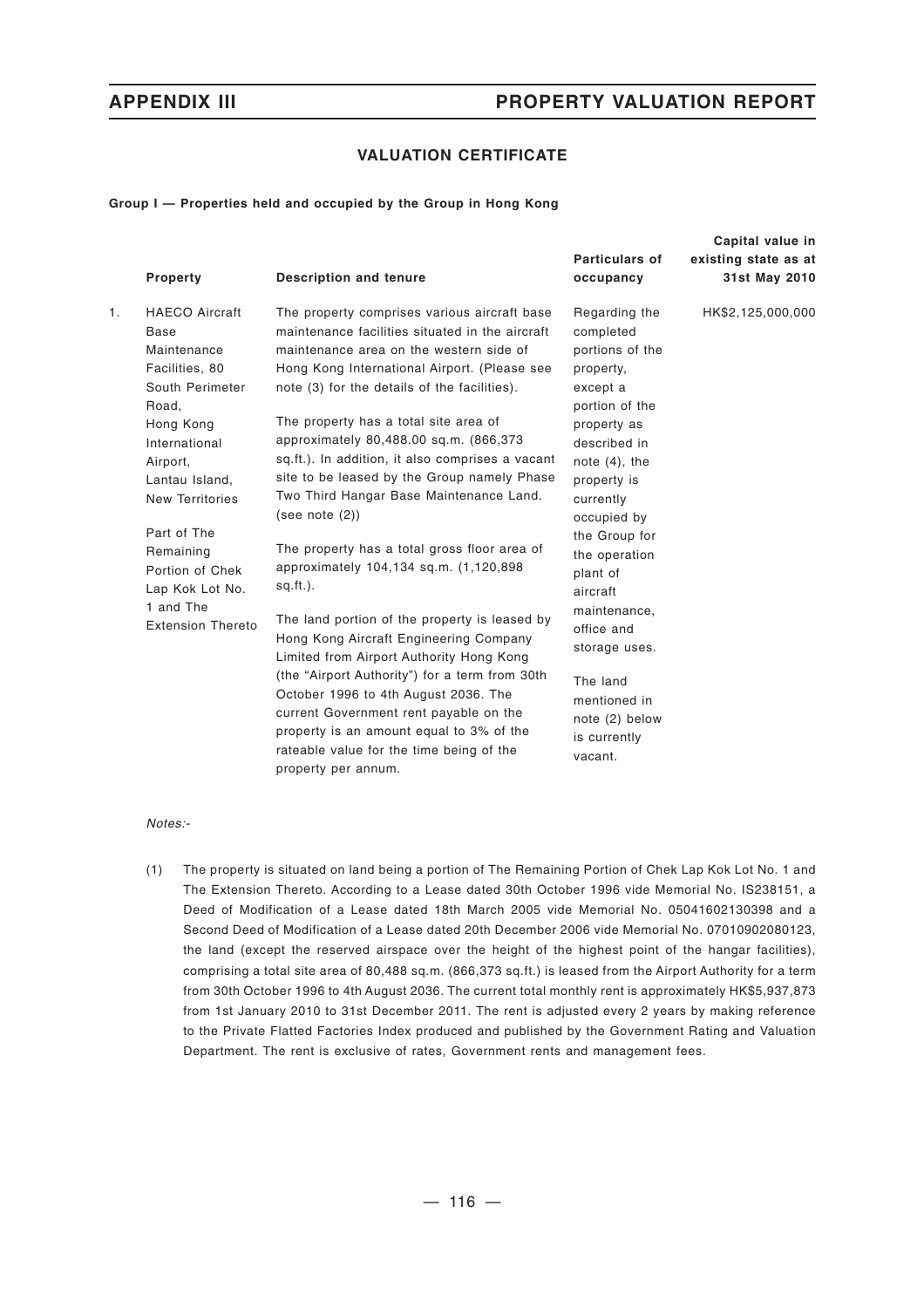- (2) According to the Second Deed of Modification of a Lease dated 20th December 2006, the Airport Authority had granted the right to Hong Kong Aircraft Engineering Company Limited to occupy Phase One Third Hangar Base Maintenance Land with a site area of 17,500 sq.m. (188,908 sq.ft.) and Phase Two Third Hangar Base Maintenance Land with a site area of 9,000 sq.m. (96,876 sq.ft.). The effective date of the grant of the right to occupy Phase Two Third Hangar Base Maintenance Land is the completion of the Second Phase of the Third Hangar Facility. According to a Letter from the Airport Authority to Hong Kong Aircraft Engineering Company Limited dated 1st September 2009, the site area of Phase One Third Hangar Base Maintenance Land has been revised to 18,500 sq.m. (199,134 sq.ft.). The Group has not advised if there should be any adjustment of the site area of the Phase Two Third Hangar Base Maintenance Land.
- (3) The property comprises the following aircraft maintenance facilities:

| <b>Building/structure</b> | Year of | <b>Completion Brief Description</b>                                                                                                                                                                                                                                                                          | Approximate<br><b>Gross Floor Area</b>          |
|---------------------------|---------|--------------------------------------------------------------------------------------------------------------------------------------------------------------------------------------------------------------------------------------------------------------------------------------------------------------|-------------------------------------------------|
| Hangar 1                  | 1998    | Hangar 1 comprises a single storey steel<br>structure with two mobile tail enclosure steel<br>structures. The facility also includes a<br>5-storey main building and a 2-storey<br>ancillary building both of reinforced concrete<br>structures for office, workshop, canteen,<br>services and amenity uses. | 59,366.00 sq.m.<br>$(639,016 \text{ sq.ft.})$   |
| Hangar 2                  | 2006    | Hangar 2 comprises a single storey steel<br>structure including various internal ancillary<br>office/storeroom buildings.                                                                                                                                                                                    | 16,791.00 sq.m.<br>$(180,738 \text{ sq.ft.})$   |
| Hangar 3                  | 2009    | Hangar 3 comprises a single storey steel<br>structure including various internal ancillary<br>office/storeroom buildings.                                                                                                                                                                                    | 27,977.00 sq.m.<br>$(301, 144 \text{ sq. ft.})$ |

- (4) A portion of the property is subject to a Licence Agreement dated 7th November 2008 for the provision of a police observation post in Hangar 2 vide Memorial No. 08120502280015 between Hong Kong Aircraft Engineering Company Limited and The Financial Secretary Incorporated for a term from 3rd April 2008 to 5th July 2031 at an annual rent of HK\$1, if demanded.
- (5) The Base Maintenance Facilities include two areas of approximately 101.5 sq.m. (1,093 sq.ft.) and 454.0 sq.m. (4,887 sq.ft.) for the use, on a licence basis, as a vehicular exit gate and the parking and anchoring of a mobile tail enclosure respectively. The total licence fee is HK\$41,663 per month.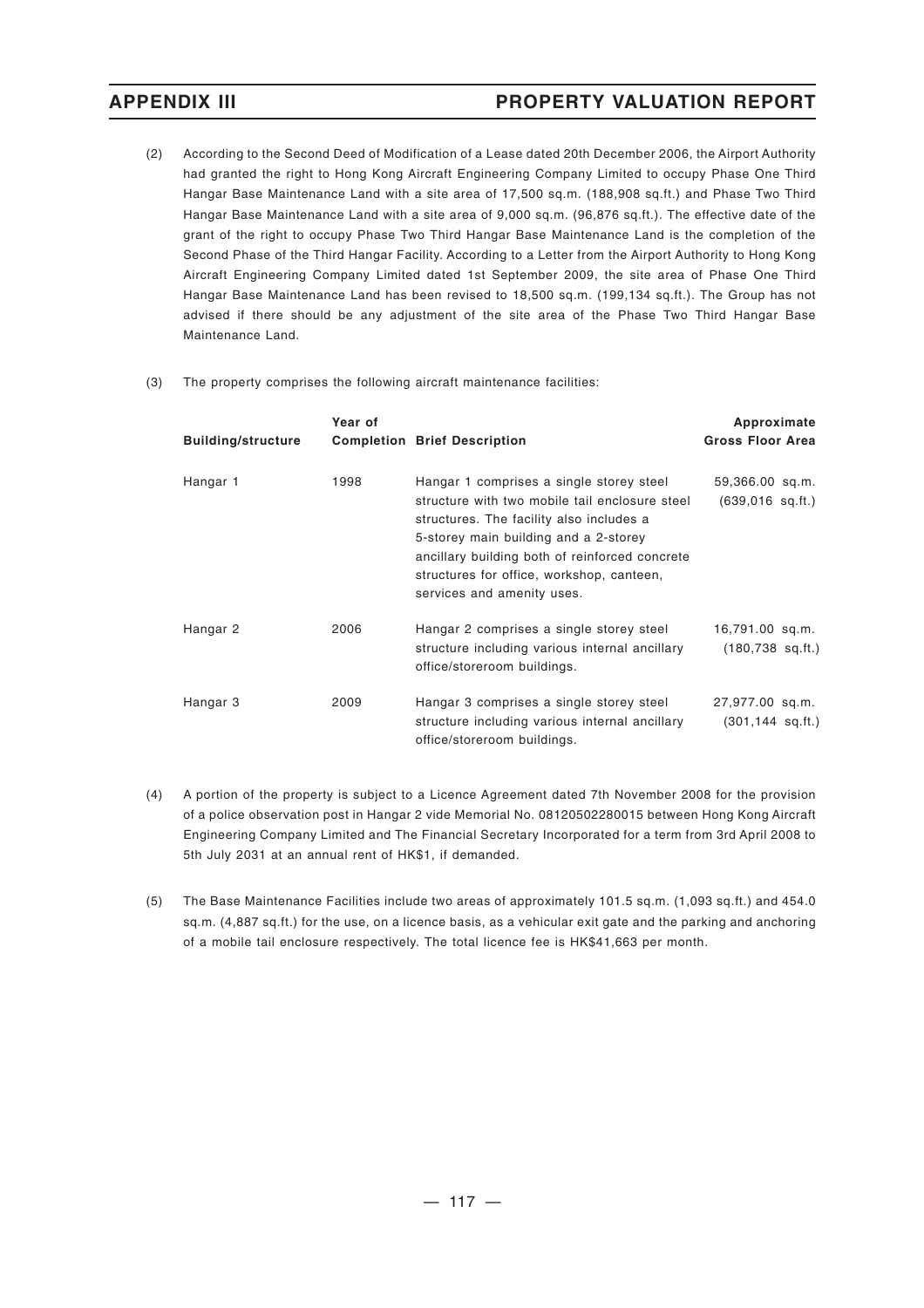## **VALUATION CERTIFICATE**

|    | Property                                                                                                                                                                                                                                         | <b>Description and tenure</b>                                                                                                                                                                                                                                                                                                                                                                                                                                                                                                                                                                                                                                                                    | <b>Particulars of</b><br>occupancy                                                                                                                                                       | Capital value in<br>existing state as at<br>31st May 2010 |
|----|--------------------------------------------------------------------------------------------------------------------------------------------------------------------------------------------------------------------------------------------------|--------------------------------------------------------------------------------------------------------------------------------------------------------------------------------------------------------------------------------------------------------------------------------------------------------------------------------------------------------------------------------------------------------------------------------------------------------------------------------------------------------------------------------------------------------------------------------------------------------------------------------------------------------------------------------------------------|------------------------------------------------------------------------------------------------------------------------------------------------------------------------------------------|-----------------------------------------------------------|
| 2. | Line Maintenance<br>Facility on<br>Cargo Apron,<br>Hong Kong<br>International<br>Airport,<br>Lantau Island,<br><b>New Territories</b><br>Part of The<br>Remaining<br>Portion of Chek<br>Lap Kok Lot No.<br>1 and The<br><b>Extension Thereto</b> | The property comprises a 2-storey office and<br>workshop building situated in Hong Kong<br>International Airport. The property was<br>completed in 2006.<br>The property has a total site area of<br>approximately $300$ sq.m. $(3,229$ sq.ft.).<br>The property has a total gross floor area of<br>approximately 497 sq.m. (5,350 sq.ft.).<br>The land portion of the property is leased by<br>Hong Kong Aircraft Engineering Company<br>Limited from the Airport Authority for a term<br>from 1st April 2006 to 4th August 2036. The<br>current Government rent payable for the<br>property is an amount equal to 3% of the<br>rateable value for the time being of the<br>property per annum. | The property is<br>currently<br>occupied by<br>the Group for<br>office and<br>storage uses<br>in connection<br>with the<br>provision of<br>the aircraft line<br>maintenance<br>services. | HK\$11,000,000                                            |

*Notes:-*

- (1) The property is situated on land being a portion of The Remaining Portion of Chek Lap Kok Lot No. 1 and The Extension Thereto. The site area of the land is approximately 300 sq.m. (3,229 sq.ft.) and is leased by the Airport Authority to Hong Kong Aircraft Engineering Company Limited under a Lease dated 20th January 2005 vide Memorial No. 05021500990180.
- (2) Under the Lease, the land of the property (except the reserved airspace over the height of the highest point of the Line Maintenance Facility) is leased from the Airport Authority for a term up to 4th August 2036. The current monthly rent is approximately HK\$71,484 from 1st January 2010 to 31st December 2011. The rent is adjusted annually by making reference to the Composite Consumer Price Index produced and published by the Government. The rent is exclusive of rates, Government rents and management fees.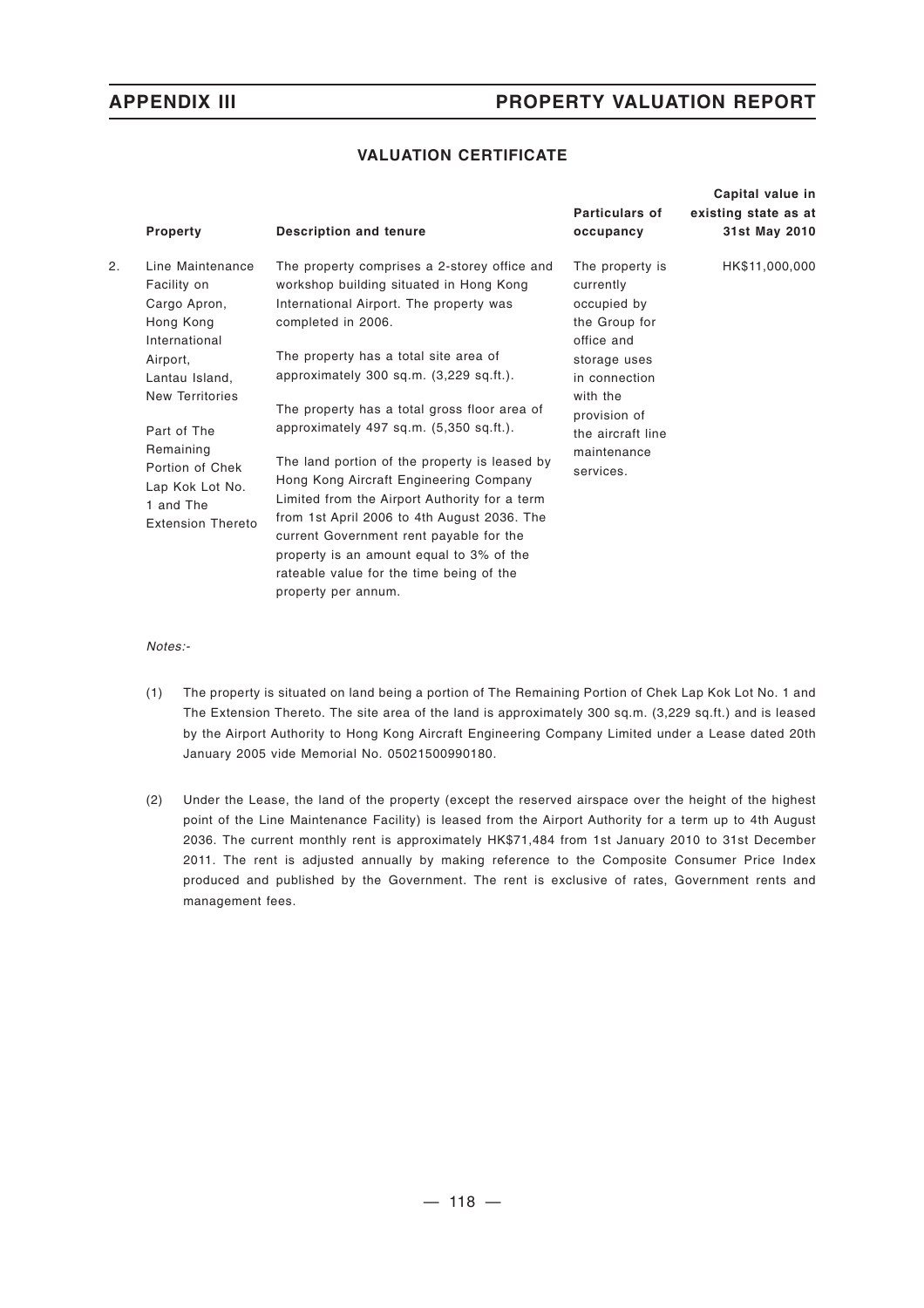## **VALUATION CERTIFICATE**

|    | Property                                                                                                                                               | <b>Description and tenure</b>                                                                                                                                                                                                                                                                                                                                                                                                             | <b>Particulars of</b><br>occupancy                                                              | Capital value in<br>existing state as at<br>31st May 2010 |
|----|--------------------------------------------------------------------------------------------------------------------------------------------------------|-------------------------------------------------------------------------------------------------------------------------------------------------------------------------------------------------------------------------------------------------------------------------------------------------------------------------------------------------------------------------------------------------------------------------------------------|-------------------------------------------------------------------------------------------------|-----------------------------------------------------------|
| 3. | 80 Chun Choi<br>Street, Tseung<br>Kwan O Industrial<br>Estate,<br>Tseung Kwan O,<br>Sai Kung,<br><b>New Territories</b><br>Lease of<br>Subsection 1 of | The property comprises a 5-storey factory<br>building completed in 1998.<br>The property has a total gross floor area of<br>approximately 22,952.50 sq.m. (247,061<br>sq.ft.). It is erected on a site with a<br>registered site area of approximately<br>9,402.00 sq.m. (101,203 sq.ft.). Various car<br>parking spaces, lorry parking spaces and<br>loading/unloading platform are provided on                                          | The property is<br>currently<br>occupied by<br>the Group for<br>office and<br>workshop<br>uses. | HK\$251,000,000                                           |
|    | Section G of<br>Tseung Kwan O                                                                                                                          | the ground floor of the property.                                                                                                                                                                                                                                                                                                                                                                                                         |                                                                                                 |                                                           |
|    | Town Lot No. 39<br>and the Extension<br>Thereto                                                                                                        | The land portion of the property is leased by<br>Hong Kong Aircraft Engineering Company<br>Limited from Hong Kong Industrial Estates<br>Corporation (now known as Hong Kong<br>Science and Technology Parks Corporation)<br>for a term from 1st May 1996 to 27th June<br>2047. The current Government rent payable<br>for the property is an amount equal to 3% of<br>the rateable value for the time being of the<br>property per annum. |                                                                                                 |                                                           |

### *Notes:-*

- (1) The Lease made between Hong Kong Industrial Estates Corporation (the "Corporation") (now known as Hong Kong Science and Technology Parks Corporation) and Hong Kong Aircraft Engineering Company Limited (the "Lessee") restricts assignment of the property by the Lessee. In the event that the Lessee is desirous of assigning the property at any time during the term of the Lease, the Lessee shall first offer to surrender its interest free from encumbrances and with vacant possession to the Corporation at a consideration calculated in accordance with a prescribed formula set out in the Lease. In the event that the offer is not accepted by the Corporation within a period of six weeks, it shall be deemed to have been rejected and the Lessee may thereafter dispose of the property by way of assignment subject to certain conditions.
- (2) Whereas, if the Corporation accepts the surrender of the property offered by the Lessee, the consideration payable by the Corporation as provided in the Lease will be the lesser of either of Clause (11)(b)(i) (A) or (B) of the Lease extracted as follows:

(11)(b)(i) (A) The total of the following two amounts reduced by ten percent:

(I) in respect of the said land, a sum equivalent to the fraction of 1/t (one over "t") of eighty percent (80%) of the premium referred to in the Particulars of the Land multiplied by the number of complete years in the portion of the term hereby demised unexpired at the date of completion of the surrender and for the purposes of this sub-paragraph and also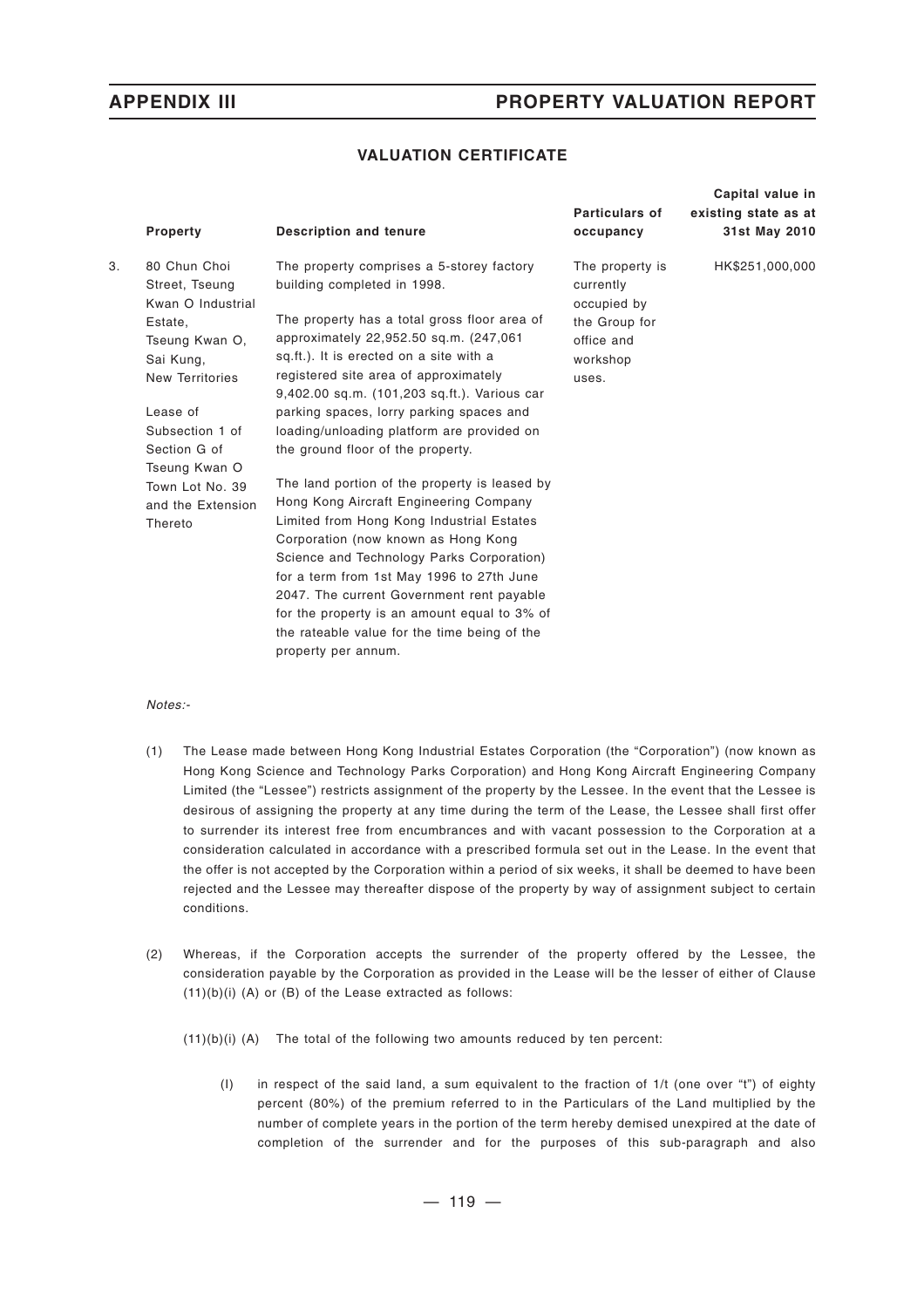sub-paragraph (d)(iii) hereunder the symbol "t" means or represents the number of complete year or years and any fraction thereof, comprised in the period from the commencement date to the 27th day of June 2047, which fraction of a year shall be deemed to be a complete year, and

- (II) in respect of any building (including any fixtures and fittings therein) constructed or erected in accordance with the provisions of the said Agreement for Lease or this Lease, the replacement cost thereof as at the date of the Corporation's acceptance of the surrender (if accepted) to be determined in the manner provided by the First Schedule hereto and discounted for depreciation which shall be calculated at the rate of five percent (5%) per annum or part thereof on the said replacement cost from the date of the occupation permit or temporary occupation permit (whichever shall be the earlier) for the first building on the said land or, in the event of redevelopment whereby all the building(s) on the said land has been replaced by new building(s), the first new building on the said land pursuant to such redevelopment.
- or
- (B) in respect of both such land and such building (including any fixtures and fittings) therein, the market value thereof as at the date of the Corporation's acceptance of the surrender (if accepted), to be determined in the manner provided by the First Schedule hereto but reduced by ten percent.
- (3) In our valuation, we have disregarded the restrictions on assignment imposed by the Corporation and assumed the property is freely assignable in the market as at the date of valuation.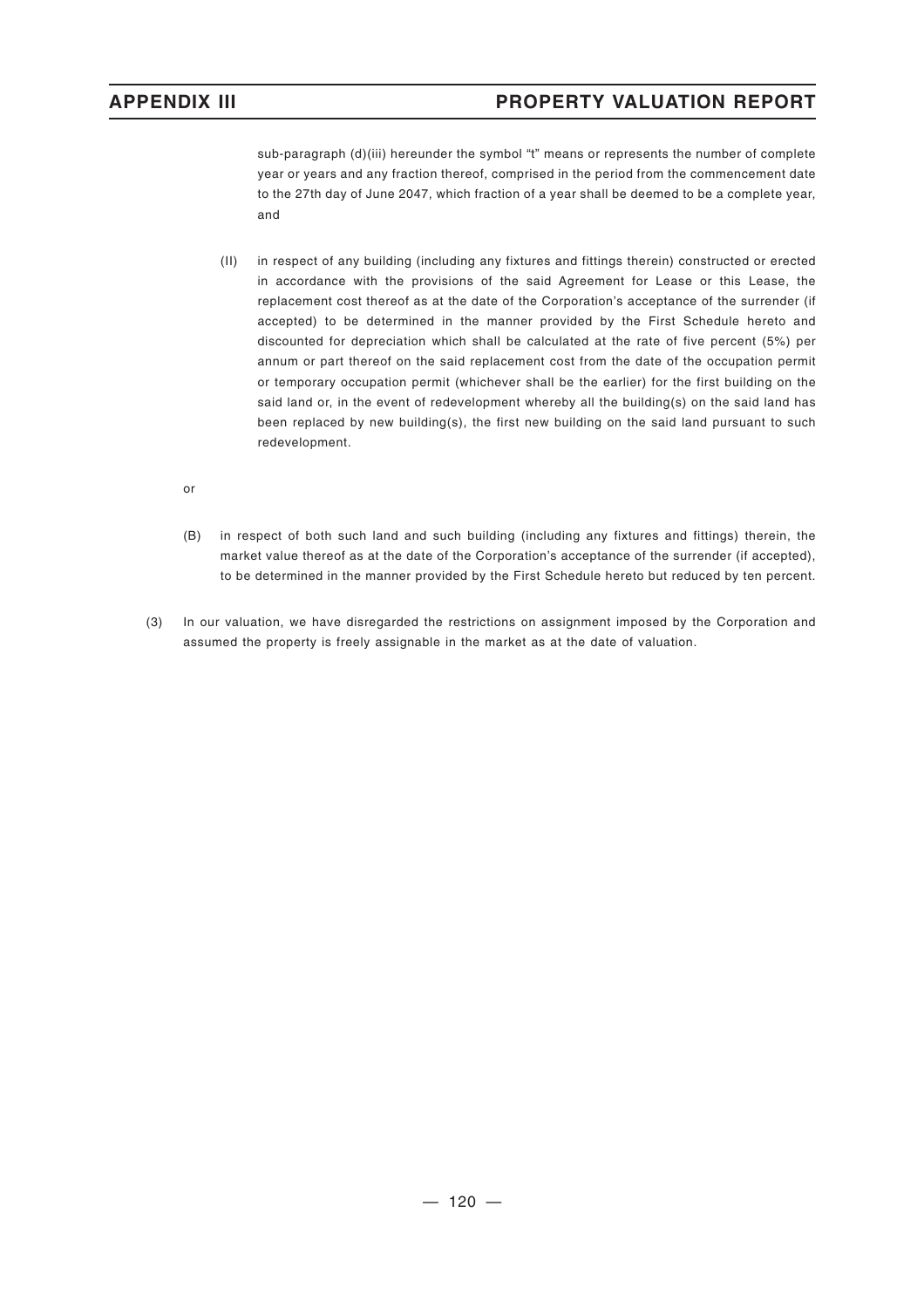## **VALUATION CERTIFICATE**

### **GROUP II — PROPERTIES HELD AND OCCUPIED BY THE GROUP IN THE PRC**

|    | Property                                                                                                                                                                                                      | <b>Description and tenure</b>                                                                                                                                                                                                                                                                                                                                                                                                                                                                                                                                                                                                                                                                                                                                                                                                                                                                                                                                                                                                                                             | Particulars of<br>occupancy                                                                                                                                                  | Capital value in<br>existing state as at<br>31st May 2010                                                   |
|----|---------------------------------------------------------------------------------------------------------------------------------------------------------------------------------------------------------------|---------------------------------------------------------------------------------------------------------------------------------------------------------------------------------------------------------------------------------------------------------------------------------------------------------------------------------------------------------------------------------------------------------------------------------------------------------------------------------------------------------------------------------------------------------------------------------------------------------------------------------------------------------------------------------------------------------------------------------------------------------------------------------------------------------------------------------------------------------------------------------------------------------------------------------------------------------------------------------------------------------------------------------------------------------------------------|------------------------------------------------------------------------------------------------------------------------------------------------------------------------------|-------------------------------------------------------------------------------------------------------------|
| 4. | Hangars, the<br>overhauling and<br>maintenance<br>facilities for<br>commercial<br>aircraft, the living<br>zone and the<br>training base at<br>20 Dailiao Road,<br>Xiamen City,<br>Fujian Province,<br>the PRC | The property spreads over several pieces of<br>land with a total site area of approximately<br>590,382.49 sq.m. (see Notes (2) and (3)).<br>The whole development comprises 6 aircraft<br>hangars (5 existing hangars plus an<br>expansion being constructed), overhauling<br>and maintenance repair workshops,<br>assembly workshops, warehouses, power<br>stations, transformer substations, firehouses,<br>canteens, dormitories, laundries, offices,<br>training centres, aircraft parking aprons and<br>the like completed between 1995 and 2009.<br>The 6th expansion hangar is scheduled to be<br>completed in March 2011.<br>The property has a total gross floor area of<br>approximately 409,739.88 sq.m. for the<br>existing portions and a total planned gross<br>floor area of approximately 45,791.64 sq.m.<br>for the expansion portion (see Notes (2) and<br>$(6)$ ).<br>The property is held with land use rights for<br>terms of 50 years mainly for industrial use<br>(except the living zone which is for<br>residential use) from various dates (see | The property is<br>currently<br>occupied and<br>planned to be<br>occupied by<br>the Group<br>mainly for<br>aircraft<br>overhauling,<br>maintenance<br>and ancillary<br>uses. | RMB1,865,100,000<br>56.55% interest<br>attributable to<br>the Group:<br>RMB1,054,714,050)<br>(see Note (1)) |
|    |                                                                                                                                                                                                               | Notes $(2)$ and $(3)$ ).                                                                                                                                                                                                                                                                                                                                                                                                                                                                                                                                                                                                                                                                                                                                                                                                                                                                                                                                                                                                                                                  |                                                                                                                                                                              |                                                                                                             |

*Notes:-*

(1) No commercial value has been assigned to the portions (living zone of a total gross floor area of 124,904.63 sq.m. and training base of a total gross floor area of 79,600.60 sq.m.) of the property where the relevant title certificates and Completion Certificates have not been obtained. However, on the assumption that the relevant title certificates and Completion Certificates have been obtained, and all land premium and other costs necessary for effecting the issue of the relevant title certificates have been fully paid, the capital value of the whole property as at 31st May 2010 would be RMB2,280,200,000 (56.55% interest attributable to the Group : RMB1,289,453,100).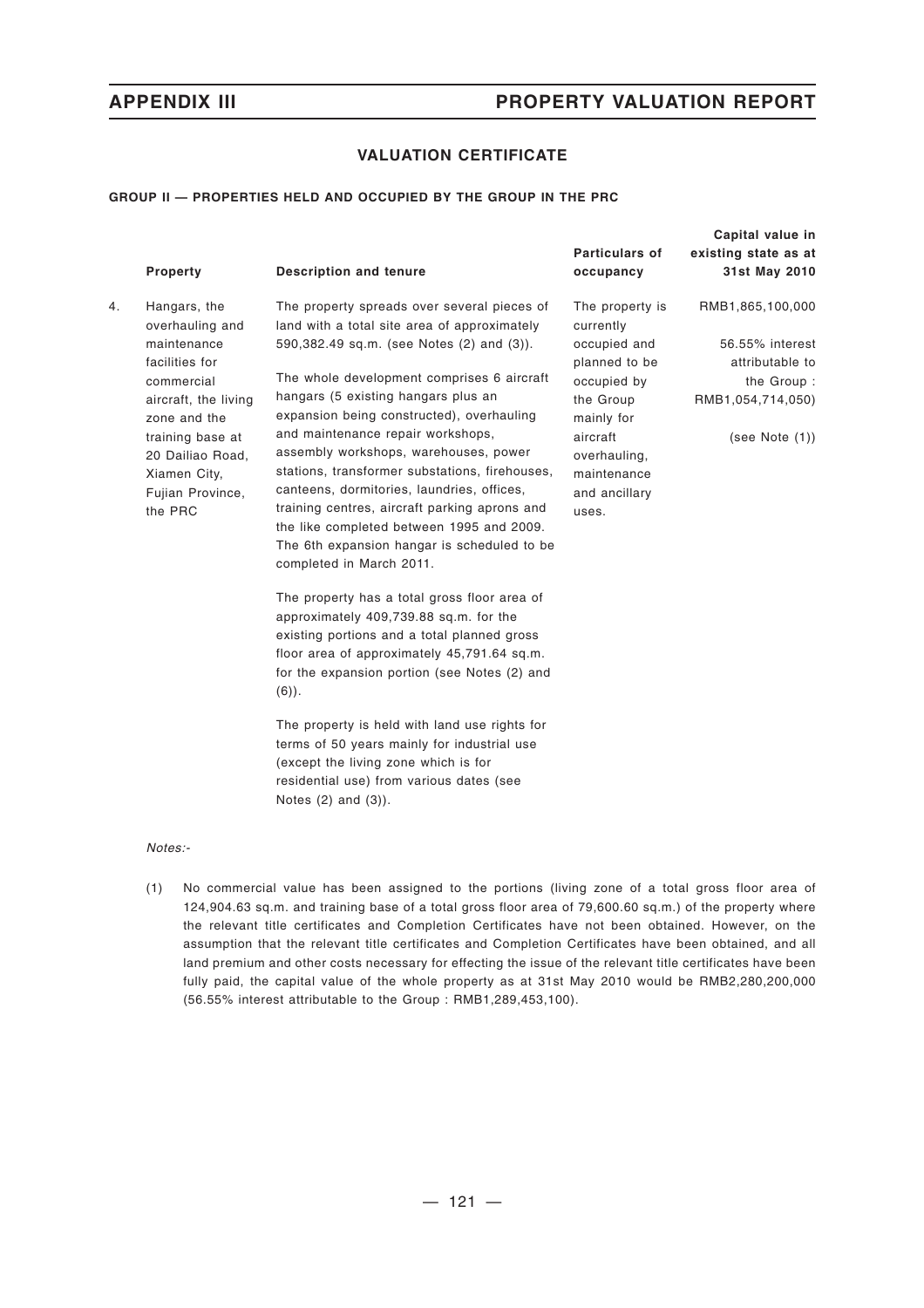(2) According to 36 Real Estate Title Certificates all issued by Xiamen Municipal Real Estate Administrative Bureau, the ownership of part of the property located at 20 Dailiao Road, in respect of a total gross floor area of 170,334.17 sq.m. situated on various plots of land with a total site area of 274,000.69 sq.m. for industrial use, have been vested in 厦門太古飛機工程有限公司 (Taikoo (Xiamen) Aircraft Engineering Company Limited) (a subsidiary of HAECO owned as to 56.55% by HAECO), the details of which are as follows:

| Name                                                  | <b>Certificate</b><br>No. | Date of<br>issue | Land use term           | Gross<br><b>Floor Area</b><br>(sq.m.) | Site Area<br>(sq.m.) |
|-------------------------------------------------------|---------------------------|------------------|-------------------------|---------------------------------------|----------------------|
| Hangar Phase I (Part)                                 |                           |                  |                         |                                       |                      |
| No. B of Level 2,<br>Hangar, Phase I                  | 00553807                  | 2007-8-30        | 1993-7-3 to<br>2043-7-2 | 7,281.95                              | 5,499.94             |
| No. B of Level 1,<br>Hangar, Phase I                  | 00553808                  | 2007-8-30        | 1993-7-3 to<br>2043-7-2 | 19,093.83                             | 14,421.25            |
| No. B of Level 3,<br>Hangar and stairhood,<br>Phase I | 00553839                  | 2007-8-30        | 1993-7-3 to<br>2043-7-2 | 7,646.53                              | 5,775.30             |
| No. C of Level 2,<br>Hangar, Phase I                  | 00553840                  | 2007-8-30        | 1993-7-3 to<br>2043-7-2 | 338.87                                | 255.94               |
| No. C of Level 3,<br>Hangar, Phase I                  | 00553841                  | 2007-8-30        | 1993-7-3 to<br>2043-7-2 | 338.87                                | 525.94               |
| Chemicals warehouse,<br>Phase I                       | 00553842                  | 2007-8-30        | 1993-7-3 to<br>2043-7-2 | 367.14                                | 448.00               |
| Transformer substation<br>No. 2, Phase I              | 00553843                  | 2007-8-30        | 1993-7-3 to<br>2043-7-2 | 586.47                                | 715.94               |
| Barrelled warehouse,<br>Phase I                       | 00553844                  | 2007-8-30        | 1993-7-3 to<br>2043-7-2 | 592.89                                | 723.47               |
| Transformer substation<br>No. 1, Phase I              | 00553845                  | 2007-8-30        | 1993-7-3 to<br>2043-7-2 | 270.56                                | 330.15               |
| Firehouse, Phase I                                    | 00553846                  | 2007-8-30        | 1993-7-3 to<br>2043-7-2 | 473.04                                | 577.23               |

**Sub-total of Hangar Phase I: 36,990.15 29,002.86**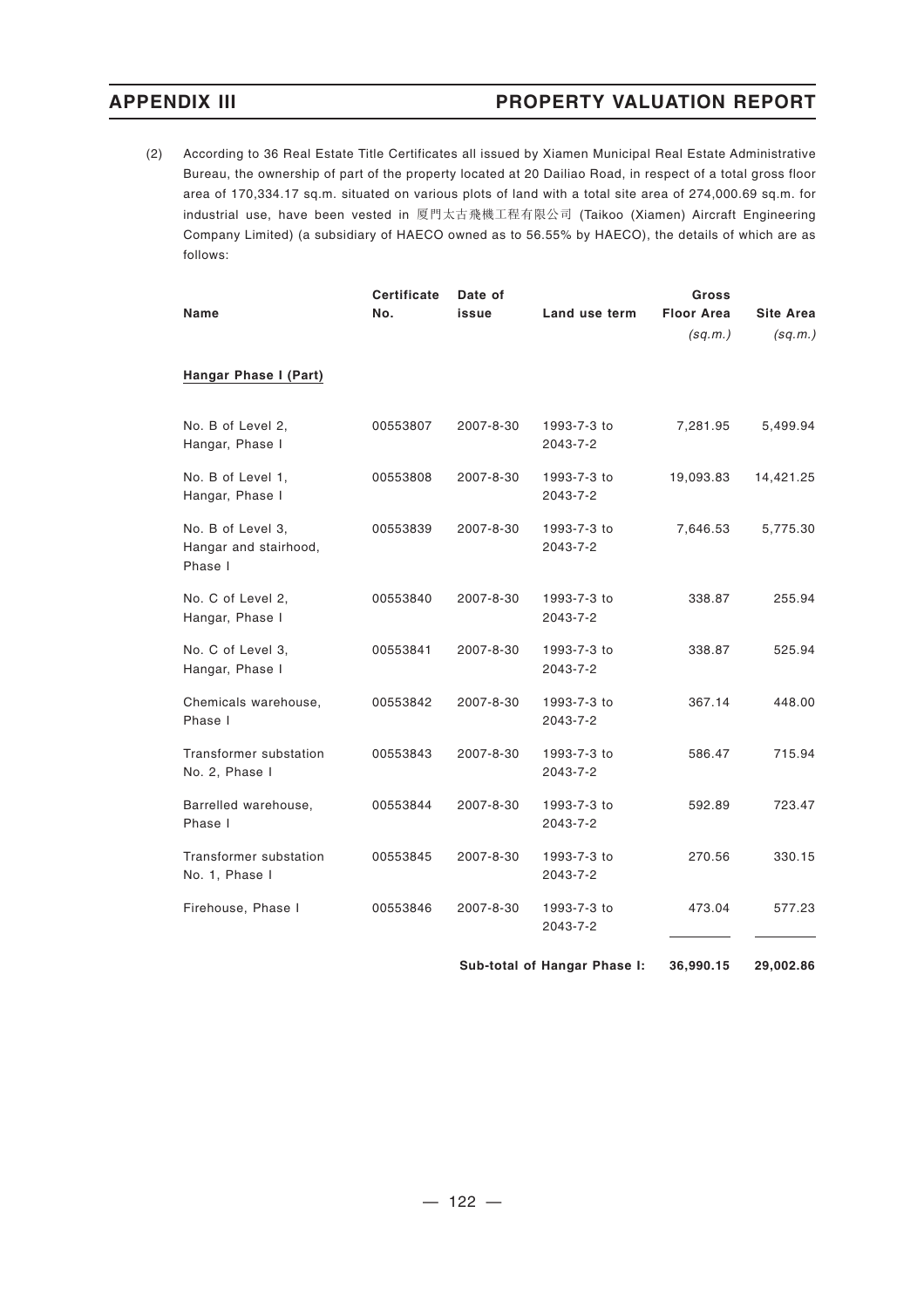| Name                                             | <b>Certificate</b><br>No. | Date of<br>issue | Land use term                 | Gross<br><b>Floor Area</b><br>(sq.m.) | <b>Site Area</b><br>(sq.m.) |
|--------------------------------------------------|---------------------------|------------------|-------------------------------|---------------------------------------|-----------------------------|
| <b>Hangar Phase II</b>                           |                           |                  |                               |                                       |                             |
| Level 1, Associated house,<br>Phase II           | 00540660                  | 2007-7-10        | 1993-7-3 to<br>2043-7-2       | 8,670.11                              | 17,709.23                   |
| Hangar, Phase II                                 | 00540651                  | 2007-7-10        | 1993-7-3 to<br>2043-7-2       | 14,061.09                             | 37,697.15                   |
| Power station, Phase II                          | 00540652                  | 2007-7-10        | 1993-7-3 to<br>2043-7-2       | 162.29                                | 449.39                      |
| Transformer substation,<br>Phase II              | 00540653                  | 2007-7-10        | 1993-7-3 to<br>2043-7-2       | 382.56                                | 1,059.33                    |
| Level 2, Woodwork building,<br>Phase II          | 00540654                  | 2007-7-10        | 1993-7-3 to<br>2043-7-2       | 2,412.47                              | 5,502.66                    |
| Level 1, Woodwork building,<br>Phase II          | 00540655                  | 2007-7-10        | 1993-7-3 to<br>2043-7-2       | 2,163.63                              | 4,935.09                    |
| Level 4, Associated house,<br>Phase II           | 00540656                  | 2007-7-10        | 1993-7-3 to<br>2043-7-2       | 8,948.88                              | 18,278.63                   |
| Level 3, Associated house,<br>Phase II           | 00540657                  | 2007-7-10        | 1993-7-3 to<br>2043-7-2       | 8,903.31                              | 18,185.56                   |
| Level 2, Associated house,<br>Phase II           | 00540658                  | 2007-7-10        | 1993-7-3 to<br>2043-7-2       | 9,071.24                              | 18,528.57                   |
|                                                  |                           |                  | Sub-total of Hangar Phase II: | 54,775.58                             | 122,345.61                  |
| <b>Hangar Phase III</b>                          |                           |                  |                               |                                       |                             |
| Non-inflammable warehouse, 00554781<br>Phase III |                           | 2007-9-5         | 2001-4-30 to<br>2051-4-29     | 409.68                                | 1,032.91                    |
| Hangar, Phase III                                | 00554772                  | 2007-9-5         | 2001-4-30 to<br>2051-4-29     | 11,438.74                             | 25,354.30                   |
| Level 1, Associated house,<br>Phase III          | 00554773                  | 2007-9-5         | 2001-4-30 to<br>2051-4-29     | 8,595.88                              | 19,053.00                   |
| Level 2, Associated house,<br>Phase III          | 00554774                  | 2007-9-5         | 2001-4-30 to<br>2051-4-29     | 9,243.69                              | 20,488.91                   |
| Transformer substation etc.,<br>Phase III        | 00554775                  | 2007-9-5         | 2001-4-30 to<br>2051-4-29     | 432.11                                | 878.01                      |
| Compressed drive station,<br>Phase III           | 00554776                  | 2007-9-5         | 2001-4-30 to<br>2051-4-29     | 148.83                                | 375.24                      |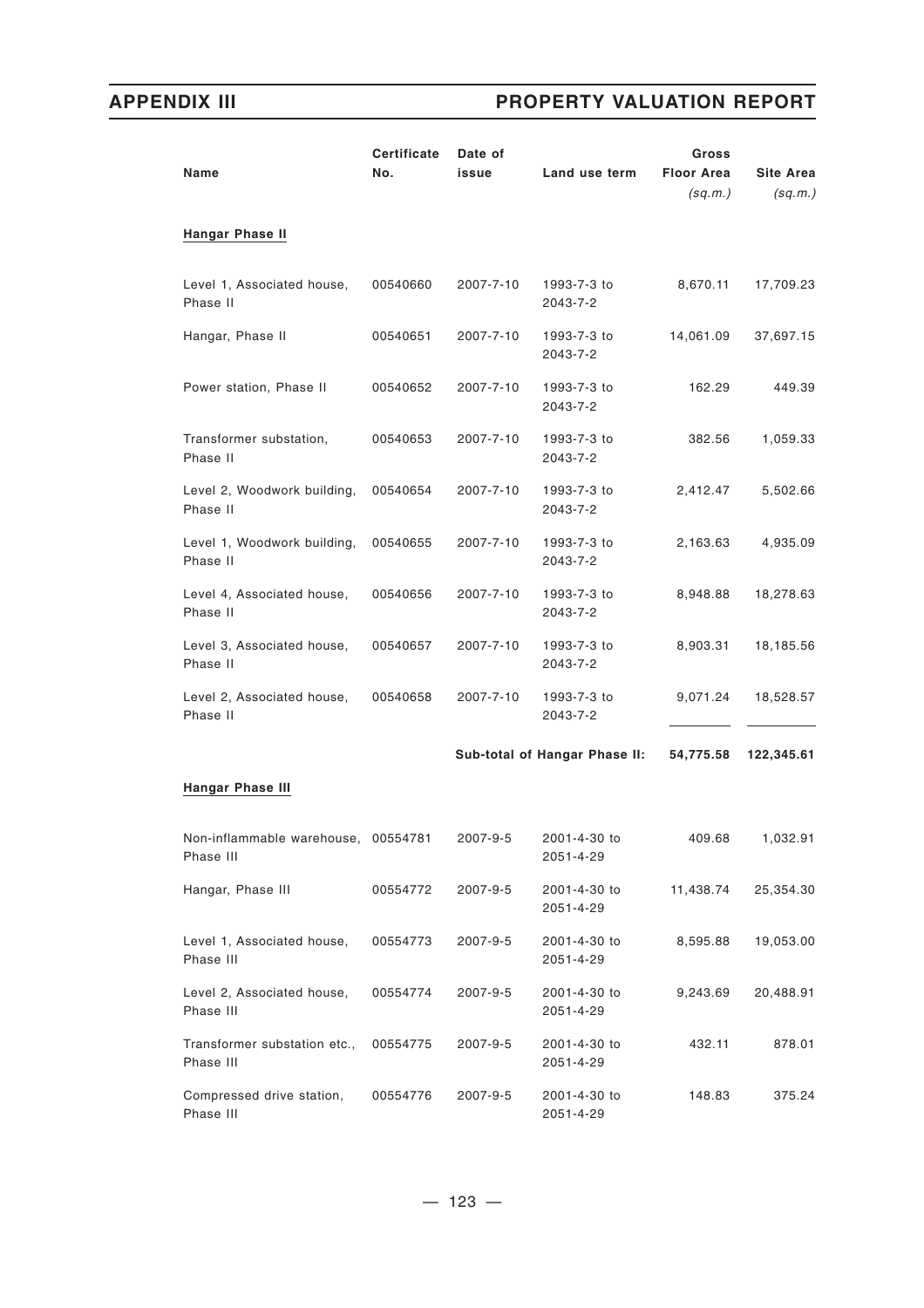| Name                                                               | <b>Certificate</b><br>No. | Date of<br>issue | Land use term                   | Gross<br><b>Floor Area</b><br>(sq.m.) | <b>Site Area</b><br>(sq.m.) |
|--------------------------------------------------------------------|---------------------------|------------------|---------------------------------|---------------------------------------|-----------------------------|
| Assembly workshop, Phase<br>Ш                                      | 00554777                  | 2007-9-5         | 2001-4-30 to<br>2051-4-29       | 535.40                                | 1,349.88                    |
| Washing house, Phase III                                           | 00554778                  | 2007-9-5         | 2001-4-30 to<br>2051-4-29       | 652.54                                | 1,645.23                    |
| Gatehouse and switchboard<br>house, Phase III                      | 00554779                  | 2007-9-5         | 2001-4-30 to<br>2051-4-29       | 41.96                                 | 105.79                      |
| Transformer substation and<br>Level 1 of power plant,<br>Phase III | 00554780                  | 2007-9-5         | 2001-4-30 to<br>2051-4-29       | 427.72                                | 867.72                      |
|                                                                    |                           |                  | Sub-total of Hangar Phase III:  | 31,926.55                             | 71,150.99                   |
| <b>Hangar Phase IV</b>                                             |                           |                  |                                 |                                       |                             |
| Reception room, Phase IV                                           | 00555851                  | 2007-9-12        | 2004-6-17 to<br>2054-6-17       | 22.81                                 | 33.47                       |
| Washing house and<br>dining-room, Phase IV                         | 00555847                  | 2007-9-12        | 2004-6-17 to<br>2054-6-17       | 1,172.47                              | 1,167.45                    |
| Transformer substation etc.,<br>Phase IV                           | 00555841                  | 2007-9-12        | 2004-6-17 to<br>2054-6-17       | 811.55                                | 969.70                      |
| Hangar and associated<br>house, Phase IV                           | 00555856                  | 2007-9-12        | 2004-6-17 to<br>2054-6-17       | 30,076.75                             | 34,724.46                   |
| Firehouse, Phase IV                                                | 00555837                  | 2007-9-12        | 2004-6-17 to<br>2054-6-17       | 610.15                                | 895.30                      |
|                                                                    |                           |                  | Sub-total of Hangar Phase IV:   | 32,693.73                             | 37,790.38                   |
| <b>Assembly Workshop</b>                                           |                           |                  |                                 |                                       |                             |
| Assembly workshop                                                  | 00528121                  | 2007-5-15        | 2001-11-14 to<br>2051-11-13     | 1,122.04                              | 1,598.71                    |
| Assembly workshop                                                  | 00528119                  | 2007-5-15        | 2001-11-14 to<br>2051-11-13     | 12,826.12                             | 12,112.14                   |
|                                                                    |                           |                  | Sub-total of Assembly Workshop: | 13,948.16                             | 13,710.85                   |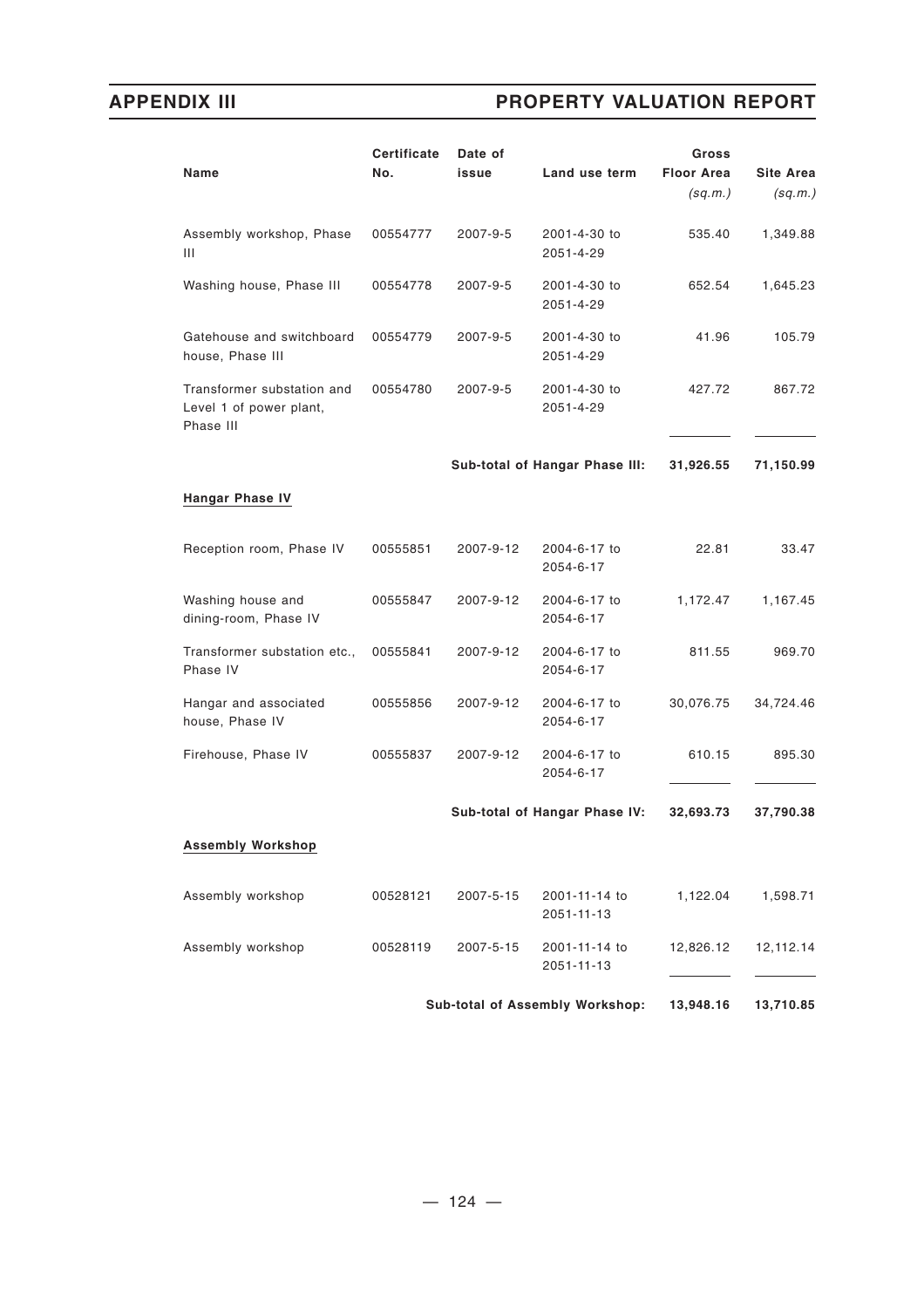(3) According to 6 Certificates for the Use of State-owned Land all issued by the People's Government of Xiamen Municipality, the land use rights of part of the property located at 20 Dailiao Road, comprising a total site area of 316,381.80 sq.m., have been vested in 厦門太古飛機工程有限公司 (Taikoo (Xiamen) Aircraft Engineering Company Limited), the details of which are as follows:

| Name                              | <b>Certificate</b><br>No. | Use         | Date of<br>issue | Land use<br>term            | <b>Site Area</b><br>(sq.m.) |
|-----------------------------------|---------------------------|-------------|------------------|-----------------------------|-----------------------------|
| Hangar Phase V                    | 00005724                  | Industrial  | 2006-12-6        | 2006-2-19 to<br>2056-2-19   | 46,314.61                   |
| Hangar Phase V(B)                 | 00010096                  | Industrial  | 2008-5-16        | 2007-6-29 to<br>2057-6-29   | 101,847.80                  |
| Aircraft parking apron<br>inside  | 00001462                  | Industrial  | 2005-5-24        | 2004-11-12 to<br>2054-11-12 | 9,629.58                    |
| Aircraft parking apron<br>outside | 00004504                  | Industrial  | 2006-5-12        | 2005-9-7 to<br>2055-9-6     | 19,978.48                   |
| Living zone                       | 00001002                  | Residential | 2003-9-3         | 1995-1-25 to<br>2045-1-25   | 95,007.60                   |
| Training base                     | 00006064                  | Industrial  | 2007-7-2         | 2006-9-27 to<br>2056-9-27   | 43,603.73                   |
|                                   |                           |             |                  | Sub-total:                  | 316,381.80                  |

(4) According to 6 Grant Contracts of Land Use Rights all issued by Xiamen State-owned Land Resources and Housing Bureau, the land use rights of part of the property, comprising a total site area of 316,381.77 sq.m., have been vested in 廈門太古飛機工程有限公司 (Taikoo (Xiamen) Aircraft Engineering Company Limited), the details of which are as follows:

|                                   |                               |             | Date of        |                  |                  |
|-----------------------------------|-------------------------------|-------------|----------------|------------------|------------------|
| Name                              | Contract No.                  | Use         | issue          | <b>Site Area</b> | Consideration    |
|                                   |                               |             |                | (sq.m.)          | (US\$)           |
| Hangar Phase V                    | (2006) Xiadihezi<br>(Xie) 026 | Industrial  | 2006-6-22      | 46,314.59        | 1,852,583.76     |
| Hangar Phase V(B)                 | (2007) Xiadihezi<br>(Xie) 032 | Industrial  | 2007-6-30      | 101,847.82       | 4,073,912.96     |
| Aircraft parking<br>apron inside  | (2004) Xiadihezi<br>(Xie) 060 | Industrial  | $2005 - 2 - 1$ | 9,629.58         | 385, 183. 12     |
| Aircraft parking<br>apron outside | (2006) Xiadihezi<br>(Xie) 002 | Industrial  | 2005-12-30     | 19,978.54        | 799,141.48       |
| Living zone                       | (2003) Xiadihezi<br>(Xie) 074 | Residential | 2003-8-19      | 95,007.74        | RMB94,399,891.17 |
| Training base                     | (2006) Xiadihezi<br>(Xie) 017 | Industrial  | 2007-3-16      | 43,603.5         | 1,744,139.92     |
|                                   |                               |             |                |                  |                  |

**Sub-total: 316,381.77 8,854,961.24**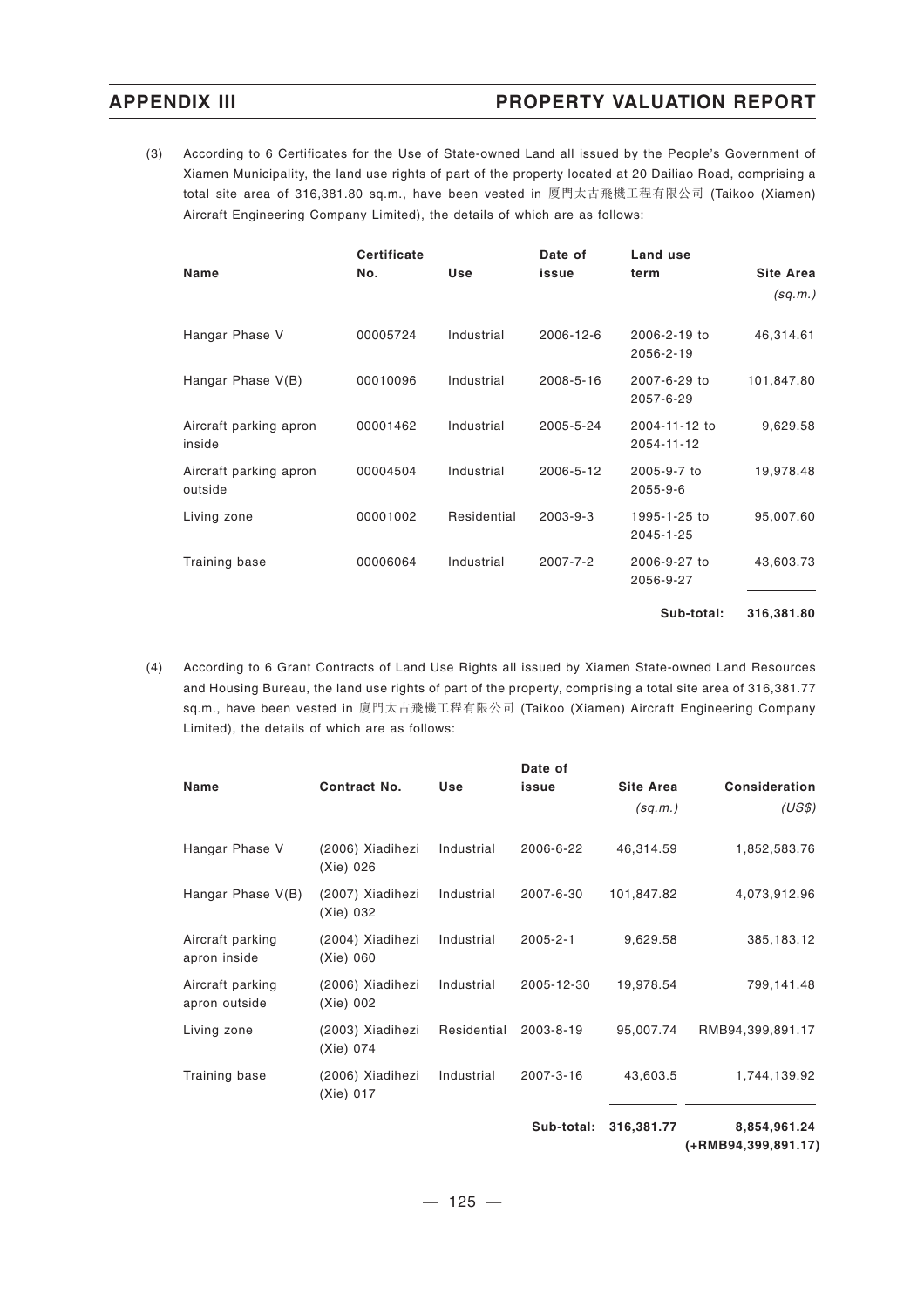(5) According to 4 Planning Permits for Construction Use of Land all issued by the Xiamen Urban Planning Bureau, the construction sites of certain parcels of land forming part of the development in respect of a total site area of 202,961.85 sq.m. are in compliance with the urban planning requirements, the details of which are as follows:

| Name              | Permit No.               | Use         | Date of issue | <b>Site Area</b> |
|-------------------|--------------------------|-------------|---------------|------------------|
|                   |                          |             |               | (sq.m.)          |
| Hangar Phase V    | (2005) Xiaguiyongdi 0358 | Industrial  | 2005-12-5     | 46.314.59        |
| Hangar Phase V(B) | (2007) Xiaguiyongdi 0219 | Industrial  | 2007-6-20     | 101,847.82       |
| Living zone       | (2004) Xiaguiyongdi 0279 | Residential | 2004-11-23    | 11,179.37        |
| Training base     | (2006) Xiaguiyongdi 0136 | Industrial  | 2006-4-24     | 43,620.07        |
|                   |                          |             | Sub-total:    | 202.961.85       |

(6) According to 13 Planning Permits for Construction Works all issued by the Xiamen Urban Planning Bureau, the construction of part of the development in respect of a total gross floor area of 285,197.35 sq.m. is in compliance with the urban construction works requirements, the details of which are as follows:

|                   |                           |               | <b>Gross Floor</b> |
|-------------------|---------------------------|---------------|--------------------|
| Name              | Permit No.                | Date of issue | Area               |
|                   |                           |               | (sq.m.)            |
| Hangar Phase V    | (2006) Xiaguijianshe 0055 | 2006-4-24     | 34,900.48          |
| Hangar Phase V(B) | 350206200802038           | 2008-3-12     | 45,791.64          |
| Living zone       | 94-3032                   | 1994-12-27    | 14,817.95          |
|                   | 94-3033                   | 1994-12-27    | 3,028.06           |
|                   | 94-3034                   | 1994-12-27    | 6,343.82           |
|                   | 94-3035                   | 1994-12-27    | 3,691.60           |
|                   | 94-3036                   | 1994-12-27    | 6,425.44           |
|                   | 94-3037                   | 1994-12-27    | 1,155.00           |
|                   | 963046                    | 1994-12-27    | 5,697.00           |
|                   | 963047                    | 1994-12-27    | 5,156.00           |
|                   | 98J345                    | 1998-8-5      | 60,927.20          |
|                   | (2005) Xiaguijianshe 0005 | 2005-1-13     | 17,662.56          |
| Training base     | (2007) Xiaguijianshe 0009 | 2007-1-12     | 79,600.60          |
|                   |                           | Sub-total:    | 285,197.35         |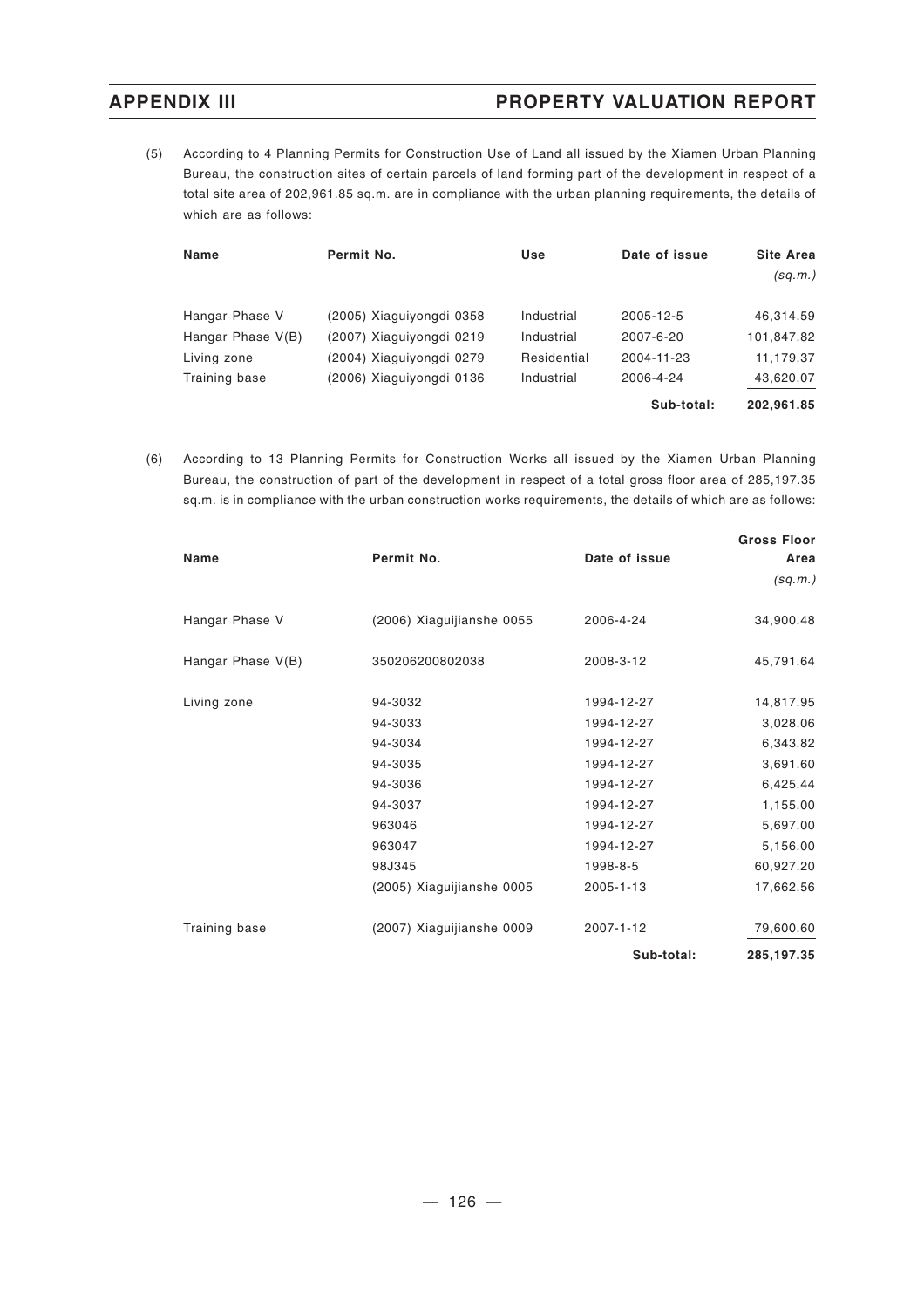(7) According to 26 Permits for Commencement of Construction Works, the construction works of part of the property in respect of a total gross floor area of 260,395.54 sq.m. are in compliance with the relevant requirements and have been approved, the details of which are as follows:

|                      |                    |                | <b>Gross Floor</b> |
|----------------------|--------------------|----------------|--------------------|
| Name                 | Permit No.         | Date of issue  | Area               |
|                      |                    |                | (sq.m.)            |
| Hangar Phase V       | 350200200608300401 | 2006-8-30      |                    |
|                      | 350200200606120201 | 2006-6-12      |                    |
|                      | 350200200612120119 | 2006-12-12     |                    |
|                      | 350200200609110119 | 2006-9-11      |                    |
|                      | 350200200609060119 | 2006-9-6       |                    |
|                      | 350200200609060219 | 2006-9-6       |                    |
|                      | 350200200607190201 | 2006-7-19      | 12,000.00          |
|                      | 350200200607120101 | 2006-7-12      | 34,944.16          |
|                      | 350200200607110219 | 2006-7-11      |                    |
| Hangar Phase V(B)    | 350200200905210101 | 2009-5-21      | 33,335.00          |
|                      | 350200200909250201 | 2009-9-25      | 3,239.00           |
|                      | 350200200902190201 | 2009-2-19      |                    |
|                      | 350200201001060319 | $2010 - 1 - 6$ |                    |
|                      | 350200200906080119 | 2009-6-8       |                    |
|                      | 350200200905310119 | 2009-5-31      |                    |
|                      | 350200200906260119 | 2009-6-26      |                    |
|                      | 350200200906030519 | 2009-6-3       |                    |
|                      | 350200200909170219 | 2009-9-17      |                    |
|                      | 350200200901190101 | 2009-1-19      |                    |
|                      | 350200200805210401 | 2008-5-21      |                    |
| Living Zone          | 350200200503310101 | 2005-3-31      | 17,662.56          |
| <b>Training Base</b> | 350200200710230419 | 2007-10-23     | 79,600.60          |
|                      | 350200200710230519 | 2007-10-23     |                    |
|                      | 350200200708170401 | 2007-8-17      | 26,920.40          |
|                      | 350200200707200201 | 2007-7-20      | 22,783.82          |
|                      | 350200200707020101 | 2007-7-2       | 29,910.00          |
|                      |                    | Sub-total:     | 260,395.54         |

- (8) According to Business Licence No. 350200400007969 dated 6th April 2010 issued by the Xiamen Industrial and Commercial Administration Bureau, 厦門太古飛機工程有限公司 (Taikoo (Xiamen) Aircraft Engineering Company Limited) was established as a limited liability company with a registered capital of US\$41,500,000.
- (9) We have been provided with a legal opinion on the title to the property issued by the Group's PRC legal adviser which contains, inter alia, the following information:
	- (i) 厦門太古飛機工程有限公司 (Taikoo (Xiamen) Aircraft Engineering Company Limited) has lawfully obtained and is the sole legal owner of part of the property (except Hangar Phase V, Hangar Phase V(B), aprons, living zone and training base). It is entitled to occupy and use such part of the property. It has the legal possession of and is entitled to lawfully transfer, let, mortgage and dispose of the authorized constructions erected thereon.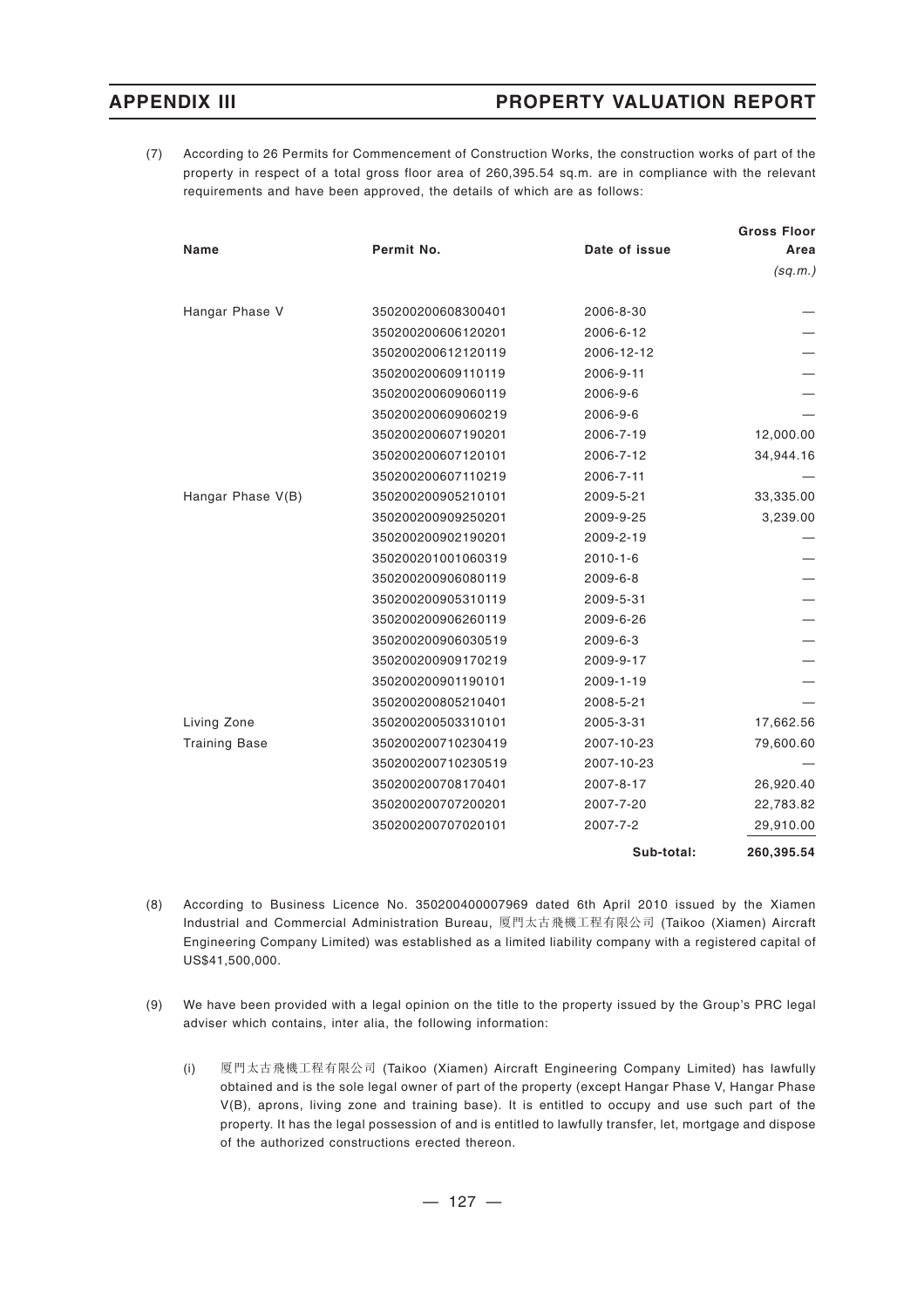- (ii) 廈門太古飛機工程有限公司(Taikoo (Xiamen) Aircraft Engineering Company Limited) has lawfully obtained and is the sole owner of the land use rights of part of the property (including Hangar Phase V, Hangar Phase V(B), aprons, living zone and training base), it has the legal possession of and is entitled to lawfully transfer, let, mortgage and dispose of the authorized constructions erected thereon. After 廈門太古飛機工程有限公司(Taikoo (Xiamen) Aircraft Engineering Company Limited) has obtained the Real Estate Title Certificates of part of the property (including Hangar Phase V, Hangar Phase V(B), aprons living zone and training base), it will have the legal possession of and is entitled to lawfully transfer, let, mortgage and dispose of the authorized constructions erected thereon.
- (iii) 厦門太古飛機工程有限公司 (Taikoo (Xiamen) Aircraft Engineering Company Limited) has settled the land premium for the property in full.
- (iv) The property is free from any seizure, mortgage or any other encumbrances.
- (v) 厦門太古飛機工程有限公司 (Taikoo (Xiamen) Aircraft Engineering Company Limited) has obtained all the approvals for the development and construction of Hangar Phase V(B) of the property. It is legally entitled to the complete development rights of such part of the property. The permits, approvals and certificates in relation to the development obtained by厦門太古飛機工程有限公司 (Taikoo (Xiamen) Aircraft Engineering Company Limited) have not been revoked, modified, cancelled or rescinded.
- (10) In accordance with the PRC legal opinion and the information provided by the Group, the status of title and grant of major approvals and licences are as follows:

| Real Estate Title Certificate                 | Yes (part) |
|-----------------------------------------------|------------|
| Certificate for the Use of State-owned Land   | Yes (part) |
| Grant Contract of Land Use Rights             | Yes (part) |
| Planning Permit for Construction Use of Land  | Yes (part) |
| <b>Planning Permit for Construction Works</b> | Yes (part) |
| <b>Business Licence</b>                       | Yes        |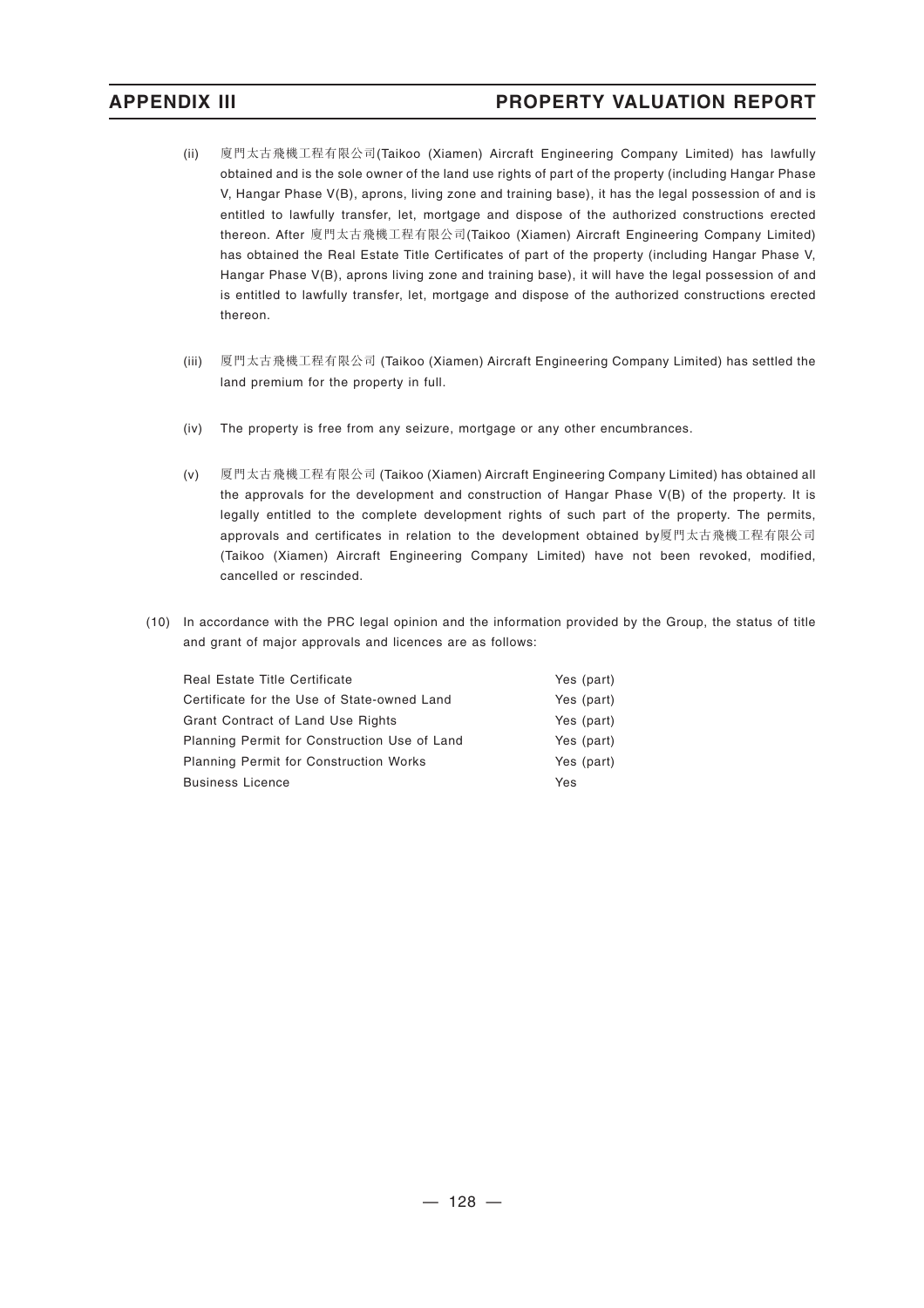## **VALUATION CERTIFICATE**

|    |                              |                                                               |                                | Capital value in     |
|----|------------------------------|---------------------------------------------------------------|--------------------------------|----------------------|
|    |                              |                                                               | <b>Particulars of</b>          | existing state as at |
|    | <b>Property</b>              | <b>Description and tenure</b>                                 | occupancy                      | 31st May 2010        |
| 5. | The landing gear<br>services | The site area of the property is<br>approximately 18,204 sq.m | The property is<br>occupied by | RMB12,600,000        |
|    | workshops and                |                                                               | the Group for                  | (55.66% interest     |
|    | facilities in the            | The property comprises an undercarriage                       | aircraft,                      | attributable to      |
|    | aero industrial              | repair workshop, a transformer substation, a                  | undercarriage                  | the Group:           |
|    | zone,                        | gatehouse, a water pump house and a                           | repair and                     | RMB7,013,160)        |
|    | Huli District,               | firehouse completed in 2008.                                  | ancillary uses.                |                      |
|    | Xiamen City,                 |                                                               |                                | (see Note (1))       |
|    | Fujian Province,             | The property has a total gross floor area of                  |                                |                      |
|    | the PRC                      | approximately 14,570.6 sq.m                                   |                                |                      |
|    |                              | The property is held with land use rights for                 |                                |                      |
|    |                              | a term of 50 years from 29th June 2007 for                    |                                |                      |
|    |                              | industrial use.                                               |                                |                      |

### *Notes:-*

- (1) No commercial value has been assigned to the building portion of the property as the relevant Completion Certificate and Real Estate Title Certificate of the property have not been obtained yet. However, on the assumption that the relevant Completion Certificate and Real Estate Title Certificate have been obtained, and all land premium and other costs necessary for effecting the issue of the Real Estate Title Certificate have been fully paid, the capital value of the whole property as at 31st May 2010 would be RMB103,800,000 (55.66% interest attributable to the Group : RMB57,775,080).
- (2) According to Grant Contract of Land Use Rights No. (2007) Xiadihe (Xie) 024 dated 4th September 2007 entered into between Xiamen State-owned Land Resources and Housing Bureau (Party A) and 厦門太古起落架維修服務有限公司 (Taikoo (Xiamen) Landing Gear Services Company Limited) (a subsidiary of HAECO owned as to 50% by HAECO and as to 10% by Taikoo (Xiamen) Aircraft Engineering Company Limited) (Party B), the land use rights in respect of a site area of 18,204.003 sq.m. have been granted to Party B for a term of 50 years from 29th June 2007 for industrial use at a consideration of US\$728,160.12.
- (3) According to Planning Permit for Construction Use of Land No. (2007) Xiaguiyongdi 0115 dated 23rd March 2007 issued by the Xiamen Urban Planning Bureau, the construction site of a parcel of land on the property with a site area of 18,204 sq.m. for the development of industrial use is in compliance with the urban planning requirements.
- (4) According to Planning Permit for Construction Works No. (2007) Xiaguijianshe 0104 dated 1st June 2007 issued by the Xiamen Urban Planning Bureau, the construction on the property with a total gross floor area of 14,570.6 sq.m. is in compliance with the urban construction requirements and is approved.
- (5) According to three Permits for Commencement of Construction Works Nos. 350200200708020101, 350200200708220101 and 350200200802290119, dated 2nd August 2007, 22nd August 2007 and 29th February 2008 respectively, the construction works of the property of a total gross floor area of 14,570.60 sq.m. are in compliance with the relevant requirements and have been approved.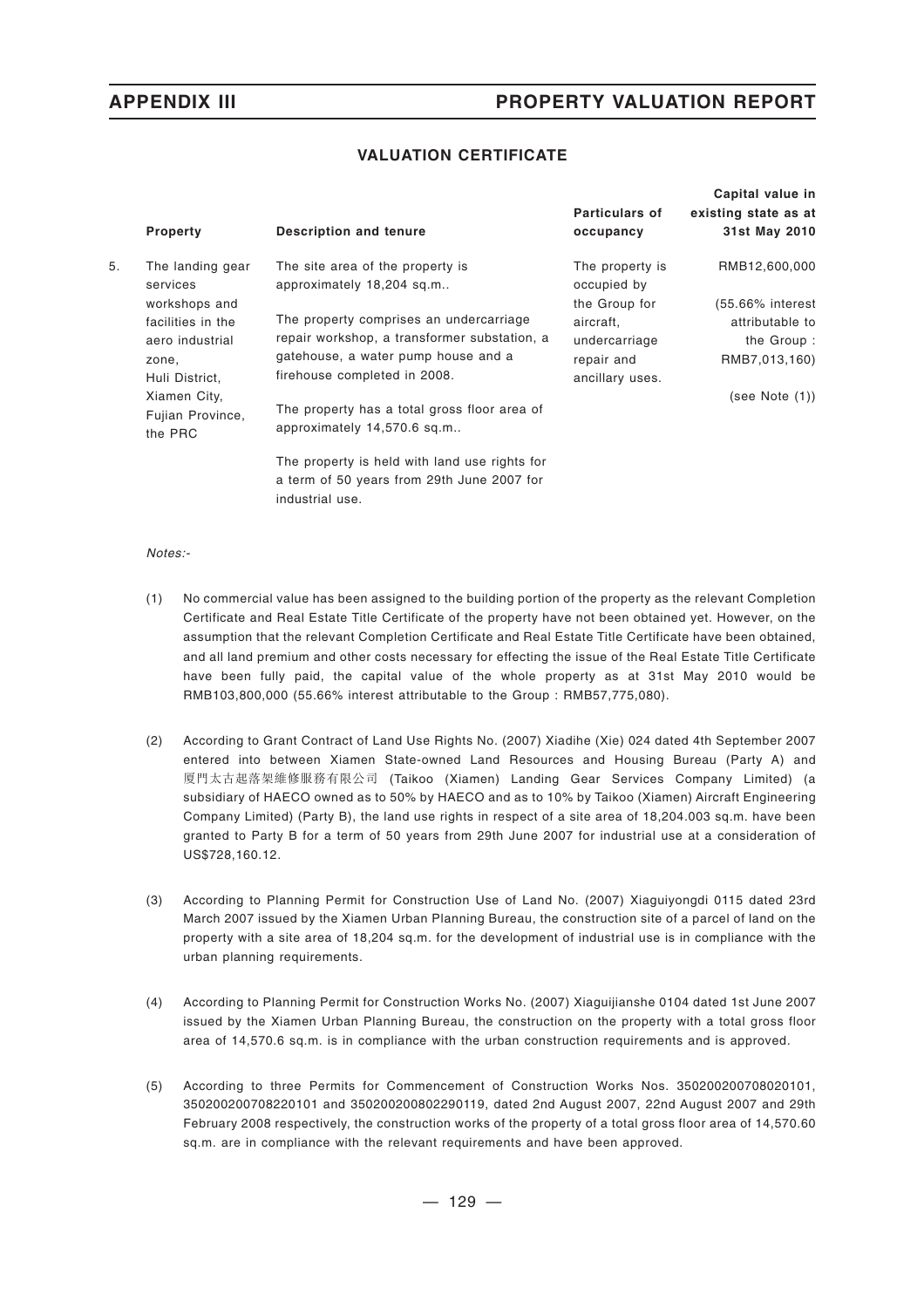- (6) According to Business Licence No. 350200400004569 dated 8th April 2010 issued by the Xiamen Industrial and Commercial Administration Bureau, 厦門太古起落架維修服務有限公司 (Taikoo (Xiamen) Landing Gear Services Company Limited) was established as a limited liability company with a registered capital of US\$13,890,000.
- (7) We have been provided with a legal opinion on the title to the property issued by the Group's PRC legal adviser which contains, inter alia, the following information:
	- (i) After 廈門太古起落架維修服務有限公司 (Taikoo (Xiamen) Landing Gear Services Company Limited) has obtained the Real Estate Title Certificate of the property, it will have the legal possession of and will be entitled to lawfully transfer, let, mortgage and dispose of the authorized constructions erected thereon. There is no legal obstacle for 廈門太古起落架維修服務有限公司 (Taikoo (Xiamen) Landing Gear Services Company Limited) to obtain the Real Estate Title Certificate of the property.
	- (ii) 厦門太古起落架維修服務有限公司 (Taikoo (Xiamen) Landing Gear Services Company Limited) has settled the land premium for the property in full and is in the course of applying for the Certificate for the Use of State-owned Land. There is no legal obstacle for 廈門太古起落架維修服務有限公司 (Taikoo (Xiamen) Landing Gear Services Company Limited) to obtain the Certificate for the Use of State-owned Land of the property.
	- (iii) The property is free from any seizure, mortgage or any other encumbrances.
	- (iv) 厦門太古起落架維修服務有限公司 (Taikoo (Xiamen) Landing Gear Services Company Limited) has obtained all the approvals for the development and construction of the property. It is legally entitled to the complete development rights of the property. The permits, approvals and certificates in relation to the development obtained by厦門太古起落架維修服務有限公司 (Taikoo (Xiamen) Landing Gear Services Company Limited) have not been revoked, modified, cancelled or rescinded.
- (8) In accordance with the PRC legal opinion and the information provided by the Group, the status of title and grant of major approvals and licences are as follows:

| <b>Real Estate Title Certificate</b>          | No  |
|-----------------------------------------------|-----|
| Grant Contract of Land Use Rights             | Yes |
| Planning Permit for Construction Use of Land  | Yes |
| <b>Planning Permit for Construction Works</b> | Yes |
| Permit for Commencement of Construction Works | Yes |
| <b>Business Licence</b>                       | Yes |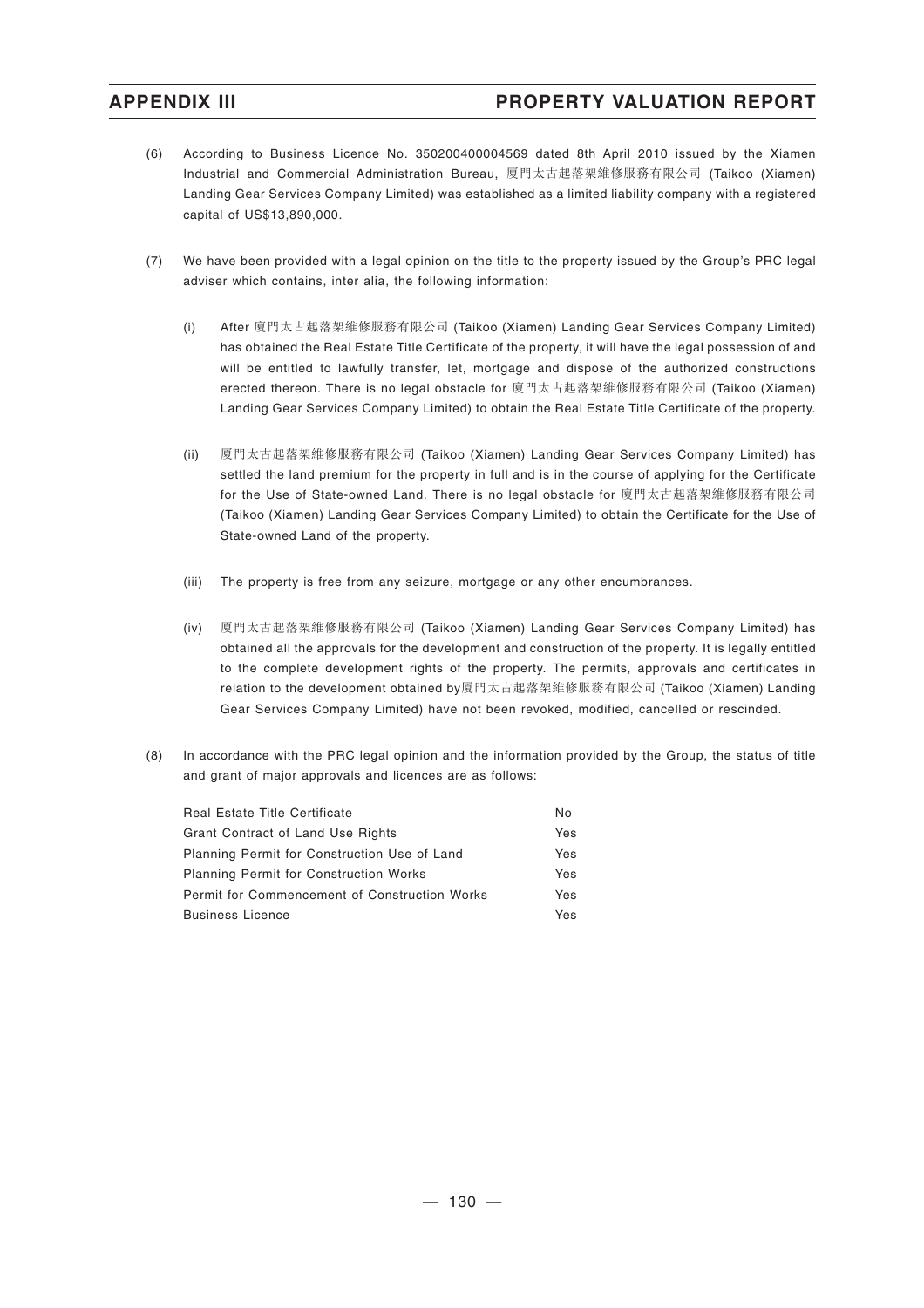## **VALUATION CERTIFICATE**

|    | Property                                                                                     | <b>Description and tenure</b>                                                                                                                                                                                                      | <b>Particulars of</b><br>occupancy                                                              | Capital value in<br>existing state as at<br>31st May 2010 |
|----|----------------------------------------------------------------------------------------------|------------------------------------------------------------------------------------------------------------------------------------------------------------------------------------------------------------------------------------|-------------------------------------------------------------------------------------------------|-----------------------------------------------------------|
| 6. | The engine repair<br>and overhaul<br>workshop and                                            | The site area of the property is<br>approximately 40,190.93 sq.m The property<br>is developed in phases.                                                                                                                           | Phase I of the<br>property is<br>mainly                                                         | RMB190,000,000<br>(80.67% interest                        |
|    | facilities at 5<br>Gaogi South<br>Third Road.<br>Xiamen City,<br>Fujian Province,<br>the PRC | Phase I of the property has 6 blocks,<br>comprising a gatehouse, a gas station, a<br>compressor house, a sewage station,<br>industrial waste treatment facility and an<br>engine repair workshop, which were<br>completed in 2001. | occupied by<br>the Group for<br>aero-engine<br>repair and<br>ancillary uses.<br>Phase II of the | attributable to<br>the Group:<br>RMB153,273,000)          |
|    |                                                                                              | Phase II is being developed. Upon<br>completion, the property will comprise an<br>engine and component repair workshop and<br>a canteen.                                                                                           | property is<br>under<br>construction<br>and is<br>scheduled to<br>be completed                  |                                                           |
|    |                                                                                              | Phase I of the property has a total gross<br>floor area of approximately 8,637.09 sq.m.                                                                                                                                            | in December<br>2010.                                                                            |                                                           |
|    |                                                                                              | Phase II of the property has a total planned<br>gross floor area of approximately 20,994.53<br>sq.m.                                                                                                                               |                                                                                                 |                                                           |
|    |                                                                                              | The property is held with land use rights for<br>terms of 50 years for industrial use from<br>14th May 1999.                                                                                                                       |                                                                                                 |                                                           |

### *Notes:-*

(1) According to 6 Real Estate Title Certificates all issued by Xiamen Municipal Real Estate Administrative Bureau, the land use and building ownership rights of part of the property located at 5 Gaoqi South Third Road, comprising a total gross floor area of 8,637.09 sq.m. situated on a site with a total site area of approximately 40,190.93 sq.m., have been vested in 厦門太古發動機服務有限公司 (Taikoo Engine Services (Xiamen) Company Limited) (a subsidiary of HAECO owned as to 75.01% by HAECO and as to 10% by Taikoo (Xiamen) Aircraft Engineering Company Limited), the details of which are as follows:

| Name                   | <b>Certificate</b><br>No. | Use        | Date of<br>issue | Land use<br>term          | <b>Gross Floor</b><br>Area |
|------------------------|---------------------------|------------|------------------|---------------------------|----------------------------|
|                        |                           |            |                  |                           | (sq.m.)                    |
| Phase I                |                           |            |                  |                           |                            |
| No. 11 gatehouse       | 00713206                  | Industrial | 2009-9-28        | 1999-5-14 to<br>2049-5-13 | 11.79                      |
| No. 3 gas station      | 00713207                  | Industrial | 2009-9-28        | 1999-5-14 to<br>2049-5-13 | 383.39                     |
| No. 4 compressor house | 00713208                  | Industrial | 2009-9-28        | 1999-5-14 to<br>2049-5-13 | 79.28                      |
| No. 5 sewage station   | 00713209                  | Industrial | 2009-9-28        | 1999-5-14 to<br>2049-5-13 | 261.14                     |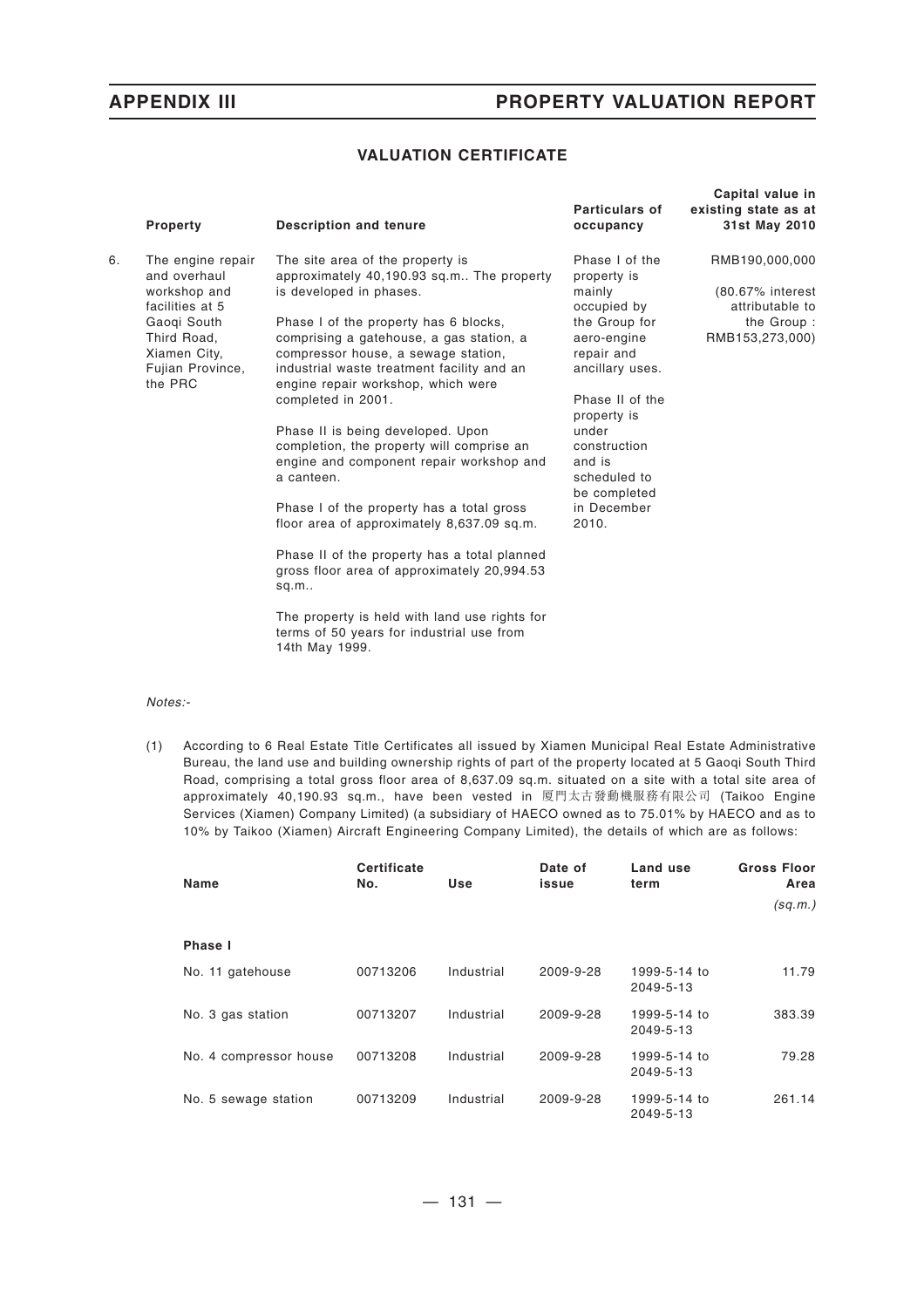| Name                                                        | <b>Certificate</b><br>No. | Use        | Date of<br>issue | Land use<br>term          | <b>Gross Floor</b><br>Area<br>(sq.m.) |
|-------------------------------------------------------------|---------------------------|------------|------------------|---------------------------|---------------------------------------|
| No. 1 workshop                                              | 00713210                  | Industrial | 2009-9-28        | 1999-5-14 to<br>2049-5-13 | 7,466.24                              |
| No. 2 workshop<br>(Industrial waste treatment)<br>facility) | 00713211                  | Industrial | 2009-9-28        | 1999-5-14 to<br>2049-5-13 | 435.25                                |
|                                                             |                           |            |                  | Sub-total:                | 8.637.09                              |

- (2) According to Planning Permit for Construction Use of Land No. 350206200802286 dated 23rd December 2008 issued by the Xiamen Urban Planning Bureau, the construction site of a parcel of land for the development of industrial use with a site area of 40,190.88 sq.m. is in compliance with the urban planning requirements.
- (3) According to Planning Permit for Construction Works No. 350206200902015 dated 1st February 2009 issued by the Xiamen Urban Planning Bureau, the construction of the property with a total gross floor area of 20,994.53 sq.m. is in compliance with the urban construction requirements and is approved.
- (4) According to three Permits for Commencement of Construction Works Nos. 350200200902270601, 350200200906050201 and 350200200911090219, dated 27th February 2009, 5th June 2009 and 9th November 2009 respectively, the construction works of the property of a total gross floor area of 20,994.53 sq.m. are in compliance with the relevant requirements and have been approved.
- (5) According to Business Licence No. 350200400005947 dated 22nd April 2010 issued by Xiamen Industrial and Commercial Administration Bureau, 厦門太古發動機服務有限公司 (Taikoo Engine Services (Xiamen) Company Limited) was established as a limited liability company with a registered capital of US\$63,000,000.
- (6) We have been provided with a legal opinion on the title to the property issued by the Group's PRC legal adviser which contains, inter alia, the following information:
	- (i) 厦門太古發動機服務有限公司 (Taikoo Engine Services (Xiamen) Company Limited) has obtained the land use and building ownership rights, and is the sole legal owner of Phase I of the property.
	- (ii) 廈門太古發動機服務有限公司 (Taikoo Engine Services (Xiamen) Company Limited) has obtained all the approvals for the development and construction of the property. It is legally entitled to the complete development rights of the property. The permits, approvals and certificates in relation to the development obtained by 廈門太古發動機服務有限公司 (Taikoo Engine Services (Xiamen) Company Limited) have not been revoked, modified, cancelled or rescinded.
	- (iii) The property is free from any seizure, mortgage or any other encumbrances.
- (7) In accordance with the PRC legal opinion and the information provided by the Group, the status of title and grant of major approvals and licences are as follows:

| Yes (part) |
|------------|
| Yes (part) |
| Yes (part) |
| Yes (part) |
| Yes        |
|            |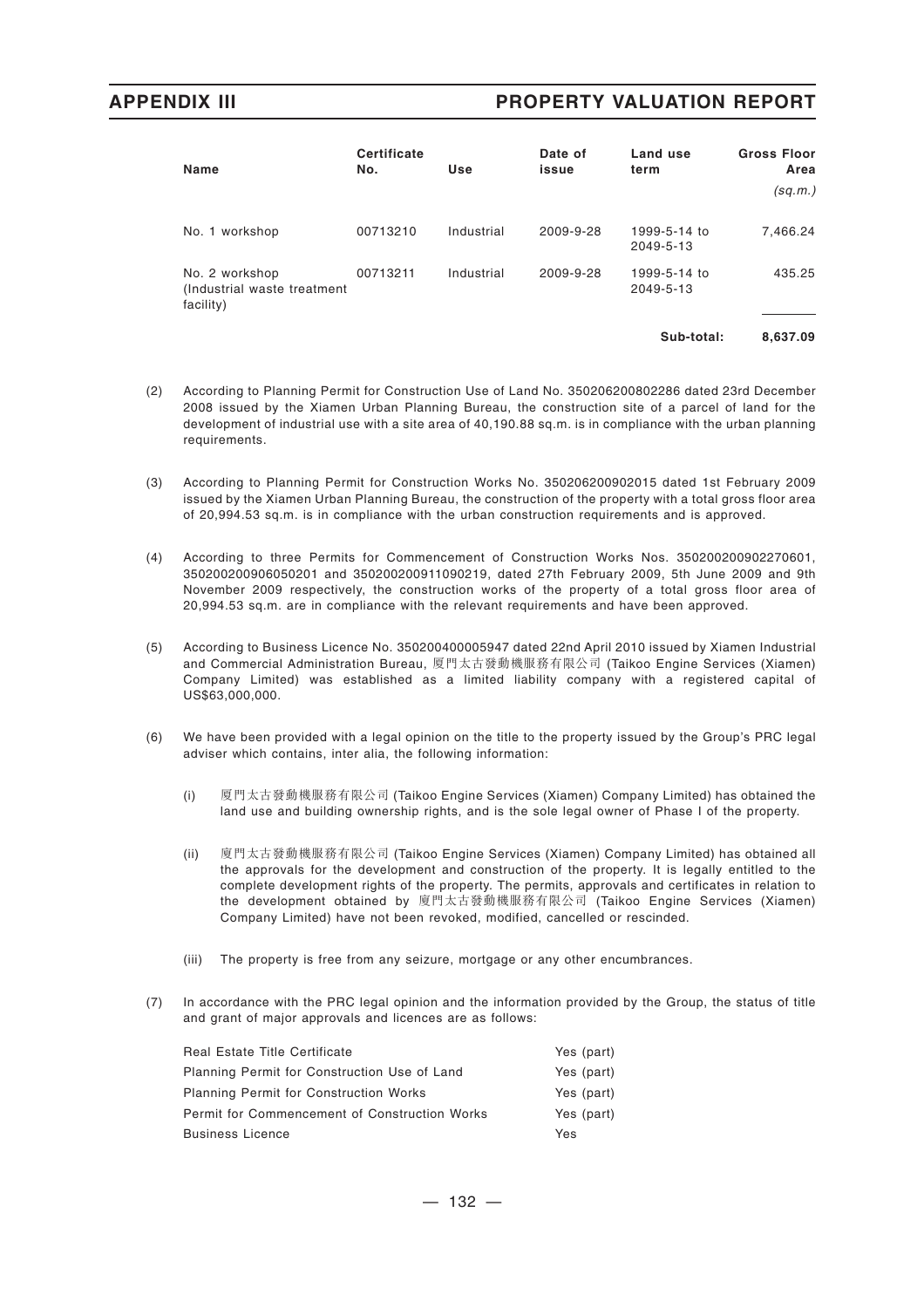# **VALUATION CERTIFICATE**

### **Group III — Properties leased/ licensed to the Group in Hong Kong**

|    | Property                                                                                                                                                                      | <b>Description and tenure</b>                                                                                                                                                                                                                                                                                                                                                                                                                                                                                                                                                                                                                                                                                                                                                                                                                                                                                       | Particulars of<br>occupancy                                                                                                                                                         | Capital value in<br>existing state as at<br>31st May 2010 |
|----|-------------------------------------------------------------------------------------------------------------------------------------------------------------------------------|---------------------------------------------------------------------------------------------------------------------------------------------------------------------------------------------------------------------------------------------------------------------------------------------------------------------------------------------------------------------------------------------------------------------------------------------------------------------------------------------------------------------------------------------------------------------------------------------------------------------------------------------------------------------------------------------------------------------------------------------------------------------------------------------------------------------------------------------------------------------------------------------------------------------|-------------------------------------------------------------------------------------------------------------------------------------------------------------------------------------|-----------------------------------------------------------|
| 7. | Portions of Level<br>4, Passenger<br>Terminal Building,<br>8 Chun Yue<br>Road,<br>Hong Kong<br>International<br>Airport,<br>Lantau Island,<br><b>New Territories</b>          | The property comprises portions of the<br>office/storage spaces on level 4 of the<br>Passenger Terminal Building completed in<br>1998.<br>The property has a total gross floor area of<br>approximately 5,535.00 sq.m. (59,579 sq.ft.).<br>The property is leased for a term of 5 years<br>from 1st January 2005 to 31st December<br>2009 with 4 options to renew for terms of 5<br>years and 1 option to renew for a further<br>term from 1st January 2030 to 5th July 2031.<br>The current monthly rent of the property is<br>approximately HK\$1,610,545. The rent is<br>adjusted annually according to the rental<br>index for Grade A offices of the private office<br>- rental indices by grade in respect of the<br>whole territory of Hong Kong produced and<br>published by the Government Rating and<br>Valuation Department. The rent is exclusive<br>of rates, Government rents and management<br>fees. | The property is<br>currently<br>occupied by<br>the Group for<br>office and<br>storage uses<br>in connection<br>with the<br>provision of<br>the aircraft<br>maintenance<br>services. | No commercial value                                       |
| 8. | Unit No. 4Y520<br>on Level 4,<br>Passenger<br>Terminal Building,<br>8 Chun Yue<br>Road,<br>Hong Kong<br>International<br>Airport,<br>Lantau Island,<br><b>New Territories</b> | The property comprises a portion of the<br>storage space on level 4 of the Passenger<br>Terminal Building completed in 1998.<br>The property has a total gross floor area of<br>approximately 74.00 sq.m. (797 sq.ft.).<br>The property is leased for a term of 3 years<br>commencing on 4th June 2008. The current<br>monthly rent of the property is approximately<br>HK\$11,914. The rent is adjusted annually<br>according to the rental index for Grade A<br>offices of the private office - rental indices<br>by grade in respect of the whole territory of<br>Hong Kong produced and published by the<br>Government Rating and Valuation<br>Department. The rent is exclusive of rates,<br>Government rents and management fees.                                                                                                                                                                             | The property is<br>currently<br>occupied by<br>the Group for<br>storage use.                                                                                                        | No commercial value                                       |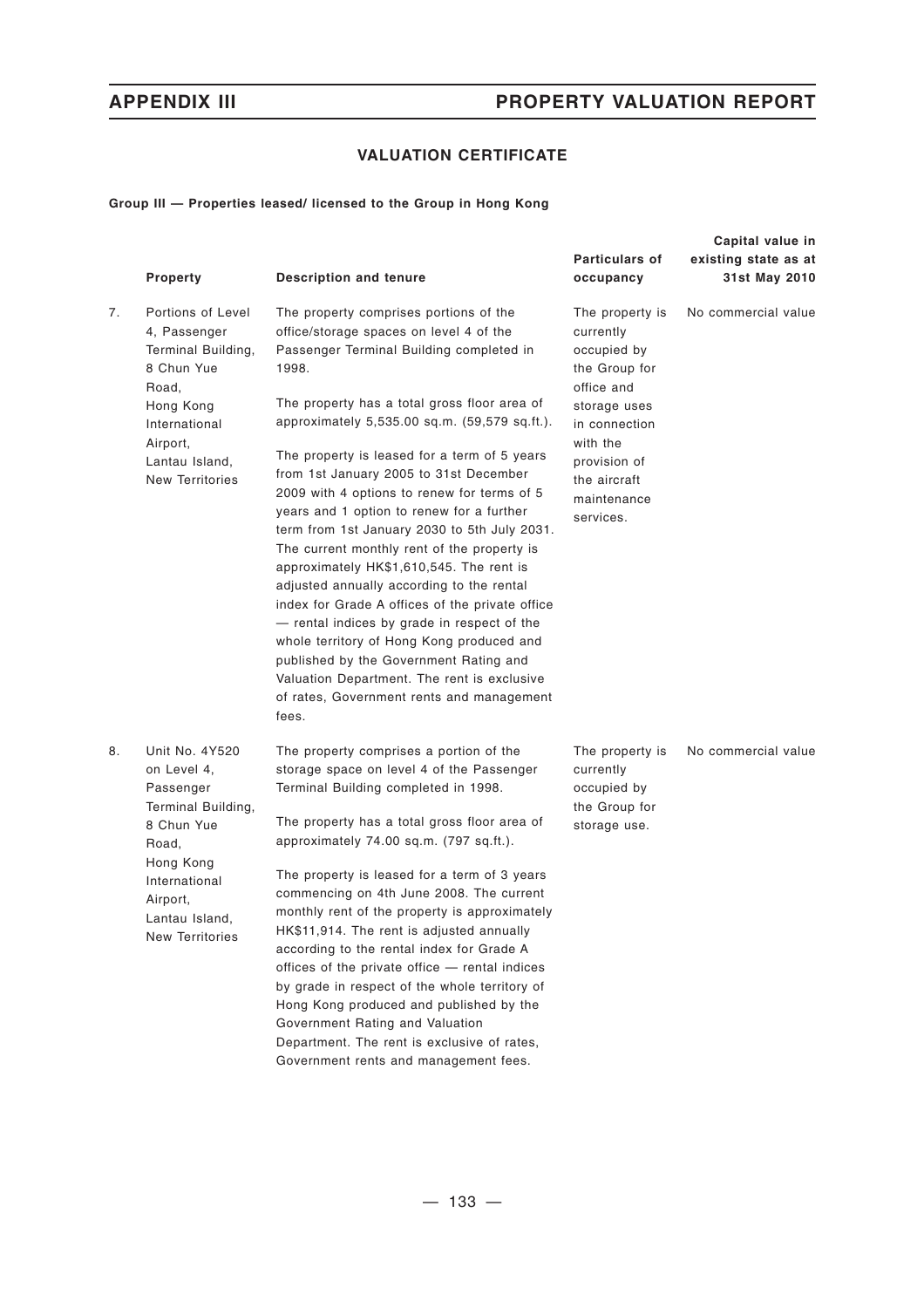|     | <b>Property</b>                                                                                                                                                               | <b>Description and tenure</b>                                                                                                                                                                                                                                                                                                                                                                                                                                                                                                                                                                                                                                                                                                                     | Particulars of<br>occupancy                                                                                                                                                                                                    | Capital value in<br>existing state as at<br>31st May 2010 |
|-----|-------------------------------------------------------------------------------------------------------------------------------------------------------------------------------|---------------------------------------------------------------------------------------------------------------------------------------------------------------------------------------------------------------------------------------------------------------------------------------------------------------------------------------------------------------------------------------------------------------------------------------------------------------------------------------------------------------------------------------------------------------------------------------------------------------------------------------------------------------------------------------------------------------------------------------------------|--------------------------------------------------------------------------------------------------------------------------------------------------------------------------------------------------------------------------------|-----------------------------------------------------------|
| 9.  | Unit No. 4Z550<br>on Level 4,<br>Passenger<br>Terminal Building,<br>8 Chun Yue<br>Road,<br>Hong Kong<br>International<br>Airport,<br>Lantau Island,<br><b>New Territories</b> | The property comprises a portion of the<br>storage space on level 4 of the Passenger<br>Terminal Building completed in 1998.<br>The property has a total gross floor area of<br>approximately 77.00 sq.m. (827 sq.ft.).<br>The property is leased for a term of 3 years<br>from 10th May 2010 to 9th May 2013. The<br>current monthly rent of the property is<br>approximately HK\$12,397. The rent is<br>adjusted annually according to the rental<br>index for Grade A offices of the private office<br>- rental indices by grade in respect of the<br>whole territory of Hong Kong produced and<br>published by the Government Rating and<br>Valuation Department. The rent is exclusive<br>of rates, Government rents and management<br>fees. | The property is<br>currently<br>occupied by<br>the Group for<br>storage use.                                                                                                                                                   | No commercial value                                       |
| 10. | Site south to<br>Airside Petrol<br>Filling Station 3<br>at the Cargo<br>Apron,<br>Hong Kong<br>International<br>Airport,<br>Lantau Island,<br><b>New Territories</b>          | The property comprises a site situated on<br>the cargo apron in Hong Kong International<br>Airport.<br>The property has a site area of<br>approximately $44.40$ sq.m. $(478$ sq.ft.).<br>The property is licensed for a period of 1<br>year from 6th July 2009 to 5th July 2010<br>with the option to extend for a further period<br>of 1 year. The current monthly fee is<br>approximately HK\$10,643. The fee is<br>exclusive of rates, Government rents and<br>management fees.                                                                                                                                                                                                                                                                | The property is<br>currently<br>occupied by<br>two containers<br>used by the<br>Group for<br>storage of<br>aircraft<br>materials in<br>connection<br>with the<br>provision of<br>the aircraft line<br>maintenance<br>services. | No commercial value                                       |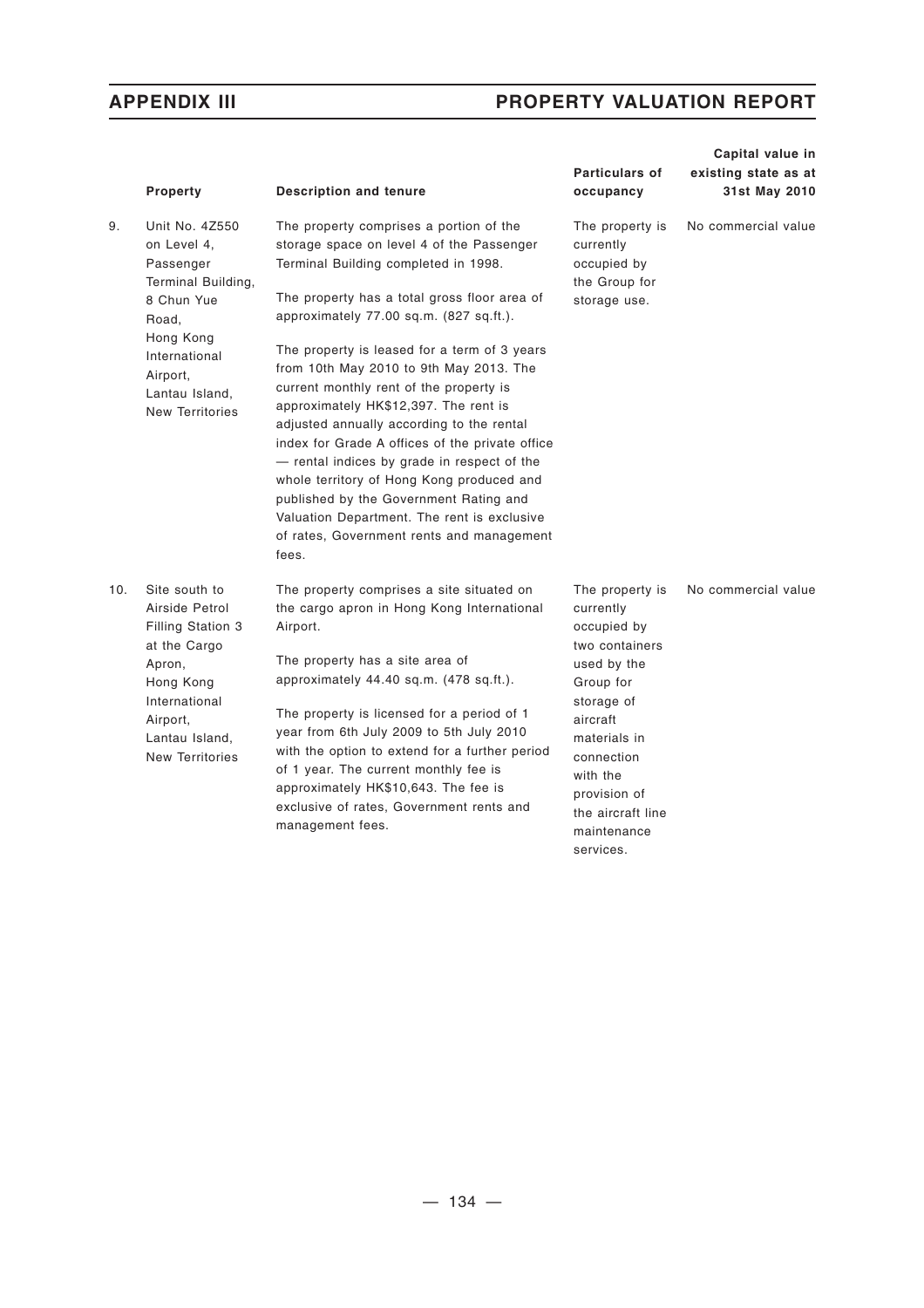# **1. RESPONSIBILITY STATEMENT**

This Composite Document includes particulars given in compliance with the Listing Rules and the Takeovers Code for the purpose of giving information with regard to HAECO and Swire Pacific.

The Swire Pacific Directors jointly and severally accept full responsibility for the accuracy of the information contained in this Composite Document (other than any information relating to the HAECO Group) and confirm, having made all reasonable enquiries, that to the best of their knowledge, opinions expressed in this Composite Document (other than those expressed by the HAECO Group) have been arrived at after due and careful consideration and there are no other facts not contained in this Composite Document the omission of which would make any statements in this Composite Document (other than those relating to the HAECO Group) misleading.

The HAECO Directors jointly and severally accept full responsibility for the accuracy of the information contained in this Composite Document relating to the HAECO Group and confirm, having made all reasonable enquiries, that to the best of their knowledge, opinions expressed in this Composite Document by the HAECO Group have been arrived at after due and careful consideration and there are no other facts not contained in this Composite Document the omission of which would make any statements in this Composite Document relating to the HAECO Group misleading.

# **2. SHARE CAPITAL OF HAECO**

## (a) **Authorised and issued share capital**

As at the Latest Practicable Date, the authorised and issued share capital of HAECO was as follows:

| Authorised                                | HK\$        |
|-------------------------------------------|-------------|
| 210,000,000 HAECO Shares of HK\$1.00 each | 210,000,000 |
| Issued and fully paid                     |             |
| 166,324,850 HAECO Shares of HK\$1.00 each | 166,324,850 |

As at the Latest Practicable Date, no new HAECO Shares had been issued by HAECO since 31st December 2009 (being the date to which its latest published audited financial statements were prepared). All of the HAECO Shares currently in issue rank *pari passu* in all respects including as to dividends, voting rights and capital.

As at the Latest Practicable Date, there were no outstanding warrants or options or other securities carrying rights of conversion into or exchange or subscription for the HAECO Shares or derivatives issued by HAECO.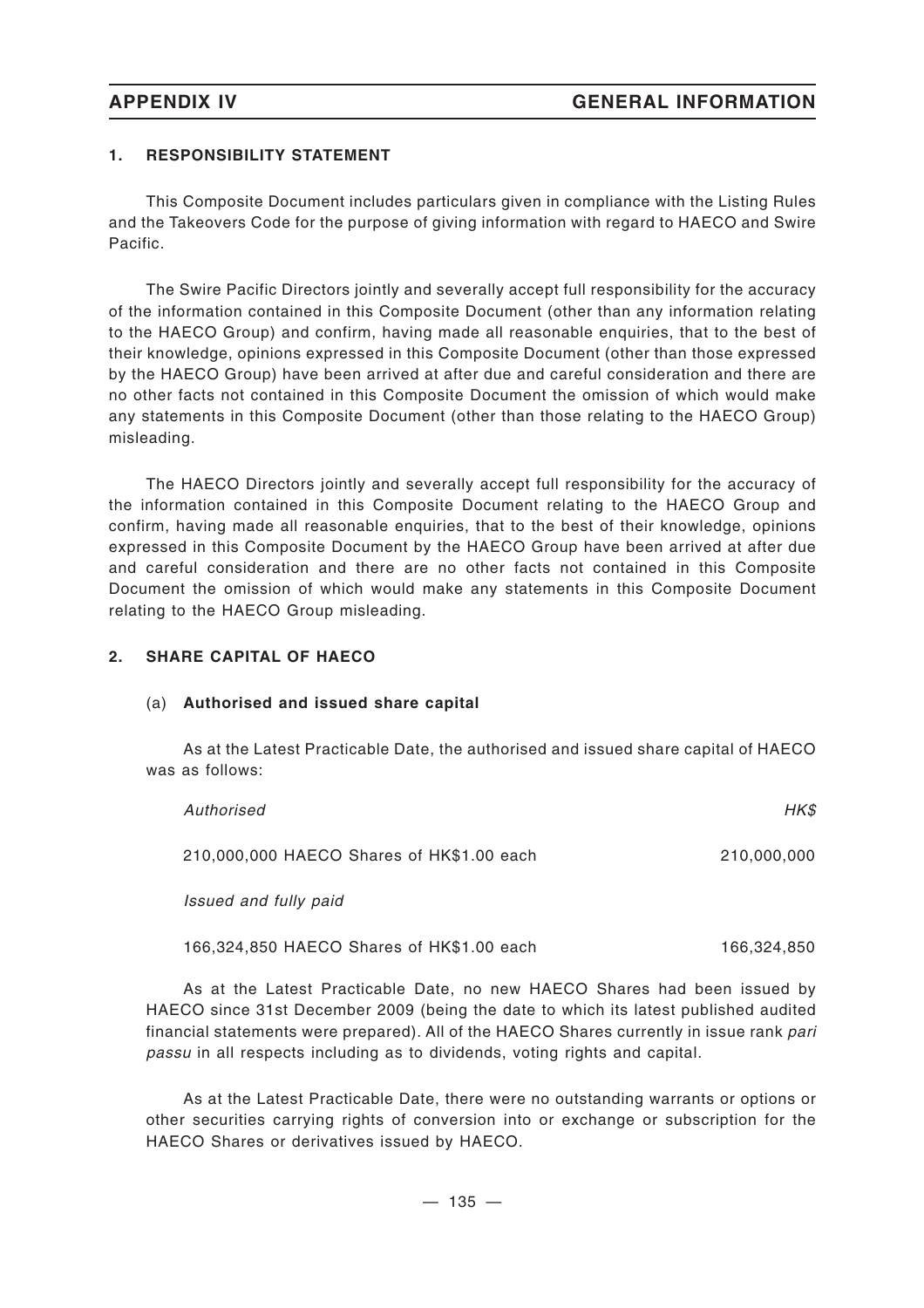# (b) **Listing**

The HAECO Shares are listed and traded on the main board of the Stock Exchange. No part of the issued capital of HAECO is listed or dealt in, nor is any listing of or permission to deal in the HAECO Shares being or proposed to be sought, on any other stock exchange.

# (c) **HAECO ADSs**

As of 5:00 p.m. on 23rd June 2010 New York City time, 64,834 HAECO Shares were represented by HAECO ADSs. The HAECO ADSs have not been registered under the U.S. Securities Act of 1933, as amended.

# **3. MARKET PRICES**

(a) The table below shows the closing market prices of the HAECO Shares as quoted on the Stock Exchange (i) on the Latest Practicable Date; (ii) on the Last Trading Date; and (iii) at the end of each calendar month during the Relevant Period:

|       | Date |                                                               | <b>Closing price</b><br>per HAECO<br><b>Share</b><br>HK\$ |
|-------|------|---------------------------------------------------------------|-----------------------------------------------------------|
| (i)   |      | 25th June 2010, being the Latest Practicable Date             | 105.10                                                    |
| (ii)  |      | 4th June 2010, being the Last Trading Date                    | 84.00                                                     |
| (iii) |      | at the end of each calendar month during the Relevant Period: |                                                           |
|       | (A)  | 31st December 2009                                            | 100.80                                                    |
|       | (B)  | 29th January 2010                                             | 98.70                                                     |
|       | (C)  | 26th February 2010                                            | 99.45                                                     |
|       | (D)  | 31st March 2010                                               | 98.05                                                     |
|       | (E)  | 30th April 2010                                               | 98.95                                                     |
|       | (F)  | 31st May 2010                                                 | 83.40                                                     |

(b) During the Relevant Period, the highest closing price of the HAECO Shares was HK\$106.70 per HAECO Share as quoted on the Stock Exchange on 5th January 2010 and the lowest closing price of the HAECO Shares was HK\$80.00 per HAECO Share as quoted on the Stock Exchange on 25th May 2010.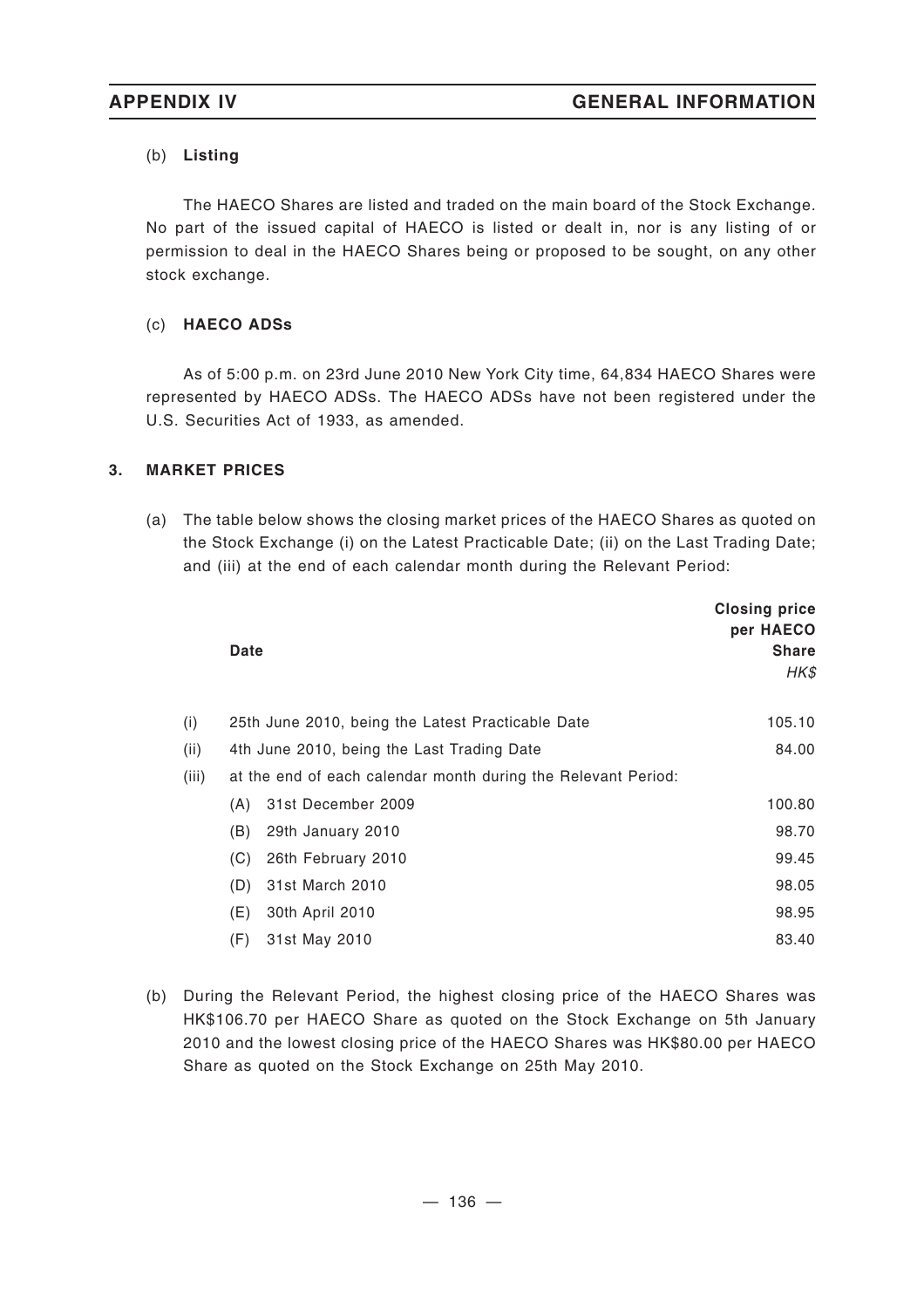# **4. DISCLOSURE OF INTERESTS IN HAECO SHARES**

(a) As at the Latest Practicable Date, save as disclosed below, none of the HAECO Directors was interested within the meaning of Part XV of the SFO in any HAECO Shares or any convertible securities, warrants, options or derivatives in respect of any HAECO Shares:

| Name of HAECO   |                   | <b>Number</b><br>of issued<br><b>HAECO</b><br><b>Shares</b><br>held<br>(Long | Total<br>interest in<br><b>HAECO</b> | Percentage<br>of HAECO's<br>issued<br>share<br>capital |
|-----------------|-------------------|------------------------------------------------------------------------------|--------------------------------------|--------------------------------------------------------|
| <b>Director</b> | Capacity          | position)                                                                    | <b>Shares</b>                        | (%)                                                    |
| D.C.L. Tong     | Personal interest | 20,000                                                                       | 20,000                               | 0.0120                                                 |

(b) As at the Latest Practicable Date, save as disclosed below, Swire Pacific did not own any HAECO Shares or any convertible securities, warrants, options or derivatives in respect of any HAECO Shares.

|                      |                         | <b>Number</b> |               | Percentage<br>of HAECO's |
|----------------------|-------------------------|---------------|---------------|--------------------------|
|                      |                         | of issued     | Total         | issued                   |
|                      |                         | <b>HAECO</b>  | interest in   | share                    |
| <b>Name of HAECO</b> |                         | <b>Shares</b> | <b>HAECO</b>  | capital                  |
| <b>Shareholder</b>   | Capacity                | held          | <b>Shares</b> | (%)                      |
| <b>Swire Pacific</b> | <b>Beneficial Owner</b> | 101,397,903   | 101,397,903   | 60.96                    |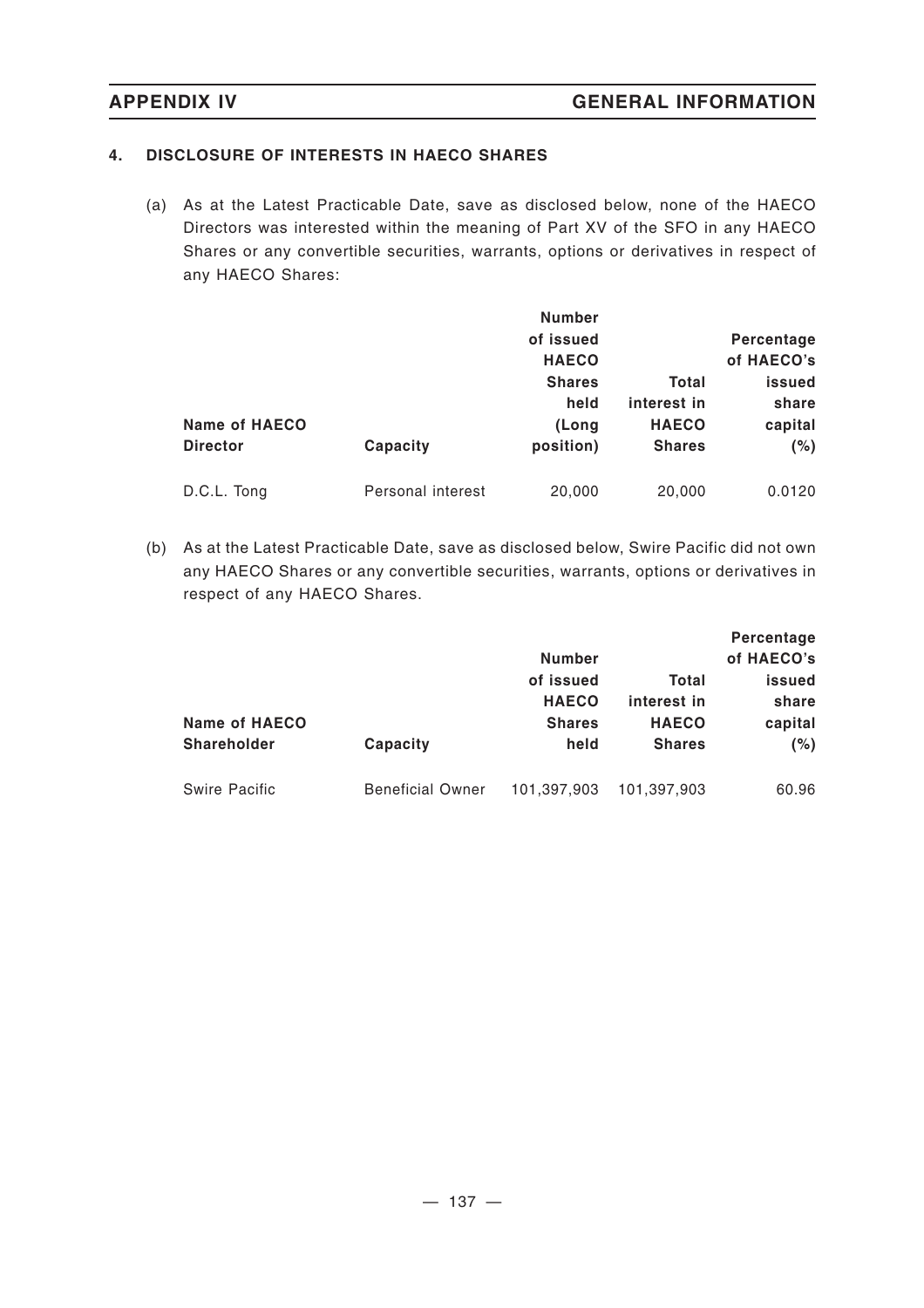(c) As at the Latest Practicable Date, save as disclosed below, none of the Swire Pacific Directors was interested within the meaning of Part XV of the SFO in any HAECO Shares or any convertible securities, warrants, options or derivatives in respect of any HAECO Shares.

| Name of HAECO<br>Shareholder<br>Capacity       |                                      | <b>Number</b><br>of issued<br><b>HAECO</b><br><b>Shares</b><br>held<br>(Long<br>position) | Total<br>interest in<br><b>HAECO</b><br><b>Shares</b> | Percentage<br>of HAECO's<br>issued<br>share<br>capital<br>(%) |
|------------------------------------------------|--------------------------------------|-------------------------------------------------------------------------------------------|-------------------------------------------------------|---------------------------------------------------------------|
| T.G. Freshwater (Director<br>of Swire Pacific) | Personal interest<br>Family interest | 10,000<br>1,200                                                                           | 11.200                                                | 0.0067                                                        |
| M.C.C. Sze (Director of<br>Swire Pacific)      | Personal interest                    | 12,800                                                                                    | 12,800                                                | 0.0077                                                        |

(d) As at the Latest Practicable Date, save for the holdings by exempt persons under the Takeovers Code and save as disclosed below, none of the parties acting in concert with Swire Pacific owned or controlled any HAECO Shares or any convertible securities, warrants, options or derivatives in respect of any HAECO Shares.

| Name of<br><b>HAECO Shareholder</b>                   | Capacity                      | <b>Number</b><br>of issued<br><b>HAECO</b><br><b>Shares</b><br>held | Total<br>interest in<br><b>HAECO</b><br><b>Shares</b> | Percentage<br>of HAECO's<br>issued<br>share<br>capital<br>(% ) |
|-------------------------------------------------------|-------------------------------|---------------------------------------------------------------------|-------------------------------------------------------|----------------------------------------------------------------|
| <b>HSBC, Global Markets</b>                           | <b>Beneficial</b><br>interest | 24,800                                                              | 24,800                                                | 0.0149                                                         |
| <b>HSBC</b> International Trustee<br>Limited          | See Note 1                    | 947,200                                                             | 947,200                                               | 0.5695                                                         |
| HSBC Trustee (Hong Kong)<br>Limited                   | See Note 1                    | 62,000                                                              | 62,000                                                | 0.0373                                                         |
| HSBC Private Bank (Suisse) See Note 1<br>SA Hong Kong |                               | 222,000                                                             | 222,000                                               | 0.1335                                                         |

*Note:*

1. These are the interests of discretionary investment clients with the relevant HSBC Entities having discretion on investment decisions and voting.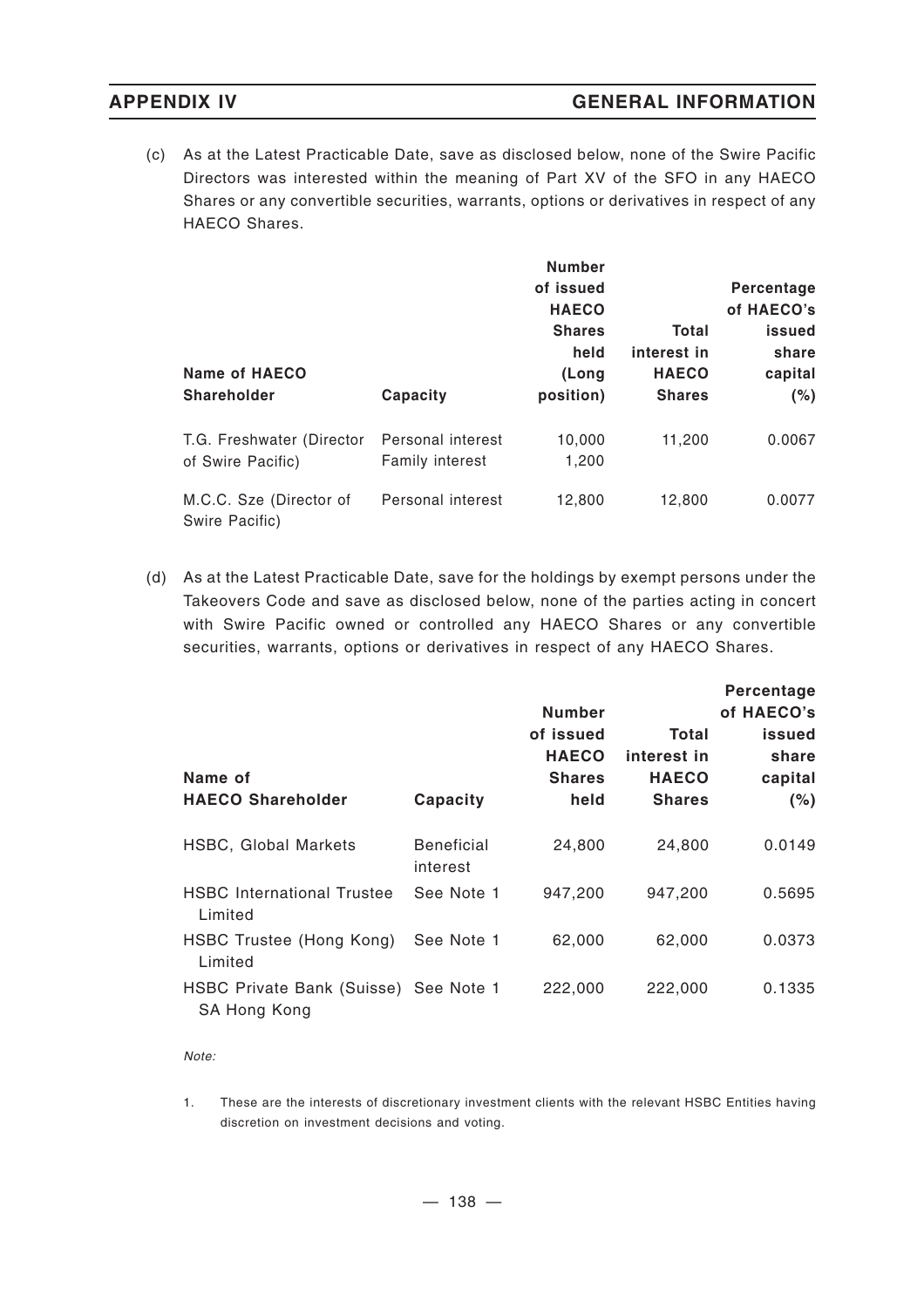- (e) As at the Latest Practicable Date, no person who owned or controlled any HAECO Shares or any convertible securities, warrants, options or derivatives in respect of any HAECO Shares had, prior to the Despatch Date, irrevocably committed themselves to accept or reject the Offer.
- (f) As at the Latest Practicable Date, no subsidiary of HAECO, no pension fund of HAECO or of a subsidiary of HAECO and no adviser to HAECO as specified in class (2) of the definition of "associate" in the Takeovers Code but excluding any exempt principal trader owned or controlled any HAECO Shares or any convertible securities, warrants, options or derivatives in respect of any HAECO Shares.
- (g) As at the Latest Practicable Date, no fund managers (other than exempt fund managers) connected with HAECO managed any HAECO Shares or any convertible securities, warrants, options or derivatives in respect of any HAECO Shares on a discretionary basis.
- (h) In light of the advice and recommendation from the HAECO Independent Board Committee set out above and having regard to their own individual circumstances and investment objectives, the intention of the HAECO Directors, in respect of their shareholdings in HAECO, to reject/accept the Offer is set out as follows:

D.C.L. Tong Reject

(i) As at the Latest Practicable Date, except for certain borrowings or lendings by exempt persons under the Takeovers Code, none of HAECO, any HAECO Directors, Swire Pacific or any persons acting in concert with Swire Pacific had borrowed or lent any HAECO Shares or any convertible securities, warrants, options or derivatives in respect of any HAECO Shares, save for any borrowed HAECO Shares or any convertible securities, warrants, options or derivatives in respect of any HAECO Shares which had been either on-lent or sold.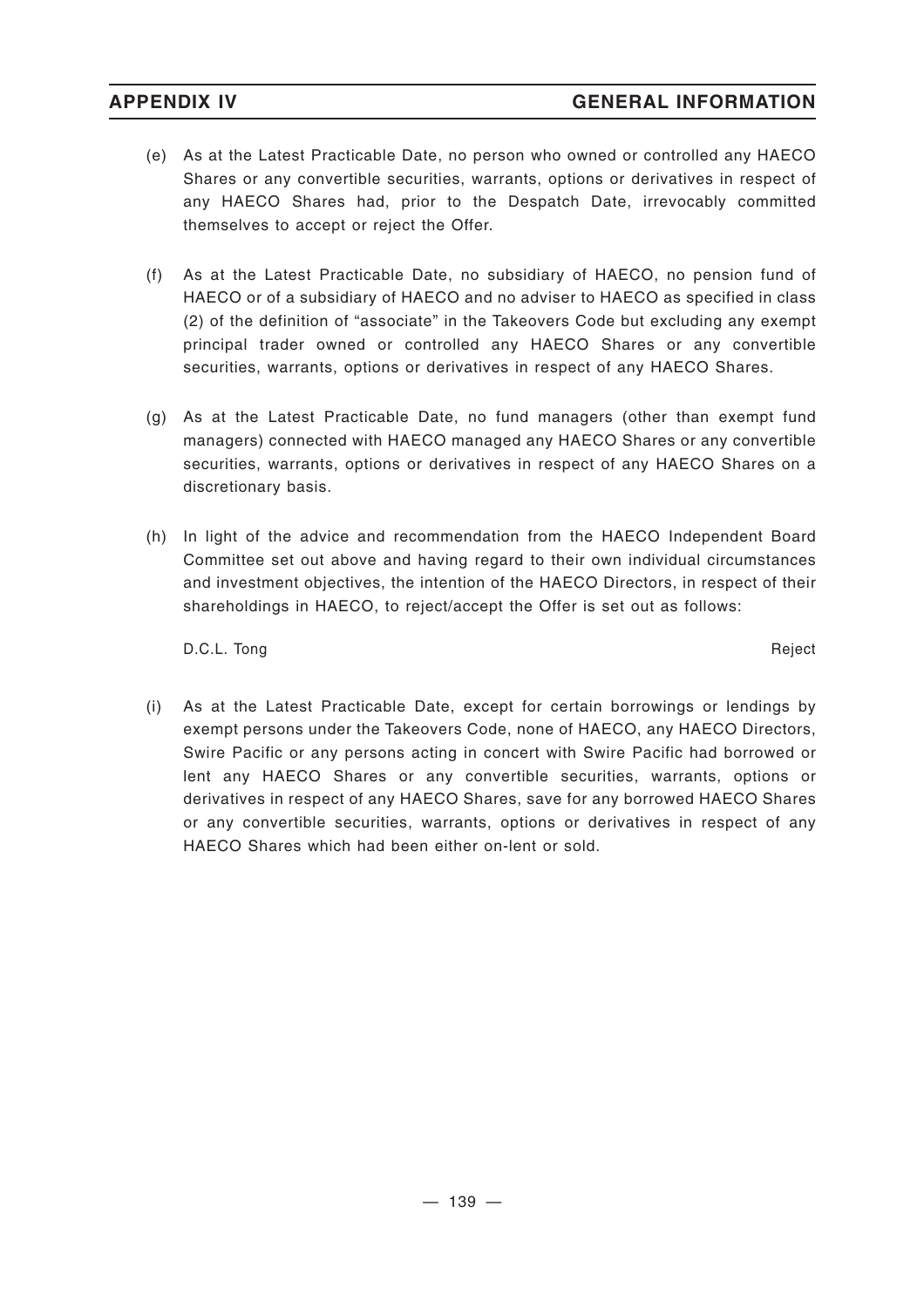# **5. DISCLOSURE OF INTERESTS IN SWIRE PACIFIC SHARES**

## **HAECO and HAECO Directors**

- (a) As at the Latest Practicable Date, HAECO did not own any Swire Pacific Shares or any warrants, options, convertible securities or derivatives in respect of any Swire Pacific Shares.
- (b) As at the Latest Practicable Date, save as disclosed below, none of the HAECO Directors was interested within the meaning of Part XV of the SFO in any Swire Pacific Shares or any warrants, options, convertible securities or derivatives in respect of any Swire Pacific Shares.

| Name of<br><b>Swire Pacific</b><br><b>Director</b> | Capacity             | <b>Number</b><br>of issued<br><b>Swire Pacific</b><br><b>Shares Held</b><br>(Long position) | <b>Total</b><br>interest in<br><b>Swire Pacific</b><br><b>Shares</b> | Percentage of<br><b>Swire Pacific's</b><br>issued<br>share<br>capital<br>(%) |
|----------------------------------------------------|----------------------|---------------------------------------------------------------------------------------------|----------------------------------------------------------------------|------------------------------------------------------------------------------|
| C.D. Pratt                                         | Personal<br>interest | 41,000 Swire Pacific<br>'A' Shares                                                          | 41,000 Swire Pacific<br>'A' Shares                                   | 0.0045                                                                       |
|                                                    | Personal<br>interest | 100,000 Swire Pacific<br>'B' Shares                                                         | 100,000 Swire Pacific<br>'B' Shares                                  | 0.0033                                                                       |
| P.A. Johansen                                      | Personal<br>interest | 31,500 Swire Pacific<br>'A' Shares                                                          | 31,500 Swire Pacific<br>'A' Shares                                   | 0.0035                                                                       |
|                                                    | Personal<br>interest | 200,000 Swire Pacific<br>'B' Shares                                                         | 200,000 Swire Pacific<br>'B' Shares                                  | 0.0067                                                                       |
| M.B. Swire                                         | Personal<br>interest | 58,791 Swire Pacific<br>'A' Shares                                                          | 270,538 Swire Pacific<br>'A' Shares                                  | 0.0299                                                                       |
|                                                    | Trust<br>interest    | 211,747 Swire Pacific<br>'A' Shares                                                         |                                                                      |                                                                              |
|                                                    | Personal<br>interest | 2,241,483 Swire Pacific<br>'B' Shares                                                       | 8,693,115 Swire Pacific<br>'B' Shares                                | 0.2902                                                                       |
|                                                    | Trust<br>interest    | 6,451,632 Swire Pacific<br>'B' Shares                                                       |                                                                      |                                                                              |

## **6. DEALINGS IN HAECO SHARES**

(a) During the Relevant Period, none of the HAECO Directors had dealt for value in any HAECO Shares, convertible securities, warrants, options, or derivatives in respect of any HAECO Shares.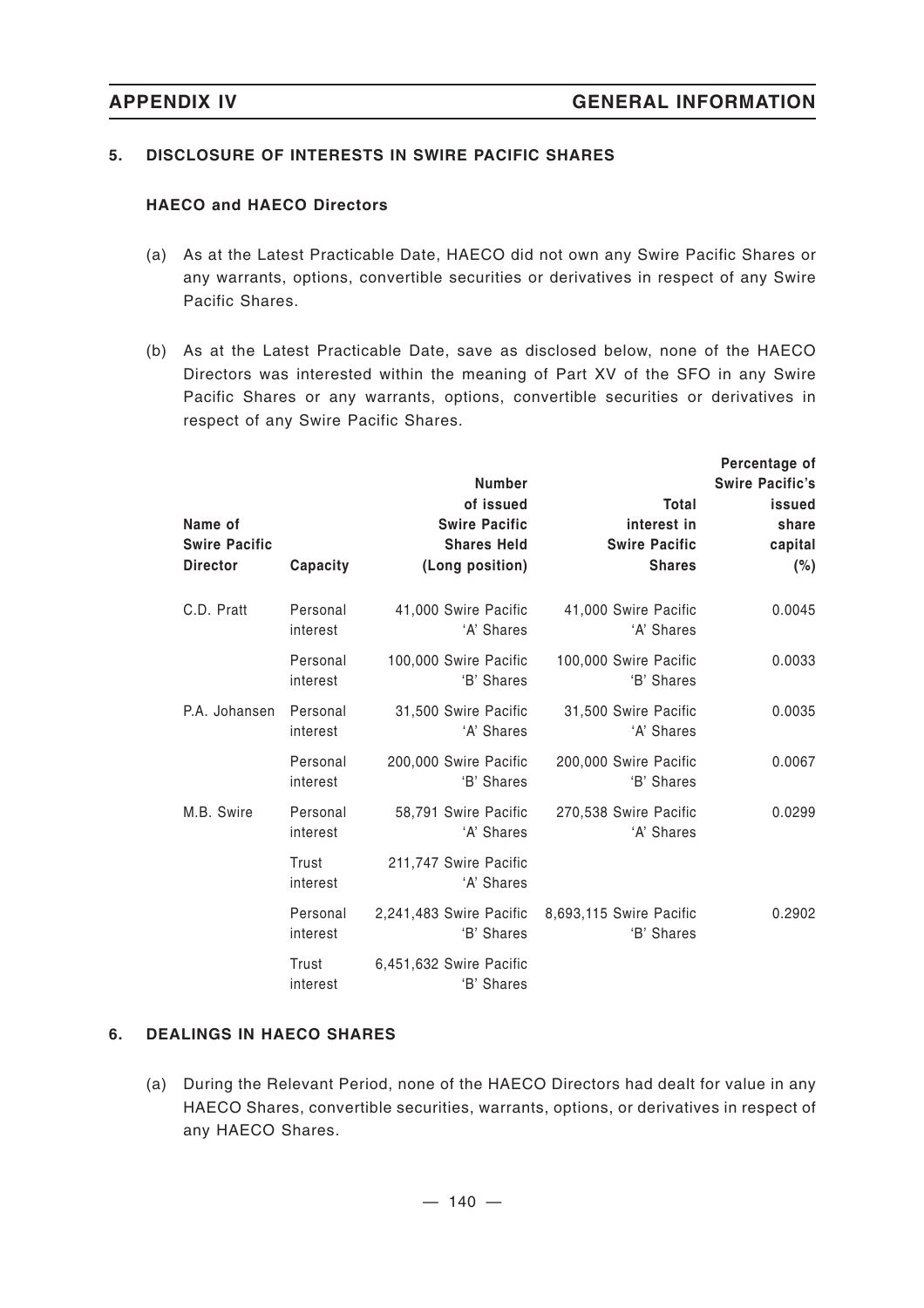- (b) During the period commencing on 7th June 2010 and up to the Latest Practicable Date, no subsidiary of HAECO, no pension funds of HAECO or of any of its subsidiaries and no adviser to HAECO as specified in class (2) of the definition of "associate" in the Takeovers Code but excluding exempt principal traders (except as otherwise indicated) had dealt for value in any HAECO Shares or any convertible securities, warrants, options or derivatives in respect of any HAECO Shares.
- (c) During the Relevant Period, (i) save for the Transaction and certain dealings by exempt persons under the Takeovers Code and excluding dealings on a non-discretionary basis by the respective associates of HAECO or Swire Pacific, which are subject to private disclosure under the Takeovers Code and (ii) save as disclosed below, none of Swire Pacific, the Swire Pacific Directors or parties acting in concert with any of them had dealt for value in any HAECO Shares or any other convertible securities, warrants, options or derivatives in respect of any HAECO Shares.

|                                                   |                   | <b>Number of</b><br><b>HAECO Shares</b><br>acquired/ | Price per<br><b>HAECO Share</b> |
|---------------------------------------------------|-------------------|------------------------------------------------------|---------------------------------|
| Party                                             | Date of dealing   | (disposed of)                                        | (HK\$)                          |
| <b>HSBC Private Bank</b><br>(Suisse) SA Hong Kong | 1st February 2010 | (400)                                                | 97.10                           |
| <b>HSBC Private Bank</b><br>(Suisse) SA Hong Kong | 1st February 2010 | (400)                                                | 97.70                           |
| <b>HSBC Private Bank</b><br>(Suisse) SA Hong Kong | 1st February 2010 | (400)                                                | 97.70                           |
| <b>HSBC Private Bank</b><br>(Suisse) SA Hong Kong | 1st February 2010 | (400)                                                | 97.25                           |
| <b>HSBC Private Bank</b><br>(Suisse) SA Hong Kong | 1st February 2010 | (400)                                                | 97.30                           |
| <b>HSBC Trustee (Hong</b><br>Kong) Ltd            | 24th March 2010   | (4,000)                                              | 100.50                          |
| <b>HSBC Trustee (Hong</b><br>Kong) Ltd            | 24th March 2010   | (2,000)                                              | 100.70                          |
| <b>HSBC Trustee (Hong</b><br>Kong) Ltd            | 24th March 2010   | (3,200)                                              | 100.60                          |
| <b>HSBC Trustee (Hong</b><br>Kong) Ltd            | 24th March 2010   | (4,000)                                              | 100.30                          |
| <b>HSBC Trustee (Hong</b><br>Kong) Ltd            | 24th March 2010   | (2,000)                                              | 100.10                          |
| <b>HSBC Trustee (Hong</b><br>Kong) Ltd            | 24th March 2010   | (8,800)                                              | 100.20                          |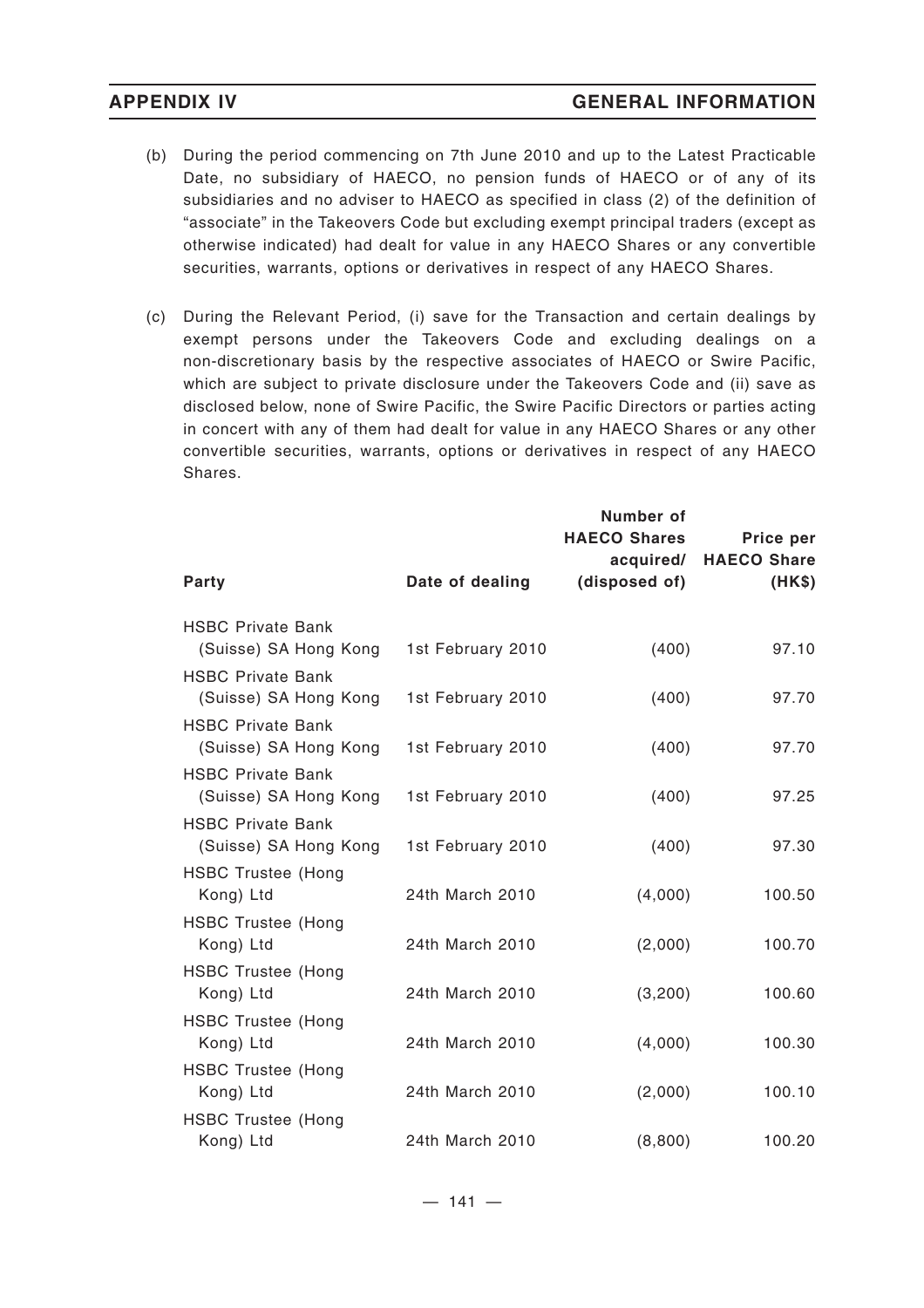|                 | Number of<br><b>HAECO Shares</b><br>acquired/                                              | Price per<br><b>HAECO Share</b> |
|-----------------|--------------------------------------------------------------------------------------------|---------------------------------|
| Date of dealing | (disposed of)                                                                              | (HK\$)                          |
| 24th March 2010 | (6,000)                                                                                    | 100.40                          |
| 7th April 2010  | 400                                                                                        | 99.00                           |
| 7th April 2010  | 400                                                                                        | 99.05                           |
| 7th April 2010  | 400                                                                                        | 99.30                           |
| 7th April 2010  | 400                                                                                        | 99.25                           |
| 7th April 2010  | 400                                                                                        | 99.25                           |
| 7th April 2010  | 400                                                                                        | 99.40                           |
| 7th April 2010  | 400                                                                                        | 99.50                           |
| 7th April 2010  | 400                                                                                        | 99.45                           |
| 7th April 2010  | 400                                                                                        | 99.45                           |
| 7th April 2010  | 400                                                                                        | 100.80                          |
| 7th April 2010  | 400                                                                                        | 100.60                          |
| 7th April 2010  | 400                                                                                        | 100.80                          |
|                 | 800                                                                                        | 101.10                          |
|                 |                                                                                            | 97.05                           |
|                 |                                                                                            | 97.85                           |
|                 |                                                                                            | 97.70                           |
|                 |                                                                                            | 97.55                           |
|                 | 7th April 2010<br>30th April 2010<br>30th April 2010<br>30th April 2010<br>30th April 2010 | 1,200<br>400<br>400<br>400      |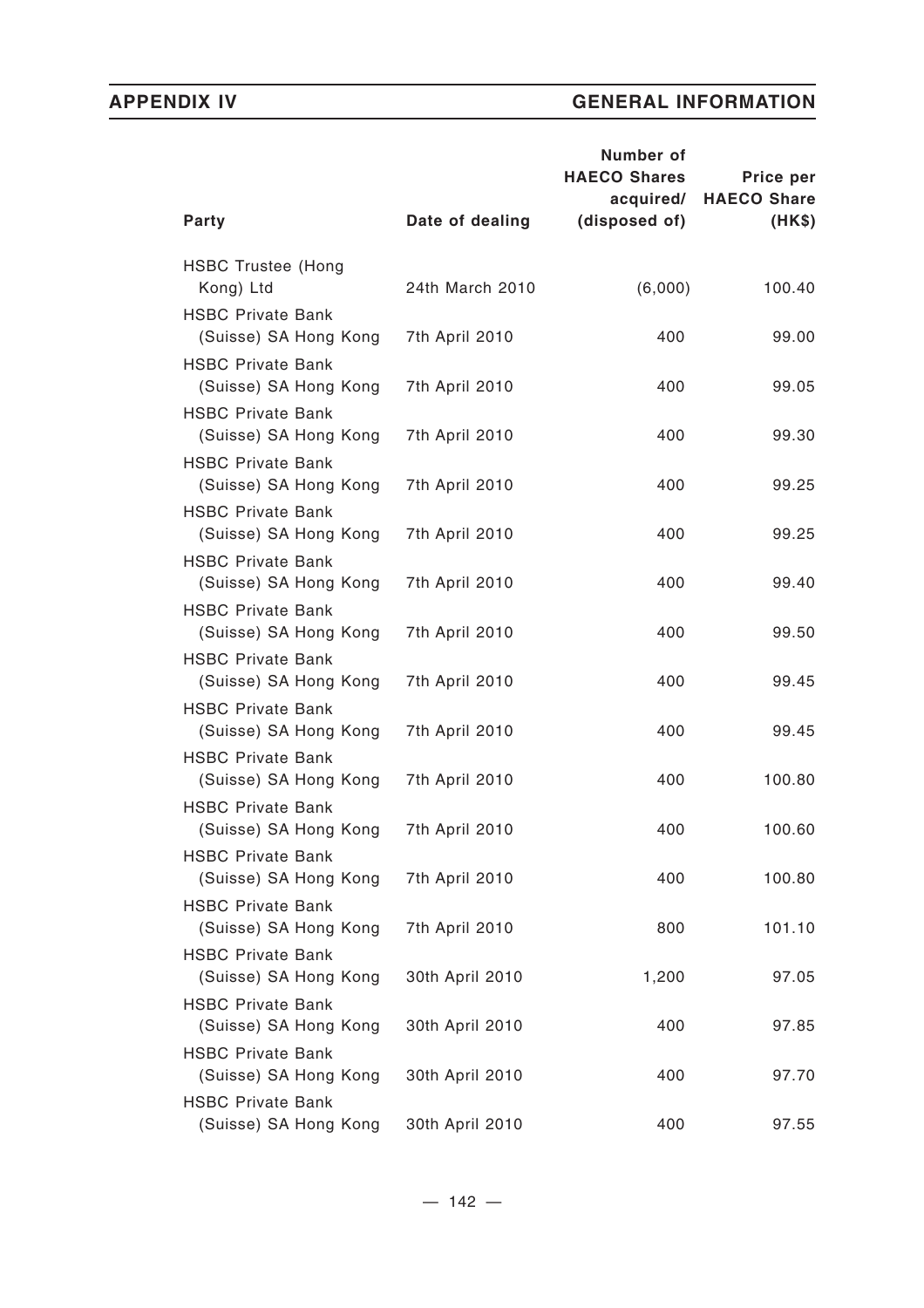|                                                   |                 | Number of<br><b>HAECO Shares</b><br>acquired/ | Price per<br><b>HAECO Share</b> |
|---------------------------------------------------|-----------------|-----------------------------------------------|---------------------------------|
| Party                                             | Date of dealing | (disposed of)                                 | (HK\$)                          |
| <b>HSBC Private Bank</b><br>(Suisse) SA Hong Kong | 30th April 2010 | 400                                           | 97.55                           |
| <b>HSBC Private Bank</b><br>(Suisse) SA Hong Kong | 30th April 2010 | 400                                           | 97.55                           |
| <b>HSBC Private Bank</b><br>(Suisse) SA Hong Kong | 30th April 2010 | 400                                           | 97.80                           |
| <b>HSBC Private Bank</b><br>(Suisse) SA Hong Kong | 30th April 2010 | 400                                           | 97.80                           |
| <b>HSBC Private Bank</b><br>(Suisse) SA Hong Kong | 30th April 2010 | 400                                           | 97.90                           |
| <b>HSBC Private Bank</b><br>(Suisse) SA Hong Kong | 30th April 2010 | 400                                           | 97.90                           |
| <b>HSBC Private Bank</b><br>(Suisse) SA Hong Kong | 30th April 2010 | 400                                           | 97.90                           |
| <b>HSBC Private Bank</b><br>(Suisse) SA Hong Kong | 30th April 2010 | 400                                           | 97.90                           |
| <b>HSBC Private Bank</b><br>(Suisse) SA Hong Kong | 30th April 2010 | 400                                           | 98.00                           |
| <b>HSBC Private Bank</b><br>(Suisse) SA Hong Kong | 30th April 2010 | 400                                           | 98.00                           |
| <b>HSBC Private Bank</b><br>(Suisse) SA Hong Kong | 30th April 2010 | 400                                           | 98.00                           |
| <b>HSBC Private Bank</b><br>(Suisse) SA Hong Kong | 30th April 2010 | 400                                           | 98.00                           |
| <b>HSBC Private Bank</b><br>(Suisse) SA Hong Kong | 30th April 2010 | 400                                           | 98.00                           |
| <b>HSBC Private Bank</b><br>(Suisse) SA Hong Kong | 17th May 2010   | 4,400                                         | 89.00                           |
| <b>HSBC Private Bank</b><br>(Suisse) SA Hong Kong | 17th May 2010   | 400                                           | 89.00                           |
| <b>HSBC Private Bank</b><br>(Suisse) SA Hong Kong | 17th May 2010   | 800                                           | 89.00                           |
| <b>HSBC Private Bank</b><br>(Suisse) SA Hong Kong | 17th May 2010   | 800                                           | 89.00                           |
| <b>HSBC Private Bank</b><br>(Suisse) SA Hong Kong | 17th May 2010   | 400                                           | 89.00                           |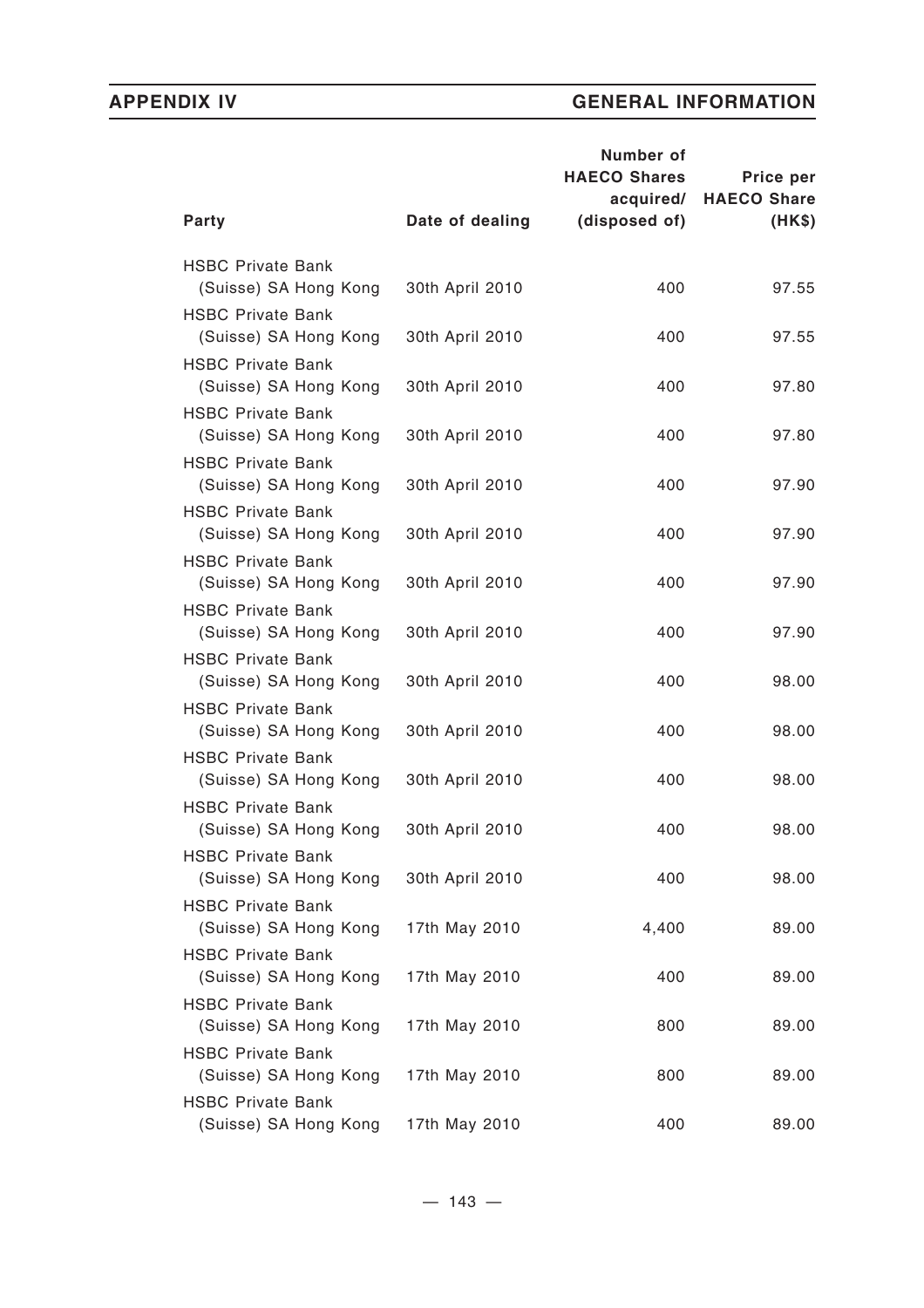|                                                   |                 | Number of<br><b>HAECO Shares</b> | Price per                    |
|---------------------------------------------------|-----------------|----------------------------------|------------------------------|
| <b>Party</b>                                      | Date of dealing | acquired/<br>(disposed of)       | <b>HAECO Share</b><br>(HK\$) |
| <b>HSBC Private Bank</b><br>(Suisse) SA Hong Kong | 17th May 2010   | 400                              | 88.80                        |
| <b>HSBC Private Bank</b><br>(Suisse) SA Hong Kong | 17th May 2010   | 400                              | 88.80                        |
| <b>HSBC Private Bank</b><br>(Suisse) SA Hong Kong | 17th May 2010   | 400                              | 88.70                        |
| <b>HSBC Private Bank</b><br>(Suisse) SA Hong Kong | 17th May 2010   | 400                              | 88.50                        |
| <b>HSBC Private Bank</b><br>(Suisse) SA Hong Kong | 17th May 2010   | 400                              | 88.40                        |
| <b>HSBC Private Bank</b><br>(Suisse) SA Hong Kong | 17th May 2010   | 400                              | 88.40                        |
| <b>HSBC Private Bank</b><br>(Suisse) SA Hong Kong | 17th May 2010   | 400                              | 88.40                        |
| <b>HSBC Private Bank</b><br>(Suisse) SA Hong Kong | 17th May 2010   | 400                              | 88.35                        |
| <b>HSBC Private Bank</b><br>(Suisse) SA Hong Kong | 17th May 2010   | 400                              | 88.40                        |
| <b>HSBC Private Bank</b><br>(Suisse) SA Hong Kong | 17th May 2010   | 400                              | 88.40                        |
| <b>HSBC Private Bank</b><br>(Suisse) SA Hong Kong | 17th May 2010   | 400                              | 88.35                        |
| <b>HSBC Private Bank</b><br>(Suisse) SA Hong Kong | 17th May 2010   | 400                              | 88.35                        |
| <b>HSBC Private Bank</b><br>(Suisse) SA Hong Kong | 17th May 2010   | 400                              | 88.35                        |
| <b>HSBC Private Bank</b><br>(Suisse) SA Hong Kong | 17th May 2010   | 400                              | 88.30                        |
| <b>HSBC Private Bank</b><br>(Suisse) SA Hong Kong | 17th May 2010   | 400                              | 88.30                        |
| <b>HSBC Private Bank</b><br>(Suisse) SA Hong Kong | 17th May 2010   | 400                              | 88.15                        |
| <b>HSBC Private Bank</b><br>(Suisse) SA Hong Kong | 17th May 2010   | 400                              | 88.80                        |
| <b>HSBC Private Bank</b><br>(Suisse) SA Hong Kong | 17th May 2010   | 400                              | 88.70                        |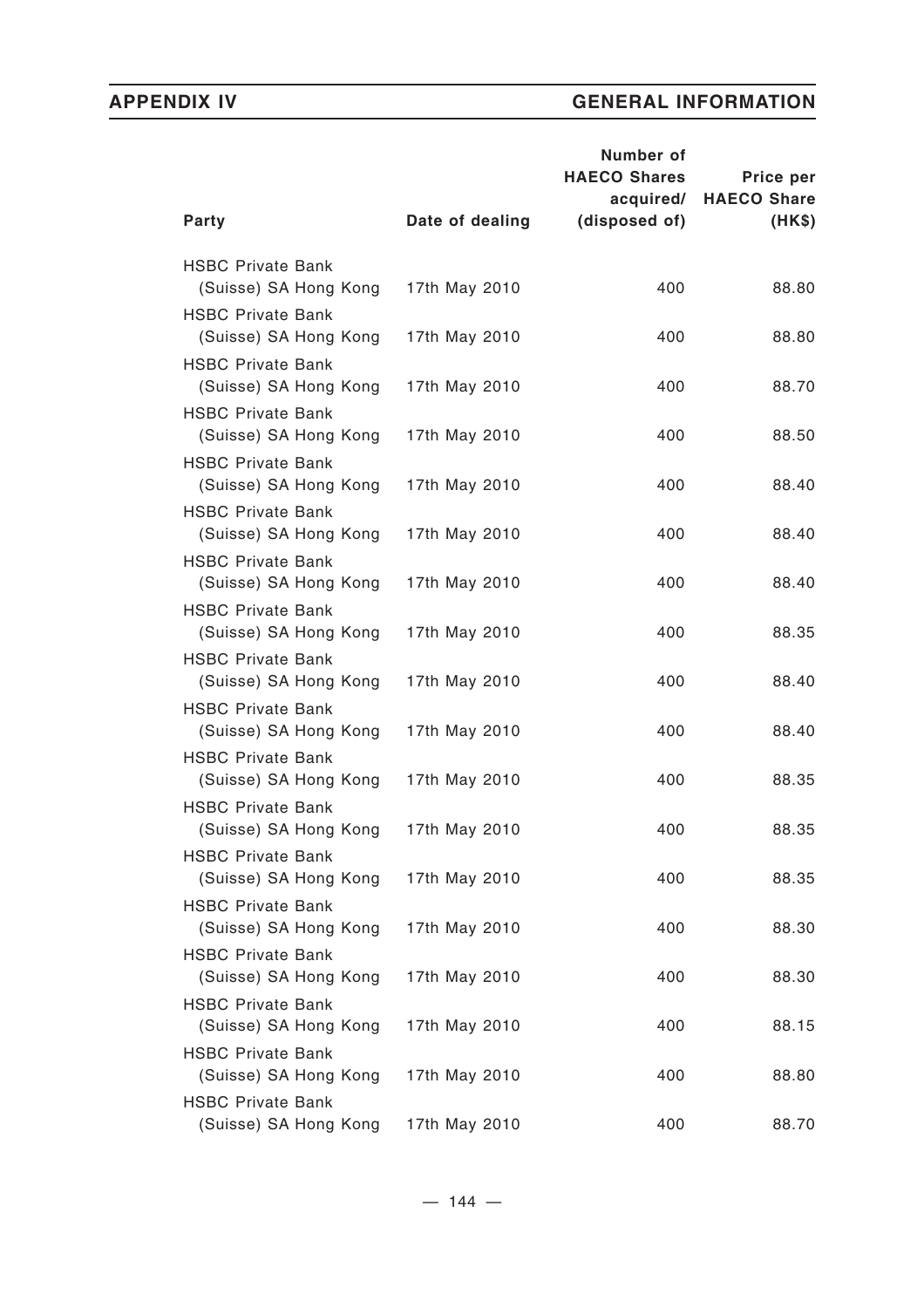|                                                   |                 | Number of<br><b>HAECO Shares</b> | Price per                    |
|---------------------------------------------------|-----------------|----------------------------------|------------------------------|
| <b>Party</b>                                      | Date of dealing | acquired/<br>(disposed of)       | <b>HAECO Share</b><br>(HK\$) |
| <b>HSBC Private Bank</b><br>(Suisse) SA Hong Kong | 17th May 2010   | 400                              | 88.55                        |
| <b>HSBC Private Bank</b><br>(Suisse) SA Hong Kong | 17th May 2010   | 400                              | 88.40                        |
| <b>HSBC Private Bank</b><br>(Suisse) SA Hong Kong | 17th May 2010   | 400                              | 88.40                        |
| <b>HSBC Private Bank</b><br>(Suisse) SA Hong Kong | 17th May 2010   | 400                              | 88.35                        |
| <b>HSBC Private Bank</b><br>(Suisse) SA Hong Kong | 17th May 2010   | 400                              | 88.35                        |
| <b>HSBC Private Bank</b><br>(Suisse) SA Hong Kong | 17th May 2010   | 400                              | 88.35                        |
| <b>HSBC Private Bank</b><br>(Suisse) SA Hong Kong | 17th May 2010   | 400                              | 88.35                        |
| <b>HSBC Private Bank</b><br>(Suisse) SA Hong Kong | 17th May 2010   | 400                              | 88.30                        |
| <b>HSBC Private Bank</b><br>(Suisse) SA Hong Kong | 17th May 2010   | 400                              | 88.15                        |
| <b>HSBC Private Bank</b><br>(Suisse) SA Hong Kong | 25th May 2010   | 400                              | 81.00                        |
| <b>HSBC Private Bank</b><br>(Suisse) SA Hong Kong | 25th May 2010   | 400                              | 81.00                        |
| <b>HSBC Private Bank</b><br>(Suisse) SA Hong Kong | 25th May 2010   | 400                              | 80.90                        |
| <b>HSBC Private Bank</b><br>(Suisse) SA Hong Kong | 25th May 2010   | 400                              | 80.90                        |
| <b>HSBC Private Bank</b><br>(Suisse) SA Hong Kong | 25th May 2010   | 400                              | 81.00                        |
| <b>HSBC Private Bank</b><br>(Suisse) SA Hong Kong | 25th May 2010   | 800                              | 81.00                        |
| <b>HSBC Private Bank</b><br>(Suisse) SA Hong Kong | 25th May 2010   | 400                              | 81.00                        |
| <b>HSBC Private Bank</b><br>(Suisse) SA Hong Kong | 25th May 2010   | 800                              | 81.00                        |
| <b>HSBC Private Bank</b><br>(Suisse) SA Hong Kong | 25th May 2010   | 400                              | 81.00                        |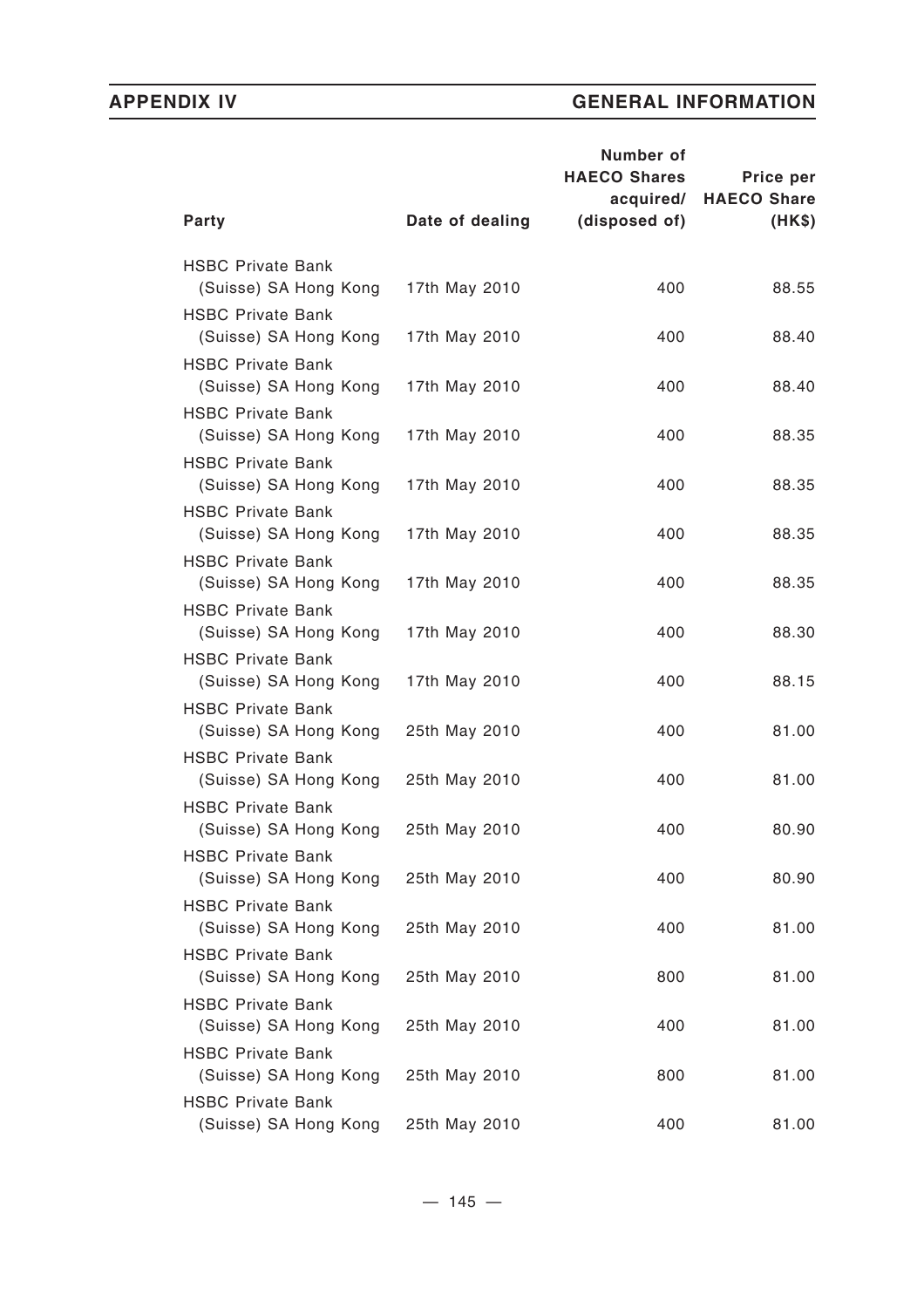|                                                   |                 | Number of<br><b>HAECO Shares</b><br>acquired/ | Price per<br><b>HAECO Share</b> |
|---------------------------------------------------|-----------------|-----------------------------------------------|---------------------------------|
| Party                                             | Date of dealing | (disposed of)                                 | (HK\$)                          |
| <b>HSBC Private Bank</b>                          |                 | 400                                           | 80.80                           |
| (Suisse) SA Hong Kong<br><b>HSBC Private Bank</b> | 25th May 2010   |                                               |                                 |
| (Suisse) SA Hong Kong                             | 25th May 2010   | 2,400                                         | 81.00                           |
| <b>HSBC Private Bank</b><br>(Suisse) SA Hong Kong | 25th May 2010   | 400                                           | 81.00                           |
| <b>HSBC Private Bank</b>                          |                 |                                               |                                 |
| (Suisse) SA Hong Kong<br><b>HSBC Private Bank</b> | 25th May 2010   | 400                                           | 81.00                           |
| (Suisse) SA Hong Kong                             | 25th May 2010   | 400                                           | 81.00                           |
| <b>HSBC Private Bank</b><br>(Suisse) SA Hong Kong | 25th May 2010   | 400                                           | 81.00                           |
| <b>HSBC Private Bank</b>                          |                 |                                               |                                 |
| (Suisse) SA Hong Kong                             | 25th May 2010   | 800                                           | 81.00                           |
| <b>HSBC Private Bank</b><br>(Suisse) SA Hong Kong | 25th May 2010   | 400                                           | 81.00                           |
| <b>HSBC Private Bank</b>                          |                 |                                               |                                 |
| (Suisse) SA Hong Kong                             | 25th May 2010   | 400                                           | 81.00                           |
| <b>HSBC Private Bank</b><br>(Suisse) SA Hong Kong | 25th May 2010   | 400                                           | 81.00                           |
| <b>HSBC Private Bank</b>                          |                 |                                               |                                 |
| (Suisse) SA Hong Kong                             | 25th May 2010   | 400                                           | 81.00                           |
| <b>HSBC Private Bank</b>                          |                 |                                               |                                 |
| (Suisse) SA Hong Kong                             | 25th May 2010   | 400                                           | 80.90                           |
| <b>HSBC Private Bank</b><br>(Suisse) SA Hong Kong | 25th May 2010   | 400                                           | 80.95                           |
| <b>HSBC Private Bank</b>                          |                 |                                               |                                 |
| (Suisse) SA Hong Kong                             | 25th May 2010   | 800                                           | 81.00                           |
| <b>HSBC, Global Markets</b>                       | 26th May 2010   | 24,800                                        | 80.20                           |
| <b>HSBC Bank Plc</b>                              | 1st June 2010   | 98,318                                        | Note 1                          |
| <b>HSBC Bank Plc</b>                              | 3rd June 2010   | (65, 200)                                     | Note 2                          |
| <b>HSBC Bank Plc</b>                              | 8th June 2010   | (33, 118)                                     | Note 2                          |
|                                                   |                 |                                               |                                 |

*Notes:*

1. This transaction is a stock borrowing transaction.

2. These transactions are transactions in respect of unwinding of stock borrowings.

 $- 146 -$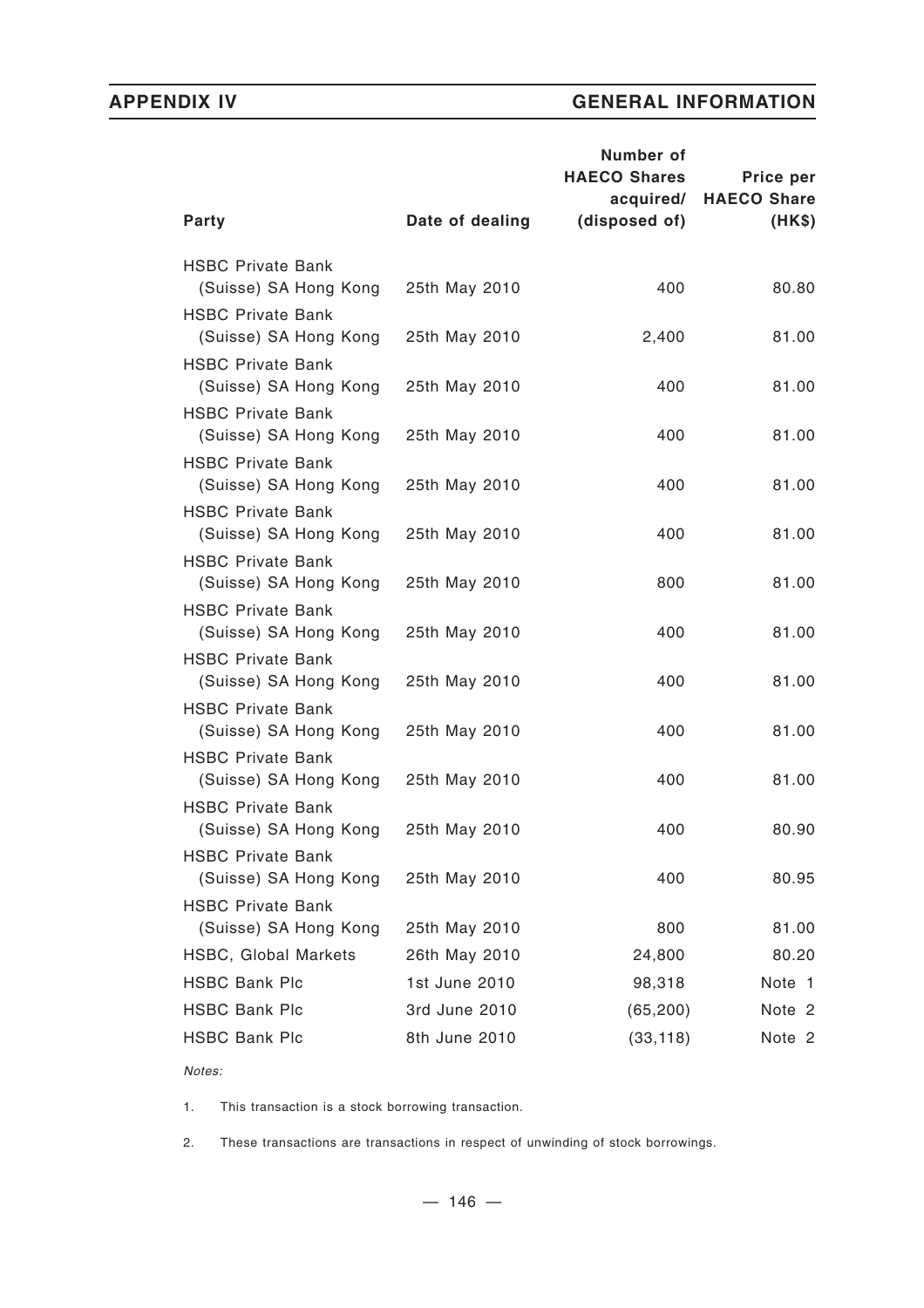(d) During the period commencing on 7th June 2010 and up to the Latest Practicable Date, no fund managers connected with HAECO (other than exempt fund managers) who managed funds on a discretionary basis had dealt for value in any HAECO Shares or any other convertible securities, warrants, options or derivatives in respect of any HAECO Shares.

## **7. DEALINGS IN SWIRE PACIFIC SHARES**

During the Relevant Period, neither HAECO nor any HAECO Directors had dealt for value in any Swire Pacific Shares or any other convertible securities, warrants, options or derivatives in respect of any Swire Pacific Shares.

### **8. SERVICE CONTRACTS**

None of the HAECO Directors had entered into any service contract with HAECO or any of its subsidiaries or associated companies (i) which was continuous with a notice period of 12 months or more; (ii) which was of fixed term with more than 12 months to run irrespective of the notice period; or (iii) which (including both continuous and fixed term contracts) had been entered into or amended within the Relevant Period.

### **9. LITIGATION**

As at the Latest Practicable Date, neither HAECO nor any of its subsidiaries was engaged in any litigation or arbitration or claim of material importance and no litigation or claim of material importance was known to the HAECO Directors to be pending or threatened by or against HAECO or any of its subsidiaries.

### **10. MATERIAL CONTRACTS**

There were no material contracts entered into by HAECO or any of its subsidiaries during the period beginning two years before 7th June 2010 (being the date of the Joint Announcement) up to and including the Latest Practicable Date, other than contracts entered into in the ordinary course of business carried on or intended to be carried on by HAECO or any of it subsidiaries.

### **11. EXPERTS**

The following are the qualifications of the experts who have been named in this Composite Document and/or given an opinion or advice which is contained in this Composite Document:

| Name | <b>Qualification</b>                                             |
|------|------------------------------------------------------------------|
| APA  | A licensed corporation under the SFO to conduct Type 6 (advising |
|      | on corporate finance) regulated activity                         |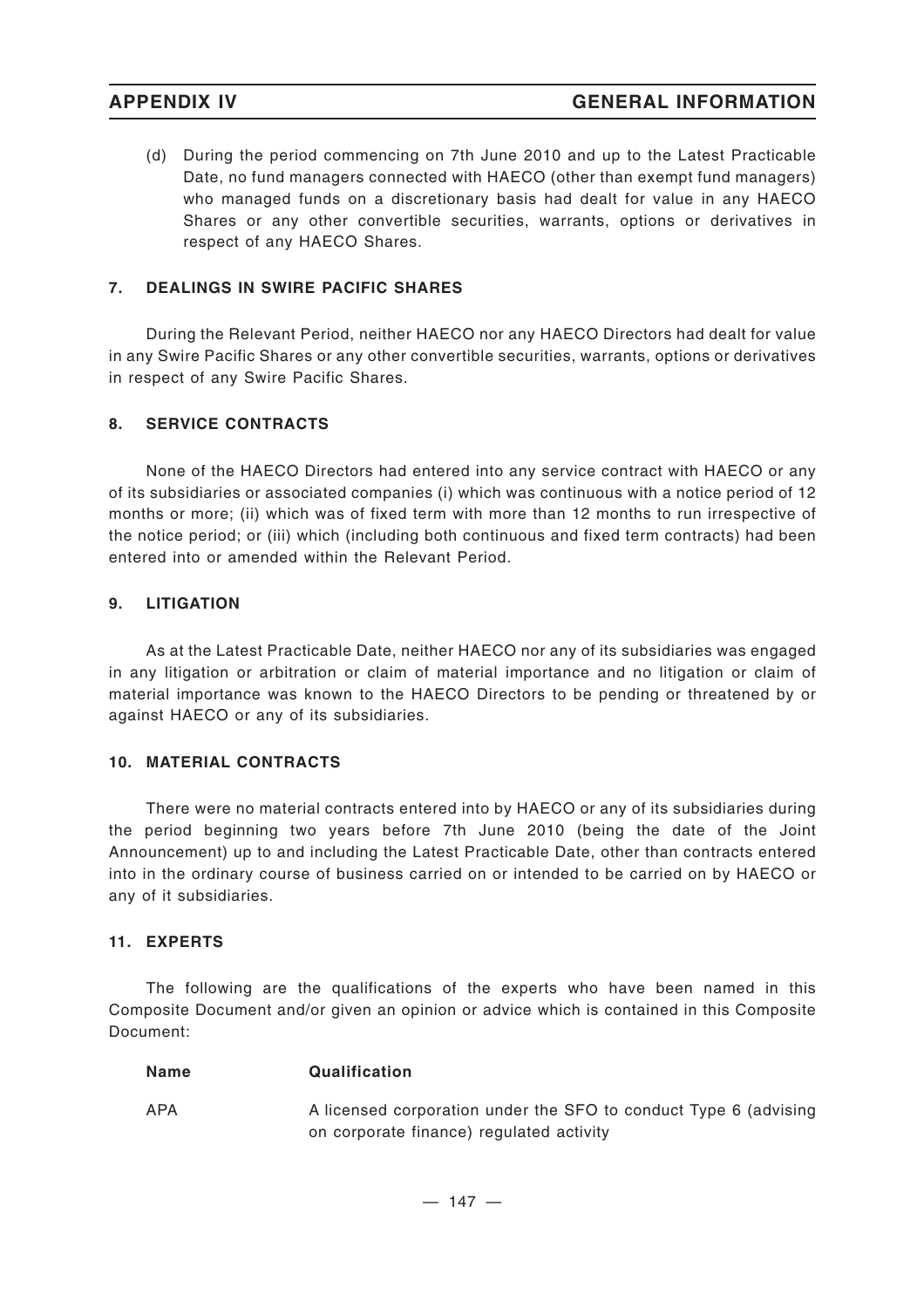| <b>HSBC</b> | A registered institution under the SFO to conduct Type 1 (dealing in<br>securities), Type 2 (dealing in futures contracts), Type 4 (advising<br>on securities), Type 5 (advising on futures contracts) and Type 6<br>(advising on corporate finance) regulated activities and a licensed<br>bank under the Banking Ordinance (Chapter 155 of the Laws of<br>Hong Kong) |
|-------------|------------------------------------------------------------------------------------------------------------------------------------------------------------------------------------------------------------------------------------------------------------------------------------------------------------------------------------------------------------------------|
| Rothschild  | A licensed corporation under the SFO to conduct Type 1 (dealing in<br>securities), Type 4 (advising on securities) and Type 6 (advising on<br>corporate finance) regulated activities                                                                                                                                                                                  |
| DTZ         | Independent professional property valuer                                                                                                                                                                                                                                                                                                                               |

## **12. CONSENTS**

- (a) APA has given and has not withdrawn its written consent to the issue of this Composite Document with the inclusion of the text of its joint letter with HSBC and references to its name in the form and context in which they are included.
- (b) HSBC has given and has not withdrawn its written consent to the issue of this Composite Document with the inclusion of the text of its joint letter with APA and references to its name in the form and context in which they are included.
- (c) Rothschild has given and has not withdrawn its written consent to the issue of this Composite Document with the inclusion of the text of its letter and references to its name in the form and context in which they are included.
- (d) DTZ has given and has not withdrawn its written consent to the issue of this Composite Document with the inclusion of the text of its report and references to its name in the form and context in which they are included.

## **13. MISCELLANEOUS**

- (a) As at the Latest Practicable Date, no benefit (other than statutory compensation) would be given to any HAECO Directors as compensation for loss of office or otherwise in connection with the Offer.
- (b) As at the Latest Practicable Date, no agreement or arrangement existed between any HAECO Directors and any other persons which was conditional on or dependent upon the outcome of the Offer or was otherwise connected with the Offer.
- (c) The HAECO Directors confirmed that, as at the Latest Practicable Date, there was no material contract entered into by Swire Pacific in which any HAECO Directors had a material personal interest.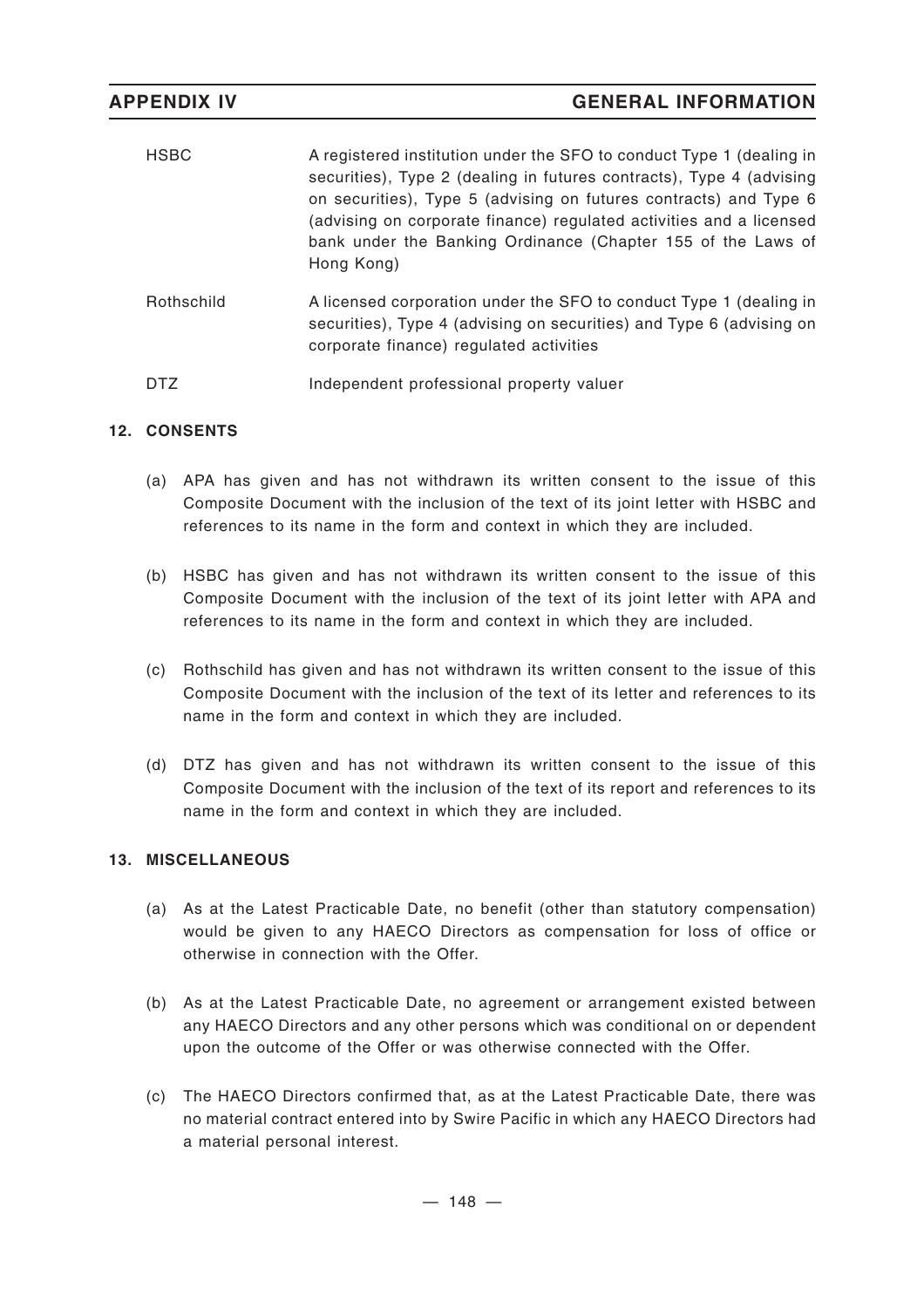- (d) As at the Latest Practicable Date, there was no arrangement of the kind referred to in Note 8 to Rule 22 of the Takeovers Code which existed between Swire Pacific, or any person acting in concert with Swire Pacific, and any other person.
- (e) As at the Latest Practicable Date, there was no arrangement of the kind referred to in Note 8 to Rule 22 of the Takeovers Code which existed between HAECO, or any of HAECO's associates by virtue of class (1), (2), (3) or (4) of the definition of "associate" under the Takeovers Code, and any other person.
- (f) Save for the Sale and Purchase Agreement, there is no agreement, arrangement or understanding (including any compensation arrangement) between Swire Pacific or any of the persons acting in concert with it, on the one hand, and any HAECO Directors, recent directors of HAECO, HAECO Shareholders or recent shareholders of HAECO, on the other hand, having any connection with or dependence upon the Offer.
- (g) The HAECO Shares acquired in pursuance of the Offer will not be transferred, charged or pledged to any other persons; and unless otherwise required by the Listing Rules with regard to the public float requirements, Swire Pacific has no intention to transfer any such HAECO Shares acquired in the Offer.
- (h) As at the Latest Practicable Date, Cathay Pacific was owned as to 41.97% by Swire Pacific and its directors were C.D. Pratt, J.E. Hughes-Hallett, I.S.C. Shiu, J.R. Slosar, A.N. Tyler, Cai Jianjiang, P.N.L. Chen, Fan Cheng, J.W.J. Hughes-Hallett, Kong Dong, P.A. Kilgour, M.B. Swire, Zhang Lan, I.Y.L. Lee, J.C.K. So, C.C. Tung and P.T.S. Wong.
- (i) The registered office of Swire Pacific is at 35th Floor, Two Pacific Place, 88 Queensway, Hong Kong.
- (j) The registered office of HAECO is at 35th Floor, Two Pacific Place, 88 Queensway, Hong Kong.
- (k) The registered office of Cathay Pacific is at 35th Floor, Two Pacific Place, 88 Queensway, Hong Kong.
- (l) The principal business address of APA is Suite 610, One Pacific Place, 88 Queensway, Hong Kong.
- (m) The registered office of HSBC is at 1 Queen's Road Central, Hong Kong.
- (n) The principal business address of Rothschild is 16/F, Alexandra House, 18 Chater Road, Central, Hong Kong.
- (o) The Offer is unconditional in all respects and, as a result, there is no agreement or arrangement to which Swire Pacific is a party which relates to the circumstances in which it may or may not invoke or seek to invoke a condition to the Offer.